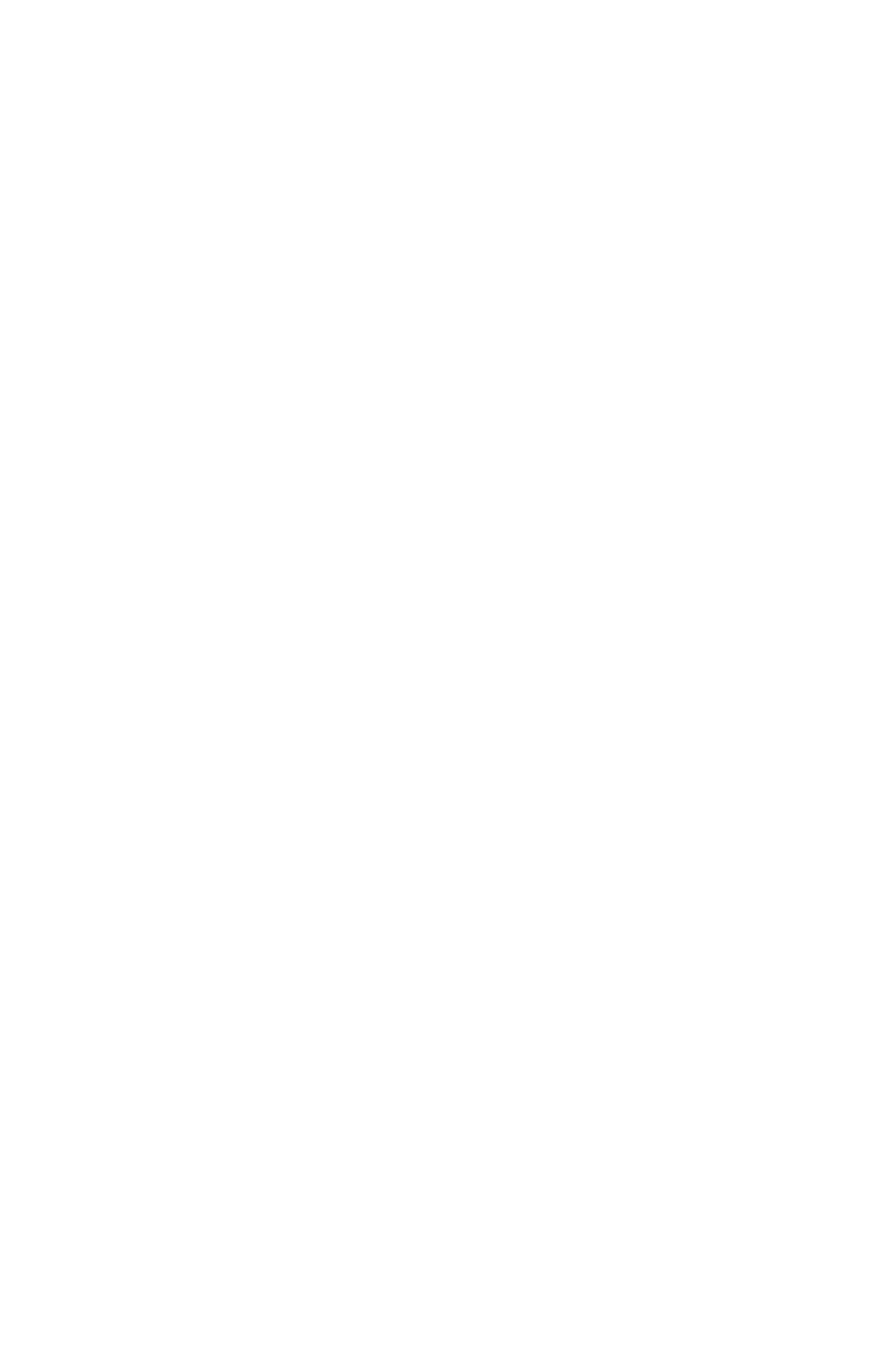# All Quiet on the Western Front

ERICH MARIA REMARQUE

Translated from the German by A. W. WHEEN FAWCETT CREST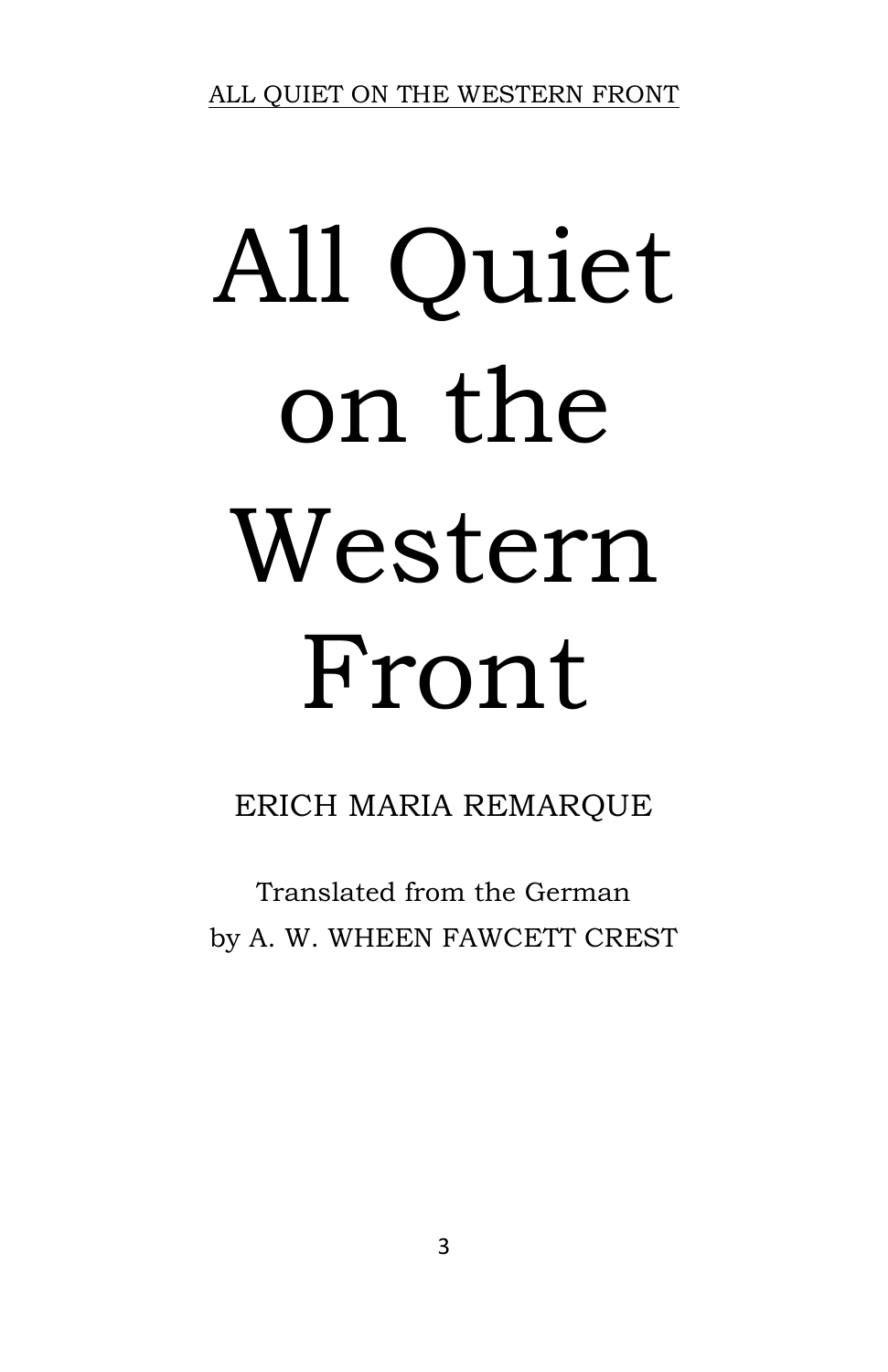#### Erich Maria Remarque

Cover Picture Credit

"Entrenched German Machine Guns," *Photos of the Great War. World War I Gallery*. [http://www.gwpda.org/photos/coppermine/displa](http://www.gwpda.org/photos/coppermine/displayimage.php?album=9&pos=13) [yimage.php?album=9&pos=13.](http://www.gwpda.org/photos/coppermine/displayimage.php?album=9&pos=13)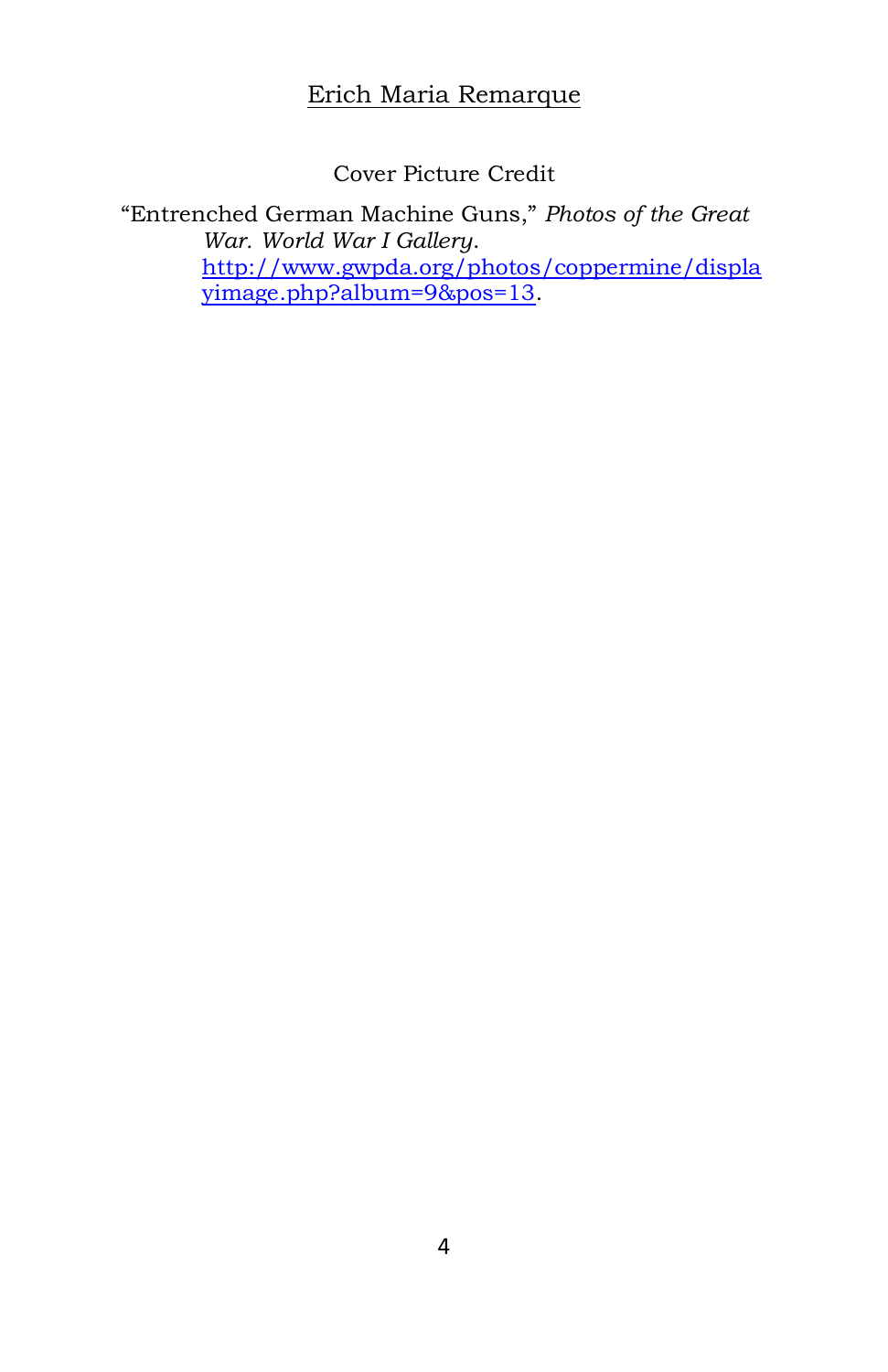### TABLE OF CONTENTS

| $\textsc{ONE}\footnotesize\hspace{1.5cm} \textsc{min}\hspace{1.5cm} \textsc{min}\hspace{1.5cm} \textsc{min}\hspace{1.5cm} \textsc{min}\hspace{1.5cm} \textsc{min}\hspace{1.5cm} \textsc{min}\hspace{1.5cm} \textsc{min}\hspace{1.5cm} \textsc{min}\hspace{1.5cm} \textsc{min}\hspace{1.5cm} \textsc{min}\hspace{1.5cm} \textsc{min}\hspace{1.5cm} \textsc{min}\hspace{1.5cm} \textsc{min}\hspace{1.5cm} \textsc{min}\hspace{1.5cm} \textsc{min}\$<br>- 9                              |
|---------------------------------------------------------------------------------------------------------------------------------------------------------------------------------------------------------------------------------------------------------------------------------------------------------------------------------------------------------------------------------------------------------------------------------------------------------------------------------------|
| 26                                                                                                                                                                                                                                                                                                                                                                                                                                                                                    |
| 40<br>THREE                                                                                                                                                                                                                                                                                                                                                                                                                                                                           |
| FOUR<br>55                                                                                                                                                                                                                                                                                                                                                                                                                                                                            |
| $\textrm{FIVE}\footnotesize\centering\label{FIVE}$<br>77                                                                                                                                                                                                                                                                                                                                                                                                                              |
| 99                                                                                                                                                                                                                                                                                                                                                                                                                                                                                    |
| 135                                                                                                                                                                                                                                                                                                                                                                                                                                                                                   |
| 182                                                                                                                                                                                                                                                                                                                                                                                                                                                                                   |
| NINE ELECTRICITY OF THE REAL PROPERTY OF THE REAL PROPERTY OF THE REAL PROPERTY OF THE REAL PROPERTY OF THE REAL PROPERTY OF THE REAL PROPERTY OF THE REAL PROPERTY OF THE REAL PROPERTY OF THE REAL PROPERTY OF THE REAL PROP<br>193                                                                                                                                                                                                                                                 |
| $\begin{minipage}{.4\linewidth} \textbf{TEN} \end{minipage} \vspace{0.05in} \begin{minipage}{.4\linewidth} \textbf{TEN} \end{minipage} \vspace{0.05in} \begin{minipage}{.4\linewidth} \textbf{TEN} \end{minipage} \vspace{0.05in} \begin{minipage}{.4\linewidth} \textbf{TEN} \end{minipage} \vspace{0.05in} \begin{minipage}{.4\linewidth} \textbf{TEN} \end{minipage} \vspace{0.05in} \begin{minipage}{.4\linewidth} \textbf{TEN} \end{minipage} \vspace{0.05in} \begin{min$<br>222 |
| $\begin{minipage}{.4\linewidth} \textbf{ELEVEN} \end{minipage}$<br>258                                                                                                                                                                                                                                                                                                                                                                                                                |
| 278                                                                                                                                                                                                                                                                                                                                                                                                                                                                                   |
|                                                                                                                                                                                                                                                                                                                                                                                                                                                                                       |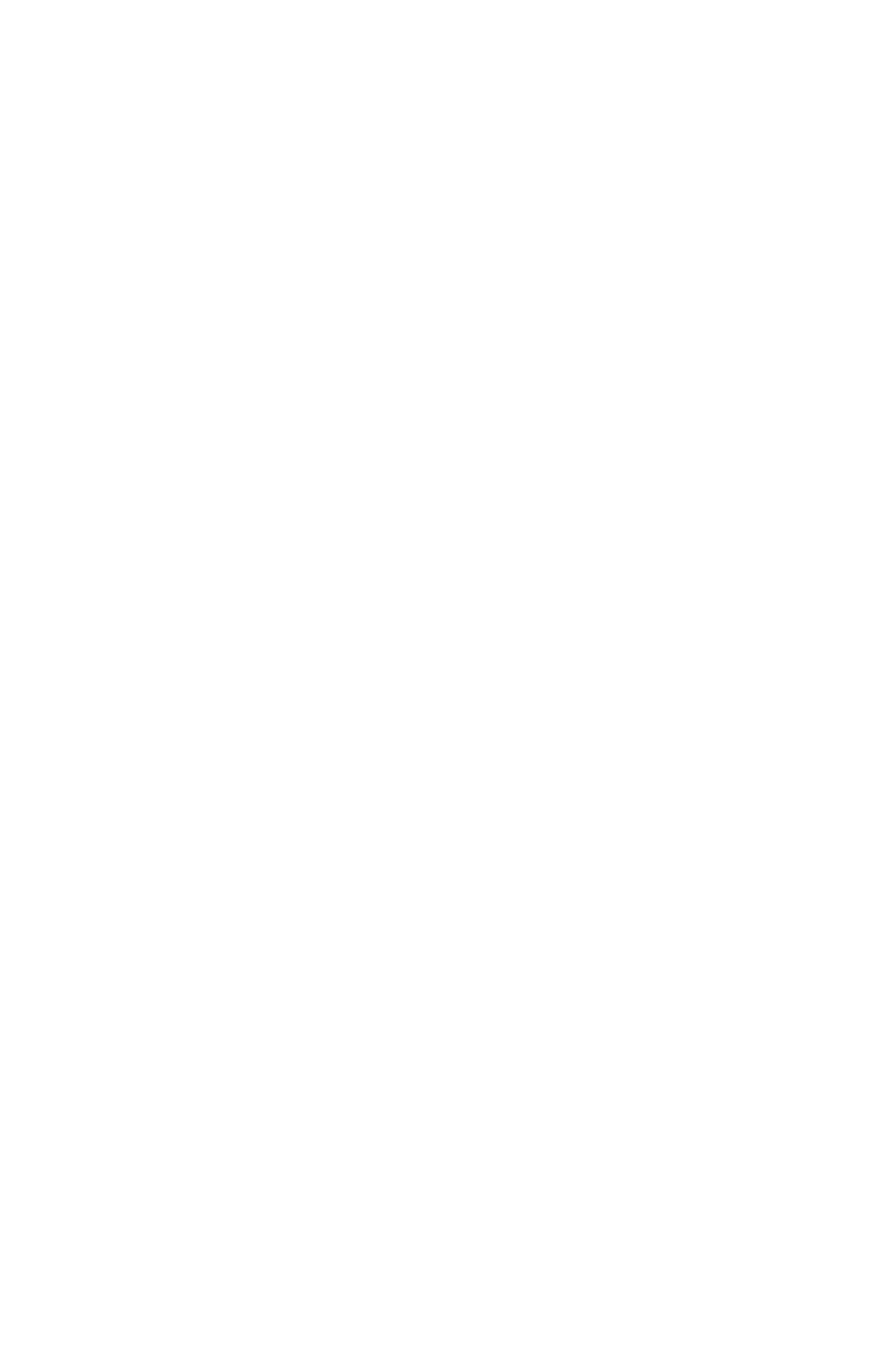<span id="page-6-0"></span>This book is to be neither an accusation nor a confession, and least of all an adventure, for death is not an adventure to those who stand face to face with it. It will try simply to tell of a generation of men who, even though they may have escaped its shells, were destroyed by the war.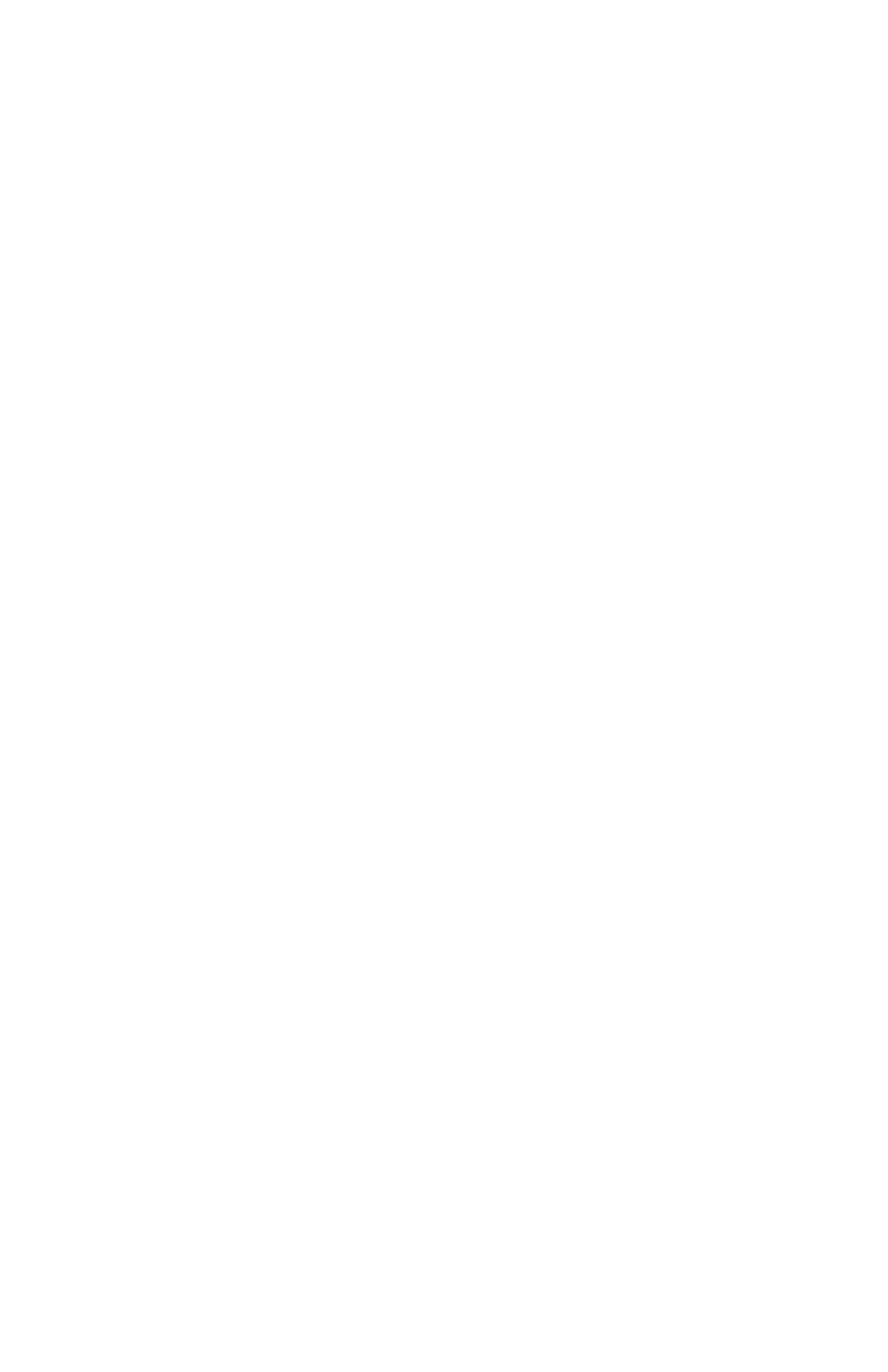### ONE

We are at rest five miles behind the front. Yesterday we were relieved, and now our bellies are full of beef and haricot beans. We are satisfied and at peace. Each man has another mess-tin full for the evening; and, what is more, there is a double ration of sausage and bread. That puts a man in fine trim. We have not had such luck as this for a long time. The cook with his carroty head is begging us to eat; he beckons with his ladle to every one that passes, and spoons him out a great dollop. He does not see how he can empty his stew-pot in time for coffee. Tjaden and Müller have produced two washbasins and had them filled up to the brim as a reserve. In Tjaden this is voracity, in Müller it is foresight. Where Tjaden puts it all is a mystery, for he is and always will be as thin as a rake. What's more important still is the issue of a double ration of smokes. Ten cigars, twenty cigarettes, and two quids of chew per man; now that is decent. I have exchanged my chewing tobacco with Katczinsky for his cigarettes, which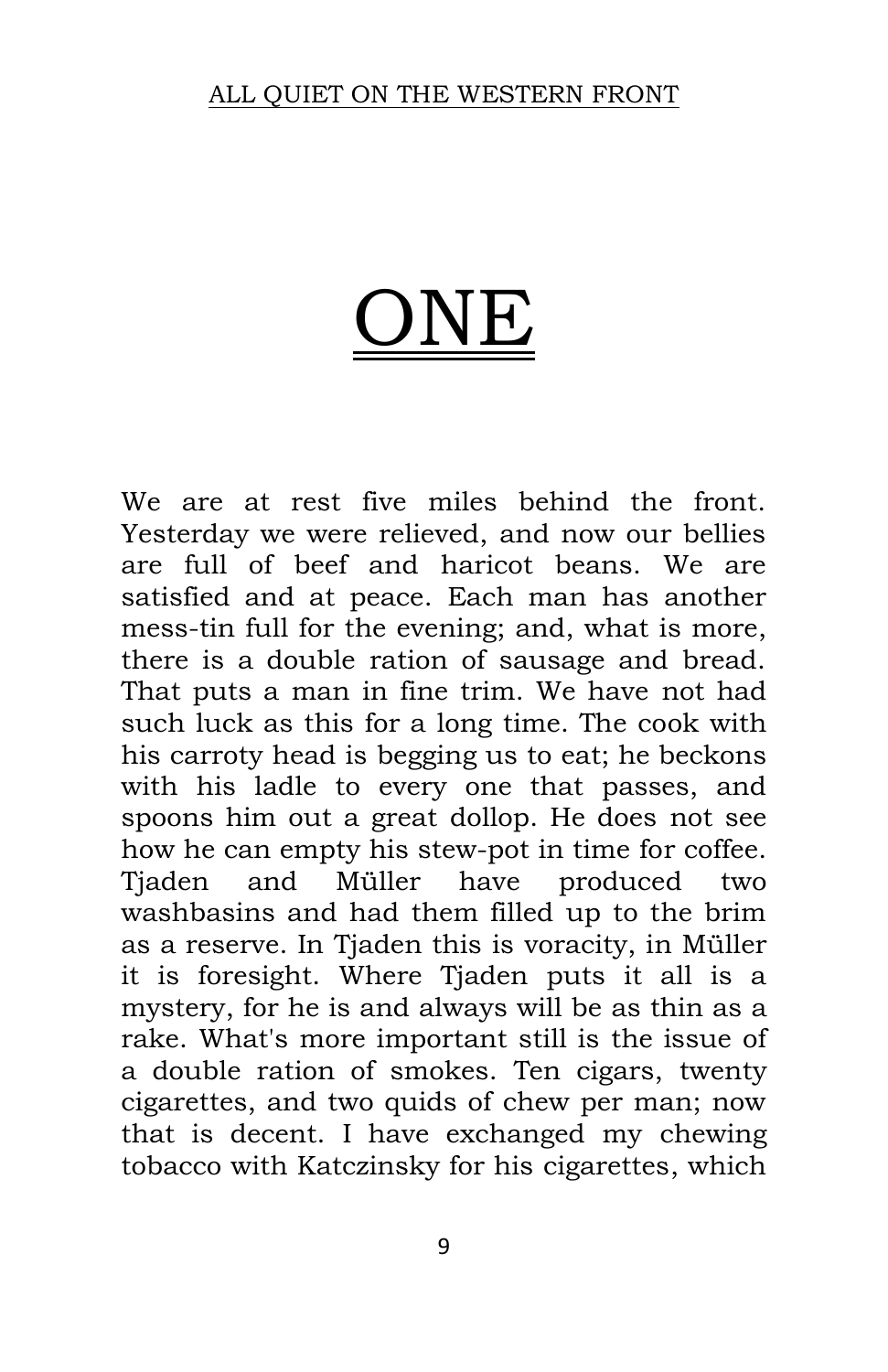means I have forty altogether. That's enough for a day.

It is true we have no right to this windfall. The Prussian is not so generous. We have only a miscalculation to thank for it.

Fourteen days ago we had to go up and relieve the front line. It was fairly quiet on our sector, so the quartermaster who remained in the rear had requisitioned the usual quantity of rations and provided for the full company of one hundred and fifty men. But on the last day an astonishing number of English heavies opened up on us with high-explosive, drumming ceaselessly on our position, so that we suffered severely and came back only eighty strong.

Last night we moved back and settled down to get a good sleep for once: Katczinsky is right when he says it would not be such a bad war if only one could get a little more sleep. In the line we have had next to none, and fourteen days is a long time at one stretch.

It was noon before the first of us crawled out of our quarters. Half an hour later every man had his mess-tin and we gathered at the cookhouse, which smelt greasy and nourishing. At the head of the queue of course were the hungriest--little Albert Kropp, the clearest thinker among us and therefore only a lance-corporal; Müller, who still carries his school textbooks with him, dreams of examinations, and during a bombardment mutters propositions in physics; Leer, who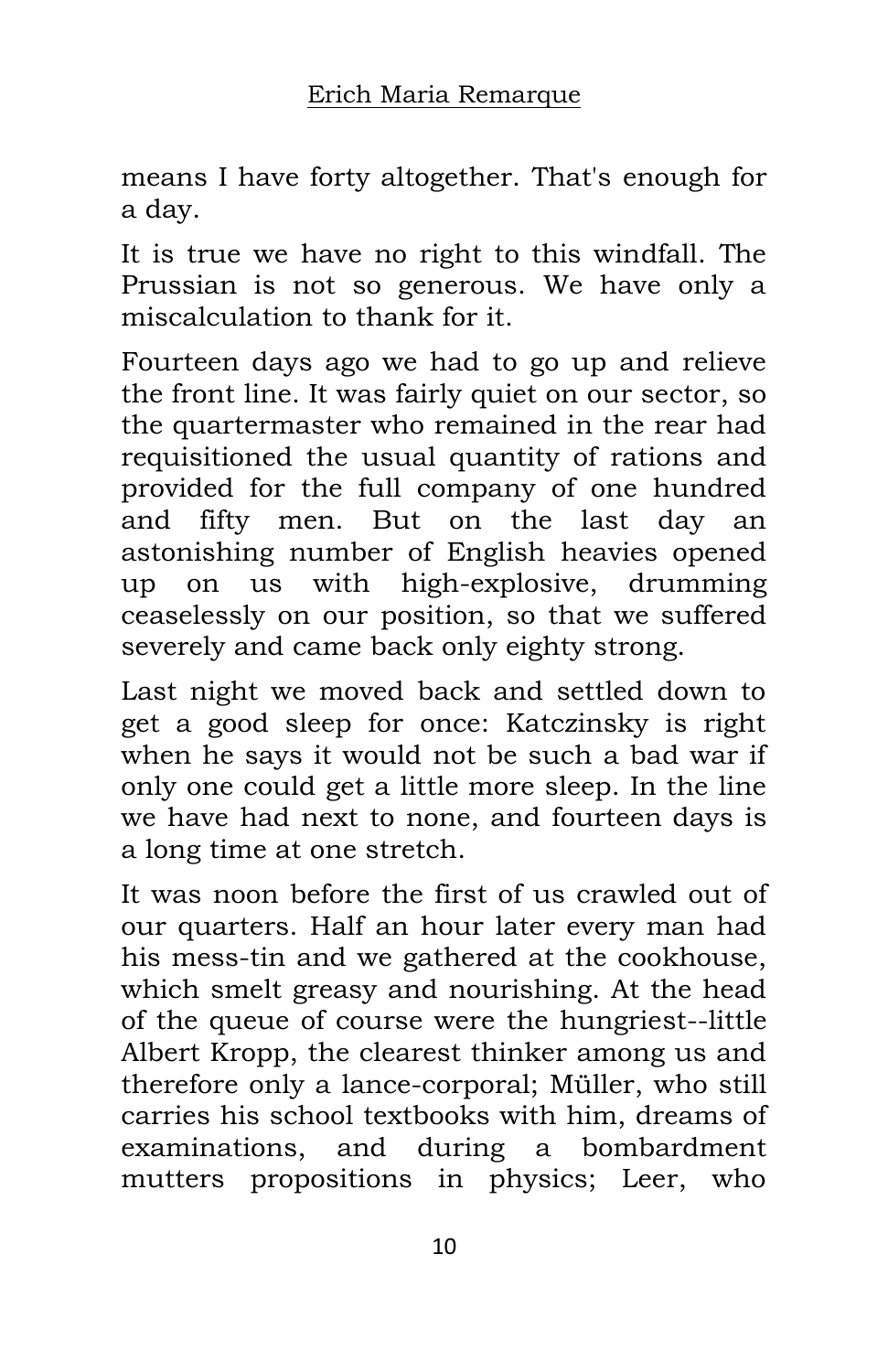wears a full beard and has a preference for the girls from officers' brothels. He swears that they are obliged by an army order to wear silk chemises and to bathe before entertaining guests of the rank of captain and upwards. And as the fourth, myself, Paul BAumer. And four are nineteen years of age, and all four joined up from the same class as volunteers for the war.

Close behind us were our friends: Tjaden, a skinny locksmith of our own age, the biggest eater of the company. He sits down to eat as thin as a grasshopper and gets up as big as a bug in the family way; Haie Westhus, of the same age, a peat-digger, who can easily hold a ration-loaf in his hand and say: Guess what I've got in my fist; then Detering, a peasant, who thinks of nothing but

his farm-yard and his wife; and finally Stanislaus Katczinsky, the leader of our group, shrewd, cunning, and hard-bitten, forty years of age, with a face of the soil, blue eyes, bent shoulders, and a remarkable nose for dirty weather, good food, and soft jobs.

Our gang formed the head of the queue before the cook-house. We were growing impatient, for the cook paid no attention to us.

Finally Katczinsky called to him: "Say, Heinrich, open up the soup-kitchen. Anyone can see the beans are done."

He shook his head sleepily: "You must all be there first." Tjaden grinned: "We are all here."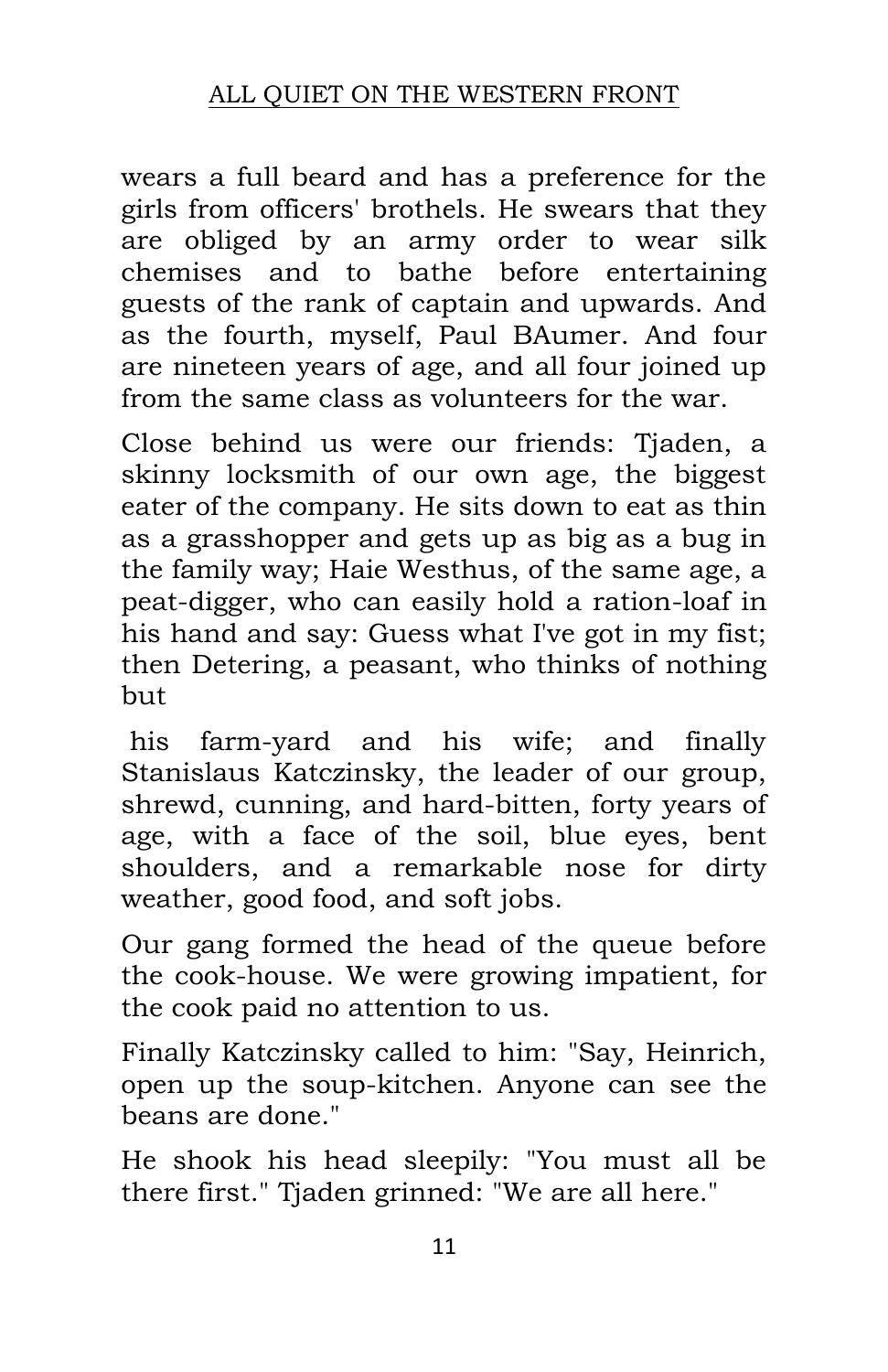The sergeant-cook still took no notice. "That may do for you," he said. "But where are the others?"

"They won't be fed by you to-day. They're either in the dressing-station or pushing up daisies." The cook was quite disconcerted as the facts dawned on him. He was staggered. "And I have cooked for one hundred and fifty men--"

Kropp poked him in the ribs. "Then for once we'll have enough. Come on, begin!"

Suddenly a vision came over Tjaden. His sharp, mousy features began to shine, his eyes grew small with cunning, his jaws twitched, and he whispered hoarsely: "Man! then you've got bread for one hundred and fifty men too, eh?"

The sergeant-cook nodded absent-minded, and bewildered.

Tjaden seized him by the tunic. "And sausage?"

Ginger nodded again.

Tjaden's chaps quivered. "Tobacco too?"

"Yes, everything."

Tjaden beamed: "What a bean-feast! That's all for us! Each man gets--wait a bit--yes, practically two issues."

Then Ginger stirred himself and said: "That won't do."

We got excited and began to crowd around.

"Why won't that do, you old carrot?" demanded Katczinsky.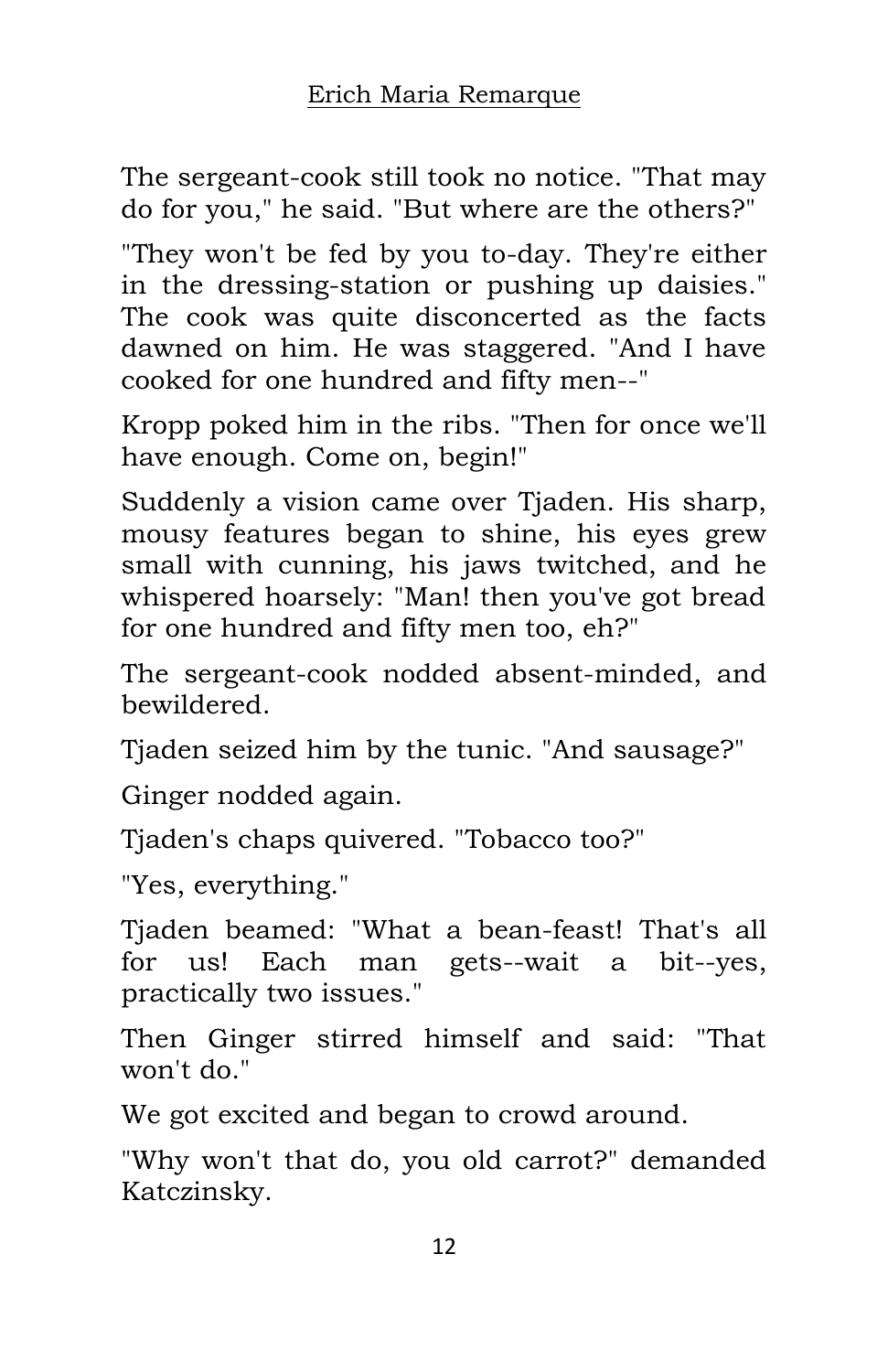"Eighty men can't have what is meant for a hundred and fifty."

"We'll soon show you," growled Müller.

"I don't care about the stew, but I can only issue rations for eighty men," persisted Ginger.

Katczinsky got angry. "You might be generous for once. You haven't drawn food for eighty men. You've drawn it for the Second Company. Good. Let's have it then. We are the Second Company." We began to jostle the fellow. No one felt kindly toward him, for it was his fault that the food often came up to us in the line too late and cold. Under shellfire he wouldn't bring his kitchen up near enough, so that our soup-carriers had to go much farther than those of the other companies. Now Bulcke of the First Company is a much better fellow. He is as fat as a hamster in winter, but he trundles his pots when it comes to that right up to the very front-line.

We were in just the right mood, and there would certainly have been a dust-up if our company commander had not appeared. He informed himself of the dispute, and only remarked: "Yes, we did have heavy losses yesterday."

He glanced into the dixie. "The beans look good." Ginger nodded. "Cooked with meat and fat." The lieutenant looked at us. He knew what we were thinking. And he knew many other things too, because he came to the company as a non-com, and was promoted from the ranks. He lifted the lid from the dixie again and sniffed.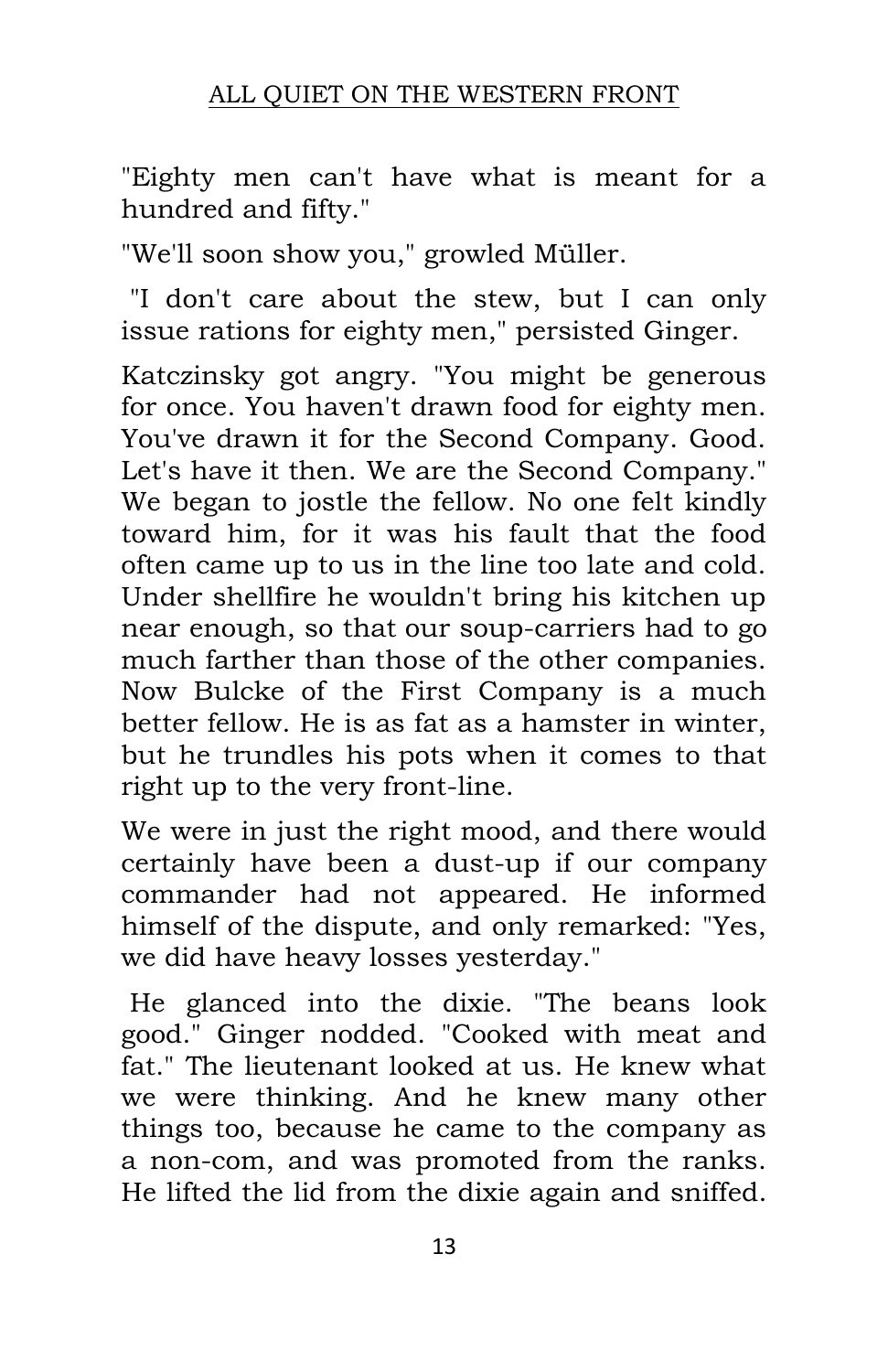Then passing on he said: "Bring me a plate full. Serve out all the rations. We can do with them."

Ginger looked sheepish as Tjaden danced round him.

"It doesn't cost you anything! Anyone would think the quartermaster's store belonged to him! And now get on with it, you old blubber-sticker, and don't you miscount either."

"You be hanged!" spat out Ginger. When things get beyond him he throws up the sponge altogether; he just goes to pieces. And as if to show that all things were equal to him, of his own free will he issued in addition half a pound of synthetic honey to each man.

To-day is wonderfully good. The mail has come, and almost every man has a few letters and papers. We stroll over to the meadow behind the billets. Kropp has the round lid of a margarine tub under his arm.

On the right side of the meadow a large common latrine has been built, a roofed and durable construction. But that is for recruits who as yet have not learned how to make the most of whatever comes their way. We want something better. Scattered about everywhere there are separate, individual boxes for the same purpose. They are square, neat boxes with wooden sides all round, and have unimpeachably satisfactory seats. On the sides are hand grips enabling one to shift them about.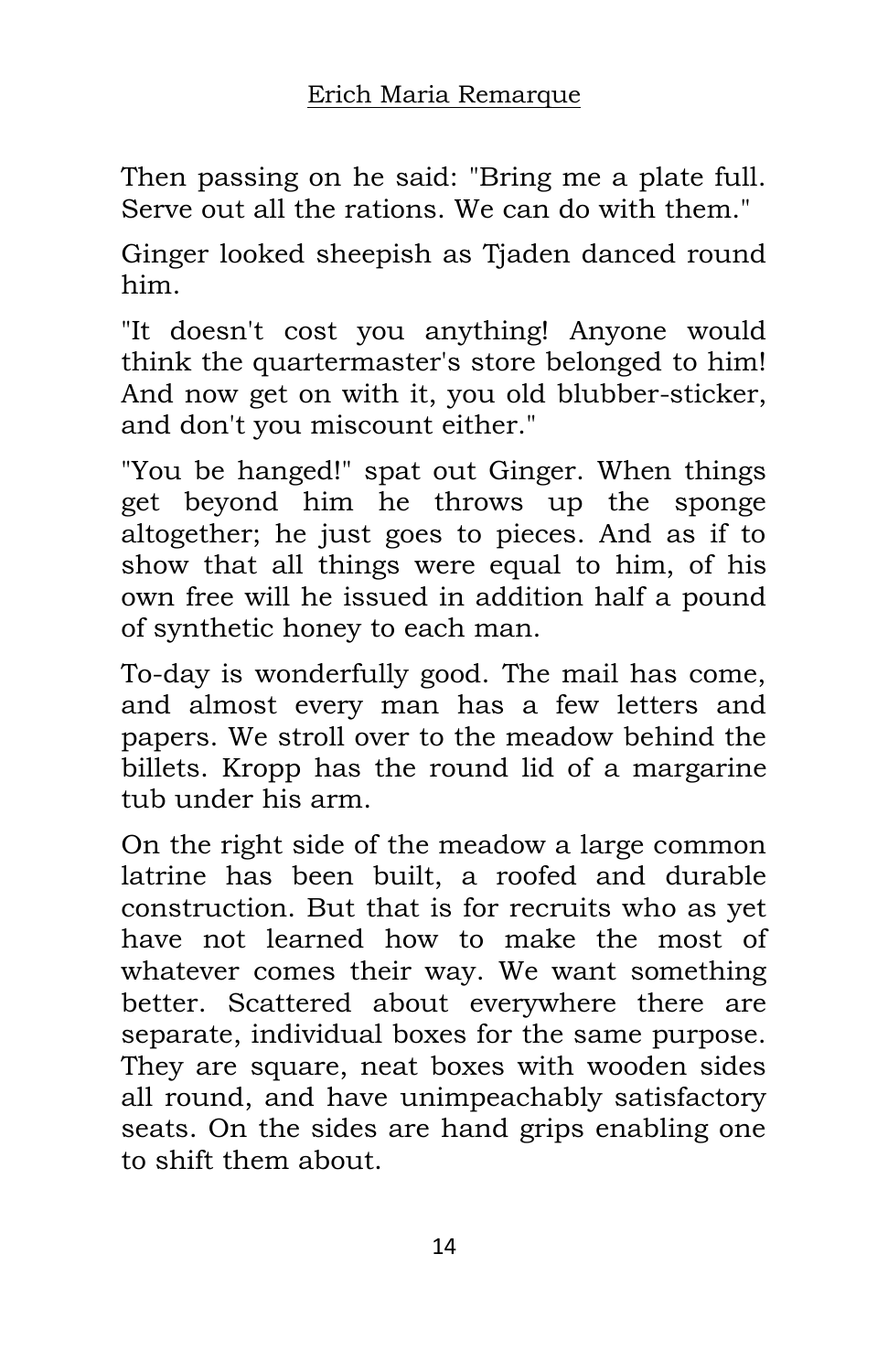We move three together in a ring and sit down comfortably. And it will be two hours before we get up again.

I well remembered how embarrassed we were as recruits in barracks when we had to use the general latrine. There were no doors and twenty men sat side by side as in a railway carriage, so that they could be reviewed all at one glance, for soldiers must always be under supervision.

Since then we have learned better than to be shy about such trifling immodesties. In time things far worse than that came easy to us.

Here in the open air though, the business is entirely a pleasure. I no longer understand why we should always have shied at these things before. They are, in fact, just as natural as eating and drinking. We might perhaps have paid no particular attention to them had they not figured so large in our experience, nor been such novelties to our minds--to the old hands they had long been a mere matter of course.

The soldier is on friendlier terms than other men with his stomach and intestines. Three- quarters of his vocabulary is derived from these regions, and they give an intimate flavour to expressions of his greatest joy as well as of his deepest indignation. It is impossible to express oneself in any other way so clearly and pithily. Our families and our teachers will be shocked when we go home, but here it is the universal language.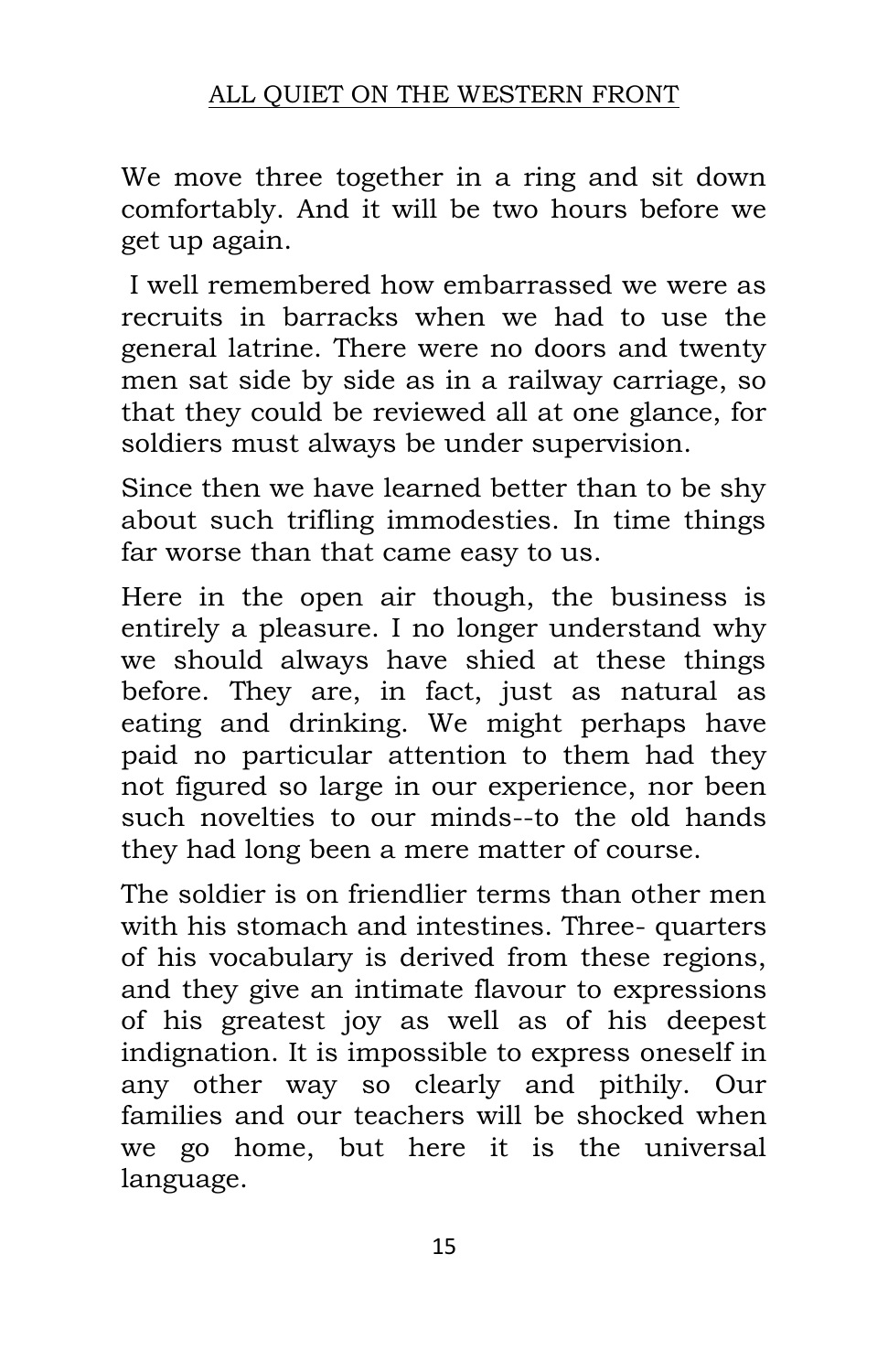Enforced publicity has in our eyes restored the character of complete innocence to all these things. More than that, they are so much a matter of course that their comfortable performance is fully as much enjoyed as the playing of a safe top running flush. Not for nothing was the word "latrine-rumour" invented; these places are the regimental gossip-shops and common-rooms.

We feel ourselves for the time being better off than in any palatial white-tiled "convenience." There it can only be hygienic; here it is beautiful.

These are wonderfully care-free hours. Over us is the blue sky. On the horizon float the bright yellow, sunlit observation-balloons, and the many little white clouds of the anti-aircraft shells. Often they rise in a sheaf as they follow after an airman. We hear the muffled rumble of the front only as very distant thunder, bumblebees droning by quite drown it. Around us stretches the flowery meadow. The grasses sway their tall spears; the white butterflies flutter around and float on the soft warm wind of the late summer. We read letters and newspapers and smoke. We take off our caps and lay them down beside us. The wind plays with our hair; it plays with our words and thoughts. The three boxes stand in the midst of the glowing, red field-poppies.

We set the lid of the margarine tub on our knees and so have a good table for a game of skat.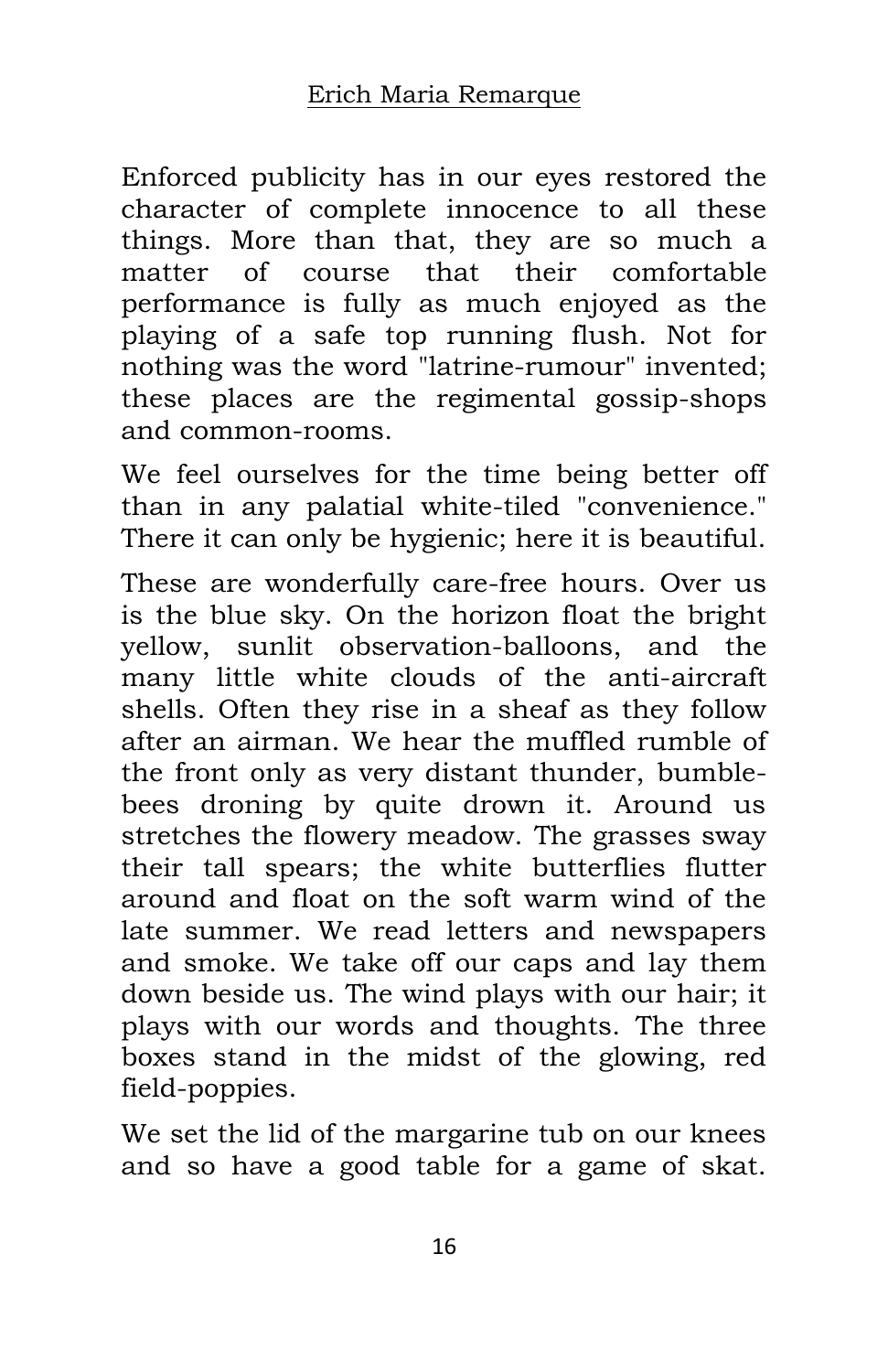Kropp has the cards with him. After every misÅ re ouverte we have a round of nap. One could sit like this for ever.

The notes of an accordion float across from the billets. Often we lay aside the cards and look about us. One of us will say: "Well, boys...." Or "It was a near thing that time...." And for a moment we fall silent. There is in each of us a feeling of constraint. We are all sensible of it; it needs no words to communicate it. It might easily have happened that we should not be sitting

here on our boxes to-day; it came damn near to that. And so everything is new and brave, red poppies and good food, cigarettes and summer breeze.

Kropp asks: "Anyone seen Kemmerich lately?"

"He's up at St. Joseph's," I tell him.

Müller explains that he has a flesh wound in his thigh; a good blighty.

We decide to go and see him this afternoon.

Kropp pulls out a letter. "Kantorek sends you all his best wishes."

We laugh. Müller throws his cigarette away and says: "I wish he was here."

Kantorek had been our schoolmaster, a stern little man in a grey tailcoat, with a face like a shrew mouse. He was about the same size as Corporal Himmelstoss, the "terror of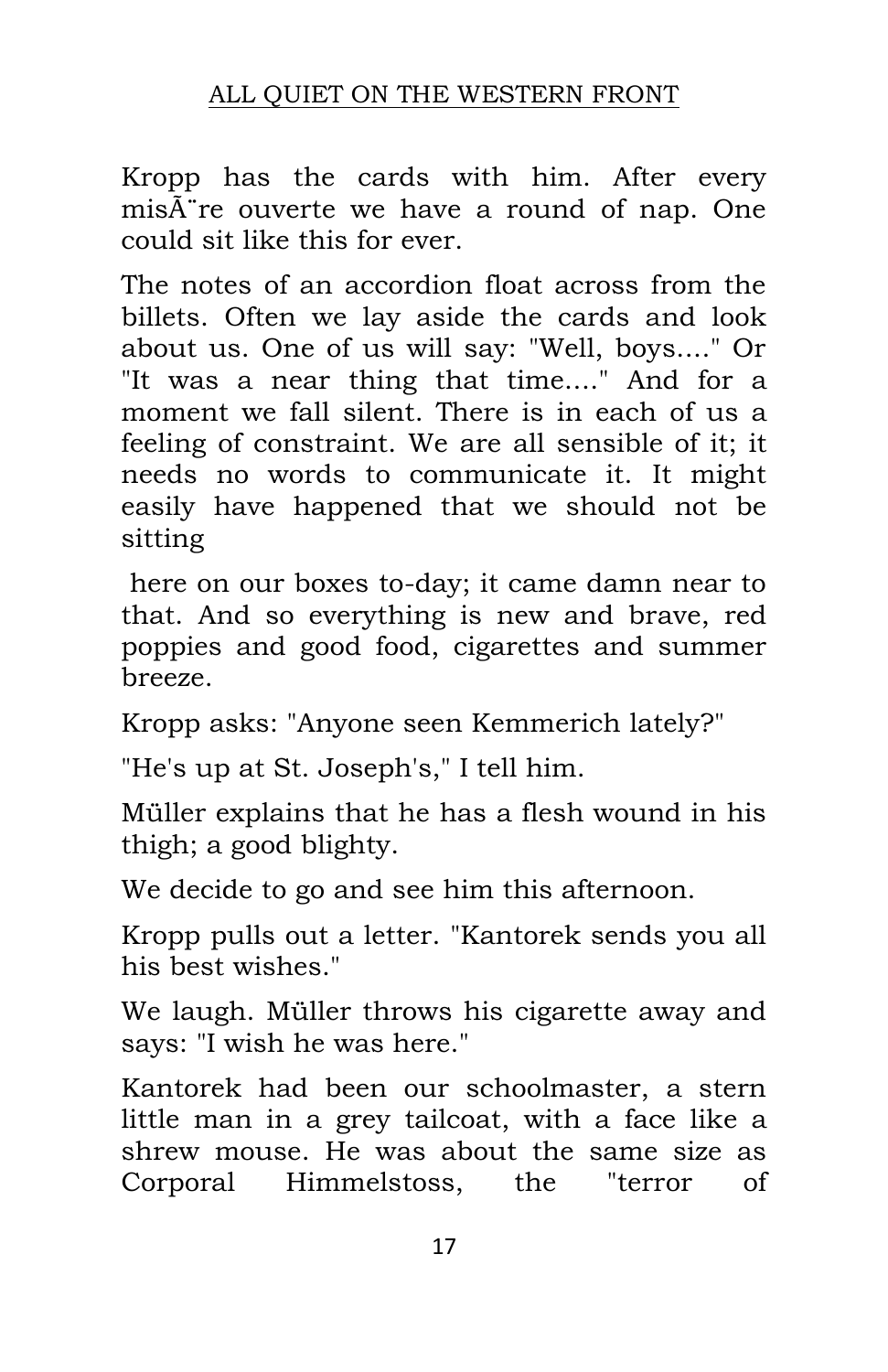Klosterberg." It is very queer that the unhappiness of the world is so often brought on by small men. They are so much more energetic and uncompromising than the big fellows. I have always taken good care to keep out of sections with small company commanders. They are mostly confounded little martinets.

During drill-time Kantorek gave us long lectures until the whole of our class went, under his shepherding, to the District Commandant and volunteered. I can see him now, as he used to glare at us through his spectacles and say in a moving voice: "Won't you join up, Comrades?"

These teachers always carry their feelings ready in their waistcoat pockets, and trot them out by the hour. But we didn't think of that then.

There was, indeed, one of us who hesitated and did not want to fall into line. That was Joseph Behm, a plump, homely fellow. But he did allow himself to be persuaded, otherwise he would have been ostracised. And perhaps more of us thought as he did, but no one could very well stand out, because at that time even one's parents were ready with the word "coward"; no one had the vaguest idea what we were in for. The wisest were just the poor and simple people. They knew the war to be a misfortune, whereas those who were better off, and should have been able to see more clearly what the consequences would be, were beside themselves with joy.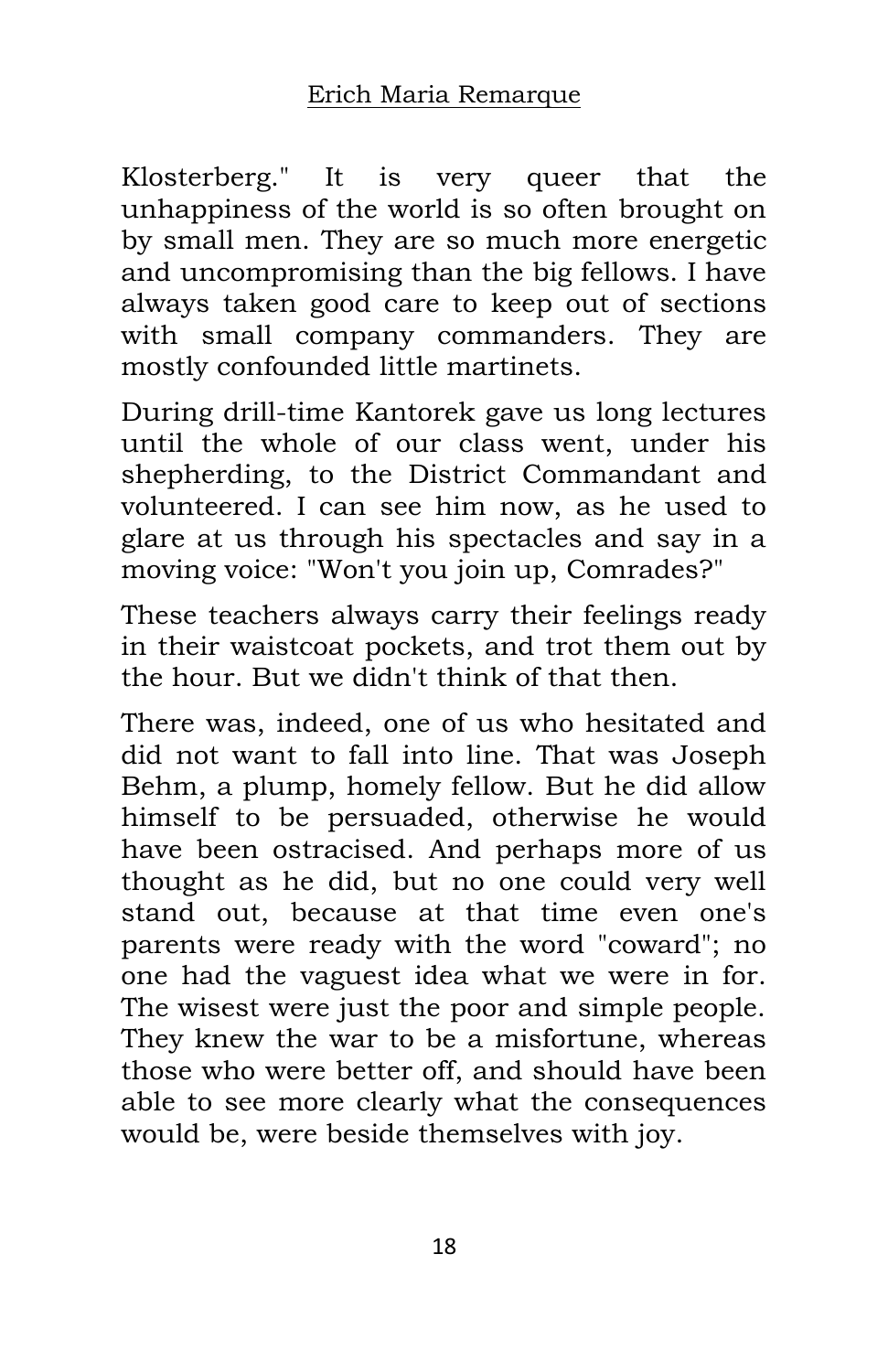Katczinsky said that was a result of their upbringing. It made them stupid. And what Kat said, he had thought about.

Strange to say, Behm was one of the first to fall. He got hit in the eye during an attack, and we left him lying for dead. We couldn't bring him with us, because we had to come back helterskelter. In the afternoon suddenly we heard him call, and saw him crawling about in No Man's Land. He had only been knocked unconscious. Because he could not see, and was mad with pain, he failed to keep under cover, and so was shot down before anyone could go and fetch him in.

Naturally we couldn't blame Kantorek for this. Where would the world be if one brought every man to book? There were thousands of Kantoreks, all of whom were convinced that they were acting for the best--in a way that cost them nothing.

And that is why they let us down so badly.

For us lads of eighteen they ought to have been mediators and guides to the world of maturity, the world of work, of duty, of culture, of progress--to the future. We often made fun of them and played jokes on them, but in our hearts we trusted them. The idea of authority, which they represented, was associated in our minds with a greater insight and a more humane wisdom. But the first death we saw shattered this belief. We had to recognise that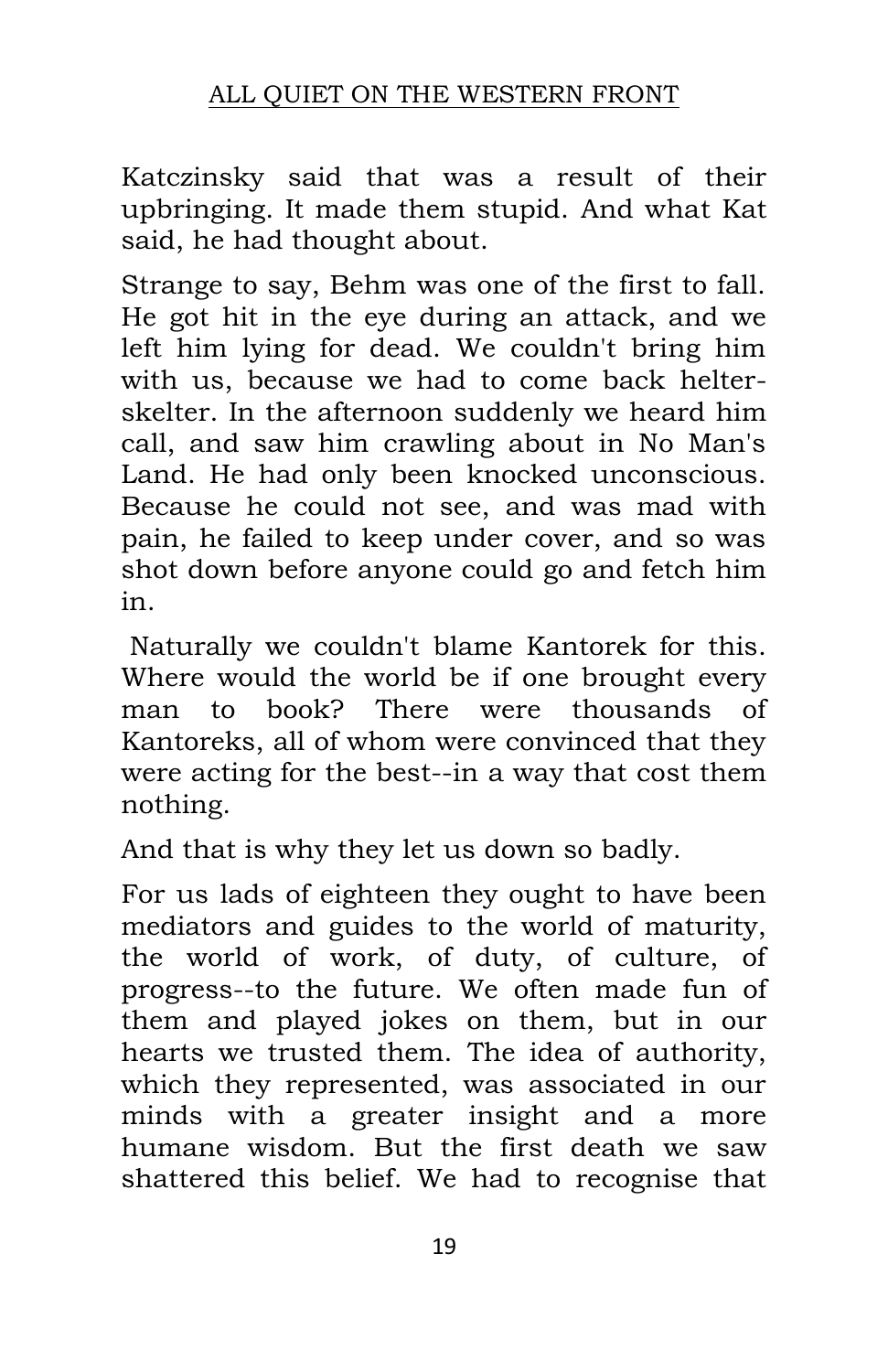our generation was more to be trusted than theirs.

They surpassed us only in phrases and in cleverness. The first bombardment showed us our mistake, and under it the world as they had taught it to us broke in pieces.

While they continued to write and talk, we saw the wounded and dying. While they taught that duty to one's country is the greatest thing, we already knew that death-throes are stronger. But for all that we were no mutineers, no deserters, no cowards--they were very free with all these expressions. We loved our country as much as they; we went courageously into every action; but also we distinguished the false from true, we had suddenly learned to see. And we saw that there was nothing of their world left. We were all at once terribly alone; and alone we must see it through.

Before going over to see Kemmerich we pack up his things: he will need them on the way back.

In the dressing station there is great activity: it reeks as ever of carbolic, pus, and sweat. We are accustomed to a good deal in the billets, but this makes us feel faint. We ask for Kemmerich. He lies in a large room and receives us with feeble expressions of joy and helpless agitation. While he

was unconscious someone had stolen his watch.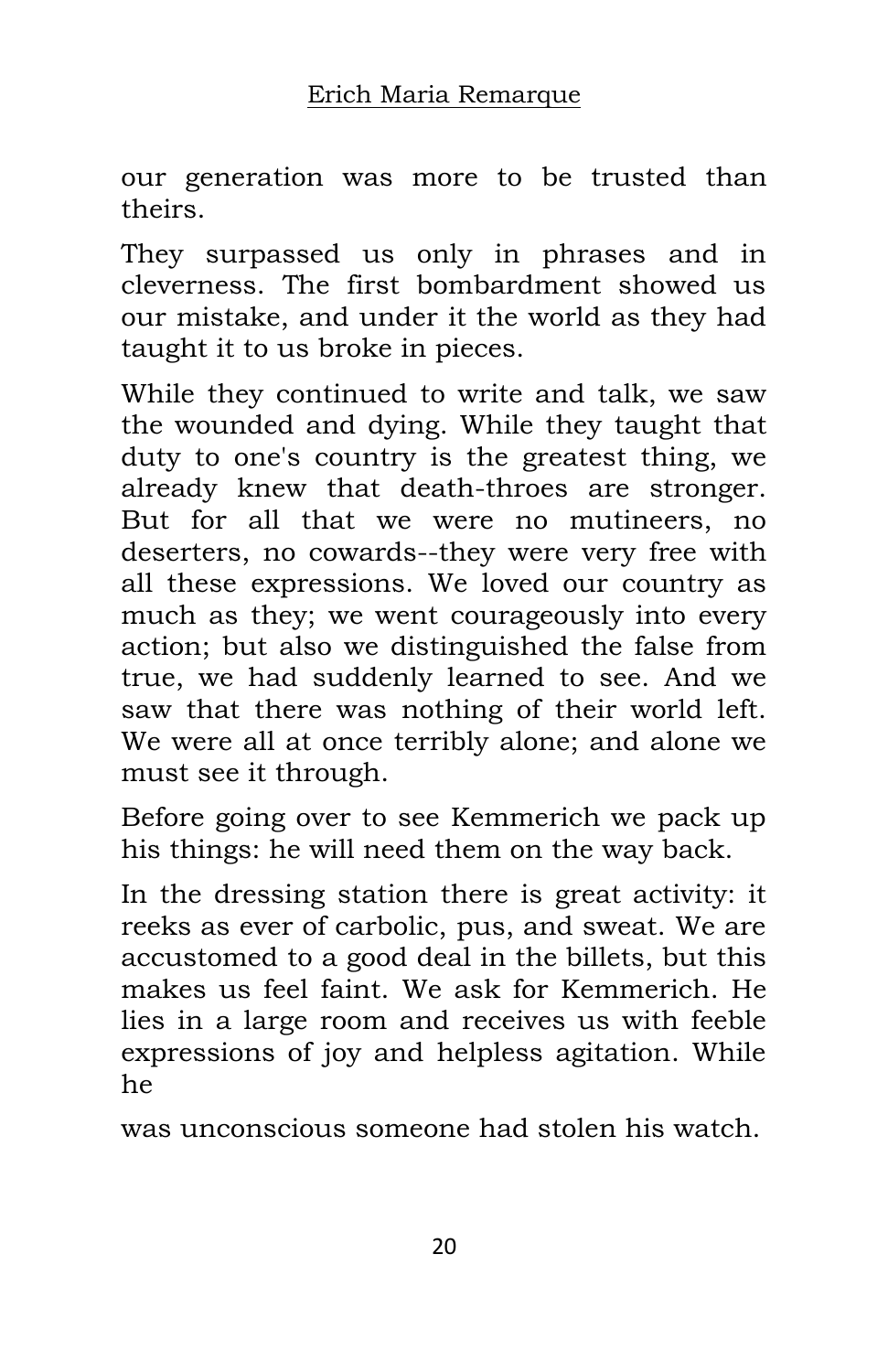Müller shakes his head: "I always told you that nobody should carry as good a watch as that."

Müller is rather crude and tactless, otherwise he would hold his tongue, for anybody can see that Kemmerich will never come out of this place again. Whether he finds his watch or not will make no difference, at the most one will only be able to send it to his people.

"How goes it, Franz?" asks Kropp.

Kemmerich's head sinks.

"Not so bad... but I have such a damned pain in my foot."

We look at his bed covering. His leg lies under a wire basket. The bed covering arches over it. I kick Müller on the shin, for he is just about to tell Kemmerich what the orderlies told us outside: that Kemmerich has lost his foot. The leg is amputated. He looks ghastly, yellow and wan. In his face there are already the strained lines that we know so well, we have seen them now hundreds of times. They are not so much lines as marks. Under the skin the life no longer pulses, it has already pressed out the boundaries of the body. Death is working through from within. It already has command in the eyes. Here lies our comrade, Kemmerich, who a little while ago was roasting horse flesh with us and squatting in the shell-holes. He it is still and yet it is not he any longer. His features have become uncertain and faint, like a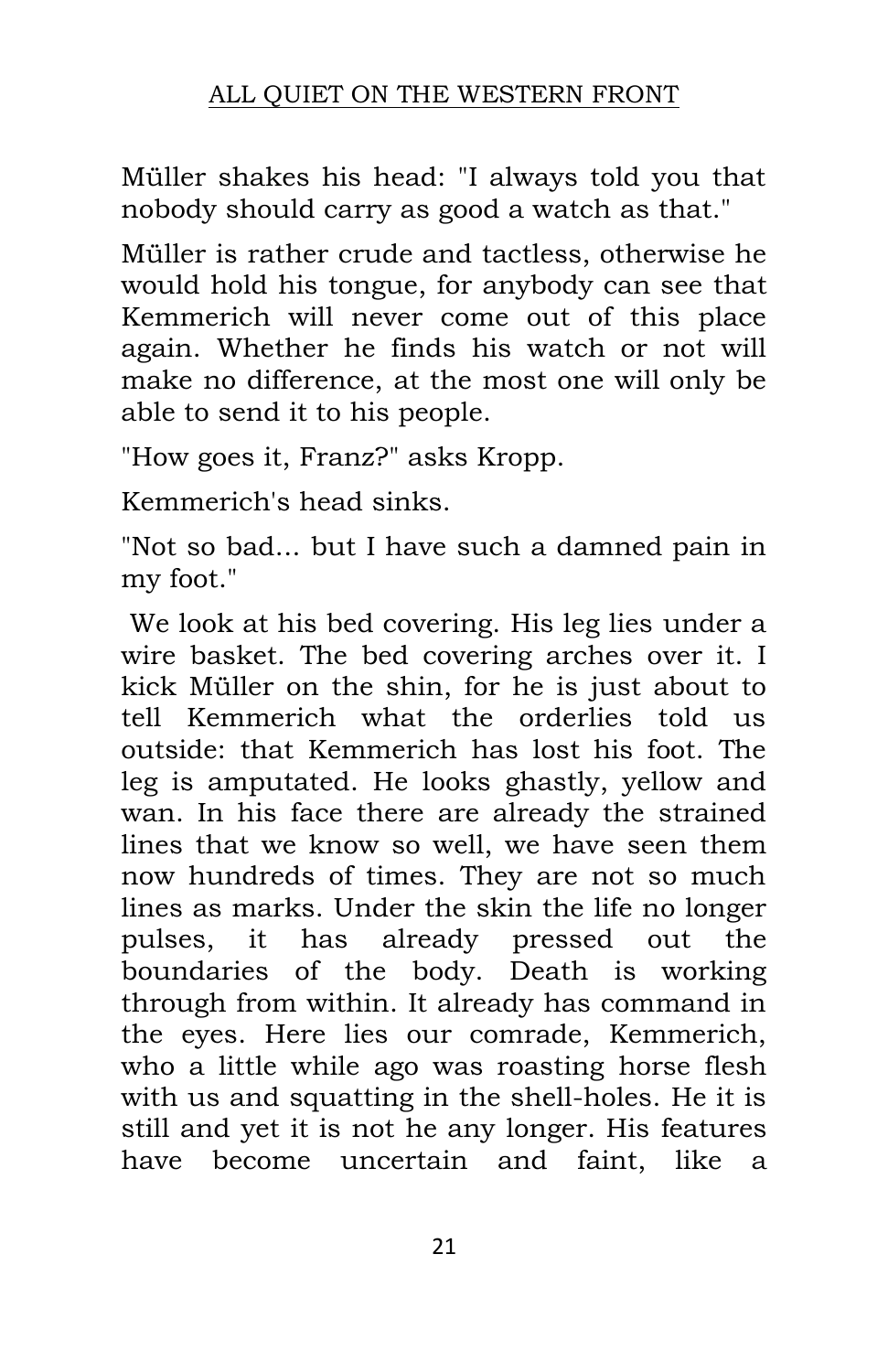photographic plate from which two pictures have been taken. Even his voice sounds like ashes.

I think of the time when we went away. His mother, a good plump matron, brought him to the station. She wept continually, her face was bloated and swollen. Kemmerich felt embarrassed, for she was the least composed of all; she simply dissolved into fat and water. Then she caught sight of me and took hold of my arm again and again, and implored me to look after Franz out there. Indeed he did have a face like a child, and such frail bones that after four weeks' pack-carrying he already had flat feet. But how can a man look after anyone in the field!

"Now you will soon be going home," says Kropp. "You would have had to wait at least three or four months for your leave."

Kemmerich nods. I cannot bear to look at his hands, they are like wax. Under the nails is the dirt of the trenches, it shows through blue-black like poison. It strikes me that these nails will continue to grow like lean fantastic cellar-plants long after Kemmerich breathes no more. I see the picture before me. They twist themselves into corkscrews and grow and grow, and with them the hair on the decaying skull, just like grass in a good soil, just like grass, how can it be possible-- Müller leans over. "We have brought your things, Franz."

Kemmerich signs with his hands. "Put them under the bed."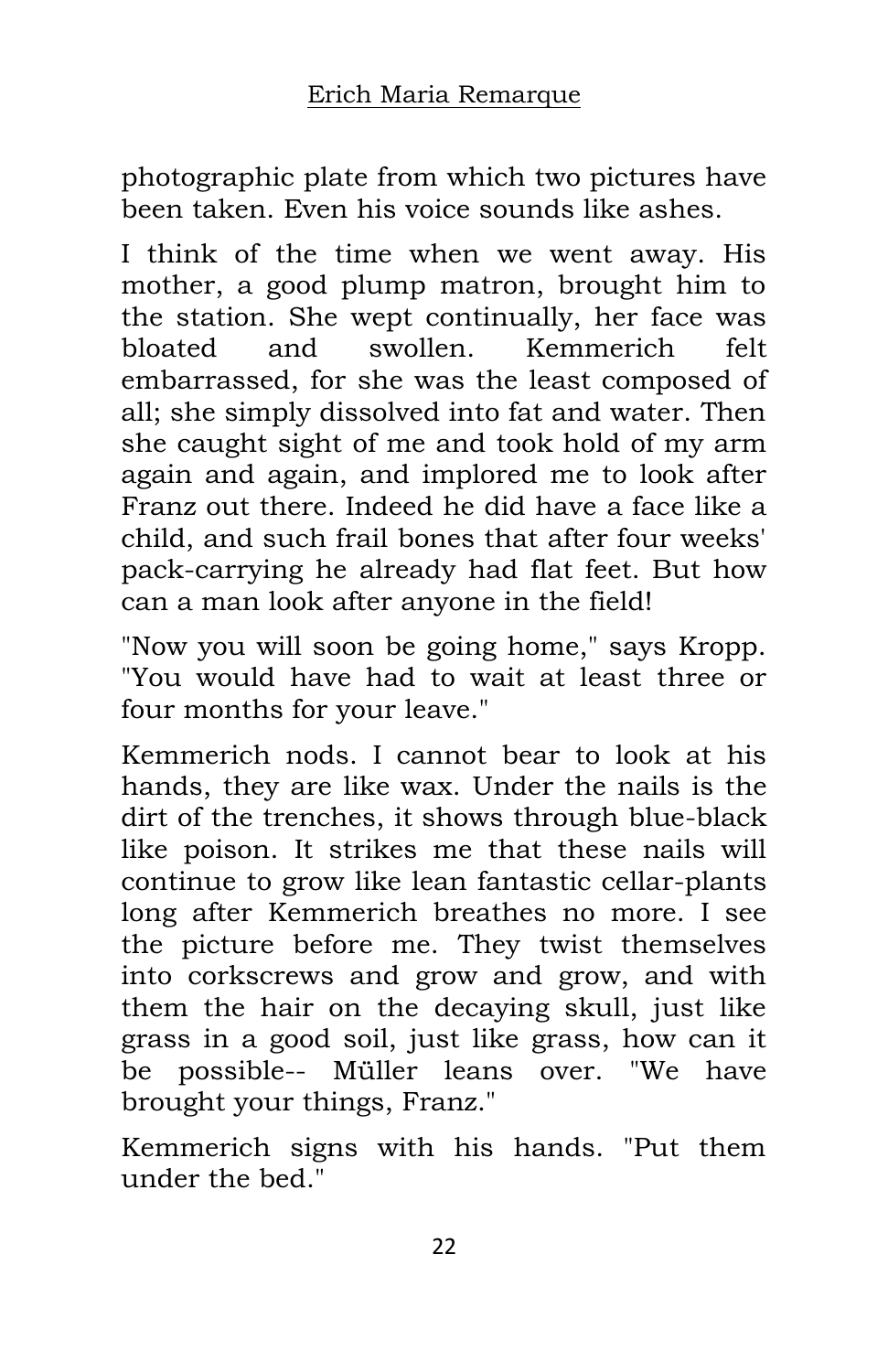Müller does so. Kemmerich starts on again about the watch. How can one calm him without making him suspicious?

Müller reappears with a pair of airman's boots. They are fine English boots of soft, yellow leather which reach to the knees and lace up all the way--they are things to be coveted.

Müller is delighted at the sight of them. He matches their soles against his own clumsy boots and says: "Will you be taking them with you then, Franz?"

We all three have the same thought; even if he should get better, he would be able to use only one--they are no use to him. But as things are now it is a pity that they should stay here; the orderlies will of course grab them as soon as he is dead, "Won't you leave them with us?" Müller repeats.

Kemmerich doesn't want to. They are his most prized possessions.

"Well, we could exchange," suggests Müller again. "Out here one can make some use of them." Still Kemmerich is not to be moved.

I tread on Müller's foot; reluctantly he puts the fine boots back again under the bed.

We talk a little more and then take our leave.

"Cheerio, Franz."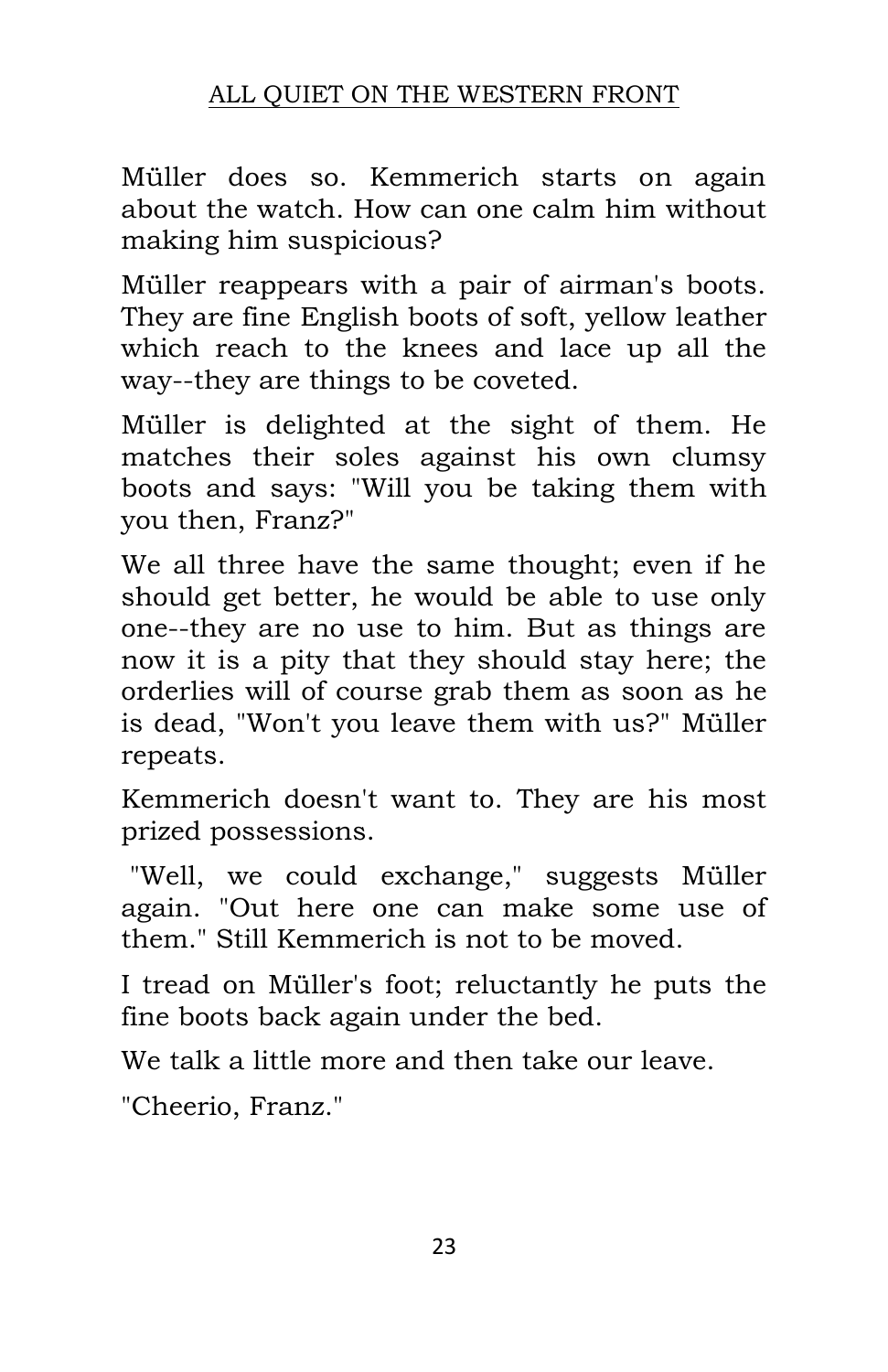I promise him to come back in the morning. Müller talks of doing so, too. He is thinking of the lace-up boots and means to be on the spot.

Kemmerich groans. He is feverish. We get hold of an orderly outside and ask him to give Kemmerich a dose of morphia.

He refuses. "If we were to give morphia to everyone we would have to have tubs full--"

"You only attend to officers properly," says Kropp viciously.

I hastily intervene and give him a cigarette. He takes it.

"Are you usually allowed to give it, then?" I ask him.

He is annoyed. "If you don't think so, then why do you ask?"

I press a few more cigarettes into his hand. "Do us the favour--"

"Well, all right," he says.

Kropp goes in with him. He doesn't trust him and wants to see. We wait outside.

Müller returns to the subject of the boots. "They would fit me perfectly. In these boots I get blister after blister. Do you think he will last till tomorrow after drill? If he passes out in the night, we know where the boots--"

Kropp returns. "Do you think--?" he asks.

"Done for," says Müller emphatically.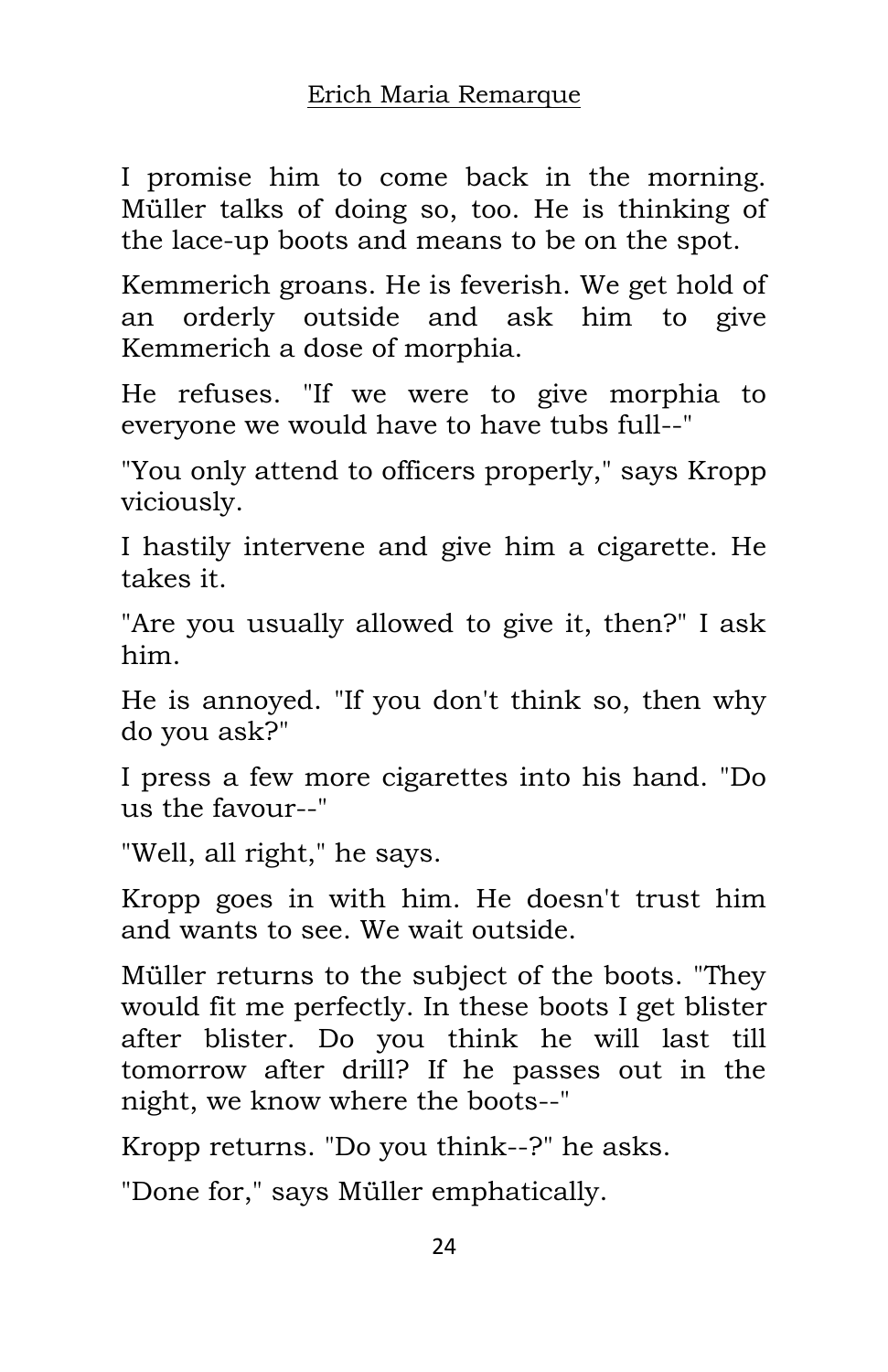We go back to the huts. I think of the letter that I must write tomorrow to Kemmerich's mother. I am freezing. I could do with a tot of rum. Müller pulls up some grass and chews it. Suddenly little Kropp throws his cigarette away, stamps on it savagely, and looking around him with a broken and distracted face, stammers "Damned shit, the damned shit!"

We walk on for a long time. Kropp has calmed himself; we understand, he saw red; out here every man gets like that sometime.

"What has Kantorek written to you?" Müller asks him.

He laughs. "We are the Iron Youth."

We all three smile bitterly. Kropp rails: he is glad that he can speak.

Yes, that's the way they think, these hundred thousand Kantoreks! Iron Youth. Youth! We are none of us more than twenty years old. But young? Youth? That is long ago. We are old folk.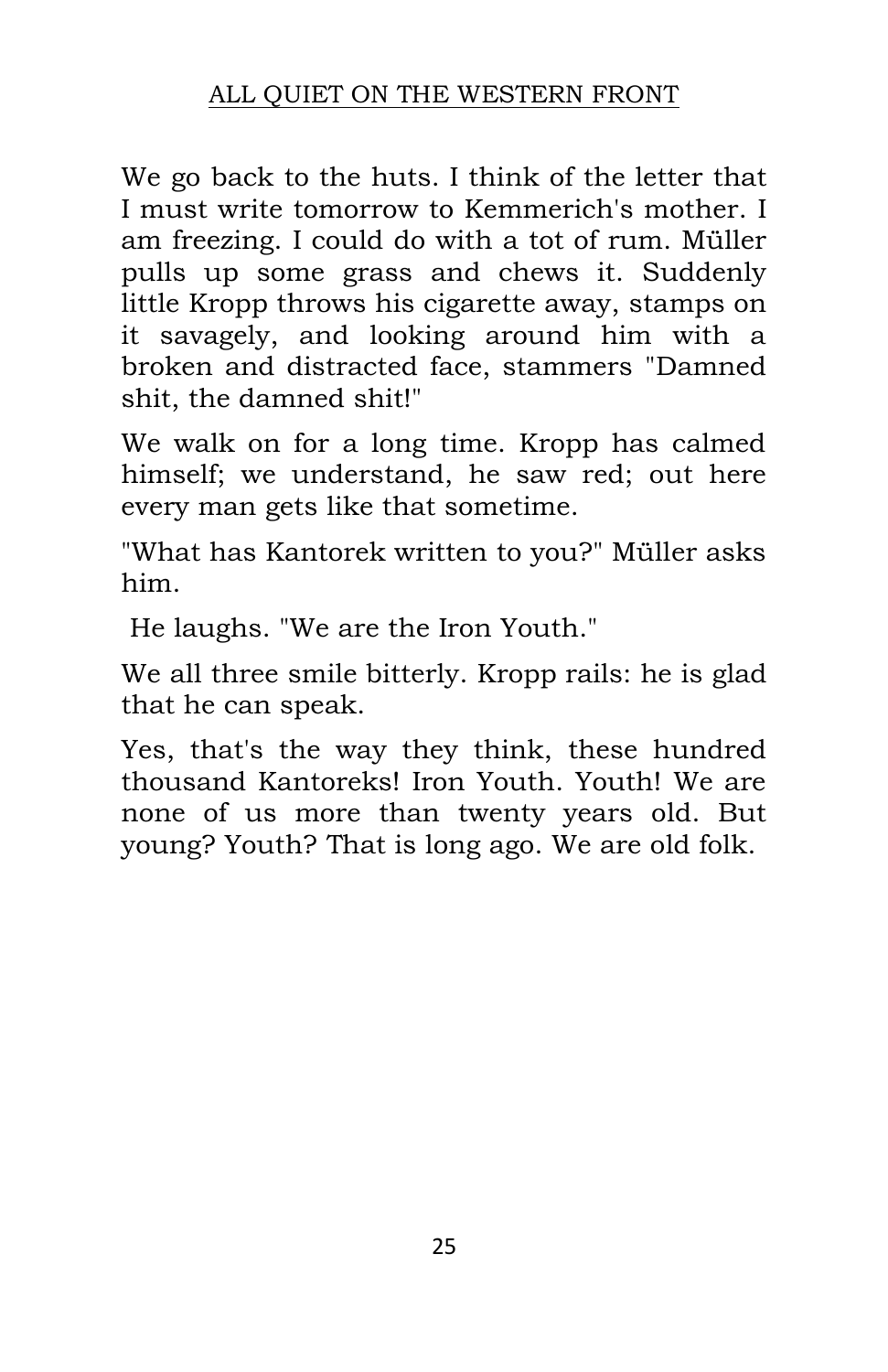### TWO

<span id="page-25-0"></span>It is strange to think that at home in the drawer of my writing table there lies the beginning of a play called "Saul" and a bundle of poems. Many an evening I have worked over them--we all did something of the kind--but that has become so unreal to me I cannot comprehend it any more. Our early life is cut off from the moment we came here, and that without our lifting a hand. We often try to look back on it and to find an explanation, but never quite succeed. For us young men of twenty everything is extraordinarily vague, for Kropp, Müller, Leer, and for me, for all of us whom Kantorek calls the "Iron Youth." All the older men are linked up with their previous life. They have wives, children, occupations, and interests, they have a background which is so strong that the war cannot obliterate it. We young men of twenty, however, have only our parents, and some, perhaps, a girl--that is not much, for at our age the influence of parents is at its weakest and girls have not yet got a hold over us. Besides this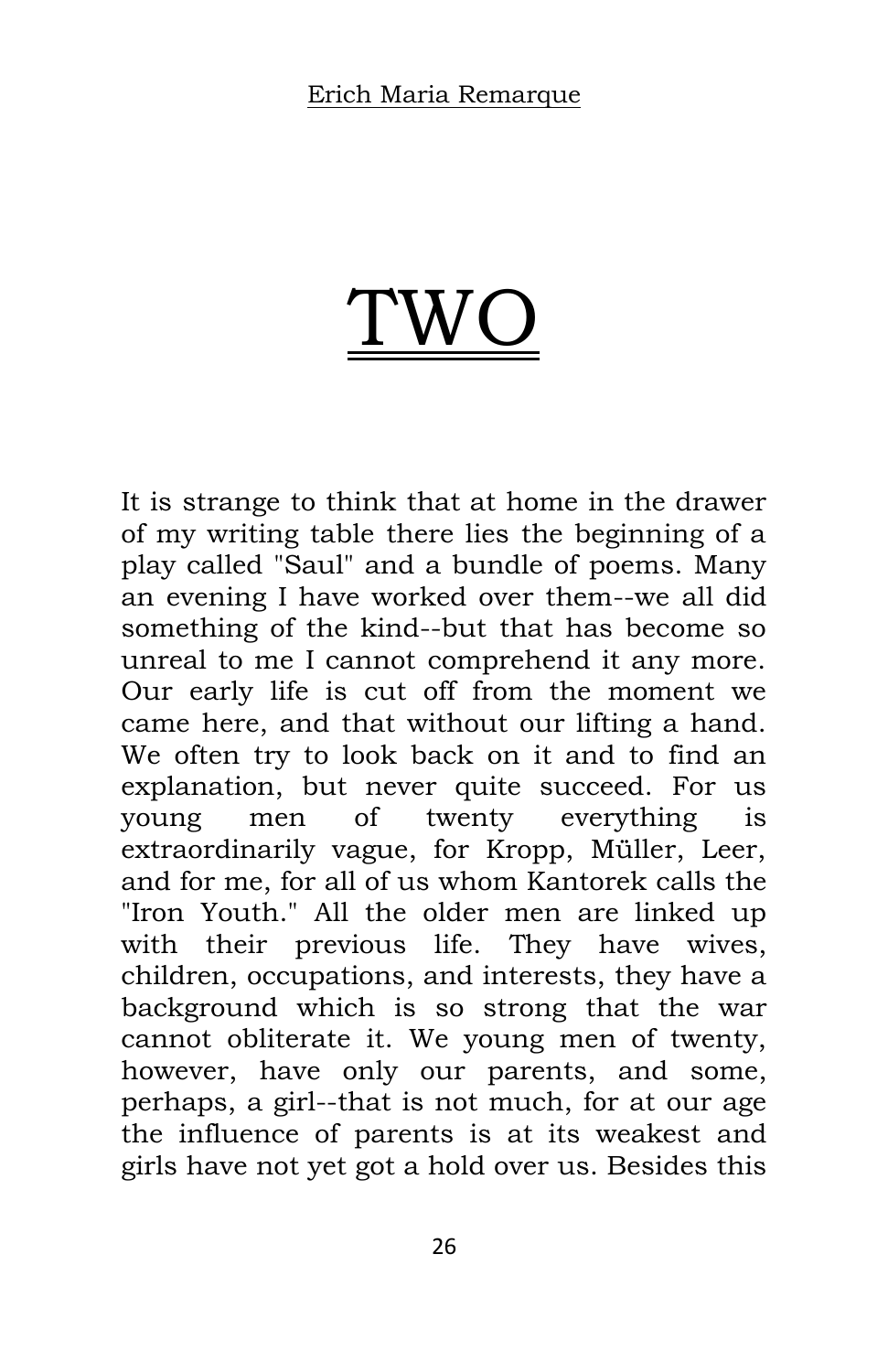there was little else--some enthusiasm, a few hobbies, and our school. Beyond this our life did not extend. And of this nothing remains.

Kantorek would say that we stood on the threshold of life. And so it would seem. We had as yet taken no root. The war swept us away. For the others, the older men, it is but an interruption. They are able to think beyond it. We, however, have been gripped by it and do not know what the end may be. We know only that in some strange and melancholy way we have become a waste land. All the same, we are not often sad.

Though Müller would be delighted to have Kemmerich's boots, he is really quite as sympathetic as another who could not bear to think of such a thing for grief. He merely sees things clearly. Were Kemmerich able to make any use of the boots, then Müller would rather go bare-foot over barbed wire than scheme how to get hold of them. But as it is the boots are quite inappropriate to Kemmerich's circumstances, whereas Müller can make good use of them. Kemmerich will die; it is immaterial who gets them. Why, then, should Müller not succeed to them? He has more right than a hospital orderly. When Kemmerich is dead it will be too late. Therefore Müller is already on the watch.

We have lost all sense of other considerations, because they are artificial. Only the facts are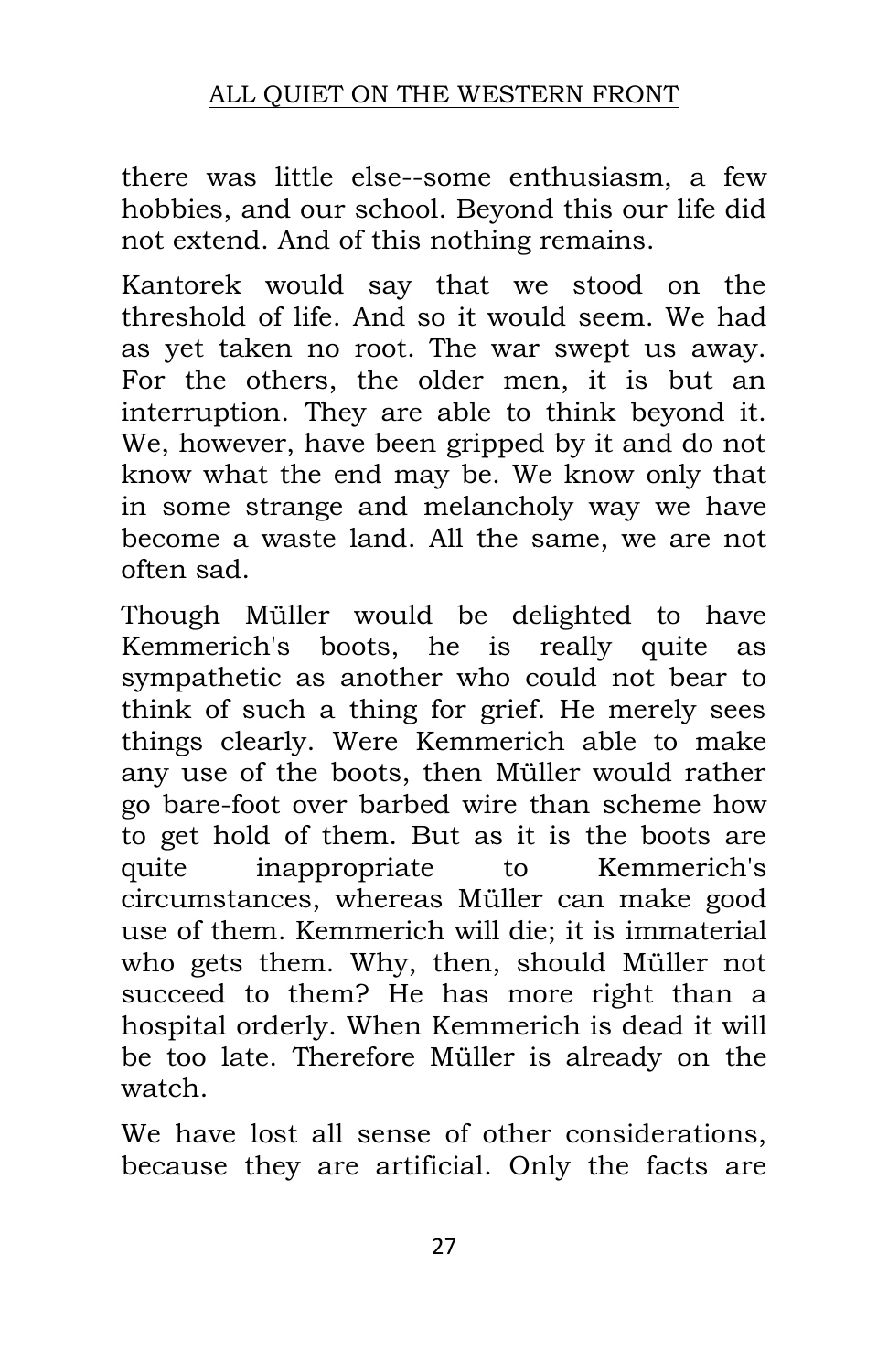real and important for us. And good boots are scarce.

Once it was different. When we went to the district-commandant to enlist, we were a class of twenty young men, many of whom proudly shaved for the first time before going to the barracks. We had no definite plans for our future. Our thoughts of a career and occupation were as yet of too unpractical a character to furnish any scheme of life. We were still crammed full of vague ideas which gave to life, and to the war also an ideal and almost romantic character. We were

trained in the army for ten weeks and in this time more profoundly influenced than by ten years at school. We learned that a bright button is weightier than four volumes of Schopenhauer. At first astonished, then embittered, and finally indifferent, we recognised that what matters is not the mind but the boot brush, not intelligence but the system, not freedom but drill. We became soldiers with eagerness and enthusiasm, but they have done everything to knock that out of us. After three weeks it was no longer incomprehensible to us that a braided postman should have more authority over us than had formerly our parents, our teachers, and the whole gamut of culture from Plato to Goethe. With our young, awakened eyes we saw that the classical conception of the Fatherland held by our teachers resolved itself here into a renunciation of personality such as one would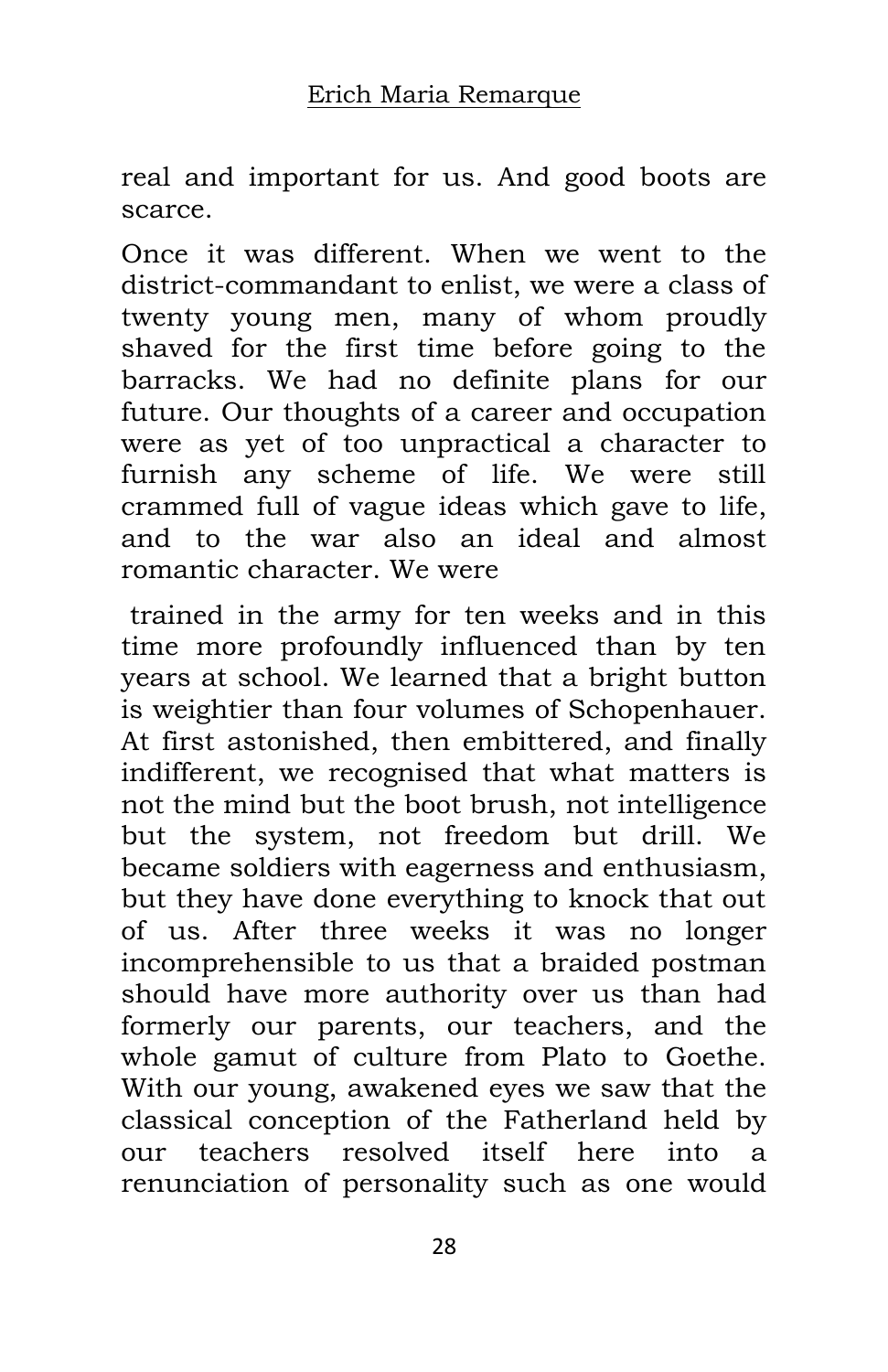not ask of the meanest servants--salutes, springing to attention, parade-marches, presenting arms, right wheel, left wheel, clicking the heels, insults, and a thousand pettifogging details. We had fancied our task would be different, only to find we were to be trained for heroism as though we were circus-ponies. But we soon accustomed ourselves to it. We learned in fact that some of these things were necessary, but the rest merely show. Soldiers have a fine nose for such distinctions.

By threes and fours our class was scattered over the platoons amongst Frisian fishermen, peasants, and labourers with whom we soon made friends. Kropp, Müller, Kemmerich, and I went to No .9 platoon under Corporal Himmelstoss.

He had the reputation of being the strictest disciplinarian in the camp, and was proud of it. He was a small undersized fellow with a foxy, waxed moustache, who had seen twelve years' service and was in civil life a postman. He had a special dislike of Kropp, Tjaden, Westhus, and me, because he sensed a quiet defiance.

I have remade his bed fourteen times in one morning. Each time he had some fault to find and pulled it to pieces. I have kneaded a pair of prehistoric boots that were as hard as iron for twenty hours--with intervals of course--until they became as soft as butter and not even Himmelstoss could find anything more to do to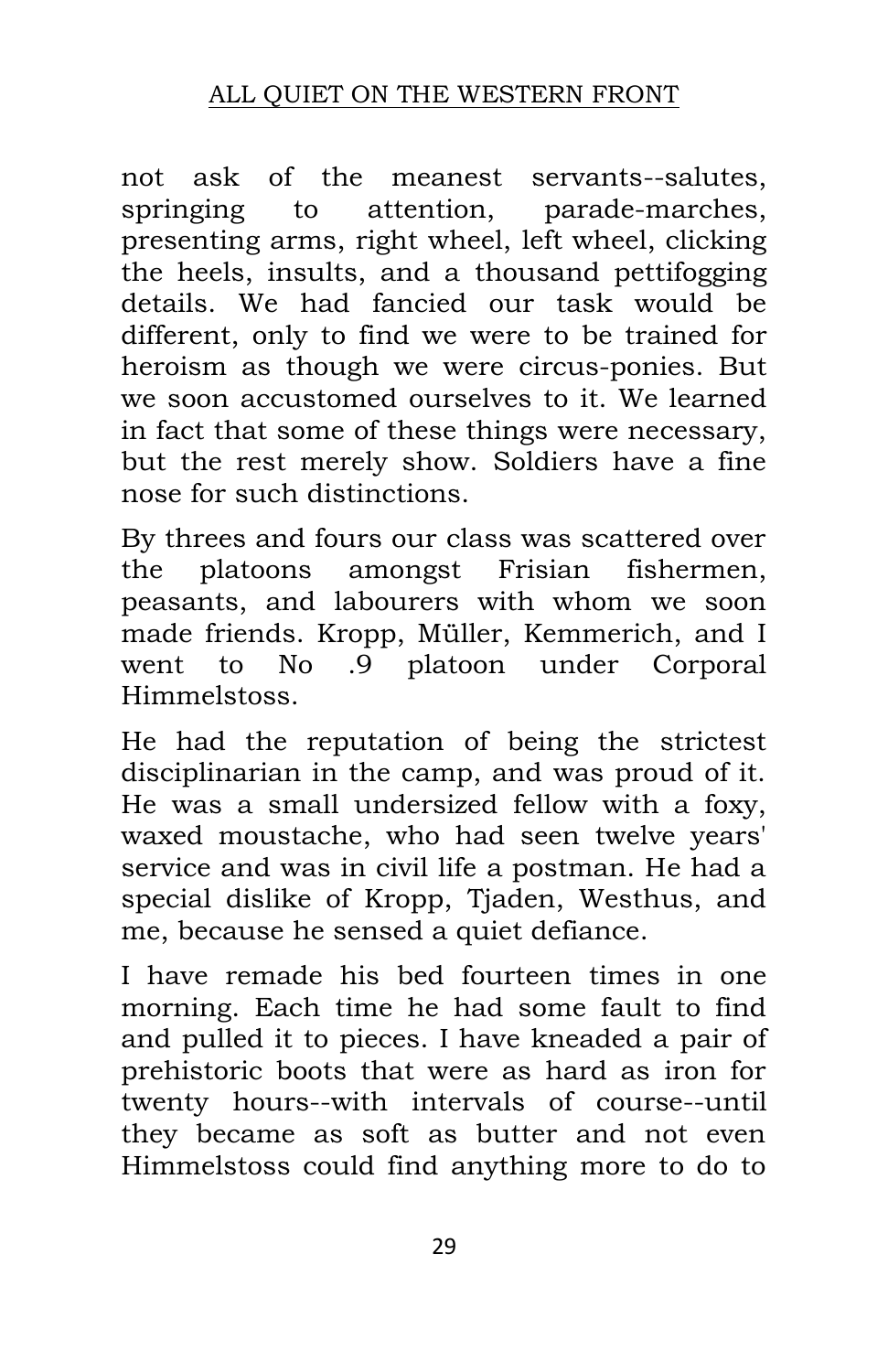them; under his orders I have scrubbed out the Corporals' Mess with a tooth-brush. Kropp and I were given the job of clearing the barrack-square of snow with a hand-broom and a dust-pan, and we would have gone on till we were frozen had not a lieutenant accidentally appeared who sent us off, and hauled Himmelstoss over the coals. But the only result of this was to make Himmelstoss hate us more. For six weeks consecutively I did guard every Sunday and was hut-orderly for the same length of time. With full pack and rifle I have had to practise on a wet, soft, newly-ploughed field the "Prepare to advance, advance!" and the "Lie down!" until I was one lump of mud and finally collapsed. Four hours later I had to report to Himmelstoss with my clothes scrubbed clean, my hands chafed and bleeding. Together with Kropp, Westhus, and Tjaden I have stood at attention in a hard frost without gloves for a quarter of an hour at a stretch, while Himmelstoss watched for the slightest movement of our bare fingers on the steel barrel of the rifle. I have run eight times from the top floor of the barracks down to the courtyard in my shirt at two o'clock in the morning because my drawers projected three inches beyond the edge of the stool on which one had to stack all one's things. Alongside me ran the corporal, Himmelstoss, and trod on my bare toes. At bayonet-practice I had constantly to fight with Himmelstoss, I with a heavy iron weapon, whilst he had a handy wooden one with which he easily struck my arms till they were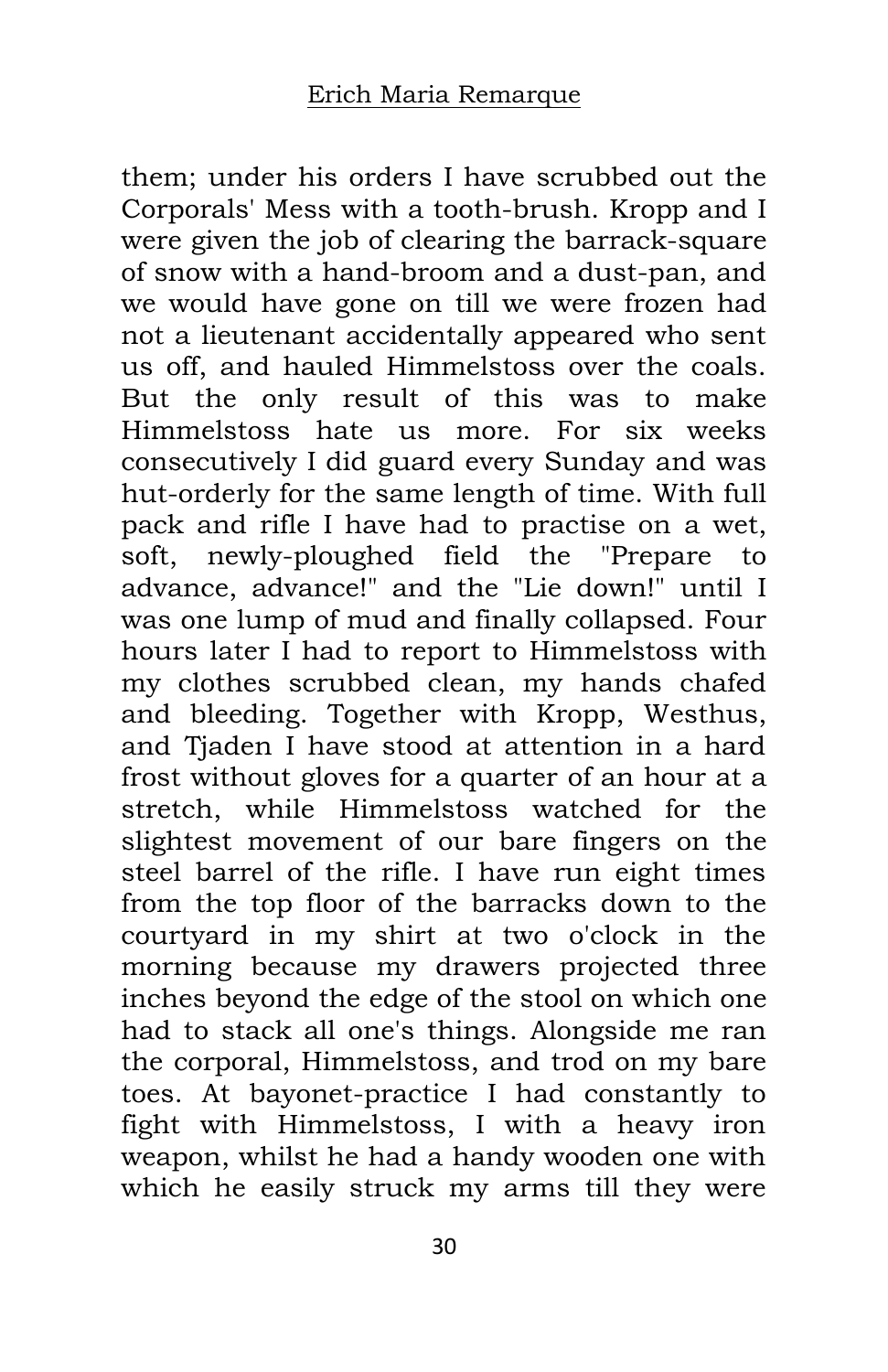black and blue. Once, indeed, I became so infuriated that I ran at him blindly and gave him a mighty jab in the stomach and knocked him down. When he reported me the company commander laughed at him and told him he ought to keep his eyes open; he understood Himmelstoss, and apparently was not displeased at his discomfiture. I became a past master on the parallel bars and excelled at physical jerks;- we have trembled at the mere sound of his voice, but this runaway post-horse never got the better of us.

One Sunday as Kropp and I were lugging a latrine-bucket on a pole across the barrackyard, Himmelstoss came by, all polished up and spry for going out. He planted himself in front of us and asked how we liked the job. In spite of ourselves we tripped and emptied the bucket over his legs. He raved, but the limit had been reached.

"That means clink," he yelled.

But Kropp had had enough. "There'll be an enquiry first," he said, "and then we'll unload."

"Mind how you speak to a non-commissioned officer!" bawled Himmelstoss. "Have you lost your senses? You wait till you're spoken to. What will you do, anyway?"

"Show you up, Corporal," said Kropp, his thumbs in line with the seams of his trousers.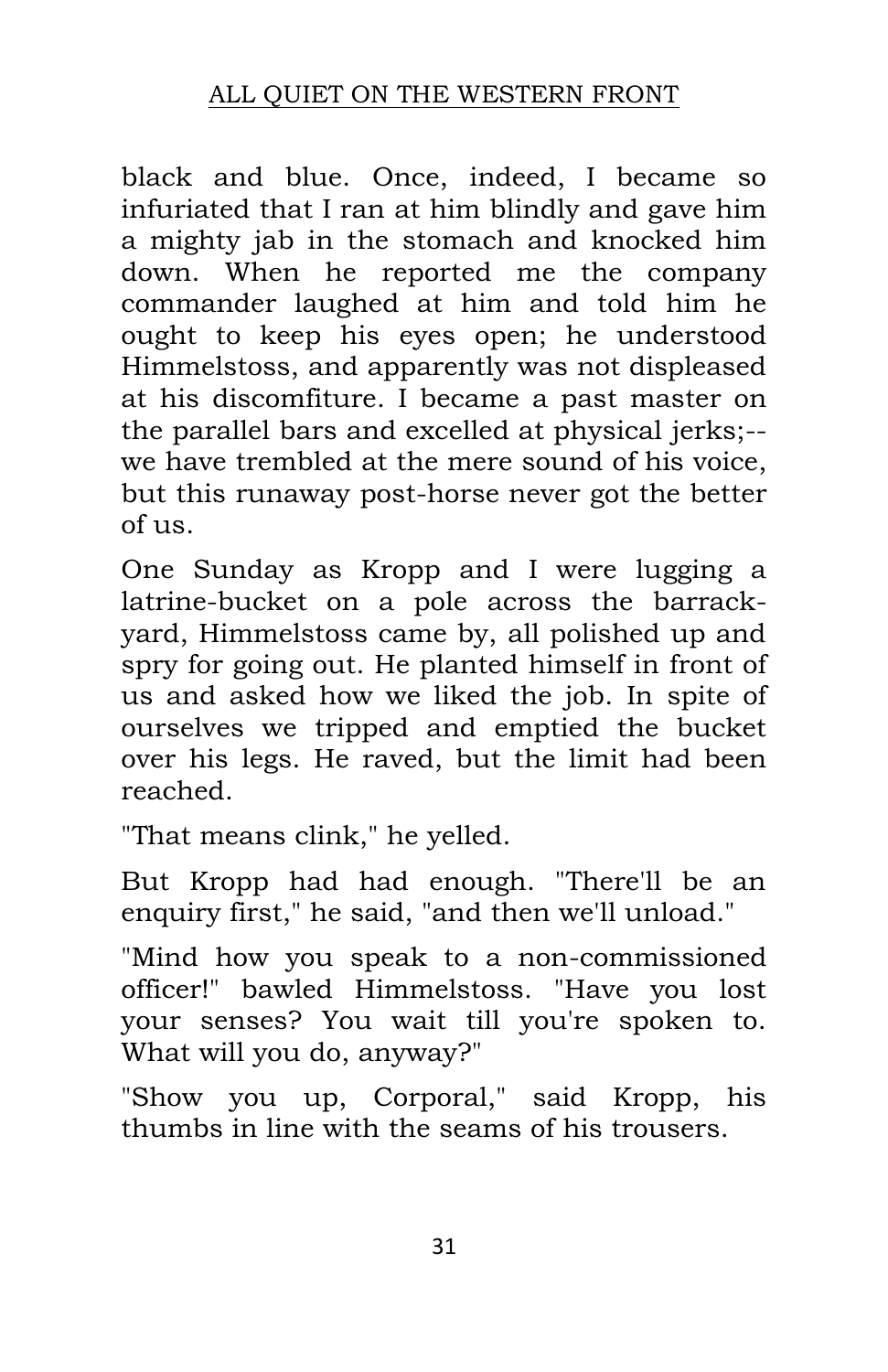Himmelstoss saw that we meant it and went off without saying a word. But before he disappeared he growled: "You'll drink this!"--but that was the end of his authority. He tried it on once more in the ploughed field with his "Prepare to advance, advance" and "Lie down." We obeyed each order, since an order's an order and has to be obeyed. But we did it so slowly that Himmelstoss became desperate. Carefully we went down on our knees, then on our hands, and so on; in the meantime, quite infuriated, he had given another command.

But before we had even begun to sweat he was hoarse. After that he left us in peace. He did indeed always refer to us as swine, but there was, nevertheless, a certain respect in his tone.

There were many other staff corporals, the majority of whom were more decent. But above all each of them wanted to keep his good job there as long as possible, and this he could do only by being strict with the recruits.

So we were put through every conceivable refinement of parade-ground soldiering till we often howled with rage. Many of us became ill through it; Wolf actually died of inflammation of the lung. But we would have felt ridiculous had we hauled down our colours. We became hard, suspicious, pitiless, vicious, tough--and that was good; for these attributes were just what we lacked. Had we gone into the trenches without this period of training most of us would certainly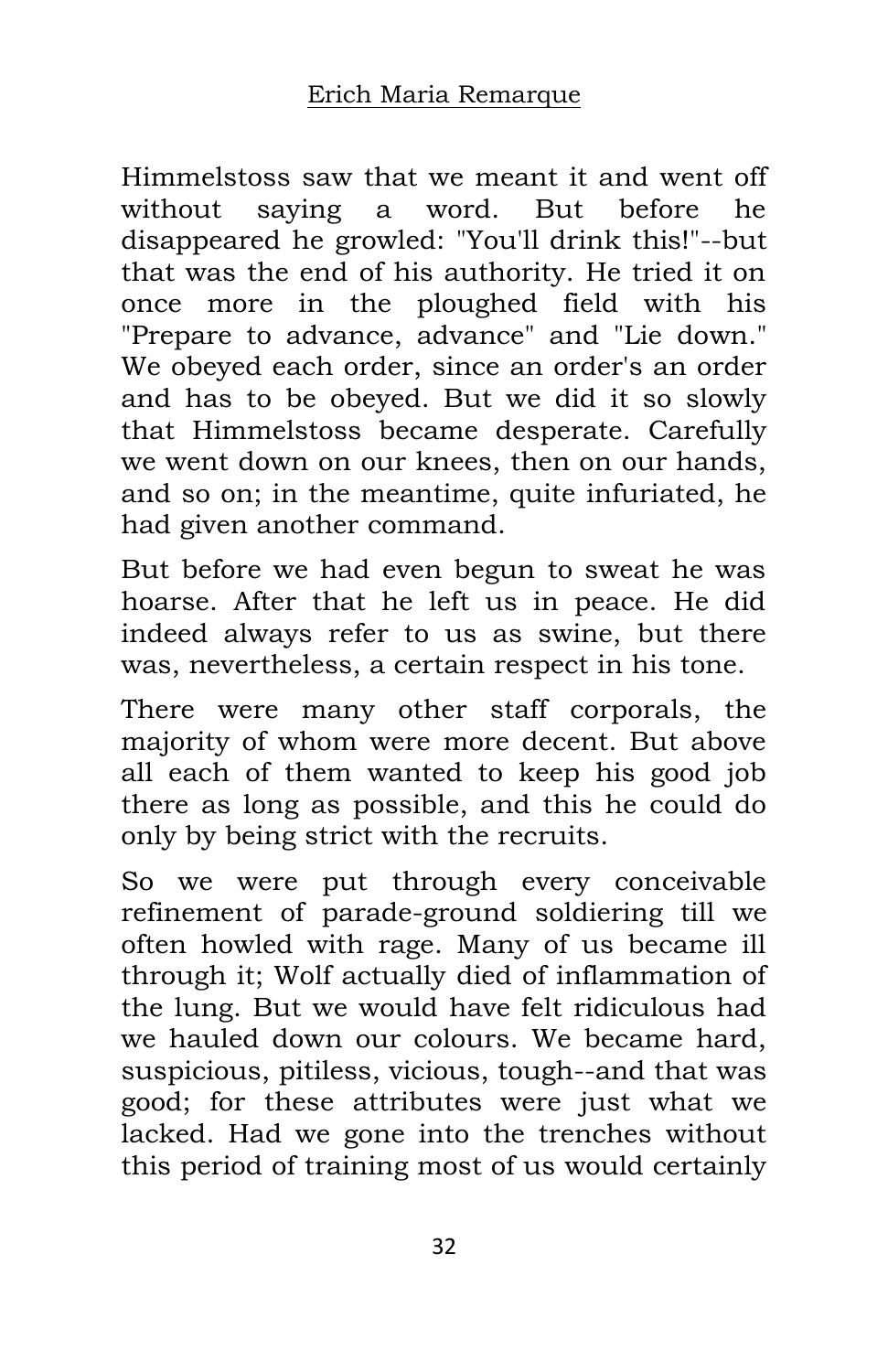have gone mad. Only thus were we prepared for what awaited us. We did not break down, but adapted ourselves; our twenty years, which made many another thing so grievous, helped us in

this. But by far the most important result was that it awakened in us a strong, practical sense of esprit de corps, which in the field developed into the finest thing that arose out of the war- comradeship.

I sit by Kemmerich's bed. He is sinking steadily. Around us is a great commotion. A hospital tram has arrived and the wounded fit to be moved are being selected. The doctor passes by Kemmerich's bed without once looking at him.

"Next time, Franz," I say.

He raises himself on the pillow with his elbows. "They have amputated my leg."

He knows it too then. I nod and answer: "You must be thankful you've come off with that."

He is silent.

I resume: "It might have been both legs, Franz. Wegeler has lost his right arm. That's much worse. Besides, you will be going home." He looks at me. "Do you think so?"

"Of course."

"Do you think so?" he repeats.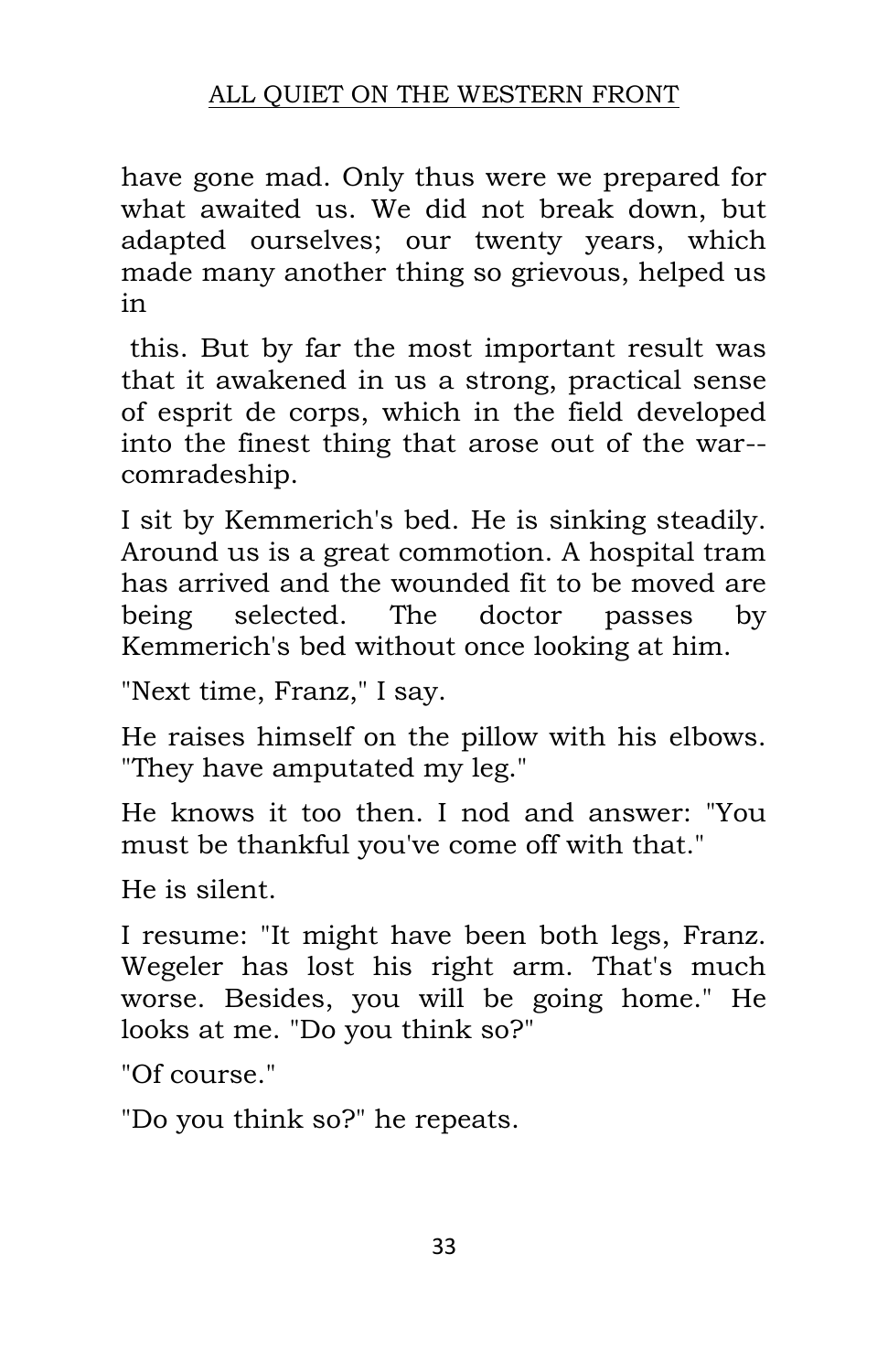"Sure, Franz. Once you've got over the operation."

He beckons me to bend down. I stoop over bin and he whispers: "I don't think so."

"Don't talk rubbish; Franz, in a couple of days you'll see for yourself. What is it anyway--an amputated leg? here they patch up far worse things than that."

He lifts one hand. "Look here though, these fingers."

"That's the result of the operation. Just eat decently and you'll soon be well again. Do they look after you properly?"

He points to a dish that is still half full. I get excited. "Franz, you must eat. Eating is the main thing. That looks good too."

He turns away. After a pause he says slowly: "I wanted to become a head-forester once."

"So you may still," I assure him. "There are splendid artificial limbs now, you'd hardly know there was anything missing. They are fixed on to the muscles. You can move the fingers and work and even write with an artificial hand. And besides, they will always be making new improvements."

For a while he lies still. Then he says: "You can take my lace-up boots with you for Müller."

I nod and wonder what to say to encourage him. His lips have fallen away, his mouth has become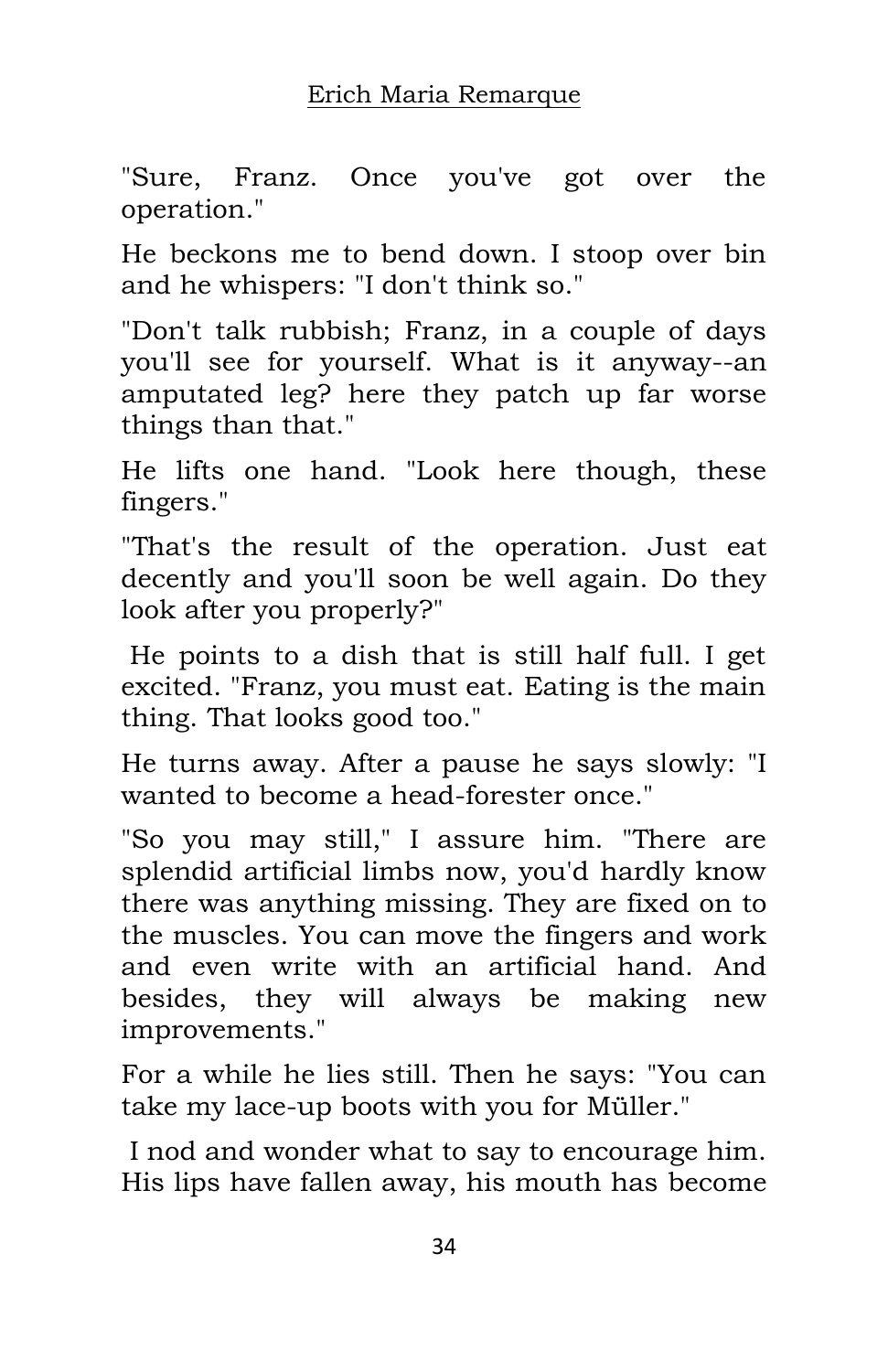larger, his teeth stick out and look as though they were made of chalk. The flesh melts, the forehead bulges more prominently, the cheekbones protrude. The skeleton is working itself through. The eyes are already sunken in. In a couple of hours it will be over.

He is not the first that I have seen thus; but we grew up together and that always makes it a bit different. I have copied his essays. At school he used to wear a brown coat with a belt and shiny sleeves. He was the only one of us, too, who could do the giant's turn on the horizontal bar. His hair flew in his face like silk when he did it. Kantorek was proud of him. But he couldn't stand cigarettes. His skin was very white; he had something of the girl about him.

I glance at my boots. They are big and clumsy, the breeches are tucked into them, and standing up one looks well-built and powerful in these great drainpipes. But when we go bathing and strip, suddenly we have slender legs again and slight shoulders. We are no longer soldiers but little more than boys; no one would believe that we could carry packs. It is a strange moment when we stand naked; then we become civilians, and almost feel ourselves to be so. When bathing Franz Kemmerich looked as slight and frail as a child. There he lies now--but why? The whole world ought to pass by this bed and say: "That is Franz Kemmerich, nineteen and a half years old, he doesn't want to die. Let him not die!"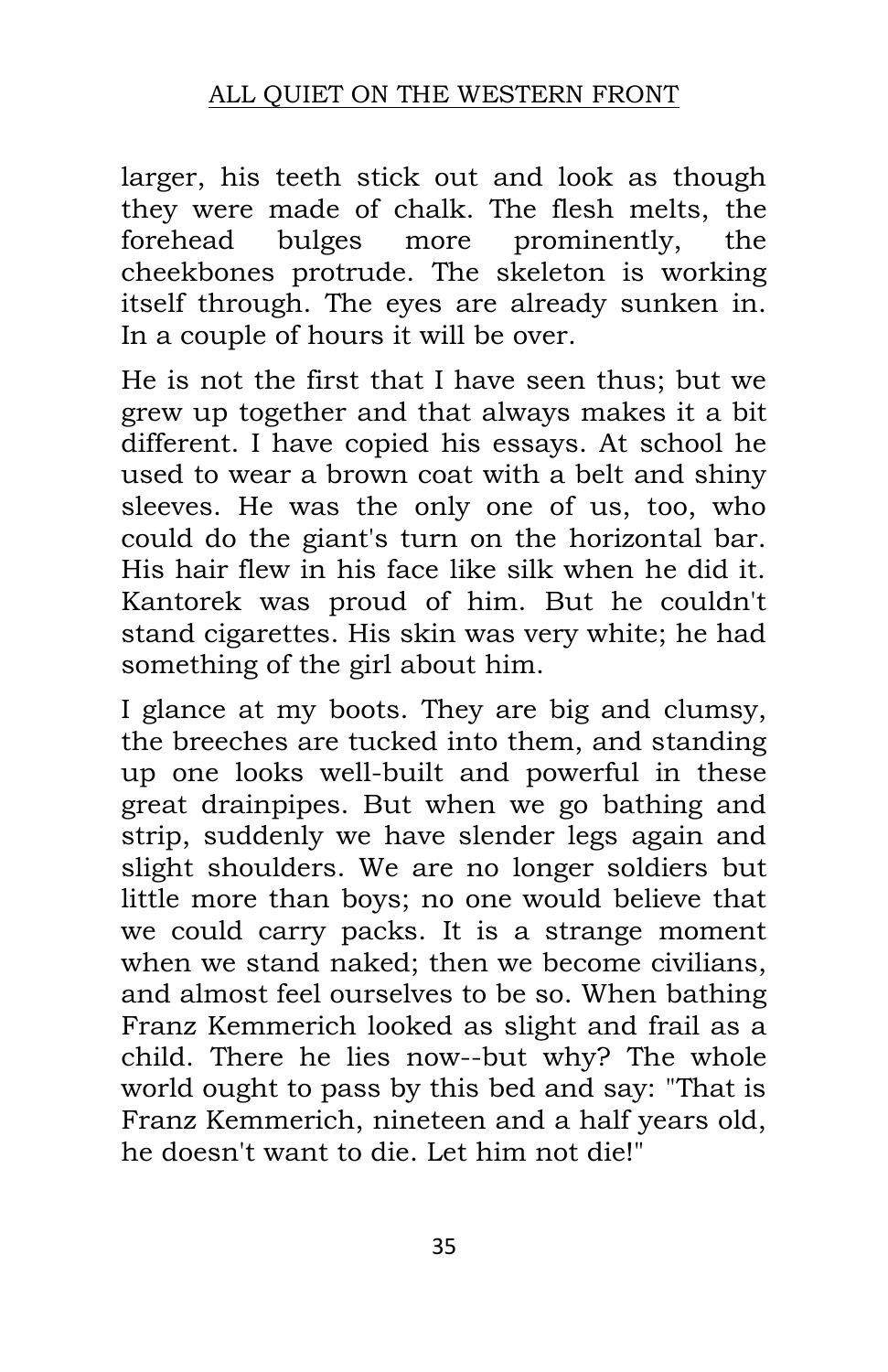My thoughts become confused. This atmosphere of carbolic and gangrene clogs the lungs, it is a thick gruel, it suffocates.

It grows dark. Kemmerich's face changes colour, it lifts from the pillow and is so pale that it gleams. The mouth moves slightly. I draw near to him. He whispers: "If you find my watch, send it home--"

I do not reply. It is no use any more. No one can console him. I am wretched with helplessness. This forehead with its hollow temples, this mouth that now seems all teeth, this sharp nose! And the fat, weeping woman at home to whom I must write. If only the letter were sent off already!

Hospital-orderlies go to and fro with bottles and pails. One of them comes up, casts a glance at Kemmerich and goes away again. You can see he is waiting, apparently he wants the bed.

I bend over Franz and talk to him as though that could save him: "Perhaps you will go to the convalescent home at Klosterberg, among the villas, Franz. Then you can look out from the window across the fields to the two trees on the horizon. It is the loveliest time of the year now, when the corn ripens; at evening the fields in the sunlight look like mother-of-pearl. And the lane of poplars by the Klosterbach, where we used to catch sticklebacks! You can build an aquarium again and keep fish in it, and you can go without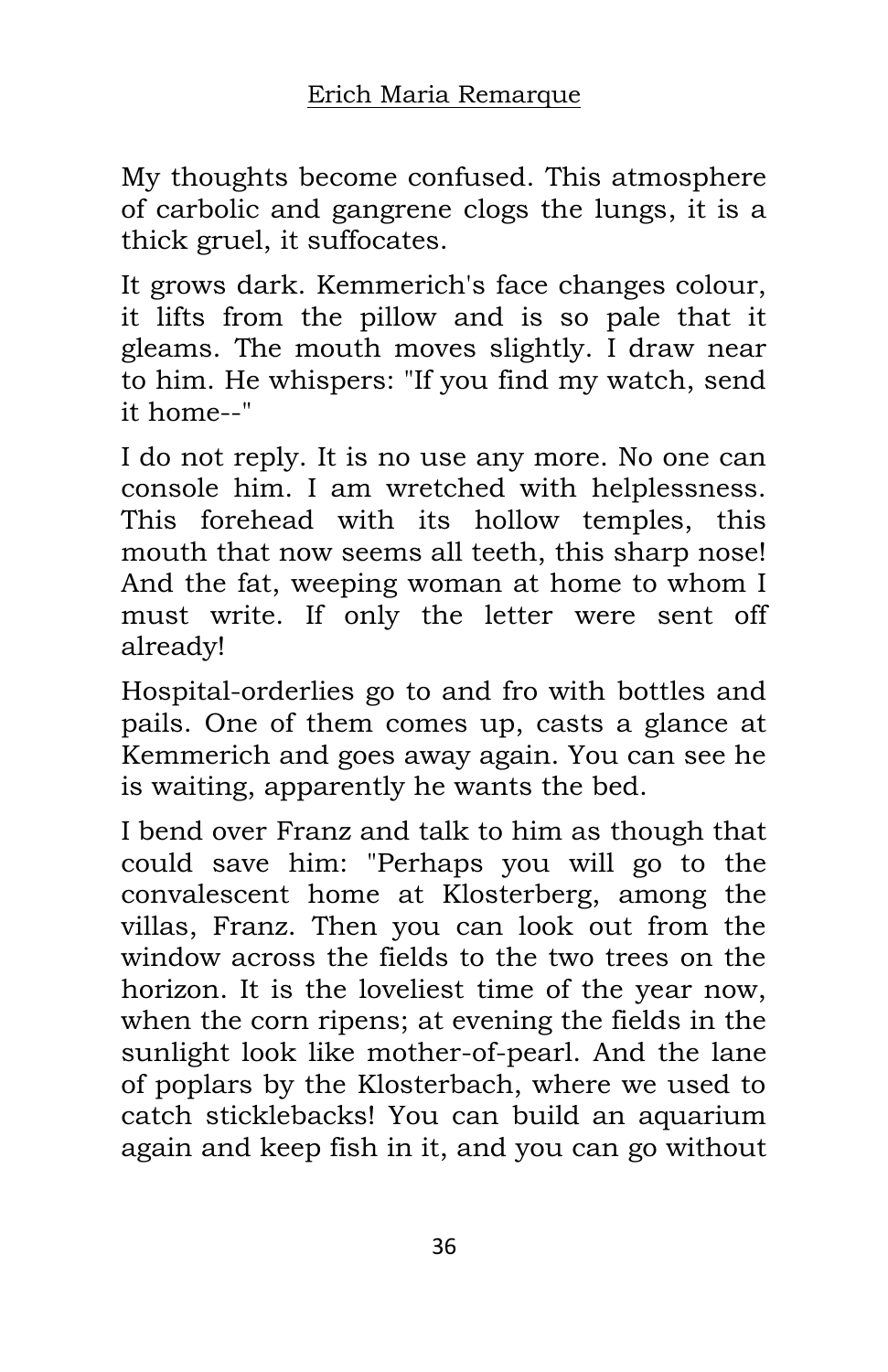asking anyone, you can even play the piano if you want to."

I lean down over his face which lies in the shadow. He still breathes, lightly. His face is wet, he is crying. What a fine mess I have made of it with my foolish talk!

"But Franz"--I put my arm round his shoulder and put my face against his. "Will you sleep now?"

He does not answer. The tears run down his cheeks. I would like to wipe them away but my handkerchief is too dirty.

An hour passes. I sit tensely and watch his every movement in case he may perhaps say something. What if he were to open his mouth and cry out! But he only weeps, his head turned aside. He does not speak of his mother or his brothers and sisters. He says nothing; all that lies behind him; he is entirely alone now with his little life of nineteen years, and cries because it leaves him. This is the most disturbing and hardest parting that I ever have seen, although it was pretty bad too with Tiedjen, who called for his mother--a big bear of a fellow who, with wild eyes full of terror, held off the doctor from his bed with a dagger until he collapsed.

Suddenly Kemmerich groans and begins to gurgle.

I jump up, stumble outside and demand: "Where is the doctor? Where is the doctor?"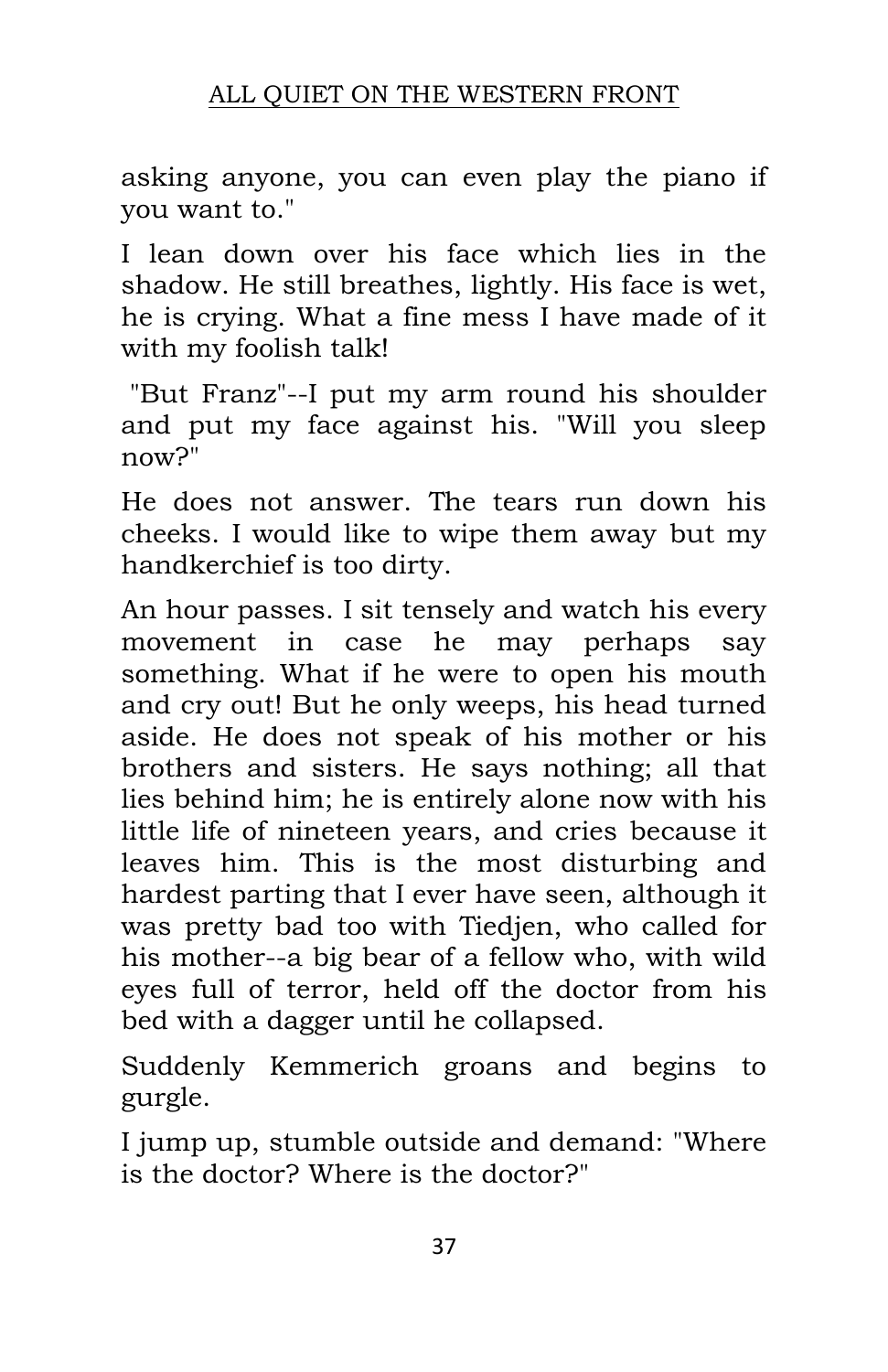As I catch sight of the white apron I seize hold of it: "Come quick, Franz Kemmerich is dying."

He frees himself and asks an orderly standing by: "Which will that be?"

He says: "Bed 26, amputated thigh."

He sniffs: "How should I know anything about it, I've amputated five legs to-day"; he shoves me away, says to the hospital-orderly "You see to it," and hurries off to the operating room.

I tremble with rage as I go along with the orderly. The man looks at me and says: "One operation after another since five o'clock this morning. You know, to-day alone there have been sixteen deaths--yours is the seventeenth. There will probably be twenty altogether--"

I become faint, all at once I cannot do any more. I won't revile any more, it is senseless, I could drop down and never rise up again.

We are by Kemmerich's bed. He is dead. The face is still wet from the tears. The eyes are half open and yellow like old horn buttons. The orderly pokes me in the ribs, "Are you taking his things with you?" I nod.

He goes on: "We must take him away at once, we want the bed.

Outside they are lying on the floor."

I collect Kemmerich's things, and untie his identification disc. The orderly asks about the pay- book. I say that it is probably in the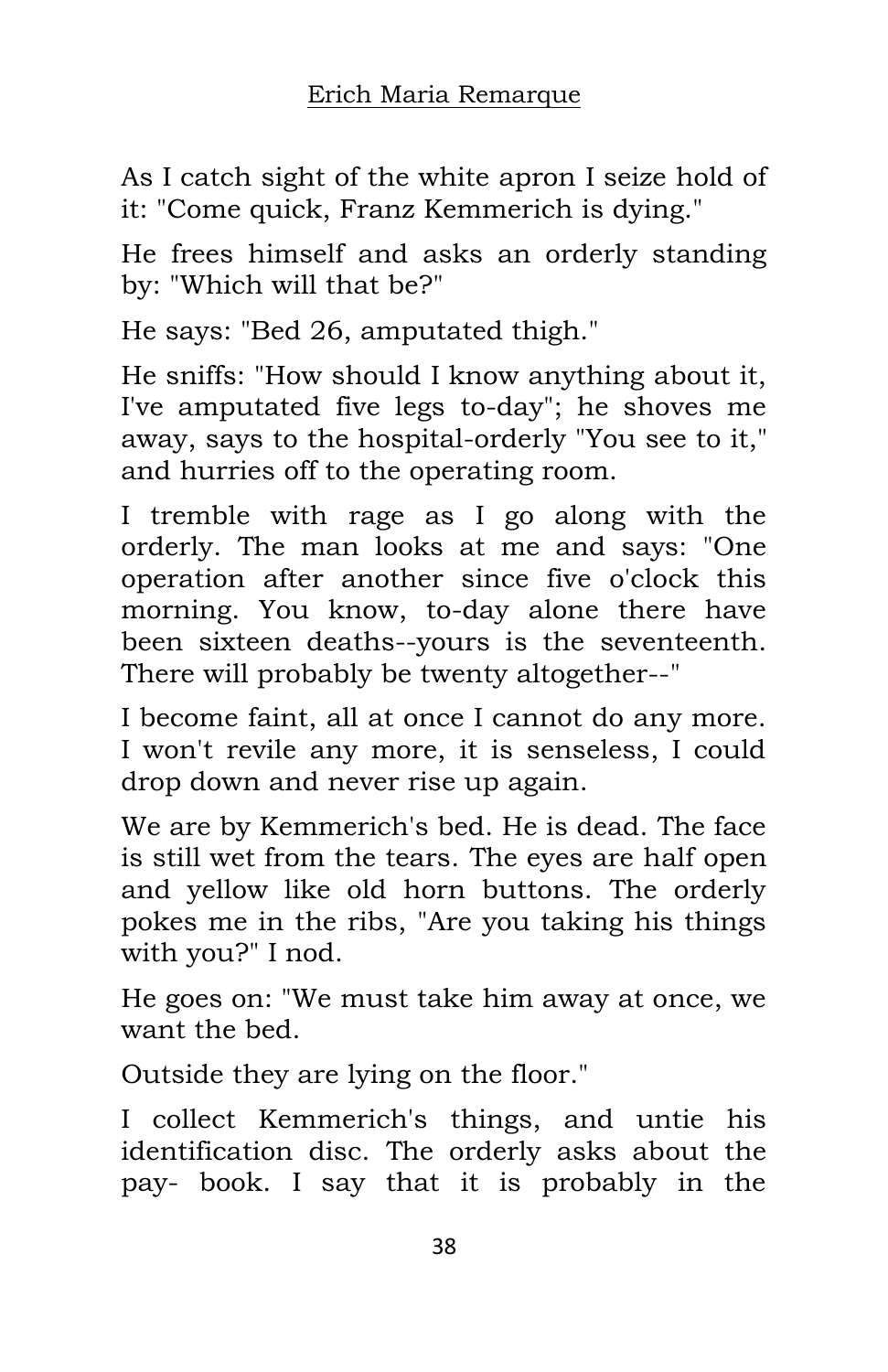### ALL QUIET ON THE WESTERN FRONT

orderly-room, and go. Behind me they are already hauling Franz on to a waterproof sheet.

Outside the door I am aware of the darkness and the wind as a deliverance. I breathe as deep as I can, and feel the breeze in my face, warm and soft as never before. Thoughts of girls, of flowery

meadows, of white clouds suddenly come into my head. My feet begin to move forward in my boots, I go quicker, I run. Soldiers pass by me, I hear their voices without understanding. The earth is streaming with forces which pour into me through the soles of my feet. The night crackles electrically, the front thunders like a concert of drums. My limbs move supplely, I feel my joints strong, I breathe the air deeply. The night lives, I live. I feel a hunger, greater than comes from the belly alone.

Müller stands in front of the hut waiting for me. I give him the boots. We go in and he tries them on. They fit well.

He roots among his supplies and offers me a fine piece of saveloy. With it goes hot tea and rum.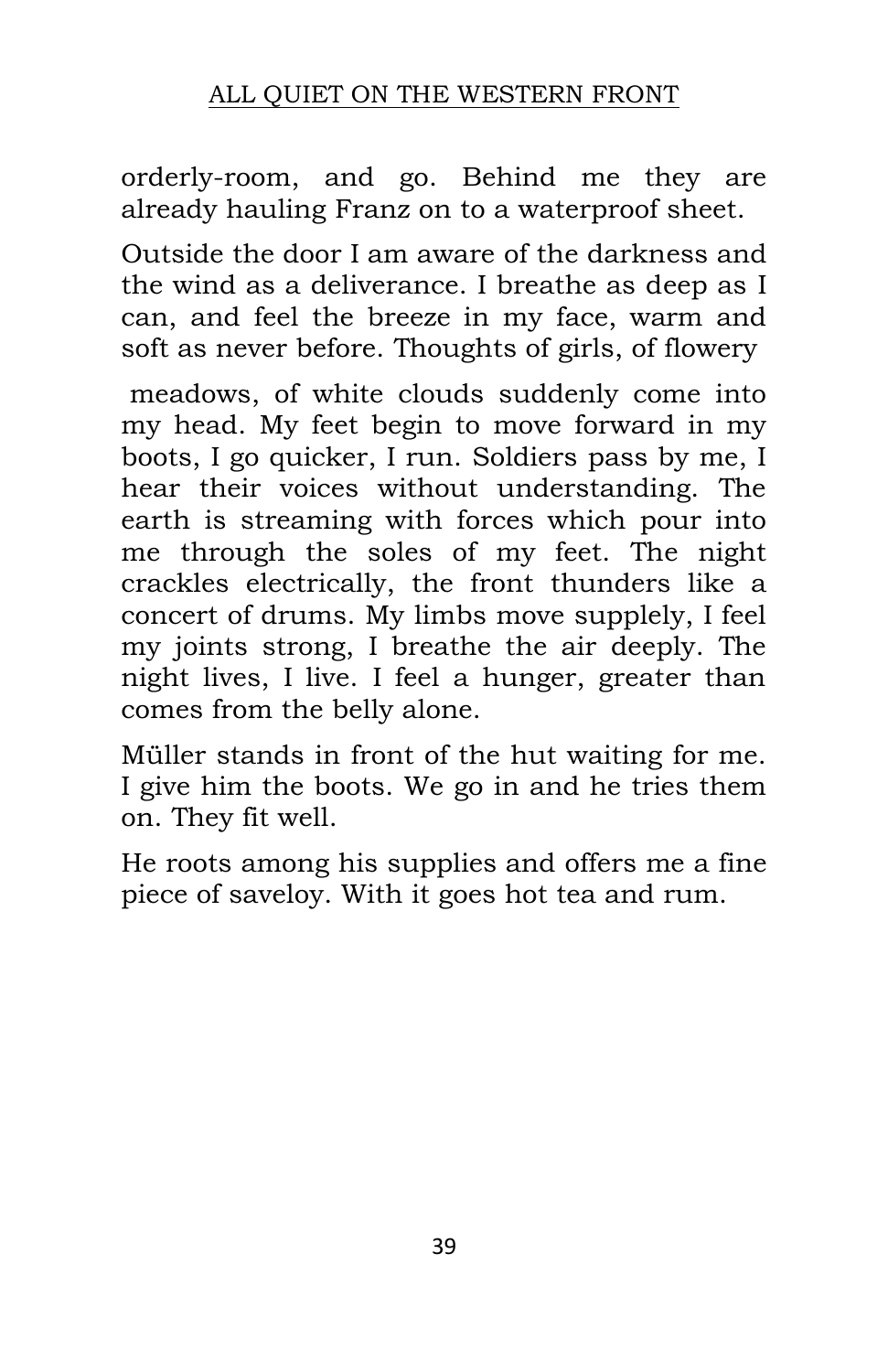## THREE

Reinforcements have arrived. The vacancies have been filled and the sacks of straw in the huts are already booked. Some of them are old hands, but there are twenty-five men of a later draught from the base. They are about two years younger than us. Kropp nudges me: "Seen the infants?"

I nod. We stick out our chests, shave in the open, shove our hands in our pockets, inspect the recruits and feel ourselves stone-age veterans.

Katczinsky joins us. We stroll past the horseboxes and go over to the reinforcements, who are already being issued with gas masks and coffee.

"Long time since you've had anything decent to eat, eh?" Kat asks one of the youngsters.

He grimaces. "For breakfast, turnip-bread- lunch, turnip-stew--supper, turnip-cutlets and turnip- salad." Kat gives a knowing whistle.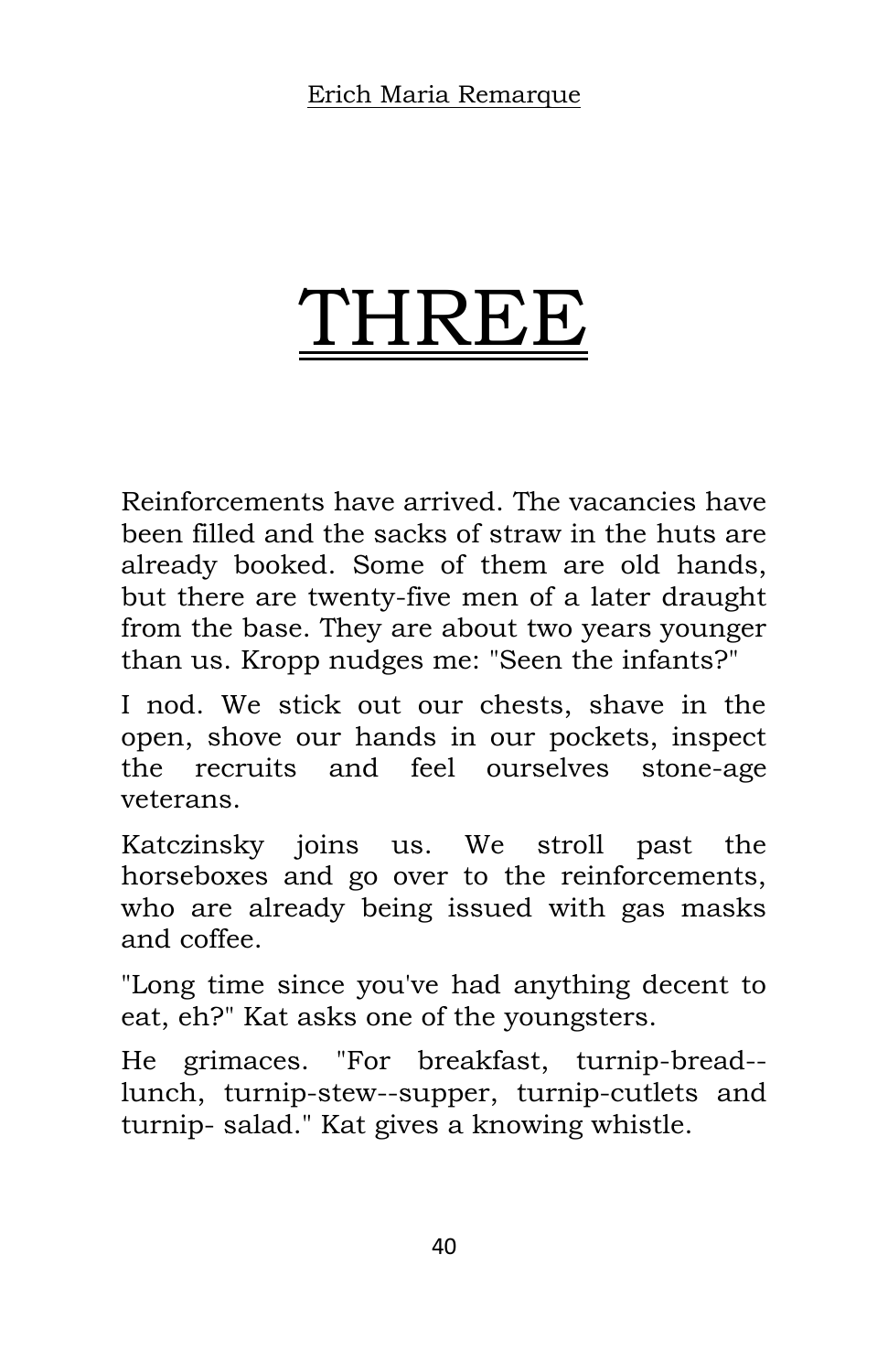"Bread made of turnips? You've been in luck, it's nothing new for it to be made of sawdust. But what do you say to haricot beans? Have some?"

The youngster turns red: "You can't kid me."

Katczinsky merely says: "Fetch your mess-tin."

We follow curiously. He takes us to a tub beside his straw sack. Sure enough it is half full of beef and beans. Katczinsky plants himself in front of it like a general and says: "Sharp eyes and light fingers! That's what the Prussians say."

We are surprised. "Great guts, Kat, how did you come by that?" I ask him.

"Ginger was glad I took it. I gave him three pieces of parachute-silk for it. Cold beans taste fine, too."

Patronisingly he gives the youngster a portion and says: "Next time you come with your messtin have a cigar or a chew of tobacco in your other hand. Get me?" Then he turns to us. "You get off scot free, of course."

We couldn't do without Katczinsky; he has a sixth sense. There are such people everywhere but one does not appreciate it at first. Every company has one or two. Katczinsky is the smartest I know. By trade he is a cobbler, I believe, but that hasn't anything to do with it; he understands all trades. It's a good thing to be friends with him, as Kropp and I are, and Haie Westhus too, more or less. But Haie is rather the executive arm, operating under Kat's orders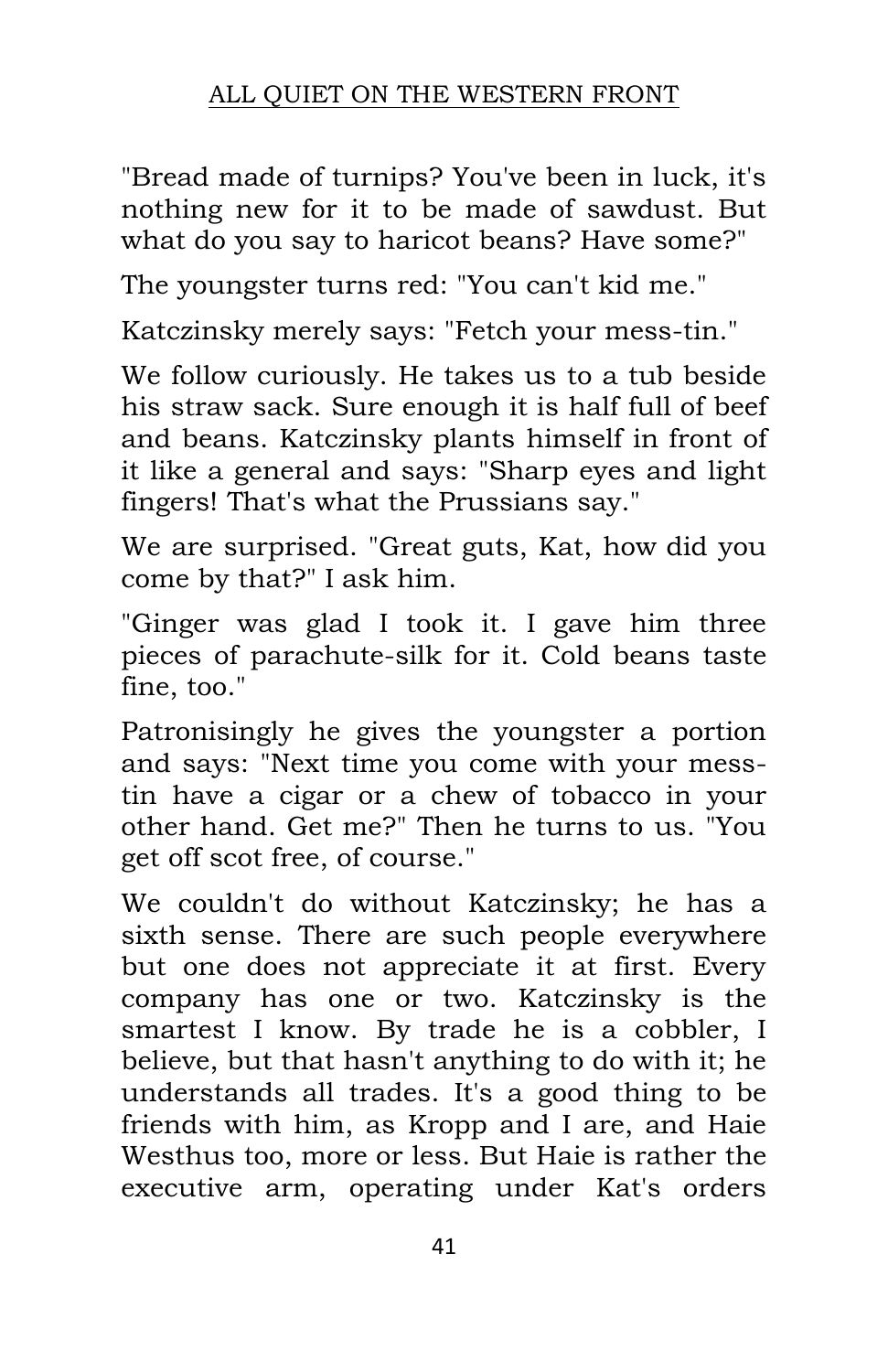when things come to blows. For that he has his qualifications.

For example, we land at night in some entirely unknown spot, a sorry hole, that has been eaten out to the very walls. We are quartered in a small dark factory adapted to the purpose. There are beds in it, or rather bunks--a couple of wooden beams over which wire netting is stretched.

Wire netting is hard. And there's nothing to put on it. Our waterproof sheets are too thin. We use our blankets to cover ourselves.

Kat looks at the place and then says to Haie Westhus "Come with me." They go off to explore. Half an hour later they are back again with arms full of straw. Kat has found a horse-box with straw in it. Now we might sleep if we weren't so terribly hungry.

Kropp asks an artilleryman who has been some time in this neighbourhood: "Is there a canteen anywhere abouts?"

"Is there a what?" he laughs. "There's nothing to be had here. You won't find so much as a crust of bread here."

"Aren't there any inhabitants here at all then?"

He spits. "Yes, a few. But they hang round the cook-house and beg."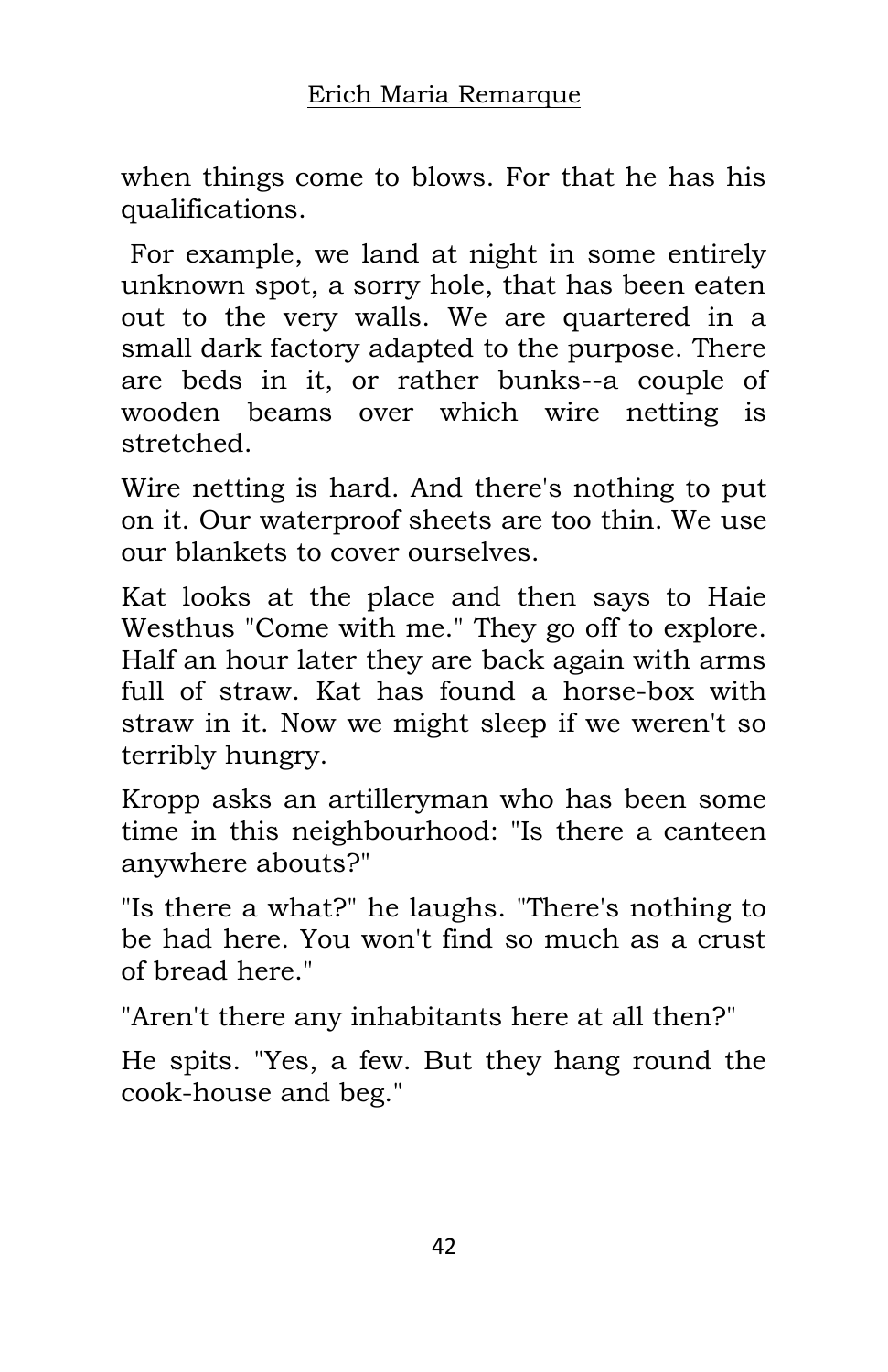#### ALL QUIET ON THE WESTERN FRONT

"That's a bad business!--Then we'll have to pull in our belts and wait till the rations come up in the morning."

But I see Kat has put on his cap.

"Where to, Kat?" I ask.

"Just to explore the place a bit." He strolls off. The artilleryman grins scornfully. "Go ahead and explore. But don't strain yourself in carrying what you find."

Disappointed we lie down and consider whether we couldn't have a go at the iron rations. But it's too risky; so we try to get a wink of sleep.

Kropp divides a cigarette and hands me half. Tjaden gives an account of his national dish- broad- beans and bacon. He despises it when not flavoured with bog-myrtle, and, "for God's sake, let it all be cooked together, not the potatoes, the beans, and the bacon separately." Someone growls that he will pound Tjaden into bog-myrtle if he doesn't shut up. Then all becomes quiet in the big room--only the candles flickering from the necks of a couple of bottles and the artilleryman spitting every now and then.

We are just dozing off when the door opens and Kat appears. I think I must be dreaming; he has two loaves of bread under his arm and a bloodstained sandbag full of horse-flesh in his hand.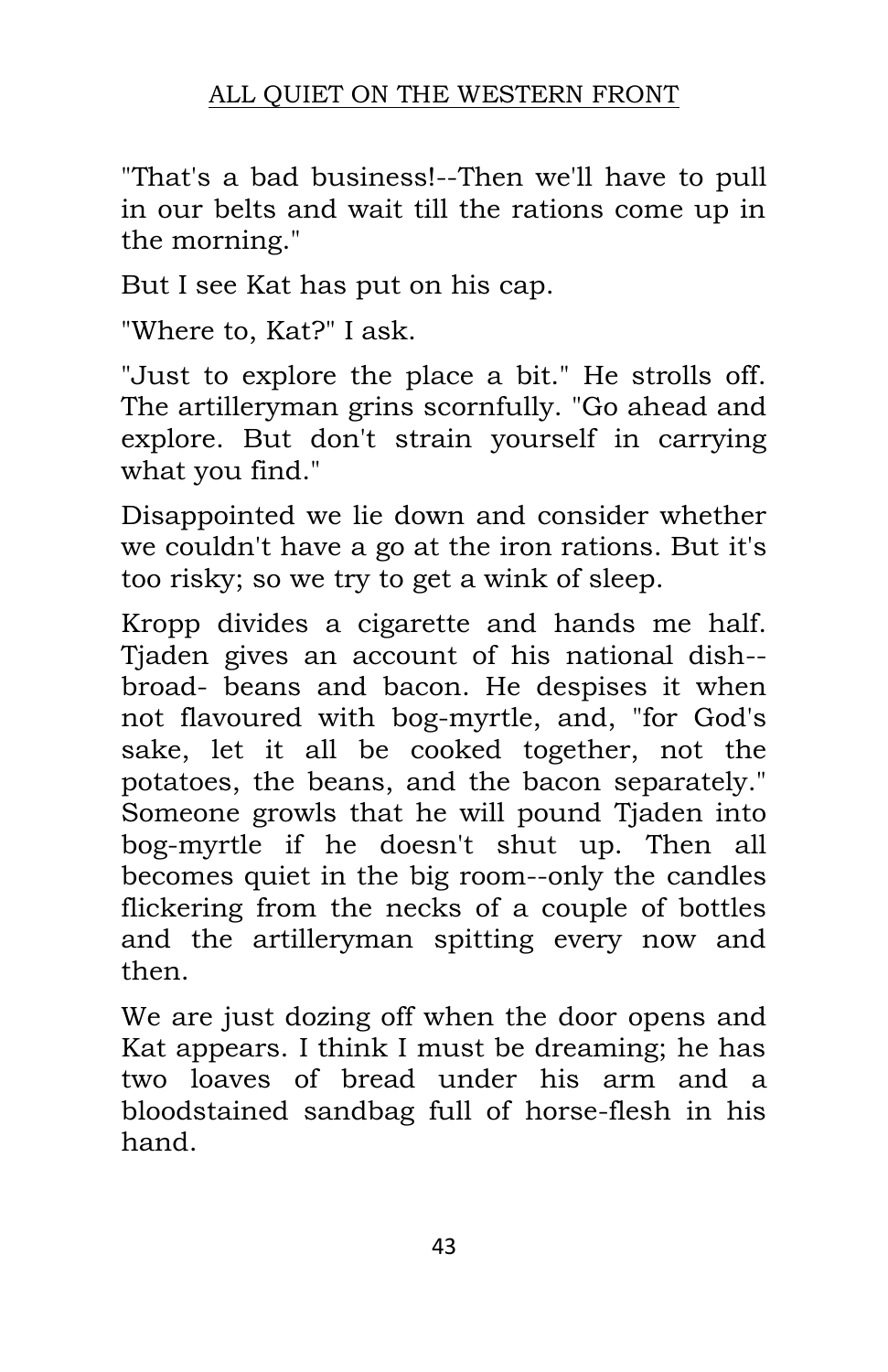The artilleryman's pipe drops from his mouth. He feels the bread. "Real bread, by God, and still hot too?"

Kat gives no explanation. He has the bread, the rest doesn't matter. I'm sure that if he were planted down in the middle of the desert, in half an hour he would have gathered together a supper of roast meat, dates, and wine.

"Cut some wood," he says curtly to Haie.

Then he hauls out a frying pan from under his coat, and a handful of salt as well as a lump of fat from his pocket. He has thought of everything. Haie makes a fire on the floor. It lights up the empty room of the factory. We climb out of bed.

The artilleryman hesitates. He wonders whether to praise Kat and so perhaps gam a little for himself. But Katczinsky doesn't even see him, he might as well be thin air. He goes off cursing.

Kat knows the way to roast horse-flesh so that it's tender. It shouldn't be put straight into the pan, that makes it tough. It should be boiled first in a little water. With our knives we squat round in a circle and fill our bellies.

That is Kat. If for one hour in a year something eatable were to be had in some one place only, within that hour, as if moved by a vision, he would put on his cap, go out and walk directly there, as though following a compass, and find it.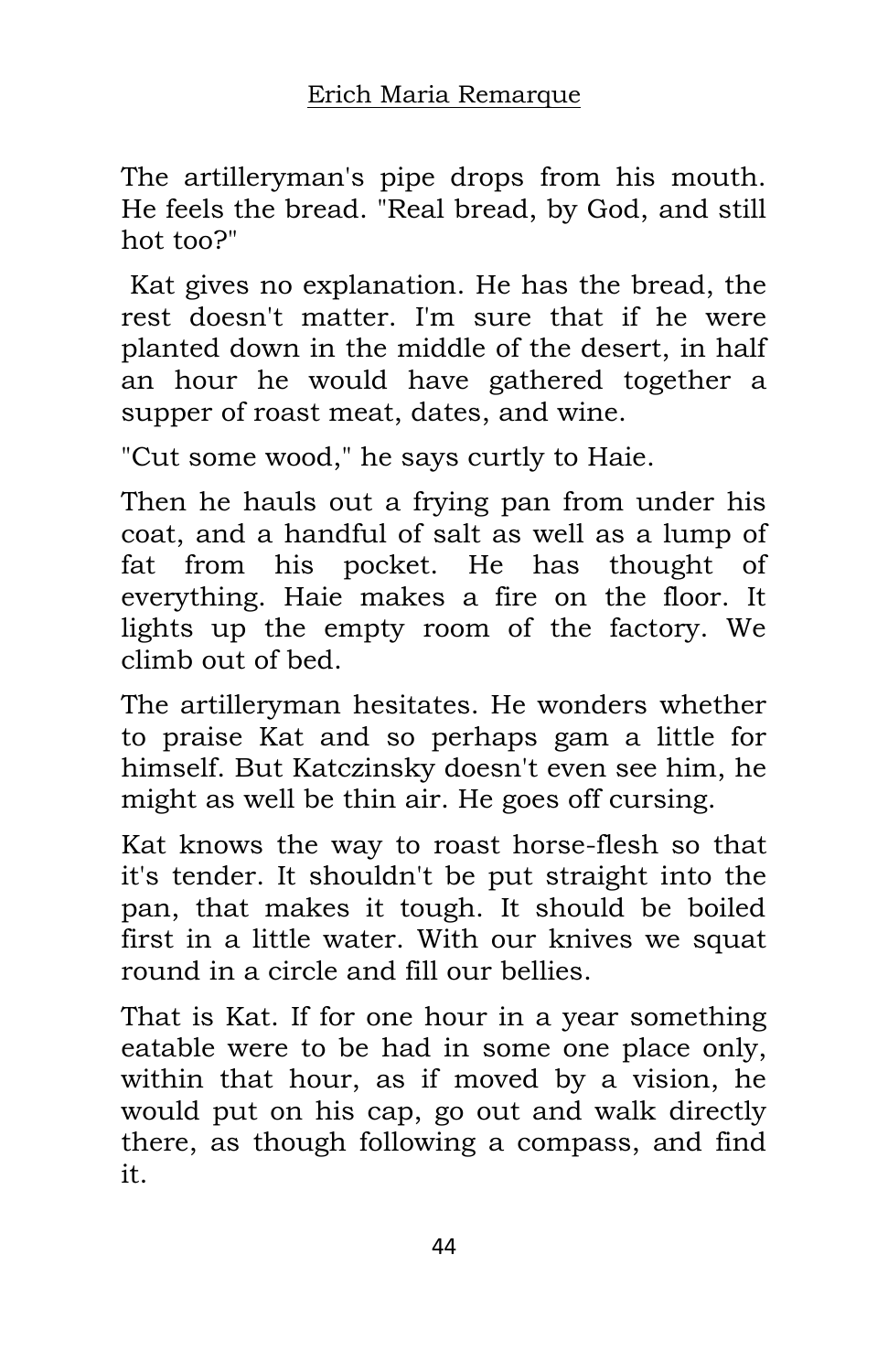He finds everything--if it is cold, a small stove and wood, hay and straw, a table and chairs- but above all food. It is uncanny; one would think he conjured it out of the air. His masterpiece was four boxes of lobsters. Admittedly we would rather have had a good beef steak.

We have settled ourselves on the sunny side of the hut. There is a smell of tar, of summer, and of sweaty feet. Kat sits beside me. He likes to talk. Today we have done an hour's saluting drill because Tjaden failed to salute a major smartly enough. Kat can't get it out of his head.

"You take it from me, we are losing the war because we can salute too well," he says.

Kropp stalks up, with his breeches rolled up and his feet bare. He lays out his washed socks to dry on the grass. Kat turns his eyes to heaven, lets off a mighty fart, and says meditatively: "Every little bean must be heard as well as seen."

The two begin to argue. At the same time they lay a bottle of beer on the result of an air-fight that's going on above us. Katczinsky won't budge from the opinion which as an old Fronthog, he rhymes: Give 'em all the same grub and all the same pay And the war would be over and done in a day.

Kropp on the other hand is a thinker. He proposes that a declaration of war should be a kind of popular festival with entrance-tickets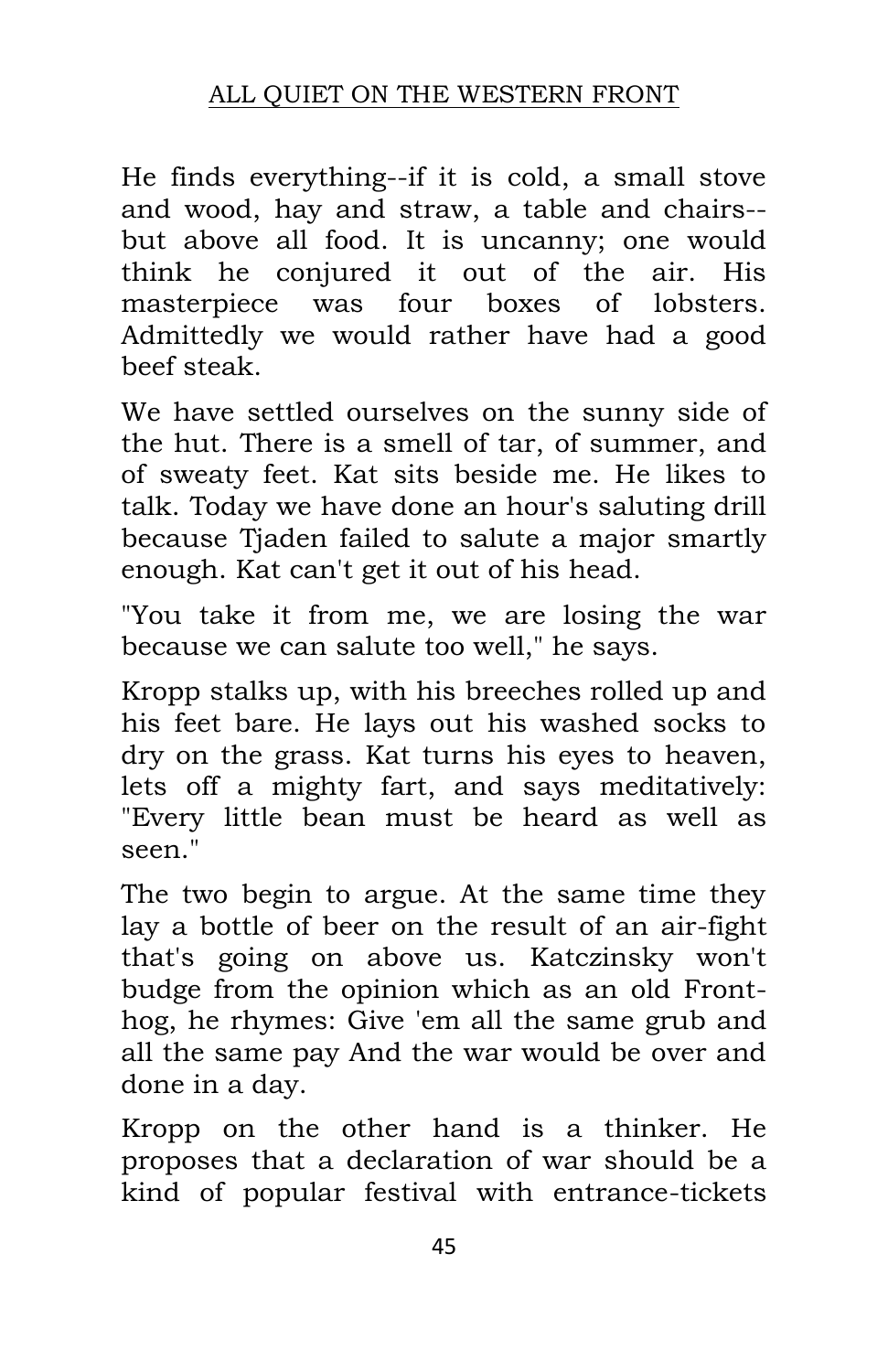and bands, like a bull fight. Then in the arena the ministers

and generals of the two countries, dressed in bathing-drawers and armed with clubs, can have it

out among themselves. Whoever survives, his country wins. That would be much simpler and more just than this arrangement, where the wrong people do the fighting.

The subject is dropped. Then the conversation turns to drill.

A picture comes before me. Burning midday in the barrack-yard. The heat hangs over the square. The barracks are deserted. Every thing sleeps. All one hears is the drummers practising; they have installed themselves somewhere and practise brokenly, dully, monotonously. What a concord! Midday heat, barrack square, and drummers beating!

The windows of the barracks are empty and dark. From some of them trousers are hanging to dry. The rooms are cool and one looks toward them longingly.

O dark, musty platoon huts, with the iron bedsteads, the chequered bedding, the lockers and the stools! Even you can become the object of desire; out here you have a faint resemblance to home; your rooms, full of the smell of stale food, sleep, smoke, and clothes.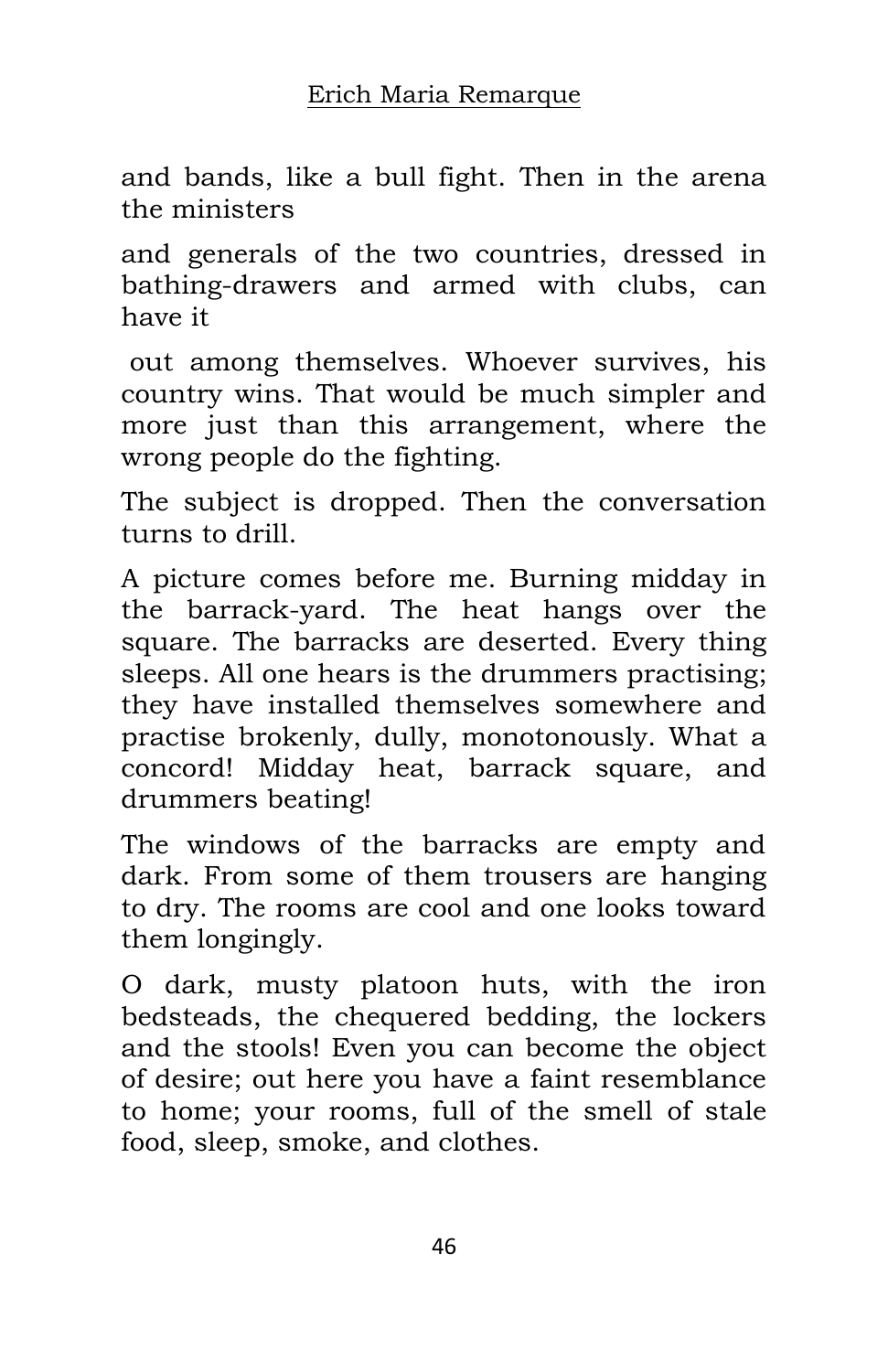Katczinsky paints it all in lively colours. What would we not give to be able to return to it! Farther back than that our thoughts dare not go.

Those early morning hours of instruction--"What are the parts of the 98 rifle?"--the midday hours of physical training--"Pianist forward! By the right, quick march. Report to the cook-house for potato-peeling."

We indulge in reminiscences. Kropp laughs suddenly and says: "Change at Lohne!"

That was our corporal's favourite game. Lohne is a railway junction. In order that our fellows going on shouldn't get lost there, Himmelstoss used to practise the change in the barrack-room. We had to learn that at Lohne, to reach the branch-line, we must pass through a subway. The beds represented the subway and each man stood at attention on the left side of his bed. Then came the command: "Change at Lohne!" and like lightning everyone scrambled under the bed to the opposite side. We practised this for hours on end.

Meanwhile the German aeroplane has been shot down. Like a comet it bursts into a streamer of smoke and falls headlong. Kropp has lost the bottle of beer. Disgruntled he counts out the money from his wallet.

"Surely Himmelstoss was a very different fellow as a postman," say I, after Albert's

47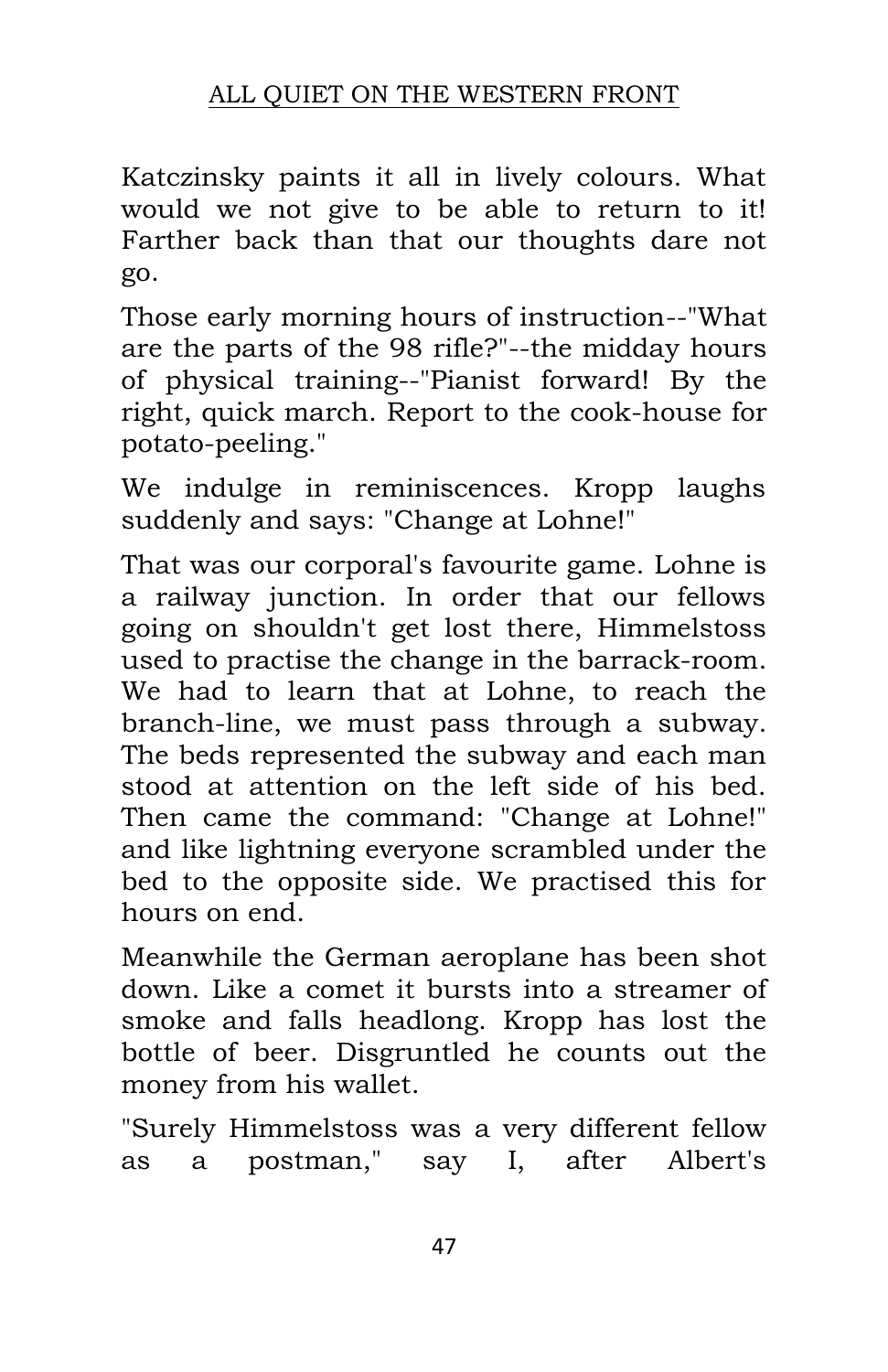disappointment has subsided. "Then how does it come that he's such a bully as a drill-sergeant?"

The question revives Kropp, more particularly as he hears there's no more beer in the canteen. "It's not only Himmelstoss, there are lots of them. As sure as they get a stripe or a star they become different men, just as though they'd swallowed concrete."

"That's the uniform," I suggest.

"Roughly speaking it is," says Kat, and prepares for a long speech; "but the root of the matter lies somewhere. For instance, if you train a dog to eat potatoes and then afterwards put a piece of meat in front of him, he'll snap at it, it's his nature. And if you give a man a little bit of authority he behaves just the same way, he snaps at it too. The things are precisely the same. In himself man is essentially a beast, only he butters it over like a slice of bread with a little decorum. The army is based on that; one man must always have power over the other. The mischief is merely that each one has much too much power. A non-com, can torment a private, a lieutenant a non-com, a captain a lieutenant, until he goes mad. And because they know they can, they all soon acquire the habit more or less. Take a simple case: we are marching back from the parade-ground dog- tired. Then comes the order to sing. We sing spiritlessly, for it is all we can do to trudge along with our rifles. At once the company is turned about and has to do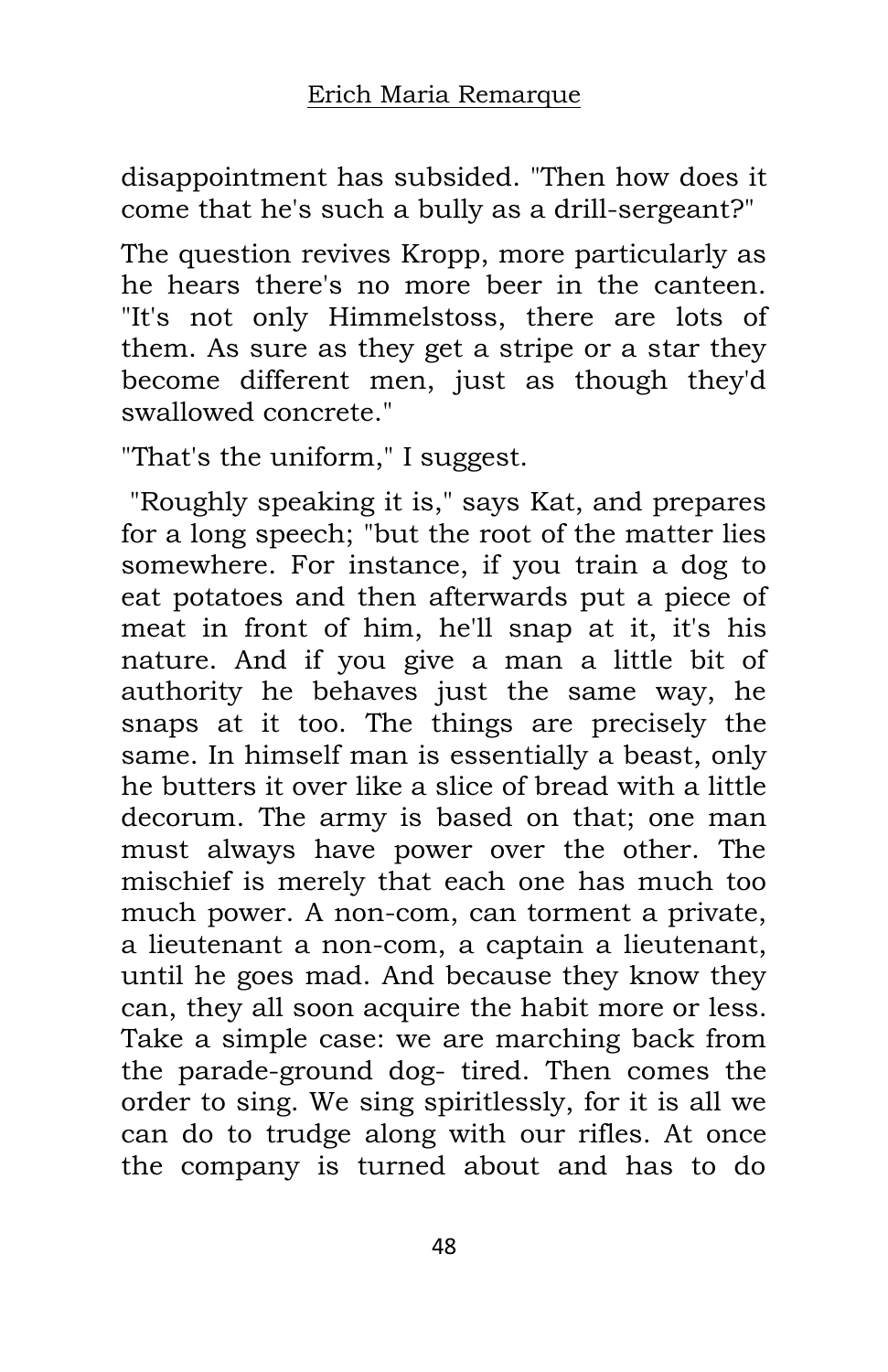### ALL QUIET ON THE WESTERN FRONT

another hour's drill as punishment. On the march back the order to sing is given again, and once more we start. Now what's the use of all that? It's simply that the company commander's head has been turned by having so much power. And nobody blames him. On the contrary, he is praised for being strict. That, of course, is only a trifling instance, but it holds also in very different affairs. Now I ask you: Let a man be whatever you like in peacetime, what occupation is there in which he can behave like that without getting a crack on the nose? He can only do that in the army. It goes to the heads of them all, you see. And the more insignificant a man has been in civil life the worse it takes him."

"They say, of course, there must be discipline," ventures Kropp meditatively.

"True," growls Kat, "they always do. And it may be so; still it oughtn't to become an abuse. But you try to explain that to a black-smith or a labourer or a workman, you try to make that clear to a peasant--and that's what most of them are here. All he sees is that he has been put through the mill and sent to the front, but he knows well enough what he must do and what not. It's simply amazing, I tell you, that the ordinary tommy sticks it all up here in the frontline. Simply amazing!"

No one protests. Everyone knows that drill ceases only in the frontline and begins again a few miles behind, with all absurdities of saluting

49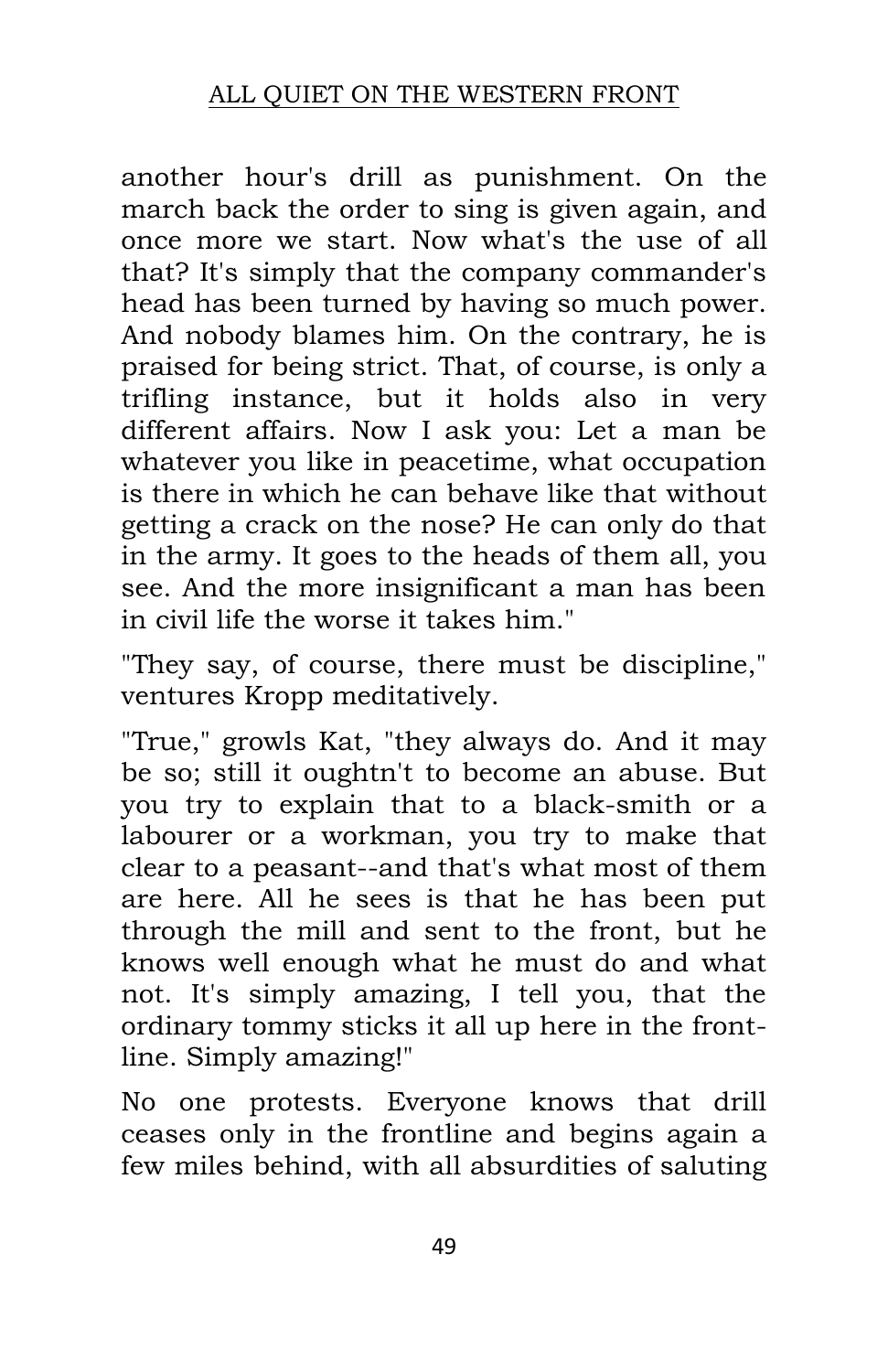and parade. It is an Iron law that the soldier must be employed under every circumstance.

Here Tjaden comes up with a flushed face. He is so excited that he stutters. Beaming with satisfaction he stammers out: "Himmelstoss is on his way. He's coming to the front!"

Tjaden has a special grudge against Himmelstoss, because of the way he educated him in the barracks. Tjaden wets his bed, he does it at night in his sleep. Himmelstoss maintained that it was sheer laziness and invented a method worthy of himself for curing Tjaden.

He hunted up another piss-a-bed, named Kindervater, from a neighbouring unit, and quartered him with Tjaden. In the huts there were the usual bunks, one above the other in pairs, with mattresses of wire netting. Himmelstoss put these two so that one occupied the upper and the other the lower bunk. The man underneath of course had a vile time. The next night they were

changed over and the lower one put on top so that he could retaliate. That was Himmelstoss's system of selfeducation.

The idea was not low but ill-conceived. Unfortunately it accomplished nothing because the first assumption was wrong: it was not laziness in either of them. Anyone who looked at their sallow skin could see that. The matter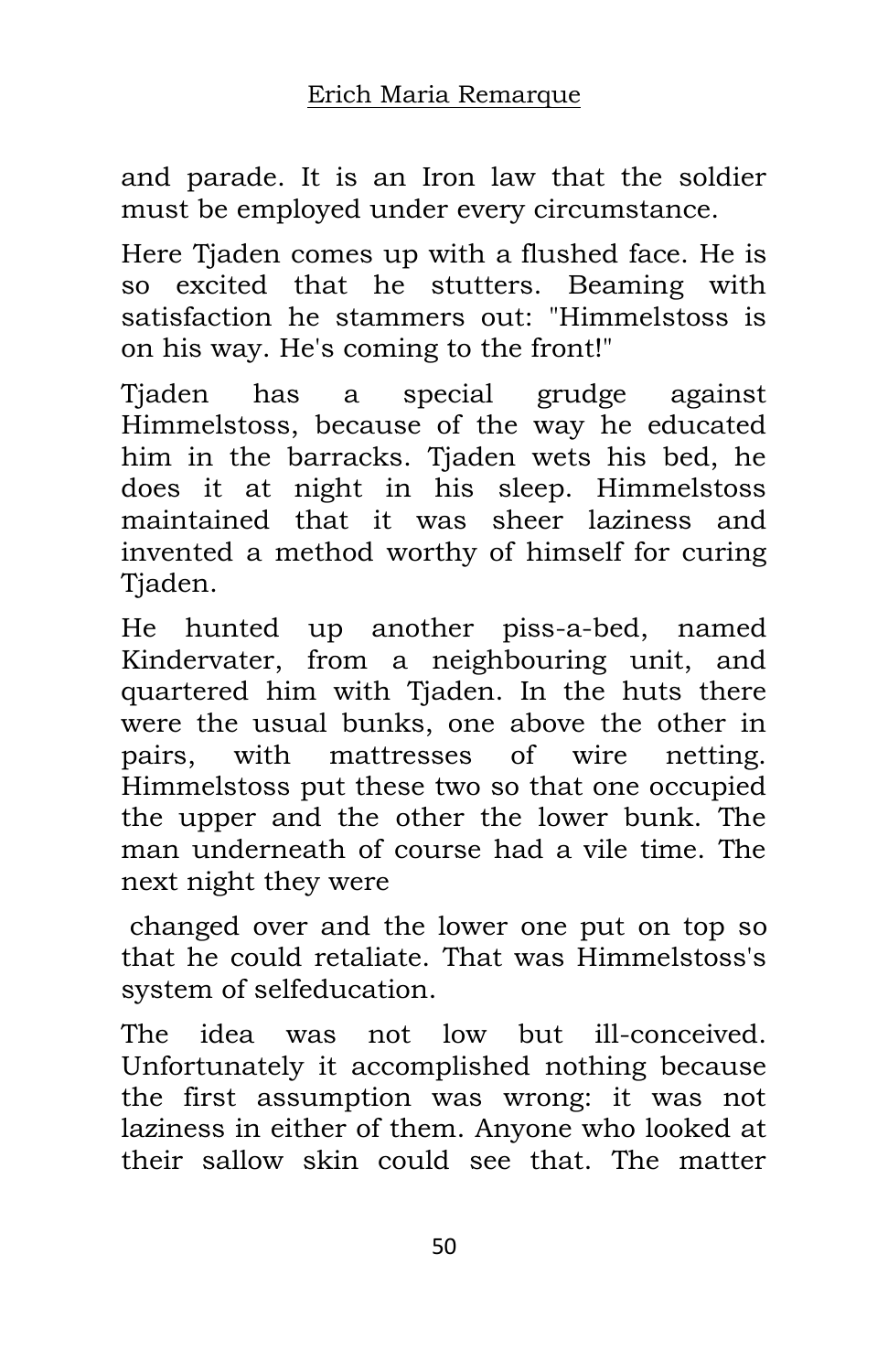ended in one of them always sleeping on the floor, where he frequently caught cold.

Meanwhile Haie sits down beside us. He winks at me and rubs his paws thoughtfully. We once spent the finest day of our army-life together- the day before we left for the front. We had been allotted to one of the recently formed regiments, but were first to be sent back for equipment to the garrison, not to the reinforcement-depot, of course, but to another barracks. We were due to leave next morning early. In the evening we prepared ourselves to square accounts with Himmelstoss.

We had sworn for weeks past to do this. Kropp had even gone so far as to propose entering the postal service in peacetime in order to be Himmelstoss's superior when he became a postman again. He revelled in the thought of how he would grind him. It was this that made it impossible for him to crush us altogether--we always reckoned that later, at the end of the war, we would have our revenge on him.

In the meantime we decided to give him a good hiding. What could he do to us anyhow if he didn't recognise us and we left early in the morning?

We knew which pub he used to visit every evening. Returning to the barracks he had to go along a dark, uninhabited road. There we waited for him behind a pile of stones. I had a bed-cover with me. We trembled with suspense, hoping he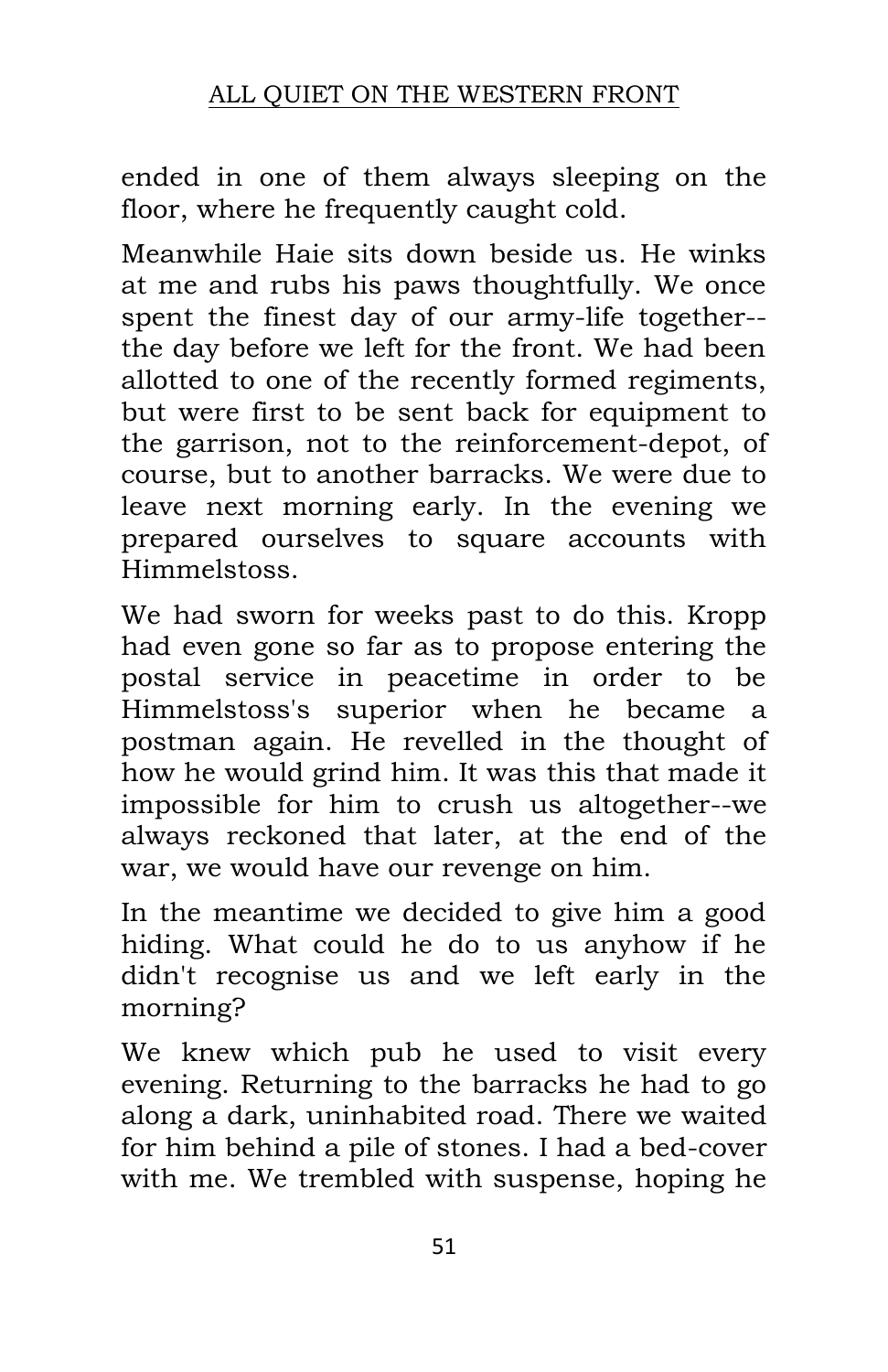would be alone. At last we heard his footstep, which we recognised easily, so often had we heard it in the mornings as the door flew open and he bawled: "Get up!"

"Alone?" whispered Kropp.

"Alone."

I slipped round the pile of stones with Tjaden.

Himmelstoss seemed a little elevated; he was singing. His belt-buckle gleamed. He came on unsuspectingly.

We seized the bed-cover, made a quick leap, threw it over his head from behind and pulled it round him so that he stood there in a white sack unable to raise his arms. The singing stopped. The next moment Haie Westhus was there, and spreading his arms he shoved us back in order to be first in. He put himself in position with evident satisfaction, raised his arm like a signalmast and his hand like a coal-shovel and fetched such a blow on the white sack as would have felled an ox.

Himmelstoss was thrown down, he rolled five yards and started to yell. But we were prepared for that and had brought a cushion. Haie squatted down, laid the cushion on his knees, felt where Himmelstoss's head was and pressed it down on the pillow. Immediately his voice was muffled. Haie let him get a gasp of air every so often, when he would give a mighty yell that was immediately hushed.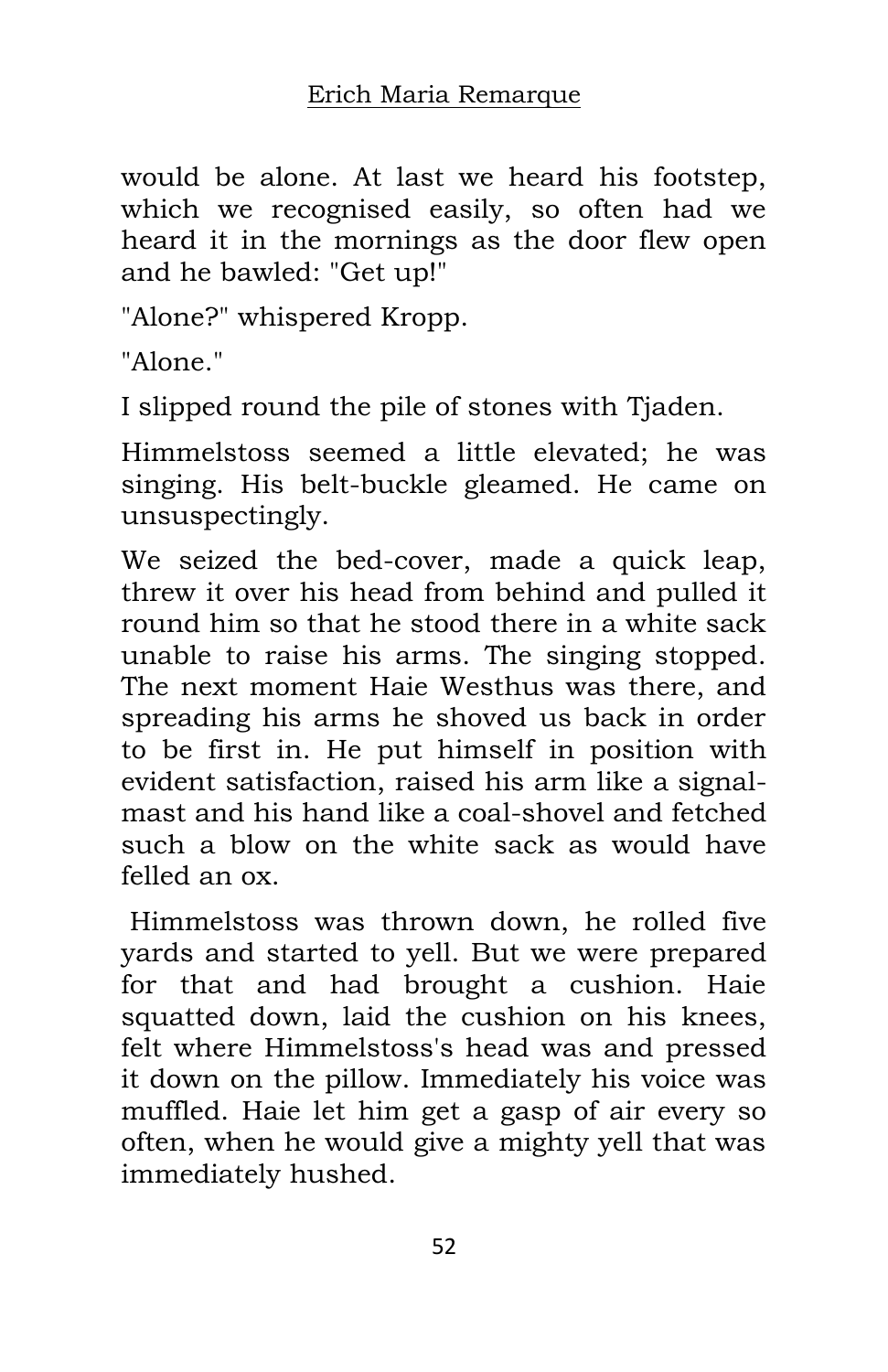### ALL QUIET ON THE WESTERN FRONT

Tjaden unbuttoned Himmelstoss's braces and pulled down his trousers, holding the whip meantime in his teeth. Then he stood up and set to work.

It was a wonderful picture: Himmelstoss on the ground; Haie bending over him with a fiendish grin and his mouth open with bloodlust, Himmelstoss's head on his knees; then the convulsed striped drawers, the knock knees, executing at every blow most original movements in the lowered breeches, and towering over them like a woodcutter the indefatigable Tjaden. In the end we had to drag him away to get our turn.

Finally Haie stood Himmelstoss on his feet again and gave one last personal remonstrance. As he stretched out his right arm preparatory to giving him a box on the ear he looked as if he were going to reach down a star.

Himmelstoss toppled over. Haie stood him up again, made ready and fetched him a second, well-aimed beauty with the left hand. Himmelstoss yelled and made off on all fours. His striped postman's backside gleamed in the moonlight.

We disappeared at full speed.

Haie looked round once again and said wrathfully, satisfied and rather mysteriously: "Revenge is black-pudding."

Himmelstoss ought to have been pleased; his saying that we should each educate one another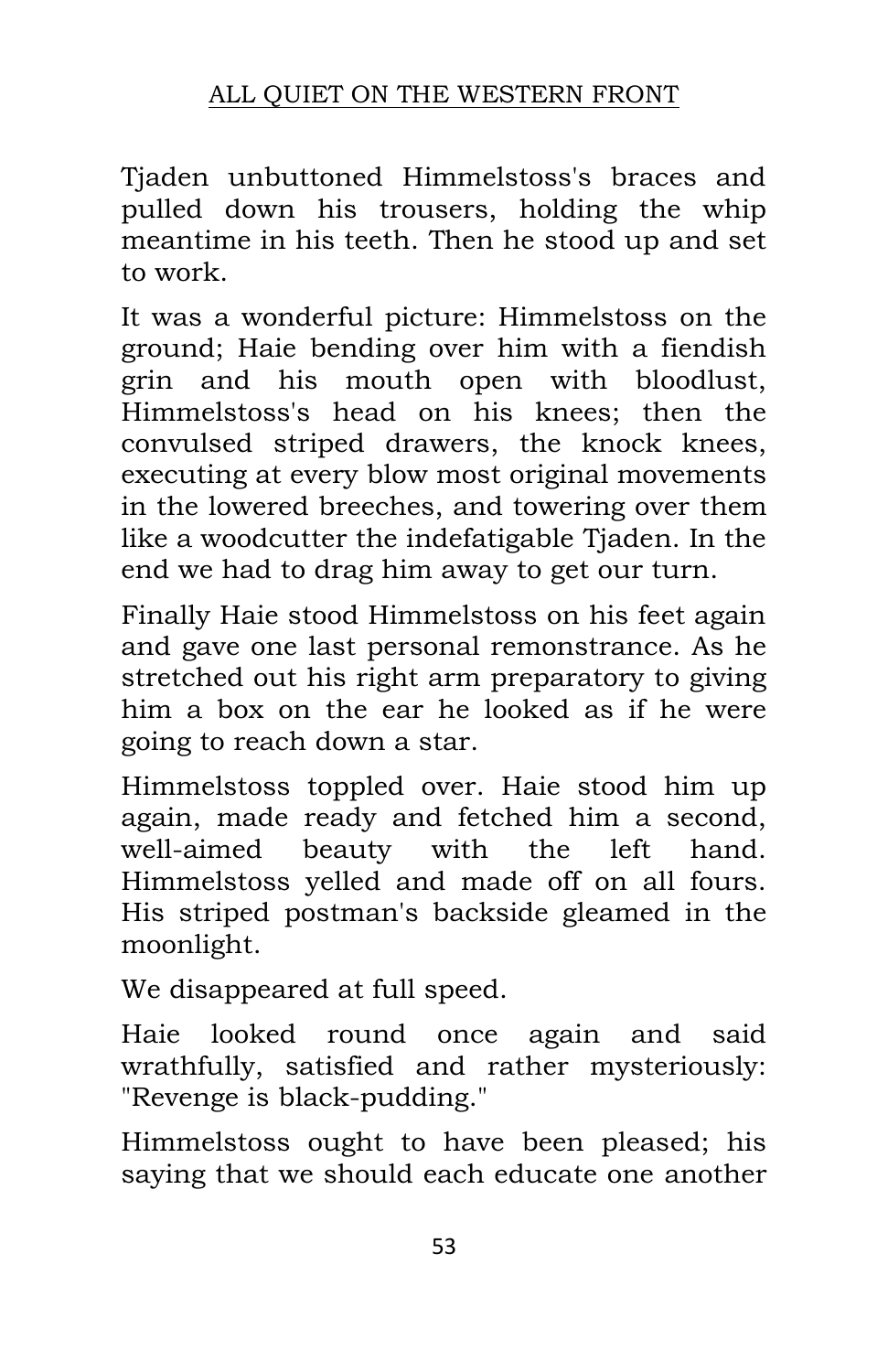had borne fruit for himself. We had become successful students of his method.

He never discovered whom he had to thank for the business. At any rate he scored a bed-cover out of it; for when we returned a few hours later to look for it, it was no longer to be found.

That evening's work made us more or less content to leave next morning. And an old buffer was pleased to describe us as "young heroes."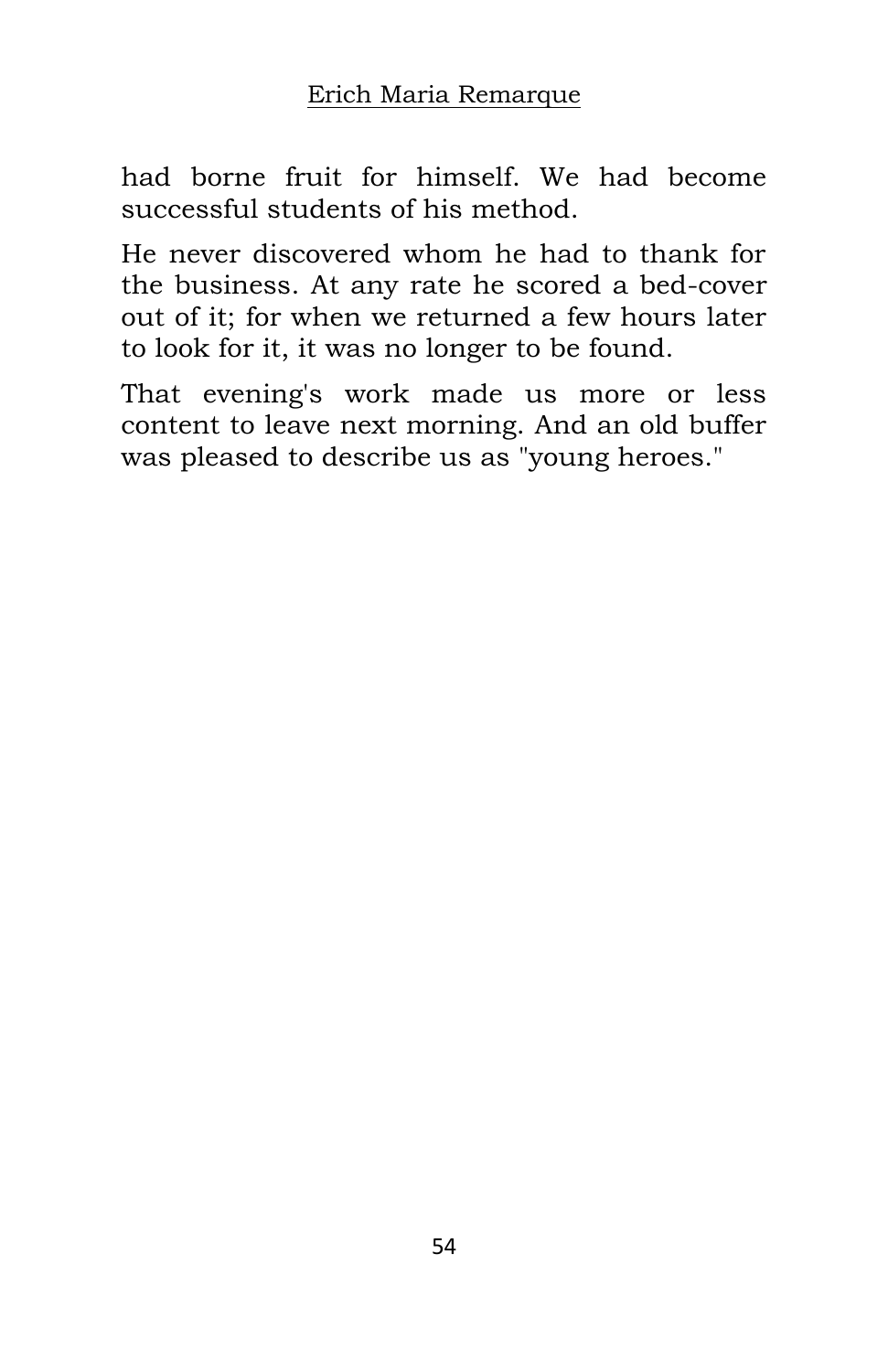# FOU

We have to go up on wiring fatigue. The motor lorries roll up after dark. We climb in. It is a warm evening and the twilight seems like a canopy under whose shelter we feel drawn together. Even the stingy Tjaden gives me a cigarette and then a light.

We stand jammed in together, shoulder to shoulder, there is no room to sit. But we do not expect that. Müller is in a good mood for once; he is wearing his new boots.

The engines drone, the lorries bump and rattle. The roads are worn and full of holes. We dare not show a light so we lurch along and are often almost pitched out. That does not worry us, however. It can happen if it likes; a broken arm is better than a hole in the guts, and many a man would be thankful enough for such a chance of finding his home way again.

Beside us stream the munition-columns in long files. They are making the pace, they overtake us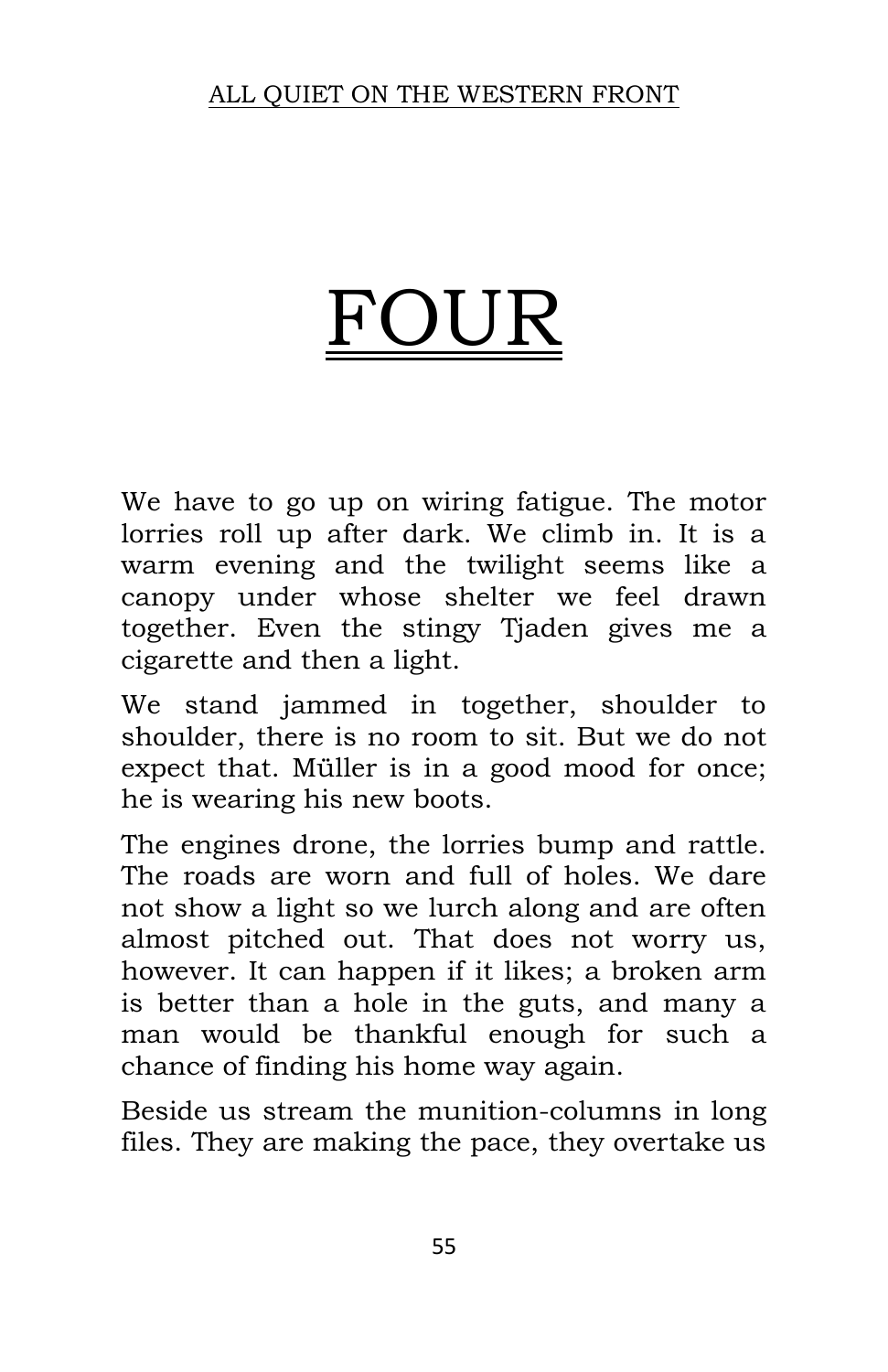continually. We joke with them and they answer back.

A wall becomes visible, it belongs to a house which lies on the side of the road. I suddenly prick up my ears. Am I deceived? Again I hear distinctly the cackle of geese. A glance at Katczinsky--a glance from him to me; we understand one another.

"Kat, I hear some aspirants for the frying-pan over there."

He nods. "It will be attended to when we come back. I have their number."

Of course Kat has their number. He knows all about every leg of goose within a radius of fifteen miles.

The lorries arrive at the artillery lines. The gunemplacements are camouflaged with bushes against aerial observation, and look like a kind of military Feast of the Tabernacles. These branches might seem gay and cheerful were not cannon embowered there.

The air becomes acrid with the smoke of the guns and the fog. The fumes of powder taste bitter on the tongue. The roar of the guns makes our lorry stagger, the reverberation rolls raging away to the rear, everything quakes. Our faces change imperceptibly. We are not, indeed, in the front- line, but only in the reserves, yet in every face can be read: This is the front, now we are within its embrace.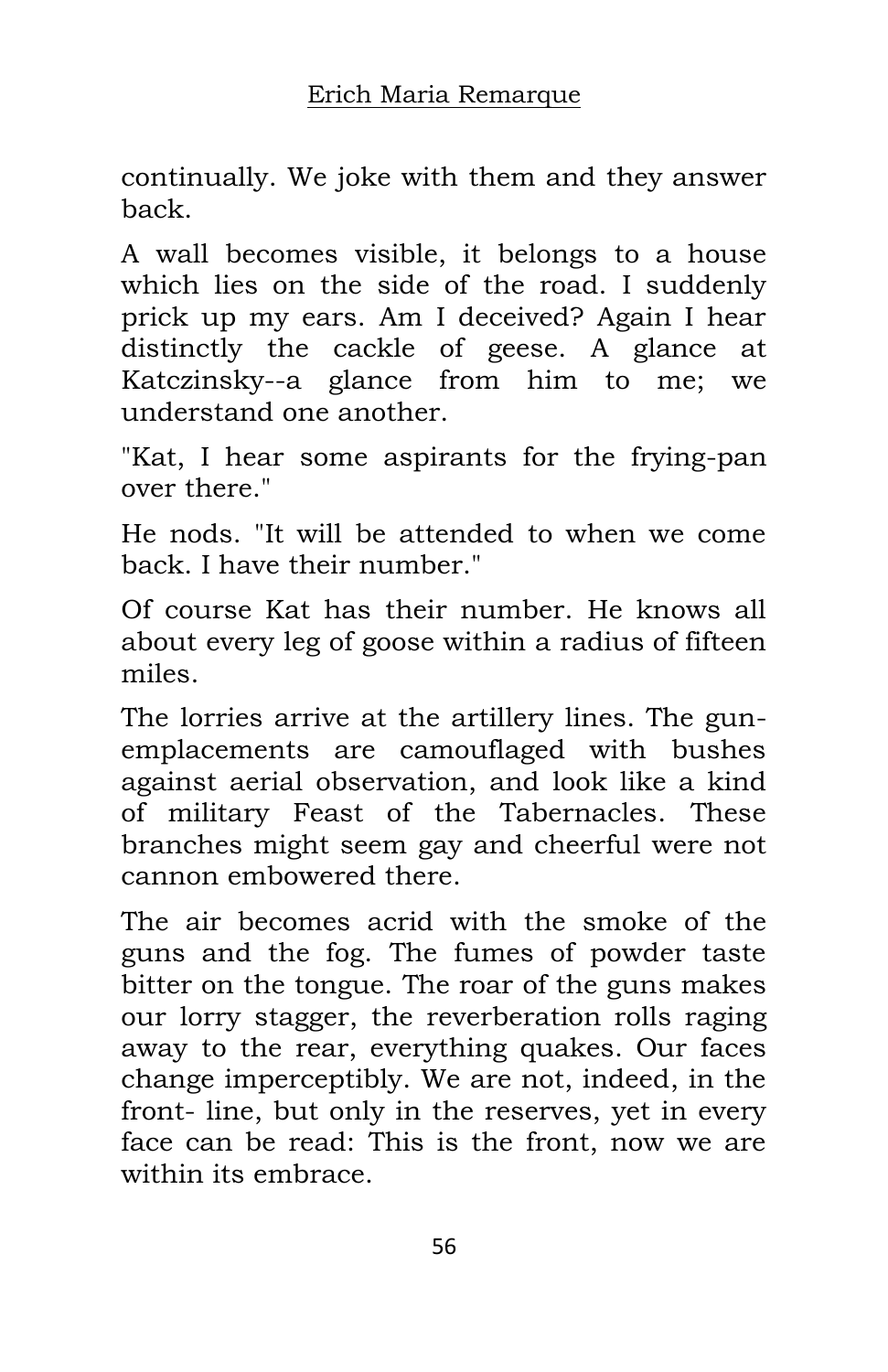It is not fear. Men who have been up as often as we have become thick skinned. Only the young recruits are agitated. Kat explains to them: "That was a twelve-inch. You can tell by the report; now you'll hear the burst."

But the muffled thud of the burst does not reach us. It is swallowed up in the general murmur of the front: Kat listens: "There'll be a bombardment to-night."

We all listen. The front is restless. "The Tommies are firing already," says Kropp.

The shelling can be heard distinctly. It is the English batteries to the right of our section. They are beginning an hour too soon. According to us they start punctually at ten o'clock.

"What's got them?" says Müller, "their clocks must be fast."

"There'll be a bombardment, I tell you. I can feel it in my bones." Kat shrugs his shoulders.

Three guns open fire close beside us. The burst of flame shoots across the fog, the guns roar and boom. We shiver and are glad to think that we shall be back in the huts early in the morning.

Our faces are neither paler nor more flushed than usual; they are not more tense nor more flabby--and yet they are changed. We feel that in our blood a contact has shot home. That is no figure of speech; it is fact. It is the front, the consciousness of the front, that makes this contact. The moment that the first shells whistle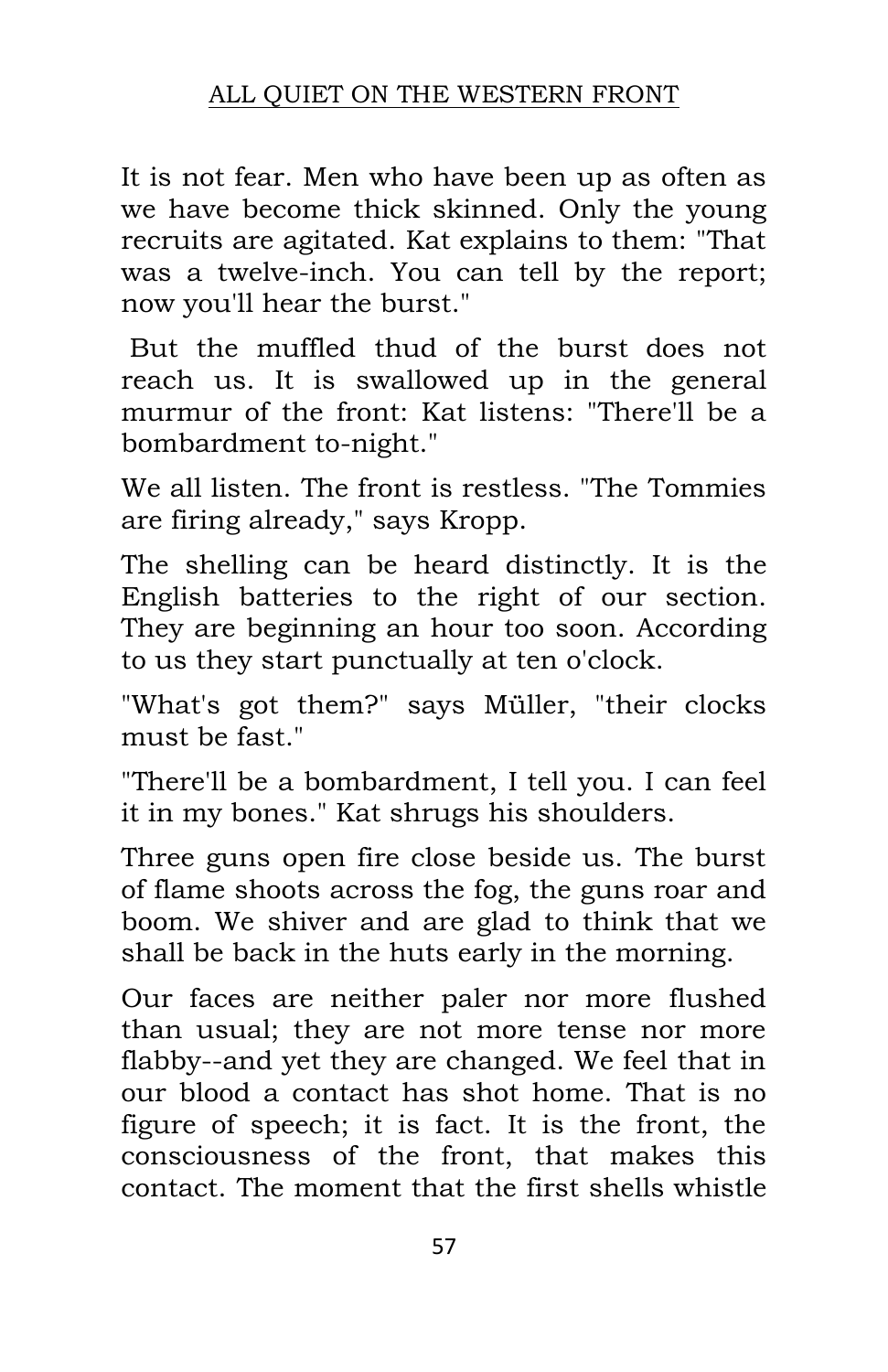over and the air is rent with the explosions there is suddenly in our veins, in our hands, in our eyes a tense waiting, a watching, a heightening alertness, a strange sharpening of the senses. The body with one bound is in full readiness.

It often seems to me as though it were the vibrating, shuddering air that with a noiseless leap springs upon us; or as though the front itself emitted an electric current which awakened unknown nerve-centres.

Every time it is the same. We start out for the front plain soldiers, either cheerful or gloomy: then come the first gun-emplacements and every word of our speech has a new ring.

When Kat stands in front of the hut and says: "There'll be a bombardment," that is merely his own opinion; but if he says it here, then the sentence has the sharpness of a bayonet in the moonlight, it cuts clean through the thought, it thrusts nearer and speaks to this unknown tiling that is awakened in us, a dark meaning-- "There'll be a bombardment." Perhaps it is our inner and most secret life that shivers and falls on guard.

To me the front is a mysterious whirlpool. Though I am in still water far away from its centre, I feel the whirl of the vortex sucking me slowly, irresistibly, inescapably into itself.

From the earth, from the air, sustaining forces pour into us--mostly from the earth. To no man does the earth mean so much as to the soldier.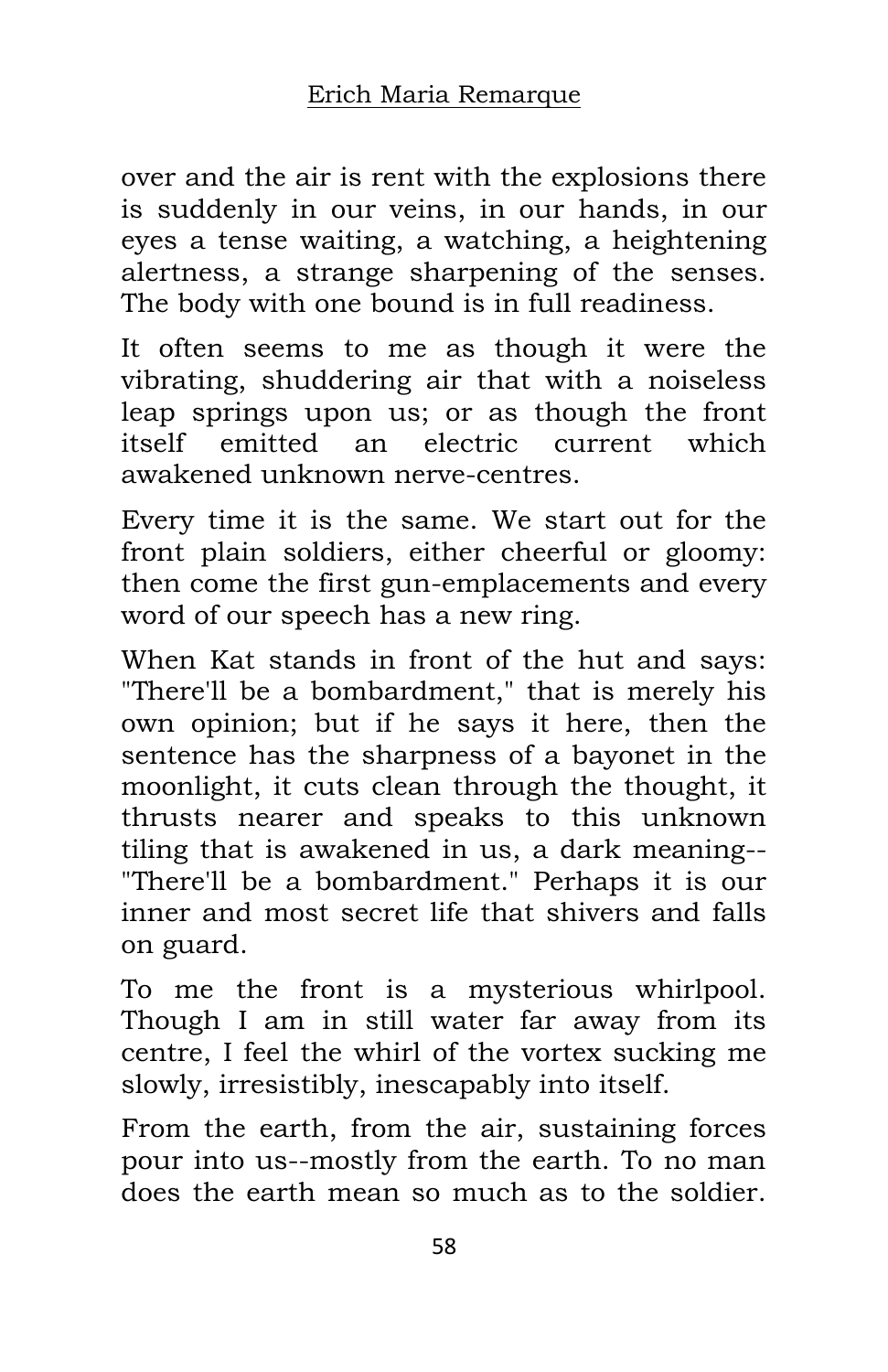When he presses himself down upon her long and powerfully, when he buries his face and his limbs deep in her from the fear of death by shellfire, then she is his only friend, his brother, his mother; he stifles his terror and his cries in her silence and her security; she shelters him and releases him for ten seconds to live, to run, ten seconds of life; receives him again and often for ever.

#### Earth!--Earth!--Earth!

Earth with thy folds, and hollows, and holes, into which a man may fling himself and crouch down. In the spasm of terror, under the hailing of annihilation, in the bellowing death of the explosions, O Earth, thou grantest us the great resisting surge of new-won life. Our being, almost utterly carried away by the fury of the storm, streams back through our hands from thee, and we, thy redeemed ones, bury ourselves in thee, and through the long minutes in a mute agony of hope bite into thee with our lips!

At the sound of the first droning of the shells we rush back, in one part of our being, a thousand years. By the animal instinct that is awakened in us we are led and protected. It is not conscious; it is far quicker, much more sure, less fallible, than consciousness. One cannot explain it. A man is walking along without thought or heed;--suddenly he throws himself down on the ground and a storm of fragments flies harmlessly over him;--yet he cannot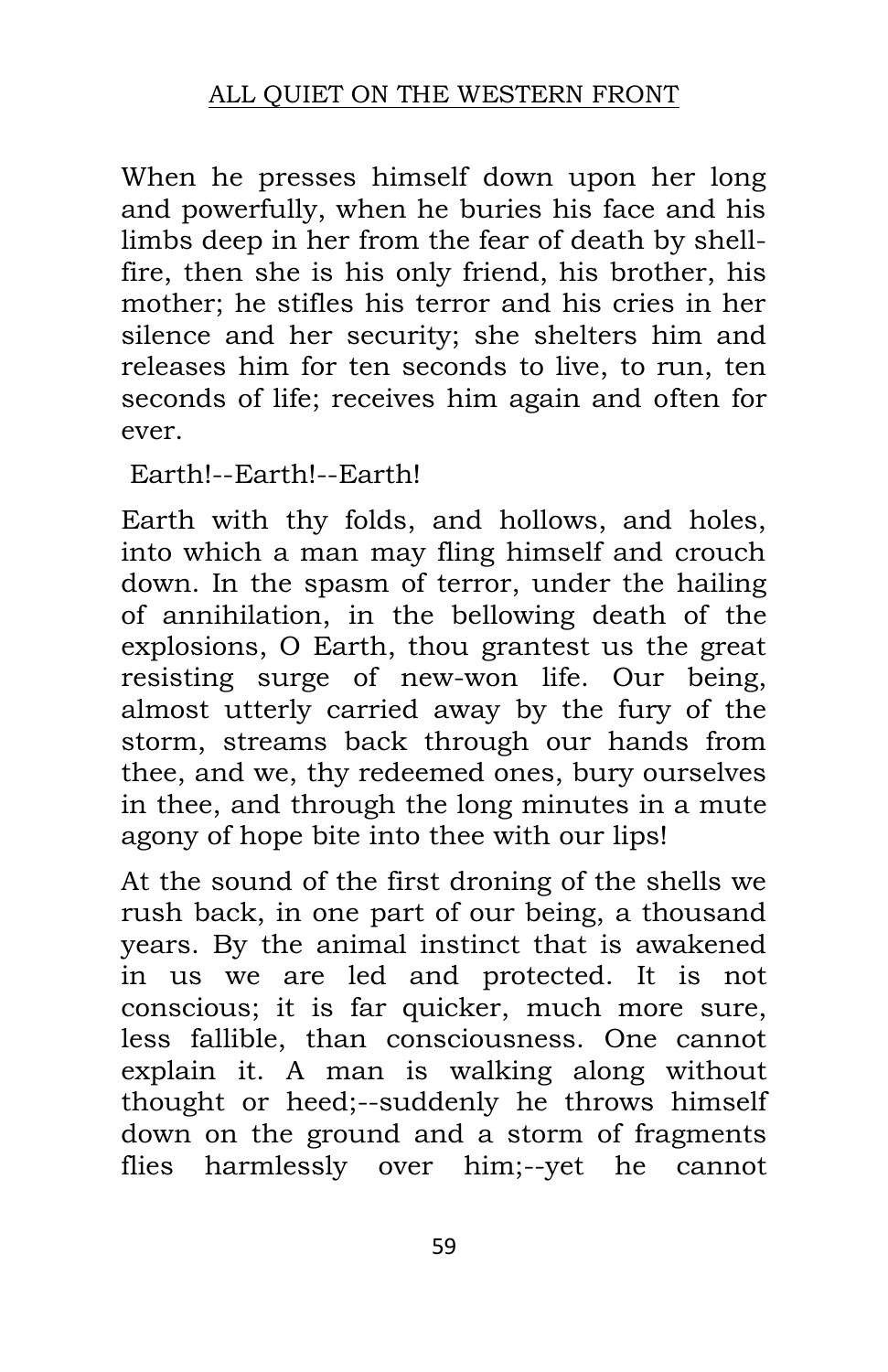remember either to have heard the shell coming or to have thought of flinging himself down. But had he not abandoned himself to the impulse he would now be a heap of mangled flesh. It is this other, this second sight in us, that has thrown us to the ground and saved us, without our knowing how. If it were not so, there would notice one man alive from Flanders to the Vosges.

We march up, moody or good-tempered soldiers- -we reach the zone where the front begins and become on the instant human animals.

An indigent looking wood receives us. We pass by the soup-kitchens. Under cover of the wood we climb out. The lorries turn back. They are to collect us again in the morning before dawn.

Mist and the smoke of guns lie breast-high over the fields. The moon is shining. Along the road troops file. Their helmets gleam softly in the moonlight. The heads and the rifles stand out above the white mist, nodding heads, rocking barrels. Farther on the mist ends. Here the heads become figures; coats, trousers, and boots appear out of the mist as from a milky pool. They become a column. The column marches on, straight ahead, the figures resolve themselves into a block, individuals are no longer recognisable, the dark wedge presses onward, fantastically topped by the heads and weapons floating on the milky pool. A column--not men at all.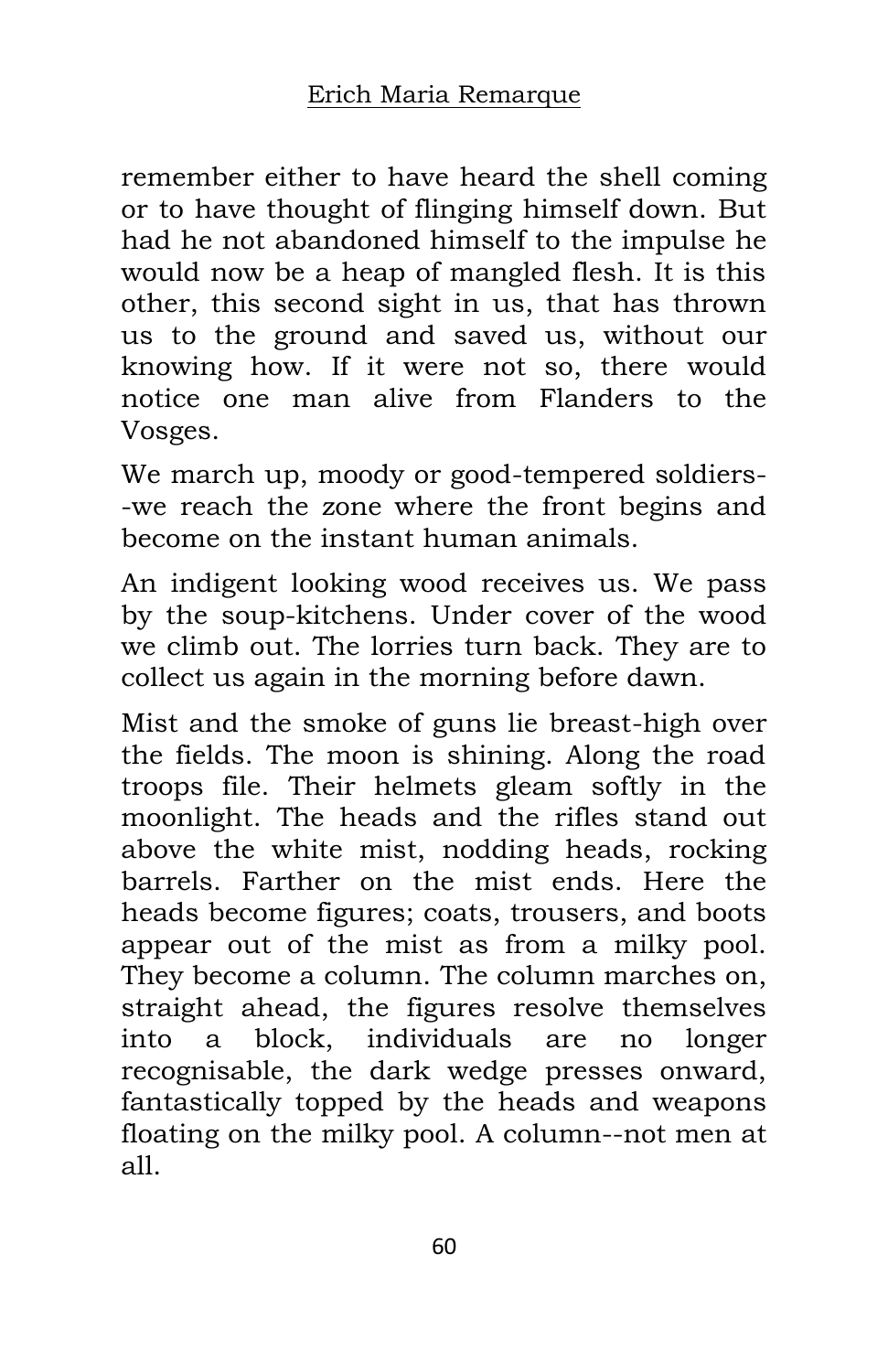Guns and munition wagons are moving along a cross-road. The backs of the horses shine in the moonlight, their movements are beautiful, they toss their heads, and their eyes gleam. The guns and the wagons float past the dun background of the moonlit landscape, the riders in their steel helmets resemble knights of a forgotten time; it is strangely beautiful and arresting.

We push on to the pioneer dump. Some of us load our shoulders with pointed and twisted iron stakes; others thrust smooth iron rods through rolls of wire and go off with them. The burdens are awkward and heavy.

The ground becomes more broken. From ahead come warnings: "Look out, deep shell-hole on the left"--"Mind, trenches"-- Our eyes peer out, our feet and our sticks feel in front of us before they take the weight of the body. Suddenly the line halts; I bump my face against the roll of wire carried by the man in front and curse.

There are some shell-smashed lorries in the road. Another order: "Cigarettes and pipes out." We are near the line.

In the meantime it has become pitch dark. We skirt a small wood and then have the front-line immediately before us.

An uncertain red glow spreads along the skyline from one end to the other. It is in perpetual movement, punctuated with the bursts of flame from the nozzles of the batteries. Balls of light rise up high above it, silver and red spheres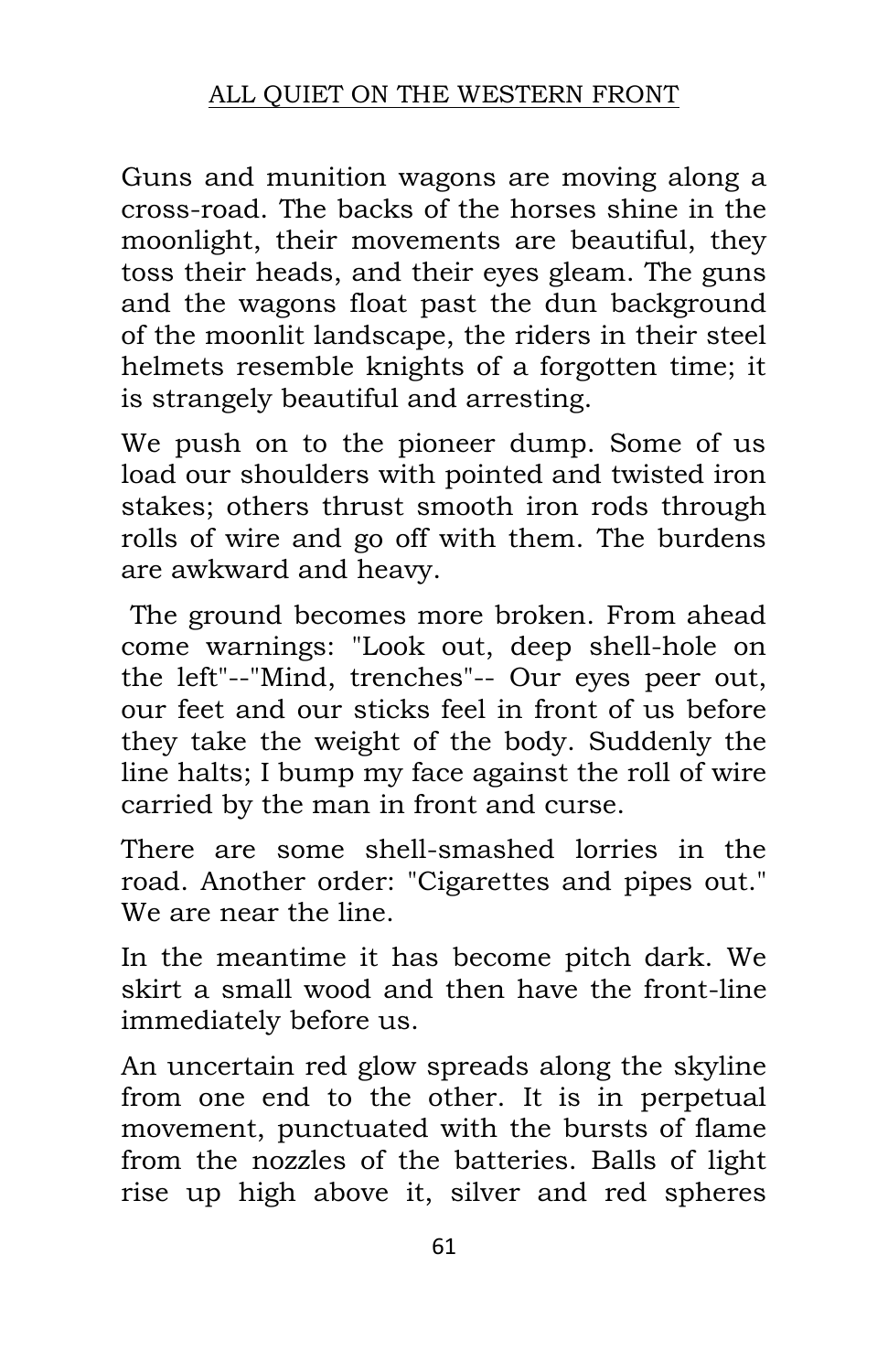which explode and rain down in showers of red, white, and green stars. French rockets go up, which unfold a silk parachute to the air and drift slowly down. They light up everything as bright as day, their light shines on us and we see our shadows sharply outlined on the ground. They hover for the space of a minute before they burn out. Immediately fresh ones shoot up in the sky, and again green, red, and blue stars.

"Bombardment," says Kat.

The thunder of the guns swells to a single heavy roar and then breaks up again into separate explosions. The dry bursts of the machine-guns rattle. Above us the air teems with invisible swift movement, with howls, pipings, and hisses. They are smaller shells;--and amongst them, booming through the night like an organ, go the great coal-boxes and the heavies. They have a hoarse, distant bellow like a rutting stag and make their way high above the howl and whistle of the smaller shells. It reminds me of flocks of wild geese when I hear them. Last autumn the wild geese flew day after day across the path of the shells.

The searchlights begin to sweep the dark sky. They slide along it like gigantic tapering rulers. One of them pauses, and quivers a little. Immediately a second is beside him, a black insect is caught between them and tries to escape--the airman. He hesitates, is blinded and falls.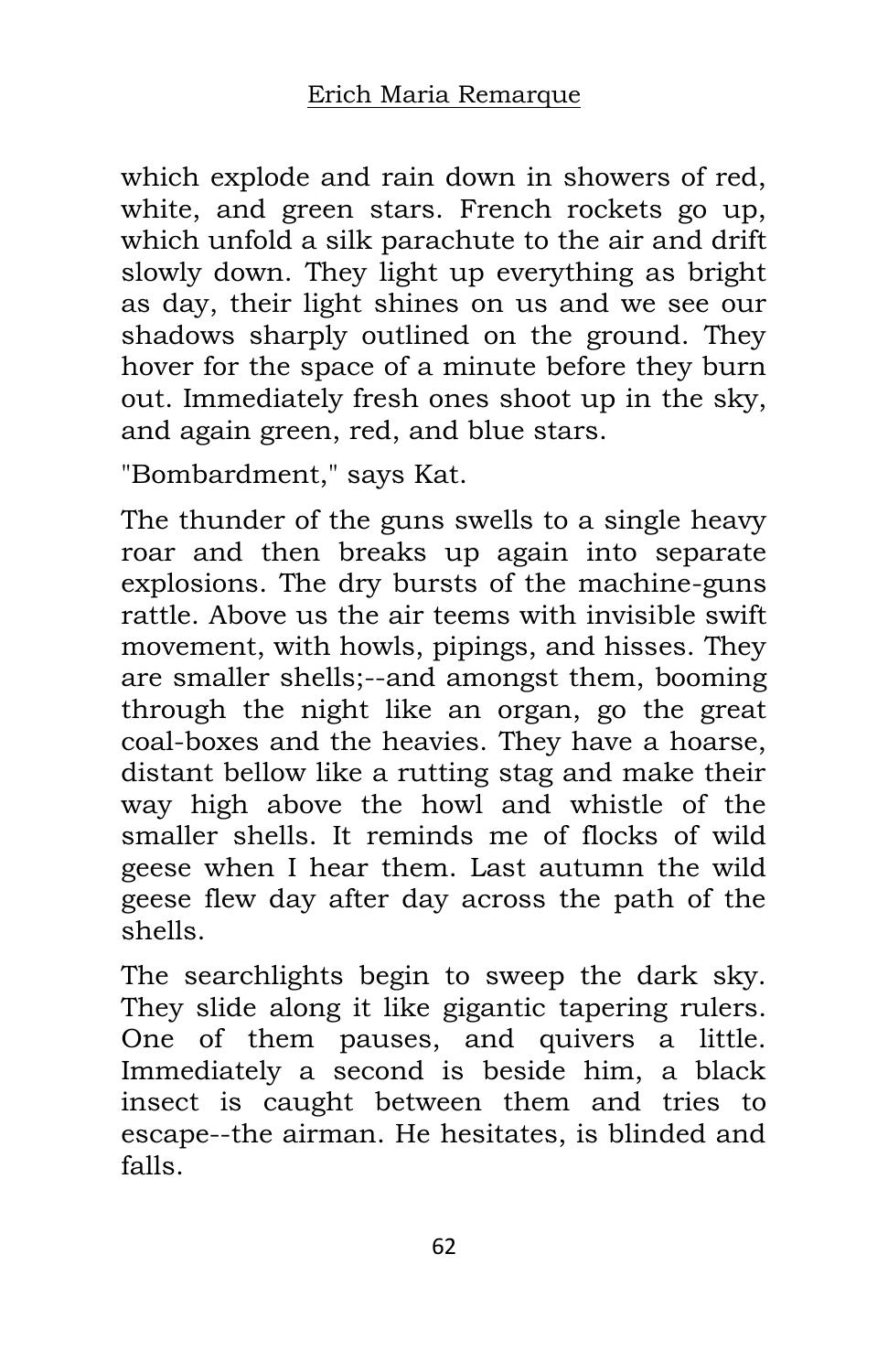At regular intervals we ram in the iron stakes. Two men hold a roll and the others spool off the barbed wire. It is that awful stuff with close-set, long spikes. I am not used to unrolling it and tear my hand.

After a few hours it is done. But there is still some time before the lorries come. Most of us lie down and sleep. I try also, but it has turned too chilly. We know we are not far from the sea because we are constantly waked by the cold.

Once I fall fast asleep. Then wakening suddenly with a start I do not know where I am. I see the stars, I see the rockets, and for a moment have the impression that I have fallen asleep at a garden f $\tilde{A}^{a}$ te. I don't know whether it is morning or evening, I lie in the pale cradle of the twilight, and listen for soft words which will come, soft and near--am I crying? I put my hand to my eyes, it is so fantastic, am I a child? Smooth skin;--it lasts only a second, then I recognise the silhouette of Katczinsky. The old veteran, he sits quietly and smokes his pipe--a covered pipe of course. When he sees I am awake, he says: "That gave you a fright. It was only a nose-cap, it landed in the bushes over there."

I sit up, I feel myself strangely alone. It's good Kat is there. He gazes thoughtfully at the front and says: "Mighty fine fire-works if they weren't so dangerous."

One lands behind us. Some recruits jump up terrified. A couple of minutes later another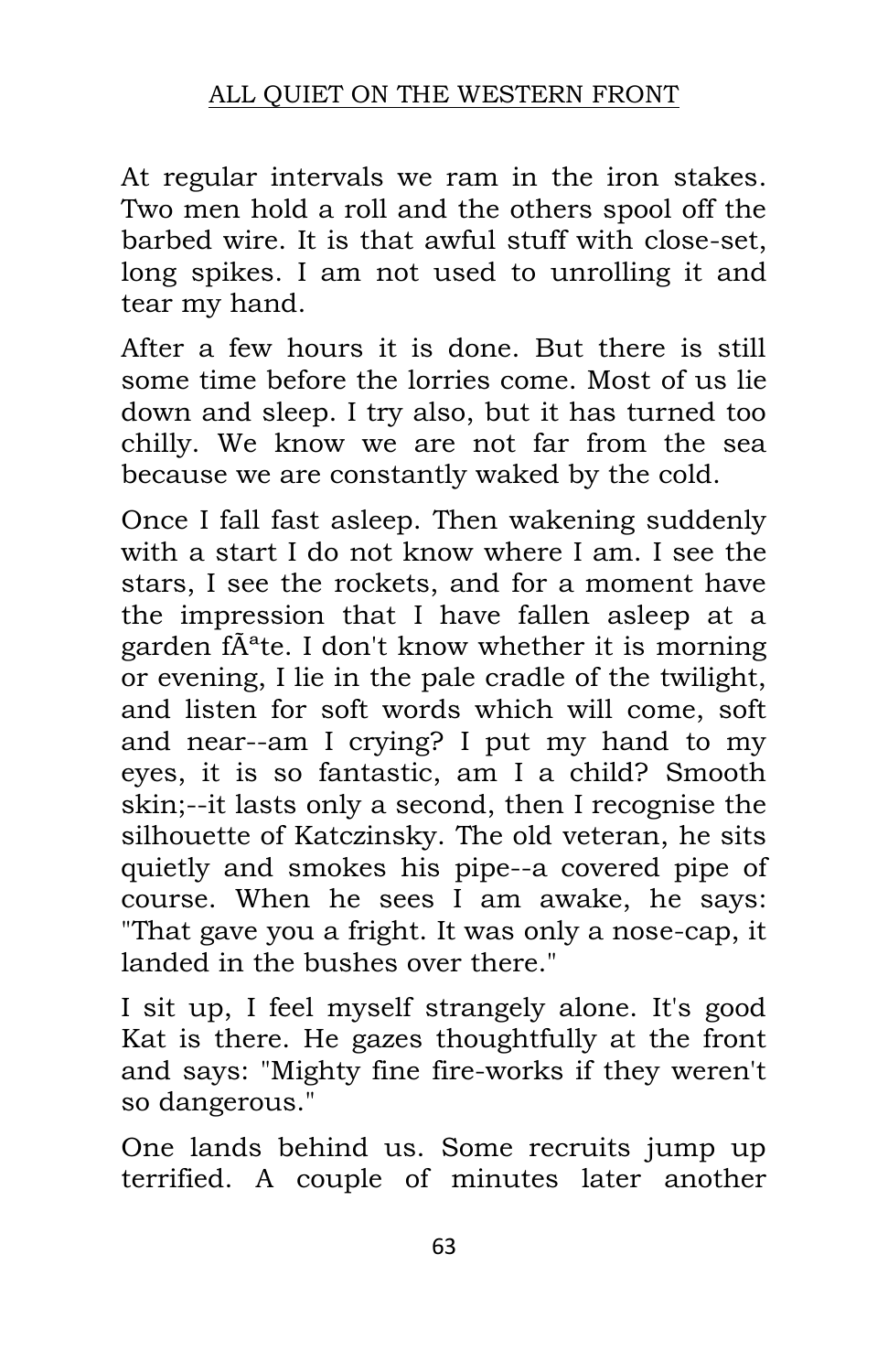comes over, nearer this time. Kat knocks out his pipe. "We're in for it."

Then it begins in earnest. We crawl away as well as we can in our haste. The next lands fair amongst us. Two fellows cry out. Green rockets shoot up on the sky-line. Barrage. The mud flies high, fragments whizz past. The crack of the guns is heard long after the roar of the explosions.

Beside us lies a fair-headed recruit in utter terror. He has buried his face in his hands, his helmet has fallen off I fish hold of it and try to put it back on his head. He looks up, pushes the helmet off and like a child creeps under my arm, his head close to my breast. The little shoulders heave. Shoulders just like Kemmerich's. I let him be. So that the helmet should be of some use I stick it on his behind;--not for a jest, but out of consideration, since that is his highest part. And though there is plenty of meat there, a shot in it can be damned painful. Besides, a man has to lie for months on his belly in the hospital, and afterwards he would be almost sure to have a limp.

It's got someone pretty badly. Cries are heard between the explosions.

At last it grows quiet. The fire has lifted over us and is now dropping on the reserves. We risk a look. Red rockets shoot up to the sky. Apparently there's an attack coming.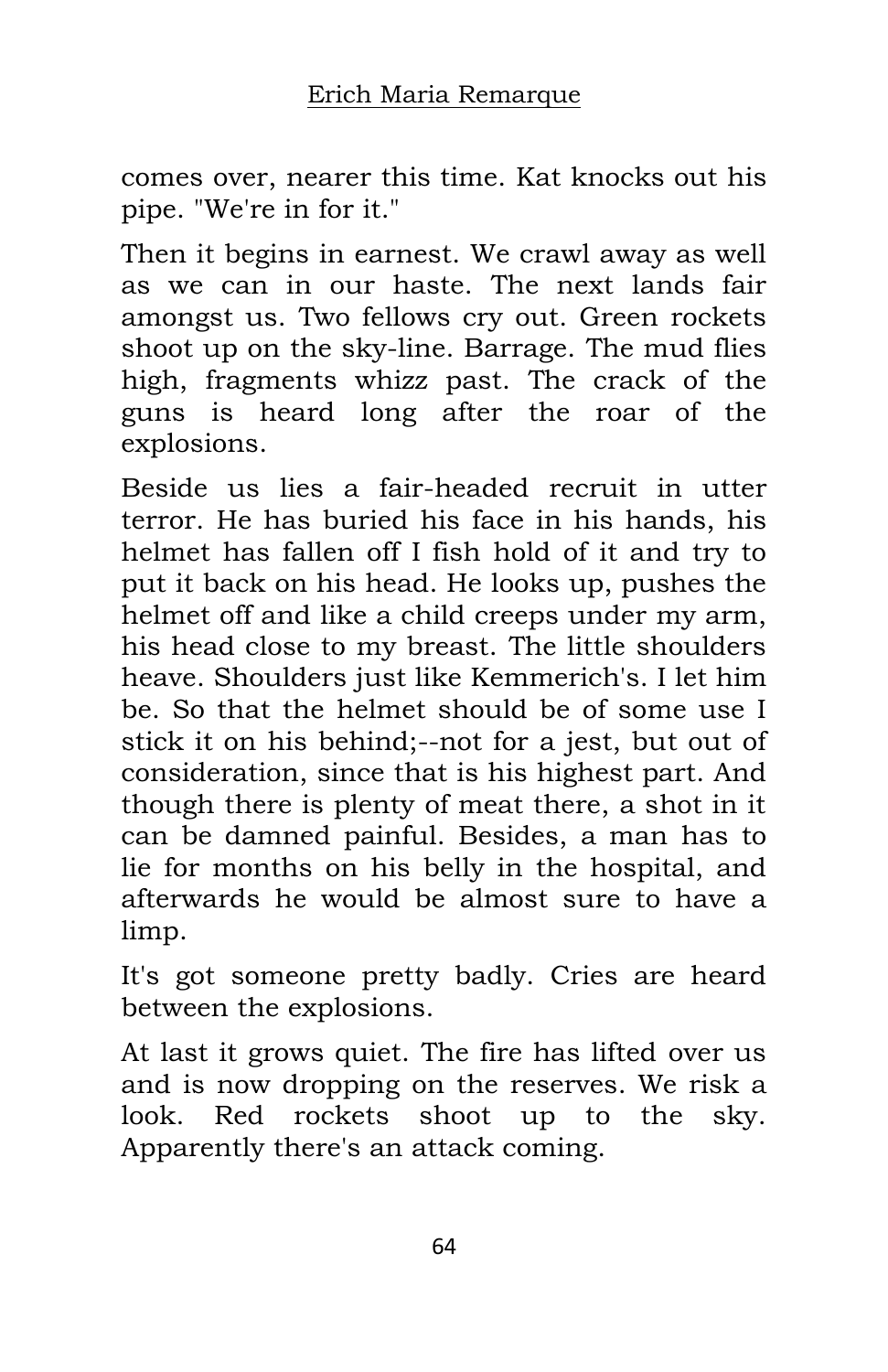Where we are it is still quiet. I sit up and shake the recruit by the shoulder. "All over, kid! It's all right this time."

He looks round him dazedly. "You'll get used to it soon," I tell him.

He sees his helmet and puts it on. Gradually he comes to. Then suddenly he turns fiery red and looks confused. Cautiously he reaches his hand to his behind and looks at me dismally.

I understand at once: Gun-shy. That wasn't the reason I had stuck his helmet over it. "That's no disgrace," I reassure him: "Many's the man before you has had his pants full after the first bombardment. Go behind that bush there and throw your underpants away. Get along --"--"

He goes off. Things become quieter, but the cries do not cease. "What's up, Albert?" I ask.

"A couple of columns over there got it in the neck."

The cries continued. It is not men, they could not cry so terribly.

"Wounded horses," says Kat.

It's unendurable. It is the moaning of the world, it is the martyred creation, wild with anguish, filled with terror, and groaning.

We are pale. Detering stands up. "God! For God's sake! Shoot them."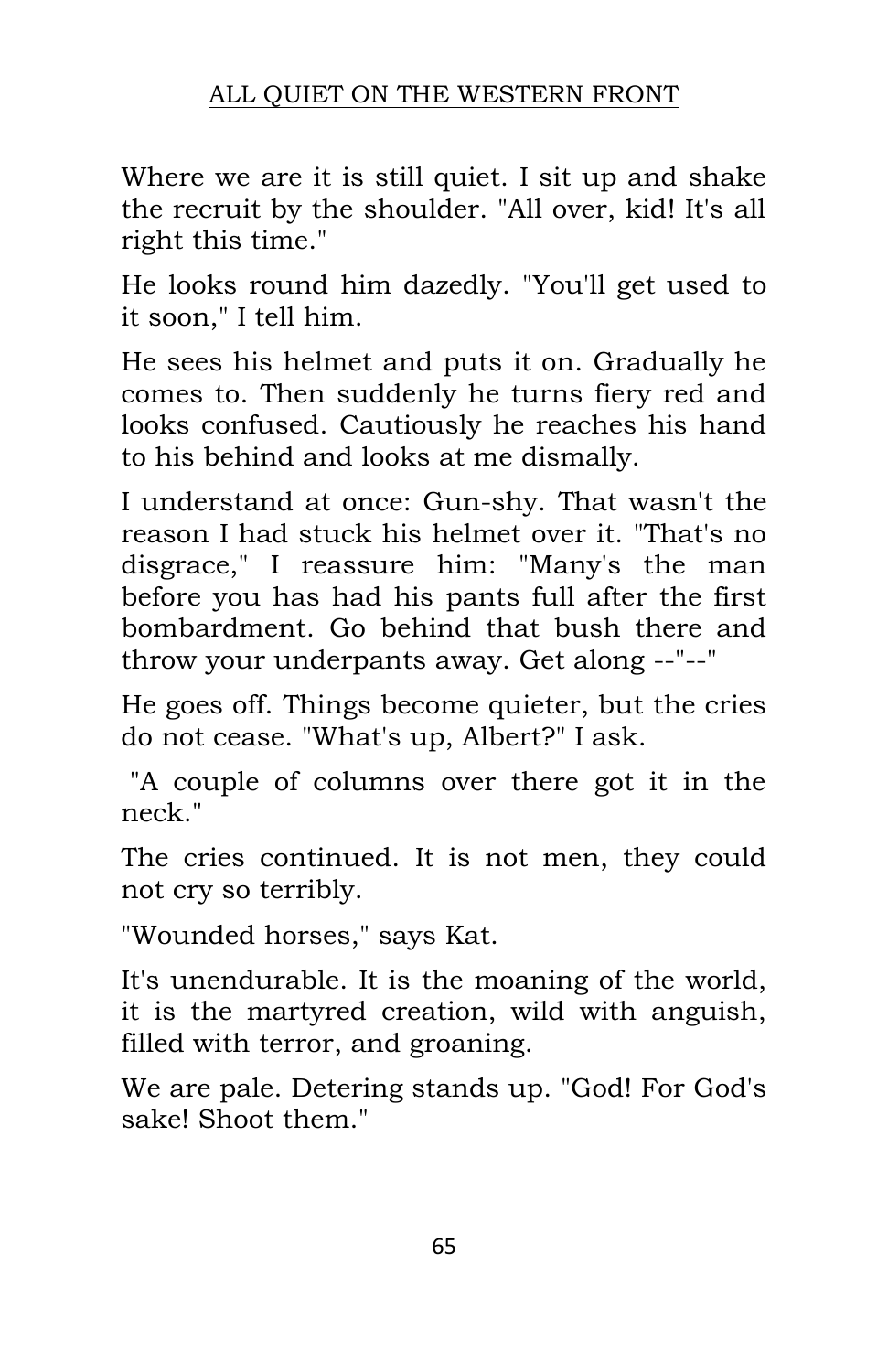He is a farmer and very fond of horses. It gets under his skin. Then as if deliberately the fire dies down again. The screaming of the beasts becomes louder. One can no longer distinguish whence in this now quiet silvery landscape it comes; ghostly, invisible, it is everywhere, between heaven and earth it rolls on immeasurably. Detering raves and yells out: "Shoot them! Shoot them, can't you? damn you again!"

"They must look after the men first," says Kat quietly.

We stand up and try to see where it is. If we could only see the animals we should be able to endure it better. Müller has a pair of glasses. We see a dark group, bearers with stretchers, and larger black clumps moving about. Those are the wounded horses. But not all of them. Some gallop away in the distance, fall down, and then run on farther. The belly of one is ripped open, the guts trail out. He becomes tangled in them and falls, then he stands up again.

Detering raises up his gun and aims. Kat hits it in the air. "Are you mad--?"

Detering trembles and throws his rifle on the ground.

We sit down and hold our ears. But this appalling noise, these groans and screams penetrate, they penetrate everywhere.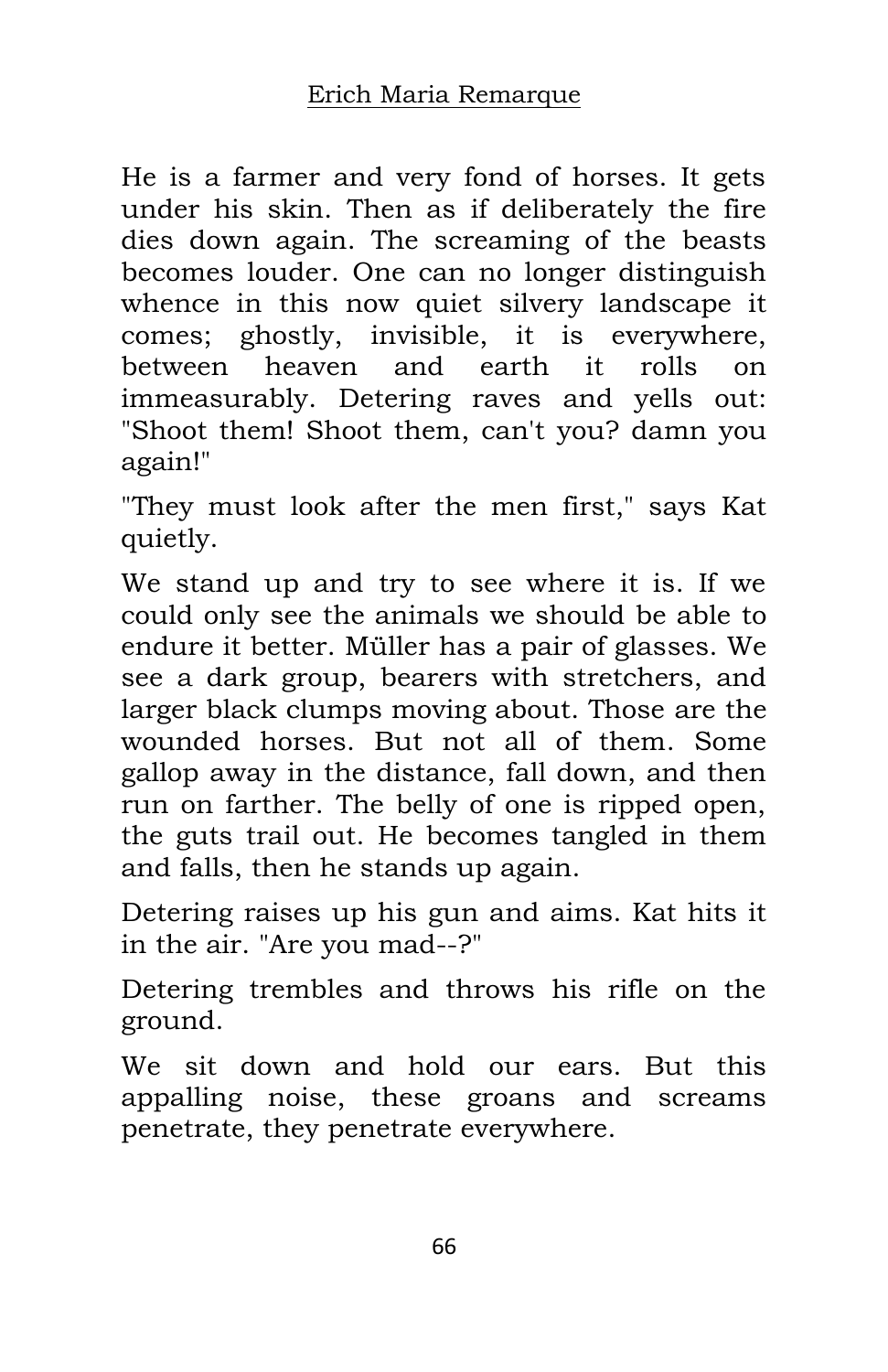We can bear almost anything. But now the sweat breaks out on us. We must get up and run no matter where, but where these cries can no longer be heard. And it is not men, only horses.

From the dark group stretchers move off again. Then single shots crack out. The black heap convulses and then sinks down. At last! But still it is not the end. The men cannot overtake the wounded beasts which fly in their pain, their wide open mouths full of anguish. One of the men goes down on one knee, a shot--one horse drops--another. The last one props itself on its forelegs and drags itself round in a circle like a merry-go-round; squatting, it drags round in circles on its stiffened forelegs, apparently its back is broken. The soldier runs up and shoots it. Slowly, humbly, it sinks to the ground.

We take our hands from our ears. The cries are silenced. Only a long-drawn, dying sigh still hangs on the air.

Then only again the rockets, the singing of the shells and the stars there--most strange.

Detering walks up and down cursing: "Like to know what harm they've done." He returns to it once again. His voice is agitated, it sounds almost dignified as he says: "I tell you it is the vilest baseness to use horses in the war."

We go back. It is time we returned to the lorries. The sky is become brighter. Three o'clock in the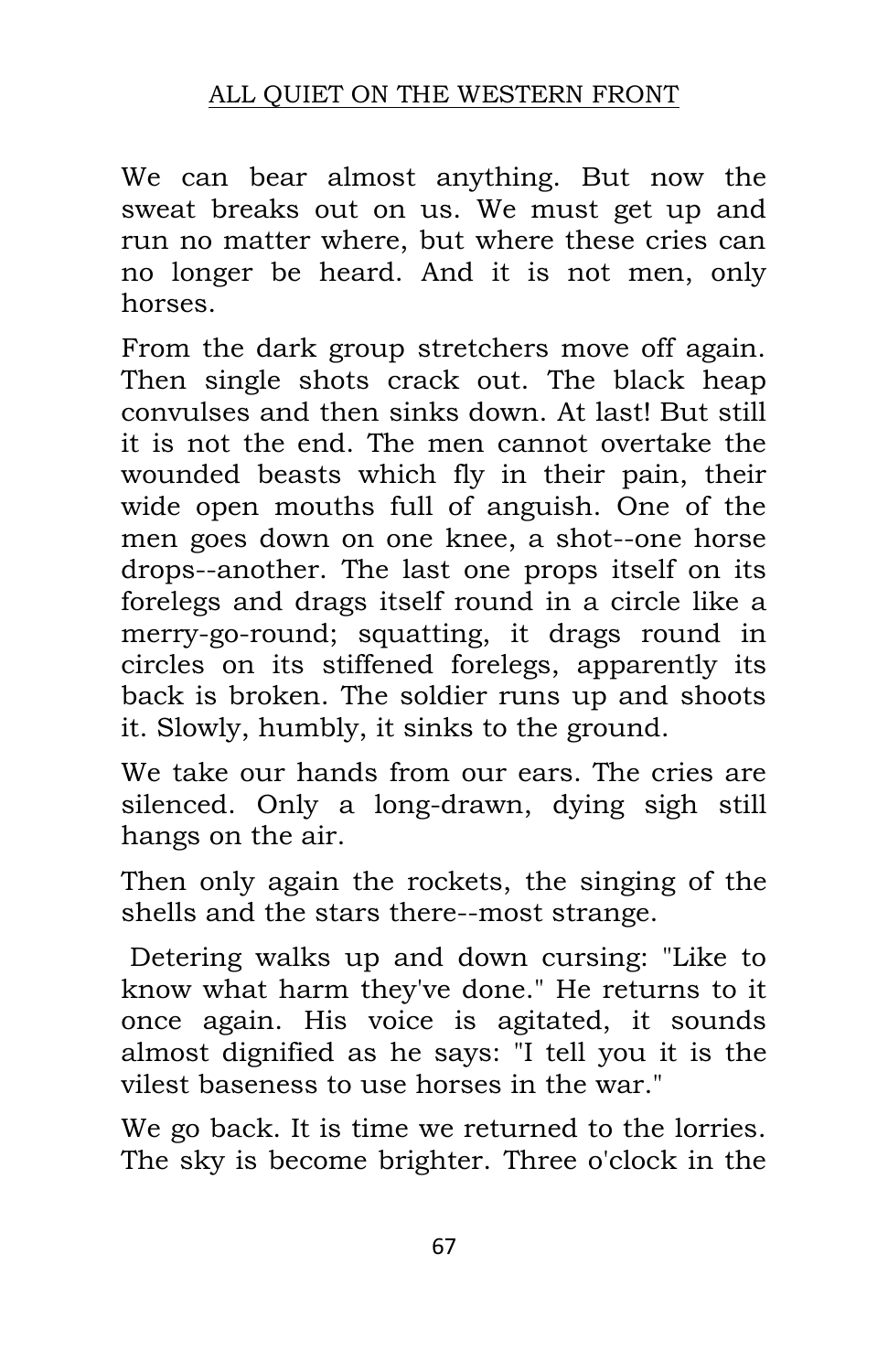morning. The breeze is fresh and cool, the pale hour makes our faces look grey.

We trudge onward in single file through the trenches and shell-holes and come again to the zone of mist. Katczinsky is restive, that's a bad sign.

"What's up, Kat?" says Kropp.

"I wish I were back home." Home--he means the huts.

"We'll soon be out of it, Kat."

He is nervous. "I don't know, I don't know--"

We come to the communication-trench and then to the open fields. The little wood reappears; we know every foot of ground here. There's the cemetery with the mounds and the black crosses.

That moment it breaks out behind us, swells, roars, and thunders. We duck down--a cloud of flame shoots up a hundred yards ahead of us.

The next minute under a second explosion part of the wood rises slowly in the air, three or four trees sail up and then crash to pieces. The shells begin to hiss like safety-valves--heavy fire-- "Take cover!" yells somebody--"Cover!"

The fields are flat, the wood is too distant and dangerous--the only cover is the graveyard and the mounds. We stumble across in the dark and as though he had been spat there every man lies glued behind a mound.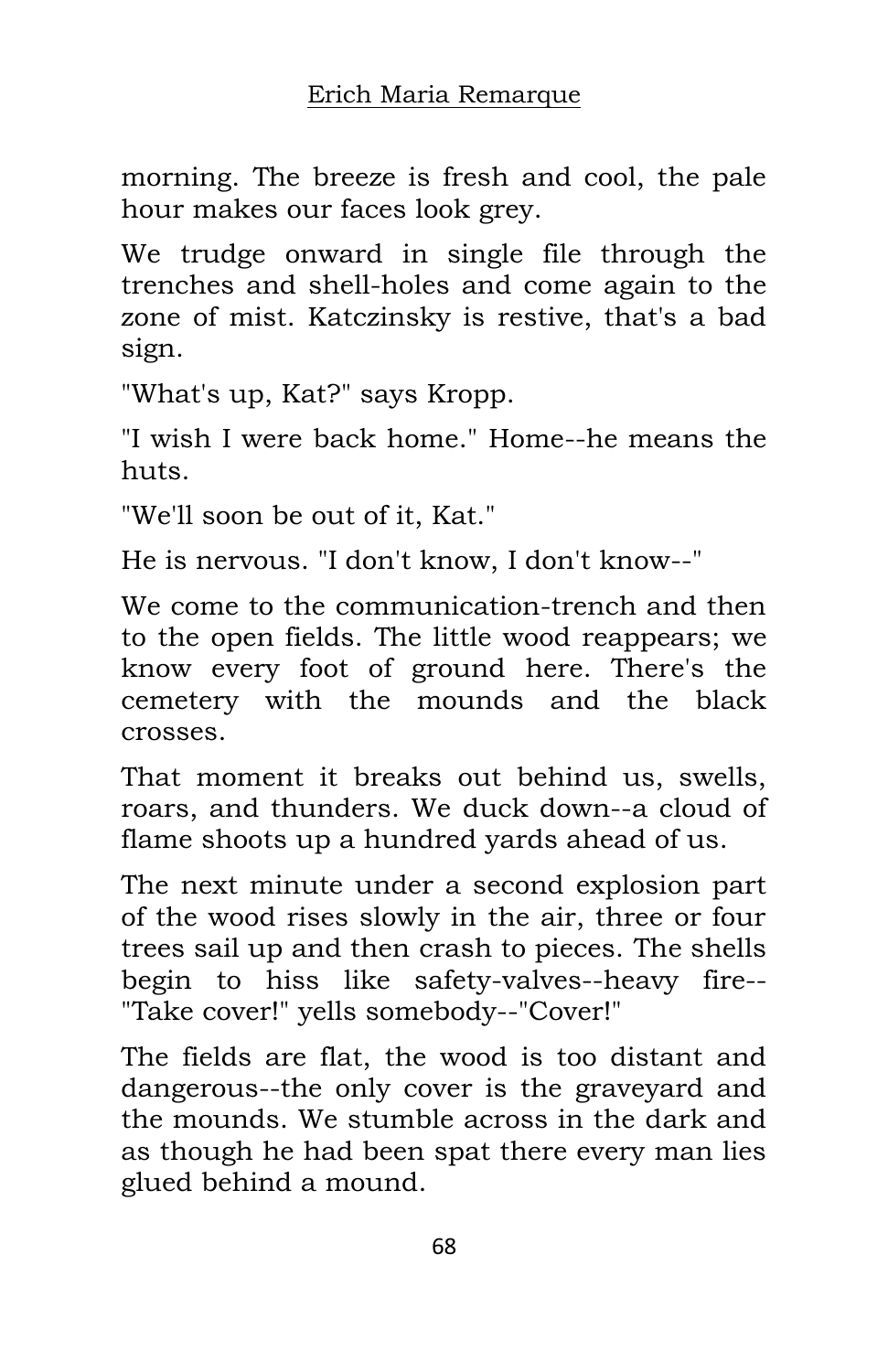#### ALL QUIET ON THE WESTERN FRONT

Not a moment too soon. The dark goes mad. It heaves and raves. Darknesses blacker than the night rush on us with giant strides, over us and away. The flames of the explosions light up the graveyard.

There is no escape anywhere. By the light of the shells I try to get a view of the fields. They are a surging sea, daggers of flame from the explosions leap up like fountains. It is impossible for anyone to break through it.

The wood vanishes, it is pounded, crushed, torn to pieces. We must stay here in the graveyard.

The earth bursts before us. It rains clods. I feel a smack. My sleeve is torn away by a splinter. I shut my fist. No pain. Still that does not reassure me: wounds don't hurt till afterwards. I feel the arm all over. It is grazed but sound. Now a crack on the skull, I begin to lose consciousness. Like

lightning the thought comes to me: Don't faint! I sink down in the black broth and immediately come up to the top again. A splinter slashes into my helmet, but has already travelled so far that it does not go through. I wipe the mud out of my eyes. A hole is torn up in front of me. Shells hardly ever land in the same hole twice, I'll get into it. With one lunge, I shoot as flat as a fish over the ground; there it whistles again, quickly I crouch together, claw for cover, feel something on the left, shove in beside it, it gives way, I groan, the earth leaps, the blast thunders in my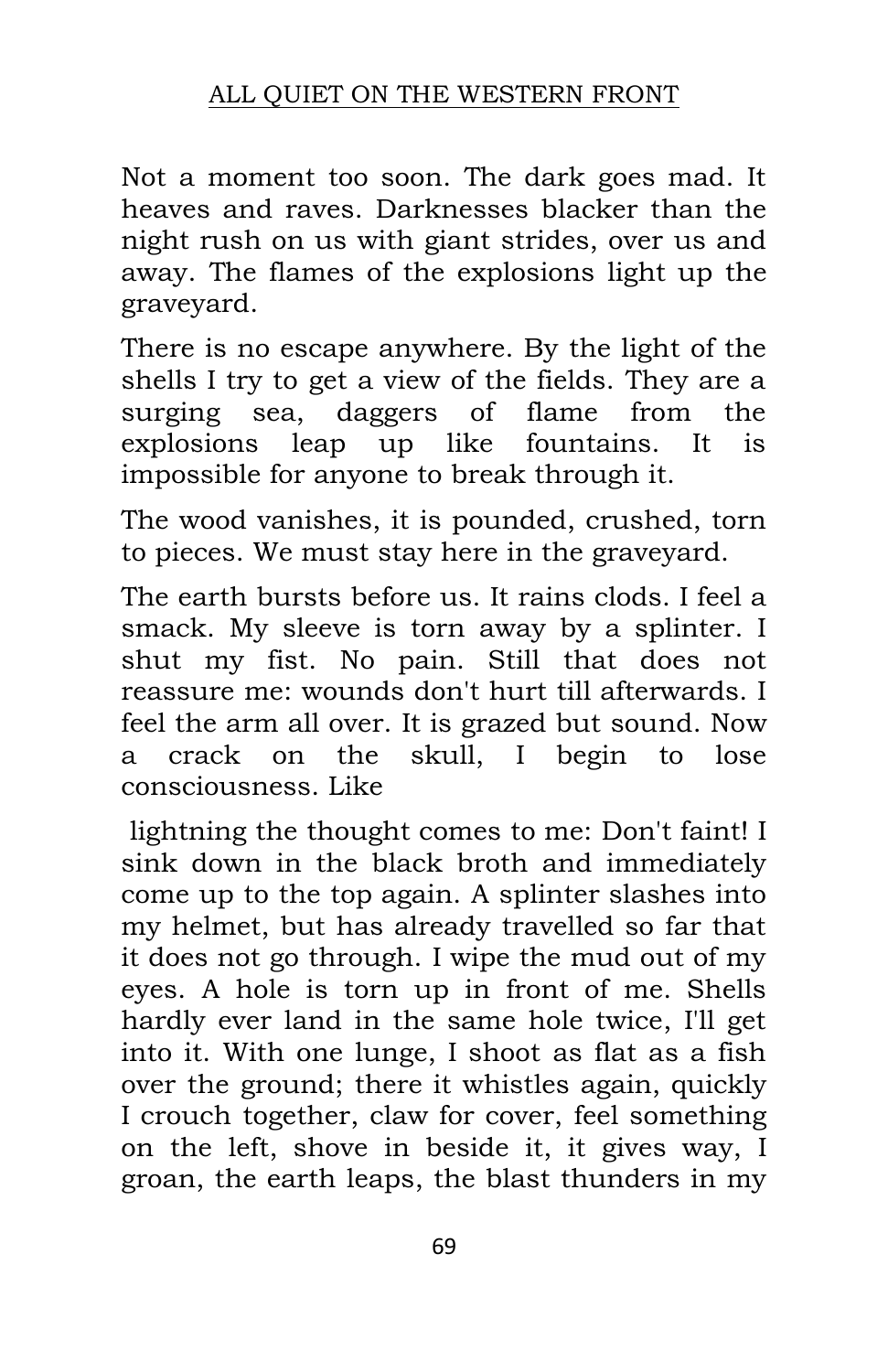ears, I creep under the yielding thing, cover myself with it, draw it over me, it is wood, cloth, cover, cover, miserable cover against the whizzing splinters.

I open my eyes--my fingers grasp a sleeve, an arm. A wounded man? I yell to him--no answer- a dead man. My hand gropes farther, splinters of wood--now I remember again that we are lying in the graveyard.

But the shelling is stronger than everything. It wipes out the sensibilities, I merely crawl still farther under the coffin, it shall protect me, though Death himself lies in it.

Before me gapes the shell-hole. I grasp it with my eyes as with fists. With one leap I must be in it. There, I get a smack in the face, a hand clamps onto my shoulder--has the dead man waked up?--The hand shakes me, I turn my head, in the second of light I stare into the face of Katczinsky, he has his mouth wide open and is yelling. I hear nothing, he rattles me, comes nearer, in a momentary lull his voice reaches me: "Gas--Gaas--Gaaas--Pass it on."

I grab for my gas-mask. Some distance from me there lies someone. I think of nothing but this: That fellow there must know: Gaaas--Gaaas-- I call, I lean toward him, I swipe at him with the satchel, he doesn't see--once again, again--he merely ducks--it's a recruit--I look at Kat desperately, he has his mask on--I pull out mine, too, my helmet falls to one side, it slips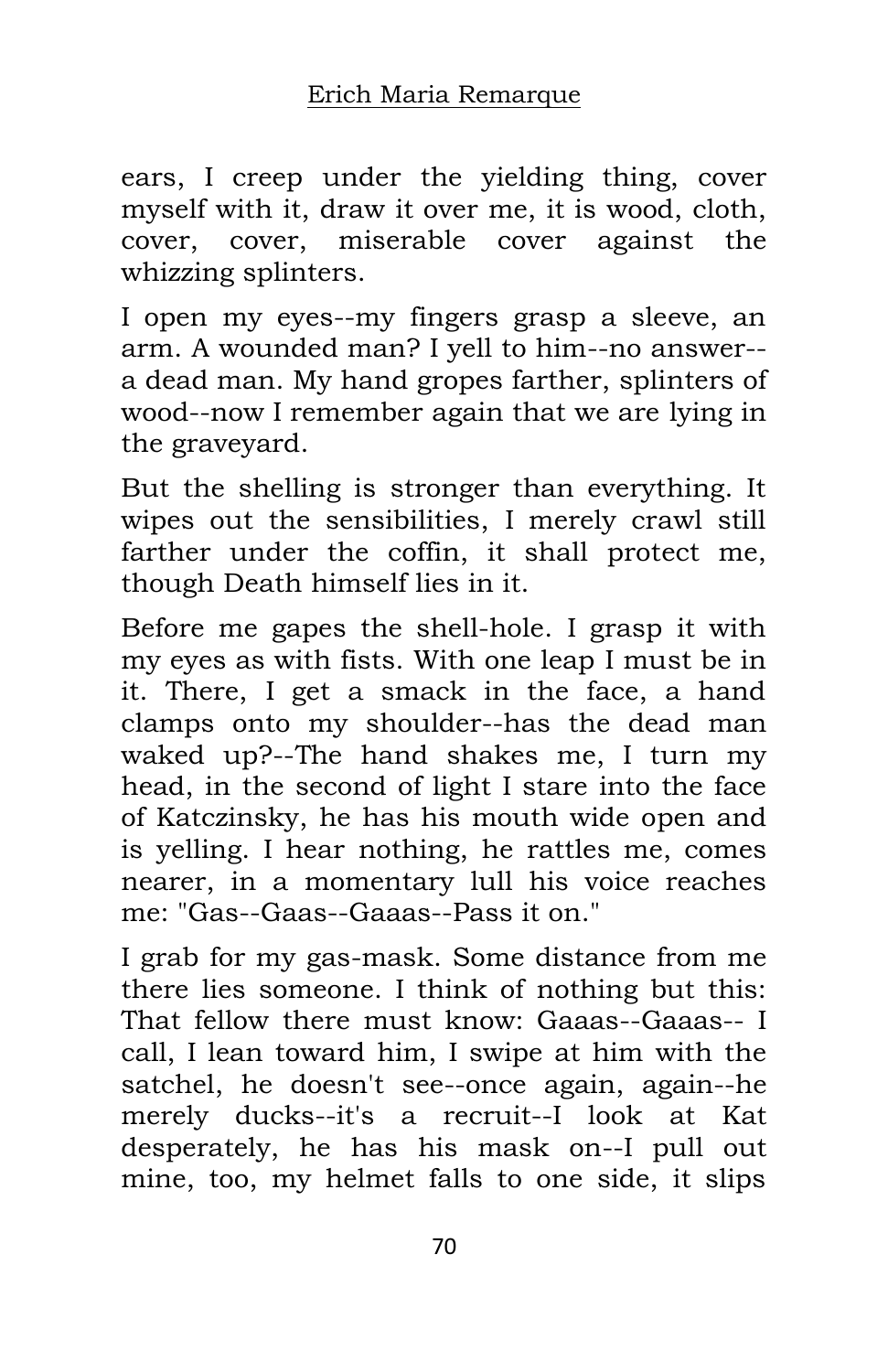### ALL QUIET ON THE WESTERN FRONT

over my face, I reach the man, his satchel is on the side nearest me, I seize the mask, pull it over his head, he understands, I let go and with a jump drop into the shell-hole.

The dull thud of the gas-shells mingles with the crashes of the high explosives. A bell sounds between the explosions, gongs, and metal clappers warning everyone--Gas--Gas--Gaas.

Someone plumps down behind me, another. I wipe the goggles of my mask clear of the moist breath. It is Kat, Kropp, and someone else. All four of us lie there in heavy, watchful suspense and breathe as lightly as possible.

These first minutes with the mask decide between life and death: is it air-tight? I remember the awful sights in the hospital: the gas patients who in day-long suffocation cough up their burnt lungs in clots.

Cautiously, the mouth applied to the valve, I breathe. The gas still creeps over the ground and sinks into all hollows. Like a big, soft jellyfish it floats into our shell-hole and lolls there obscenely. I nudge Kat, it is better to crawl out and lie on top than to stay where the gas collects most. But

we don't get as far as that; a second bombardment begins. It is no longer as though shells roared; it is the earth itself raging.

With a crash something black bears down on us. It lands close beside us; a coffin thrown up.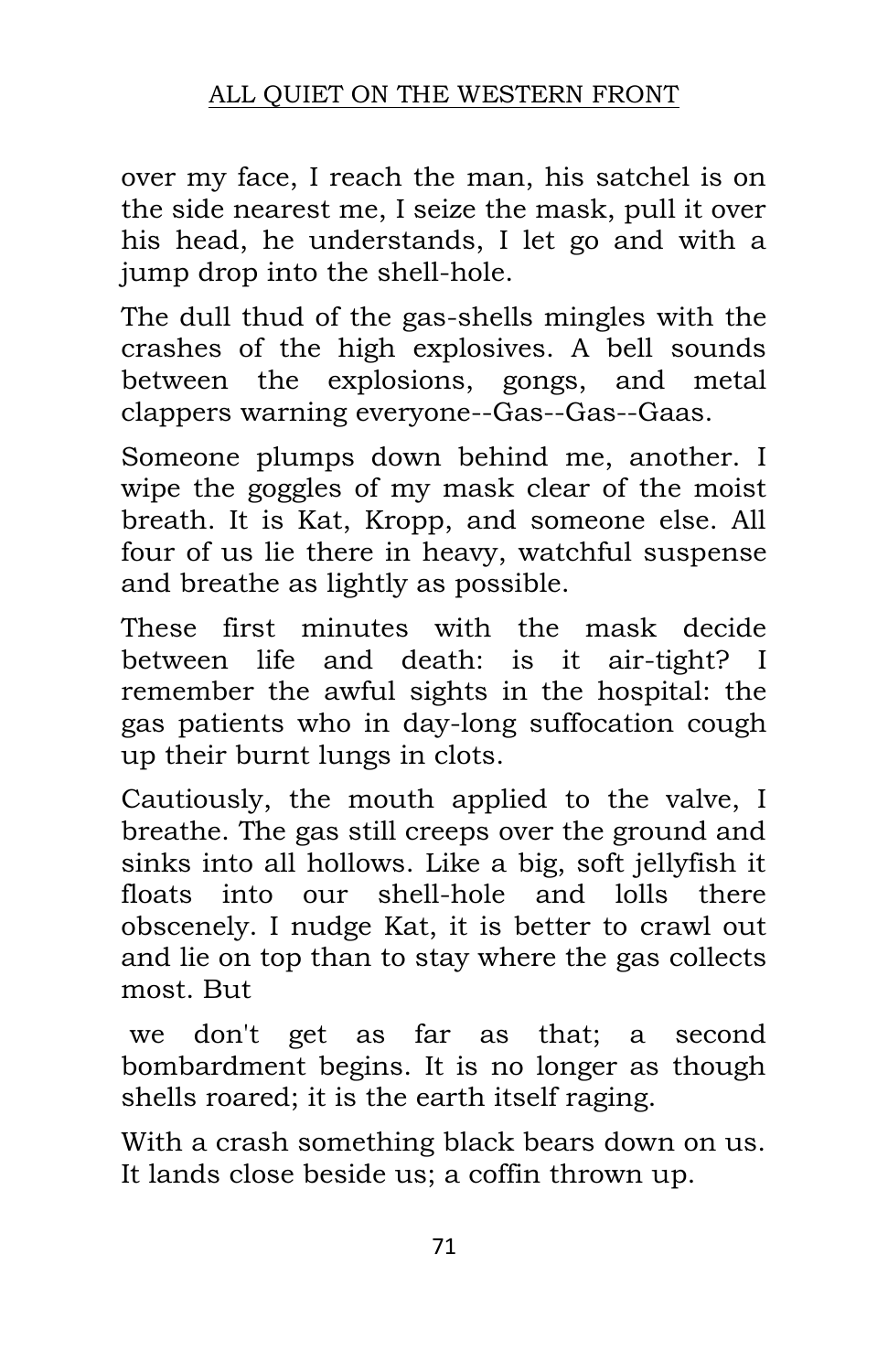I see Kat move and I crawl across. The coffin has hit the fourth man in our hole on his outstretched arm. He tries to tear off his gas-mask with the other hand. Kropp seizes him just in time, twists the hand sharply behind his back and holds it fast. Kat and I proceed to free the wounded arm. The coffin lid is loose and bursts open, we are easily able to pull it off, we toss the corpse out, it slides down to the bottom of the shell-hole, then we try to loosen the under-part.

Fortunately the man swoons and Kropp is able to help us. We no longer have to be careful, but work away till the coffin gives with a sigh before the spade that we have dug in under it.

It has grown lighter. Kat takes a piece of the lid, places it under the shattered arm, and we wrap all our bandages round it. For the moment we can do no more.

Inside the gas-mask my head booms and roars- it is nigh bursting. My lungs are tight, they breathe always the same hot, used-up air, the veins on my temples are swollen. I feel I am suffocating.

A grey light filters through to us. I climb out over the edge of the shell-hole. In the duty twilight lies a leg torn clean off; the boot is quite whole, I take that all in at a glance. Now something stands up a few yards distant. I polish the windows, in my excitement they are immediately dimmed again. I peer through them, the man there no longer wears his mask.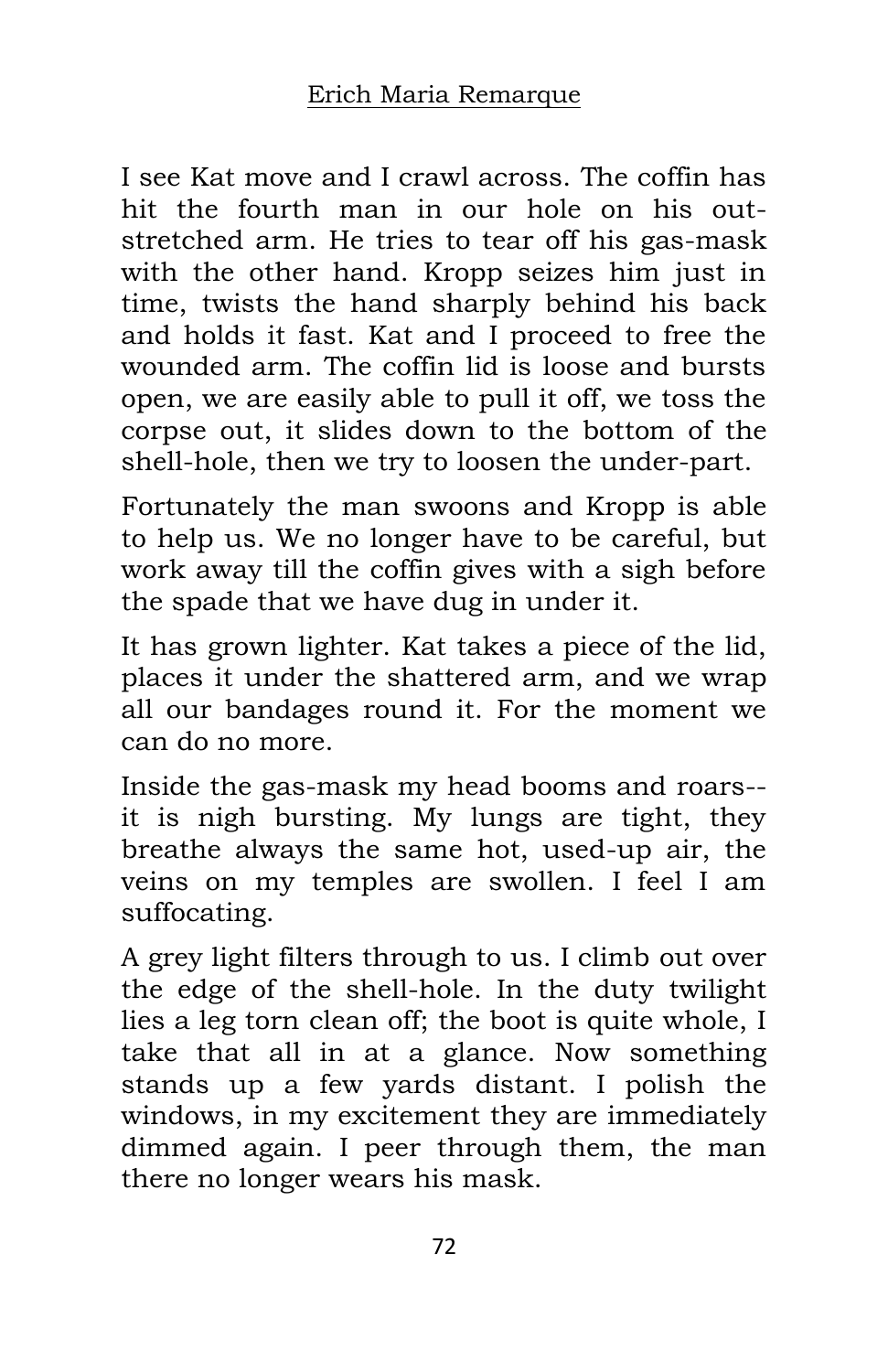I wait some seconds--he has not collapsed--he looks around and makes a few paces--rattling in my throat I tear my mask off too and fall down, the air streams into me like cold water, my eyes are bursting the wave sweeps over me and extinguishes me.

The shelling has ceased, I turn towards the crater and beckoning to the others. They take off their masks. We lift up the wounded man, one taking his splinted arm. And so we stumble off hastily.

The graveyard is a mass of wreckage. Coffins and corpses lie strewn about. They have been killed once again; but each of them that was flung up saved one of us.

The hedge is destroyed, the rails of the light railway are torn up and rise stiffly in the air in great arches. Someone lies in front of us. We stop; Kropp goes on alone with the wounded man.

The man on the ground is a recruit. His hip is covered with blood; he is so exhausted that I feel for my water-bottle where I have rum and tea. Kat restrains my hand and stoops over him.

"Where's it got you comrade?"

His eyes move. He is too weak to answer.

We slit open his trousers carefully. He groans. "Gently, gently, it is much better--"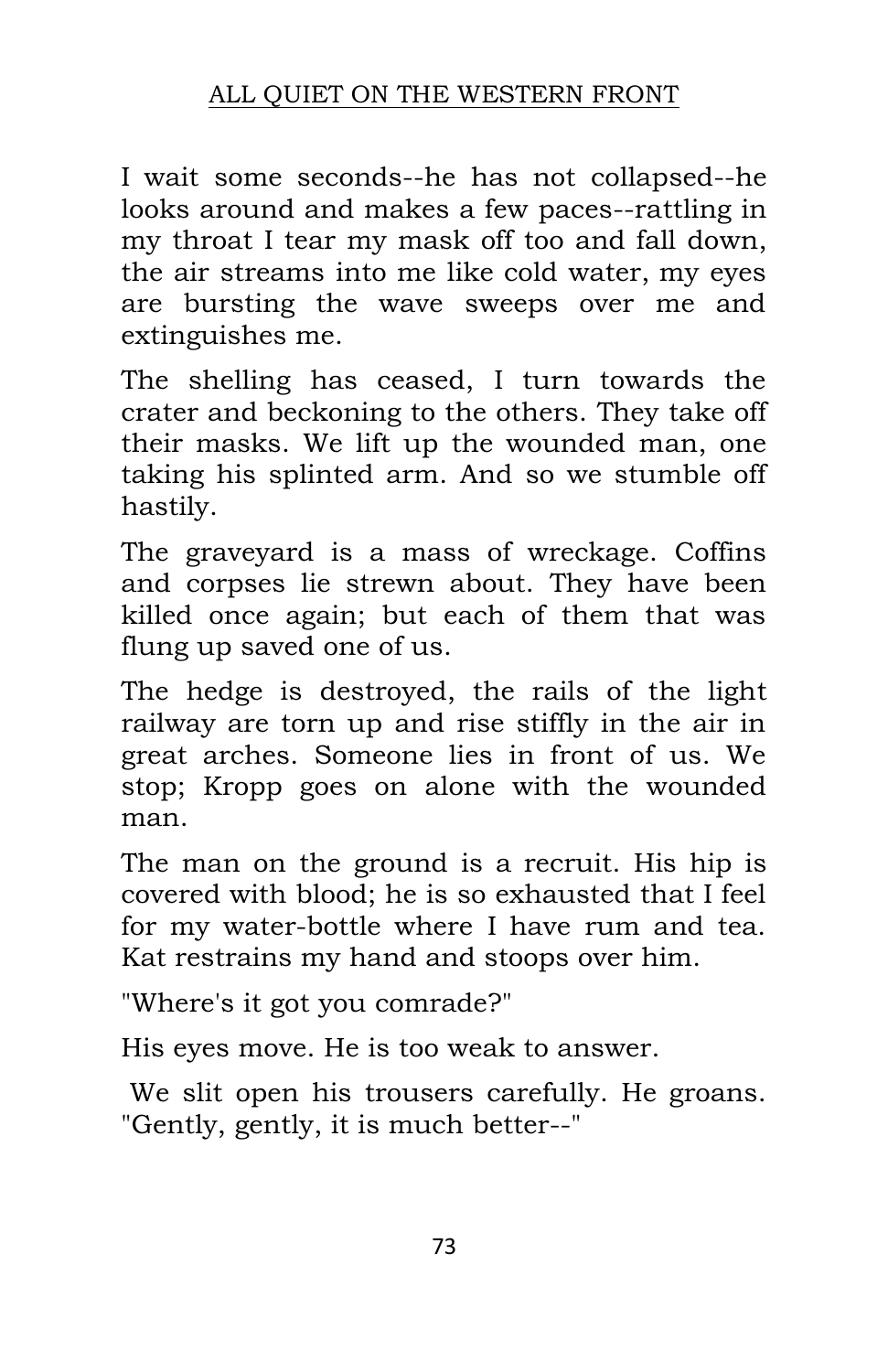If he has been hit in the stomach he oughtn't to drink anything. There's no vomiting, that's a good sign. We lay the hip bare. It is one mass of mincemeat and bone splinters. The joint has been hit. This lad won't walk any more.

I wet his temples with a moistened finger and give him a swig. His eyes move again. We see now that the right arm is bleeding as well.

Kat spreads out two wads of dressing as wide as possible so that they will cover the wound. I look for something to bind loosely round it. We have nothing more, so I slip up the wounded man's trouser leg still farther in order to use a piece of his underpants as a bandage. But he is wearing none. I now look at him closely. He is the fairheaded boy of a little while ago.

In the meantime Kat has taken a bandage from a dead man's pocket and we carefully bind the wound. I say to the youngster who looks at us fixedly: "We're going for a stretcher now--"

Then he opens his mouth and whispers: "Stay here--"

"We'll be back again soon," says Kat, "We are only going to get a stretcher for you."

We don't know if he understands. He whimpers like a child and plucks at us: "Don't go away--"

Kat looks around and whispers: "Shouldn't we just take a revolver and put an end to it?"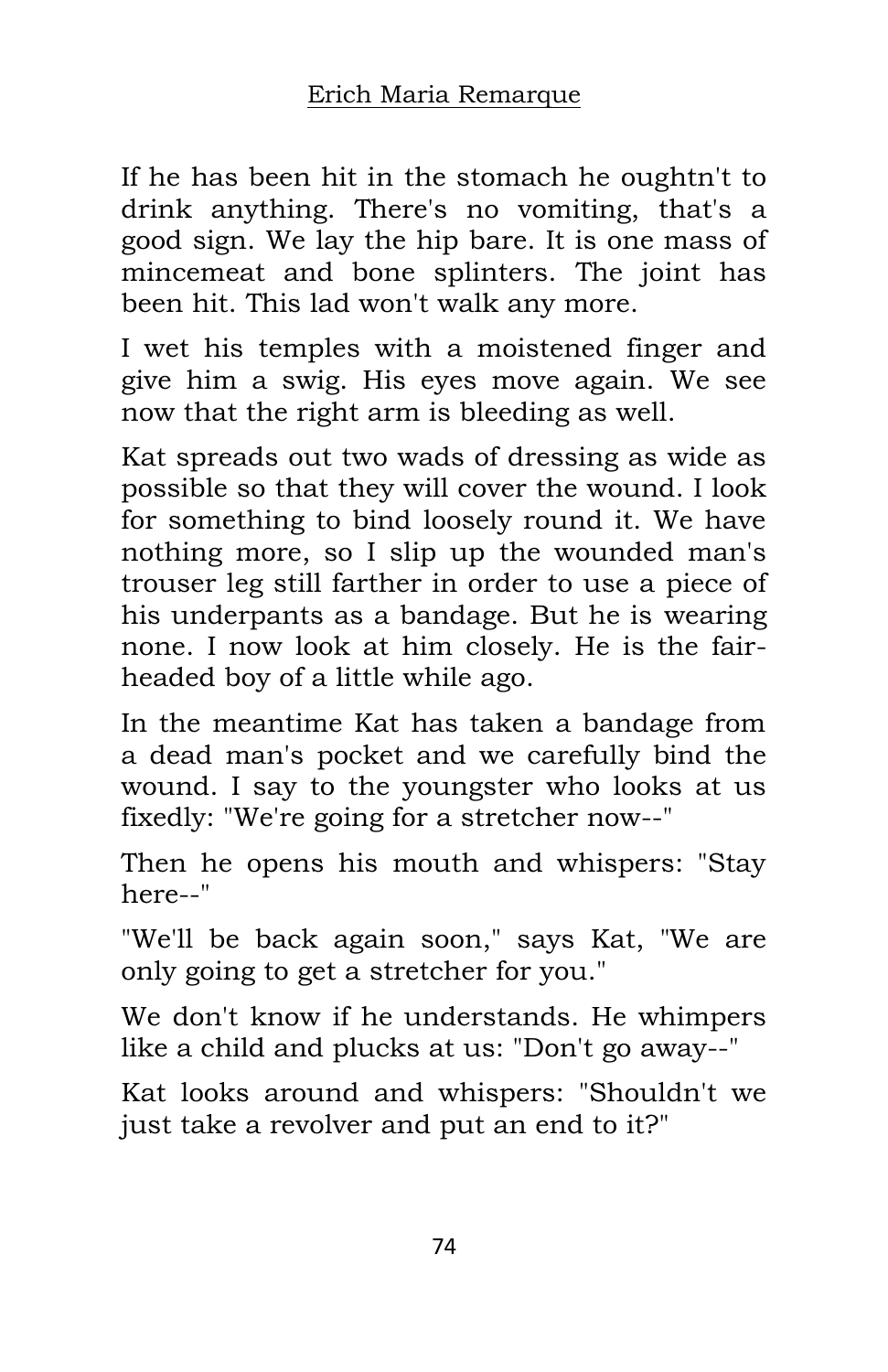The youngster will hardly survive the carrying, and at the most he will only last a few days. What he has gone through so far is nothing to what he's in for till he dies. Now he is numb and feels nothing. In an hour he will become one screaming bundle of intolerable pain. Every day that he can live will be a howling torture. And to whom does it matter whether he has them or not - I nod. "Yes, Kat, we ought to put him out of his misery."

He stands still a moment. He has made up his mind. We look round--but we are no longer alone. A little group is gathering, from the shellholes and trenches appear heads.

We get a stretcher.

Kat shakes his head. "Such a kid--" He repeats it "Young innocents--"

Our losses are less than was to be expected--five killed and eight wounded. It was in fact quite a short bombardment. Two of our dead lie in the upturned graves. We merely throw the earth in on them.

We go back. We trot off silently in single file one behind the other. The wounded are taken to the dressing-station. The morning is cloudy. The bearers make a fuss about numbers and tickets, the wounded whimper. It begins to rain.

An hour later we reach our lorries and climb in. There is more room now than there was.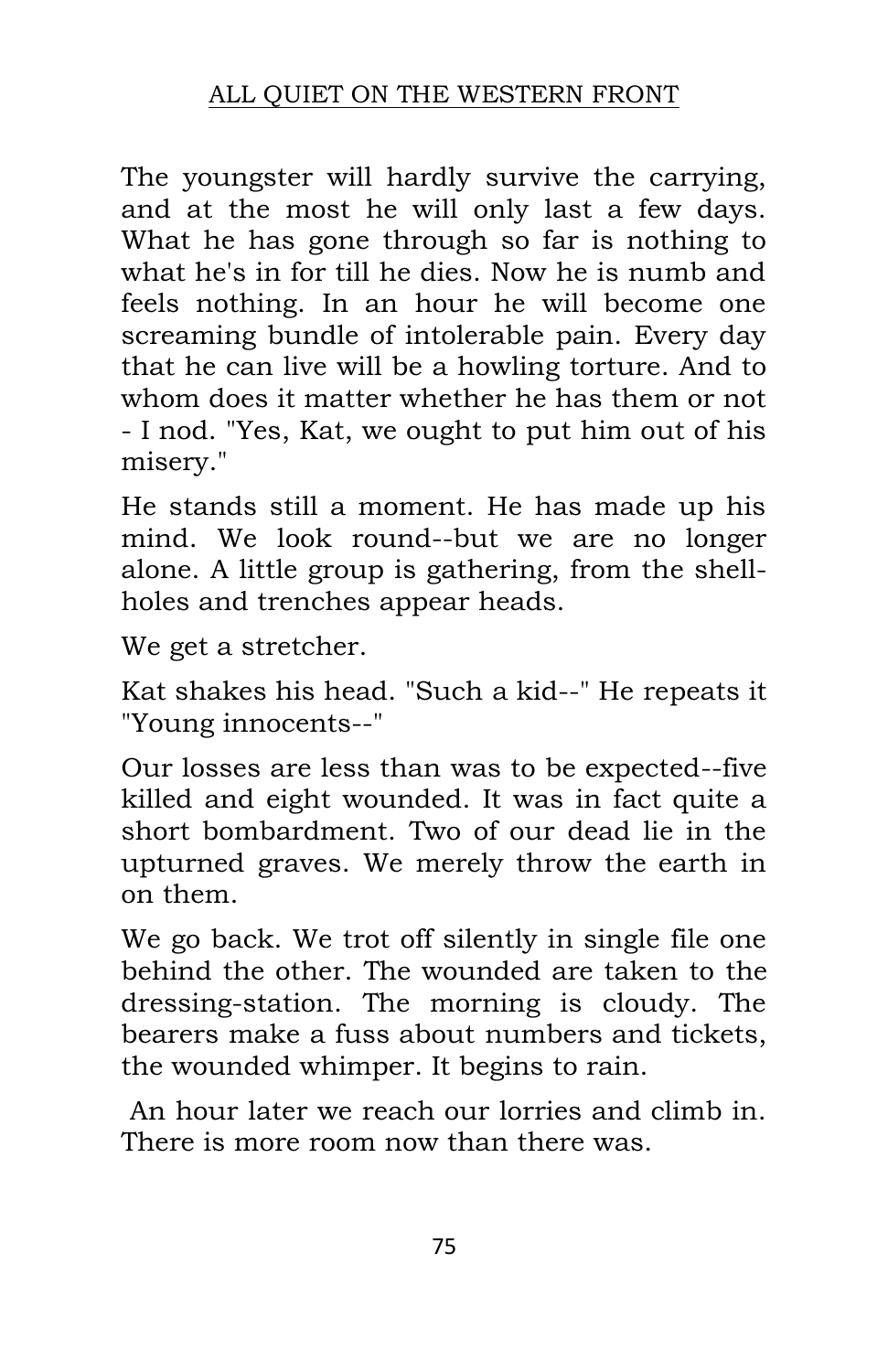The rain becomes heavier. We take out waterproof sheets and spread them over our heads. The rain rattles down, and flows off at the sides in streams. The lorries bump through the holes, and we rock to and fro in a half-sleep.

Two men in the front of the lorry have long forked poles. They watch for telephone wires which hang crosswise over the road so low that they might easily pull our heads off. The two fellows take them at the right moment on their poles and lift them over behind us. We hear their call "Mind--wire--," dip the knee in a half-sleep and straighten up again.

Monotonously the lorries sway, monotonously come the calls, monotonously falls the rain. It falls on our heads and on the heads of the dead up in the line, on the body of the little recruit with the wound that is so much too big for his hip; it falls on Kemmerich's grave; it falls in our hearts.

An explosion sounds somewhere. We wince, our eyes become tense, our hands are ready to vault over the side of the lorry into the ditch by the road.

Nothing happens--only the monotonous cry: "Mind--wire,"--our knees bend--we are again half asleep.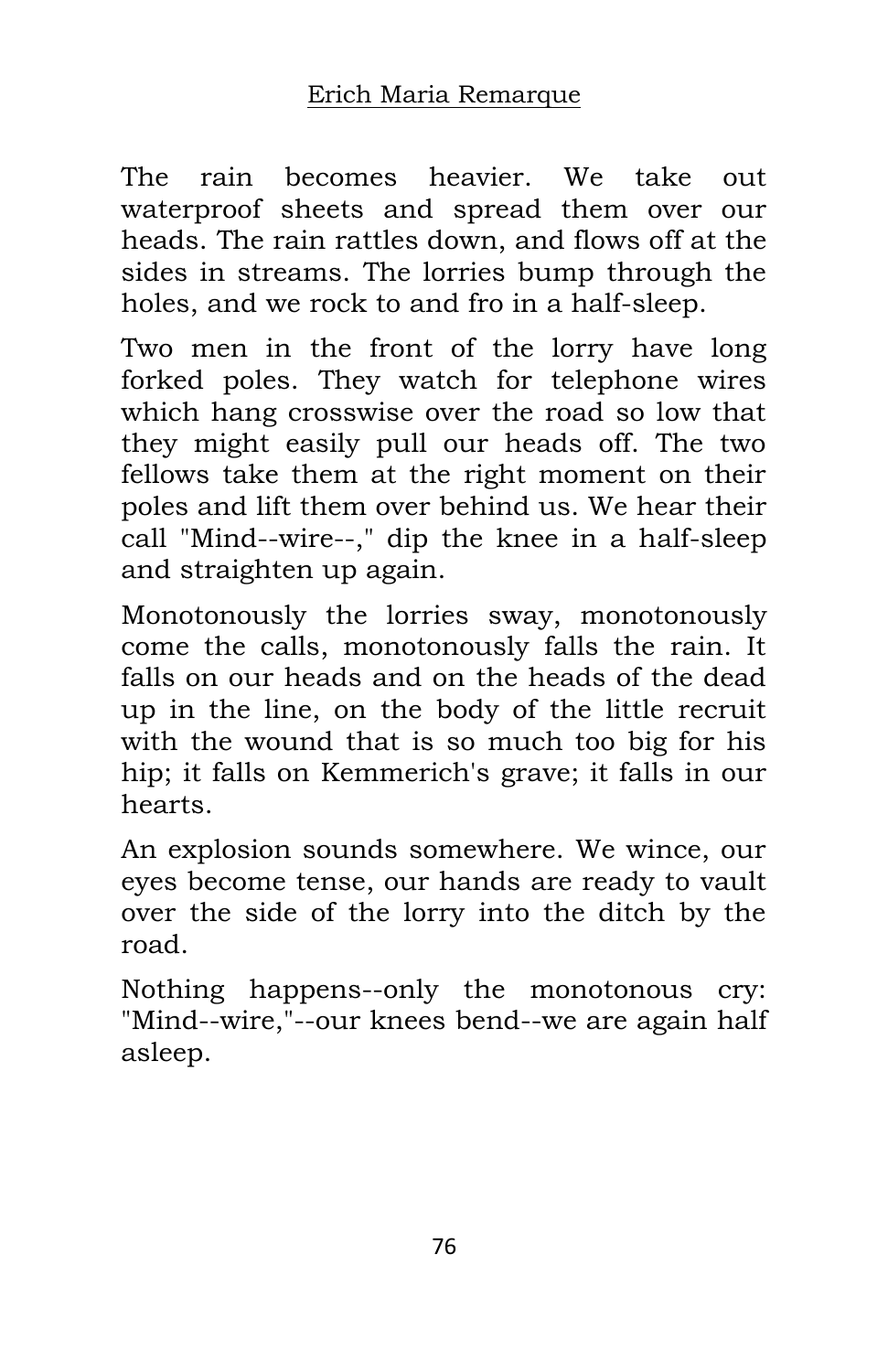#### ALL QUIET ON THE WESTERN FRONT

# IVE)

Killing each separate louse is a tedious business when a man has hundreds. The little beasts are hard and the everlasting cracking with one's fingernails very soon becomes wearisome. So Tjaden has rigged up the lid of a boot-polish tin with a piece of wire over the lighted stump of a candle. The lice are simply thrown into this little pan. Crack! and they're done for.

We sit around with our shirts on our knees, our bodies naked to the warm air and our hands at work. Haie has a particularly fine brand of louse: they have a red cross on their heads. He suggests that he brought them back from the hospital at Thourhout, where they attended personally on a surgeon-general. He says he means to use the fat that slowly accumulates in the tin-lid for polishing his boots, and roars with laughter for half an hour at his own joke.

But he gets little response to-day; we are too preoccupied with another affair.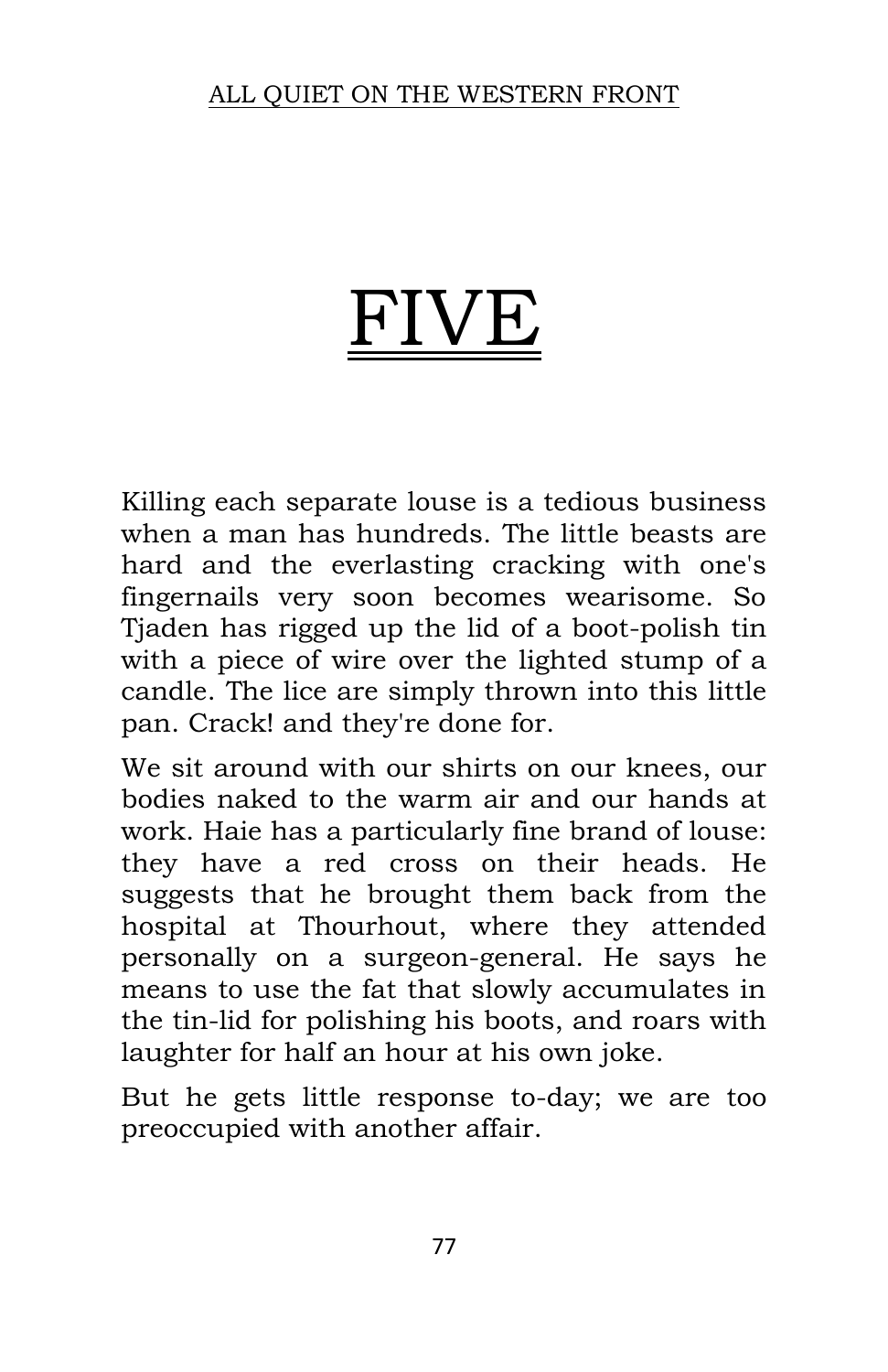The rumour has materialised. Himmelstoss has come. He appeared yesterday; we've already heard the well-known voice. He seems to have overdone it with a couple of young recruits on the ploughed field at home and unknown to him the son of the local magistrate was watching. That cooked his goose.

He will get some surprises here. Tjaden has been meditating for hours what to say to him. Haie gazes thoughtfully at his great paws and winks at me. The thrashing was the high water mark of his life. He tells me he often dreams of it. Kropp and Müller are amusing themselves. From somewhere or other, probably the pioneer-cookhouse, Kropp has bagged for himself a mess-tin full of beans. Müller squints hungrily into it but checks himself and says "Albert, what would you do if it were suddenly peace-time again?"

"There won't be any peace-time," says Albert bluntly.

"Well, but if--" persists Müller, "what would you do?"

"Clear out of this!" growls Kropp.

"Of course. And then what?"

"Get drunk," says Albert.

"Don't talk rot, I mean seriously--"

"So do I," says Kropp, "what else should a man do?"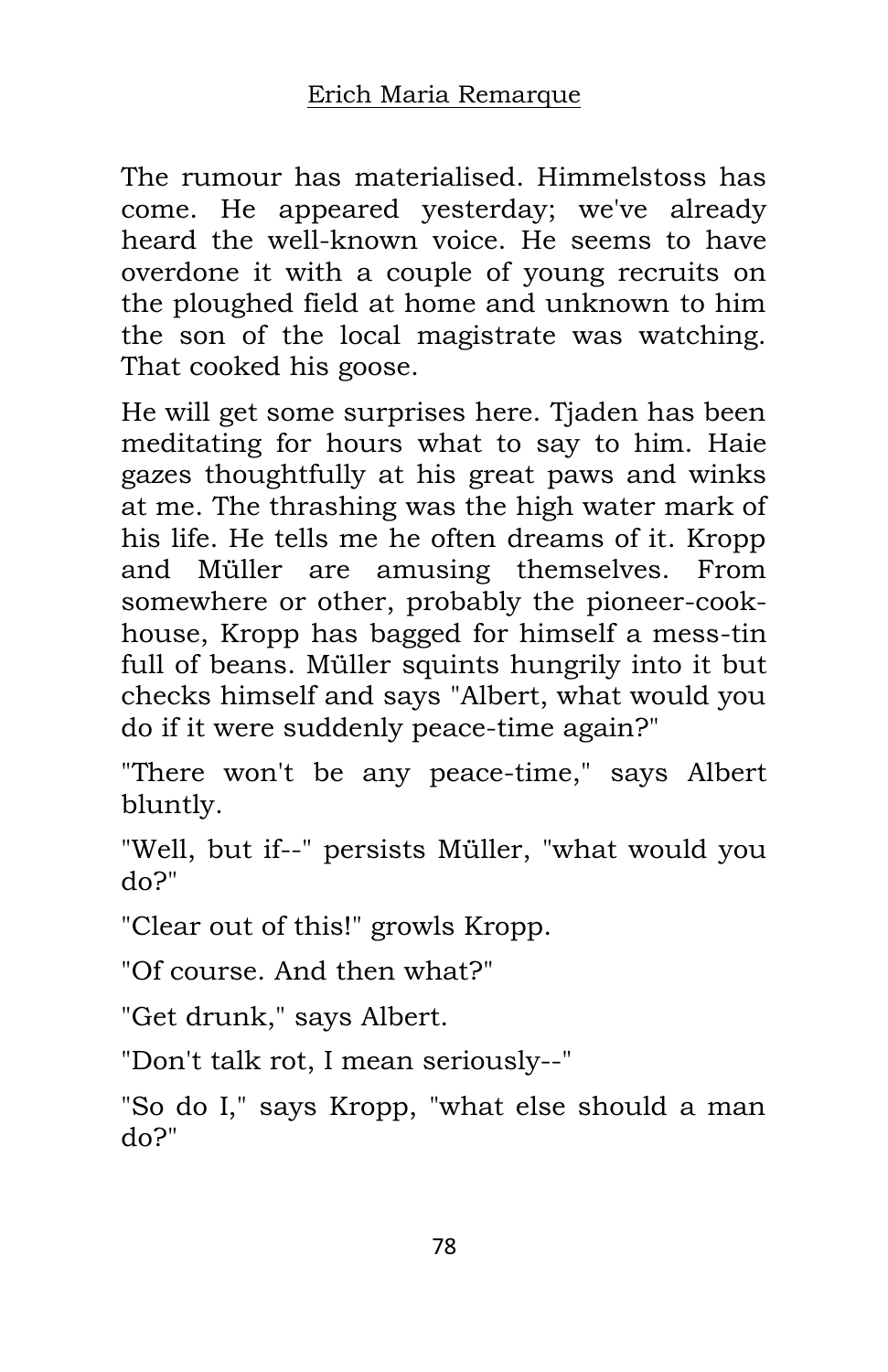Kat becomes interested. He levies tribute on Kropp's tin of beans, swallows some, then considers for a while and says: "You might get drunk first, of course, but then you'd take the next train for home and mother. Peace-time, man, Albert--"

He fumbles in his oil-cloth pocket-book for a photograph and suddenly shows it all round. "My old woman!" Then he puts it back and swears: "Damned lousy war--"

"It's all very well for you to talk," I tell him. "You've a wife and children."

"True," he nods, "and I have to see to it that they've something to eat."

We laugh. "They won't lack for that, Kat, you'd scrounge it from somewhere."

Müller is insatiable and gives himself no peace. He wakes Haie Westhus out of his dream. "Haie, what would you do if it was peacetime?"

"Give you a kick in the backside for the way you talk," I say. "How does it come about exactly?"

"How does the cow-shit come on the roof?" retorts Müller laconically, and turns to Haie Westhus again.

It is too much for Haie. He shakes his freckled head: "You mean when the war's over?"

"Exactly. You've said it."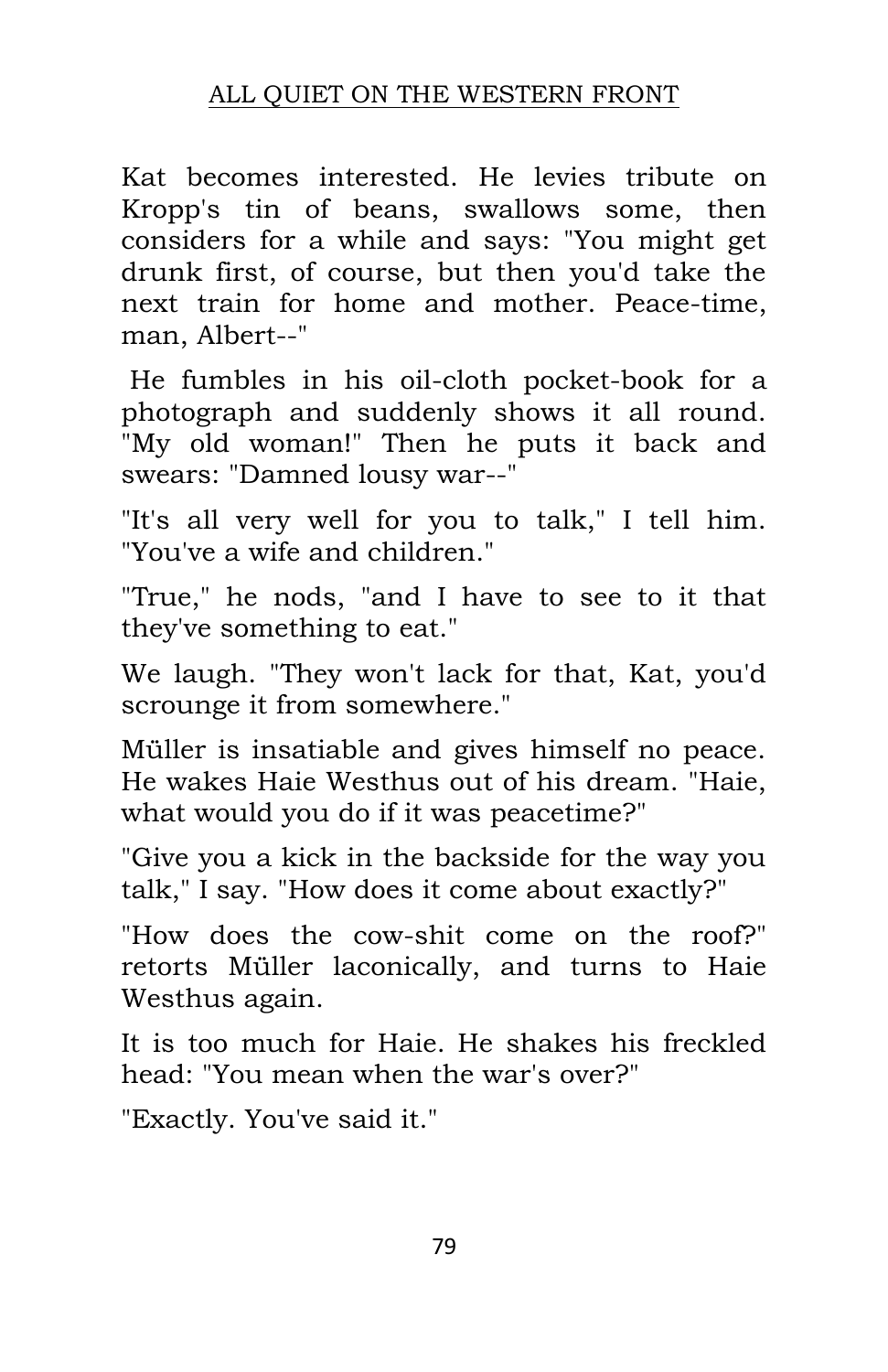"Well, there'd be women of course, eh?"--Haie licks his lips.

"Sure."

"By Jove, yes," says Haie, his face melting, "then I'd grab some good buxom dame, some real kitchen wench with plenty to get hold of, you know, and jump straight into bed. Just you think, boys, a real featherbed with a spring mattress; I wouldn't put trousers on again for a week."

Everyone is silent. The picture is too good. Our flesh creeps. At last Müller pulls himself together and says: "And then what?"

A pause. Then Haie explains rather awkwardly: "If I were a non-com. I'd stay with the Prussians and serve out my time."

"Haie, you've got a screw loose, surely!" I say.

"Have you ever dug peat?" he retorts goodnaturedly. "You try it."

Then he pulls a spoon out of the top of his boot and reaches over into Kropp's mess-tin.

"It can't be worse than digging trenches," I venture.

Haie chews and grins: "It lasts longer though. And there's no getting out of it either."

"But, man, surely it's better at home."

"Some ways," says he, and with open mouth sinks into a day-dream.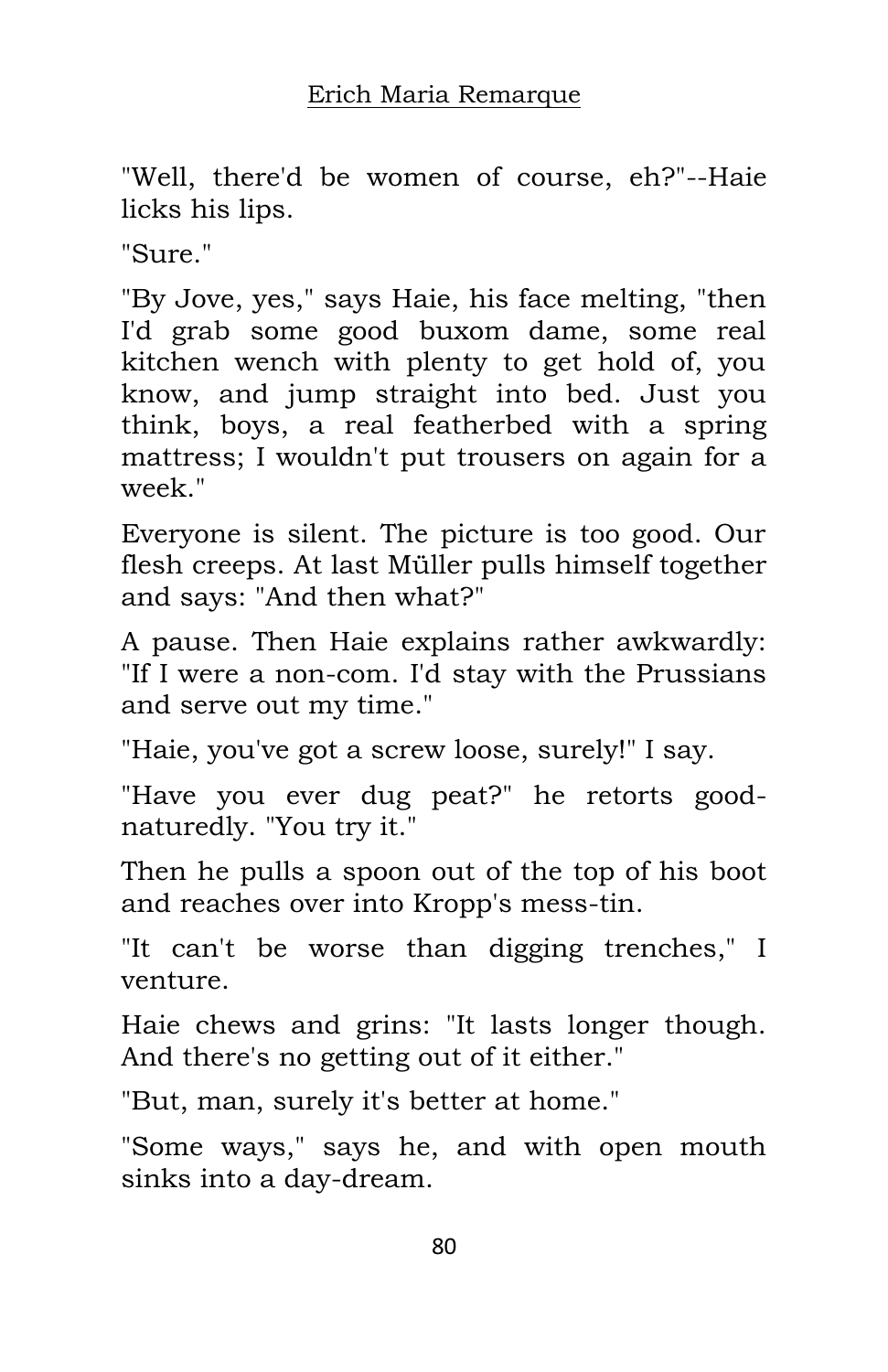You can see what he is thinking. There is the mean little hut on the moors, the hard work on the heath from morning till night in the heat, the miserable pay, the dirty labourer's clothes.

"In the army in peace-time you've nothing to trouble about," he goes on, "your food's found every day, or else you kick up a row; you've a bed, every week clean underwear like a perfect gent, you do your non-com.'s duty, you have a good suit of clothes; in the evening you're a free man and go off to the pub."

Haie is extraordinarily set on his idea. He's in love with it.

"And when your twelve years are up you get your pension and become the village bobby, and you can walk about the whole day."

He's already sweating on it. "And just you think how you'd be treated. Here a dram, there a pint. Everybody wants to be well in with a bobby."

"You'll never be a non-com, though, Haie," interrupts Kat.

Haie looks at him sadly and is silent. His thoughts still linger over the clear evenings in autumn, the Sundays in the heather, the village bells, the afternoons and evenings with the servant girls, the fried bacon and barley, the care-free hours in the ale-house-- He can't part with all these dreams so abruptly; he merely growls: "What silly questions you do ask."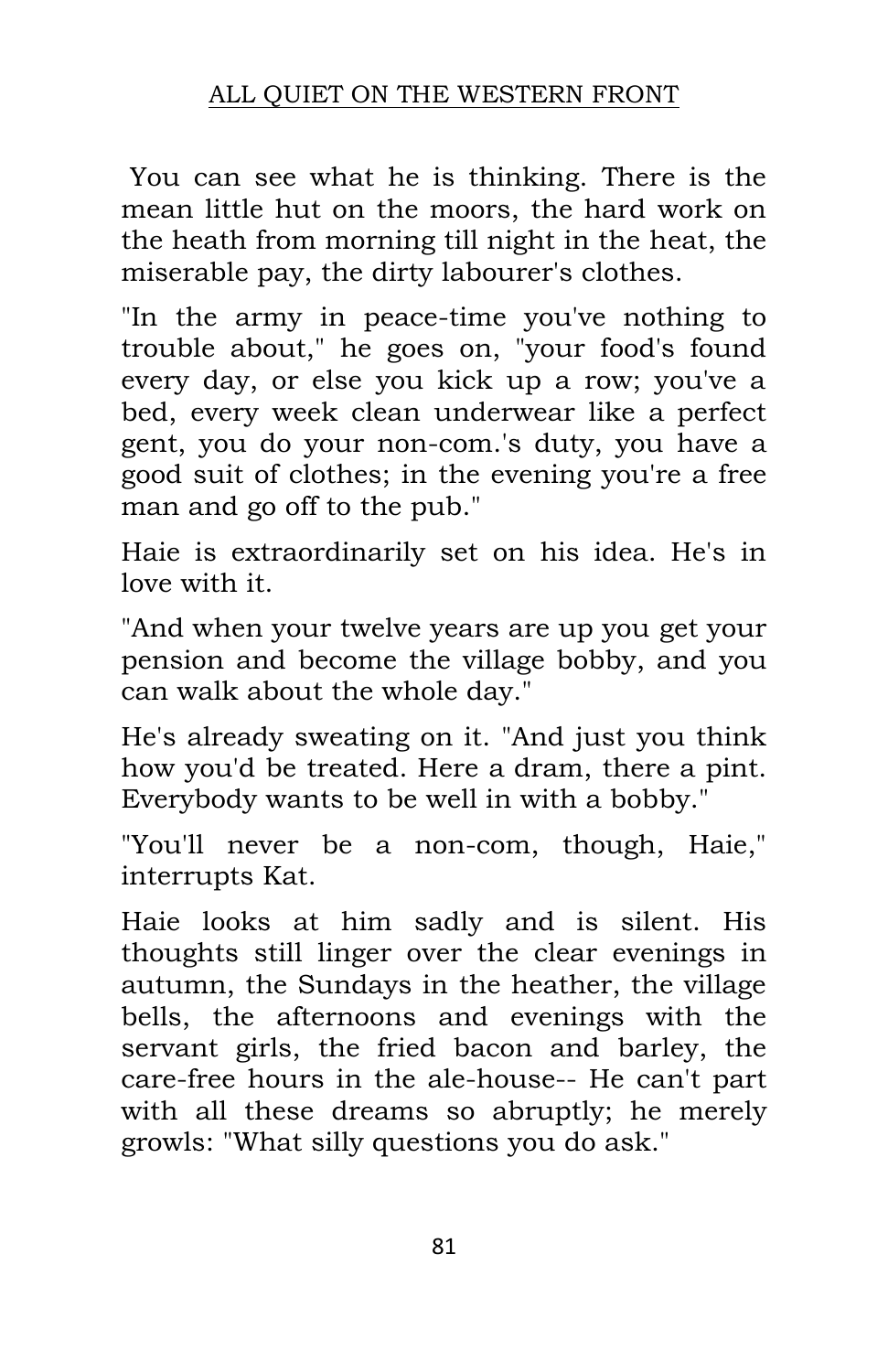He pulls his shirt over his head and buttons up his tunic.

"What would you do, Tjaden!" asks Kropp.

Tjaden thinks of one thing only. "See to it that Himmelstoss didn't get past me."

Apparently he would like most to have him in a cage and sail into him with a club every morning. To Kropp he says warmly: "If I were in your place I'd see to it that I became a lieutenant. Then you could grind him till the water in his backside boils."

"And you, Detering!" asks Müller like an inquisitor. He's a born schoolmaster with all his questions.

Detering is sparing with his words. But on this subject he speaks. He looks at the sky and says only the one sentence: "I would go straight on with the harvesting."

Then he gets up and walks off.

He is worried. His wife has to look after the farm. They've already taken away two more of his horses. Every day he reads the papers that come, to see whether it is raining in his little corner of Oldenburg. They haven't brought in the hay yet At this moment Himmelstoss appears. He comes straight up to our group. Tjaden's face turns red. He stretches his length on the grass and shuts his eyes in excitement.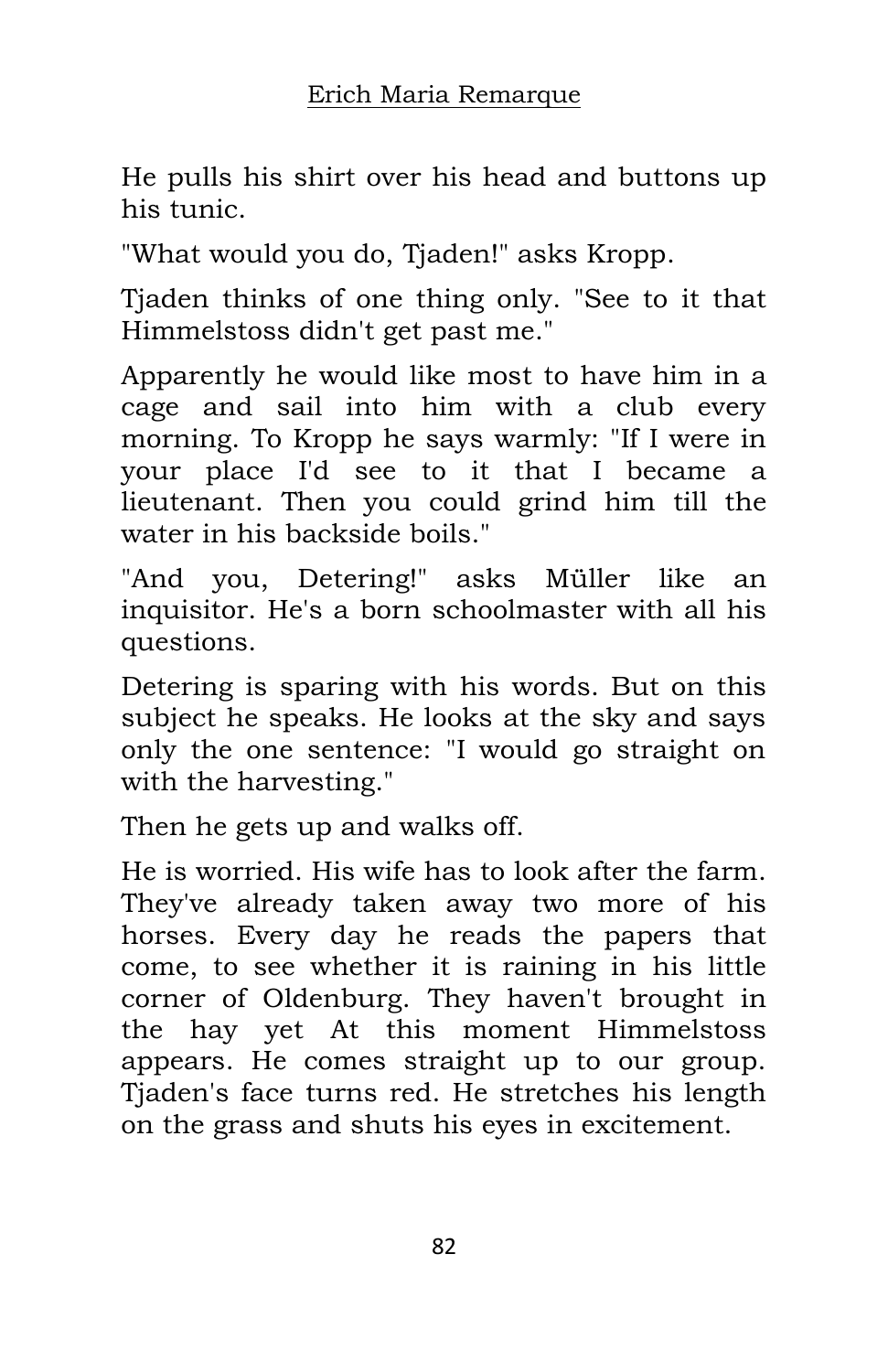Himmelstoss is a little hesitant, his gait becomes slower. Then he marches up to us. No one makes any motion to stand up. Kropp looks up at him with interest.

He continues to stand in front of us and wait. As no one says anything he launches a "Well!"

A couple of seconds go by. Apparently Himmelstoss doesn't quite know what to do. He would like most to set us all on the run again. But he seems to have learned already that the front-line isn't a parade ground. He tries it on though, and by addressing himself to one instead of to all of us hopes to get some response. Kropp is nearest, so he favours him.

"Well, you here too?"

But Albert's no friend of his. "A bit longer than you, I fancy," he retorts.

The red moustache twitches: "You don't recognise me any more, what?"

Tjaden now opens his eyes. "I do though."

Himmelstoss turns to him: 'Tjaden, isn't it?"

Tjaden lifts his head. "And do you know what you are?"

Himmelstoss is disconcerted. "Since when have we become so familiar? I don't remember that we ever slept in the gutter together?"

He has no idea what to make of the situation. He didn't expect this open hostility. But he is on his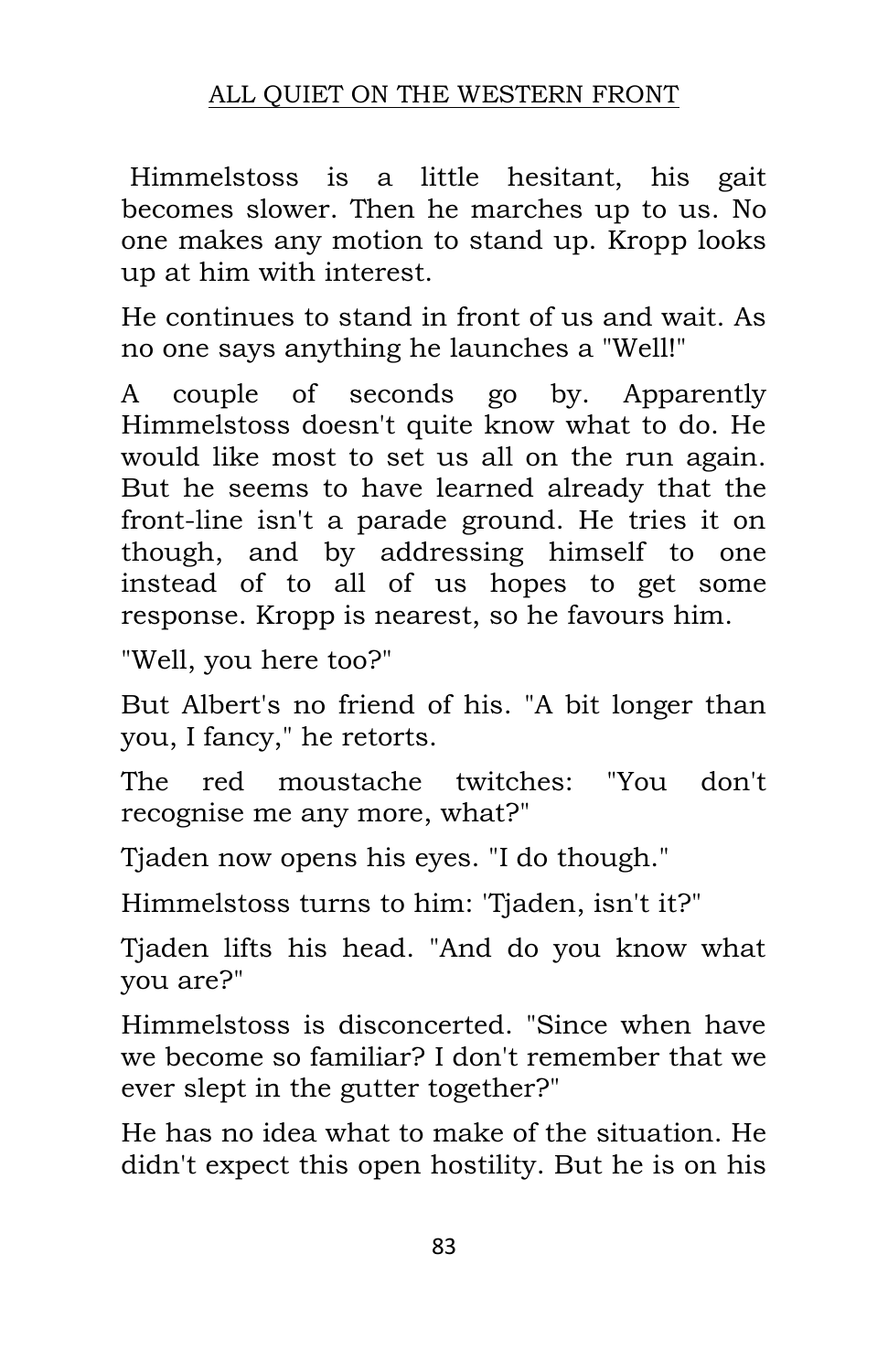guard: he has already had some rot dinned into him about getting a shot in the back.

The question about the gutter makes Tjaden so mad that he becomes almost witty: "No you slept there by yourself."

Himmelstoss begins to boil. But Tjaden gets in ahead of him. He must bring off his insult: "Wouldn't you like to know what you are? A dirty hound, that's what you are. I've been wanting to tell you that for a long time."

The satisfaction of months shines in his dull pig's eyes as he spits out: "Dirty hound!"

Himmelstoss lets fly too, now. "What's that, you muck-rake, you dirty peat-stealer? Stand up there, bring your heels together when your superior officer speaks to you."

Tjaden waves him off. "You take a run and jump at yourself, Himmelstoss."

Himmelstoss is a raging book of army regulations. The Kaiser couldn't be more insulted. "Tjaden, I command you, as your superior officer: Stand up!"

"Anything else you would like?" asks Tjaden.

"Will you obey my order or not?"

Tjaden replies, without knowing it, in the wellknown classical phrase.

At the same time he ventilates his backside.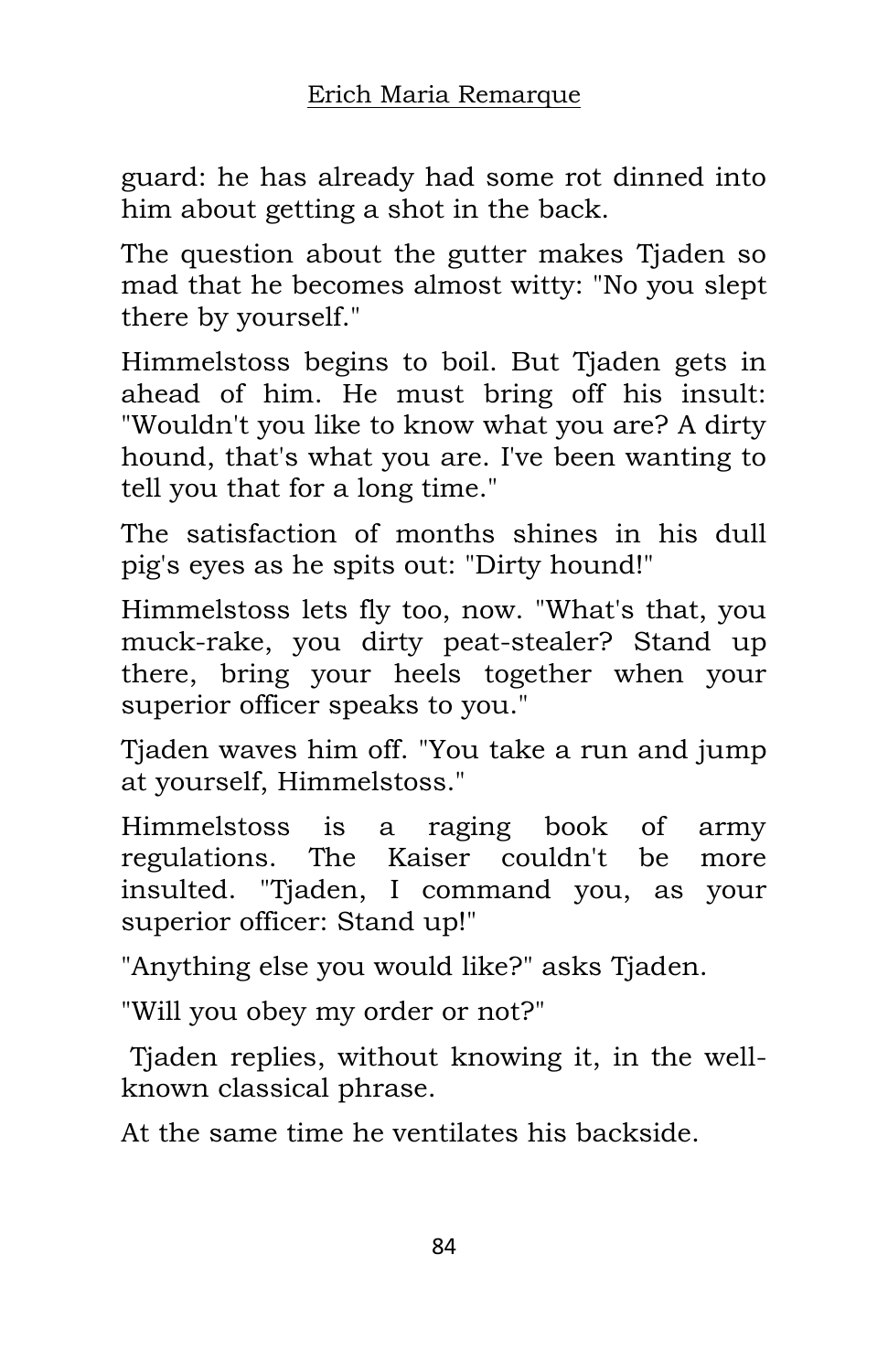### ALL QUIET ON THE WESTERN FRONT

"I'll have you court-martialled," storms Himmelstoss.

We watch him disappear in the direction of the Orderly Room. Haie and Tjaden burst into a regular peat-digger's bellow. Haie laughs so much that he dislocates his jaw, and suddenly stands there helpless with his mouth wide open. Albert has to put it back again by giving it a blow with his fist.

Kat is troubled: "If he reports you, it'll be pretty serious."

"Do you think he will?" asks Tjaden.

"Sure to," I say.

"The least you'll get will be five days close arrest," says Kat.

That doesn't worry Tjaden. "Five days clink are five days rest."

"And if they send you to the Fortress?" urges the thoroughgoing Müller.

"Well, for the time being the war will be over so far as I am concerned."

Tjaden is a cheerful soul. There aren't any worries for him. He goes off with Haie and Leer so that they won't find him in the first flush of excitement.

Müller hasn't finished yet. He tackles Kropp again.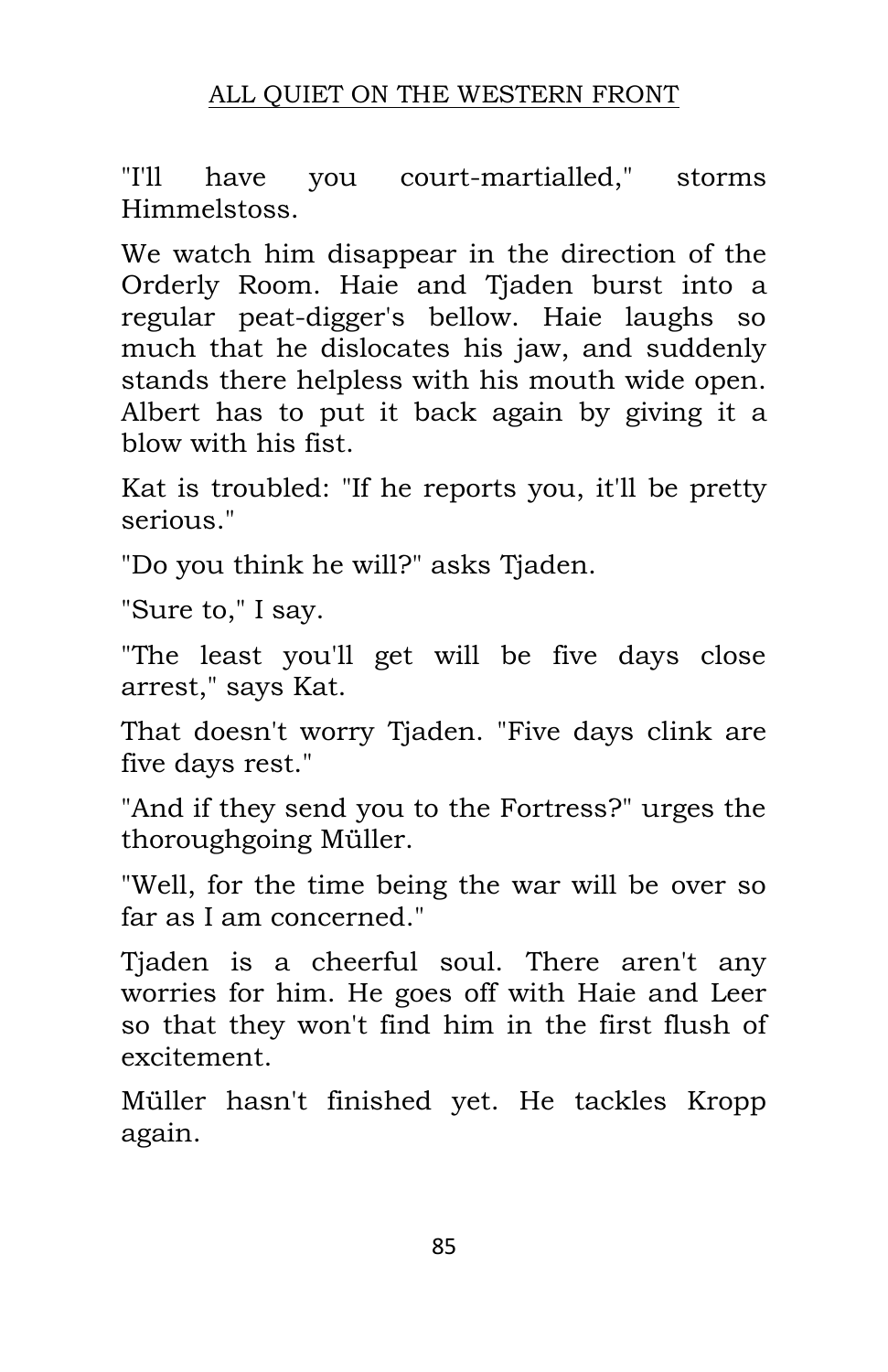"Albert, if you were really at home now, what would you do?"

Kropp is contented now and more accommodating: "How many of us were there in the class exactly?"

We count up: out of twenty, seven are dead, four wounded, one in a mad-house. That makes twelve.

"Three of them are lieutenants," says Müller. "Do you think they would still let Kantorek sit on them?"

We guess not: we wouldn't let ourselves be sat on for that matter.

"What do you mean by the three-fold theme in "William Tell'?" says Kropp reminiscently, and roars with laughter.

"What was the purpose of the Poetic League of G $\tilde{A}$ ¶ttingen?" asked Müller suddenly and earnestly.

"How many children had Charles the Bald?" I interrupt gently.

"You'll never make anything of your life, Bäumer," croaks Müller.

"When was the battle of Zana?" Kropp wants to know.

"You lack the studious mind, Kropp, sit down, three minus--" I say.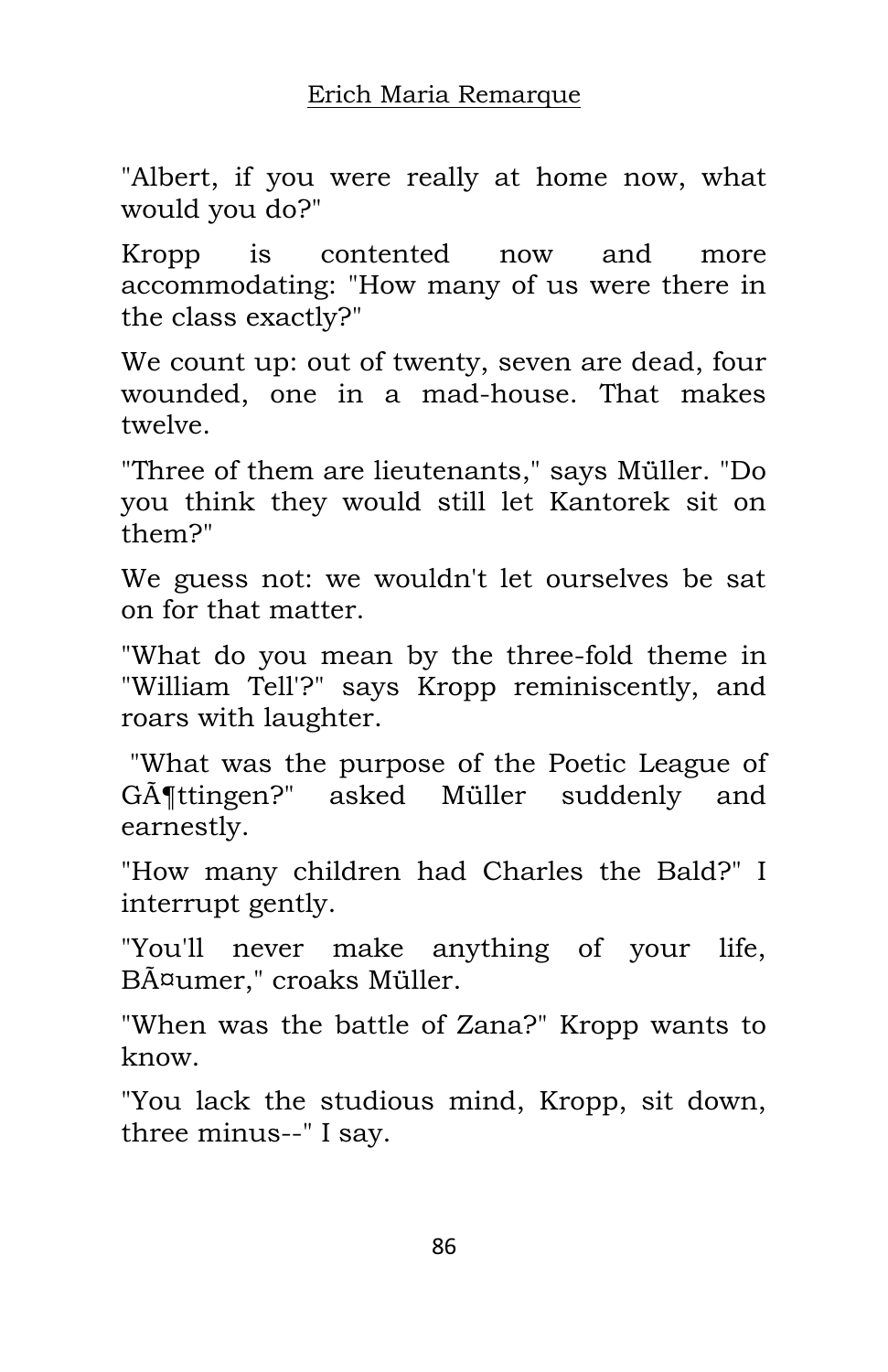"What offices did Lycurgus consider the most important for the state?" asks Müller, pretending to take off his pince-nez.

"Does it go: 'We Germans fear God and none else in the whole world,' or 'We, the Germans, fear God and--' " I submit.

"How many inhabitants has Melbourne?" asks Müller.

"How do you expect to succeed in life if you don't know that?" I ask Albert hotly.

Which he caps with: "What is meant by Cohesion?"

We remember mighty little of all that rubbish. Anyway, it has never been the slightest use to us. At school nobody ever taught us how to light a cigarette in a storm of rain, nor how a fire could be made with wet wood--nor that it is best to stick a bayonet in the belly because there it doesn't get jammed, as it does in the ribs.

Müller says thoughtfully: "What's the use? We'll have to go back and sit on the forms again."

I consider that out of the question. "We might take a special exam."

"That needs preparation. And if you do get through, what then? A student's life isn't any better. If you have no money, you have to work like the devil."

"It's a bit better. But it's rot all the same, everything they teach you."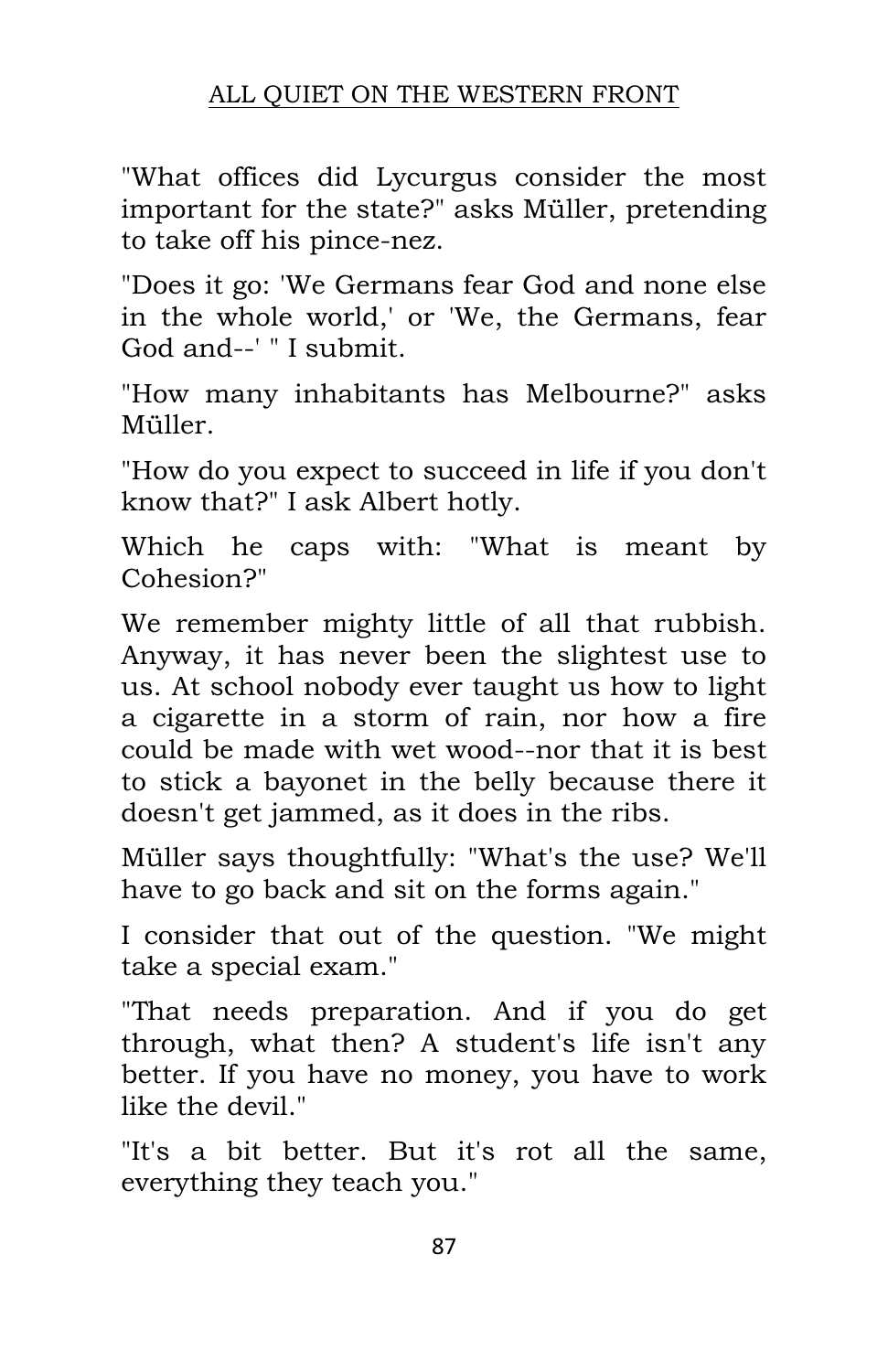Kropp supports me: "How can a man take all that stuff seriously when he's once been out here?"

"Still you must have an occupation of some sort," insists Müller, as though he were Kantorek himself.

Albert cleans his nails with a knife. We are surprised at this delicacy. But it is merely pensiveness. He puts the knife away and continues: "That's just it. Kat and Detering and Haie will go back to their jobs because they had them already. Himmelstoss too. But we never had any. How will we ever get used to one after this, here?"--he makes a gesture toward the front.

"What we'll want is a private income, and then we'll be able to live by ourselves in a wood," I say, but at once feel ashamed of this absurd idea.

"But what will really happen when we go back?" wonders Müller, and even he is troubled.

Kropp gives a shrug. "I don't know. Let's get back first, then we'll find out."

We are all utterly at a loss. "What could we do?" I ask.

"I don't want to do anything," replies Kropp wearily. "You'll be dead one day, so what does it matter? I don't think we'll ever go back."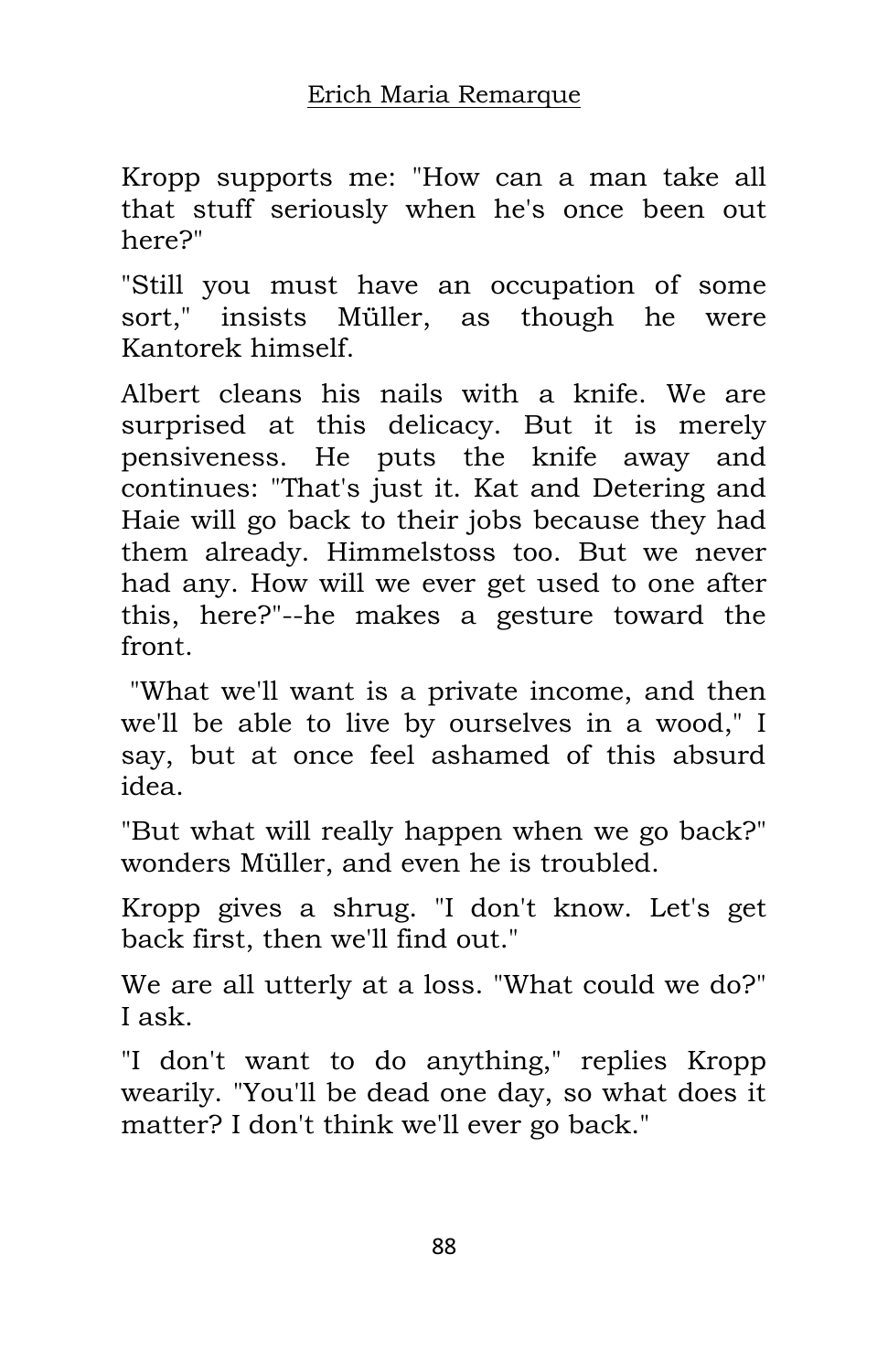"When I think about it, Albert," I say after a while rolling over on my back, "when I hear the word 'peace-time,' it goes to my head: and if it really came, I think I would do some unimaginable thing--something, you know, that it's worth having lain here in the muck for. But I can't even imagine anything. All I do know is that this business about professions and studies and salaries and so on--it makes me sick, it is and always was disgusting. I don't see anything at all, Albert."

All at once everything seems to me confused and hopeless.

Kropp feels it too. "It will go pretty hard with us all. But nobody at home seems to worry much about it. Two years of shells and bombs--a man won't peel that off as easy as a sock."

We agree that it's the same for everyone; not only for us here, but everywhere, for everyone who is of our age; to some more, and to others less. It is the common fate of our generation.

Albert expresses it: "The war has ruined us for everything."

He is right. We are not youth any longer. We don't want to take the world by storm. We are fleeing. We fly from ourselves. From our life. We were eighteen and had begun to love life and the world; and we had to shoot it to pieces. The first bomb, the first explosion, burst in our hearts. We are cut off from activity, from striving, from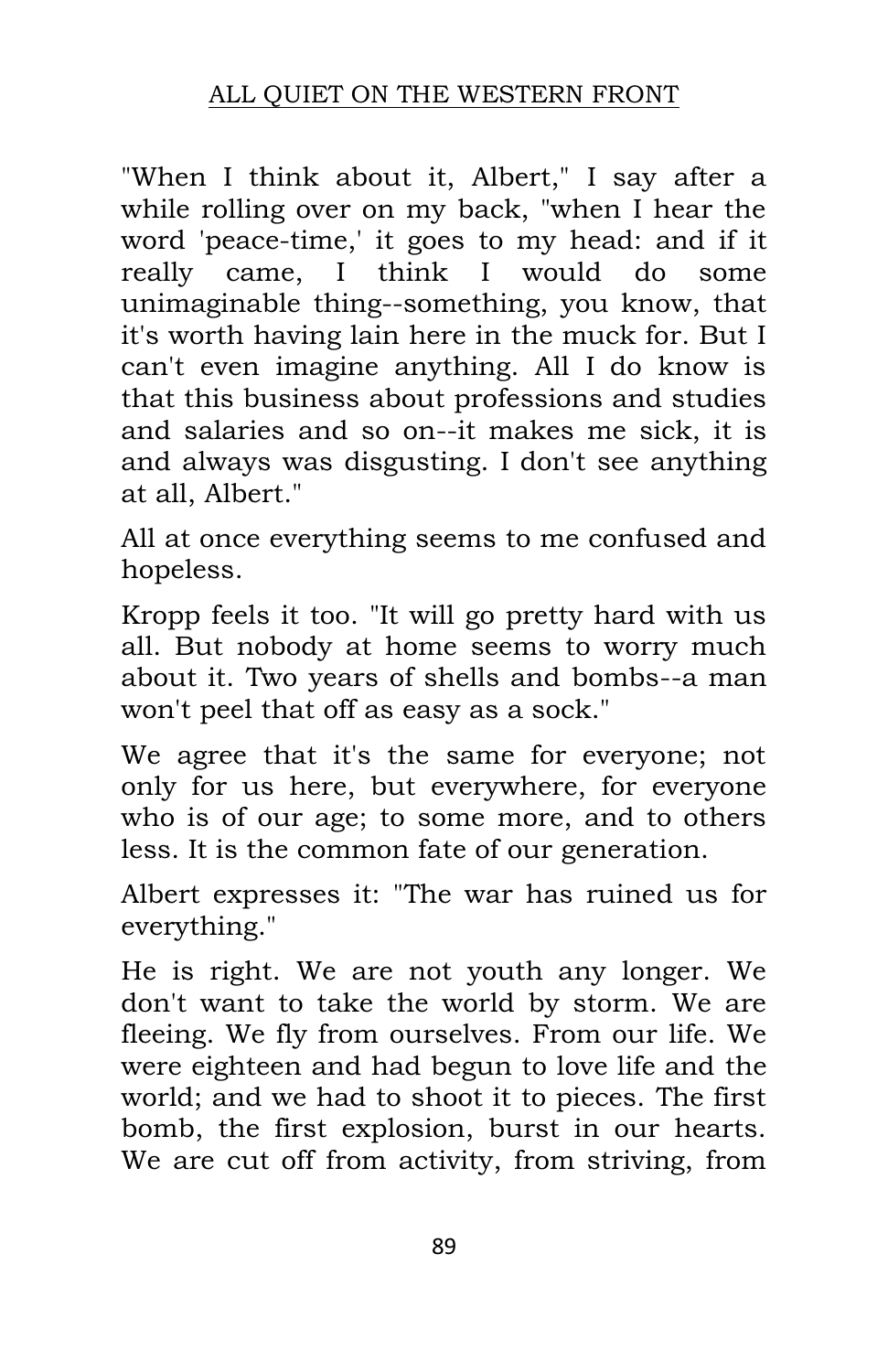progress. We believe in such things no longer, we believe in the war.

The Orderly Room shows signs of life. Himmelstoss seems to have stirred them up. At the head of the column trots the fat sergeantmajor. It is queer that almost all of the regular sergeant-majors are fat.

Himmelstoss follows him, thirsting for vengeance. His boots gleam in the sun.

We get up.

"Where's Tjaden?" the sergeant puffs.

No one knows, of course. Himmelstoss glowers at us wrathfully. "You know very well. You won't say, that's the fact of the matter. Out with it!"

Fatty looks round enquiringly; but Tjaden is not to be seen. He tries another way.

"Tjaden will report at the Orderly Room in ten minutes."

Then he steams off with Himmelstoss in his wake.

"I have a feeling that next time we go up wiring I'll be letting a bundle of wire fall on Himmelstoss's leg," hints Kropp.

"We'll have quite a lot of jokes with him," laughs Müller-- That is our sole ambition: to knock the conceit out of a postman.

I go into the hut and put Tjaden wise. He disappears.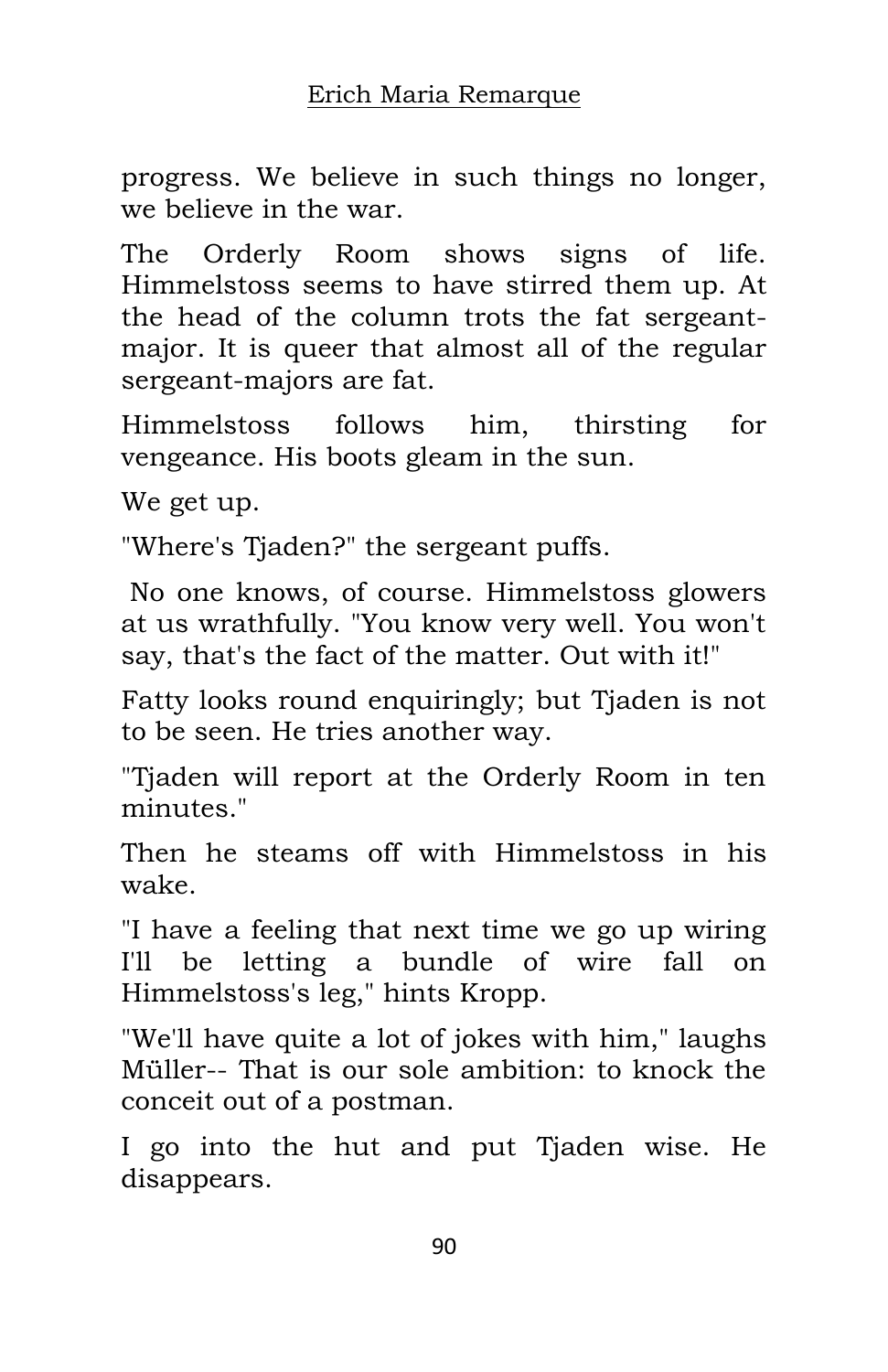Then we change our possy and lie down again to play cards. We know how to do that: to play cards, to swear, and to fight. Not much for twenty years;--and yet too much for twenty years.

Half an hour later Himmelstoss is back again. Nobody pays any attention to him. He asks for Tjaden. We shrug our shoulders.

"Then you'd better find him," he persists. "Haven't you been to look for him?"

Kropp lies back on the grass and says: "Have you ever been out here before?"

"That's none of your business," retorts Himmelstoss. "I expect an answer."

"Very good," says Kropp, getting up. "See up there where those little white clouds are. Those are anti-aircraft. We were over there yesterday. Five dead and eight wounded. And that's a mere nothing. Next time, when you go up with us, before they die the fellows will come up to you, click their heels, and ask stiffly: 'Please may I go? Please may I hop it? We've been waiting here a long time for someone like you.'"

He sits down again and Himmelstoss disappears like a comet.

"Three days C. B.," conjectures Kat.

"Next time I'll let fly," I say to Albert.

But that is the end. The case comes up for trial in the evening. In the Orderly Room sits our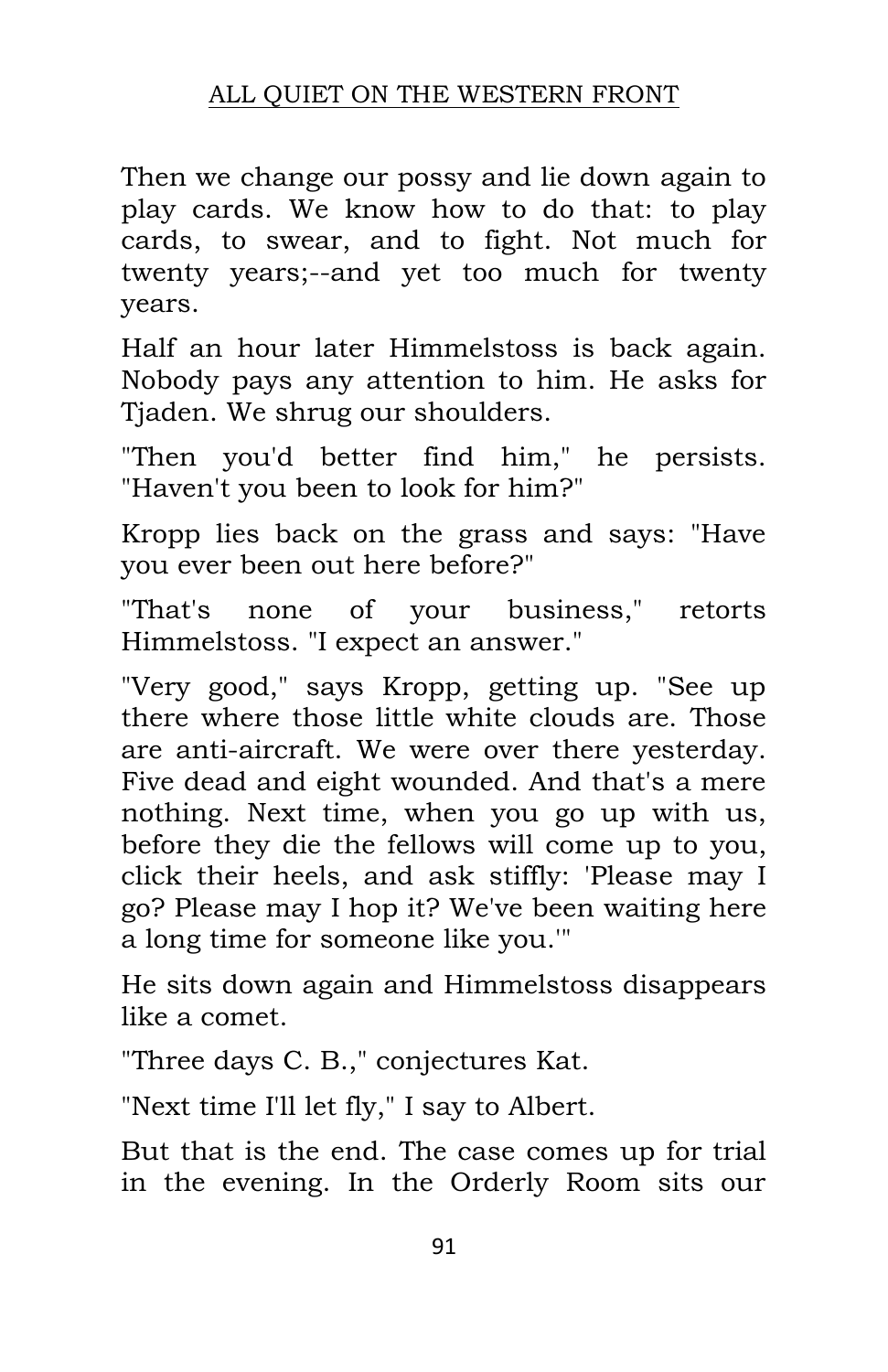Lieutenant, Bertink, and calls us in one after another.

I have to appear as a witness and explain the reason of Tjaden's insubordination.

The story of the bed-wetting makes an impression. Himmelstoss is recalled and I repeat my statement.

"Is that right?" Bertink asks Himmelstoss.

He tries to evade the question, but in the end has to confess, for Kropp tells the same story.

"Why didn't someone report the matter, then?" asks Bertink.

We are silent: he must know himself how much use it is in reporting such things. It isn't usual to make complaints in the army. He understands it all right though, and lectures Himmelstoss, making it plain to him that the front isn't a parade-ground. Then comes Tjaden's turn, he gets a long sermon and three days' open arrest. Bertink gives Kropp a wink and one day's open arrest. "It can't be helped," he says to him regretfully. He is a decent fellow.

Open arrest is quite pleasant. The clink was once a fowl-house; there we can visit the prisoners, we know how to manage it. Close arrest would have meant the cellar.

They used to tie us to a tree, but that is forbidden now. In many ways we are treated quite like men.

92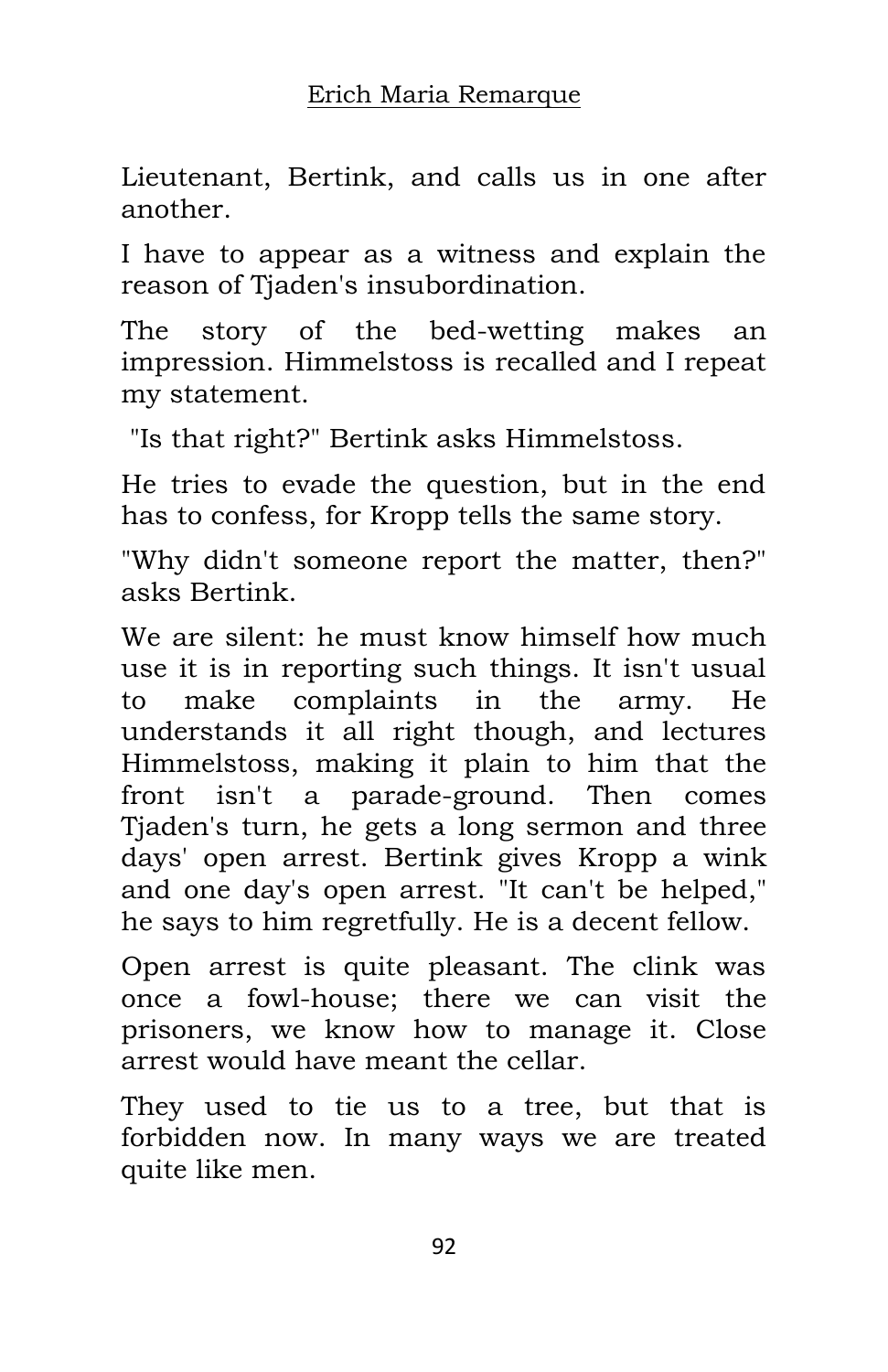### ALL QUIET ON THE WESTERN FRONT

An hour later after Tjaden and Kropp are settled in behind their wire-netting we make our way into them. Tjaden greets us crowing. Then we play skat far into the night. Tjaden wins of course, the lucky wretch.

When we break it up Kat says to me: "What do you say to some roast goose?"

"Not bad," I agree.

We climb up on a munition-wagon. The ride costs us two cigarettes. Kat has marked the spot exactly. The shed belongs to a regimental headquarters. I agree to get the goose and receive my instructions. The out-house is behind the wall and the door shuts with just a peg.

Kat hoists me up. I rest my foot in his hands and climb over the wall.

Kat keeps watch below.

I wait a few moments to accustom my eyes to the darkness. Then I recognise the shed. Softly I steal across, lift the peg, pull it out and open the door.

I distinguish two white patches. Two geese, that's bad: if I grab one the other will cackle. Well, both of them--if I'm quick, it can be done.

I make a jump. I catch hold of one and the next instant the second. Like a madman I bash their heads against the wall to stun them. But I haven't quite enough weight. The beasts cackle and strike out with their feet and wings. I fight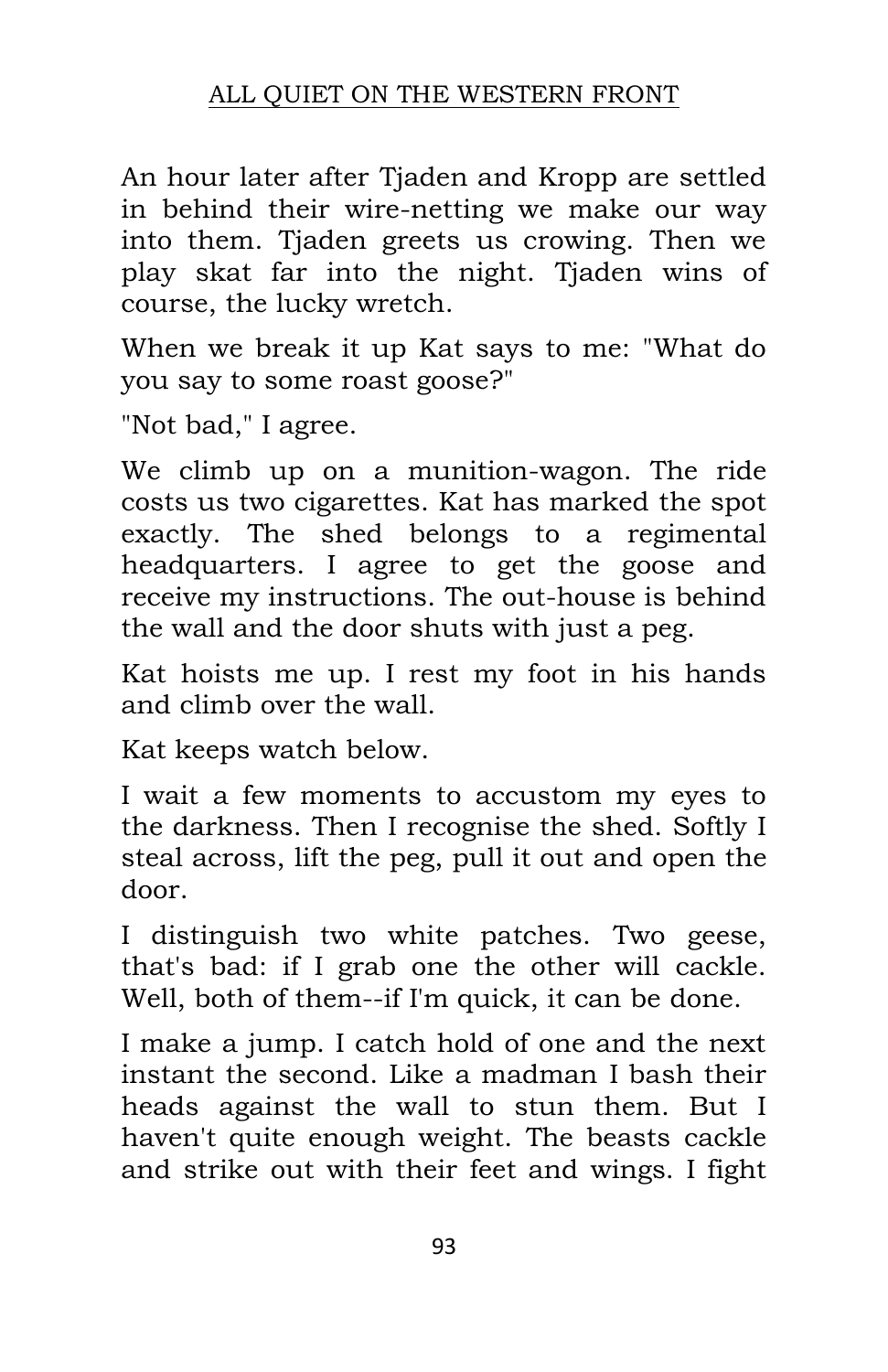desperately, but Lord! what a kick a goose has! They struggle and I stagger about. In the dark these white patches are terrifying. My arms have grown

wings and I'm almost afraid of going up into the sky, as though I held a couple of captive balloons in my fists.

Then the row begins; one of them gets his breath and goes off like an alarm clock. Before I can do anything, something comes in from outside; I feel a blow, lie outstretched on the floor, and hear awful growls. A dog. I steal a glance to the side, he makes a snap at my throat. I lie still and tuck my chin into my collar.

It's a bull dog. After an eternity he withdraws his head and sits down beside me. But if I make the least movement he growls. I consider. The only thing to do is to get hold of my small revolver, and that too before anyone arrives. Inch by inch I move my hand toward it.

I have the feeling that it lasts an hour. The slightest movement and then an awful growl; I lie still, then try again. When at last I have the revolver my hand starts to tremble. I press it against the ground and say over to myself: Jerk the revolver up, fire before he has a chance to grab, and then jump up.

Slowly I take a deep breath and become calmer. Then I hold my breath, whip up the revolver, it cracks, the dog leaps howling to one side, I make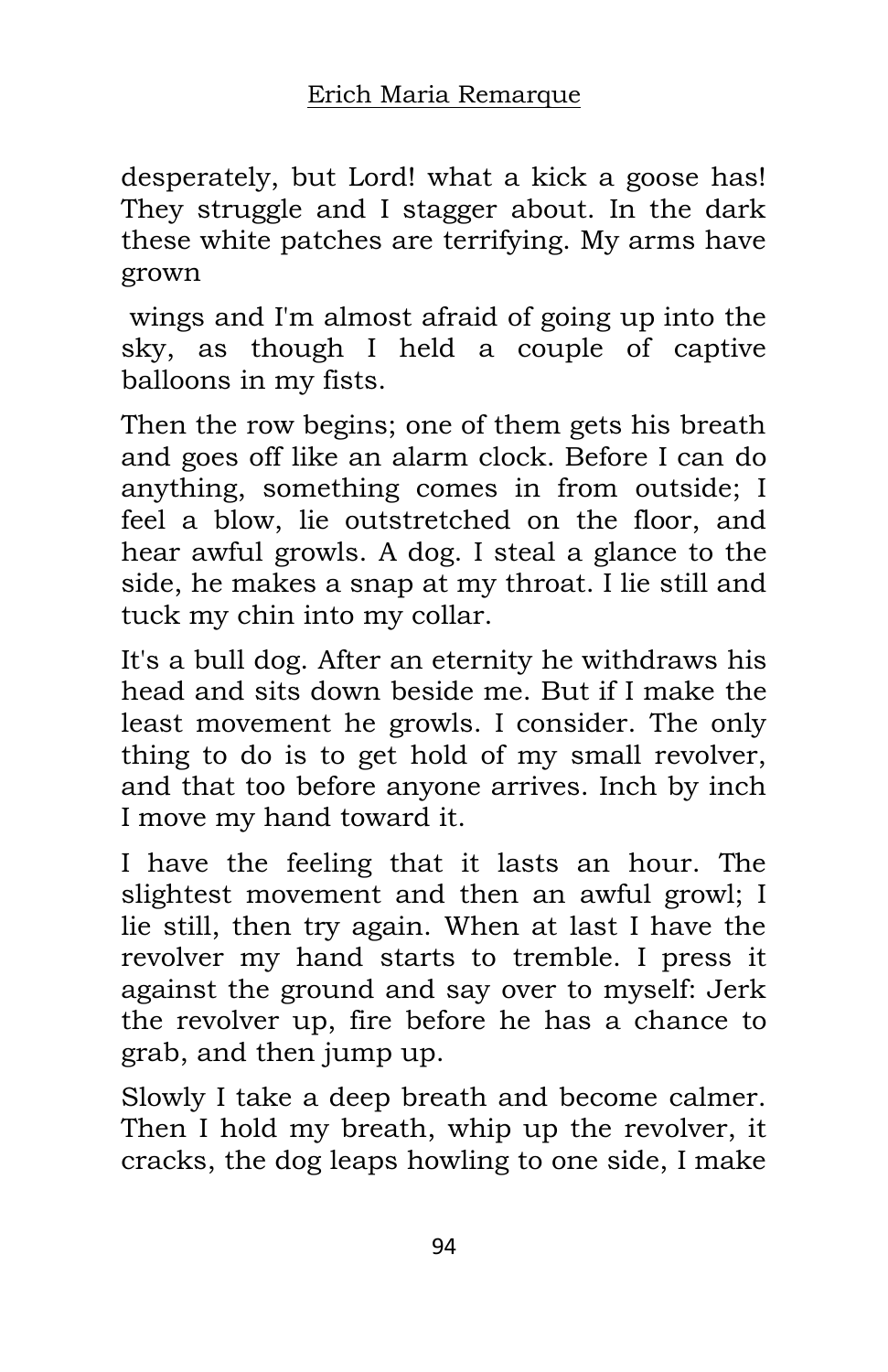## ALL QUIET ON THE WESTERN FRONT

for the door of the shed and fall head over heels over one of the scuttering geese.

At full speed I seize it again, and with a swing toss it over the wall and clamber up. No sooner am I on top than the dog is up again as lively as ever and springs at me. Quickly I let myself drop. Ten paces away stands Kat with the goose under his arm. As soon as he sees me we run.

At last we can take a breather. The goose is dead, Kat saw to that in a moment. We intend to roast it at once so that nobody will be any wiser. I fetch a dixie and wood from the hut and we crawl into a small deserted lean-to which we use for such purposes. The single window space is heavily curtained. There is a sort of hearth, an iron plate set on some bricks. We kindle a fire.

Kat plucks and cleans the goose. We put the feathers carefully to one side. We intend to make two cushions out of them with the inscription: "Sleep soft under shell-fire." The sound of the gunfire from the front penetrates into our refuge. The glow of the fire lights up our faces, shadows dance on the wall. Sometimes a heavy crash and the lean-to shivers. Aeroplane bombs. Once we hear a stifled cry. A hut must have been hit.

Aeroplanes drone; the tack-tack of machineguns breaks out. But no light that could be observed shows from us.

We sit opposite one another, Kat and I, two soldiers in shabby coats, cooking a goose in the middle of the night. We don't talk much, but I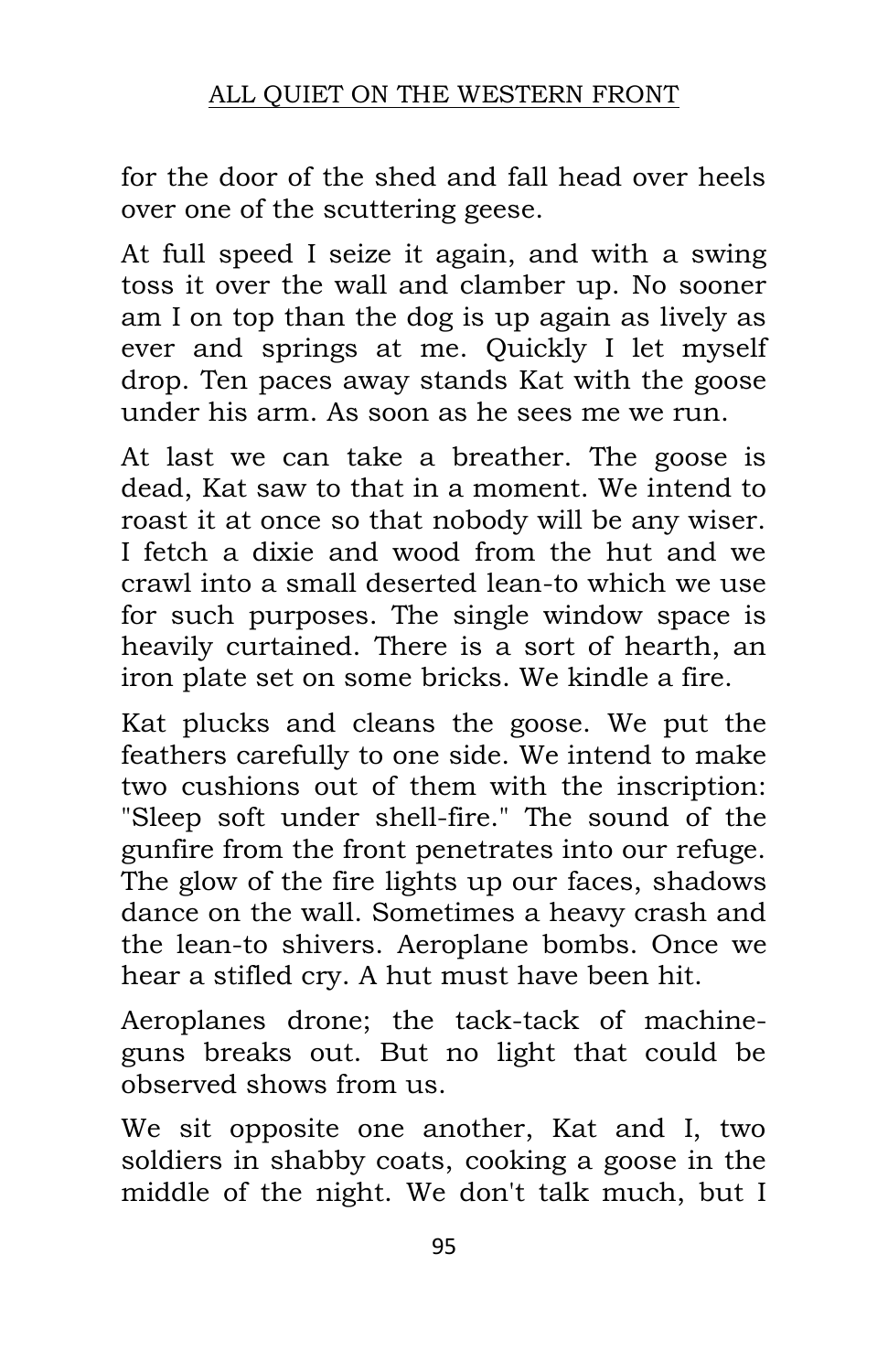believe we have a more complete communion with one another than even lovers have.

We are two men, two minute sparks of life; outside is the night and the circle of death. We sit on the edge of it crouching in danger, the grease drips from our hands, in our hearts we are close

to one another, and the hour is like the room: flecked over with the lights and shadows of our feelings cast by a quiet fire. What does he know of me or I of him? formerly we should not have had a single thought in common--now we sit with a goose between us and feel in unison, are so intimate that we do not even speak.

It takes a long time to roast a goose, even when it is young and fat. So we take turns. One bastes it while the other lies down and sleeps. A grand smell gradually fills the hut.

The noises without increase in volume, pass into my dream and yet linger in my memory. In a half sleep I watch Kat dip and raise the ladle. I love him, his shoulders, his angular, stooping figure- -and at the same time I see behind him woods and stars, and a clear voice utters words that bring me peace, to me, a soldier in big boots, belt, and knapsack, taking the road that lies before him under the high heaven, quickly forgetting and seldom sorrowful, for ever pressing on under the wide night sky.

A little soldier and a clear voice, and if anyone were to caress him he would hardly understand,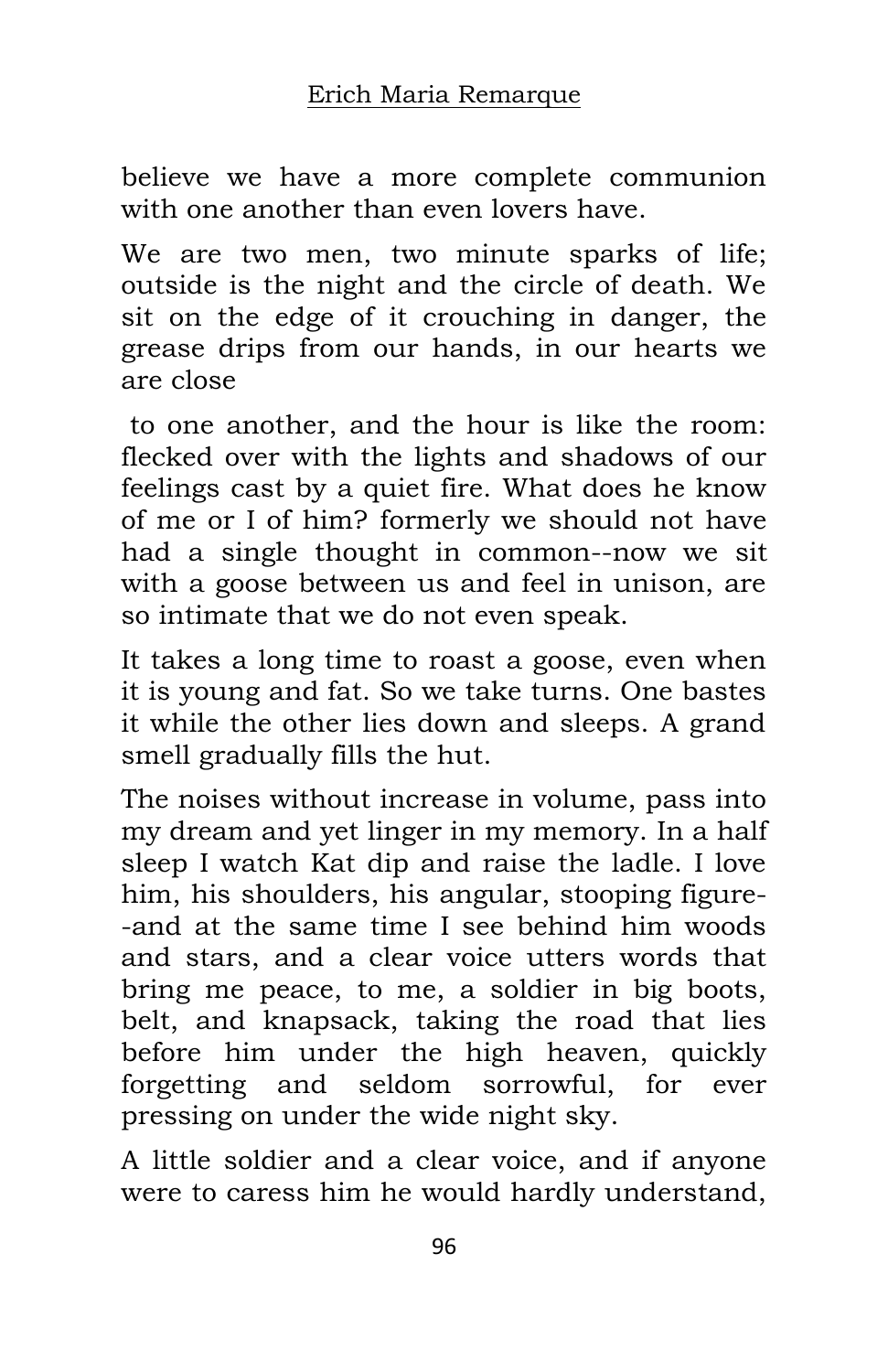## ALL QUIET ON THE WESTERN FRONT

this soldier with the big boots and the shut heart, who marches because he is wearing big boots, and has forgotten all else but marching. Beyond the sky-line is a country with flowers, lying so still that he would like to weep. There are sights there that he has not forgotten, because he never possessed them--perplexing, yet lost to him. Are not his twenty summers there?

Is my face wet, and where am I? Kat stands before me, his gigantic, stooping shadow falls upon me, like home. He speaks gently, he smiles and goes back to the fire.

Then he says: "It's done."

"Yes, Kat."

I stir myself. In the middle of the room shines the brown goose. We take out our collapsible forks and our pocket-knives and each cuts off a leg. With it we have army bread dipped in gravy. We eat slowly and with gusto.

"How does it taste, Kat?"

"Good! And yours?"

"Good, Kat."

We are brothers and press on one another the choicest pieces. Afterwards I smoke a cigarette and Kat a cigar. There is still a lot left.

"How would it be, Kat if we took a bit to Kropp and Tjaden?"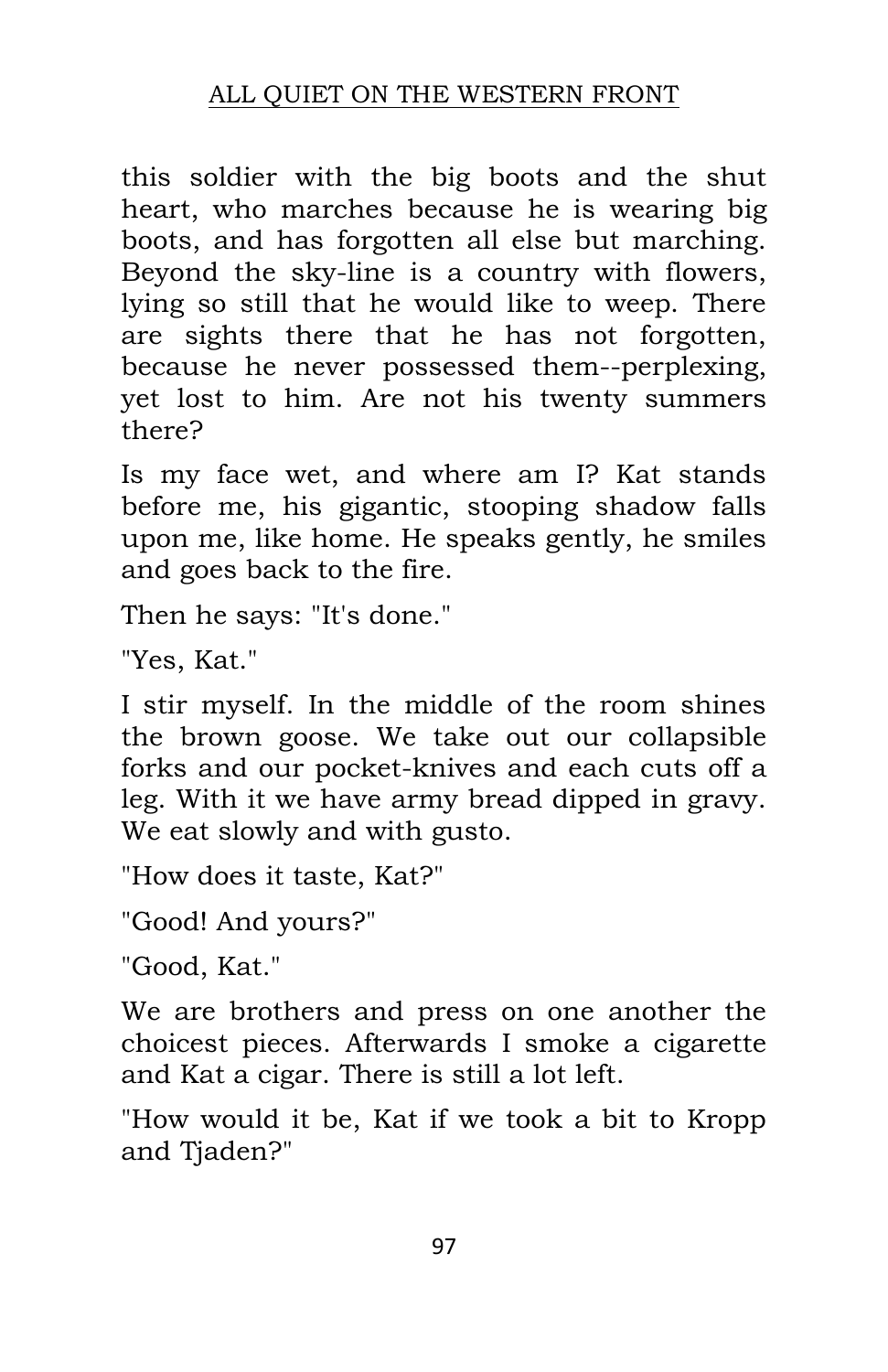"Sure," says he.

We carve off a portion and wrap it up carefully in newspaper. The rest we thought of taking over to the hut. Kat laughs, and simply says: "Tjaden."

I agree, we will have to take it all.

So we go off to the fowl-house to waken them. But first we pack away the feathers.

Kropp and Tjaden take us for magicians. Then they get busy with their teeth. Tjaden holds a wing in his mouth with both hands like a mouth-organ, and gnaws. He drinks the gravy from the pot and smacks his lips: "May I never forget you!"

We go to our hut. Again there is the lofty sky with the stars and the oncoming dawn, and I pass beneath it, a soldier with big boots and a full belly, a little soldier in the early morning- but by my side, stooping and angular, goes Kat, my comrade.

The outlines of the huts are upon us in the dawn like a dark, deep sleep.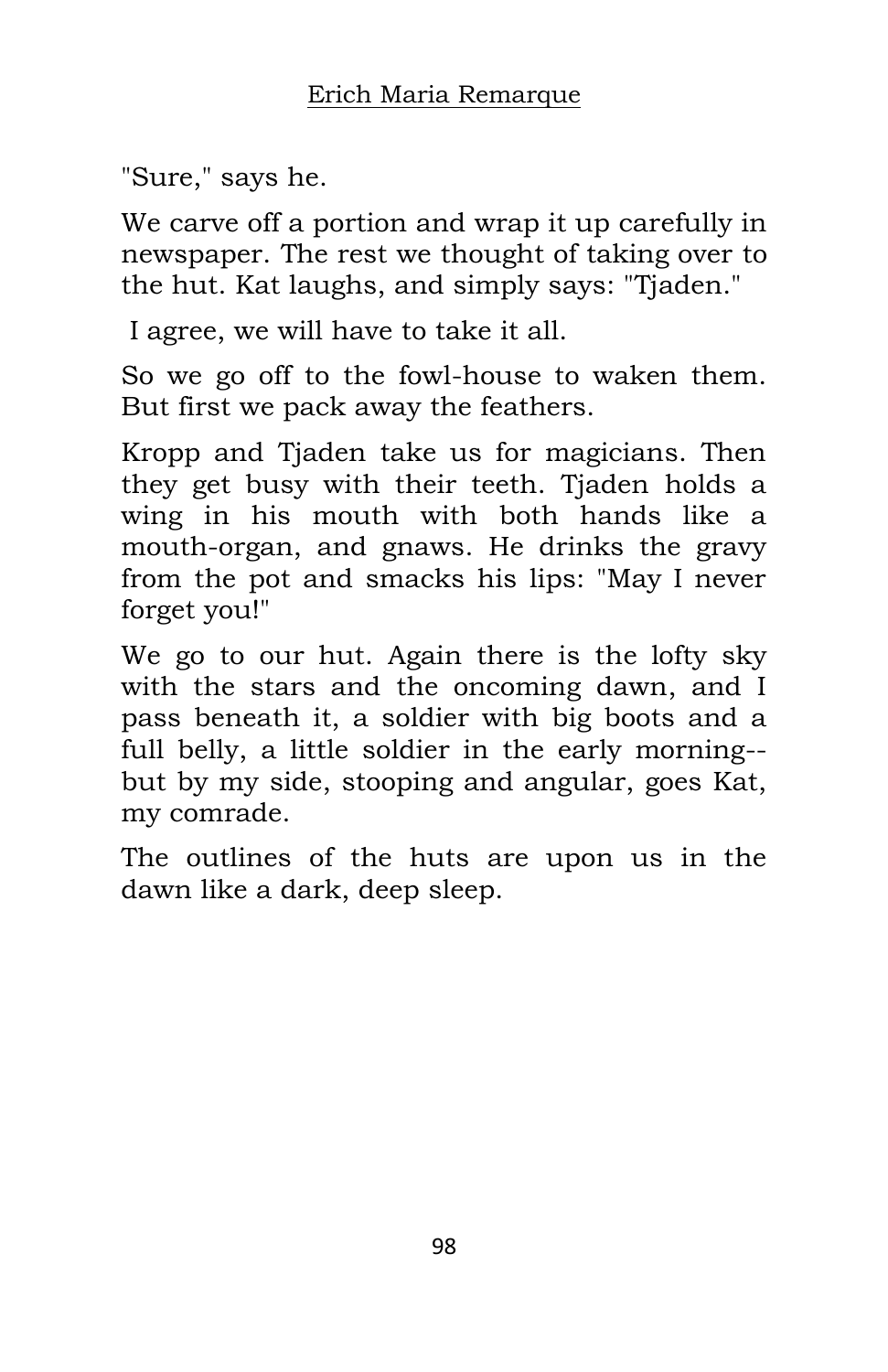#### ALL QUIET ON THE WESTERN FRONT

# **SIX**

There are rumours of an offensive. We go up to the front two days earlier than usual. On the way we pass a shelled school-house. Stacked up against its longer side is a high double wall of yellow, unpolished, brand-new coffins. They still smell of resin, and pine, and the forest. There are at least a hundred.

"That's a good preparation for the offensive," says Müller astonished.

"They're for us," growls Detering.

"Don't talk rot," says Kat to him angrily.

"You be thankful if you get so much as a coffin," grins Tjaden, "they'll slip you a waterproof sheet for your old Aunt Sally of a carcase."

The others jest too, unpleasant jests, but what else can a man do?--The coffins are really for us. The organisation surpasses itself in that kind of thing.

Ahead of us everything is shimmering. The first night we try to get our bearings. When it is fairly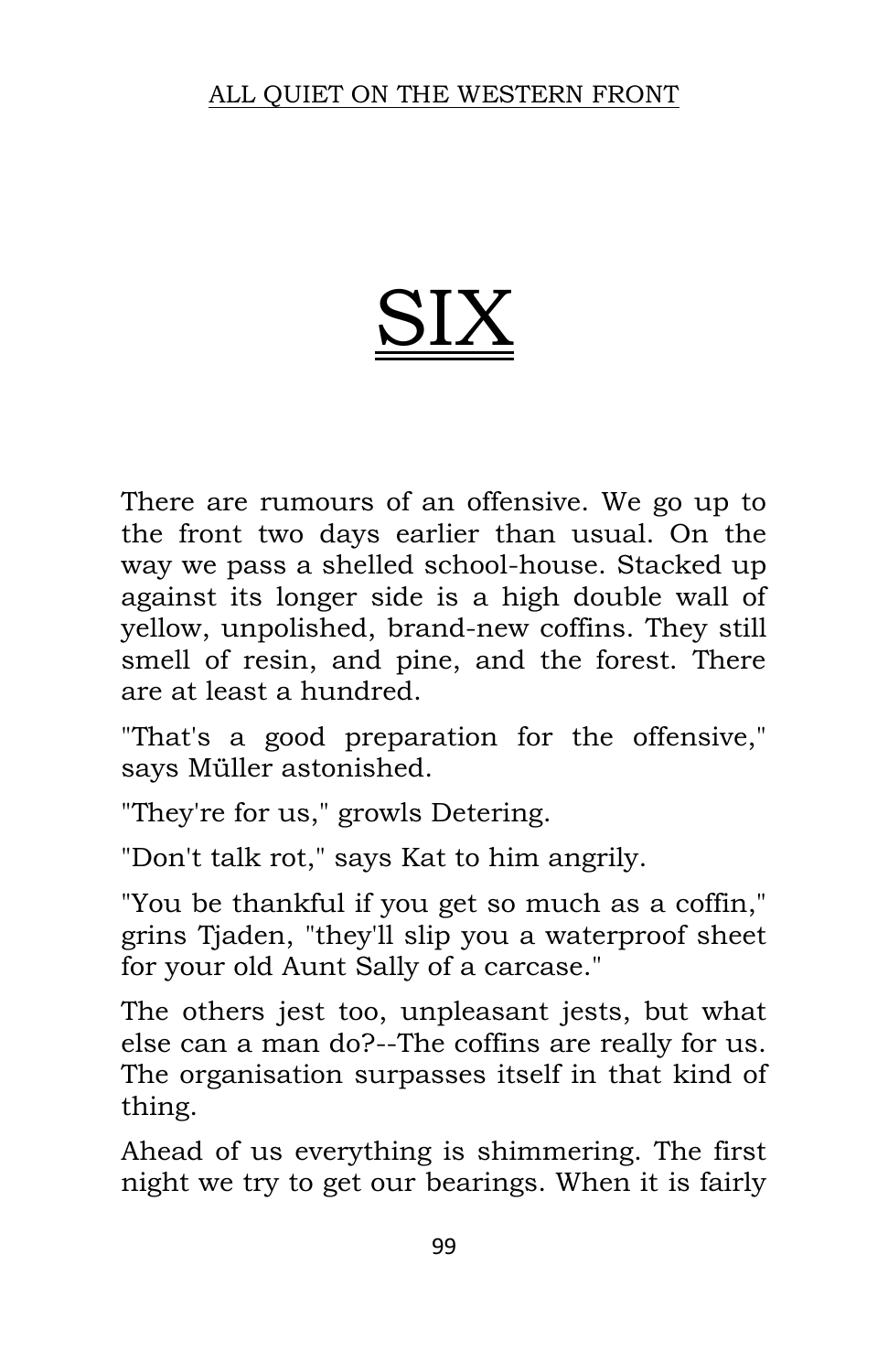quiet we can hear the transports behind the enemy lines rolling ceaselessly until dawn. Kat says that they do not go back but are bringing up troops--troops, munitions, and guns.

The English artillery has been strengthened, that we can detect at once. There are at least four more batteries of nine-inch guns to the right of the farm, and behind the poplars they have put in trench-mortars. Besides these they have brought up a number of those little French beasts with instantaneous fuses.

We are now in low spirits. After we have been in the dug-outs two hours our own shells begin to fall in the trench. This is the third time in four weeks. If it were simply a mistake in aim no one would say anything, but the truth is that the barrels are worn out. The shots are often so uncertain that they land within our own lines. To-night two of our men were wounded by them.

The front is a cage in which we must await fearfully whatever may happen. We lie under the network of arching shells and live in a suspense of uncertainty. Over us Chance hovers. If a shot comes, we can duck, that is all; we neither know nor can determine where it will fall.

It is this Chance that makes us indifferent. A few months ago I was sitting in a dug-out playing skat; after a while I stood up and went to visit some friends in another dug-out. On my return nothing more was to be seen of the first one, it had been blown to pieces by a direct hit. I went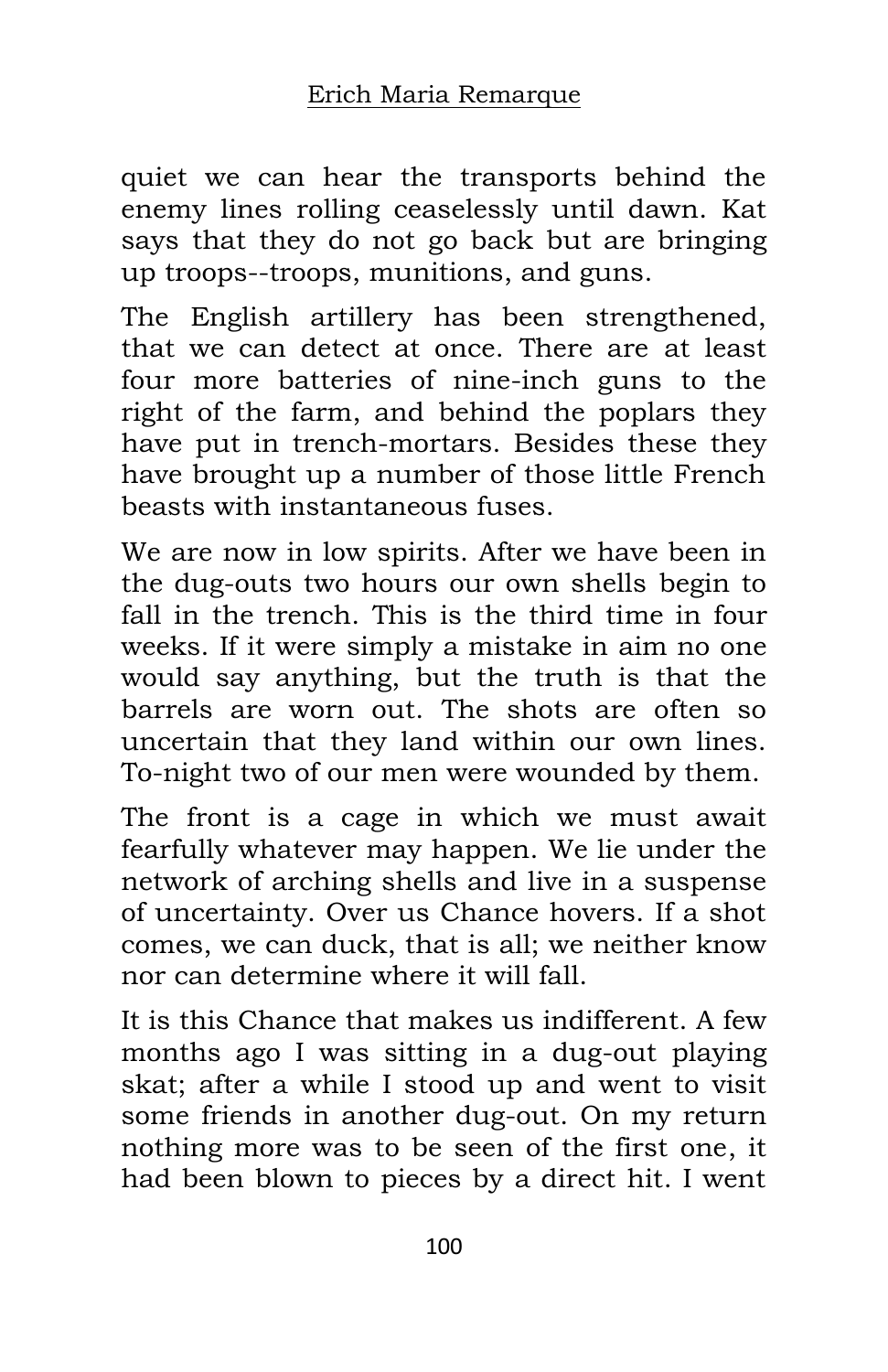back to the second and arrived just in time to lend a hand digging it out. In the interval it had been buried.

It is just as much a matter of chance that I am still alive as that I might have been hit. In a bombproof dug-out I may be smashed to atoms and in the open may survive ten hours' bombardment unscathed. No soldier outlives a thousand chances. But every soldier believes in Chance and trusts his luck.

We must look out for our bread. The rats have become much more numerous lately because the trenches are no longer in good condition. Detering says it is a sure sign of a coming bombardment.

The rats here are particularly repulsive, they are so fat--the kind we all call corpse-rats. They have shocking, evil, naked faces, and it is nauseating to see their long, nude tails.

They seem to be mighty hungry. Almost every man has had his bread gnawed. Kropp wrapped his in his waterproof sheet and put it under his head, but he cannot sleep because they run over his face to get at it. Detering meant to outwit them: he fastened a thin wire to the roof and suspended his bread from it. During the night when he switched on his pocket-torch he saw the wire swing to and fro. On the bread was riding a fat rat.

At last we put a stop to it. We cannot afford to throw the bread away, because then we should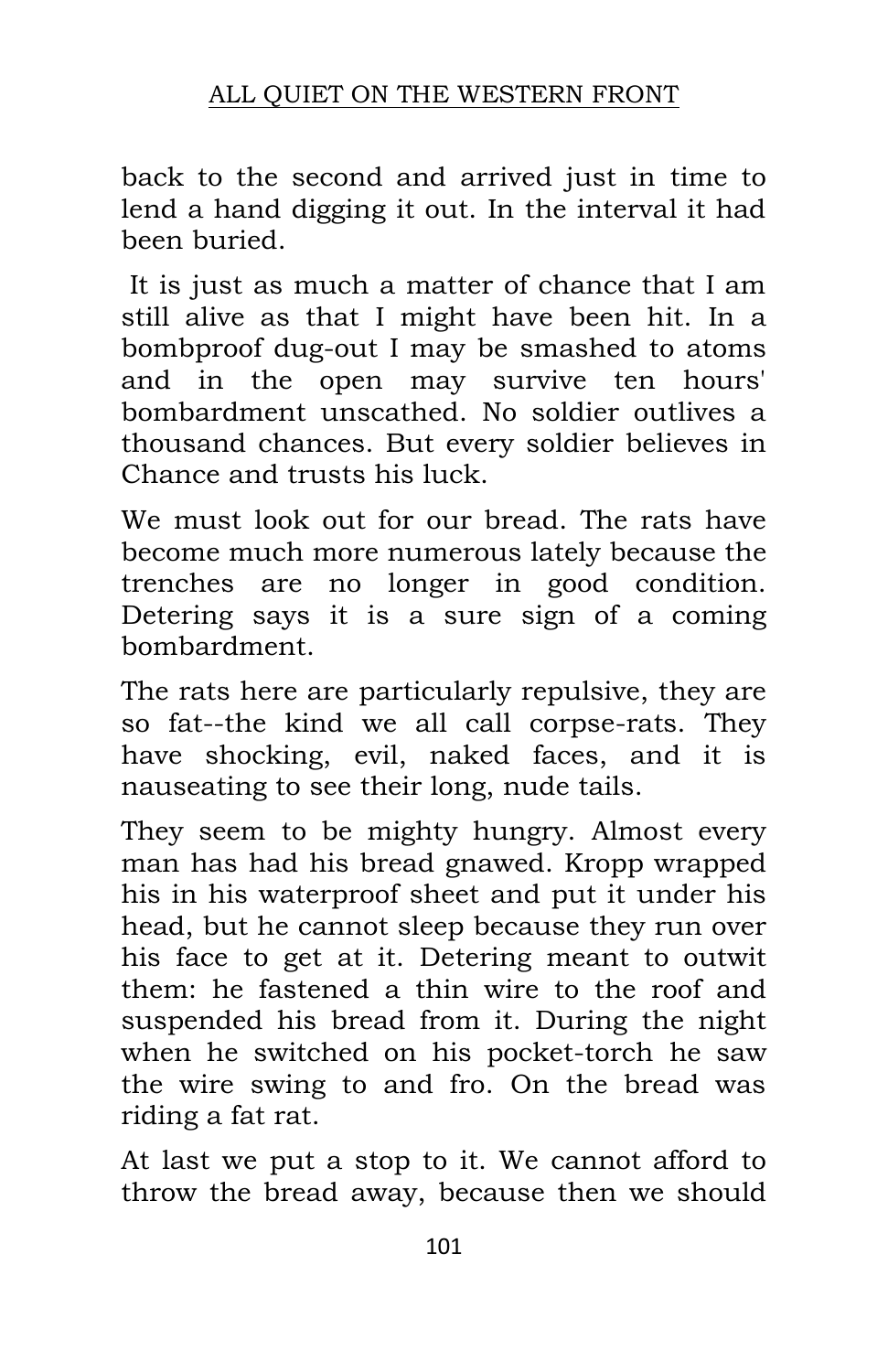have nothing left to eat in the morning, so we carefully cut off the bits of bread that the animals have gnawed.

The slices we cut off are heaped together in the middle of the floor. Each man takes out his spade and lies down prepared to strike. Detering, Kropp, and Kat hold their pockettorches ready.

After a few minutes we hear the first shuffling and tugging. It grows, now it is the sound of many little feet. Then the torches switch on and every man strikes at the heap, which scatters with a rush. The result is good. We toss the bits of rat over the parapet and again lie in wait.

Several times we repeat the process. At last the beasts get wise to it, or perhaps they have scented the blood. They return no more. Nevertheless, before morning the remainder of the bread on the floor has been carried off.

In the adjoining sector they attacked two large cats and a dog, bit them to death and devoured them.

Next day there was an issue of Edamer cheese. Each man gets almost a quarter of a cheese. In one way that is all to the good, for Edamer is tasty--but in another way it is vile, because the fat red balls have long been a sign of a bad time coming. Our forebodings increase as rum is served out. We drink it of course; but are not greatly comforted.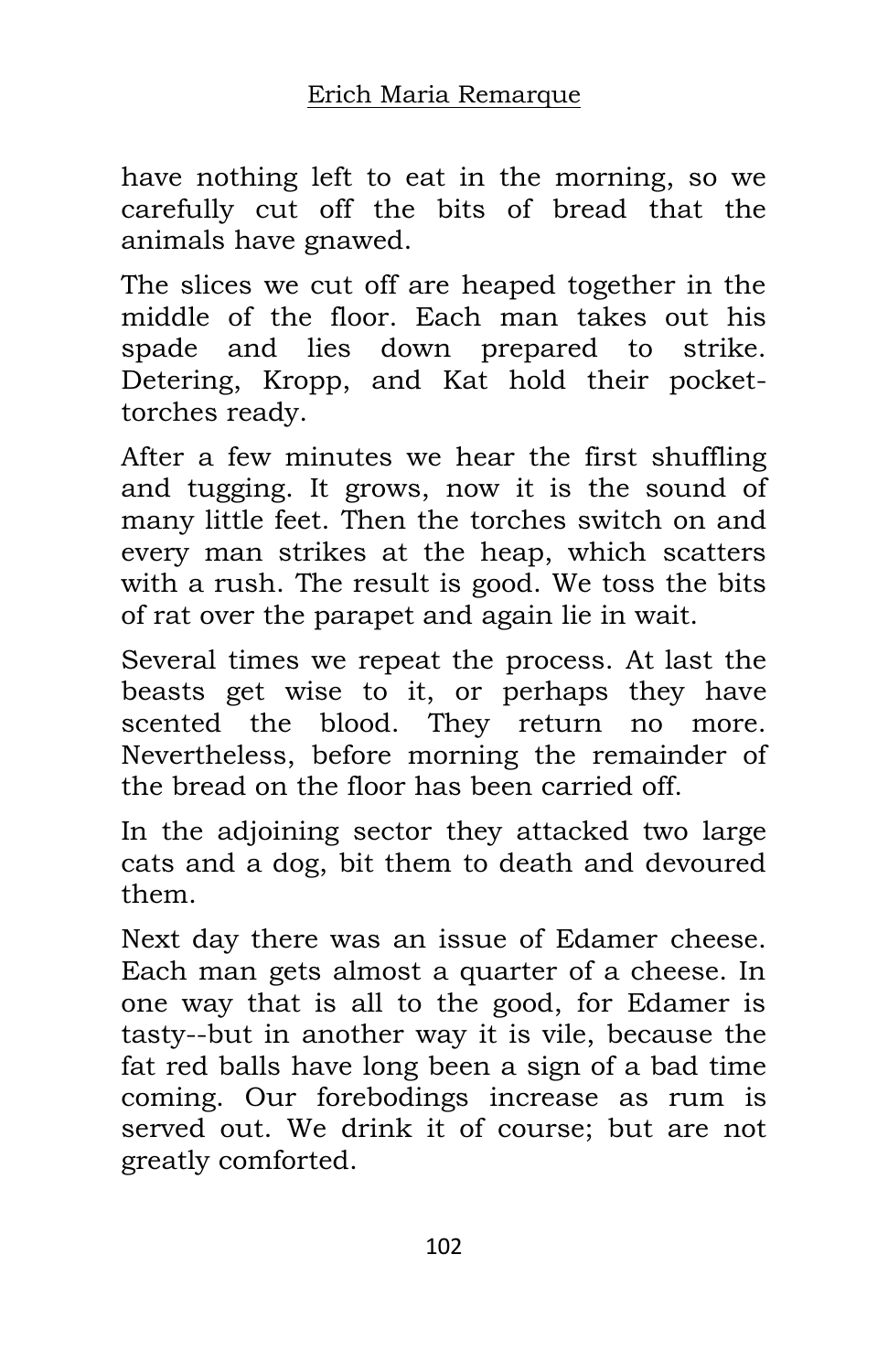During the day we loaf about and make war on the rats. Ammunition and hand-grenades become more plentiful. We overhaul the bayonets--that is to say, the ones that have a saw on the blunt edge. If the fellows over there catch a man with one of those he's killed at sight. In the next sector some of our men were found whose noses were cut off and their eyes poked out with their own saw-bayonets. Their mouths and noses were stuffed with sawdust so that they suffocated.

Some of the recruits have bayonets of this sort; we take them away and give them the ordinary kind.

But the bayonet has practically lost its importance. It is usually the fashion now to charge with bombs and spades only. The sharpened spade is a more handy and manysided weapon; not only can it be used for jabbing a man under the chin, but it is much better for striking with because of its greater weight; and if one hits between the neck and shoulder it easily cleaves as far down as the chest. The bayonet frequently jams on the thrust and then a man has to kick hard on the other fellow's belly to pull it out again; and in the interval he may easily get one himself. And what's more the blade often gets broken off.

At night they send over gas. We expect the attack to follow and lie with our masks on, ready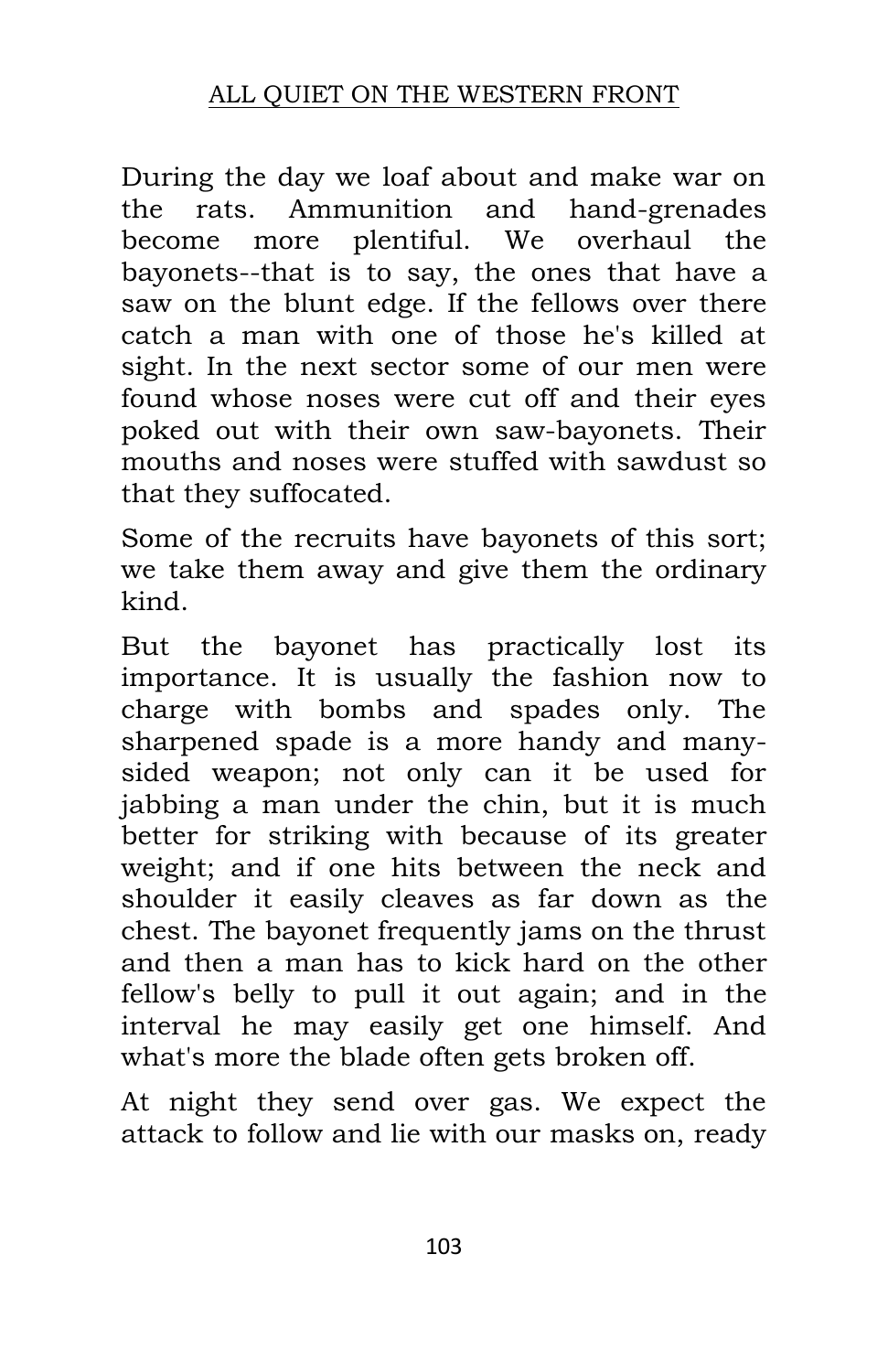to tear them off as soon as the first shadow appears.

Dawn approaches without anything happening- only the everlasting, nerve-wracking roll behind the enemy lines, trains, trains, lorries, lorries; but what are they concentrating? Our artillery fires on it continually, but still it does not cease.

We have tired faces and avoid each other's eyes. "It will be like the Somme," says Kat gloomily. "There we were shelled steadily for seven days and nights." Kat has lost all his fun since we have been here, which is bad, for Kat is an old front-hog, and can smell what is coming. Only Tjaden seems pleased with the good rations and the rum; he thinks we might even go back to rest without anything happening at all.

It almost looks like it. Day after day passes. At night I squat in the listening-post. Above me the rockets and parachute-lights shoot up and float down again. I am cautious and tense, my heart thumps. My eyes turn again and again to the luminous dial of my watch; the hands will not budge. Sleep hangs on my eyelids, I work my toes in my boots in order to keep awake. Nothing happens till I am relieved;--only the everlasting rolling over there. Gradually we grow calmer and play skat and poker continually. Perhaps we will be lucky.

All day the sky is hung with observation balloons. There is a rumour that the enemy are going to put tanks over and use low-flying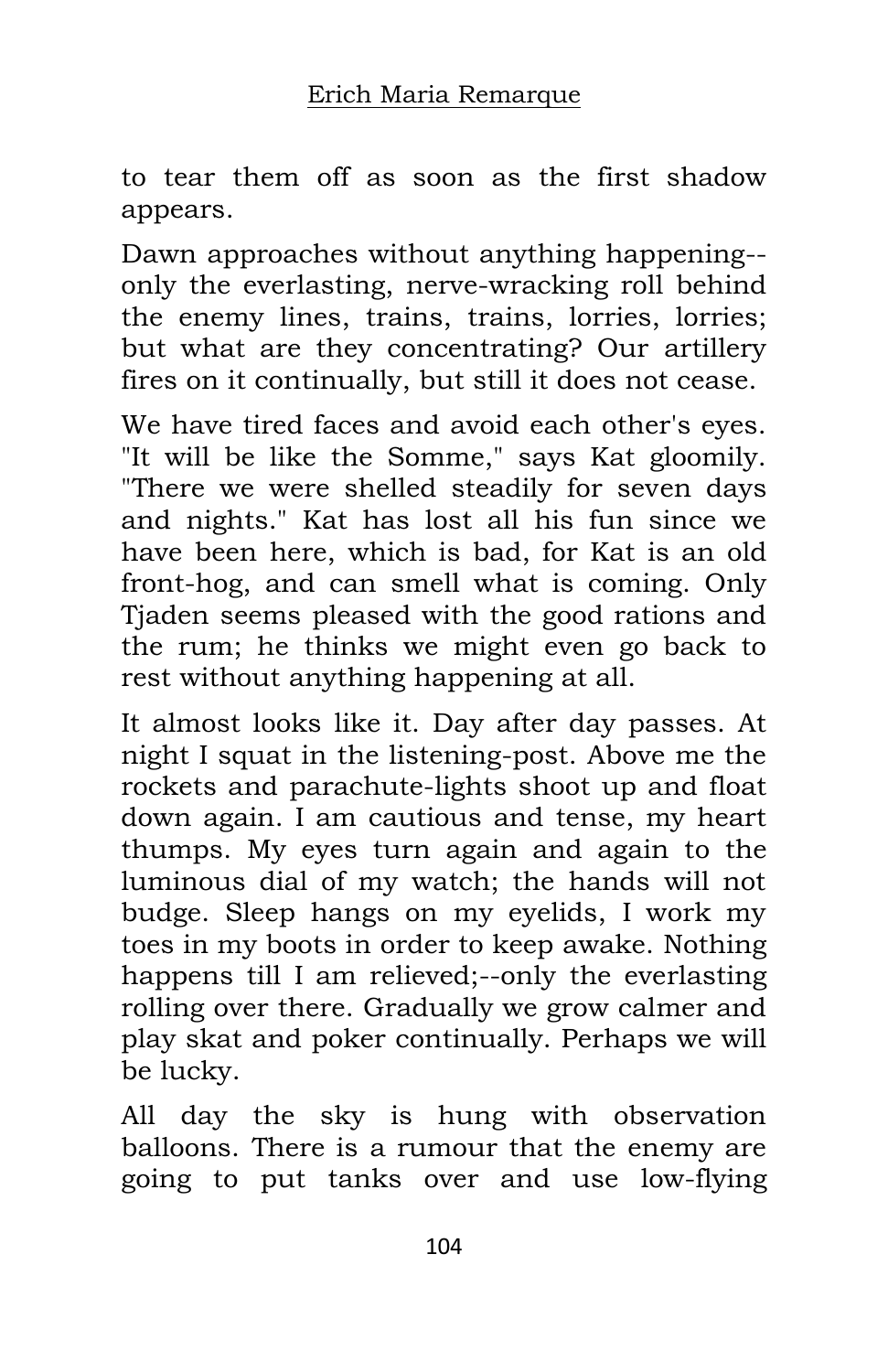planes for the attack. But that interests us less than what we hear of the new flame-throwers.

We wake up in the middle of the night. The earth booms. Heavy fire is falling on us. We crouch into corners. We distinguish shells of every calibre.

Each man lays hold of his things and looks again every minute to reassure himself that they are still there. The dug-out heaves, the night roars and flashes. We look at each other in the momentary flashes of light, and with pale faces and pressed lips shake our heads.

Every man is aware of the heavy shells tearing down the parapet, rooting up the embankment and demolishing the upper layers of concrete. When a shell lands in the trench we note how the hollow, furious blast is like a blow from the paw of a raging beast of prey. Already by morning a few of the recruits are green and vomiting. They are too inexperienced.

Slowly the grey light trickles into the post and pales the flashes of the shells. Morning is come. The explosion of mines mingles with the gunfire. That is the most dementing convulsion of all. The whole region where they go up becomes one grave.

The reliefs go out, the observers stagger in, covered with dirt, and trembling. One lies down in silence in the corner and eats, the other, an older man of the new draught, sobs; twice he has been flung over the parapet by the blast of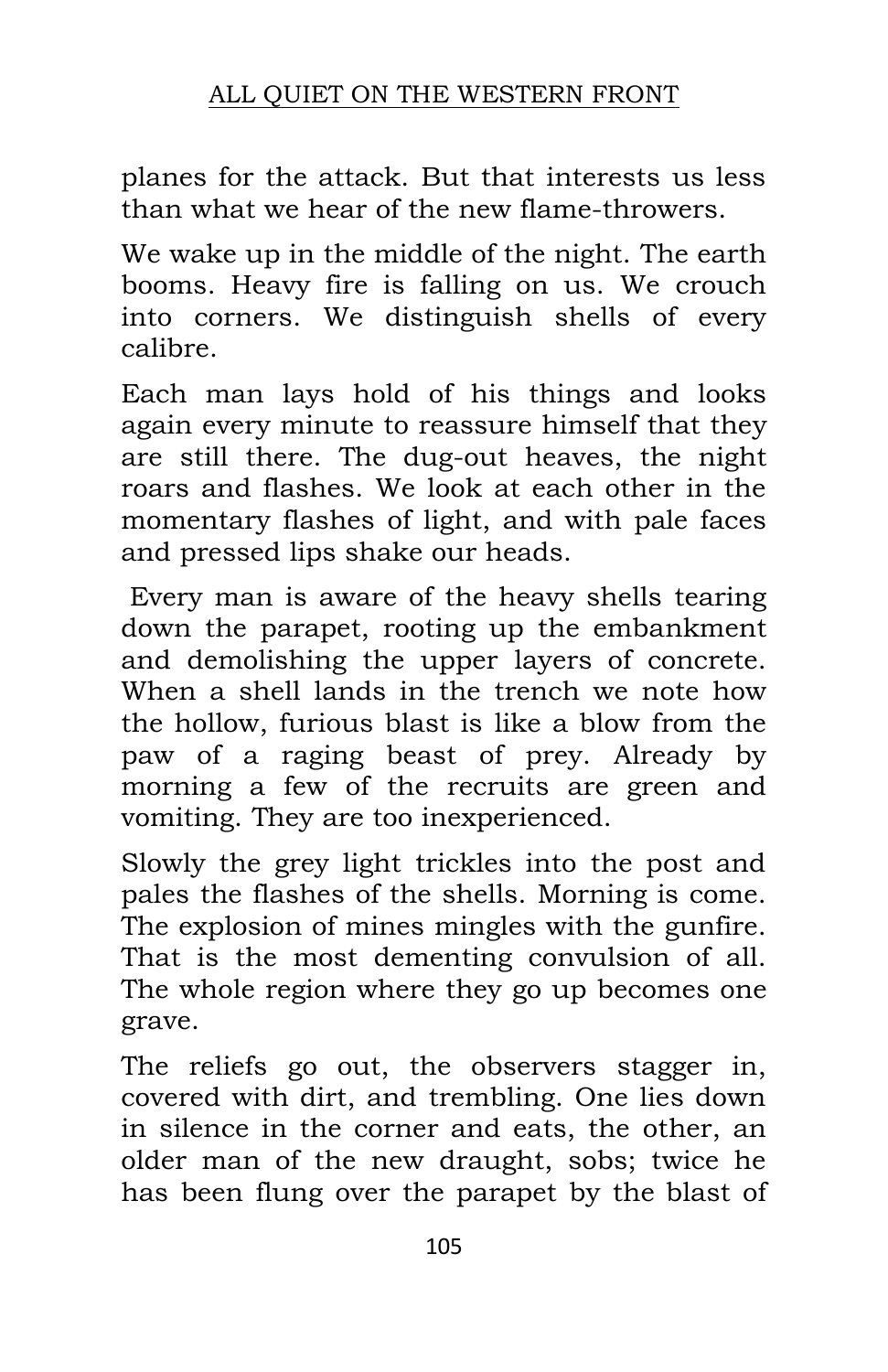the explosions without getting any more than shell- shock.

The recruits are eyeing him. We must watch them, these things are catching, already some lips begin to quiver. It is good that it is growing daylight; perhaps the attack will come before noon.

The bombardment does not diminish. It is falling in the rear too. As far as one can see spout fountains of mud and iron. A wide belt is being raked.

The attack does not come, but the bombardment continues. We are gradually benumbed. Hardly a man speaks. We cannot make ourselves understood.

Our trench is almost gone. At many places it is only eighteen inches high, it is broken by holes, and craters, and mountains of earth. A shell lands square in front of our post. At once it is dark. We are buried and must dig ourselves out. After an hour the entrance is clear again, and we are calmer because we have had something to do.

Our Company Commander scrambles in and reports that two dugouts are gone. The recruits calm themselves when they see him. He says that an attempt will be made to bring up food this evening.

That sounds reassuring. No one had thought of it except Tjaden. Now the outside world seems to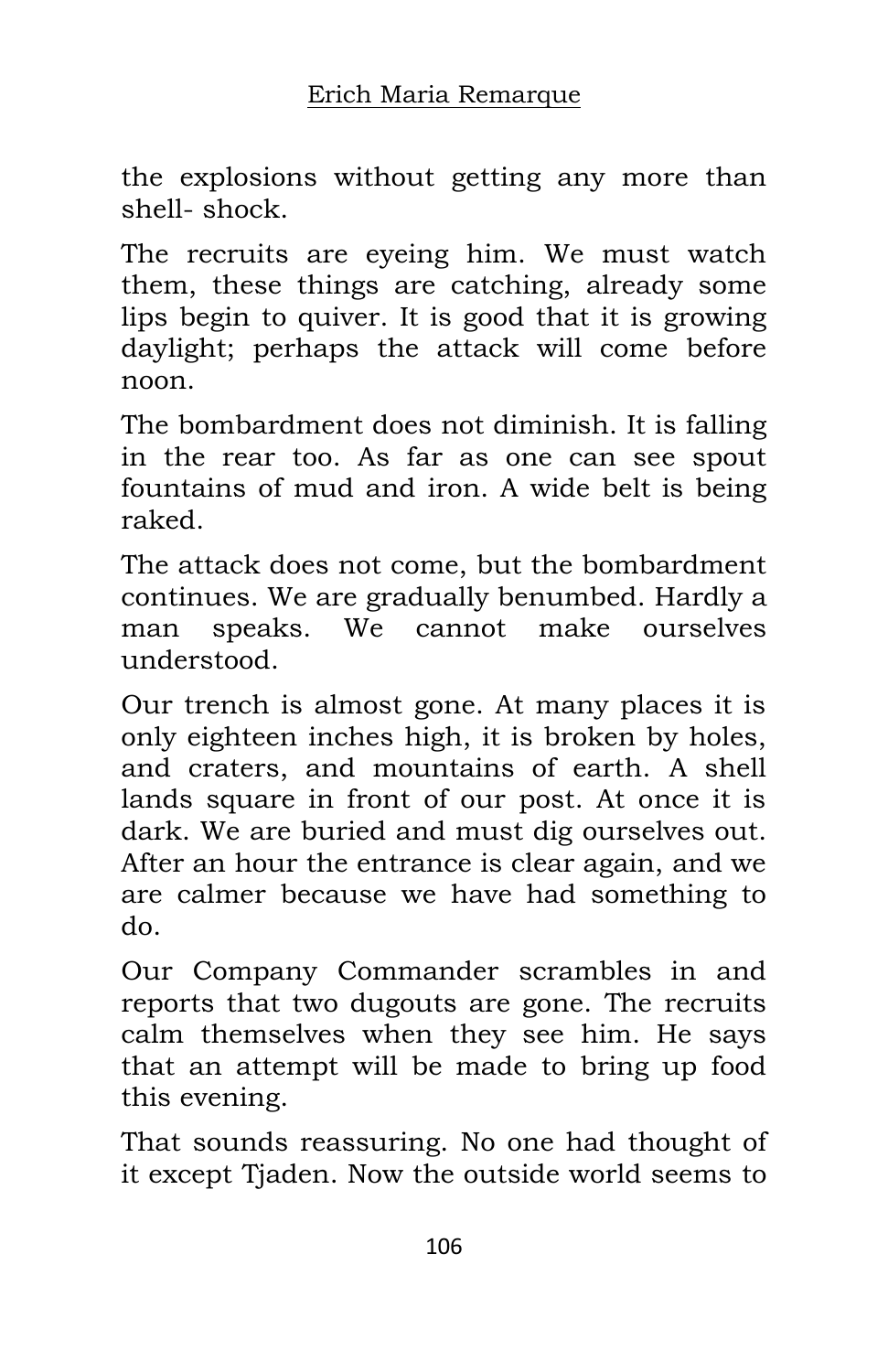draw a little nearer: if food can be brought up, think the recruits, then it can't really be so bad.

We do not disabuse them; we know that food is as important as ammunition and only for that reason must be brought up.

But it miscarries. A second party goes out, and it also turns back. Finally Kat tries, and even he reappears without accomplishing anything. No one gets through, not even a fly is small enough to get through such a barrage.

We pull in our belts tighter and chew every mouthful three times as long. Still the food does not last out; we are damnably hungry. I take out a scrap of bread, eat the white and put the crust back in my knapsack; from time to time I nibble at it.

The night is unbearable. We cannot sleep, but stare ahead of us and doze. Tjaden regrets that we wasted the gnawed pieces of bread on the rats. We would gladly have them again to eat now. We are short of water, too, but not seriously yet.

Towards morning, while it is still dark, there is some excitement. Through the entrance rushes in a swarm of fleeing rats that try to storm the walls. Torches light up the confusion. Everyone yells and curses and slaughters. The madness and despair of many hours unloads itself in this outburst. Faces are distorted, arms strike out, the beasts scream; we just stop in time to avoid attacking one another.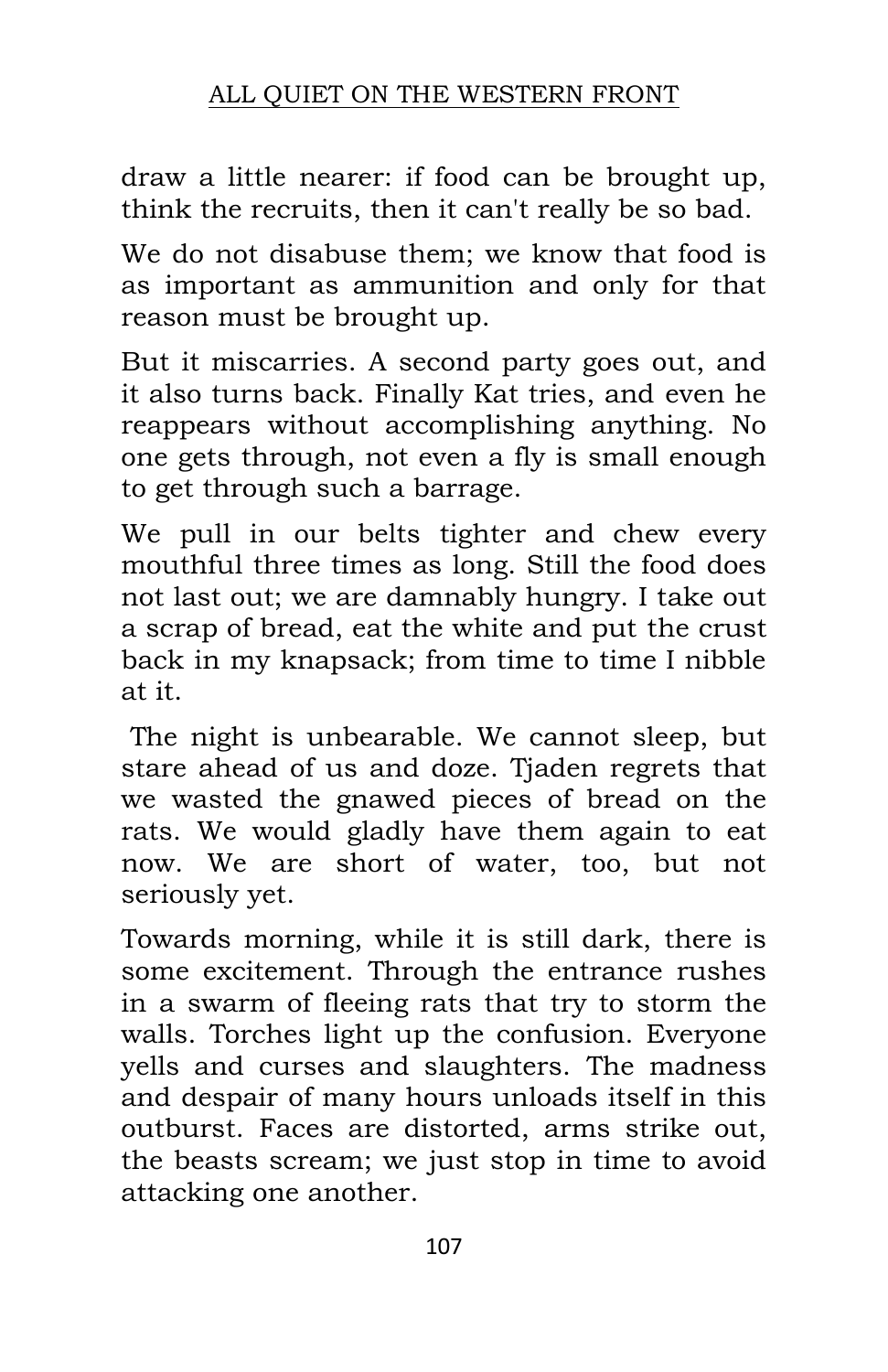The onslaught has exhausted us. We lie down to wait again. It is a marvel that our post has had no casualties so far. It is one of the less deep dug-outs.

A corporal creeps in; he has a loaf of bread with him. Three people have had the luck to get through during the night and bring some provisions. They say the bombardment extends undiminished as far as the artillery lines. It is a mystery where the enemy gets all his shells.

We wait and wait. By midday what I expected happens. One of the recruits has a fit. I have been watching him for a long time, grinding his teeth and opening and shutting his fists. These hunted, protruding eyes, we know them too well. During the last few hours he has had merely the appearance of calm. He had collapsed like a rotten tree.

Now he stands up, stealthily creeps across the floor hesitates a moment and then glides towards the door. I intercept him and say: "Where are you going?"

"I'll be back in a minute," says he, and tries to push past me.

"Wait a bit, the shelling will stop soon."

He listens for a moment and his eyes become clear. Then again he has the glowering eyes of a mad dog, he is silent, he shoves me aside.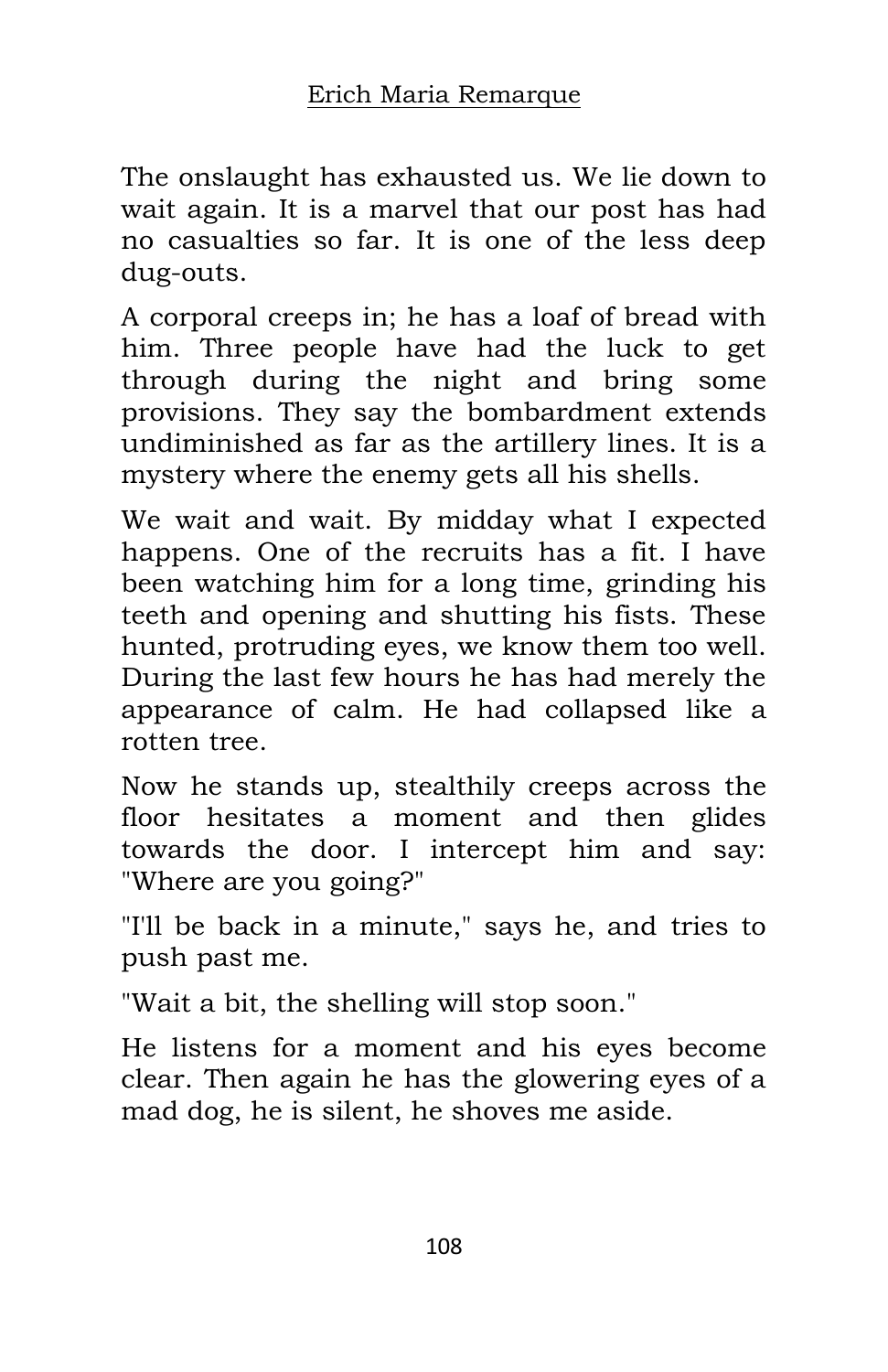"One minute, lad," I say. Kat notices. Just as the recruit shakes me off Kat jumps in and we hold him.

Then he begins to rave: "Leave me alone, let me go out, I will go out!"

He won't listen to anything and hits out, his mouth is wet and pours out words, half choked, meaningless words. It is a case of claustrophobia, he feels as though he is suffocating here and wants to get out at any price. If we let him go he would run about everywhere regardless of cover. He is not the first.

Though he raves and his eyes roll, it can't be helped, we have to give him a hiding to bring him to his senses. We do it quickly and mercilessly, and at last he sits down quietly. The others have

turned pale; let's hope it deters them. This bombardment is too much for the poor devils, they have been sent straight from a recruitingdepot into a barrage that is enough to turn an old soldier's hair grey.

After this affair the sticky, close atmosphere works more than ever on our nerves. We sit as if in our graves waiting only to be closed in.

Suddenly it howls and flashes terrifically, the dug-out cracks in all its joints under a direct hit, fortunately only a light one that the concrete blocks are able to withstand. It rings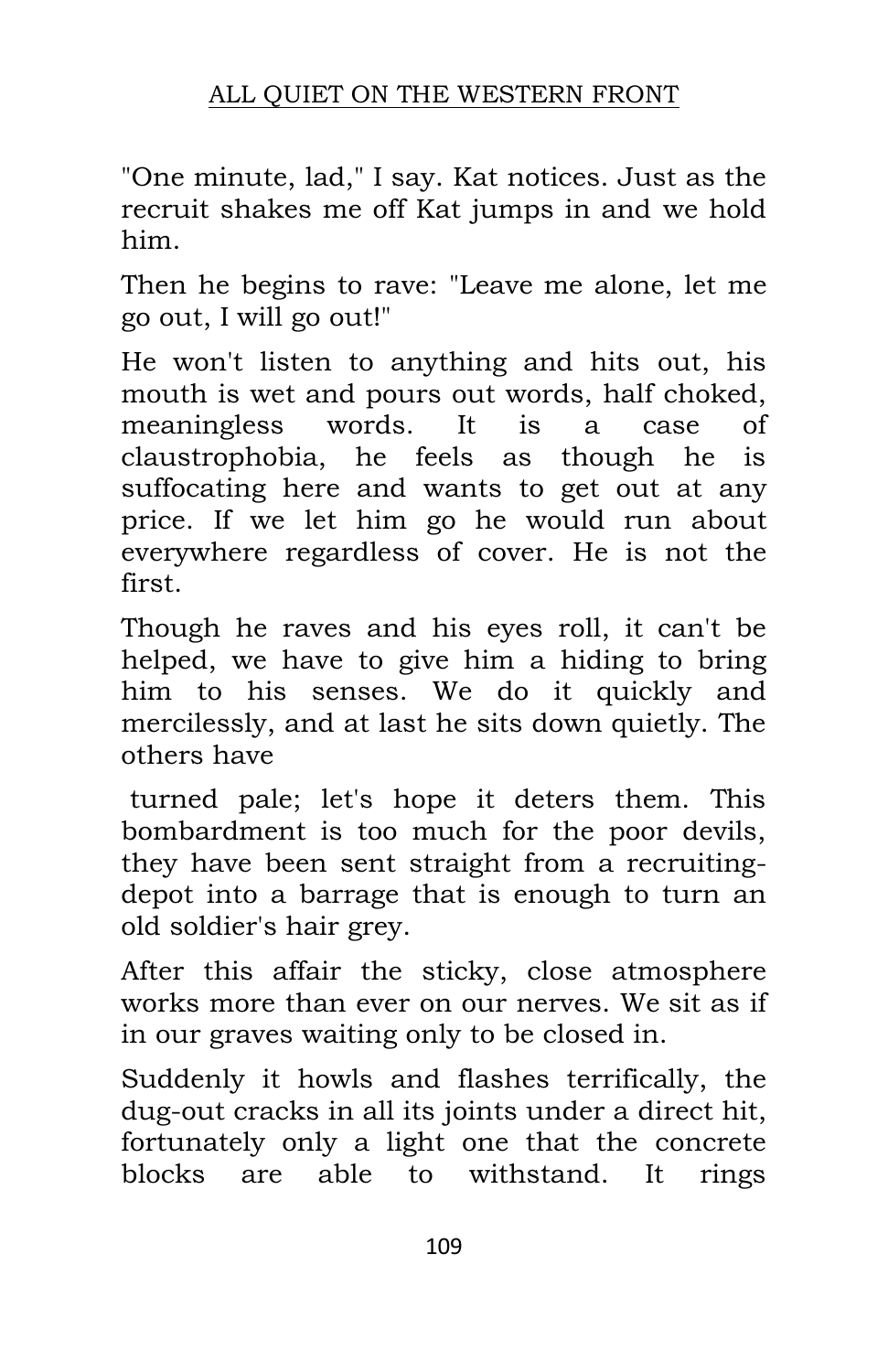metallically, the walls reel, rifles, helmets, earth, mud, and dust fly everywhere. Sulphur fumes pour in.

If we were in one of those light dug-outs that they have been building lately instead of this deeper one, none of us would be alive.

But the effect is bad enough even so. The recruit starts to rave again and two others follow suit. One jumps up and rushes out, we have trouble with the other two. I start after the one who escapes and wonder whether to shoot him in the leg--then it shrieks again, I fling myself down and when I stand up the wall of the trench is plastered with smoking splinters, lumps of flesh, and bits of uniform. I scramble back.

The first recruit seems actually to have gone insane. He butts his head against the wall like a goat. We must try to-night to take him to the rear. Meanwhile we bind him, but in such a way that in case of attack he can be released at once.

Kat suggests a game of skat: it is easier when a man has something to do. But it is no use, we listen for every explosion that comes close, miscount the tricks, and fail to follow suit. We have to give it up. We sit as though in a boiler that is being belaboured from without on all sides.

Night again. We are deadened by the strain--a deadly tension that scrapes along one's spine like a gapped knife. Our legs refuse to move, our hands tremble, our bodies are a thin skin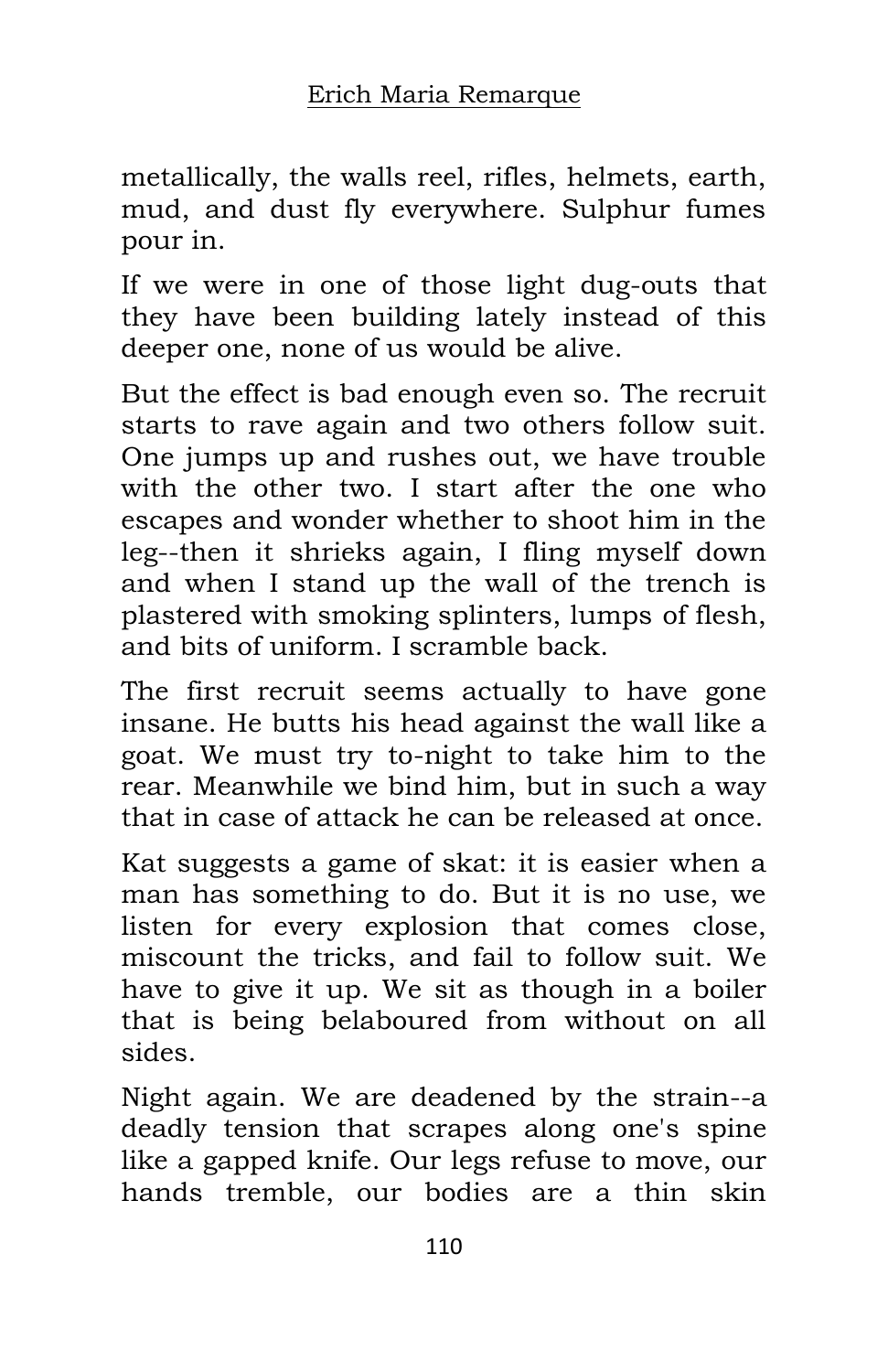stretched painfully over repressed madness, over an almost irresistible, bursting roar. We have neither flesh nor muscles any longer, we dare not look at one another for fear of some incalculable thing. So we shut our teeth--it will end--it will end--perhaps we will come through.

Suddenly the nearer explosions cease. The shelling continues but it has lifted and falls behind us, our trench is free. We seize the handgrenades, pitch them out in front of the dug-out and jump after them. The bombardment has stopped and a heavy barrage now falls behind us. The attack has come.

No one would believe that in this howling waste there could still be men; but steel helmets now appear on all sides out of the trench, and fifty yards from us a machine-gun is already in position and barking.

The wire entanglements are torn to pieces. Yet they offer some obstacle. We see the stormtroops coming. Our artillery opens fire. Machineguns rattle, rifles crack. The charge works its way across. Haie and Kropp begin with the hand-grenades. They throw as fast as they can, others pass them, the handles with the strings already pulled. Haie throws seventy-five yards, Kropp sixty, it has been measured, the distance is important. The enemy as they run cannot do much before they are within forty yards.

We recognise the smooth distorted faces, the helmets: they are French. They have already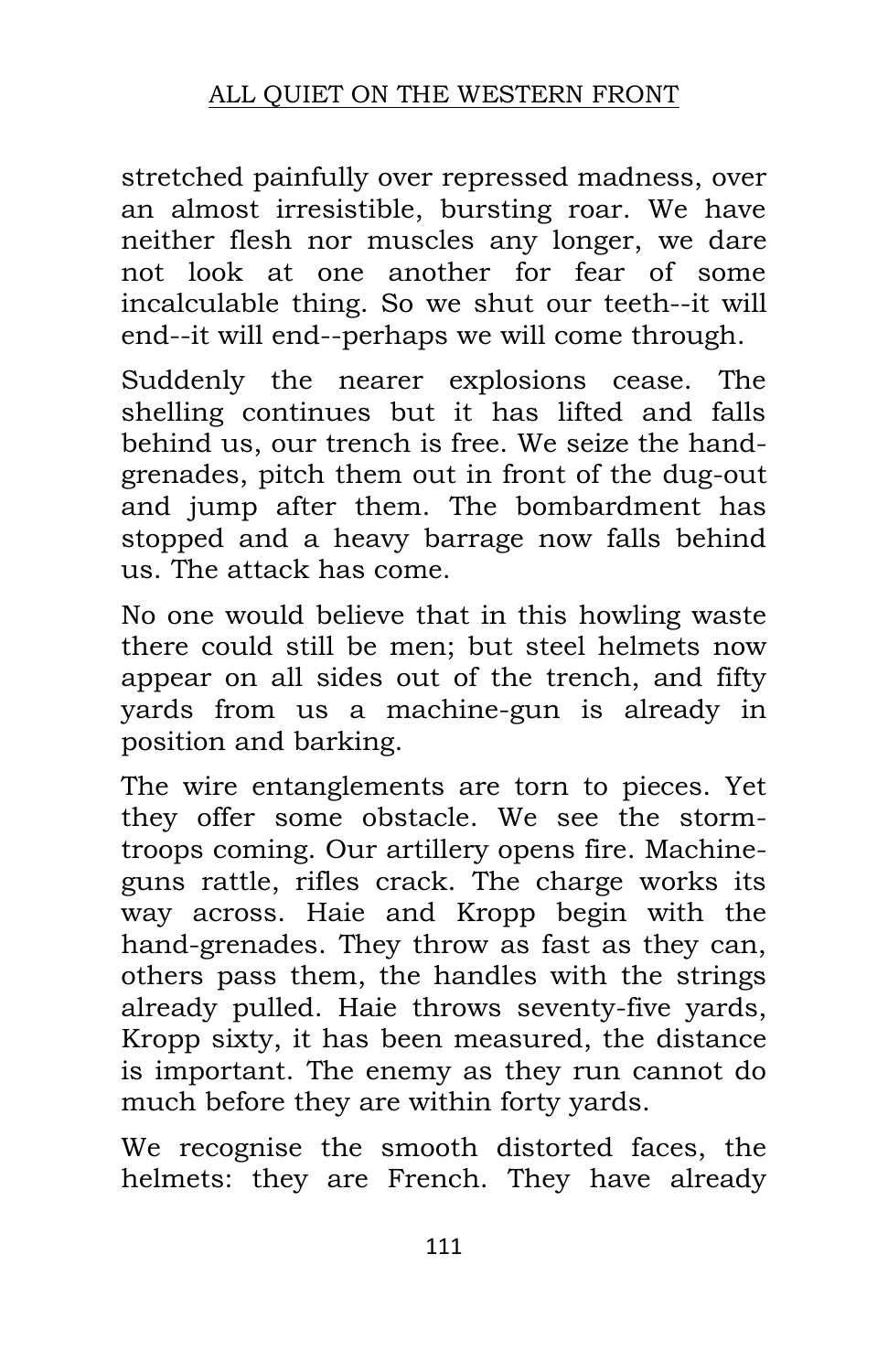suffered heavily when they reach the remnants of the barbed wire entanglements. A whole line has gone down before our machine-guns; then we have a lot of stoppages and they come nearer.

I see one of them, his face upturned, fall into a wire cradle. His body collapses, his hands remain suspended as though he were praying. Then his body drops clean away and only his hands with the stumps of his arms, shot off, now hang in the wire.

The moment we are about to retreat three faces rise up from the ground in front of us. Under one of the helmets a dark pointed beard and two eyes that are fastened on me. I raise my hand, but I cannot throw into those strange eyes; for one moment the whole slaughter whirls like a circus round me, and these two eyes alone are motionless; then the head rises up, a hand, a

movement, and my hand-grenade flies through the air and into him.

We make for the rear, pull wire cradles into the trench and leave bombs behind us with the strings pulled, which ensures us a fiery retreat. The machine-guns are already firing from the next position.

We have become wild beasts. We do not fight, we defend ourselves against annihilation. It is not against men that we fling our bombs, what do we know of men in this moment when Death is hunting us down--now, for the first time in three days we can see his face, now for the first time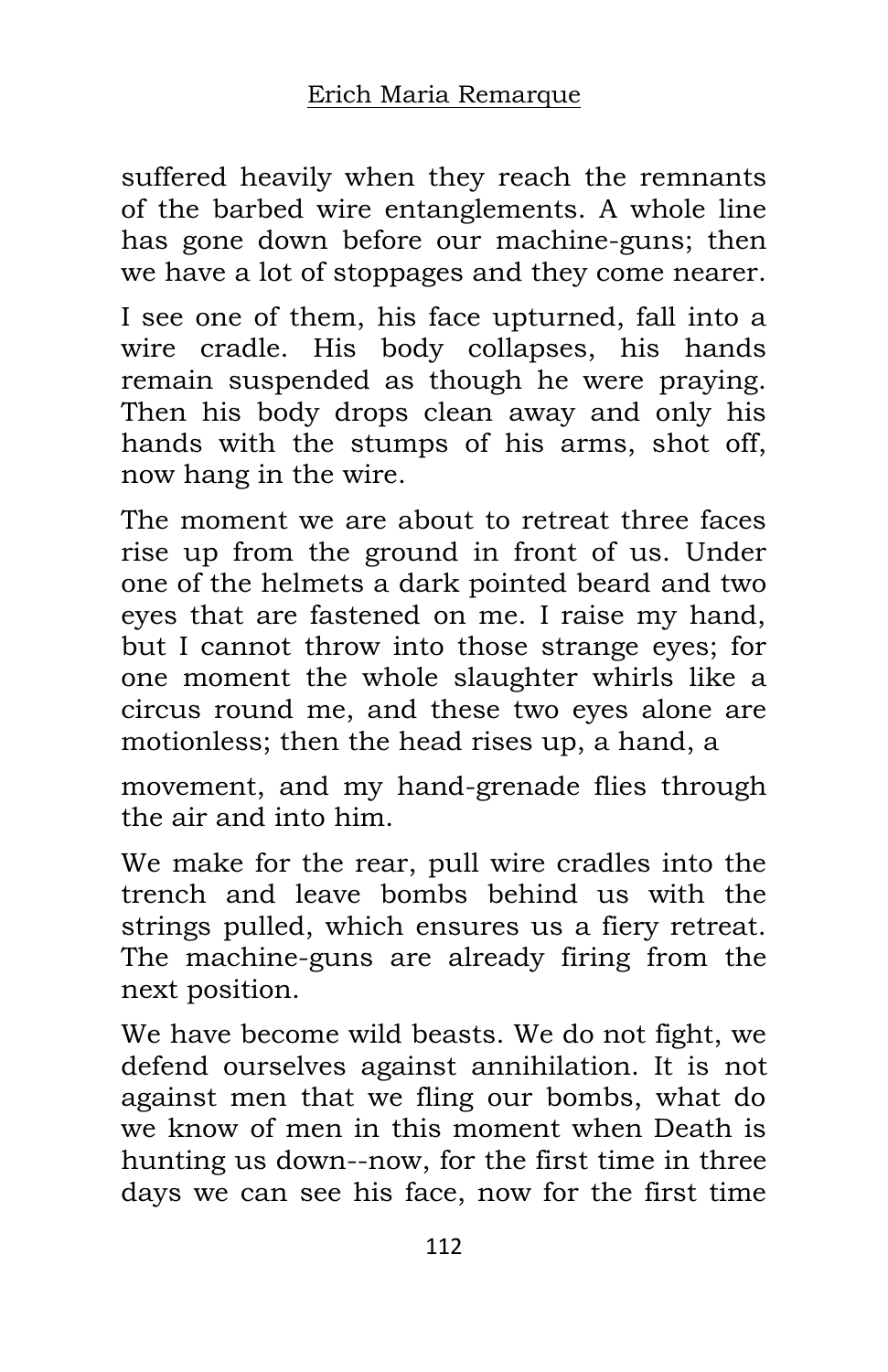### ALL QUIET ON THE WESTERN FRONT

in three days we can oppose him; we feel a mad anger. No longer do we lie helpless, waiting on the scaffold, we can destroy and kill, to save ourselves, to save ourselves and to be revenged.

We crouch behind every corner, behind every barrier of barbed wire, and hurl heaps of explosives at the feet of the advancing enemy before we run. The blast of the hand-grenades impinges powerfully on our arms and legs; crouching like cats we run on, overwhelmed by this wave that bears us along, that fills us with ferocity, turns us into thugs, into murderers, into God only knows what devils; this wave that multiplies our strength with fear and madness and greed of life, seeking and fighting for nothing but our deliverance. If your own father came over with them you would not hesitate to fling a bomb at him.

The forward trenches have been abandoned. Are they still trenches? They are blown to pieces, annihilated--there are only broken bits of trenches, holes linked by cracks, nests of craters, that is all. But the enemy's casualties increase. They did not count on so much resistance.

It is nearly noon. The sun blazes hotly, the sweat stings in our eyes, we wipe it off on our sleeves and often blood with it. At last we reach a trench that is in a somewhat better condition. It is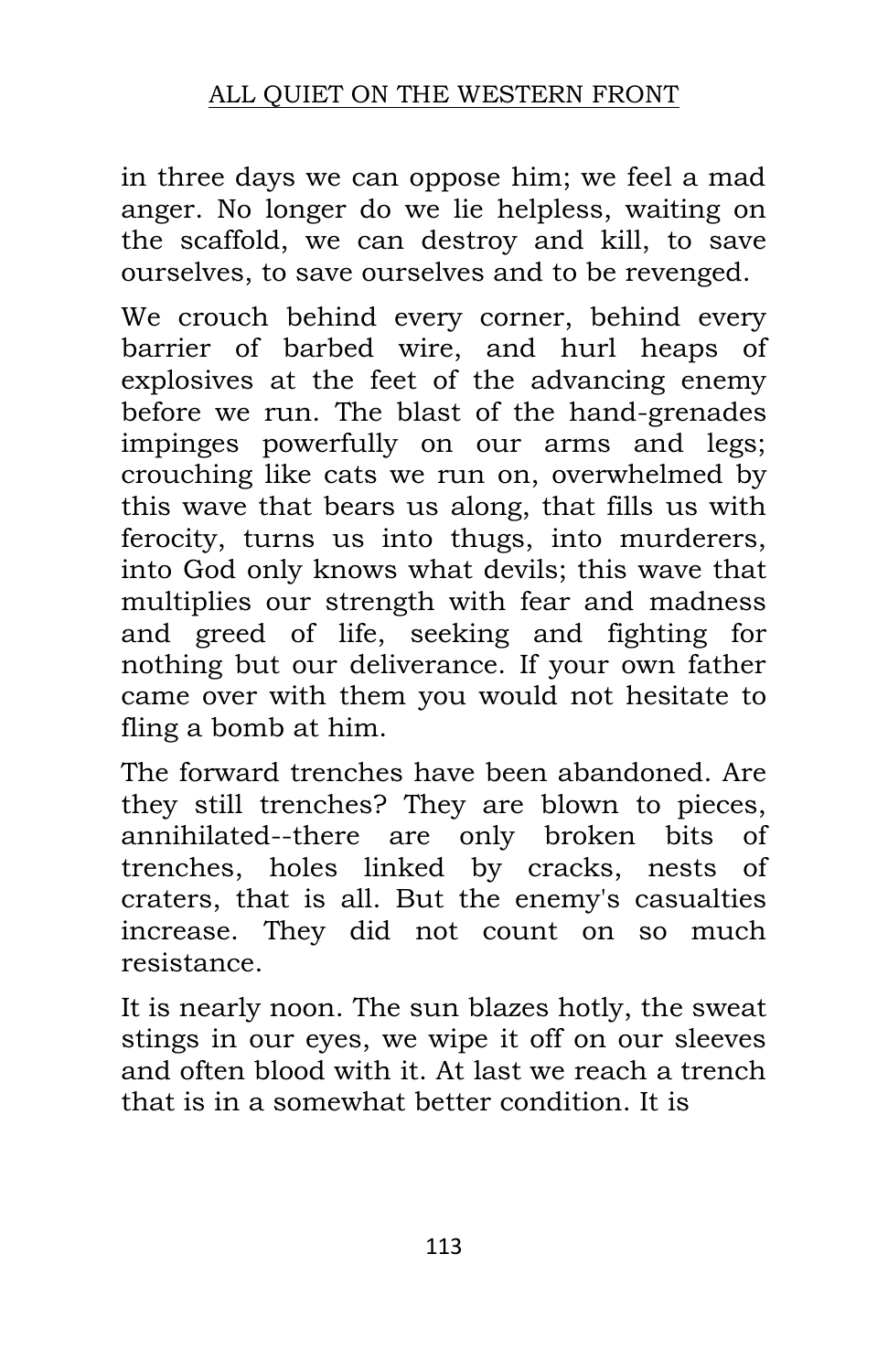manned and ready for the counter-attack, it receives us. Our guns open in full blast and cut off the enemy attack.

The lines behind us stop. They can advance no farther. The attack is crushed by our artillery. We watch. The fire lifts a hundred yards and we break forward. Beside me a lance-corporal has his head torn off. He runs a few steps more while the blood spouts from his neck like a fountain.

It does not come quite to hand-to-hand fighting; they are driven back. We arrive once again at our shattered trench and pass on beyond it.

Oh, this turning back again! We reach the shelter of the reserves and yearn to creep in and disappear;--but instead we must turn round and plunge again into the horror. If we were not automata at that moment we would continue lying there, exhausted, and without will. But we are swept forward again, powerless, madly savage and raging; we will kill, for they are still our mortal enemies, their rifles and bombs are aimed against us, and if we don't destroy them, they will destroy us.

The brown earth, the torn, blasted earth, with a greasy shine under the sun's rays; the earth is the background of this restless, gloomy world of automatons, our gasping is the scratching of a quill, our lips are dry, our heads are debauched with stupor--thus we stagger forward, and into our pierced and shattered souls bores the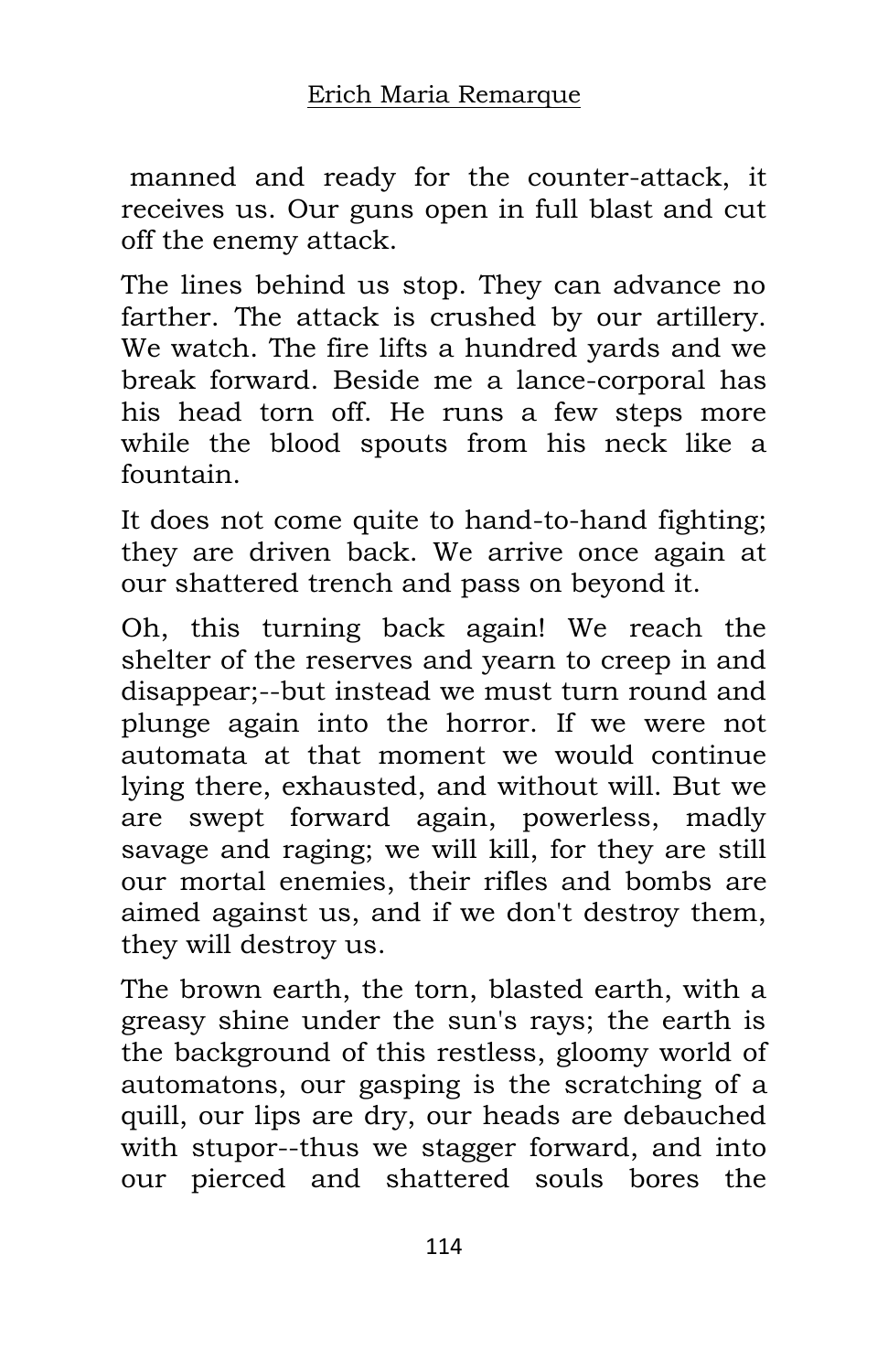torturing image of the brown earth with the greasy sun and the convulsed and dead soldiers, who lie there--"it can't be helped--who cry and clutch at our legs as we spring away over them.

We have lost all feeling for one another. We can hardly control ourselves when our glance lights on the form of some other man. We are insensible, dead men, who through some trick, some dreadful magic, are still able to run and to kill.

A young Frenchman lags behind, he is overtaken, he puts up his hands, in one he still holds his revolver--does he mean to shoot or to give himself!--a blow from a spade cleaves through his face. A second sees it and tries to run farther; a bayonet jabs into his back. He leaps in the air, his arms thrown wide, his mouth wide open, yelling; he staggers, in his back the bayonet quivers. A third throws away his rifle, cowers down with his hands before his eyes. He is left behind with a few other prisoners to carry off the wounded.

Suddenly in the pursuit we reach the enemy line.

We are so close on the heels of our retreating enemies that we reach it almost at the same time as they. In this way we suffer few casualties. A machine-gun barks, but is silenced with a bomb. Nevertheless, the couple of seconds has sufficed to give us five stomach wounds. With the butt of his rifle Kat smashes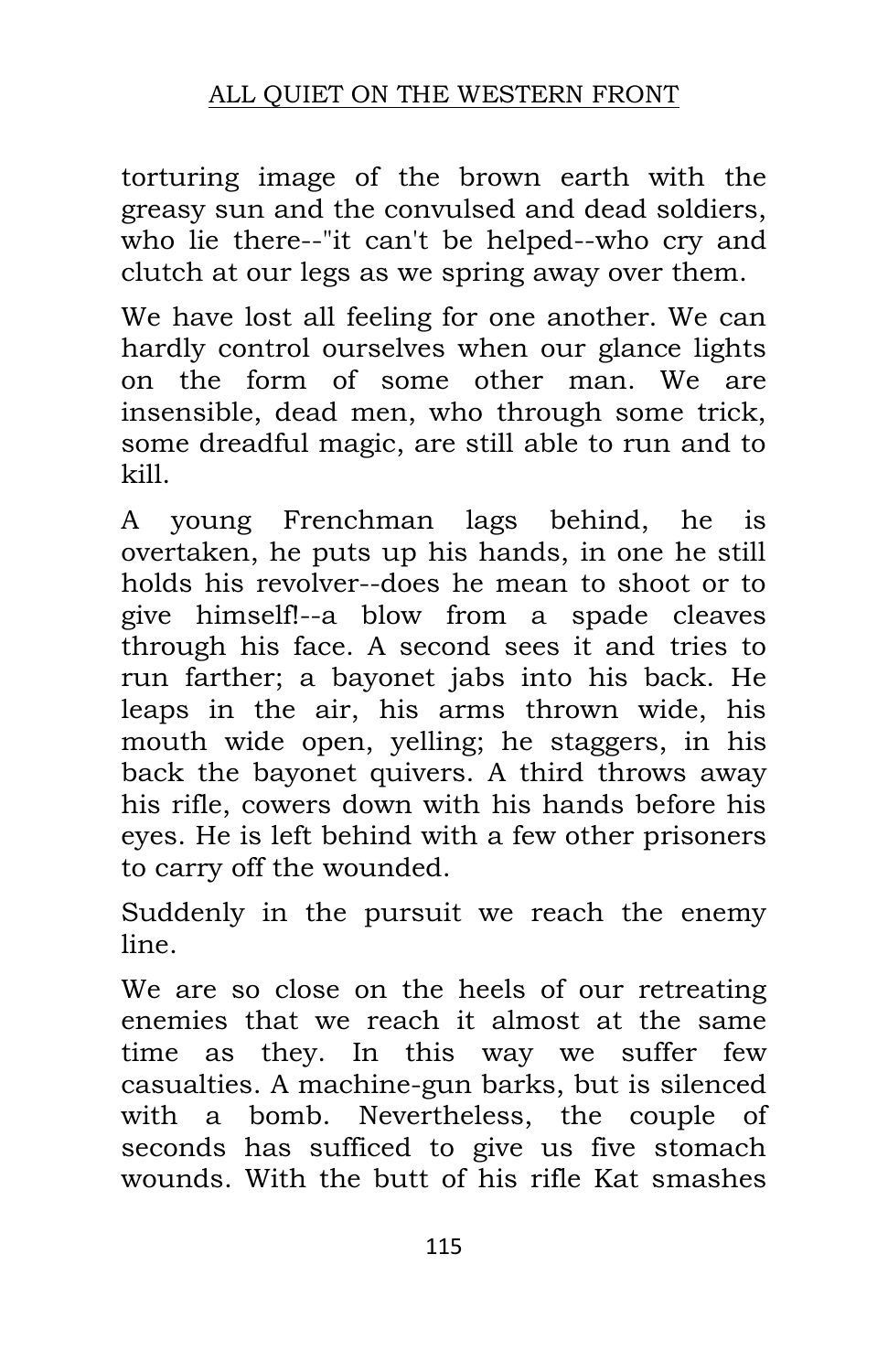to pulp the face of one of the unwounded machine-gunners. We bayonet the others before they have time to get out their bombs. Then thirstily we drink the water they have for cooling the gun.

Everywhere wire-cutters are snapping, planks are thrown across the entanglements, we jump through the narrow entrances into the trenches. Haie strikes his spade into the neck of a gigantic Frenchman and throws the first hand-grenade; we duck behind a breastwork for a few seconds, then the straight bit of trench ahead of us is empty. The next throw whizzes obliquely over the corner and clears a passage; as we run past we toss handfuls down into the dug-outs, the earth shudders, it crashes, smokes and groans, we stumble over slippery lumps of flesh, over yielding bodies; I fall into an open belly on which lies a clean, new officer's cap.

The fight ceases. We lose touch with the enemy. We cannot stay here long but must retire under cover of our artillery to our own position. No sooner do we know this than we dive into the nearest dug-outs, and with the utmost haste seize on whatever provisions we can see, especially the tins of corned beef and butter, before we clear out.

We get back pretty well. There is no further attack by the enemy. We lie for an hour panting and resting before anyone speaks. We are so completely played out that in spite of our great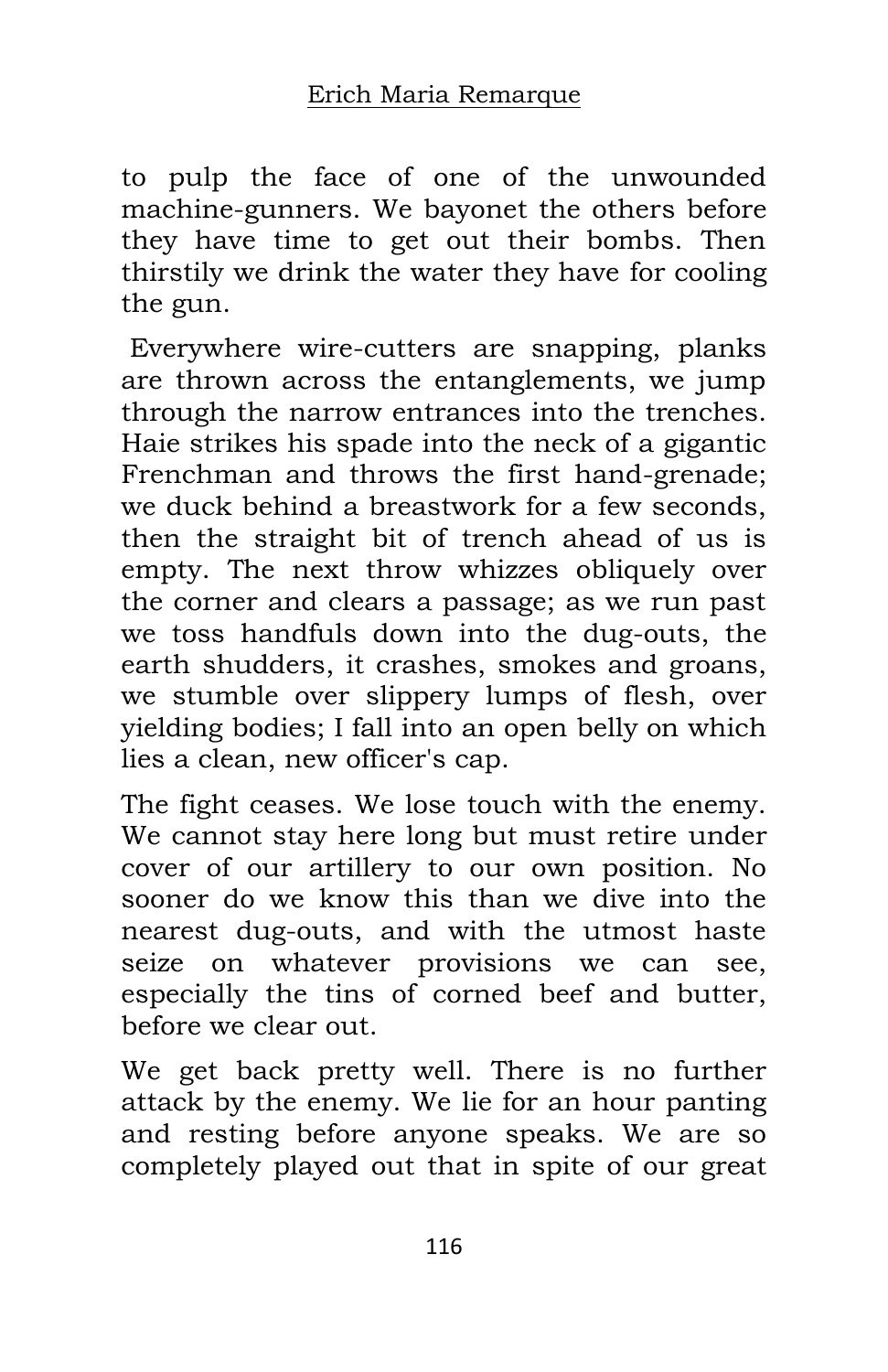hunger we do not think of the provisions. Then gradually we become something like men again.

The corned beef over there is famous along the whole front. Occasionally it has been the chief reason for a flying raid on our part, for our nourishment is generally very bad; we have a constant hunger.

We bagged five tins altogether. The fellows over there are well looked after; they fare magnificently, as against us, poor starving wretches, with our turnip jam; they can get all the meat they want. Haie has scored a thin loaf of white French bread, and stuck it in behind his belt like a spade. It is a bit bloody at one corner, but that can be cut off.

It is a good thing we have something decent to eat at last; we still have a use for all our strength. Enough to eat is just as valuable as a good dugout; it can save our lives; that is the reason we are so greedy for it. Tjaden has captured two water-bottles full of cognac. We pass them round.

The evening benediction begins. Night comes, out of the craters rise the mists. It looks as though the holes were full of ghostly secrets. The white vapour creeps painfully round before it ventures to steal away over the edge. Then long streaks stretch from crater to crater.

It is chilly. I am on sentry and stare into the darkness. My strength is exhausted as always after an attack, and so it is hard for me to be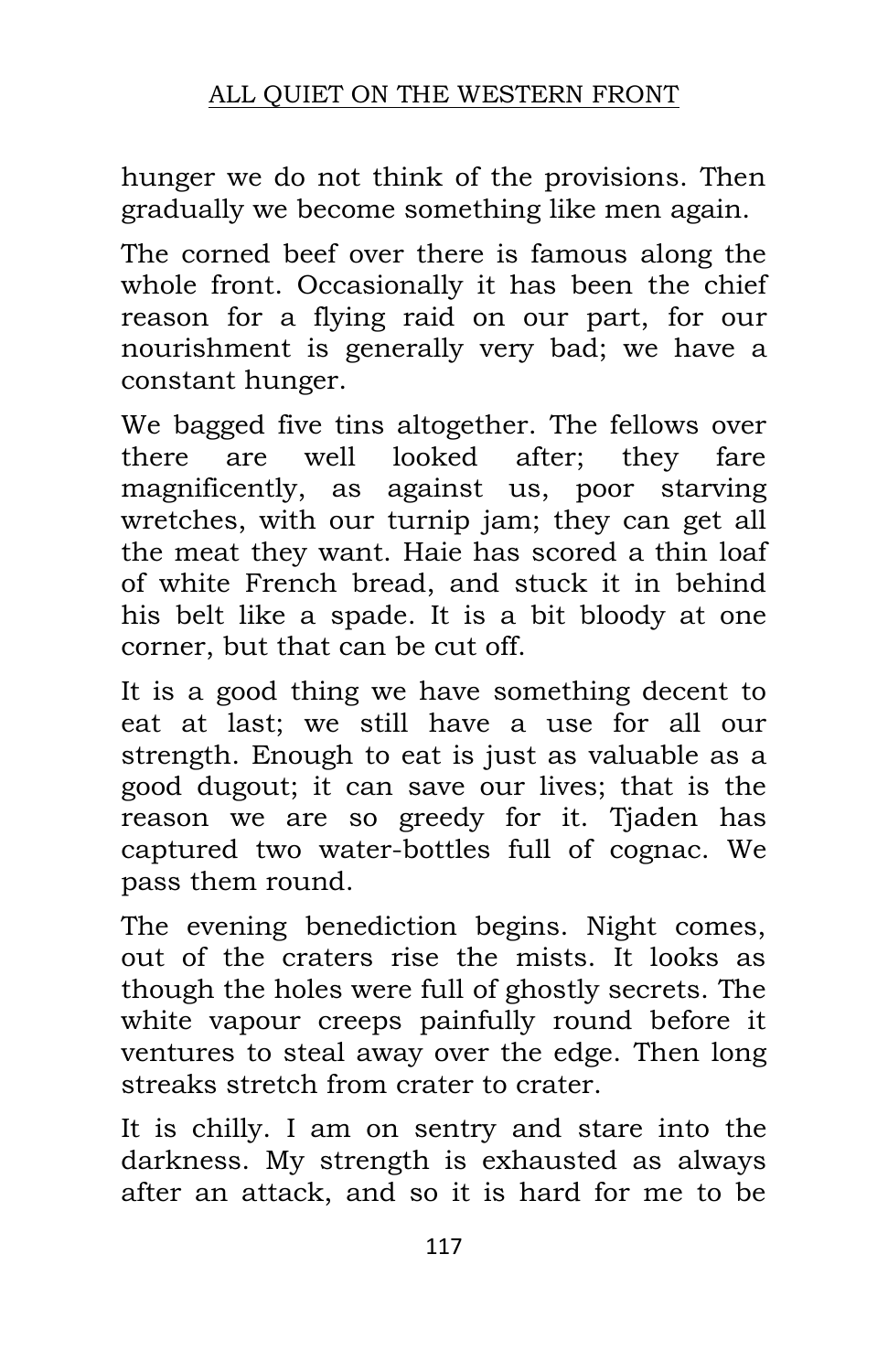alone with my thoughts. They are not properly thoughts; they are memories which in my weakness haunt me and strangely move me.

The parachute-lights soar upwards--and I see a picture, a summer evening, I am in the cathedral cloister and look at the tall rose trees that bloom in the middle of the little cloister garden where the monks lie buried. Around the walls are the stone carvings of the Stations of the Cross. No one is there. A great quietness rules in this blossoming quadrangle, the sun lies warm on the heavy grey stones, I place my hand upon them and feel the warmth. At the right-hand corner the green

cathedral spire ascends into the pale blue sky of the evening. Between the glowing columns of the cloister is the cool darkness that only churches have, and I stand there and wonder whether, when I am twenty, I shall have experienced the bewildering emotions of love.

The image is alarmingly near; it touches me before it dissolves in the light of the next starshell.

I lay hold of my rifle to see that it is in trim. The barrel is wet, I take it in my hands and rub off the moisture with my fingers.

Between the meadows behind our town there stands a line of old poplars by a stream. They were visible from a great distance, and although they grew on one bank only, we called them the poplar avenue. Even as children we had a great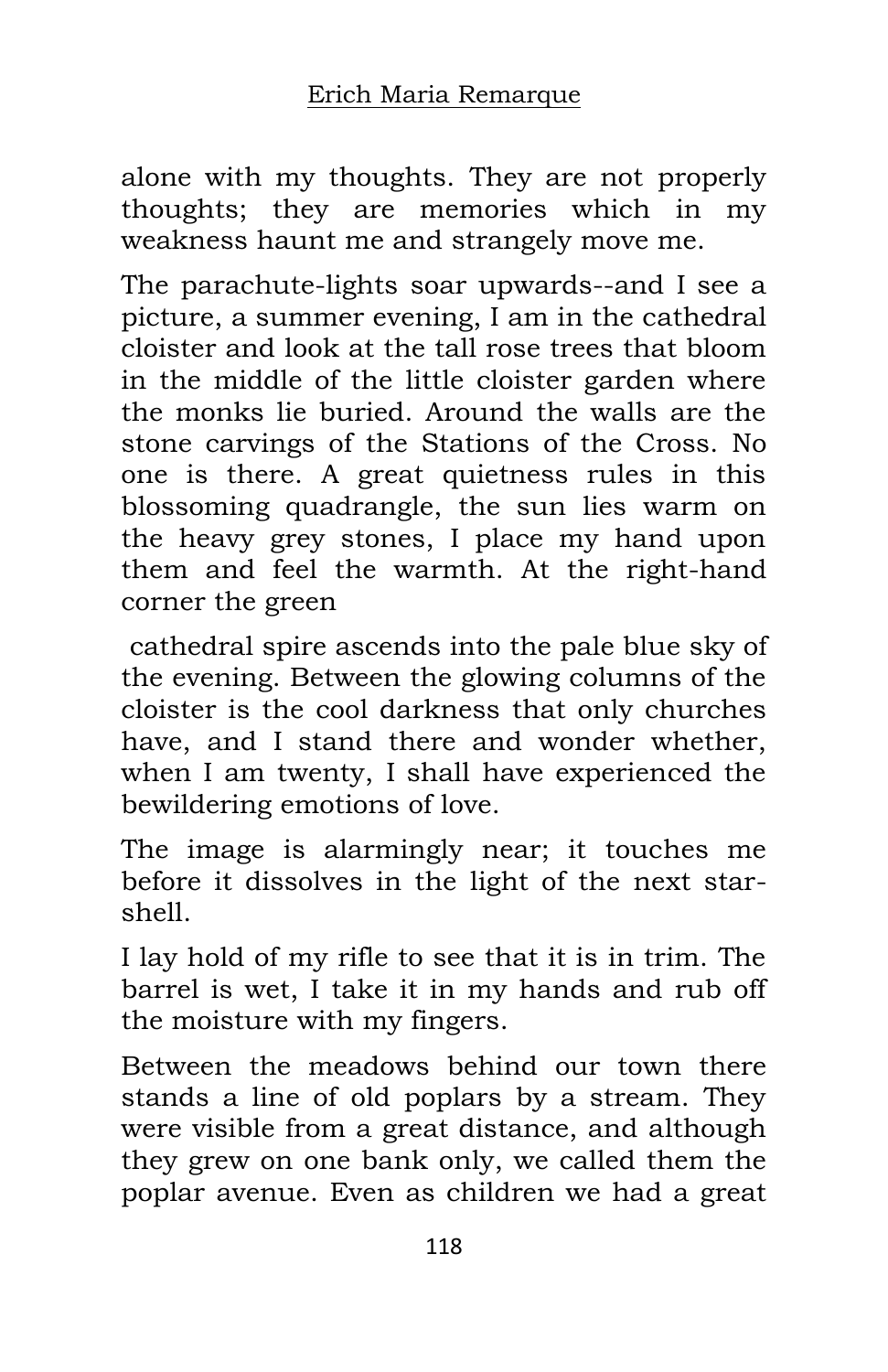### ALL QUIET ON THE WESTERN FRONT

love for them, they drew us vaguely thither, we played truant the whole day by them and listened to their rustling. We sat beneath them on the bank of the stream and let our feet hang in the bright, swift waters. The pure fragrance of the water and the melody of the wind in the poplars held our fancies. We loved them dearly, and the image of those days still makes my heart pause in its beating.

It is strange that all the memories that come have these two qualities. They are always completely calm, that is predominant in them; and even if they are not really calm, they become so. They are soundless apparitions that speak to me, with looks and gestures silently, without any word--and it is the alarm of their silence that forces me to lay hold of my sleeve and my rifle lest I should abandon myself to the liberation and allurement in which my body would dilate and gently pass away into the still forces that lie behind these things.

They are quiet in this way, because quietness is so unattainable for us now. At the front there is no quietness and the curse of the front reaches so far that we never pass beyond it. Even in the remote depots and rest-areas the droning and the muffled noise of shelling is always in our ears. We are never so far off that it is no more to be heard. But these last few days it has been unbearable.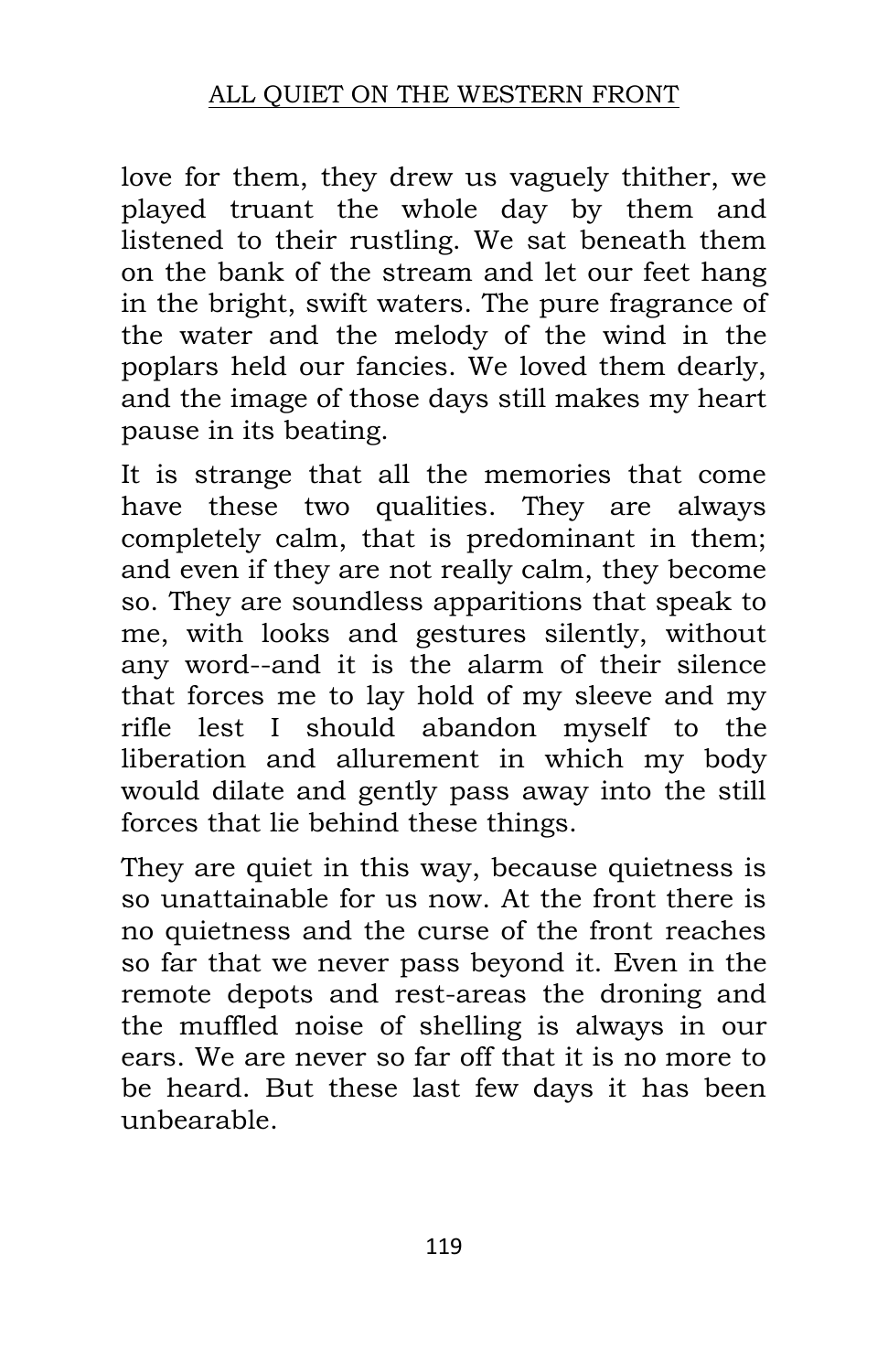Their stillness is the reason why these memories of former times do not awaken desire so much as sorrow--a vast, inapprehensible melancholy. Once we had such desires--but they return not. They are past, they belong to another world that is gone from us. In the barracks they called forth a rebellious, wild craving for their return; for then they were still bound to us, we belonged to them and they to us, even though we were already absent from them. They appeared in the soldiers' songs which we sang as we marched between the glow of the dawn and the black silhouettes of the forests to drill on the moor, they were a powerful remembrance that was in us and came from us.

But here in the trenches they are completely lost to us. They arise no more; we are dead and they stand remote on the horizon, they are a mysterious reflection, an apparition, that haunts us, that we fear and love without hope. They are strong and our desire is strong--but they are unattainable, and we know it.

And even if these scenes of our youth were given back to us we would hardly know what to do. The tender, secret influence that passed from them into us could not rise again. We might be amongst them and move in them; we might remember and love them and be stirred by the sight of them. But it would be like gazing at the photograph of a dead comrade; those are his features, it is his face, and the days we spent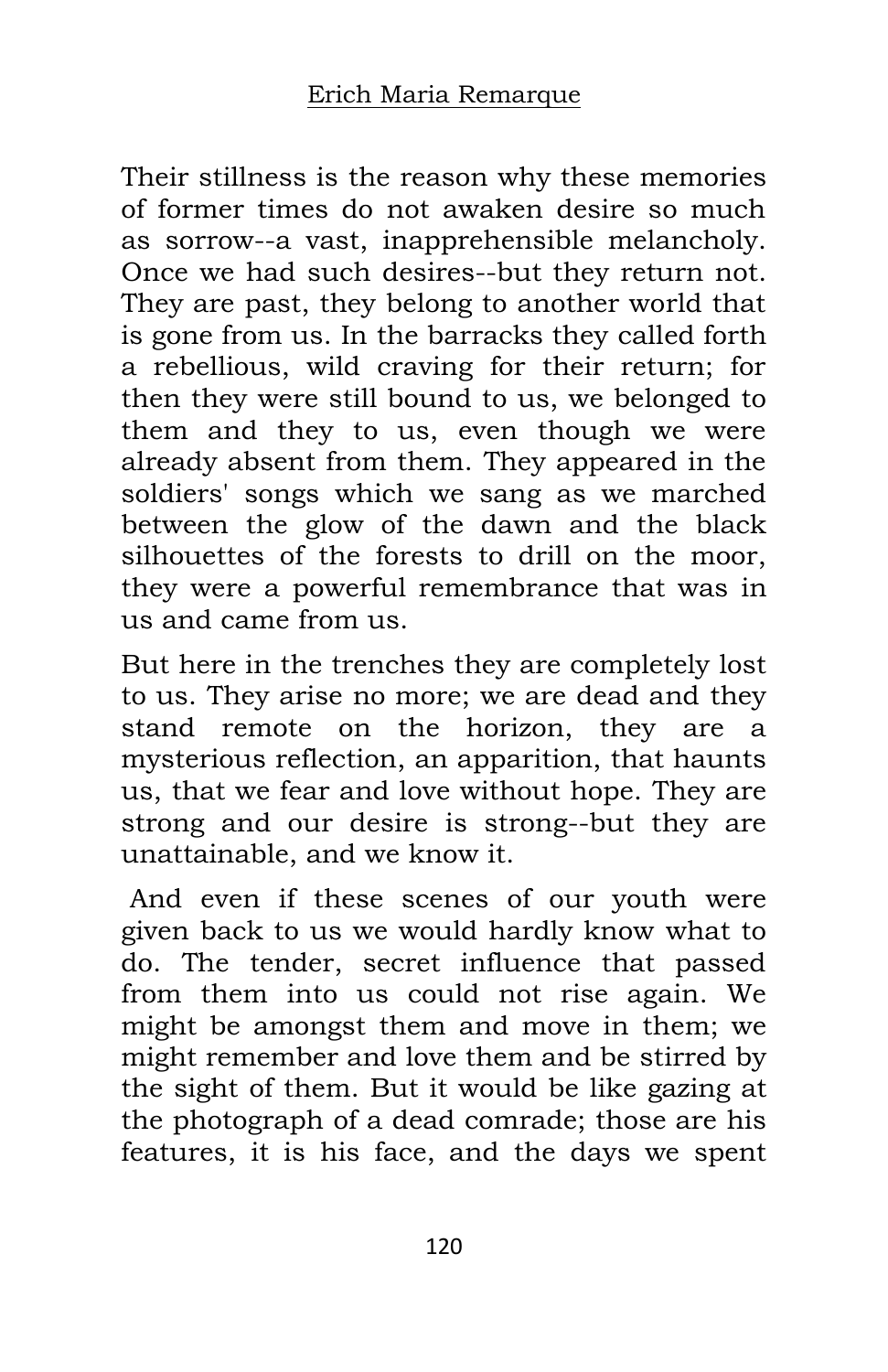together take on a mournful life in the memory; but the man himself it is not.

We could never regain the old intimacy with those scenes. It was not any recognition of their beauty and their significance that attracted us, but the communion, the feeling of a comradeship with the things and events of our existence, which cut us off and made the world of our parents a thing incomprehensible to us- for then we surrendered ourselves to events and were lost in them, and the least little thing was enough to carry us down the stream of eternity. Perhaps it was only

the privilege of our youth, but as yet we recognised no limits and saw nowhere an end. We had that thrill of expectation in the blood which united us with the course of our days.

To-day we would pass through the scenes of our youth like travellers. We are burnt up by hard facts; like tradesmen we understand distinctions, and like butchers, necessities. We are no longer untroubled--we are indifferent. We might exist there; but should we really live there?

We are forlorn like children, and experienced like old men, we are crude and sorrowful and superficial--I believe we are lost.

My hands grow cold and my flesh creeps; and yet the night is warm. Only the mist is cold, this mysterious mist that trails over the dead and sucks from them their last, creeping life. By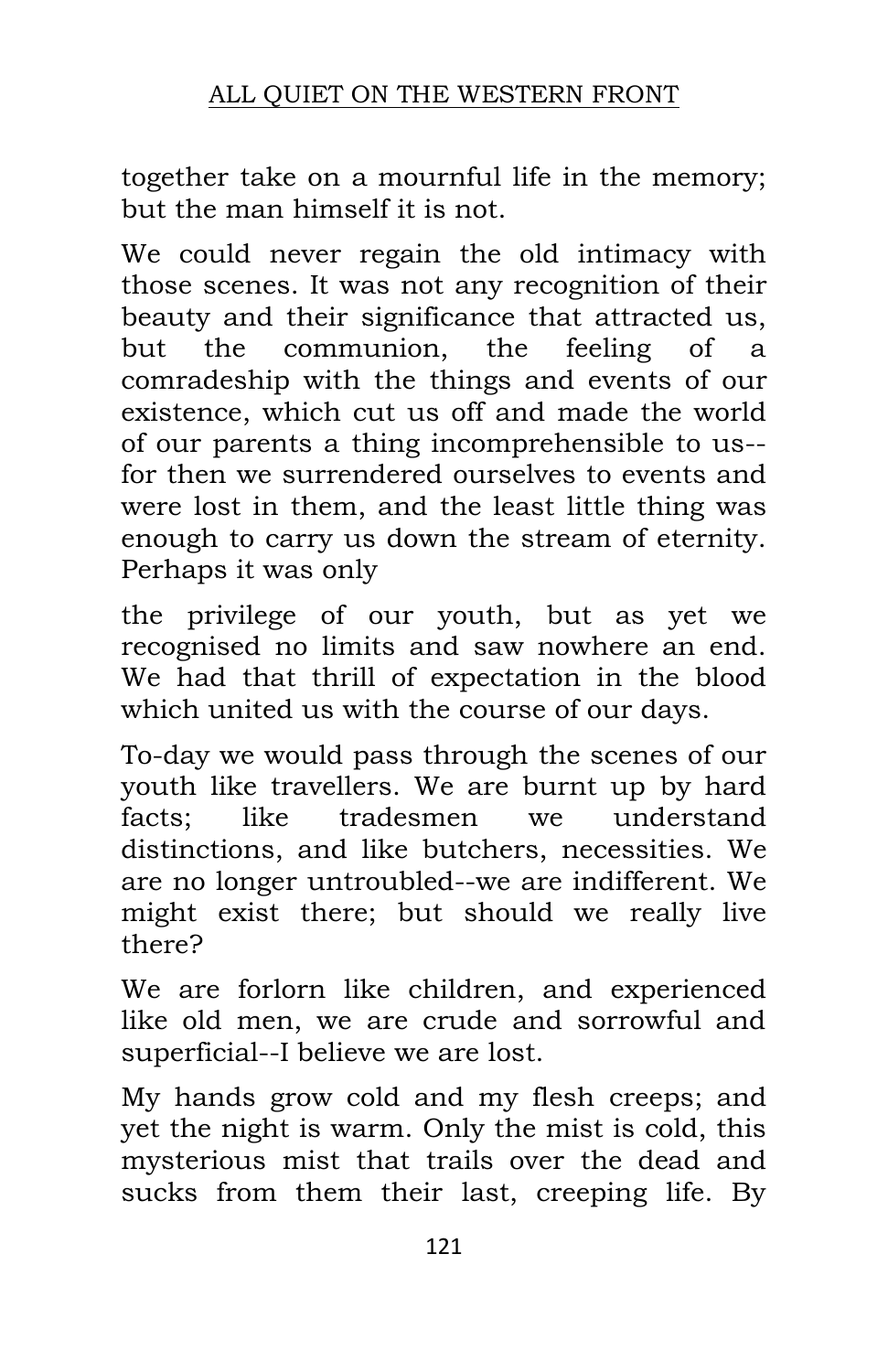morning they will be pale and green and their blood congealed and black.

Still the parachute-rockets shoot up and cast their pitiless light over the stony landscape, which is full of craters and frozen lights like a moon. The blood beneath my skin brings fear and restlessness into my thoughts. They become feeble and tremble, they want warmth and life. They cannot persist without solace, without illusion, they are disordered before the naked picture of despair.

I hear the rattle of the mess-tins and immediately feel a strong desire for warm food; it would do me good and comfort me. Painfully I force myself to wait until I am relieved.

Then I go into the dug-out and find a mug of barley. It is cooked in fat and tastes good, I eat it slowly. I remain quiet, though the others are in a better mood, for the shelling has died down.

The days go by and the incredible hours follow one another as a matter of course. Attacks alternate with counter-attacks and slowly the dead pile up in the field of craters between the

trenches. We are able to bring in most of the wounded that do not lie too far off. But many have long to wait and we listen to them dying.

For one of them we search two days in vain. He must be lying on his belly and unable to turn over. Otherwise it is hard to understand why we cannot find him; for it is only when a man has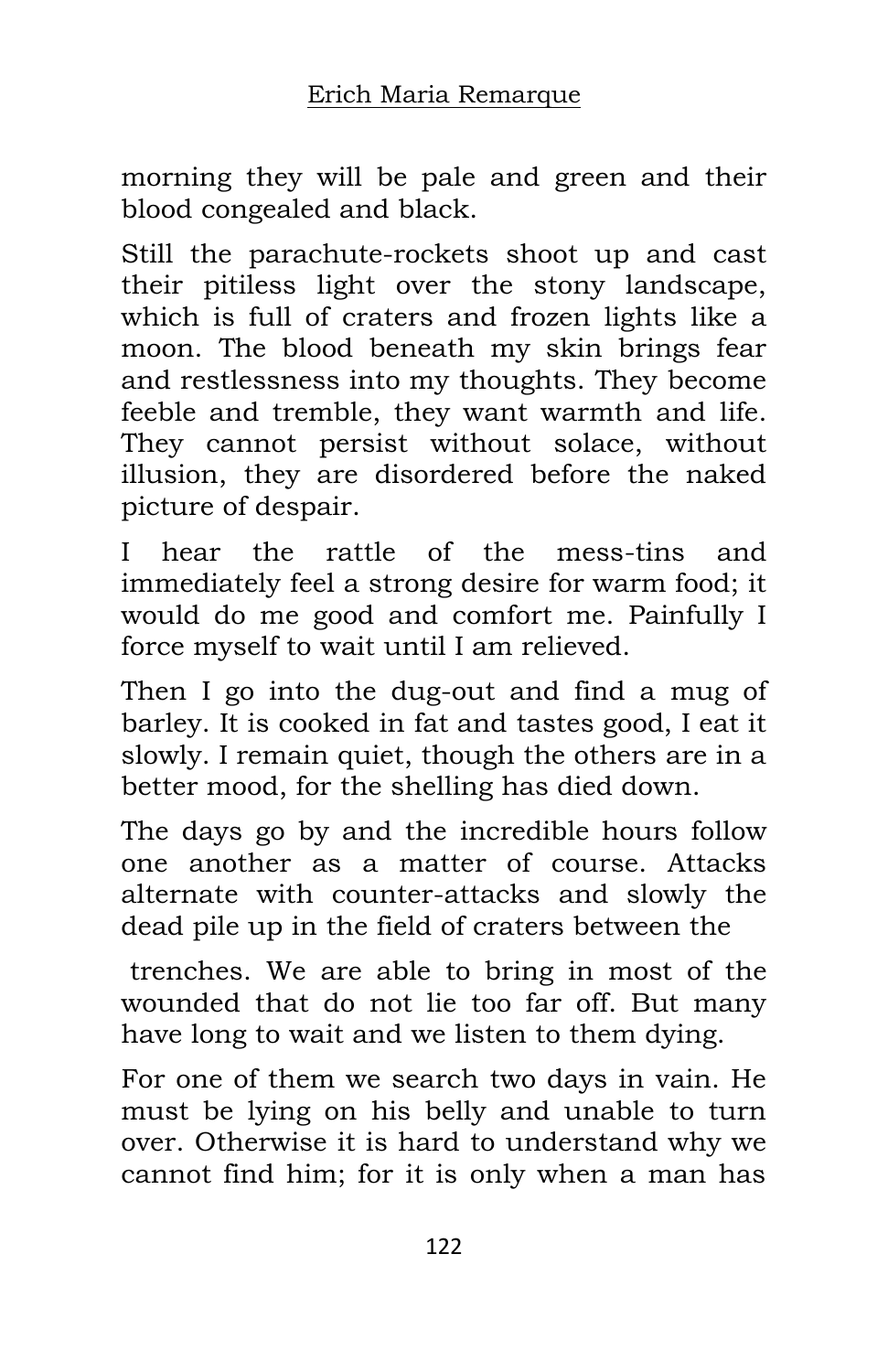## ALL QUIET ON THE WESTERN FRONT

his mouth close to the ground that it is impossible to gauge the direction of his cry.

He must have been badly hit--one of those nasty wounds neither so severe that they exhaust the body at once and a man dreams on in a halfswoon, nor so light that a man endures the pain in the hope of becoming well again. Kat thinks he has either a broken pelvis or a shot through the spine. His chest cannot have been injured otherwise he would not have such strength to cry out. And if it were any other kind of wound it would be possible to see him moving.

He grows gradually hoarser. The voice is so strangely pitched that it seems to be everywhere. The first night some of our fellows go out three times to look for him. But when they think they have located him and crawl across, next time they hear the voice it seems to come from somewhere else altogether.

We search in vain until dawn. We scrutinised the field all day with glasses, but discover nothing. On the second day the calls are fainter; that will be because his lips and mouth have become dry.

Our Company Commander has promised next turn of leave with three days extra to anyone who finds him. That is a powerful inducement, but we would do all that is possible without that for his cry is terrible. Kat and Kropp even go out in the afternoon, and Albert gets the lobe of his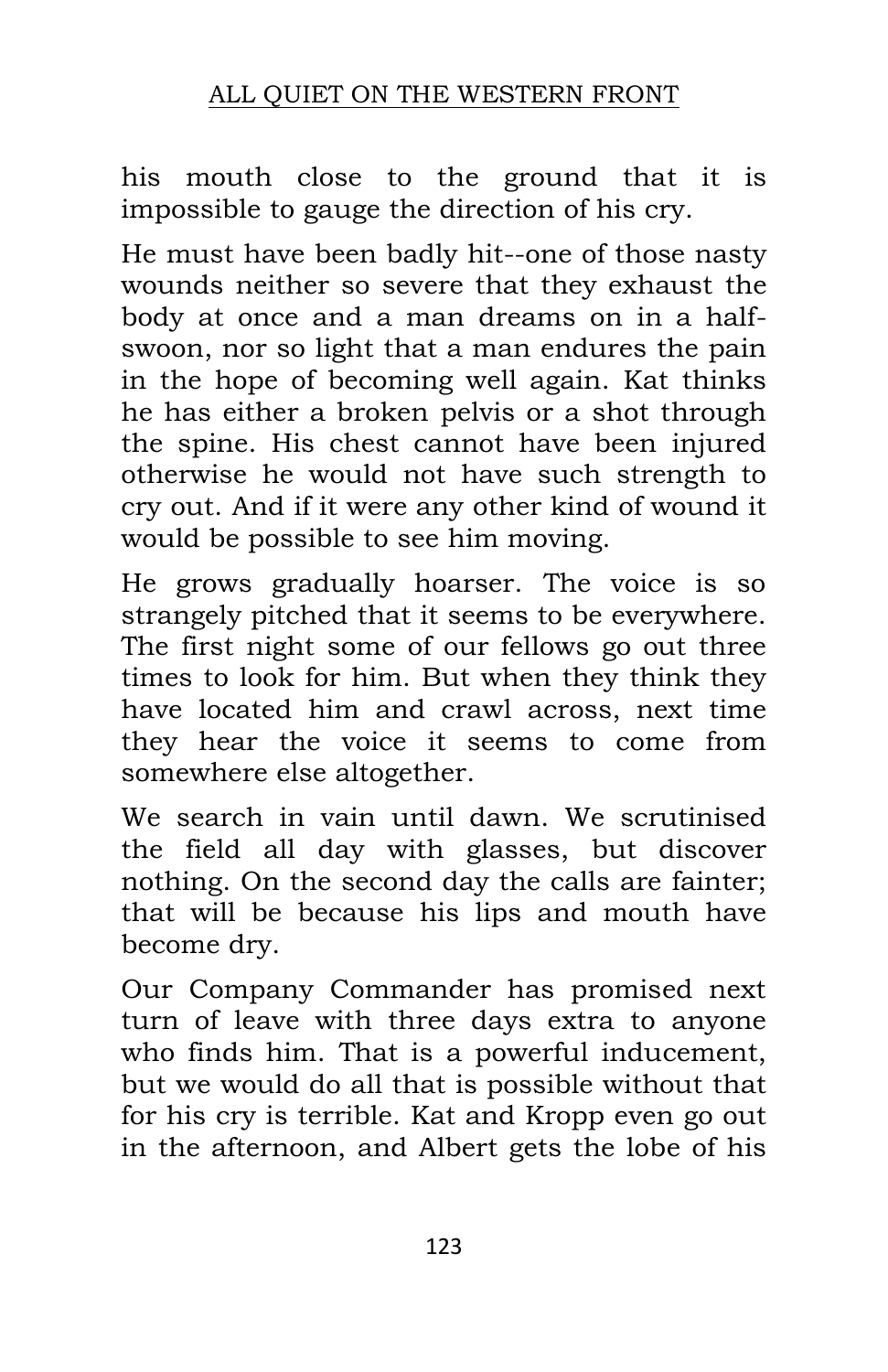ear shot off in consequence. It is to no purpose, they come back without him.

It is easy to understand what he cries. At first he called only for help--the second night he must have had some delirium, he talked with his wife and his children, we often detected the name Elise. To-day he merely weeps. By evening the voice dwindles to a croaking. But it persists still through the whole night. We hear it so distinctly because the wind blows toward our line. In the morning when we suppose he must already have long gone to his rest, there comes across to us one last gurgling rattle.

The days are hot and the dead lie unburied. We cannot fetch them all in, if we did we should not know what to do with them. The shells will bury them. Many have their bellies swollen up like balloons. They hiss, belch, and make movements. The gases in them make noises.

The sky is blue and without clouds. In the evening it grows sultry and the heat rises from the earth. When the wind blows toward us it brings the smell of blood, which is very heavy and sweet. This deathly exhalation from the shell-holes seems to be a mixture of chloroform and putrefaction, and fills us with nausea and retching.

The nights become quiet and the hunt for copper driving-bands and the silken parachutes of the French star-shells begins. Why the driving-bands are so desirable no one knows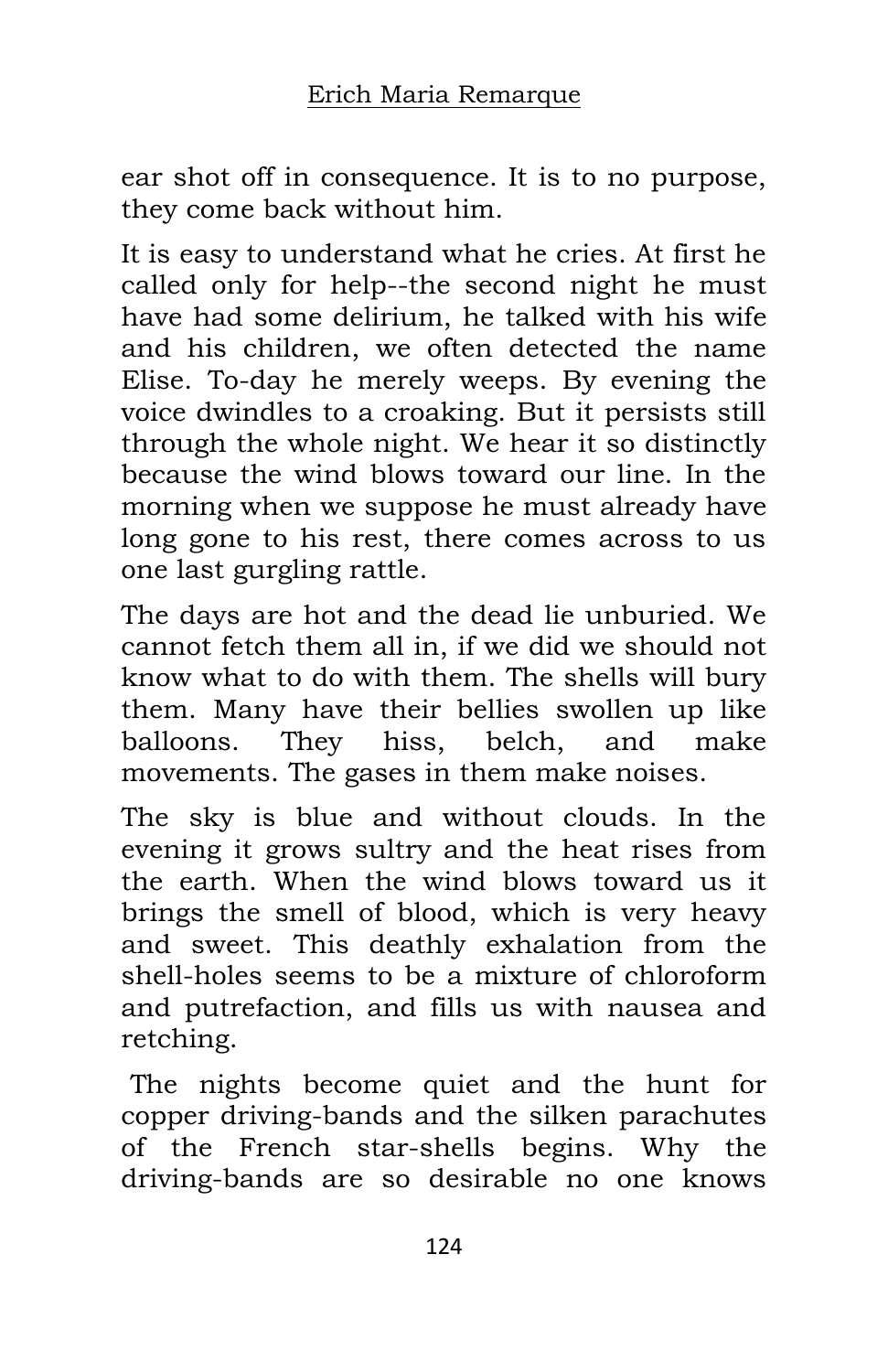## ALL QUIET ON THE WESTERN FRONT

exactly. The collectors merely assert that they are valuable. Some have collected so many that they will stoop under the weight of them when we go back.

But Haie at least gives a reason. He intends to give them to his girl to supplement her garters. At this the Friesians explode with mirth. They slap their knees: "By Jove though, he's a wit, Haie is, he's got brains." Tjaden especially can hardly contain himself; he takes the largest of the rings in his hand and every now and then puts his leg through it to show how much slack there is.

"Haie, man, she must have legs like, legs--" his thoughts mount somewhat higher "and a behind too she must have, like a--like an elephant!"

He cannot get over it. "I wish I could play hothand with her once, my hat--"

Haie beams, proud that his girl should receive so much appreciation.

"She's a nice bit," he says with self-satisfaction.

The parachutes are turned to more practical uses. According to the size of the bust three or perhaps four will make a blouse. Kropp and I use them as handkerchiefs. The others send them home. If the women could see at what risk these bits of rag are often obtained, they would be horrified.

Kat surprises Tjaden endeavouring with perfect equanimity to knock the driving-band off a dud.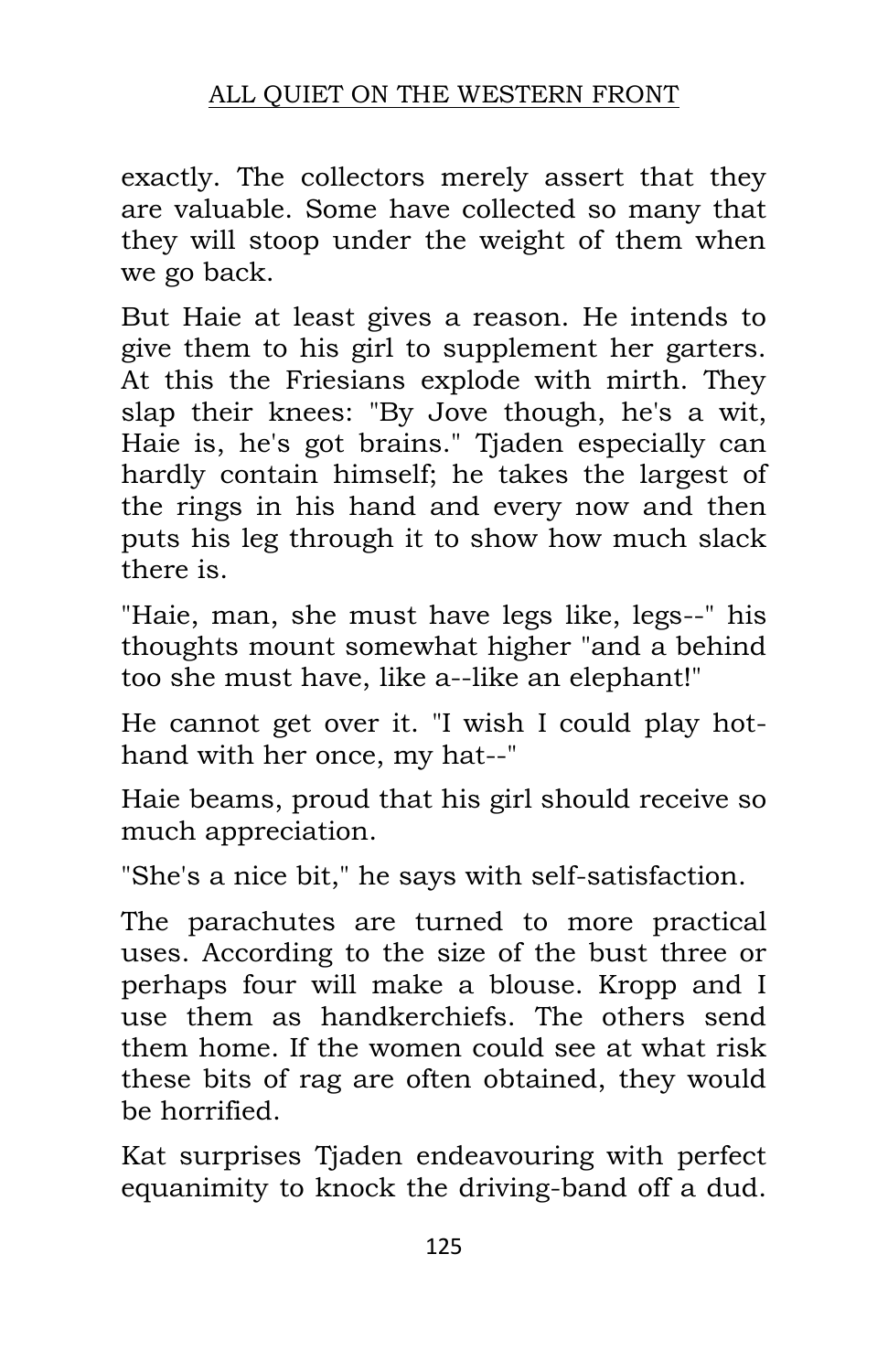If anyone else had tried it the thing would have exploded, but Tjaden always has his luck with him.

One morning two butterflies play in front of our trench. They are brimstone-butterflies, with red spots on their yellow wings. What can they be looking for here? There is not a plant nor a flower for miles. They settle on the teeth of a skull. The birds too are just as carefree, they have long since accustomed themselves to the war. Every morning larks ascend from No Man's Land. A year ago we watched them nesting; the young ones grew up too.

We have a spell from the rats in the trench. They are in No Man's Land--we know what for. They grow fat; when we see one we have a crack at it. At night we hear again the rolling behind the enemy lines. All day we have only the normal shelling, so that we are able to repair the trenches. There is always plenty of amusement, the airmen see to that. There are countless fights for us to watch every day.

Battle planes don't trouble us, but the observation planes we hate like the plague; they put the artillery on to us. A few minutes after they appear, shrapnel and high-explosives begin to drop on us. We lose eleven men in one day that way, and five of them stretcher-bearers. Two are smashed so that Tjaden remarks you could scrape them off the wall of the trench with a spoon and bury them in a mess-tin. Another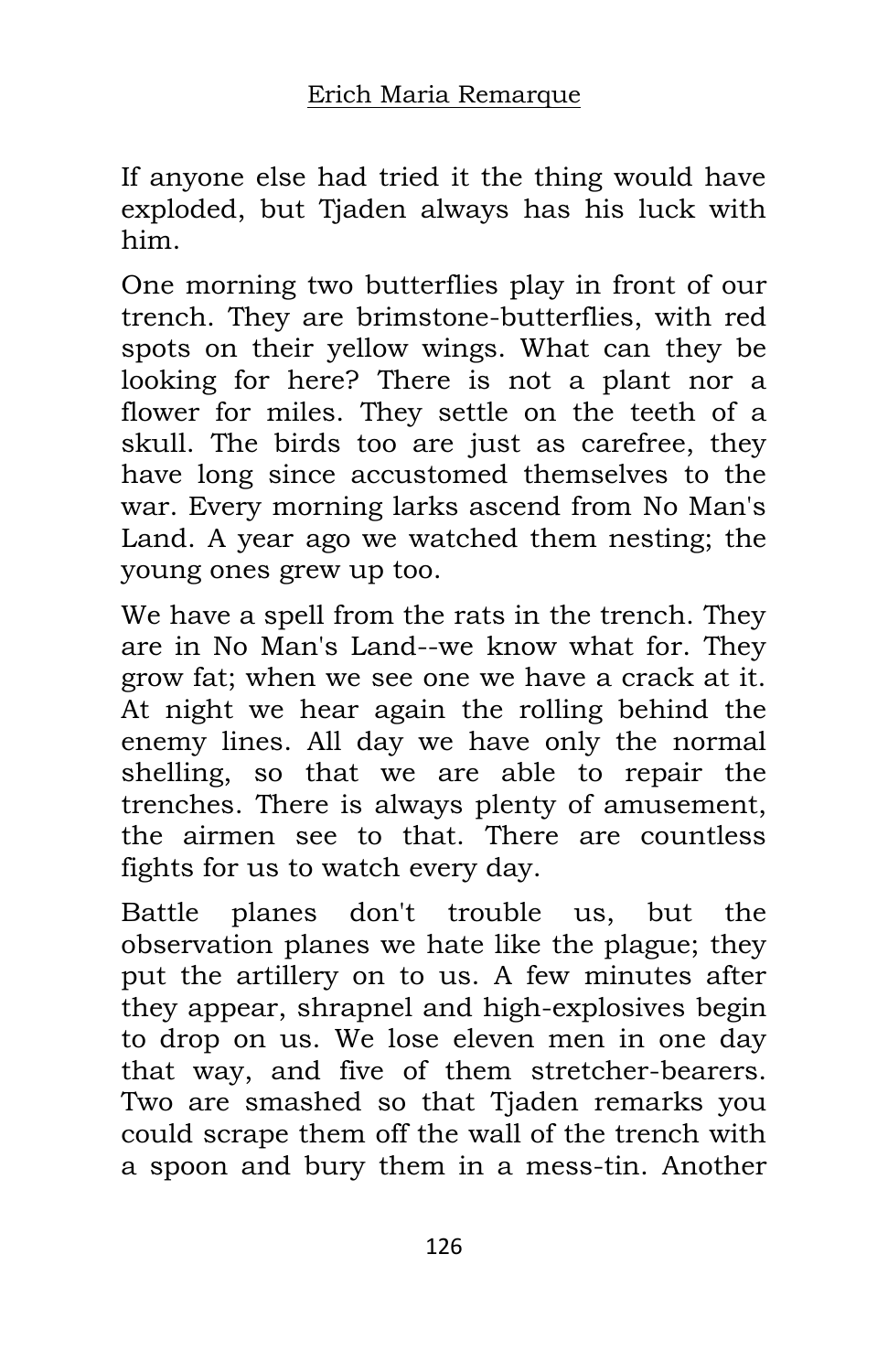has the lower part of his body and his legs torn off. Dead, his chest

leans against the side of the trench, his face is lemon-yellow, in his beard still burns a cigarette. It glows until it dies out on his lips.

We put the dead in a large shell-hole. So far there are three layers, one on top of the other.

Suddenly the shelling begins to pound again. Soon we are sitting up once more with the rigid tenseness of blank anticipation.

Attack, counter-attack, charge, repulse--these are words, but what things they signify! We have lost a good many men, mostly recruits. Reinforcements have again been sent up to our sector. They are one of the new regiments, composed almost entirely of young fellows just called up. They have had hardly any training, and are sent into the field with only a theoretical knowledge. They do know what a hand-grenade is, it is true, but they have very little idea of cover, and what is most important of all, have no eye for it. A fold in the ground has to be quite eighteen inches high before they can see it.

Although we need reinforcement, the recruits give us almost more trouble than they are worth. They are helpless in this grim fighting area, they fall like flies. Modern trench-warfare demands knowledge and experience; a man must have a feeling for the contours of the ground, an ear for the sound and character of the shells, must be able to decide beforehand where they will drop,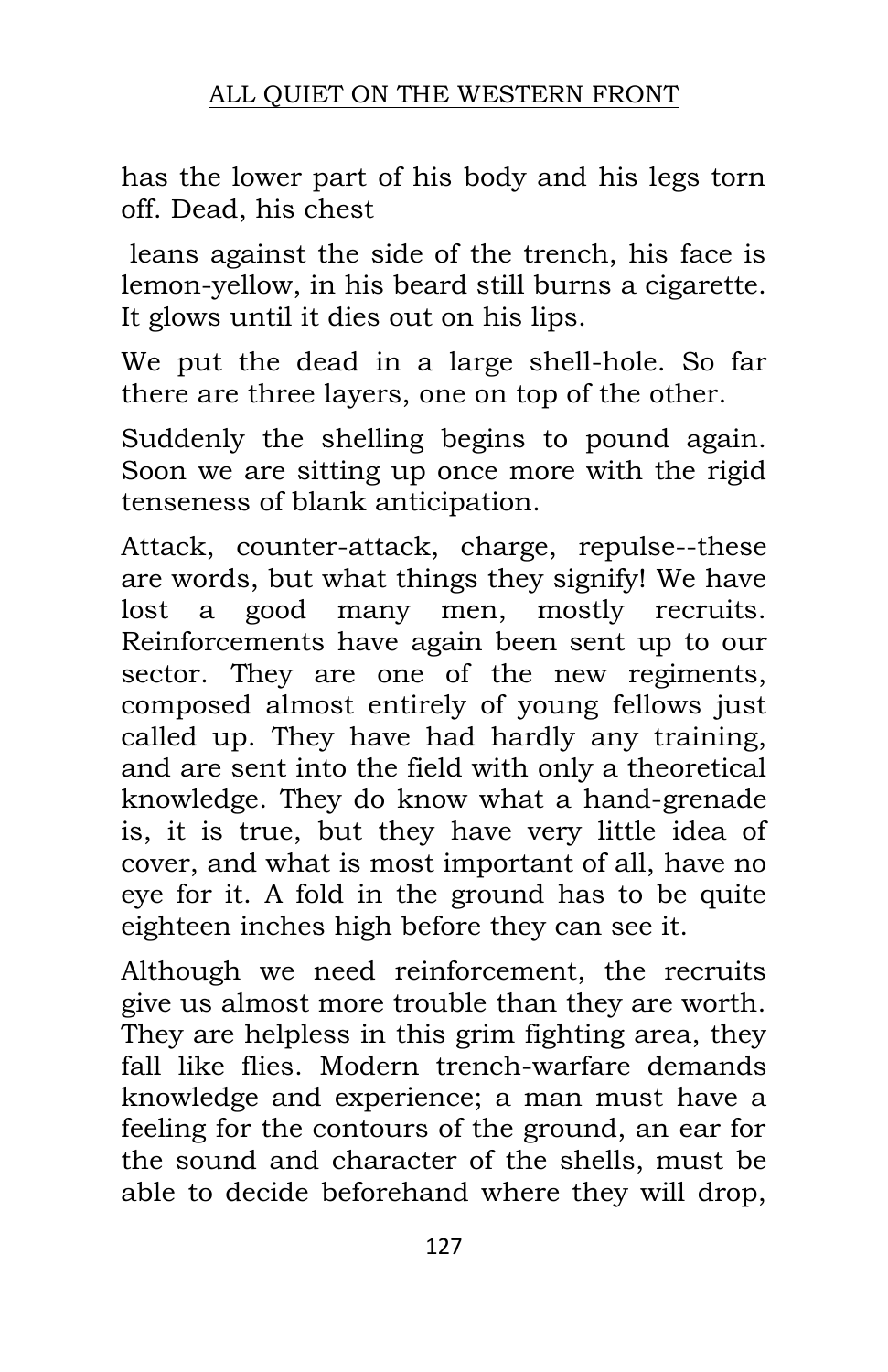how they will burst, and how to shelter from them.

The young recruits of course know none of these things. They get killed simply because they hardly can tell shrapnel from high-explosive, they are mown down because they are listening anxiously to the roar of the big coal-boxes falling in the rear, and miss the light, piping whistle of the low spreading daisy-cutters. They flock together like sheep instead of scattering, and even the wounded are shot down like hares by the airmen.

Their pale turnip faces, their pitiful clenched hands, the fine courage of these poor devils, the desperate charges and attacks made by the poor brave wretches, who are so terrified that they dare not cry out loudly, but with battered chests, with torn bellies, arms and legs only whimper softly for their mothers and cease as soon as one looks at them.

Their sharp, downy, dead faces have the awful expressionlessness of dead children.

It brings a lump into the throat to see how they go over, and run and fall. A man would like to spank them, they are so stupid, and to take them by the arm and lead them away from here where they have no business to be. They wear grey coats and trousers and boots, but for most of them the uniform is far too big, it hangs on their limbs, their shoulders are too narrow, their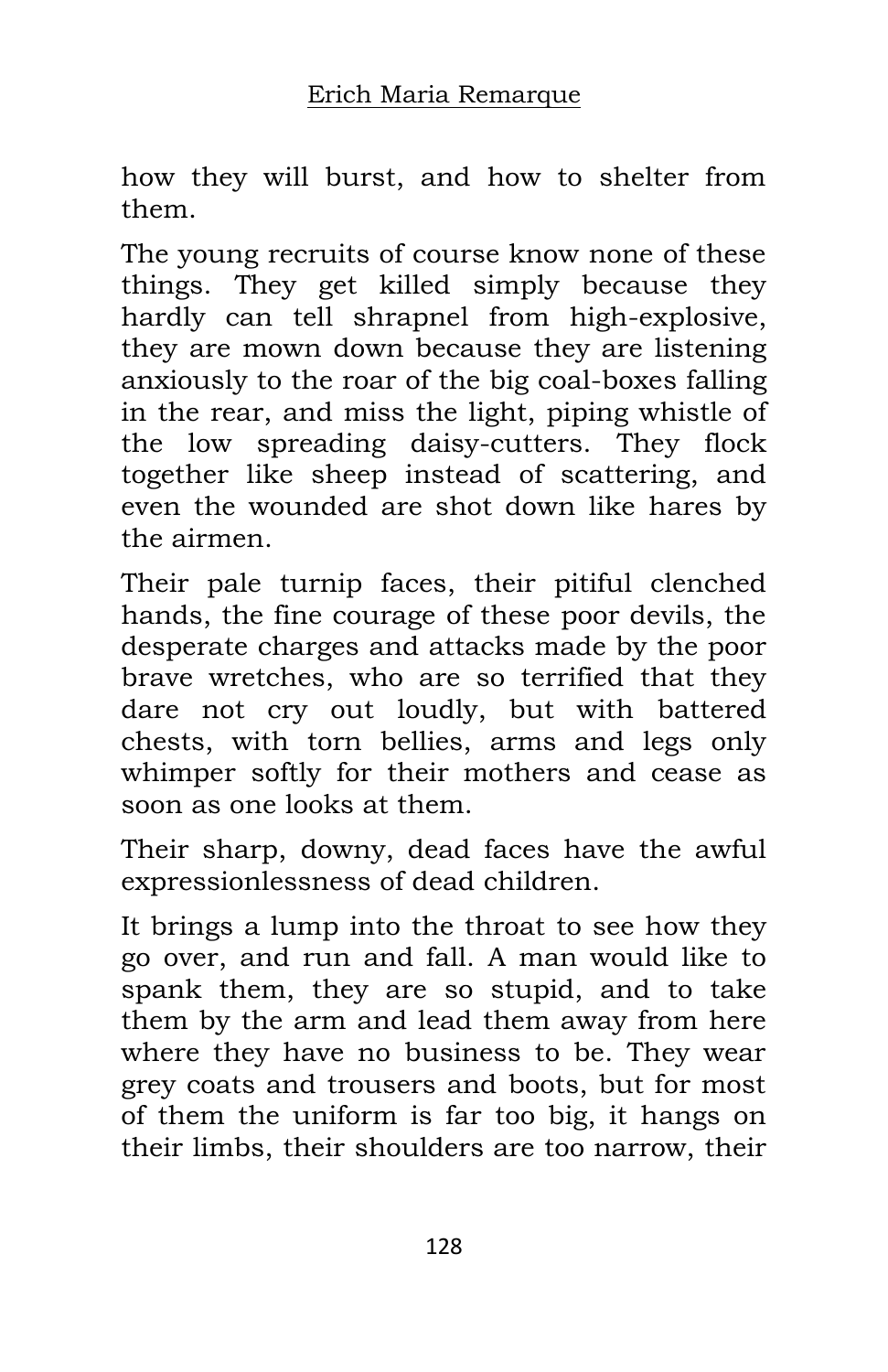bodies too slight; no uniform was ever made to these childish measurements.

Between five and ten recruits fall to every old hand.

A surprise gas-attack carries off a lot of them. They have not yet learned what to do. We found one dug-out full of them, with blue heads and black lips. Some of them in a shell hole took off their masks too soon; they did not know that the gas lies longest in the hollows; when they saw others on top without masks they pulled theirs off too and swallowed enough to scorch their lungs.

Their condition is hopeless, they choke to death with haemorrhages and suffocation.

In one part of the trench I suddenly run into Himmelstoss. We dive into the same dug-out.

Breathless we are all lying one beside the other waiting for the charge.

When we run out again, although I am very excited, I suddenly think: "Where's Himmelstoss?" Quickly I jump back into the dug-out and find him with a small scratch lying in a corner pretending to be wounded. His face looks sullen. He is in a panic; he is new to it too. But it makes me mad that the young recruits should be out there and he here.

"Get out!" I spit.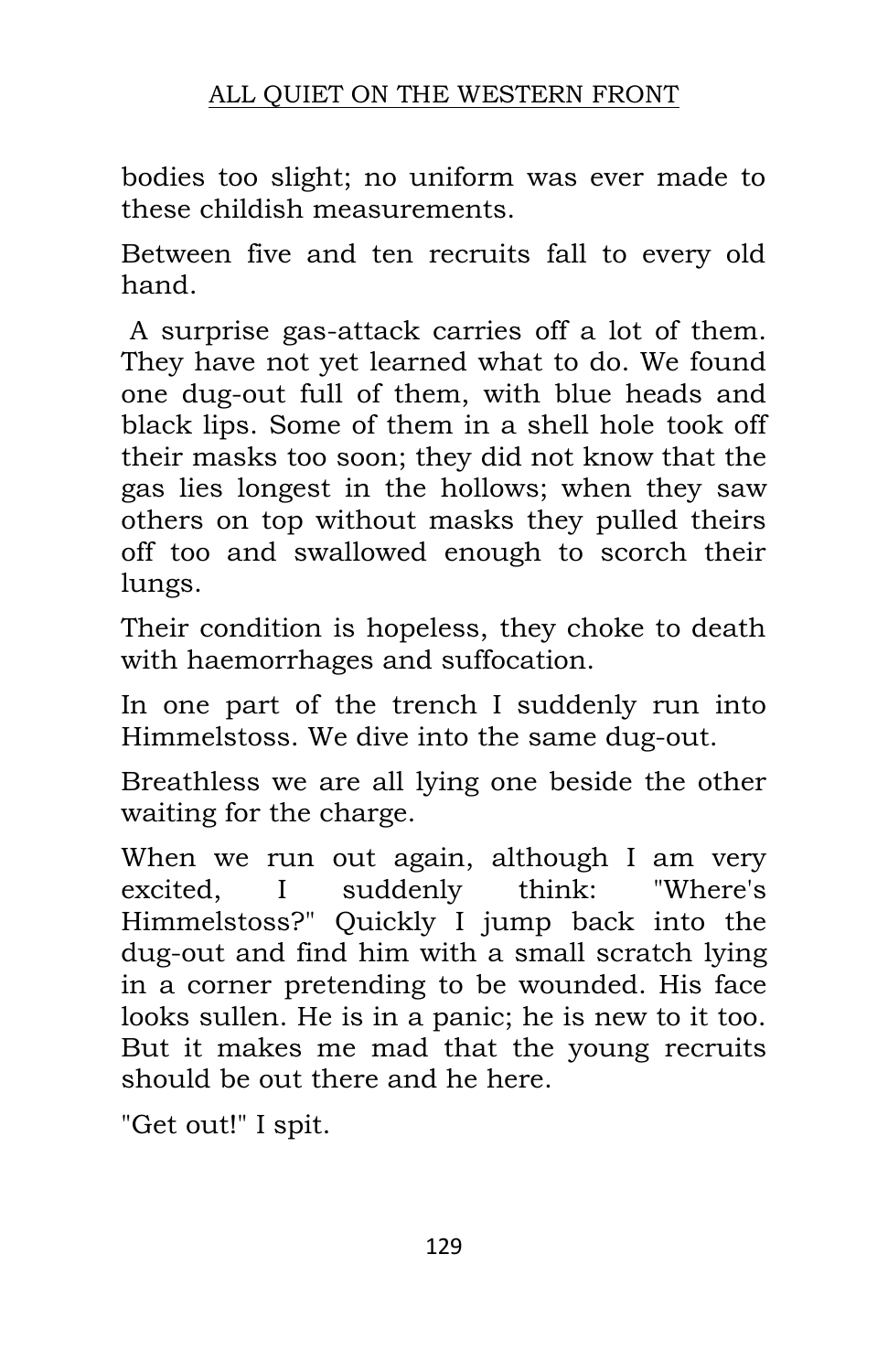He does not stir, his lips quiver, his moustache twitches.

"Out!" I repeat.

He draws up his legs, crouches back against the wall, and shows his teeth like a cur.

I seize him by the arm and try to pull him up. He barks.

That is too much for me. I grab him by the neck and shake him like a sack, his head jerks from side to side.

"You lump, will you get out--you hound, you skunk, sneak out of it, would you?" His eye becomes glassy, I knock his head against the wall--"You cow"--I kick him in the ribs--"You swine"--I push him toward the door and shove him out head first.

Another wave of our attack has just come up. A lieutenant is with them. He sees us and yells: "Forward, forward, join in, follow." And the word of command does what all my banging could not. Himmelstoss hears the order, looks round him as if awakened, and follows on.

I come after and watch him go over. Once more he is the smart Himmelstoss of the paradeground, he has even outstripped the lieutenant and is far ahead.

Bombardment, barrage, curtain-fire, mines, gas, tanks, machine-guns, hand-grenades--words, words, but they hold the horror of the world.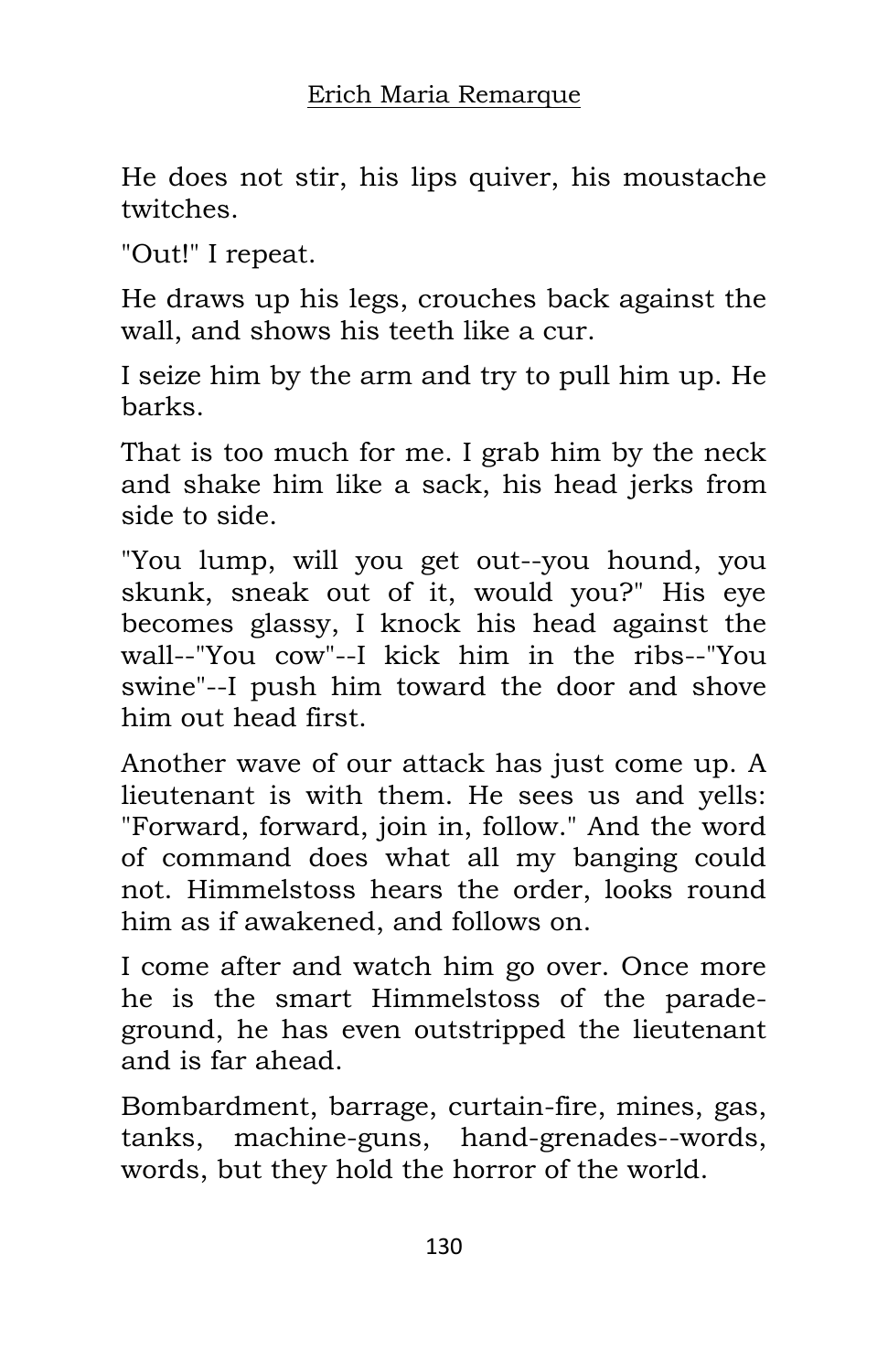### ALL QUIET ON THE WESTERN FRONT

Our faces are encrusted, our thoughts are devastated, we are weary to death; when the attack comes we shall have to strike many of the men with our fists to waken them and make them come with us--our eyes are burnt, our hands are torn, our knees bleed, our elbows are raw.

How long has it been? Weeks--months--years? Only days. We see time pass in the colourless faces of the dying, we cram food into us, we run, we throw, we shoot, we kill, we lie about, we are feeble and spent, and nothing supports us but the knowledge that there are still feebler, still more spent, still more helpless ones there who, with staring eyes, look upon us as gods that escape death many times.

In the few hours of rest we teach them. "There, see that waggle-top? That's a mortar coming. Keep down, it will go clean over. But if it comes this way, then run for it. You can run from a mortar."

We sharpen their ears to the malicious, hardly audible buzz of the smaller shells that are not easily distinguishable. They must pick them out from the general din by their insect-like hum- we explain to them that these are far more dangerous than the big ones that can be heard long beforehand.

We show them how to take cover from aircraft, how to simulate a dead man when one is overrun in an attack, how to time hand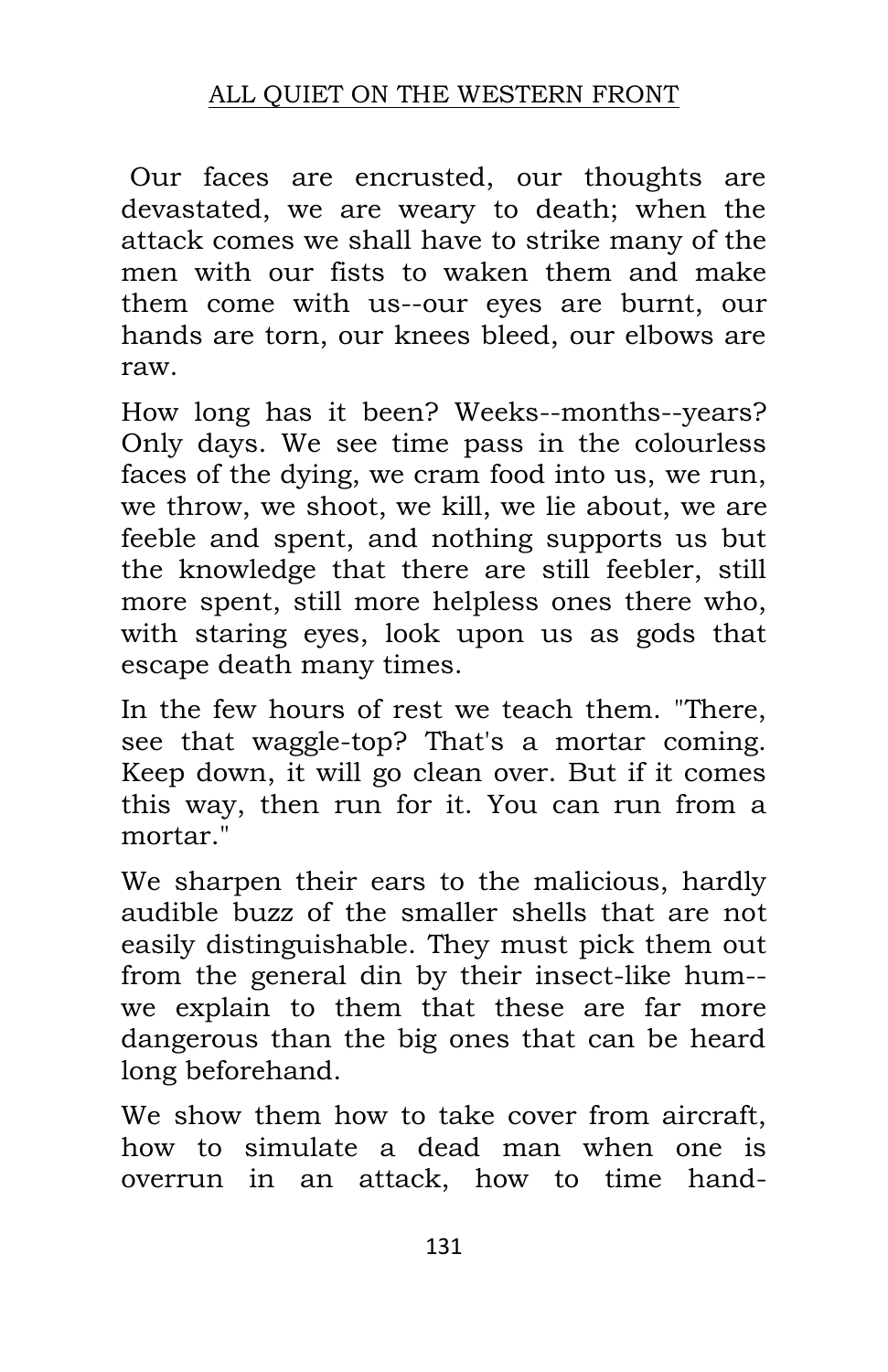grenades so that they explode half a second before hitting the ground; we teach them to fling themselves into holes as quick as lightning before the shells with instantaneous fuses; we show them how to clean up a trench with a handful of bombs; we explain the difference between the fuse-length of the enemy bombs and our own; we put them wise to the sound of gas shells;--show them all the tricks that can save them from death.

They listen, they are docile--but when it begins again, in their excitement they do everything wrong.

Haie Westhus drags off with a great wound in his back through which the lung pulses at every breath. I can only press his hand; "It's all up, Paul," he groans and he bites his arm because of the pain.

We see men living with their skulls blown open; we see soldiers run with their two feet cut off, they stagger on their splintered stumps into the next shell-hole; a lance-corporal crawls a mile and a half on his hands dragging his smashed knee after him; another goes to the dressing station and over his clasped hands bulge his intestines; we see men without mouths, without jaws, without faces; we find one man who has held the artery of his arm in his teeth for two hours in order not to bleed to death. The sun goes down, night comes, the shells whine, life is at an end.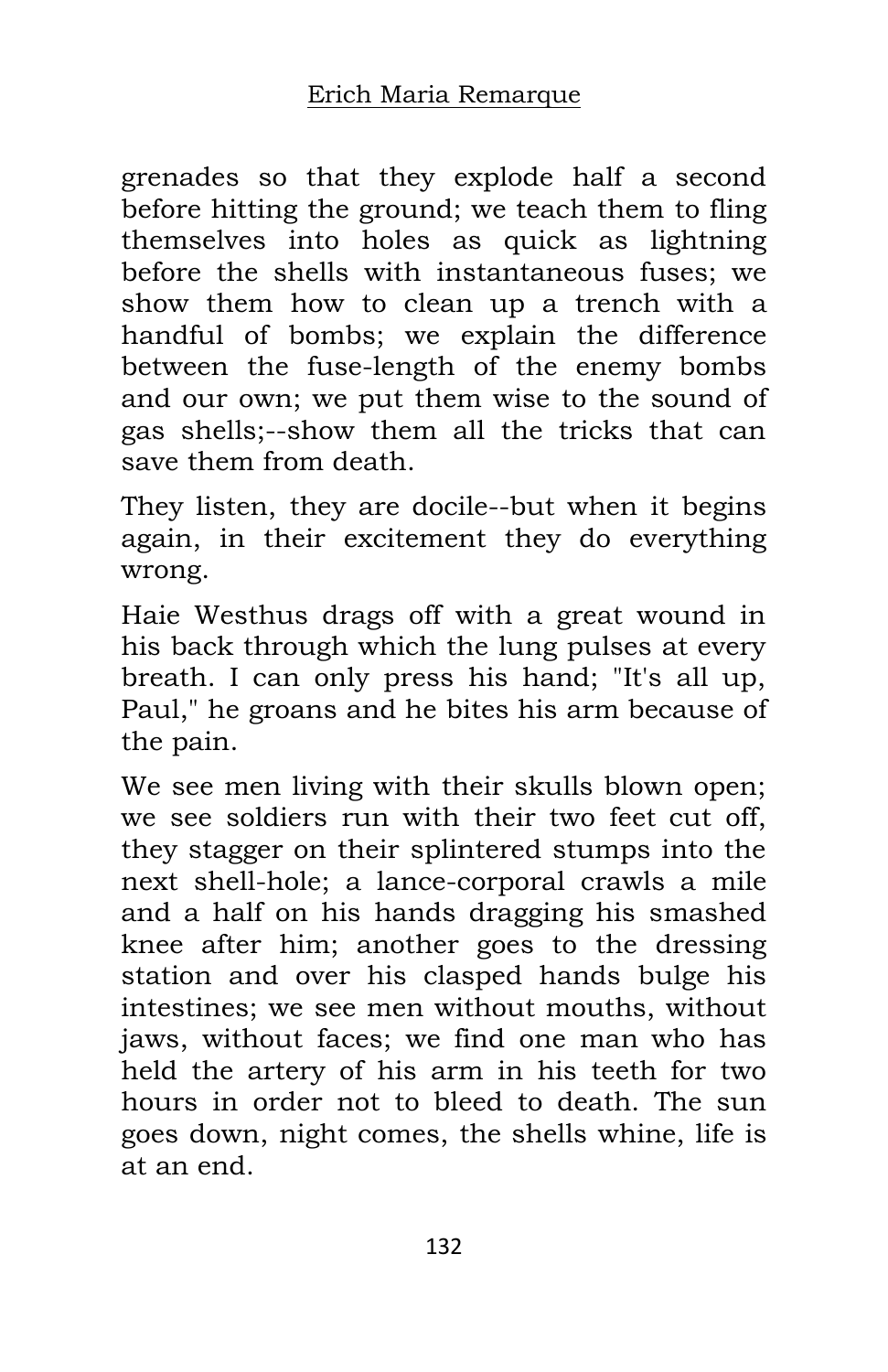Still the little piece of convulsed earth in which we lie is held. We have yielded no more than a few hundred yards of it as a prize to the enemy. But on every yard there lies a dead man.

We have just been relieved. The wheels roll beneath us, we stand dully, and when the call "Mind-- wire" comes, we bend our knees. It was summer when we came up, the trees were still green, now it is autumn and the night is grey and wet. The lorries stop, we climb out--a confused heap, a remnant of many names. On either side stand people, dark, calling out the numbers of the brigades, the battalions. And at each call a little group separates itself off, a small handful of dirty, pallid soldiers, a dreadfully small handful, and a dreadfully small remnant.

Now someone is calling the number of our company, it is, yes, the Company Commander, he has come through, then; his arm is in a sling. We go over to him and I recognise Kat and Albert, we stand together, lean against each other, and look at one another.

And we hear the number of our company called again and again. He will call a long time, they do not hear him in the hospitals and shell-holes.

Once again: "Second Company, this way!" And then more softly: "Nobody else, Second Company?" He is silent, and then huskily he says: "Is that all?" and gives the order: "Number!"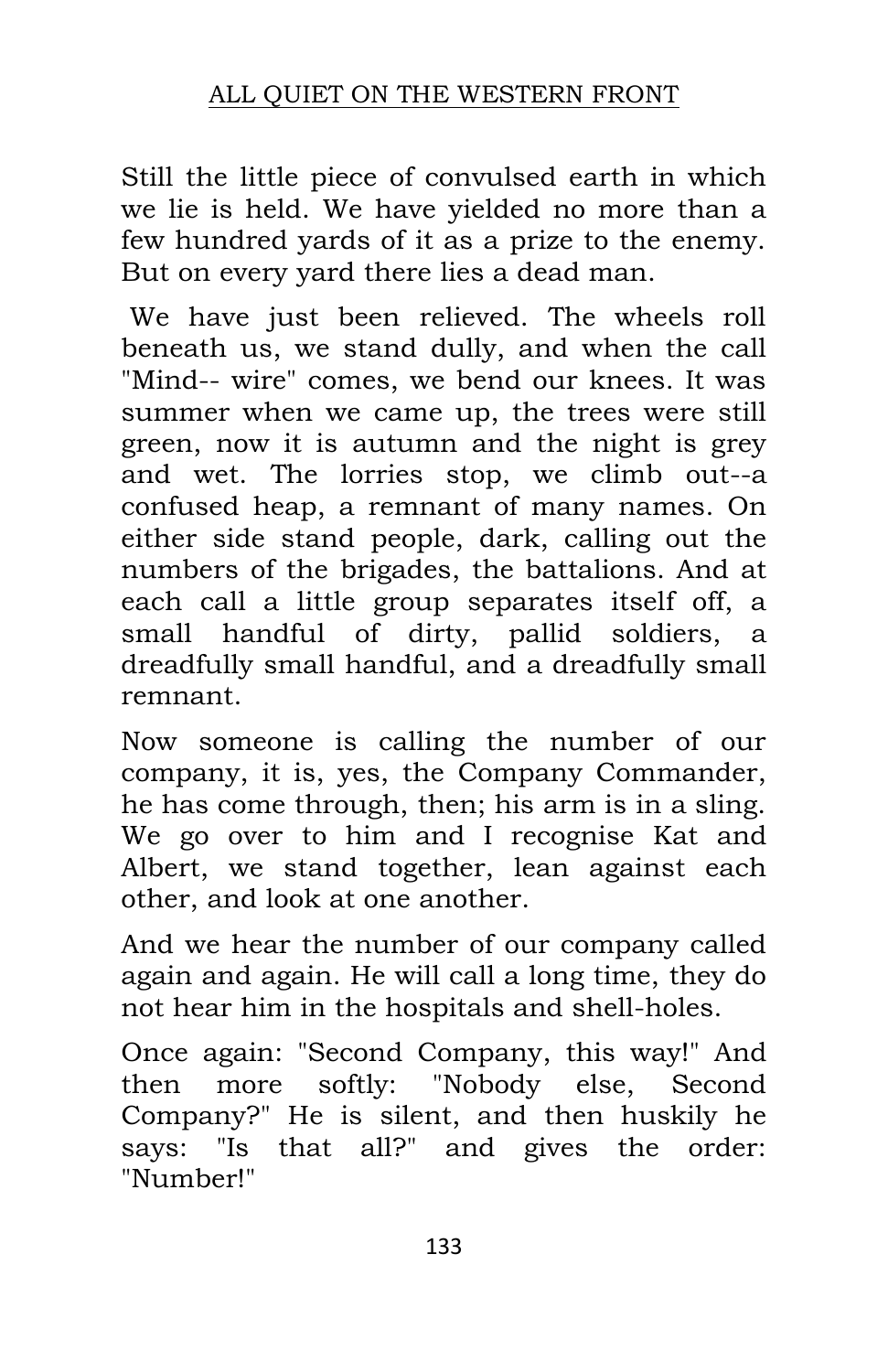The morning is grey, it was still summer when we came up, and we were one hundred and fifty strong. Now we freeze, it is autumn, the leaves rustle, the voices flutter out wearily: "One--two- three--four--" and cease at thirty-two. And there is a long silence before the voice asks: "Anyone else?"--and waits and then says softly: "In squads--" and then breaks off and is only able to finish: "Second Company--" with difficulty: "Second Company--march easy!"

A line, a short line trudges off into the morning. Thirty-two men.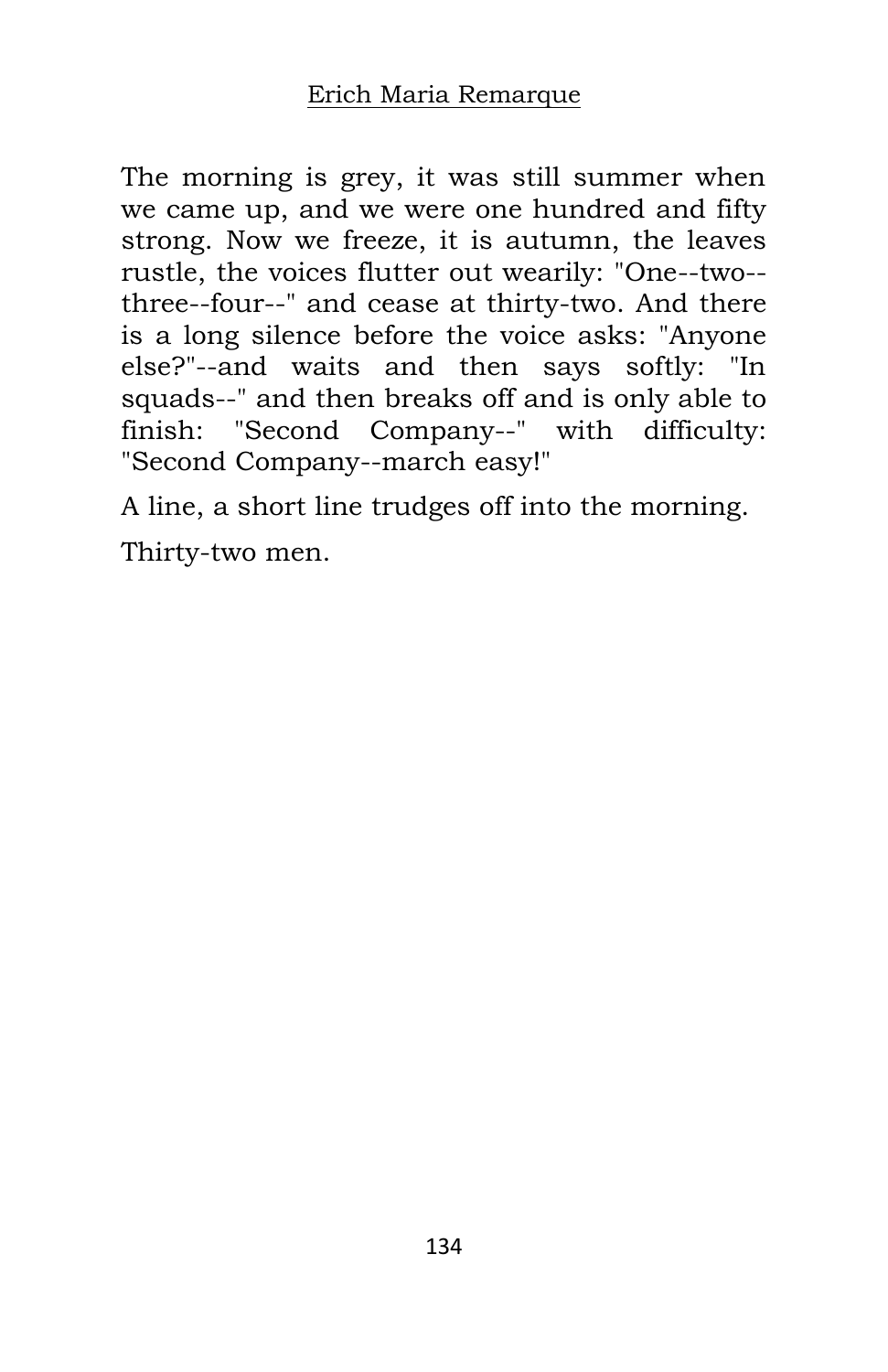# **SEVE**

They have taken us farther back than usual to a field depot so that we can be re-organized. Our

company needs more than a hundred reinforcements.

In the meantime, when we are off duty, we loaf around. After a couple of days Himmelstoss comes up to us. He has had the bounce knocked out of him since he has been in the trenches and wants to get on good terms with us. I am willing, because I saw how he brought Haie Westhus in when he was hit in the back. Besides he's decent enough to treat us in the canteen when we are out of funds. Only Tjaden is still reserved and suspicious.

But he is won over, too, when Himmelstoss tells us that he is taking the place of the sergeantcook who has gone on leave. As a proof he produces on the spot two pounds of sugar for us and a half-pound of butter specially for Tjaden. He even sees to it that we are detailed the next two or three days to the cook-house for potato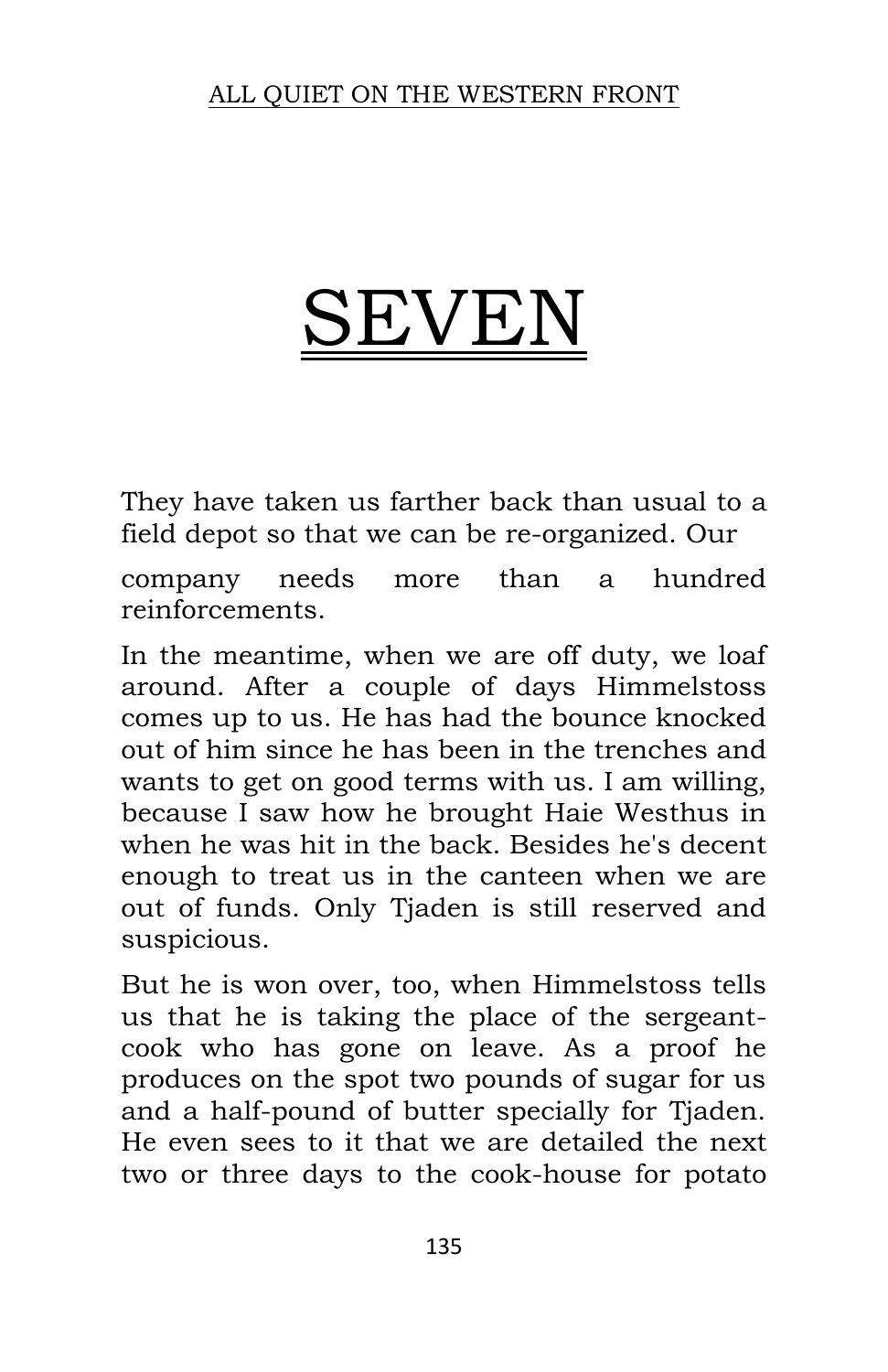and turnip peeling. The grub he gives us there is real officers' fare.

Thus momentarily we have the two things a soldier needs for contentment: good food and rest. That's not much when one comes to think of it. A few years ago we would have despised ourselves terribly. But now we are almost happy. It is all a matter of habit--even the frontline.

Habit is the explanation of why we seem to forget things so quickly. Yesterday we were under fire, to-day we act the fool and go foraging through the countryside, to-morrow we go up to the trenches again. We forget nothing really. But so long as we have to stay here in the field, the front-line days, when they are past, sink down in us like a stone; they are too grievous for us to be able to reflect on them at once. If we did that, we should have been destroyed long ago. I soon found out this much:--terror can be endured so long as a man simply ducks;--but it kills, if a man thinks about it.

Just as we turn into animals when we go up to the line, because that is the only thing which brings us through safely, so we turn into wags and loafers when we are resting. We can do nothing else, it is a sheer necessity. We want to live at any price; so we cannot burden ourselves with feelings which, though they might be ornamental enough in peacetime, would be out of place here. Kemmerich is dead, Haie Westhus is dying, they will have a job with Hans Kramer's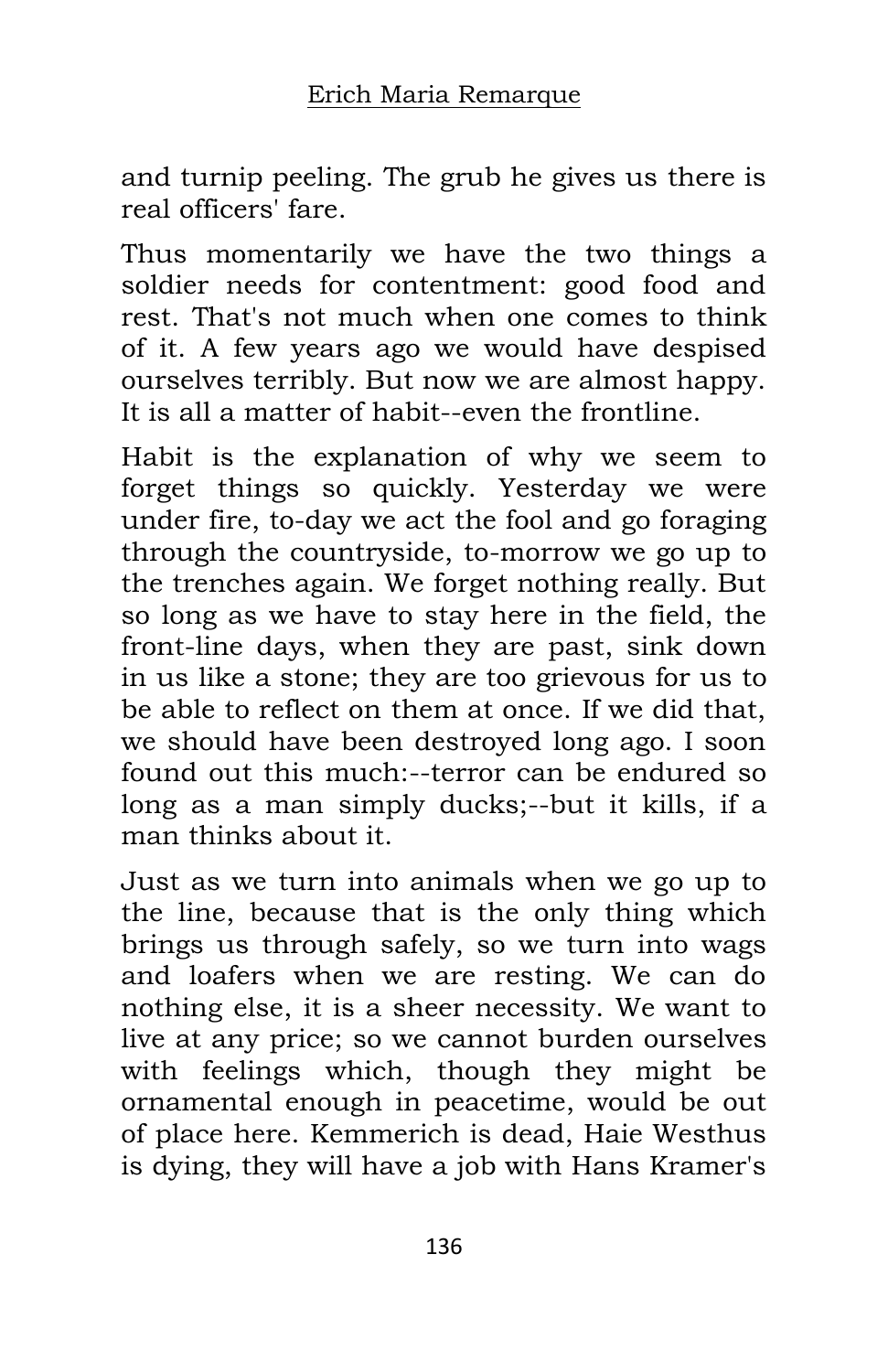body at the Judgment Day, piecing it together after a direct hit; Martens has no legs any more, Meyer is dead, Max is dead, Beyer is dead, Hammerling is dead, there are a hundred and twenty wounded men lying somewhere or other; it is a damnable business, but what has it to do with us now--we live. If it were possible for us to save them, then it would be seen how much we cared-- we would have a shot at it though we went under ourselves; for we can be damned quixotic when we like; fear we do not know much about--terror of death, yes; but that is a different matter, that is physical.

But our comrades are dead, we cannot help them, they have their rest--and who knows what is waiting for us? We will make ourselves comfortable and sleep, and eat as much as we can stuff into our bellies, and drink and smoke so that hours are not wasted. Life is short.

The terror of the front sinks deep down when we turn our backs upon it; we make grim, coarse jests about it, when a man dies, then we say he has nipped off his turd, and so we speak of everything; that keeps us from going mad; as long as we take it that way we maintain our own resistance.

But we do not forget. It's all rot that they put in the war-news about the good humour of the troops, how they are arranging dances almost before they are out of the front-line. We don't like that because we are in a good humour: we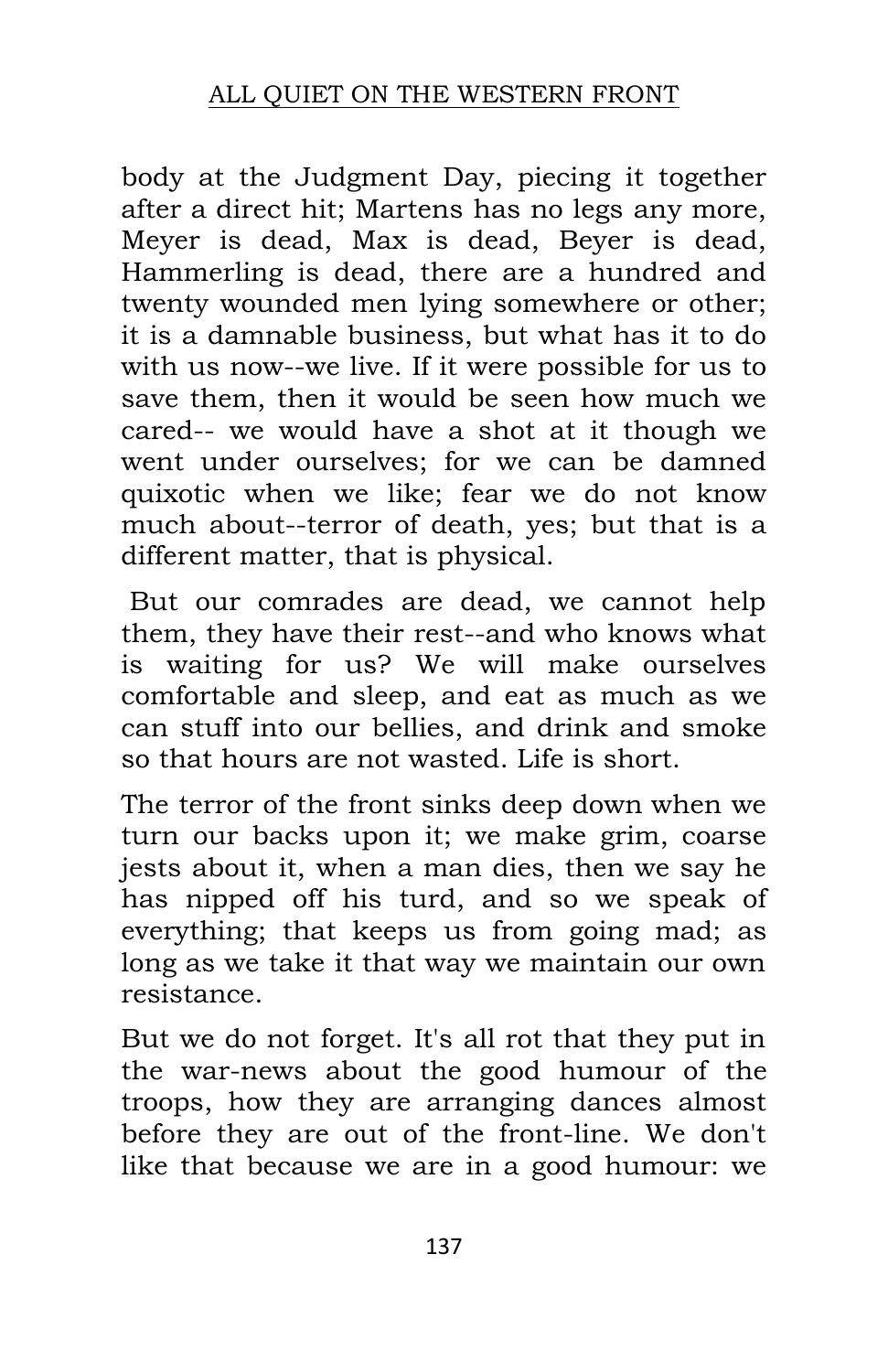are in a good humour because otherwise we should go to pieces. Even so we cannot hold out much longer; our humour becomes more bitter every month.

And this I know: all these things that now, while we are still in the war, sink down in us like a stone, after the war shall waken again, and then shall begin the disentanglement of life and death.

The days, the weeks, the years out here shall come back again, and our dead comrades shall then stand up again and march with us, our heads shall be clear, we shall have a purpose, and so we shall march, our dead comrades beside us, the years at the Front behind us:- against whom, against whom?

Some time ago there was an army theatre in these parts. Coloured posters of the performances are still sticking on a hoarding. With wide eyes Kropp and I stand in front of it. We can hardly credit that such things still exist, A girl in a light summer dress, with a red patentleather belt about her hips! She is standing with one hand on a railing and with the other she holds a straw hat. She wears white stockings and white shoes, fine buckle shoes with high heels. Behind her smiles the blue sea with white-horses, at the side is a bright bay. She is a lovely girl with a delicate nose, red lips, and slender legs, wonderfully clean and well cared for, she certainly baths twice a day and never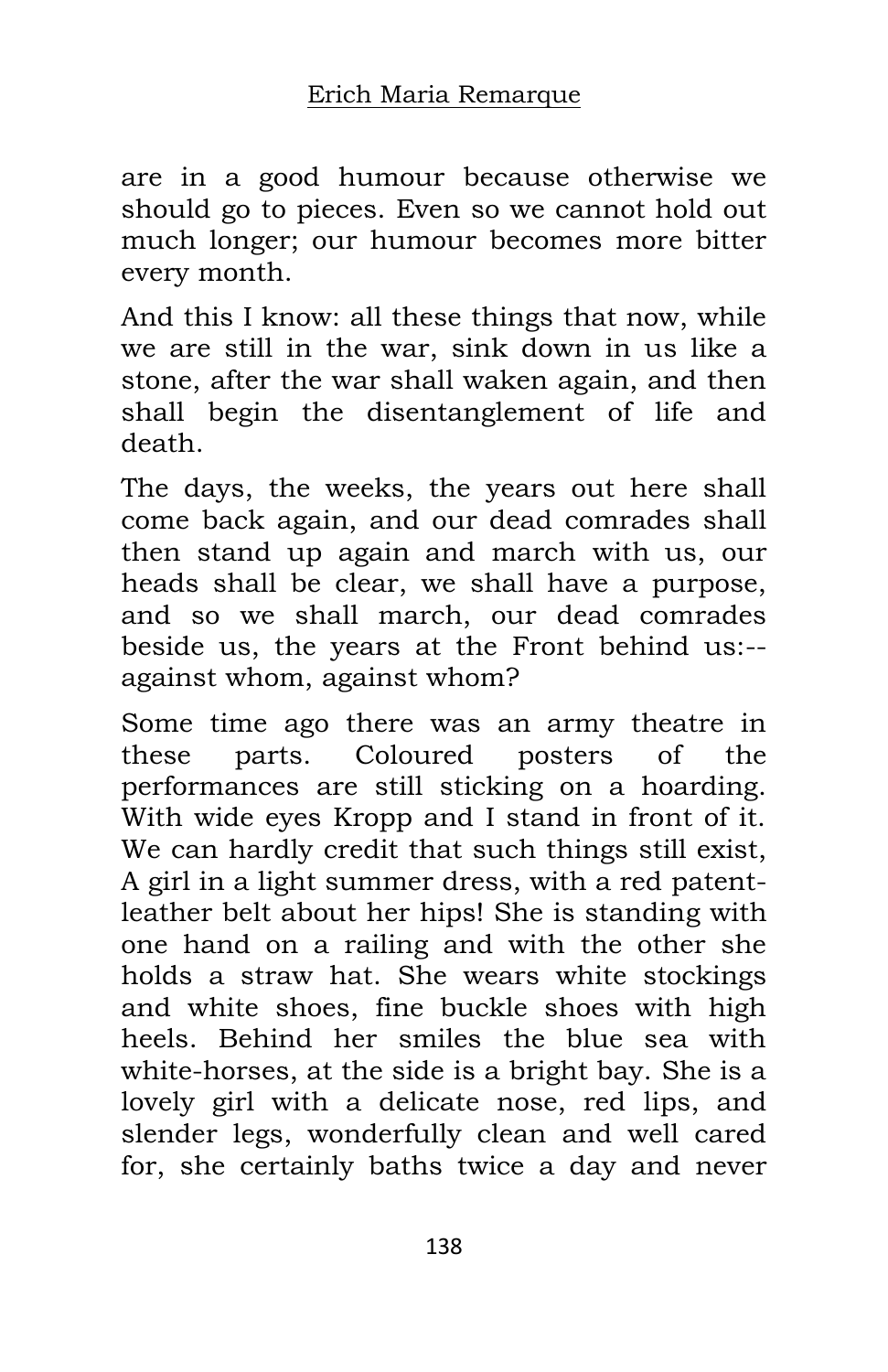has any dirt under her nails. At most perhaps a bit of sand from the beach.

Beside her stands a man in white trousers, a blue jacket, and sailor's cap; but he interests us much less.

The girl on the poster is a wonder to us. We have quite forgotten that there are such things, and even now we hardly believe our eyes. We have seen nothing like it for years, nothing like it for happiness, beauty and joy. That is peace-time, that is as it should be; we feel excited.

"Just look at those thin shoes though, she couldn't march many miles in those," I say, and then begin to feel silly, for it is absurd to stand in front of a picture like this and think of nothing but marching.

"How old would she be?" Kropp asks.

"About twenty-two at the most," I hazard.

"Then she would be older than us! She is not more then seventeen, let me tell you!"

It gives us goose flesh.

"That would be good, Albert, what do you think?"

He nods. "I have some white trousers at home too."

"White trousers," say I, "but a girl like that--"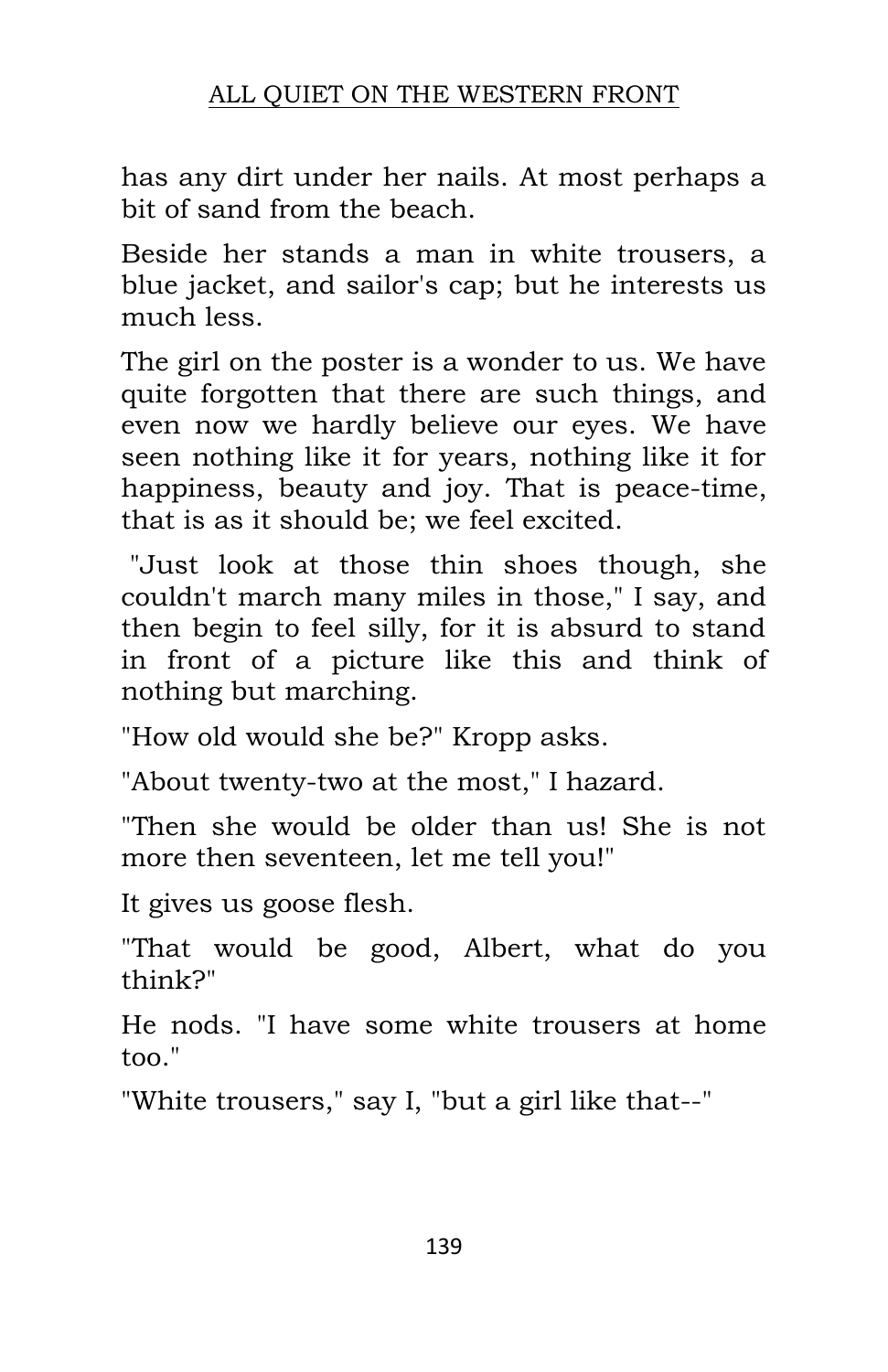We look askance at one another. There's not much to boast of here--two ragged, stained, and dirty uniforms. It is hopeless to compete.

So we proceed to tear the young man with the white trousers off the hoarding, taking care not to damage the girl. That is something toward it.

"We could go and get deloused, anyway," Kropp then suggests.

I am not very enthusiastic because it doesn't do one's clothes any good and a man is lousy again inside two hours. But when we have considered the picture once more, I declare myself willing. I go even farther.

"We might see if we could get a clean shirt as well--"

"Socks might be better," says Albert, not without reason.

"Yes, socks too perhaps. Let's go and explore a bit."

Then Leer and Tjaden stroll up; they look at the poster and immediately the conversation becomes smutty. Leer was the first of our class to have intercourse, and he gave stirring details of it. After his fashion he enjoys himself over the picture, and Tjaden supports him nobly.

It does not distress us exactly. Who isn't smutty is no soldier; it merely does not suit us at the moment, so we edge away and march off to the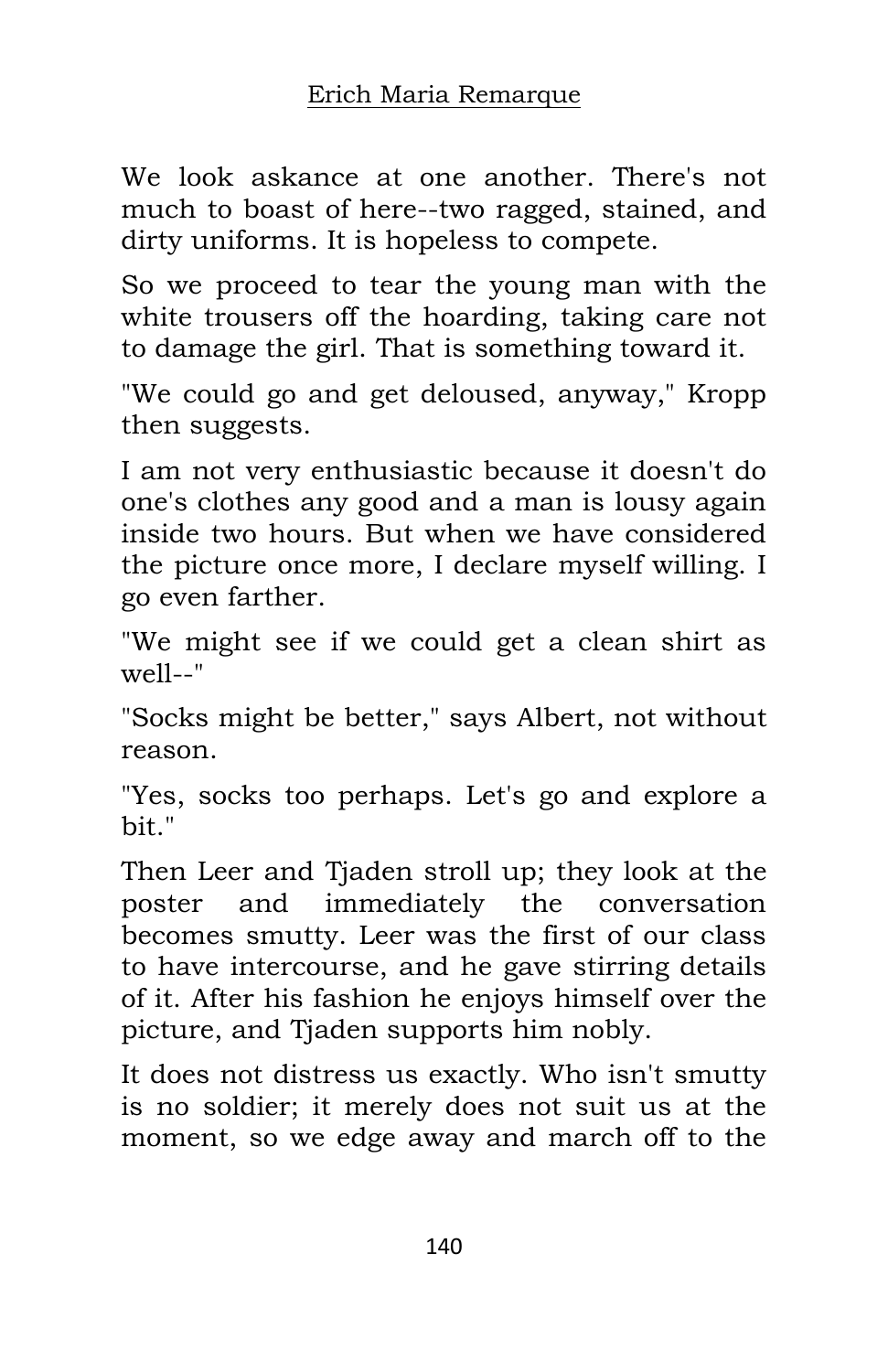de-lousing station with the same feeling as if it were a swell gentlemen's outfitters.

The houses in which we are billeted lie near the canal. On the other side of the canal there are ponds flanked with poplars;--on the other side of the canal there are women too.

The houses on our side have been abandoned. On the other side though one occasionally sees inhabitants.

In the evening we go swimming. Three women come strolling along the bank. They walk slowly and don't look away, although we have no bathing suits.

Leer calls out to them. They laugh and stop to watch us. We fling remarks at them in broken French, anything that comes into our heads, hastily and all jumbled together, anything to detain them.

They are not specially wonderful pieces, but then where are such to be had about here?

There is one slim little brunette, her teeth gleam when she laughs. She has quick movements, her dress swings loosely about her legs. Although the water is cold we are very jovial and do our best to interest them so that they will stay. We try to make jokes and they answer with things we cannot understand; we laugh and beckon. Tjaden is more crafty. He runs into the house, gets a loaf of army bread and holds it up.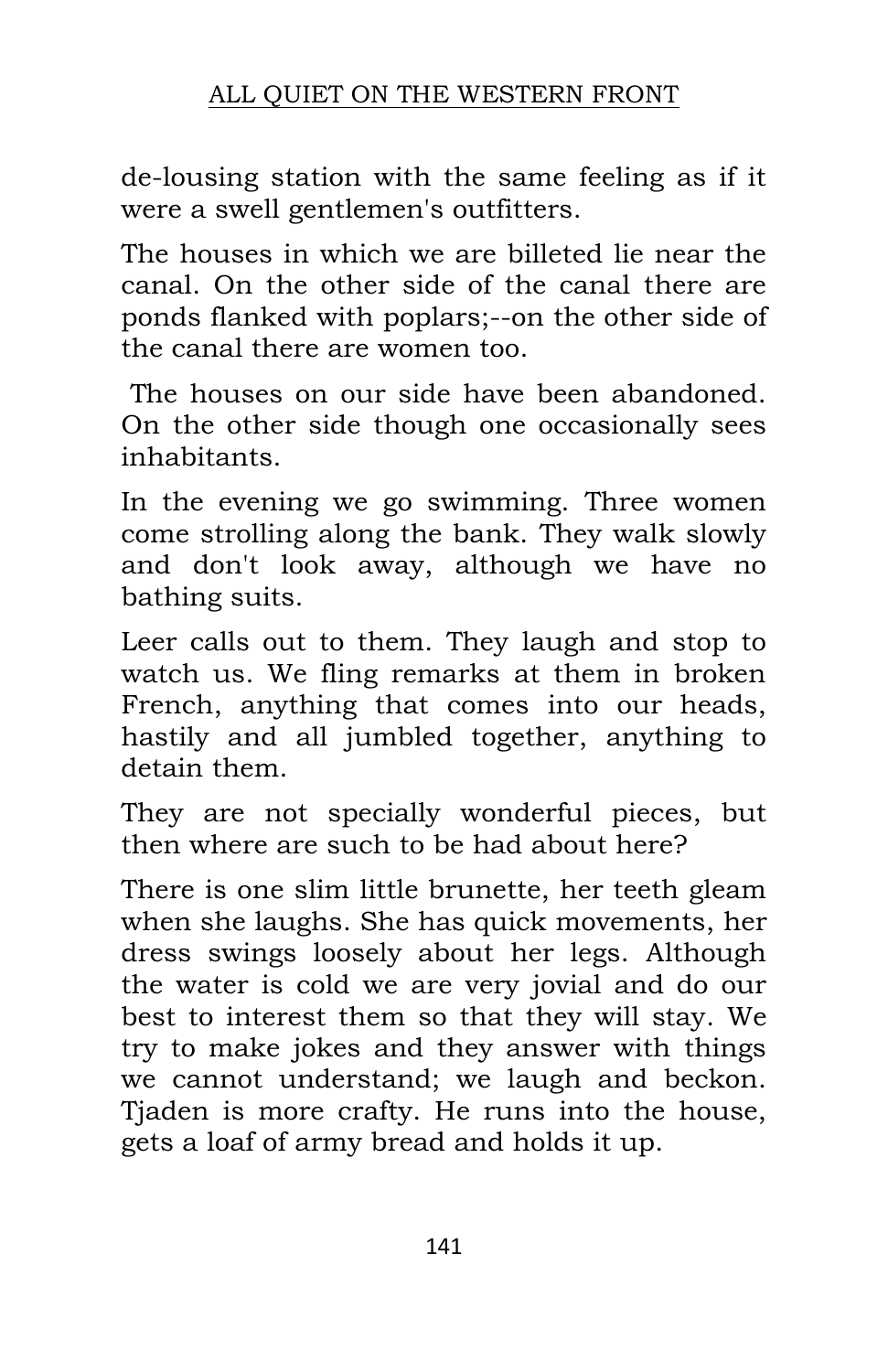That produces a great effect. They nod and beckon us to come over. But we don't dare to do that. It is forbidden to cross to the opposite bank. There are sentries on all the bridges. It's impossible without a pass. So we indicate that they should come over to us; but they shake their heads and point to the bridge. They are not allowed to pass either. They turn back and walk slowly down the canal, keeping along the towpath all the way. We accompany them swimming. After a few hundred yards they turn off and point to a house that stands a little distance away among the trees and shrubbery.

Leer asks if they live there.

They laugh--sure, that's their house.

We call out to them that we would like to come, sometime when the guards cannot see us. At night. To-night.

They raise their hands, put them together, rest their faces on them and shut their eyes. They understand. The slim brunette does a two-step. The blonde girl twitters: "Bread--good--"

Eagerly we assure them that we will bring some with us. And other tasty bits too, we roll our eyes and try to explain with our hands. Leer nearly drowns trying to demonstrate a sausage. If it were necessary we would promise them a whole quartermaster's store. They go off and frequently turn and look back. We climb out on the bank on our side of the canal and watch to see whether they go into the house, for they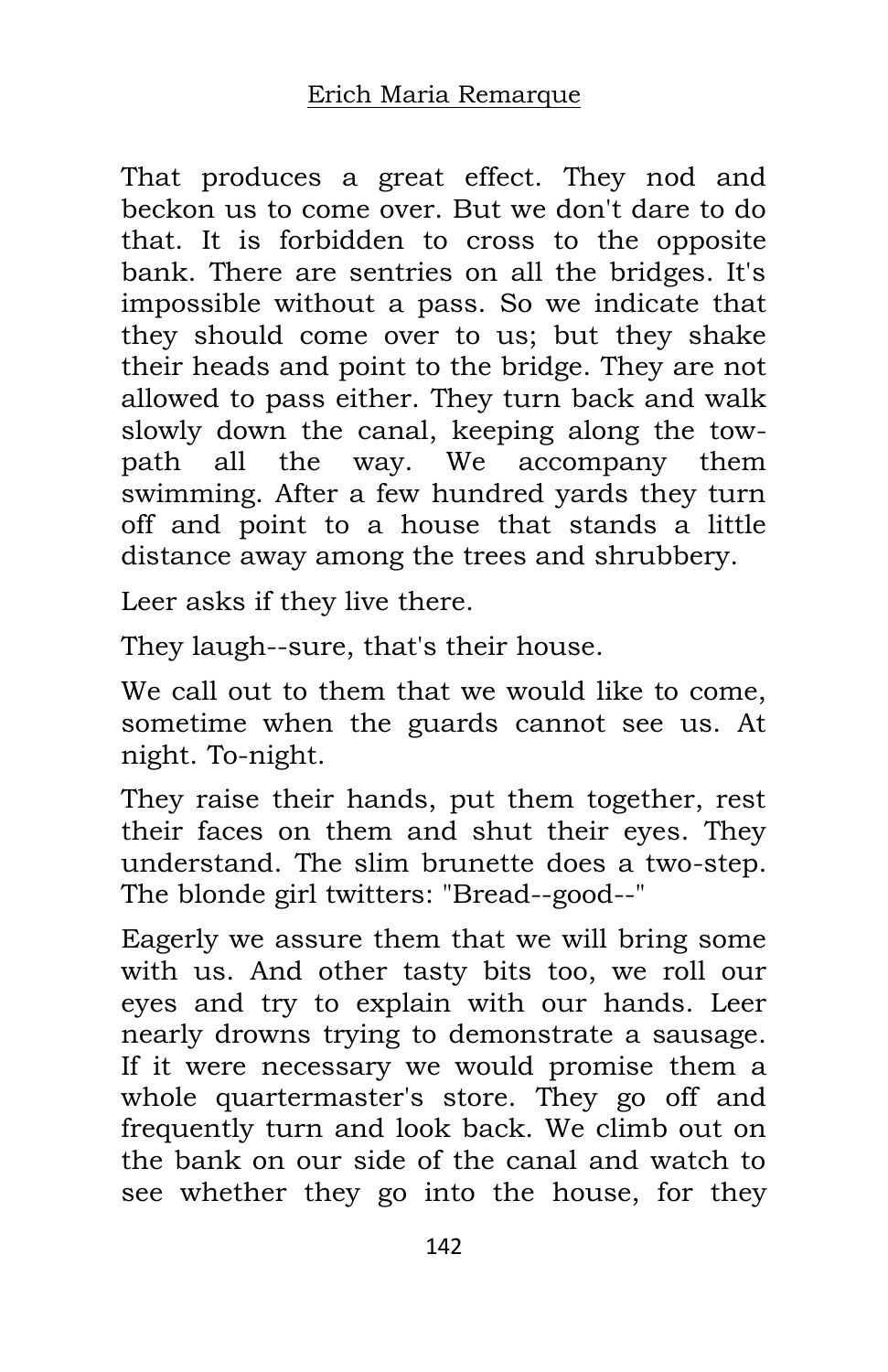might easily have been lying. Then we swim back.

No one can cross the bridge without leave, so we will simply have to swim over to-night. We are full of excitement. We cannot last out without a drink, so we go to the canteen where there is beer and a kind of punch.

We drink punch and tell one another lying tales of our experiences. Each man gladly believes the other man's story, only waiting impatiently till he can cap it with a taller one. Our hands are fidgety, we smoke countless cigarettes, until Kropp says: "We might as well take them a few cigarettes too." So we put some inside our caps to keep them.

The sky turns apple-green. There are four of us, but only three can go; we must shake off Tjaden, so ply him with rum and punch until he rocks. As it turns dark we go to our billets, Tjaden in the centre. We are glowing and full of a lust for adventure.

The little brunette is mine, we have settled all that.

Tjaden drops on his sack of straw and snores. Once he wakes up and grins so craftily that we are alarmed and begin to think he is cheating, and that we have given him the punch to no purpose. Then he drops back again and sleeps on.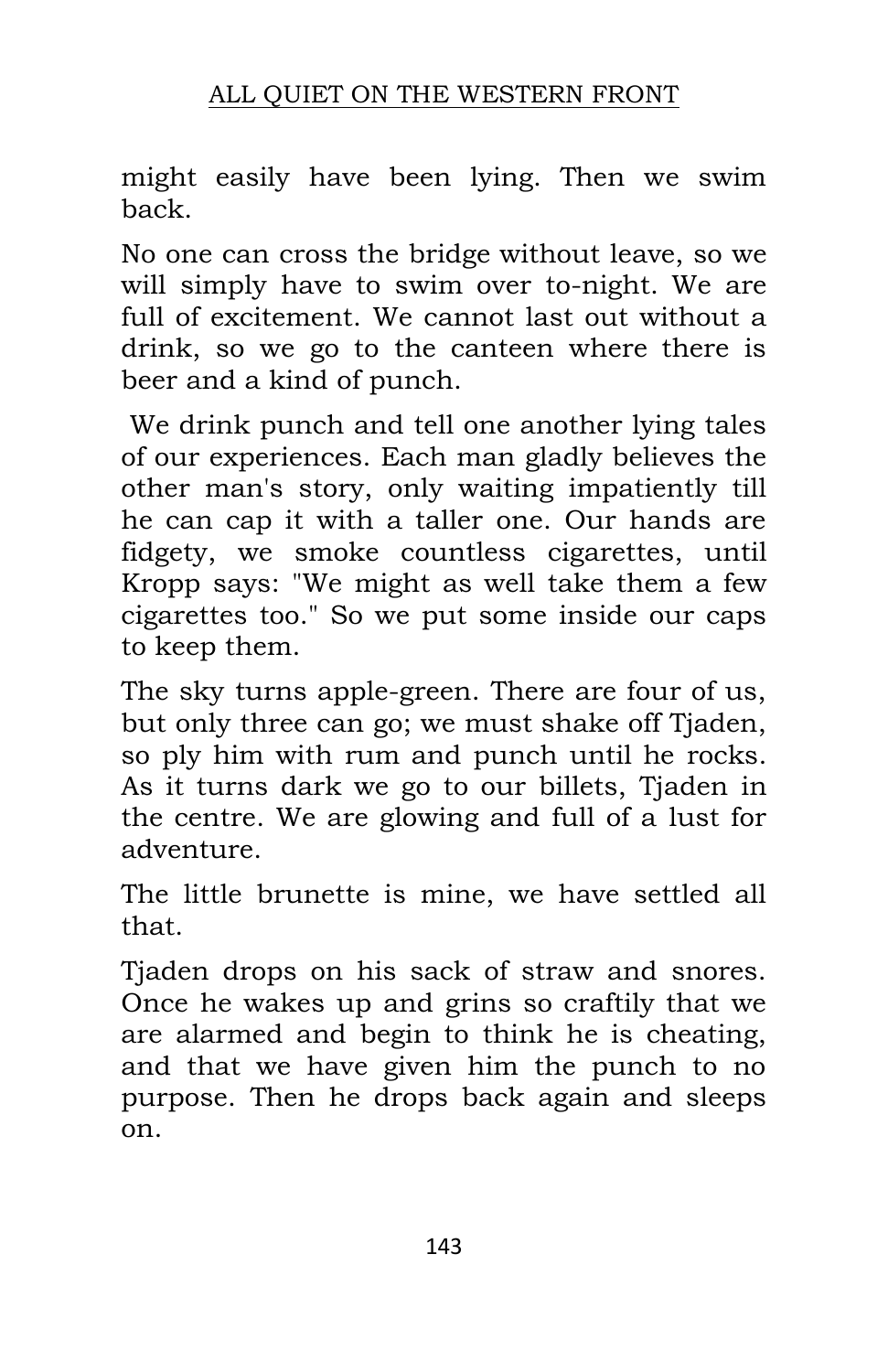We each get hold of a whole army loaf and wrap it up in newspaper. The cigarettes we put in too, as well as three good rations of liver-sausage that were issued to us this evening. That makes a decent present.

We stow the things carefully in our boots; we have to take them to protect our feet against treading on wire and broken glass on the other bank. As we must swim for it we can take no other clothes. But it is not far and quite dark.

We make off with our boots in our hands. Swiftly we slip into the water, lie on our backs and swim, holding the boots with their contents up over our heads.

We climb out carefully on the opposite bank, take out the packages and put on our boots. We put the things under our arms. And so, all wet and naked, clothed only in our boots, we break into a trot. We find the house at once. It lies among the trees. Leer trips over a root and skins his elbows.

"No matter," he says gaily.

The windows are shuttered. We slip round the house and try to peer through the cracks. Then we grow impatient. Suddenly Kropp hesitates: "What if there's a Major with them?"

"Then we just clear off," grins Leer, "he can try to read our regimental numbers here," and smacks his behind.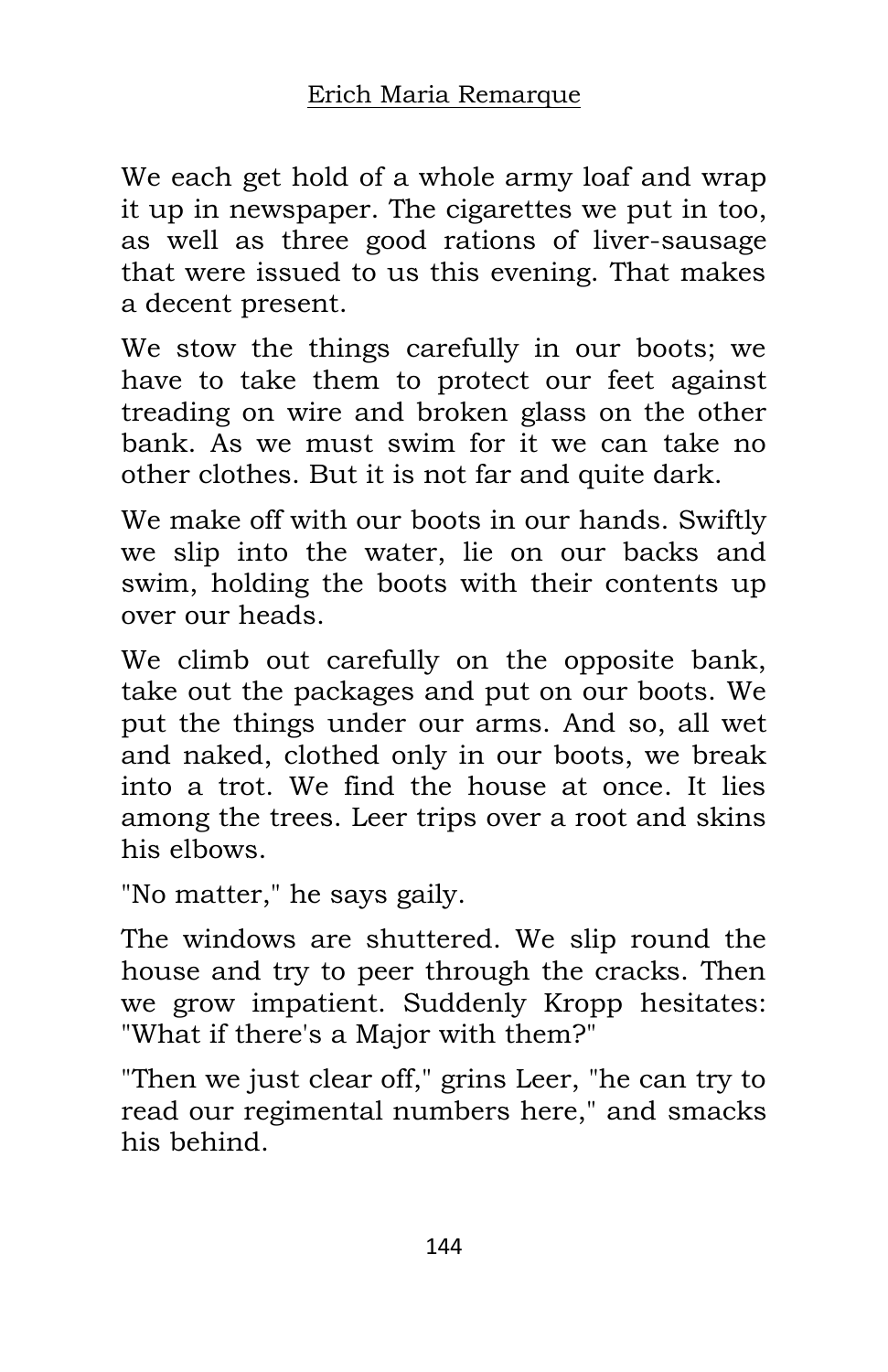### ALL QUIET ON THE WESTERN FRONT

The door of the court-yard stands open. Our boots make a great clatter. The house door opens, a chink of light shines through and a woman cries out in a scared voice.

"Ssh, ssh! camerade--bon ami--" we say, and show our packages protestingly.

The other two are now on the scene, the door opens and the light floods over us. They recognise us and all three burst into laughter at our appearance. They rock and sway in the doorway, they laugh so much. How supple their movements are.

"Un moment--" They disappear and throw us bits of clothing which we gladly wrap round ourselves. Then we are allowed in. A small lamp burns in their room, which is warm and smells a little of perfume. We unwrap our parcels and hand them over to the women. Their eyes shine, it is obvious that they are hungry.

Then we all become rather embarrassed. Leer makes the gestures of eating, and then they come to life again and bring out plates and knives and fall to on the food, and they hold up every slice of livered sausage and admire it before they eat it, and we sit proudly by.

They overwhelm us with their chatter;--we understand very little of it, but we listen and the words sound friendly. No doubt we all look very young. The little brunette strokes my hair and says what all French women say: "La guerre- grand malheur--pauvres garçons--"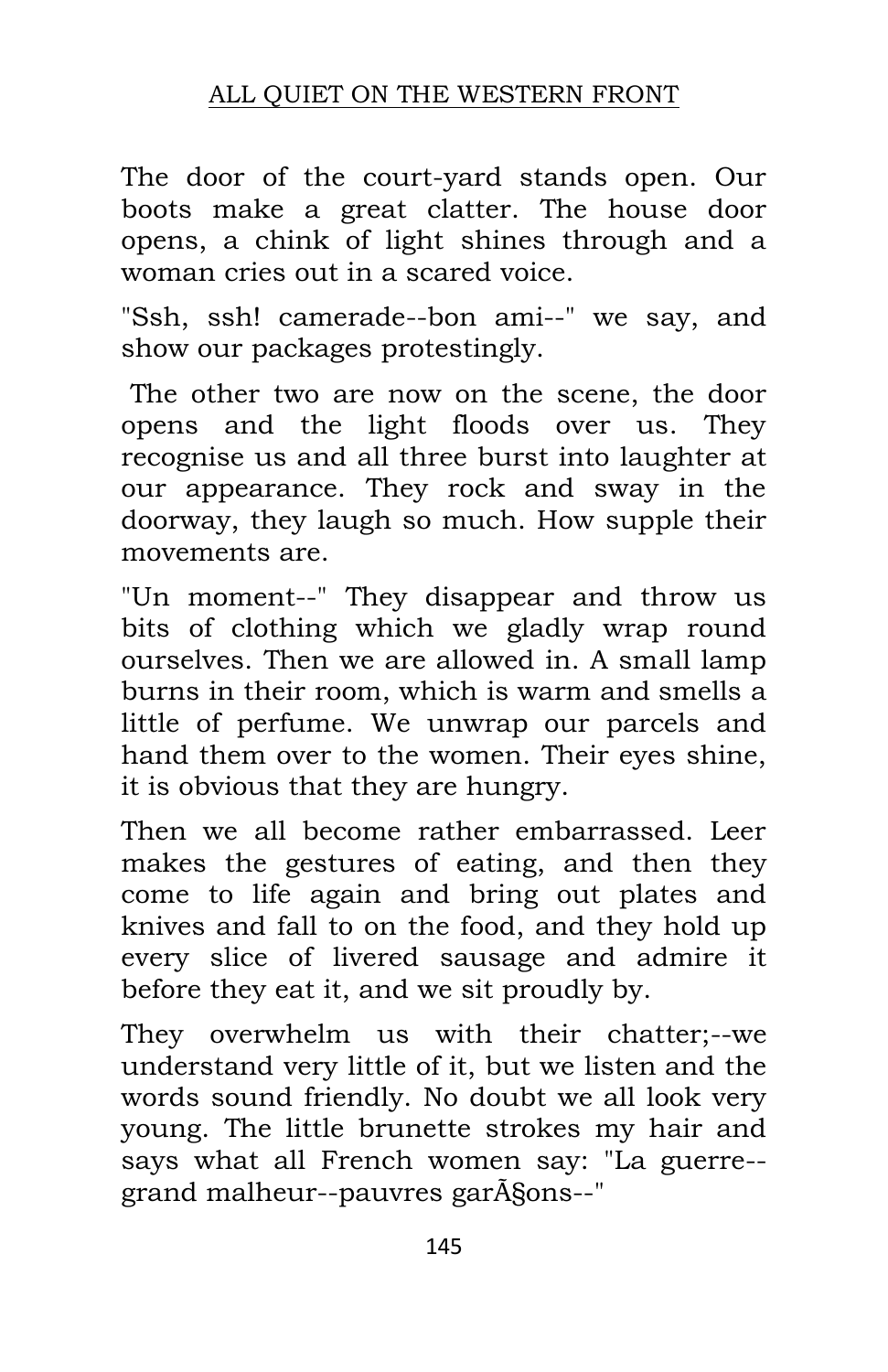I hold her arm tightly and press my lips into the palm of her hand. Her fingers close round my face. Close above me are her bewildering eyes, the soft brown of her skin and her red lips. Her mouth speaks words I do not understand. Nor do I fully understand her eyes; they seem to say more than we anticipated when we came here.

There are other rooms adjoining. In passing I see Leer, he has made a great hit with the blonde.

He's an old hand at the game. But I--I am lost in remoteness, in weakness, and in a passion to which I yield myself trustingly. My desires are strangely compounded of yearning and misery. I feel giddy, there is nothing here that a man can hold on to. We have left our boots at the door, they have given us slippers instead, and now nothing remains to recall for me the assurance and self-confidence of the soldier; no rifle, no belt, no tunic, no cap. I let myself drop into the unknown, come what may--yet, in spite of all, I feel somewhat afraid.

The little brunette contracts her brows when she is thinking; but when she talks they are still. And often sound does not quite become a word but suffocates or floats away over me half finished; an arch, a pathway, a comet. What have I known of it--what do I know of it?--The words of this foreign tongue, that I hardly understand, they caress me to a quietness, in which the room grows dim, and dissolves in the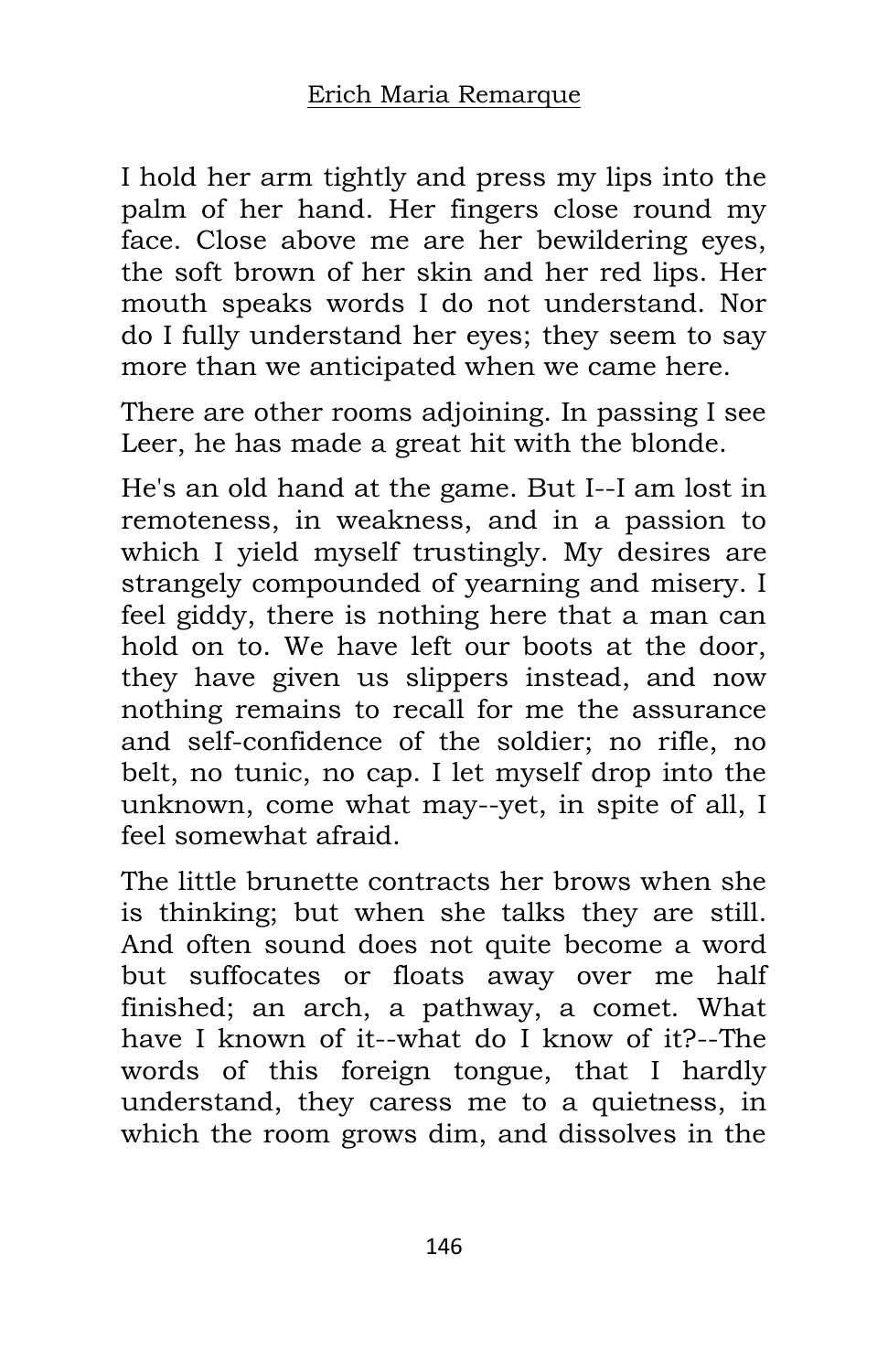half light, only the face above me lives and is clear.

How various is a face; but an hour ago it was strange and it is now touched with a tenderness that comes, not from it, but from out of the night, the world and the blood, all these things seem

to shine in it together. The objects in the room are touched by it and transformed, they become isolated, and I feel almost awed at the sight of my clear skin when the light of the lamp falls upon it and the cool, brown hand passes over it.

How different this is from the conditions in the soldiers' brothels, to which we are allowed to go, and where we have to wait in long queues. I wish I never thought of them; but desire turns my

mind to them involuntarily and I am afraid for it might be impossible ever to be free of them again.

But then I feel the lips of the little brunette and press myself against them, my eyes close, I want it all to fall from me, war and terror and grossness, in order to awaken young and happy; I think of the picture of the girl on the poster and, for a moment, believe that my life depends on winning her. And if I press ever deeper into the arms that embrace me, perhaps a miracle may happen....

So, after a time we find ourselves reassembled again. Leer is in high spirits. We pull on our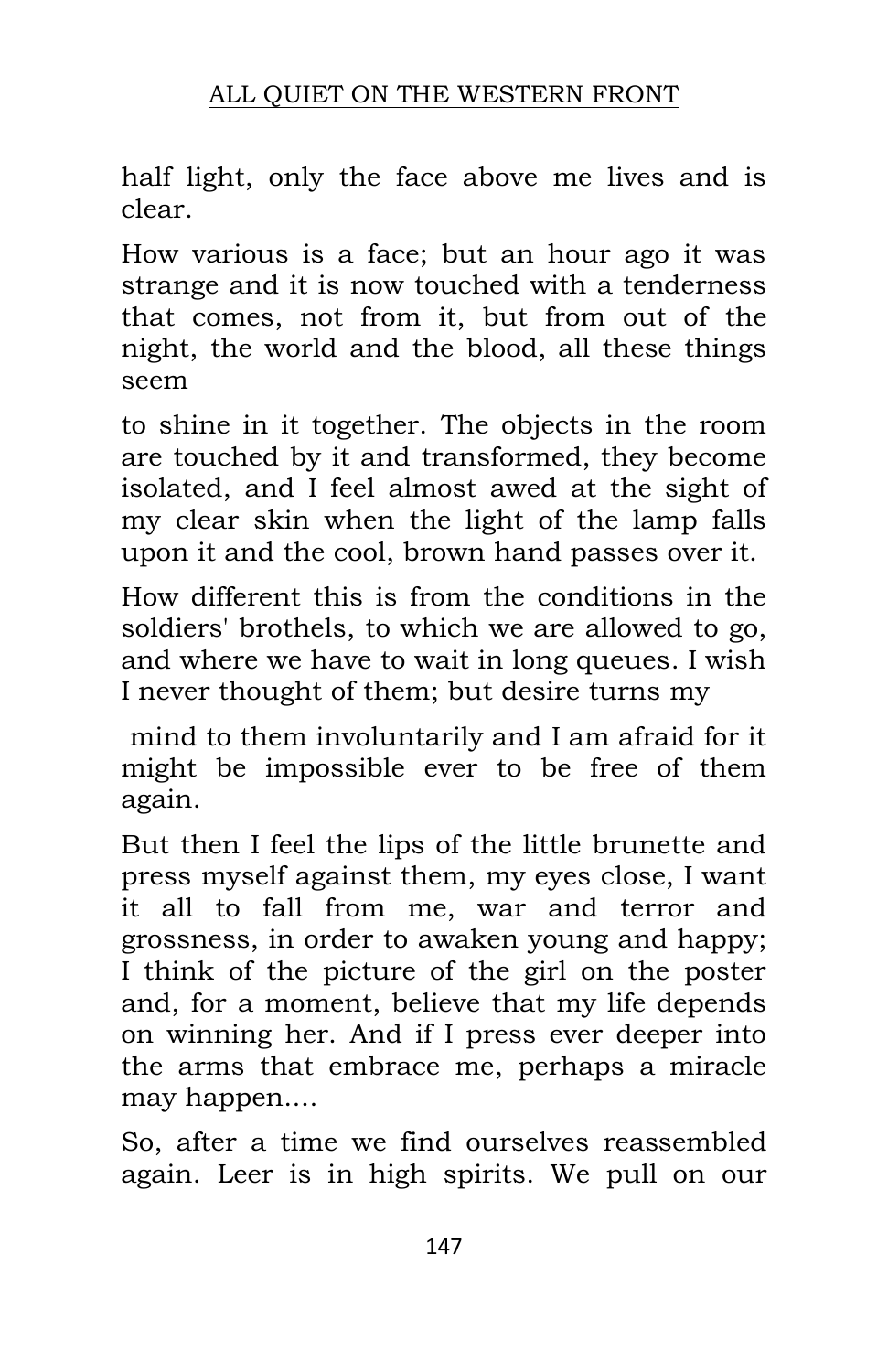boots and take our leave warmly. The night air cools our hot bodies. The rustling poplars loom large in the darkness. The moon floats in the heavens and in the waters of the canal. We do not run, we walk beside one another with long strides.

"That was worth a ration-loaf," says Leer.

I cannot trust myself to speak, I am not in the least happy.

Then we hear footsteps and dodge behind a shrub.

The steps come nearer, close by us. We see a naked soldier, in boots, just like ourselves; he has a package under his arm, and gallops onward. It is Tjaden in full course. He has disappeared already.

We laugh. In the morning he will curse us.

Unobserved, we arrive again at our sacks of straw.

I am called to the Orderly Room. The Company Commander gives me a leave-pass and a travelpass and wishes me a good journey. I look to see how much leave I have got. Seventeen days- fourteen days leave and three days for travelling. It is not enough and I ask whether I cannot have five days for travelling. Bertinck points to my pass. There I see that I am not to return to the front immediately. After my leave I have to report for a course of training to a camp on the moors.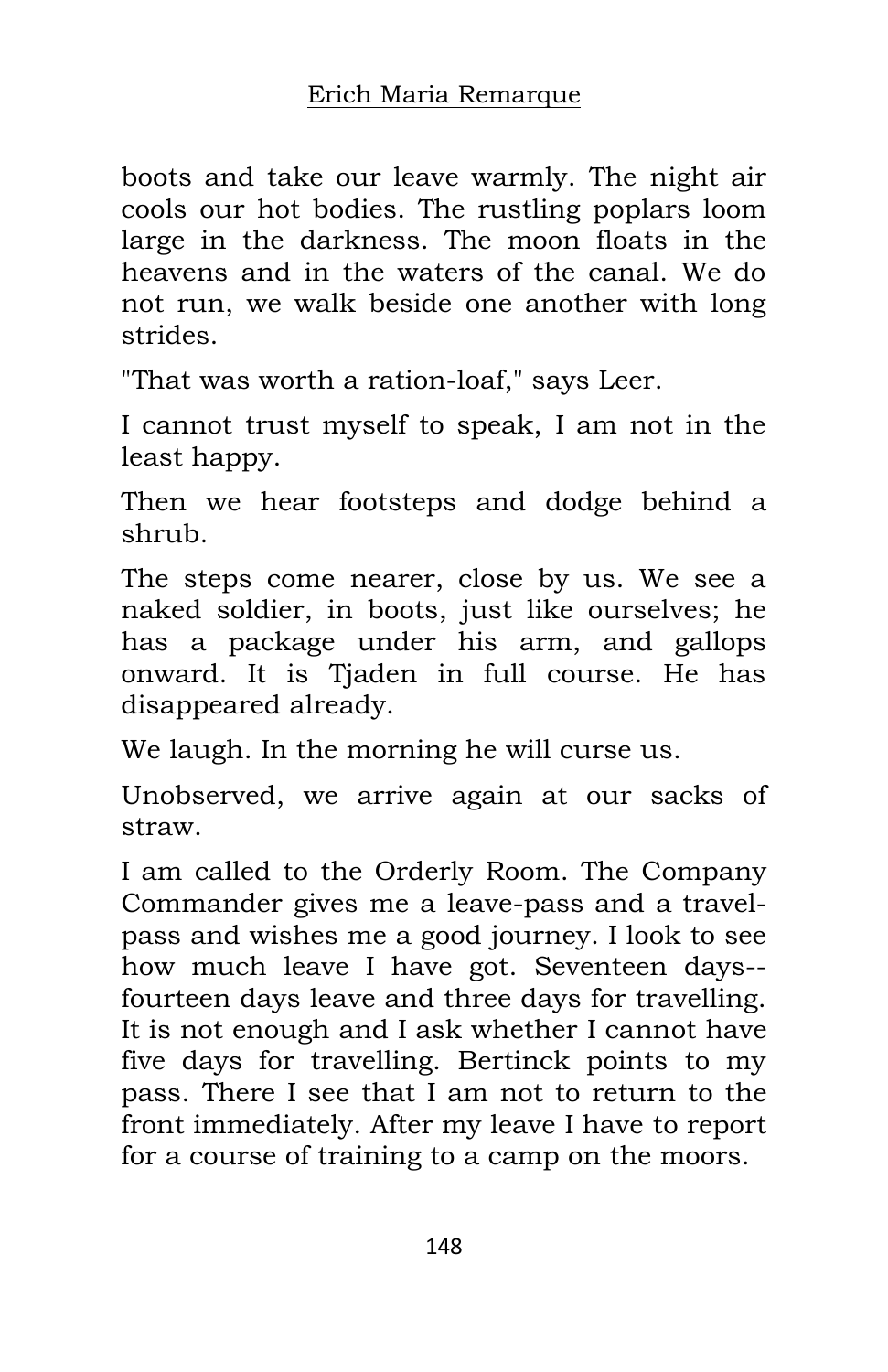The others envy me. Kat gives me good advice, and tells me I ought to try to get a base-job. "If you're smart, you'll hang on to it."

I would rather not have gone for another eight days; we are to stay here that much longer and it is good here.

Naturally I have to stand the others drinks at the canteen. We are all a little bit drunk. I become gloomy: I will be away for six weeks- that is lucky, of course, but what may happen before I get back? Shall I meet all these fellows again? Already Haie and Kemmerich have gone- who will the next be?

As we drink, I look at each of them in turn. Albert sits beside me and smokes, he is cheerful, we have always been together;--opposite squats Kat, with his drooping shoulders, his broad thumb, and calm voice--Müller with the projecting teeth and the booming laugh; Tjaden with his mousey eyes;--Leer who has grown a full beard and looks at least forty.

Over us hangs a dense cloud of smoke. Where would a soldier be without tobacco? The canteen is his refuge, and beer is far more than a drink, it is a token that a man can move his limbs and stretch in safety.

We do it ceremonially, we stretch our legs out in front of us and spit deliberately, that is the only way. How it all rises up before a man when he is going away the next morning!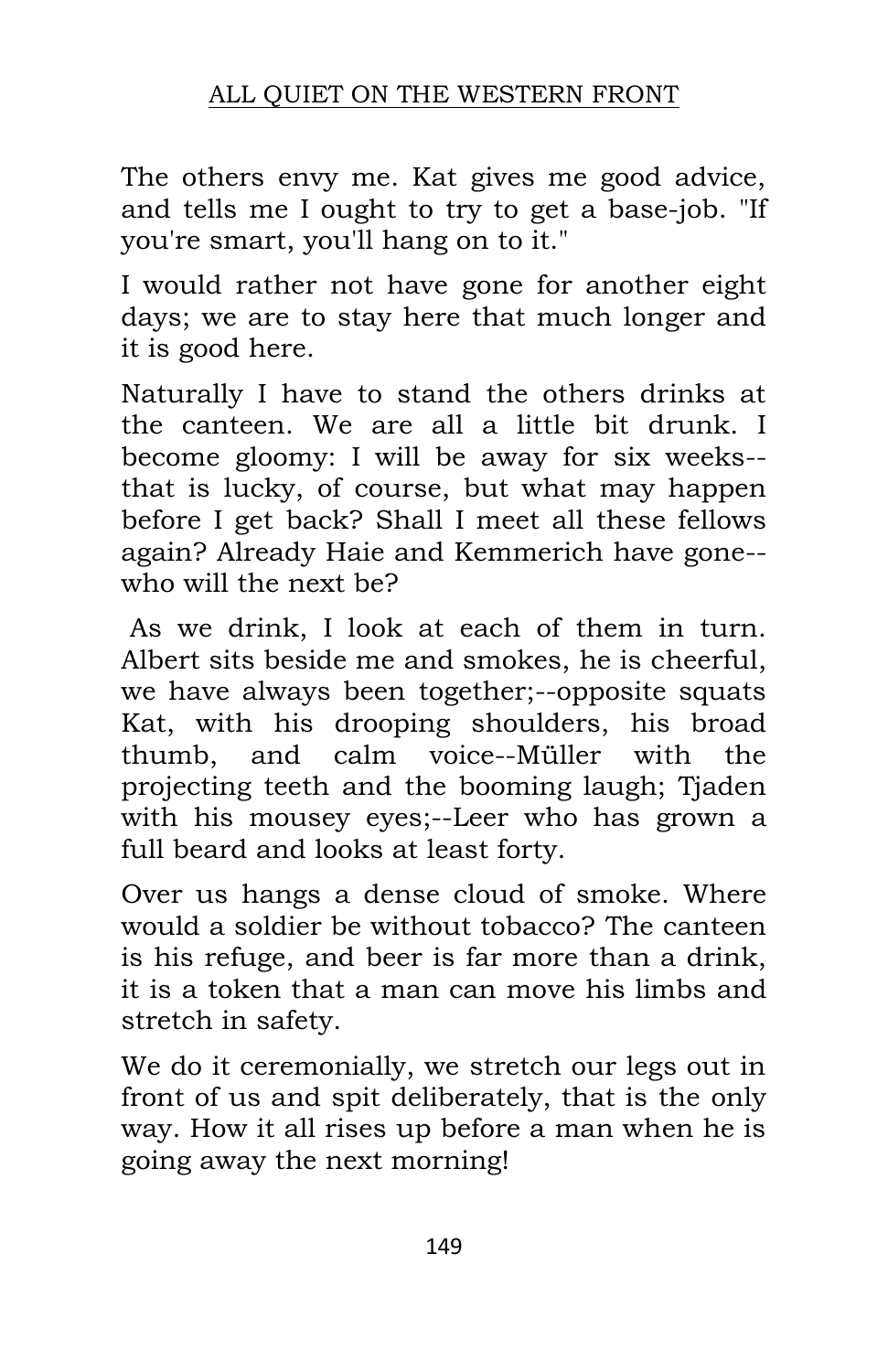At night we go again to the other side of the canal. I am almost afraid to tell the little brunette that I am going away, and when I return we will be far from here; we will never see one another again. But she merely nods and takes no special notice. At first I am at a loss to understand, then it suddenly dawns on me. Yes, Leer is right: if I were going up to the front, then she would have called me again "pauvre gar $\tilde{A}$ Son"; but merely going on leave--she does not want to hear about that, that is not nearly so interesting. May she go to the devil with her chattering talk. A man dreams of a miracle and wakes up to loaves of bread.

Next morning, after I have been de-loused, I go to the rail head. Albert and Kat come with me. At the halt we learn that it will be a couple of hours yet before the train leaves. The other two have to go back to duty. We take leave of one another.

"Good luck, Kat: good luck, Albert."

They go off and wave once or twice. Their figures dwindle. I know their every step and movement; I would recognise them at any distance. Then they disappear. I sit down on my pack and wait.

Suddenly I become filled with a consuming impatience to be gone.

I lie down on many a station platform; I stand before many a soup-kitchen; I squat on many a bench;--then at last the landscape becomes disturbing, mysterious, and familiar. It glides past the western windows with its villages, their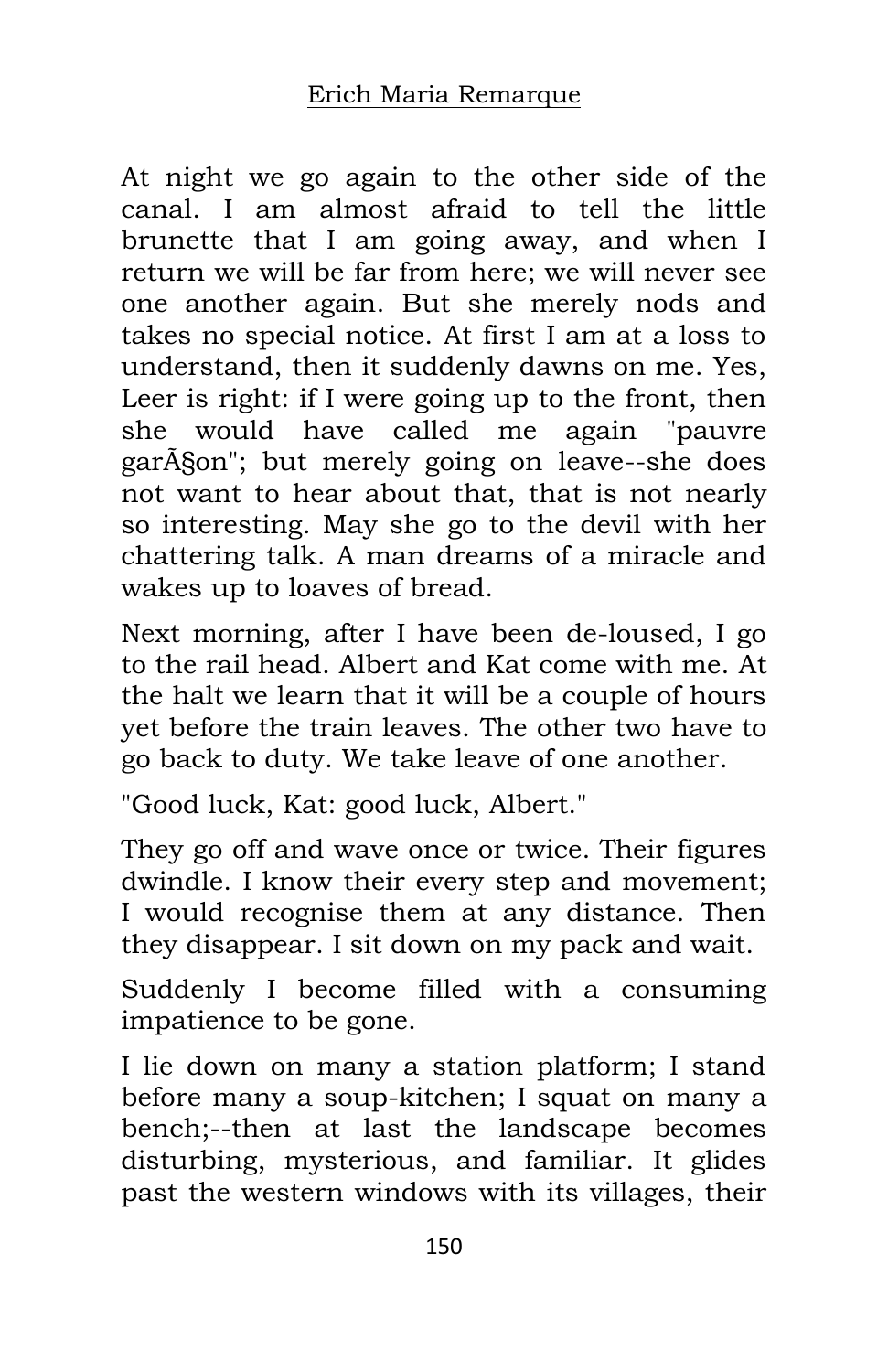thatched roofs like caps, pulled over the whitewashed, half-timbered houses, its cornfields, gleaming like mother-of-pearl in the slanting light, its orchards, its barns and old lime trees.

The names of the stations begin to take on meaning and my heart trembles. The train stamps and stamps onward. I stand at the window and hold on to the frame. These names mark the boundaries of my youth.

Smooth meadows, fields, farm-yards; a solitary team moves against the sky-line along the road that runs parallel to the horizon--a barrier, before which peasants stand waiting, girls waving, children playing on the embankment, roads, leading into the country, smooth roads without artillery.

It is evening, and if the train did not rattle I should cry out. The plain unfolds itself.

In the distance, the soft, blue silhouette of the mountain ranges begins to appear. I recognise the characteristic outline of the Dolbenberg, a jagged comb, springing up precipitously from the limits of the forests. Behind it should lie the town.

But now the sun streams through the world, dissolving everything in its golden-red light, the train swings round one curve and then another;- -far away, in a long line one behind the other, stand the poplars, unsubstantial, swaying and dark, fashioned out of shadow, light, and desire.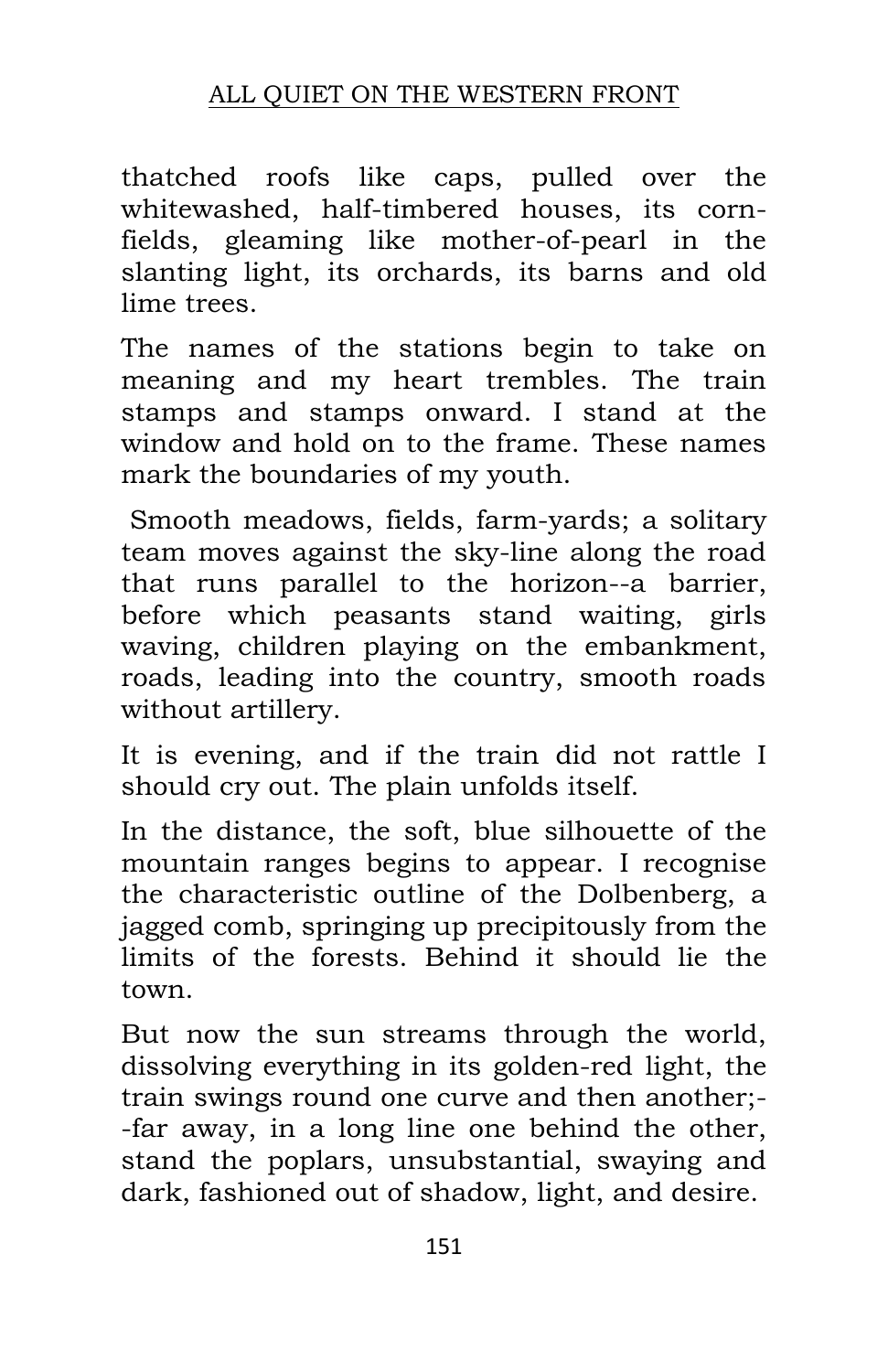The field swings round as the train encircles it, and the intervals between the trees diminish; the trees become a block and for a moment I see one only--then they reappear from behind the foremost tree and stand out a long line against the sky until they are hidden by the first houses.

A street-crossing. I stand by the window, I cannot drag myself away. The others put their baggage ready for getting out. I repeat to myself the name of the street that we cross over-- Bremer-strasse--Bremerstrasse-- Below there are cyclists, lorries, men; it is a grey street and a grey subway;--it affects me as though it were my mother.

Then the train stops, and there is the station with noise and cries and signboards. I pick up my pack and fasten the straps, I take my rifle in my hand and stumble down the steps.

On the platform I look round; I know no one among all the people hurrying to and fro. A redcross sister offers me something to drink. I turn away, she smiles at me too foolishly, so obsessed with her own importance: "Just look, I am giving a soldier coffee!"--She calls me "Comrade," but I will have none of it.

Outside in front of the station the stream roars alongside the street, it rushes foaming from the sluices of the mill bridge. There stands the old, square watch-tower, in front of it the great mottled lime tree and behind it the evening.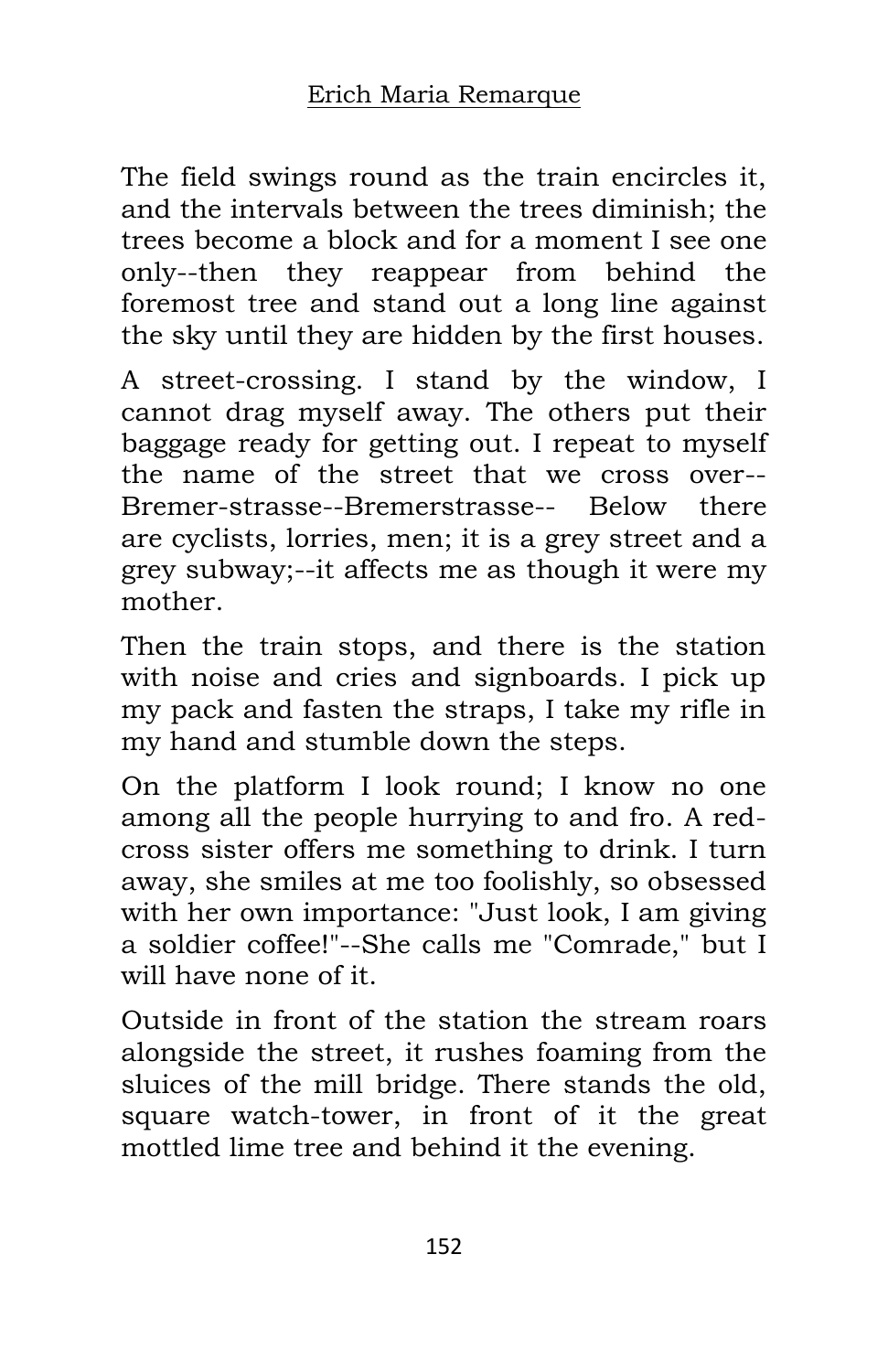Here we have often sat--how long ago it is--; we have passed over this bridge and breathed the cool, acid smell of the stagnant water; we have leaned over the still water on this side of the lock, where the green creepers and weeds hang from the piles of the bridge;--and on hot days we rejoiced in the spouting foam on the other side of the lock and told tales about our schoolteachers.

I pass over the bridge, I look right and left; the water is as full of weeds as ever, and it still shoots over in gleaming arches; in the towerbuilding laundresses still stand with bare arms as they used to over the clean linen, and the heat from the ironing pours out through the open windows. Dogs

trot along the narrow street, before the doors of the houses people stand and follow me with their gaze as I pass by, dirty and heavy laden.

In this confectioner's we used to eat ices, and there we learned to smoke cigarettes. Walking down the street I know every shop, the grocer's, the chemist's, the baker's. Then at last I stand before the brown door with its worn latch and my hand grows heavy. I open the door and a strange coolness comes out to meet me, my eyes are dim.

The stairs creak under my boots. Upstairs a door rattles, someone is looking over the railing. It is the kitchen door that was opened, they are cooking potato-cakes, the house reeks of it, and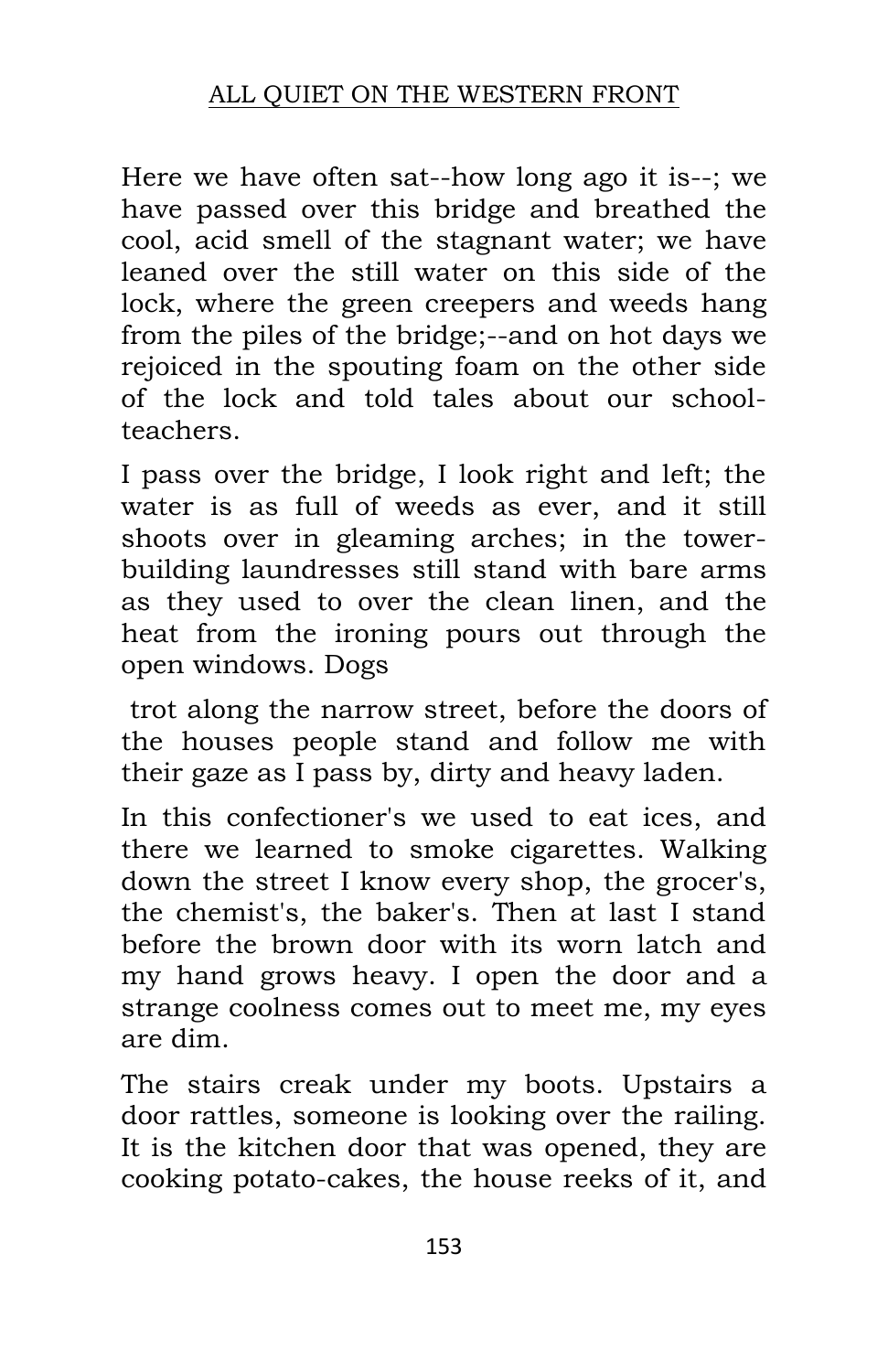to- day of course is Saturday; that will be my sister leaning over. For a moment I am shy and lower my head, then I take off my helmet and look up. Yes, it is my eldest sister.

"Paul," she cries, "Paul--"

I nod, my pack bumps against the bannisters; my rifle is so heavy.

She pulls a door open and calls: "Mother, mother, Paul is here."

I can go no further--mother, mother, Paul is here.

I lean against the wall and grip my helmet and rifle. I hold them as tight as I can, but I cannot take another step, the staircase fades before my eyes, I support myself with the butt of my rifle against my feet and clench my teeth fiercely, but I cannot speak a word, my sister's call has made me powerless, I can do nothing, I struggle to make myself laugh, to speak, but no word comes, and so I stand on the steps, miserable, helpless, paralysed, and against my will the tears run down my cheeks.

My sister comes back and says: "Why, what is the matter?"

Then I pull myself together and stagger on to the landing. I lean my rifle in a corner, I set my pack against the wall, place my helmet on it and fling down my equipment and baggage. Then I say fiercely: "Bring me a handkerchief."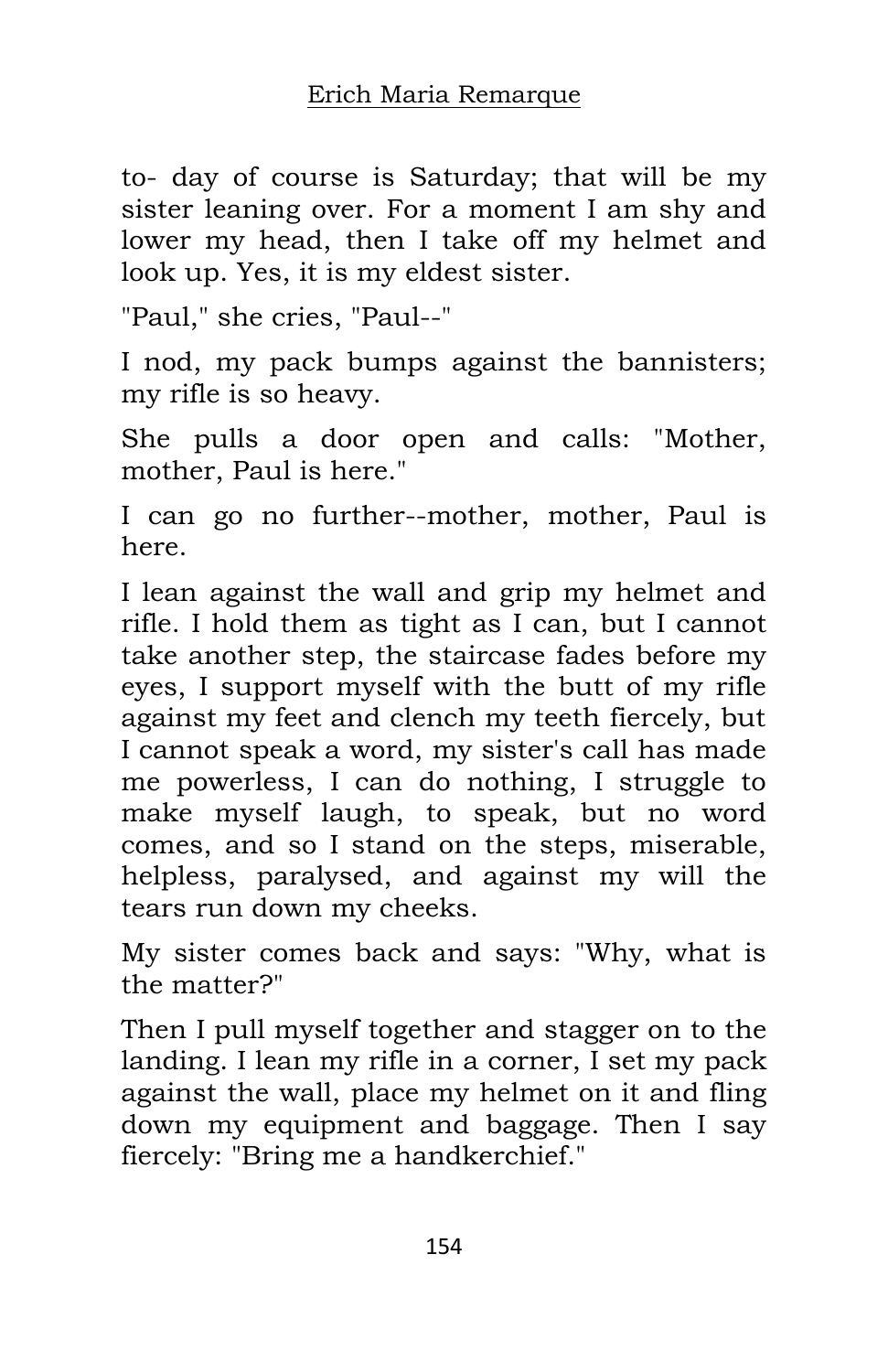#### ALL QUIET ON THE WESTERN FRONT

She gives me one from the cupboard and I dry my face. Above me on the wall hangs the glass case with the coloured butterflies that once I collected.

Now I hear my mother's voice. It comes from the bedroom.

"Is she in bed?" I ask my sister.

"She is ill--" she replies.

I go into her, give her my hand and say as calmly as I can: "Here I am, Mother."

She lies still in the dim light. Then she asks anxiously: "Are you wounded?" and I feel her searching glance.

"No, I have got leave."

My mother is very pale. I am afraid to make a light.

"Here I lie now," says she, "and cry instead of being glad."

"Are you sick, Mother?" I ask.

"I am going to get up a little to-day," she says and turns to my sister, who is continually running to the kitchen to watch that the food does not burn: "And put out that jar of preserved whortleberries--you like that, don't you?" she asks me.

"Yes, Mother, I haven't had any for a long time."

"We might almost have known you were coming," laughs my sister, "there is just your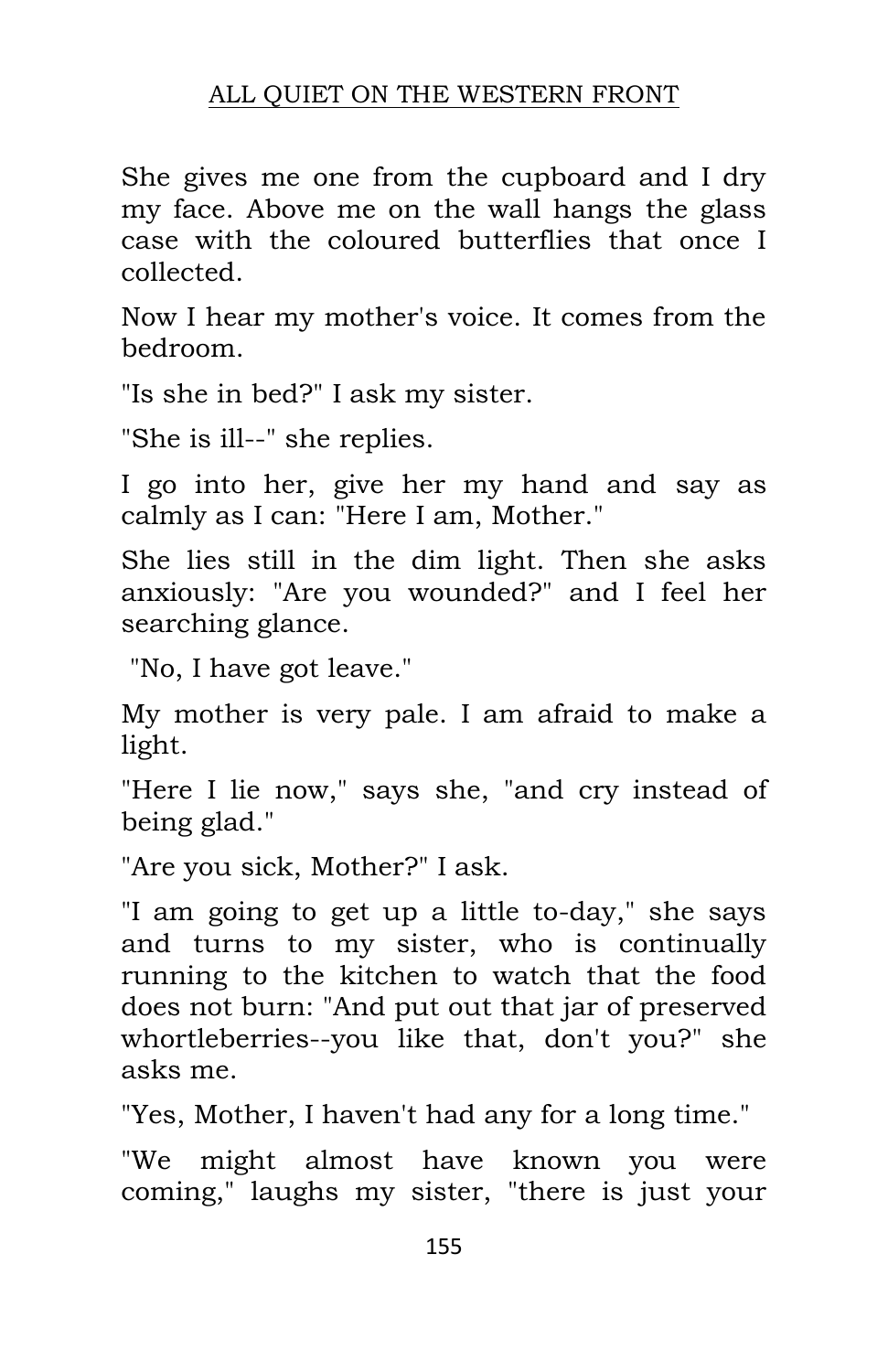favourite dish, potato-cakes, and even whortleberries to go with them too."

"And it is Saturday," I add.

"Sit here beside me," says my mother.

She looks at me. Her hands are white and sickly and frail compared with mine. We say very little and I am thankful that she asks nothing.

What ought I to say? Everything I could have wished for has happened. I have come out of it safely and sit here beside her. And in the kitchen stands my sister preparing supper and singing.

"Dear boy," says my mother softly.

We were never very demonstrative in our family; poor folk who toil and are full of cares are not so. It is not their way to protest what they already know. When my mother says to me "dear boy," it means much more than when another uses it. I know well enough that the jar of whortleberries is the only one they have had for months, and that she has kept it for me; and the somewhat stale cakes that she gives me too. She must have got them cheap some time and put them all by for me.

I sit by her bed, and through the window the chestnut trees in the beer garden opposite glow in brown and gold. I breathe deeply and say over to myself:--"You are at home, you are at home." But a sense of strangeness will not leave me, I cannot feel at home amongst these things. There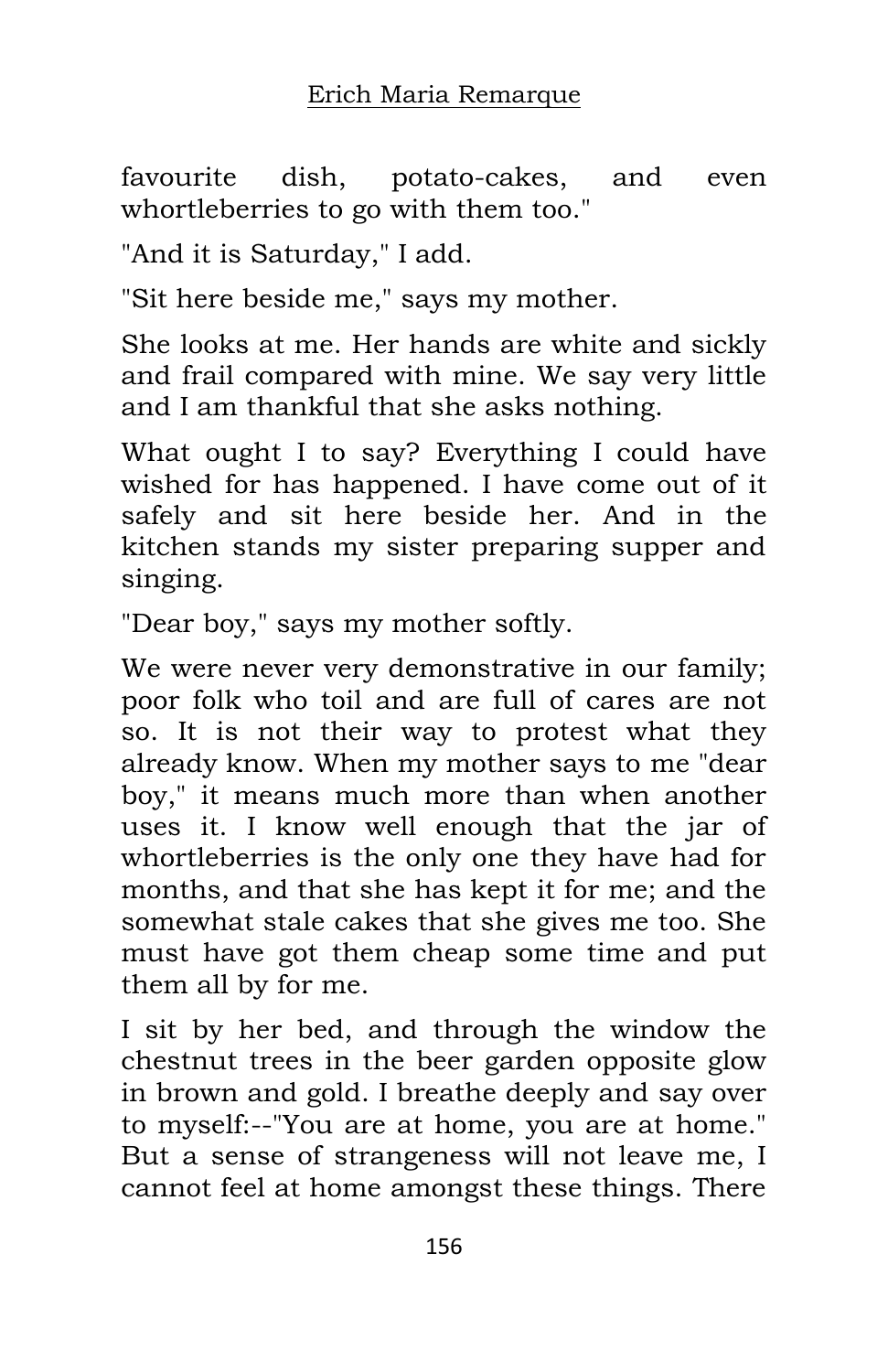# ALL QUIET ON THE WESTERN FRONT

is my mother, there is my sister, there my case of butterflies, and there the mahogany piano- but I am not myself there. There is a distance, a veil between us.

I go and fetch my pack to the bedside and turn out the things I have brought--a whole Edamer cheese, that Kat provided me with, two loaves of army bread, three-quarters of a pound of butter, two tins of livered sausage, a pound of dripping and a little bag of rice.

"I suppose you can make some use of that--"

They nod.

"Is it pretty bad for food here?" I enquire.

"Yes, there's not much. Do you get enough out there?"

I smile and point to the things I have brought. "Not always quite as much as that, of course, but we fare reasonably well."

Erna takes away the food. Suddenly my mother seizes hold of my hand and asks falteringly: "Was it very bad out there, Paul?"

Mother, what should I answer to that! You would not understand, you could never realise it. And you never shall realise it. Was it bad, you ask.-- You, Mother,--I shake my head and say: "No, Mother, not so very. There are always a lot of us together so it isn't so bad."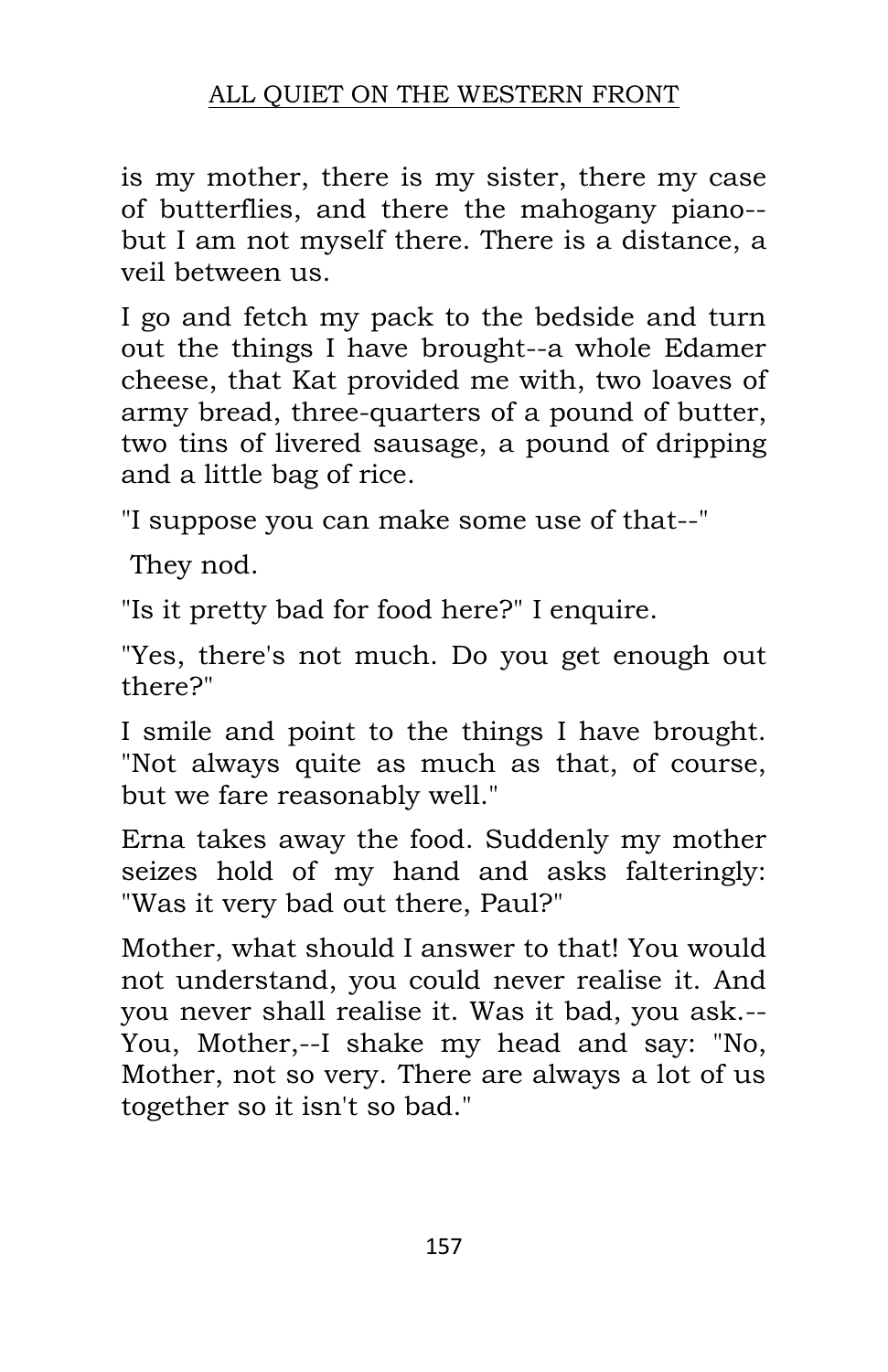"Yes, but Heinrich Bredemeyer was here just lately and said it was terrible out there now, with the gas and all the rest of it."

It is my mother who says that. She says: "With the gas and all the rest of it." She does not know what she is saying, she is merely anxious for me. Should I tell her how we once found three enemy trenches with their garrison all stiff as though stricken with apoplexy? against the parapet, in the dug-outs, just where they were, the men stood and lay about, with blue faces, dead.

"No Mother, that's only talk," I answer, "there's not very much in what Bredemeyer says. You see for instance, I'm well and fit--"

Before my mother's tremulous anxiety I recover my composure. Now I can walk about and talk and answer questions without fear of having suddenly to lean against the wall because the world turns soft as rubber and my veins become brimstone.

My mother wants to get up. So I go for a while to my sister in the kitchen. "What is the matter with her?" I ask.

She shrugs her shoulders: "She has been in bed some months now, but we did not want to write and tell you. Several doctors have been to see her. One of them said it is probably cancer again."

I go to the district commandant to report myself. Slowly I wander through the streets.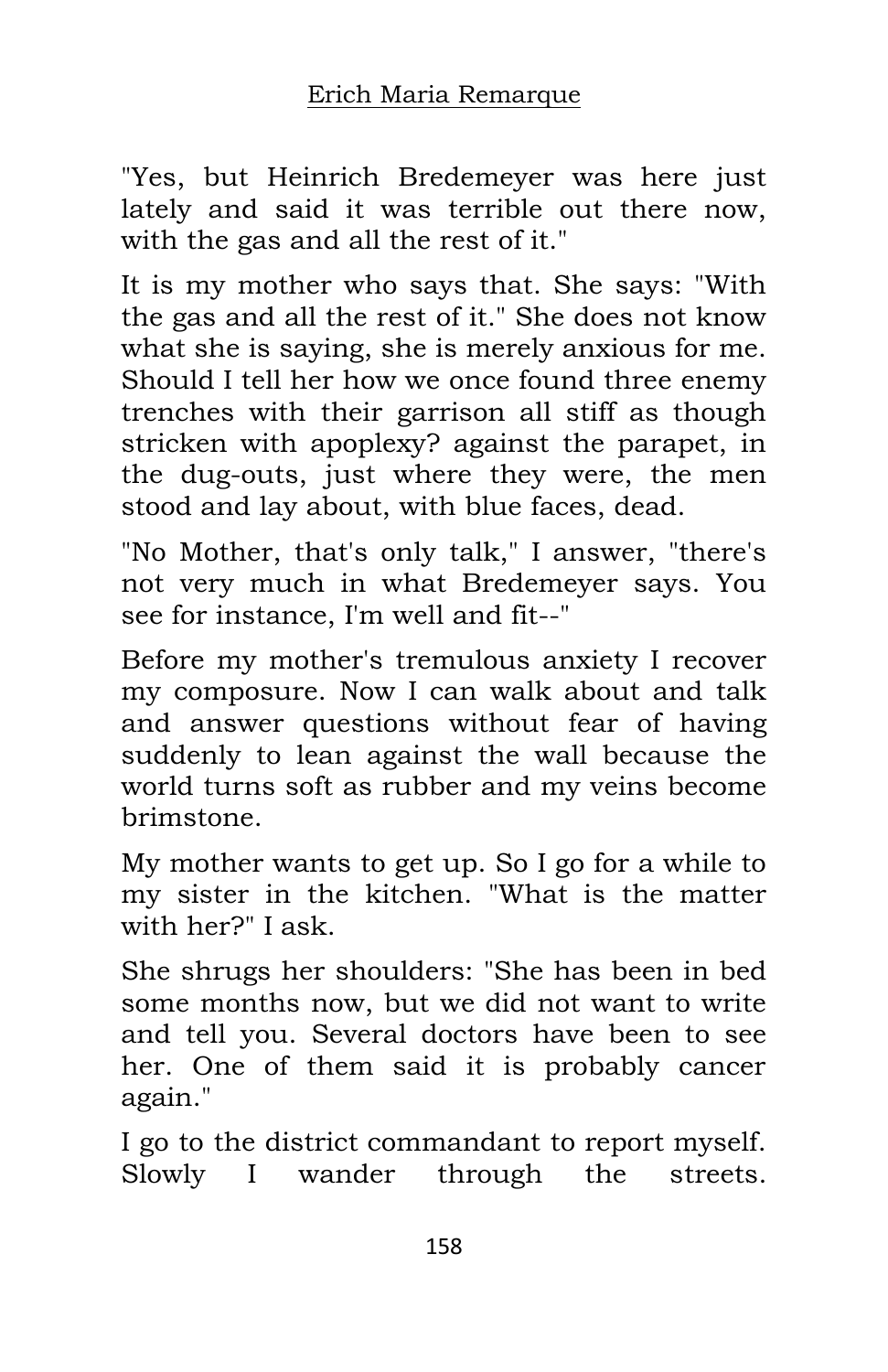# ALL QUIET ON THE WESTERN FRONT

Occasionally someone speaks to me. I do not delay long for I have little inclination to talk.

On my way back from the barracks a loud voice calls out to me. Still lost in thought I turn round and find myself confronted by a Major. "Can't you salute?" he blusters.

"Sorry, Major," I say in embarrassment, "I didn't notice you."

"Don't you know how to speak properly?" he roars.

I would like to hit him in the face, but control myself, for my leave depends on it. I click my heels and say: "I did not see you, Herr Major."

"Then keep your eyes open," he snorts. "What is your name?" I give it.

His fat red face is furious. "What regiment?"

I give him full particulars. Even yet he has not had enough. "Where are you quartered?"

But I have had more than enough and say: "Between Langemark and Bixschoote."

"Eh?" he asks, a bit stupefied.

I explain to him that I arrived on leave only an hour or two since, thinking that he would then trot along. But not at all. He gets even more furious: "You think you can bring your front-line manners here, what? Well, we don't stand for that sort of thing. Thank God, we have discipline here!"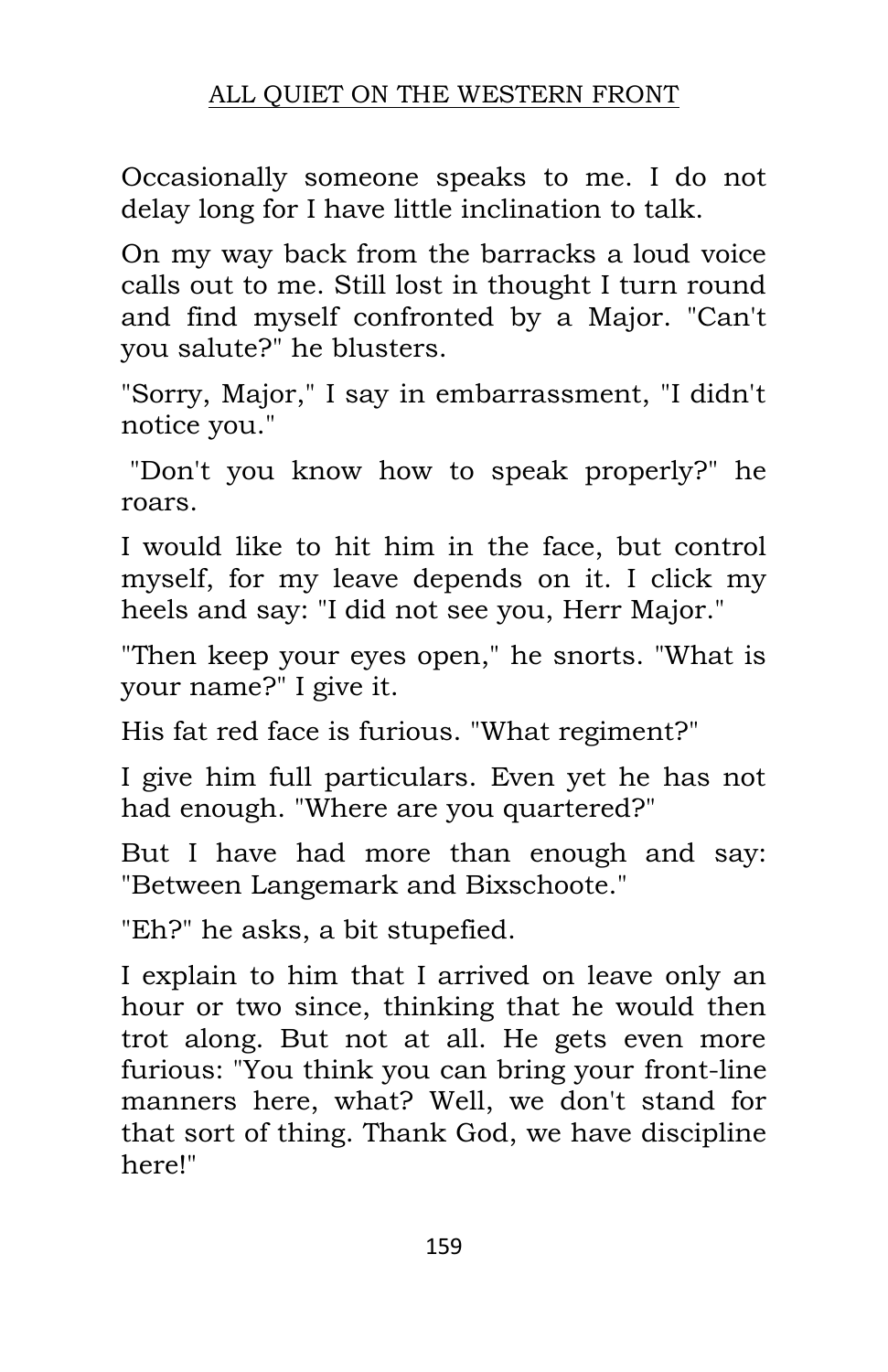"Twenty paces backwards, double march!" he commands.

I am mad with rage. But I cannot say anything to him; he could put me under arrest if he liked. So I double back, and then march up to him. Six paces from him I spring to a stiff salute and maintain it until I am six paces beyond him.

He calls me back again and affably gives me to understand that for once he is pleased to put mercy before justice. I pretend to be duly grateful. "Now, dismiss!" he says. I turn about smartly and march off.

That ruins the evening for me. I go back home and throw my uniform into a corner; I had intended to change it in any case. Then I take out my civilian clothes from the wardrobe and put them on.

I feel awkward. The suit is rather tight and short, I have grown in the army. Collar and tie give me some trouble. In the end my sister ties the bow for me. But how light the suit is, it feels as though I had nothing on but a shirt and underpants.

I look at myself in the glass. It is a strange sight. A sunburnt, overgrown candidate for confirmation gazes at me in astonishment My mother is pleased to see me wearing civilian clothes; it makes me less strange to her. But my father would rather I kept my uniform on so that he could take me to visit his acquaintances.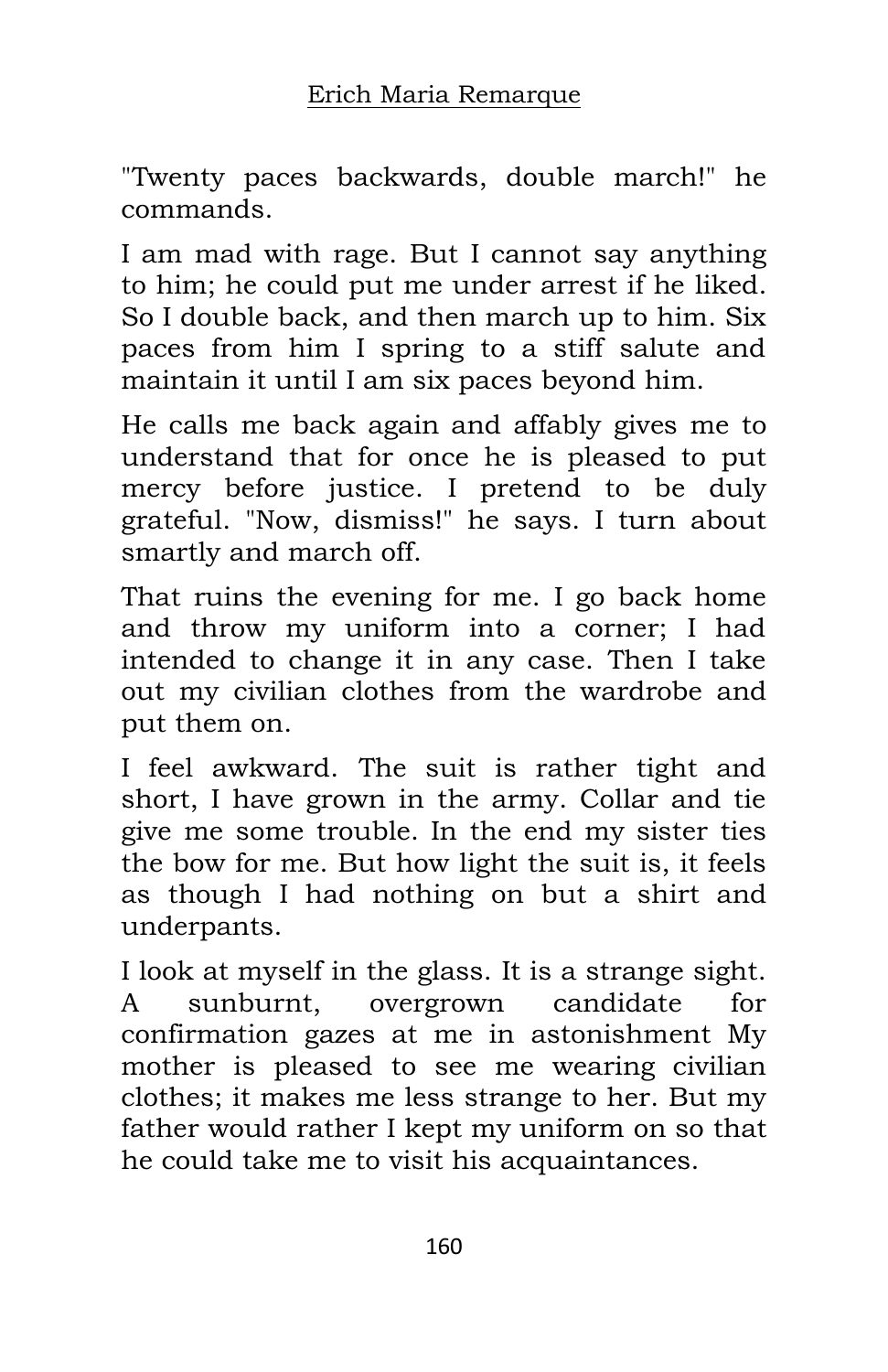But I refuse.

It is pleasant to sit quietly somewhere, in the beer garden for example, under the chestnuts by the skittle-alley. The leaves fall down on the table and on the ground, only a few, the first. A glass of beer stands in front of me, I've learned to drink in the army. The glass is half empty, but there are a few good swigs ahead of me, and besides I can always order a second and a third if I wish to. There are no bugles and no bombardments, the children of the house play in the skittle-alley, and the dog rests his head against my knee. The sky is blue, between the leaves of the chestnuts rises the green spire of St. Margaret's Church.

This is good, I like it. But I cannot get on with the people. My mother is the only one who asks no questions. Not so my father. He wants me to tell him about the front; he is curious in a way that I find stupid and distressing; I no longer have any real contact with him. There is nothing he likes more than just hearing about it. I realise he does not know that a man cannot talk of such things; I would do it willingly, but it is too dangerous for me to put these things into words. I am afraid they might then become gigantic and I be no longer able to master them. What would become of

us if everything that happens out there were quite clear to us?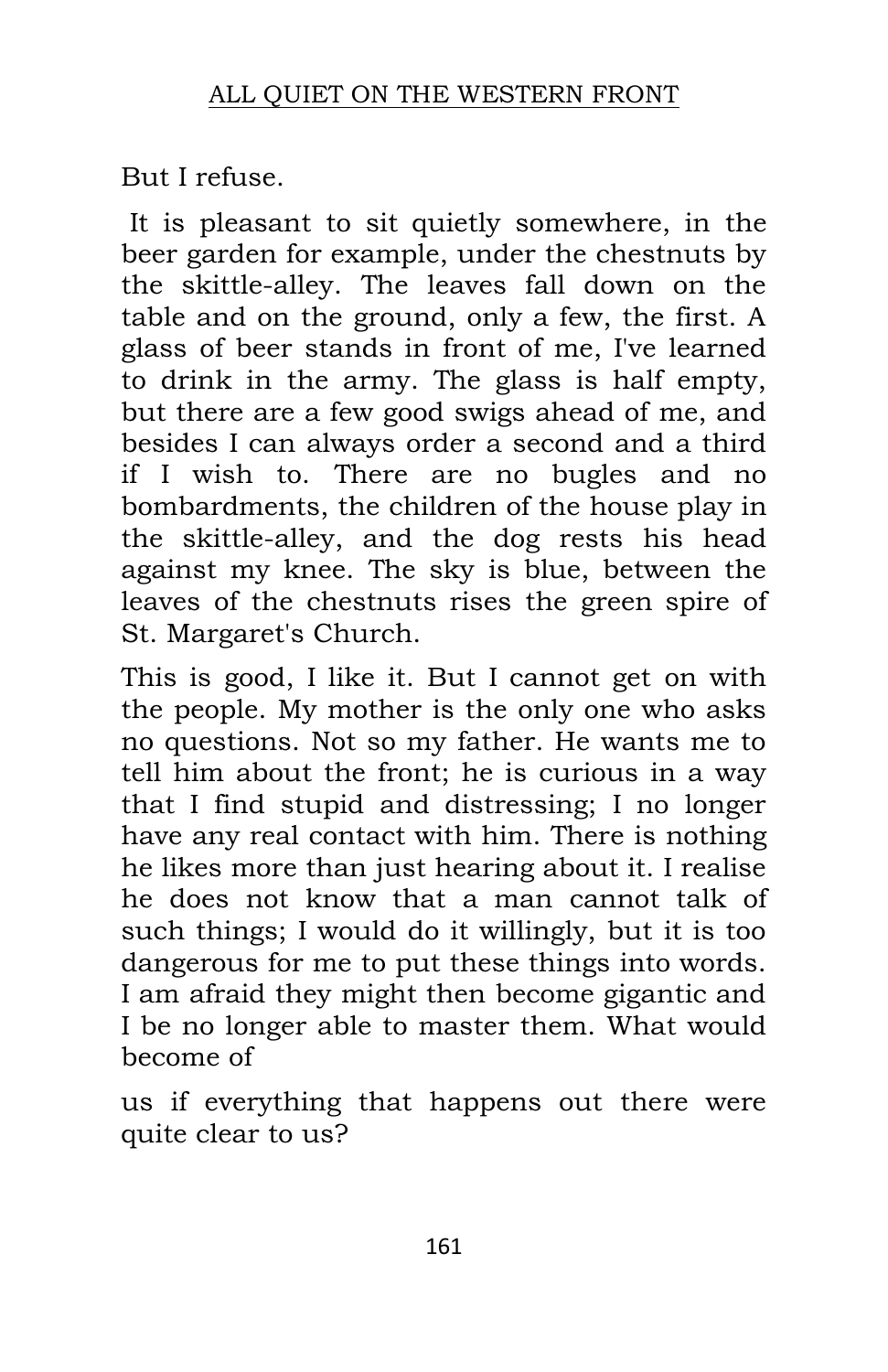So I confine myself to telling him a few amusing things. But he wants to know whether I have ever had a hand-to-hand fight. I say "No," and get up and go out.

But that does not mend matters. After I have been startled a couple of times in the street by the screaming of the tramcars, which resembles the shriek of a shell coming straight for one, somebody taps me on the shoulder. It is my German-master, and he fastens on me with the usual question: "Well, how are things out there? Terrible, terrible, eh? Yes, it is dreadful, but we must carry on. And after all, you do at least get decent food out there, so I hear. You look well, Paul, and fit. Naturally it's worse here. Naturally. The best for our soldiers every time, that goes without saying."

He drags me along to a table with a lot of others. They welcome me, a head-master shakes hands with me and says: "So you come from the front? What is the spirit like out there? Excellent, eh? excellent?"

I explain that no one would be sorry to be back home.

He laughs uproariously. "I can well believe it! But first you have to give the Froggies a good hiding. Do you smoke? Here, try one. Waiter, bring a beer as well for our young warrior."

Unfortunately I have accepted the cigar, so I have to remain. And they are all so dripping with good will that it is impossible to object. All the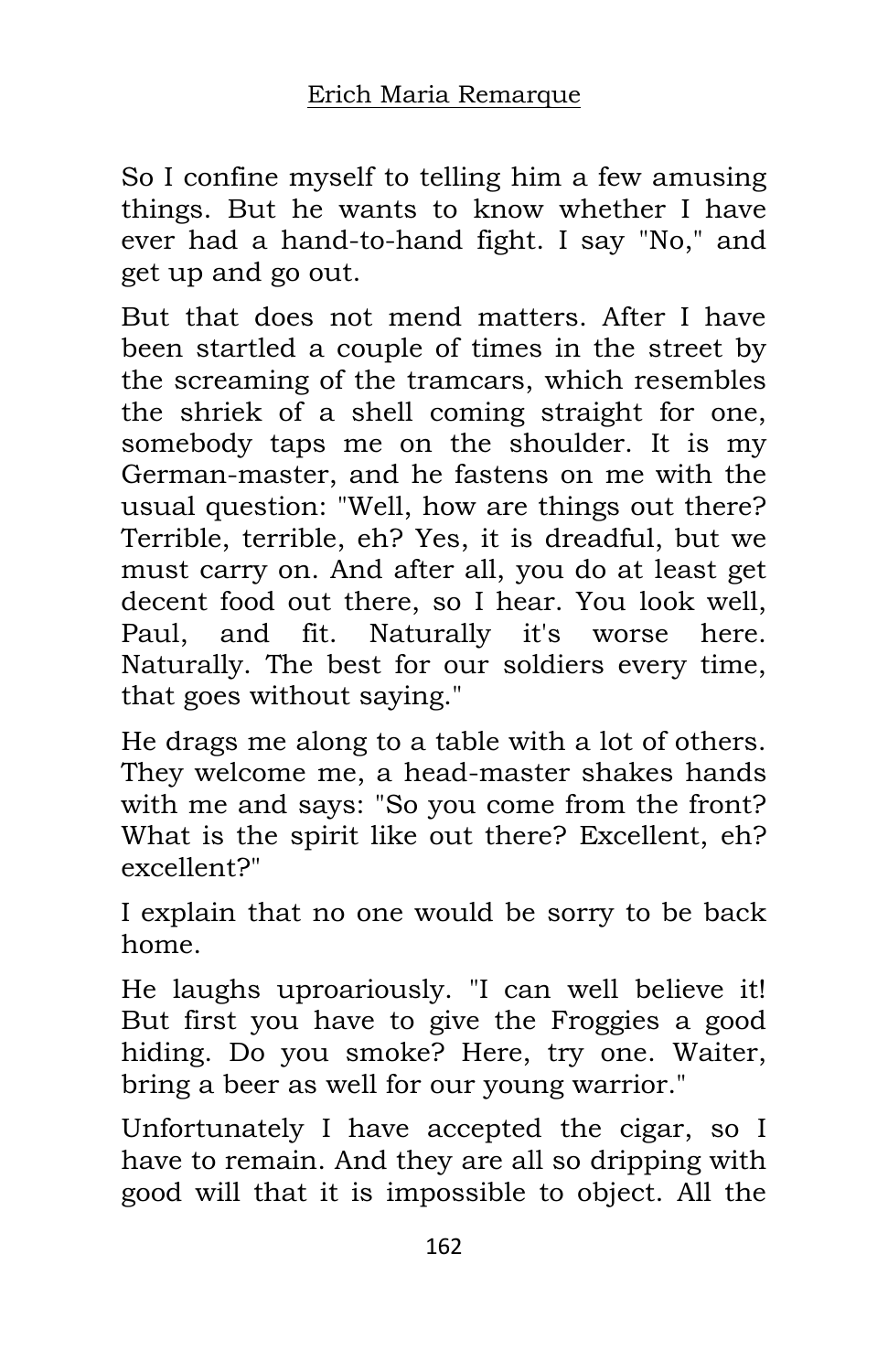same I feel annoyed and smoke like a chimney as hard as I can. In order to make at least some show of appreciation I toss off the beer in one gulp. Immediately a second is ordered; people know how much they are indebted to the soldiers. They argue about what we ought to annex. The head-master with the steel watchchain wants to have at least the whole of Belgium, the coal-areas of France, and a slice of Russia. He produces reasons why we must have them and is quite inflexible until at last the others give in to him. Then he begins to expound just whereabouts in France the breakthrough must come, and turns to me:

"Now, shove ahead a bit out there with your everlasting trench warfare--Smash through the johnnies and then there will be peace."

I reply that in our opinion a break-through may not be possible. The enemy may have too many reserves. Besides, the war may be rather different from what people think.

He dismisses the idea loftily and informs me I know nothing about it. "The details, yes," says he, "but this relates to the whole. And of that you are not able to judge. You see only your little sector and so cannot have any general survey. You do your duty, you risk your lives, that deserves the highest honour--every man of you ought to have the Iron Cross--but first of all the enemy line must be broken through in Flanders and then rolled up from the top."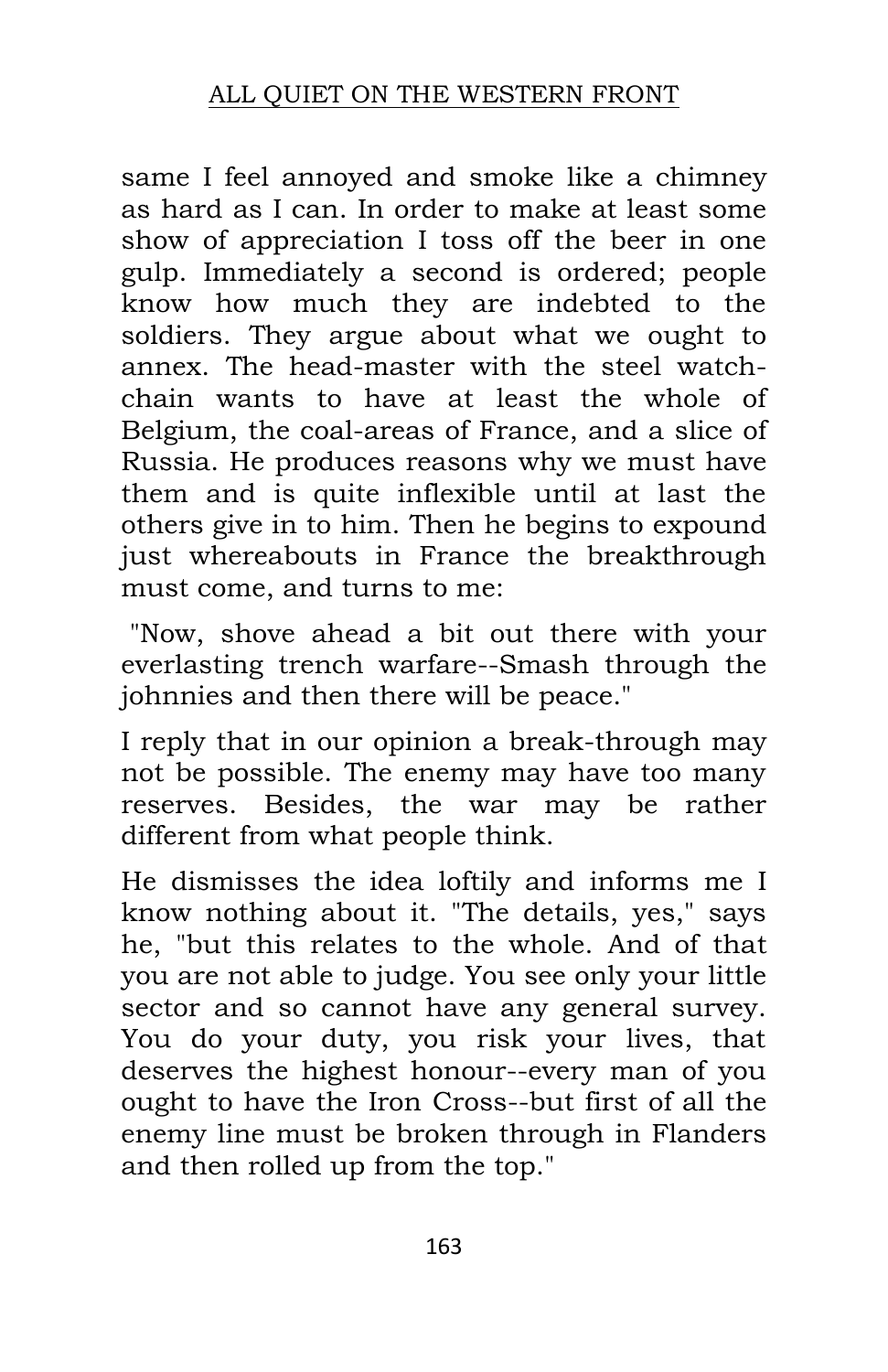He blows his nose and wipes his beard. "Completely rolled up they must be, from the top to the bottom. And then to Paris."

I would like to know just how he pictures it to himself, and pour the third glass of beer into me. Immediately he orders another.

But I break away. He stuffs a few more cigars into my pocket and sends me off with a friendly slap. "All of the best! I hope we will soon hear something worth while from you."

I imagined leave would be different from this. Indeed, it was different a year ago. It is I of course that have changed in the interval. There lies a gulf between that time and to-day. At that time I still knew nothing about the war, we had only been in quiet sectors. But now I see that I have been crushed without knowing it. I find I do not belong here any more, it is a foreign world. Some of these people ask questions, some ask no questions, but one can see that the latter are proud of themselves for their silence; they often say with a wise air that these things cannot be talked about. They plume themselves on it.

I prefer to be alone, so that no one troubles me. For they all come back to the same thing, how badly it goes and how well it goes; one thinks it is this way, another that; and yet they are always absorbed in the things that go to make up their existence. Formerly I lived in just the same way myself, but now I feel no contact here.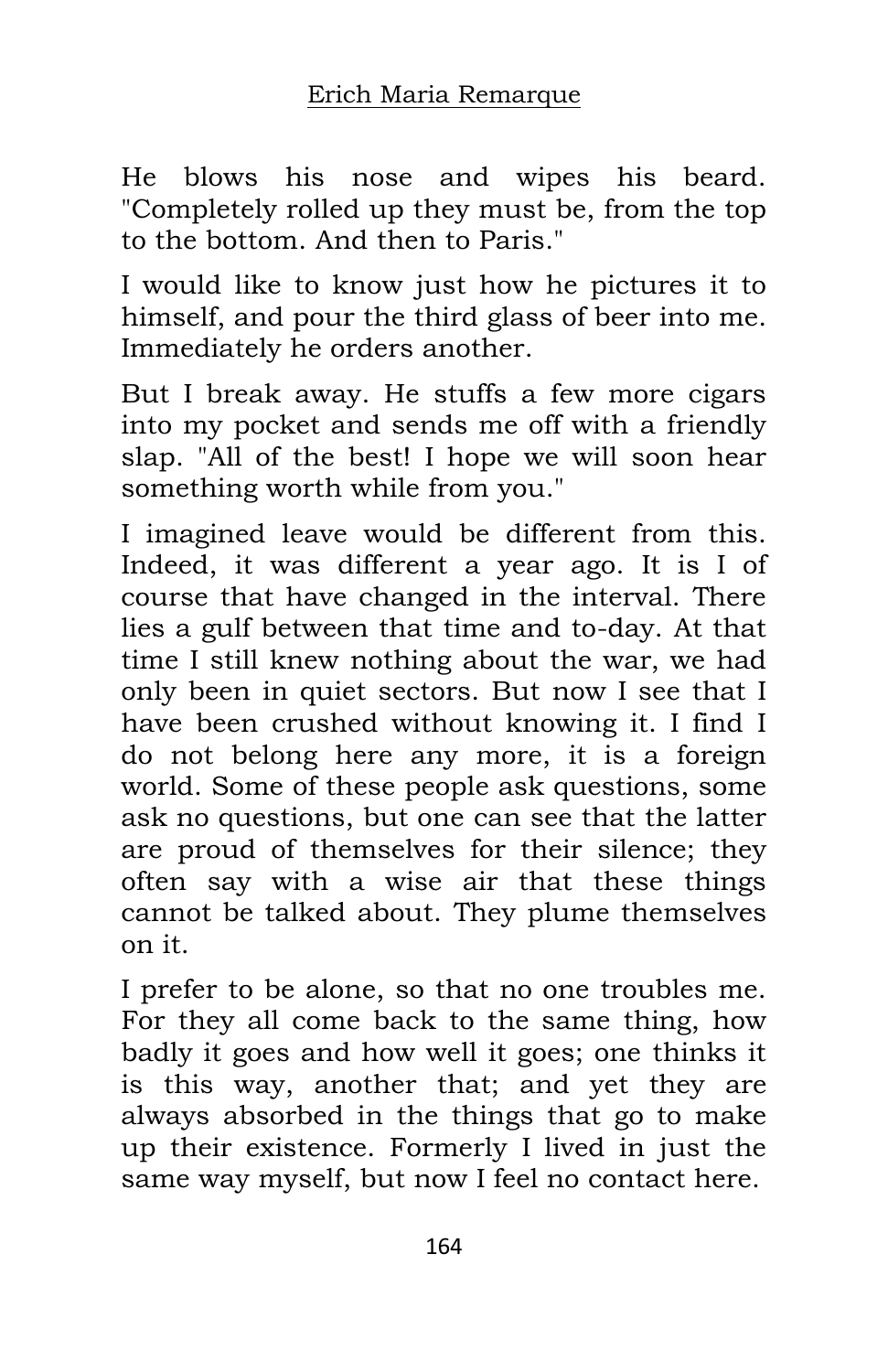They talk too much for me. They have worries, aims, desires, that I cannot comprehend. I often sit with one of them in the little beer garden and try to explain to him that this is really the only thing: just to sit quietly, like this. They understand of course, they agree, they may even feel it so too, but only with words, only with words, yes, that is it--they feel it, but always with only half of themselves, the rest of their being is taken up with other things, they are so divided in themselves that none feels it with his whole essence; I cannot even say myself exactly what I mean.

When I see them here, in their rooms, in their offices, about their occupations, I feel an irresistible attraction in it, I would like to be here too and forget the war; but also it repels me, it is

so narrow, how can that fill a man's life, he ought to smash it to bits; how can they do it, while out at the front the splinters are whining over the shell-holes and the star-shells go up, the wounded are carried back on waterproof sheets and comrades crouch in the trenches.-- They are different men here, men I cannot properly understand, whom I envy and despise. I must think of Kat and Albert and Müller and Tjaden, what will they be doing? No doubt they are sitting in the canteen, or perhaps swimming- -soon they will have to go up to the front-line again.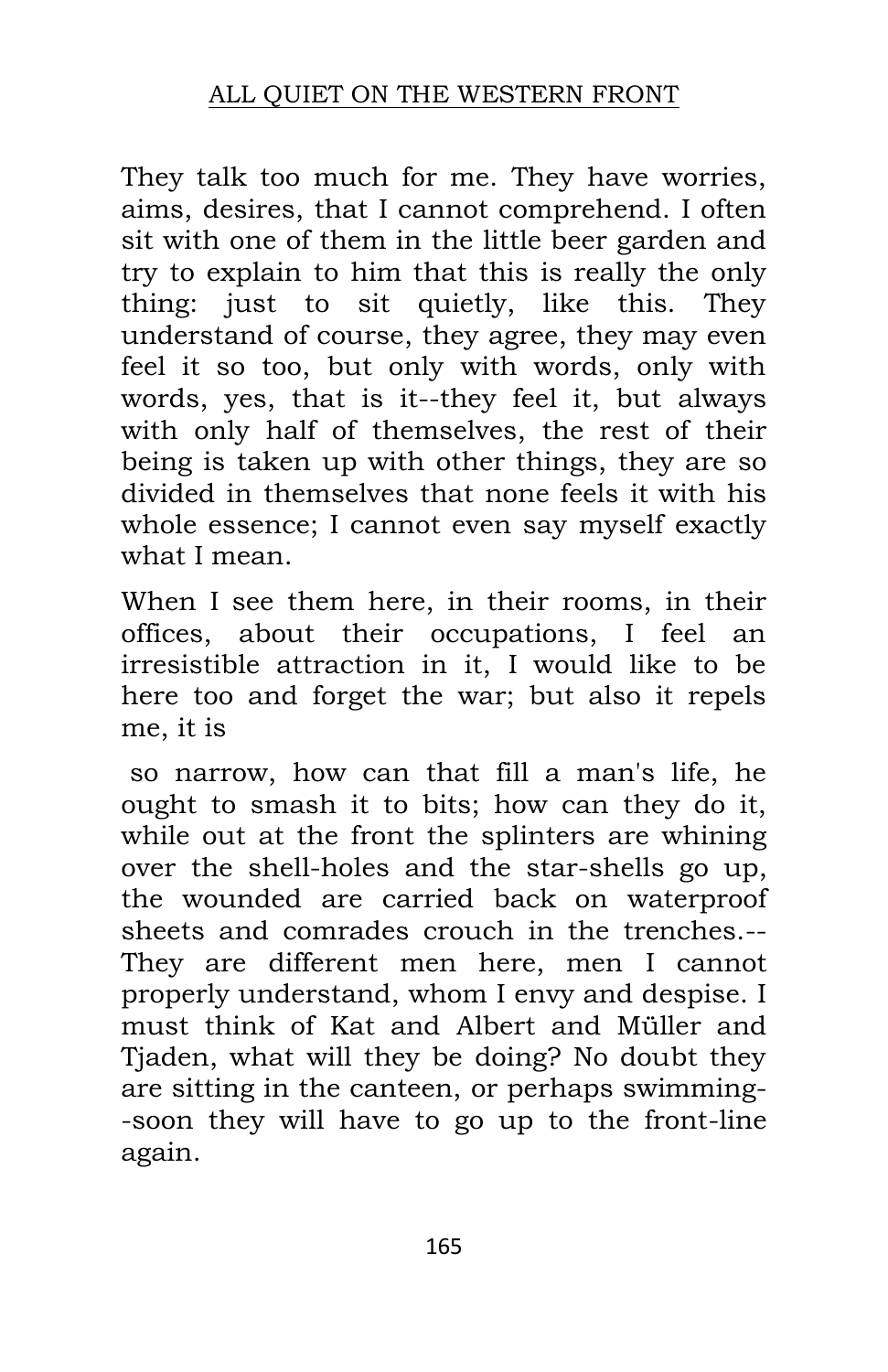In my room behind the table stands a brown leather sofa. I sit down on it.

On the walls are pinned countless pictures that I once used to cut out of the newspapers. In between are drawings and postcards that have pleased me. In the corner is a small iron stove. Against the wall opposite stand the book-shelves with my books.

I used to live in this room before I was a soldier. The books I bought gradually with the money I earned by coaching. Many of them are secondhand, all the classics for example, one volume in blue cloth boards cost one mark twenty pfennig. I bought them complete because it was thoroughgoing, I did not trust the editors of selections to choose all the best. So I purchased only "collected works." I read most of them with laudible zeal, but few of them really appealed to me. I preferred the other books, the moderns, which were of course much dearer. A few I came by not quite honestly, I borrowed and did not return them because I did not want to part with them.

One shelf is filled with school books. They are not so well cared for, they are badly thumbed, and pages have been torn out for certain purposes. Then below are periodicals, papers, and letters all jammed in together with drawings and rough sketches.

I want to think myself back into that time. It is still in the room, I feel it at once, the walls have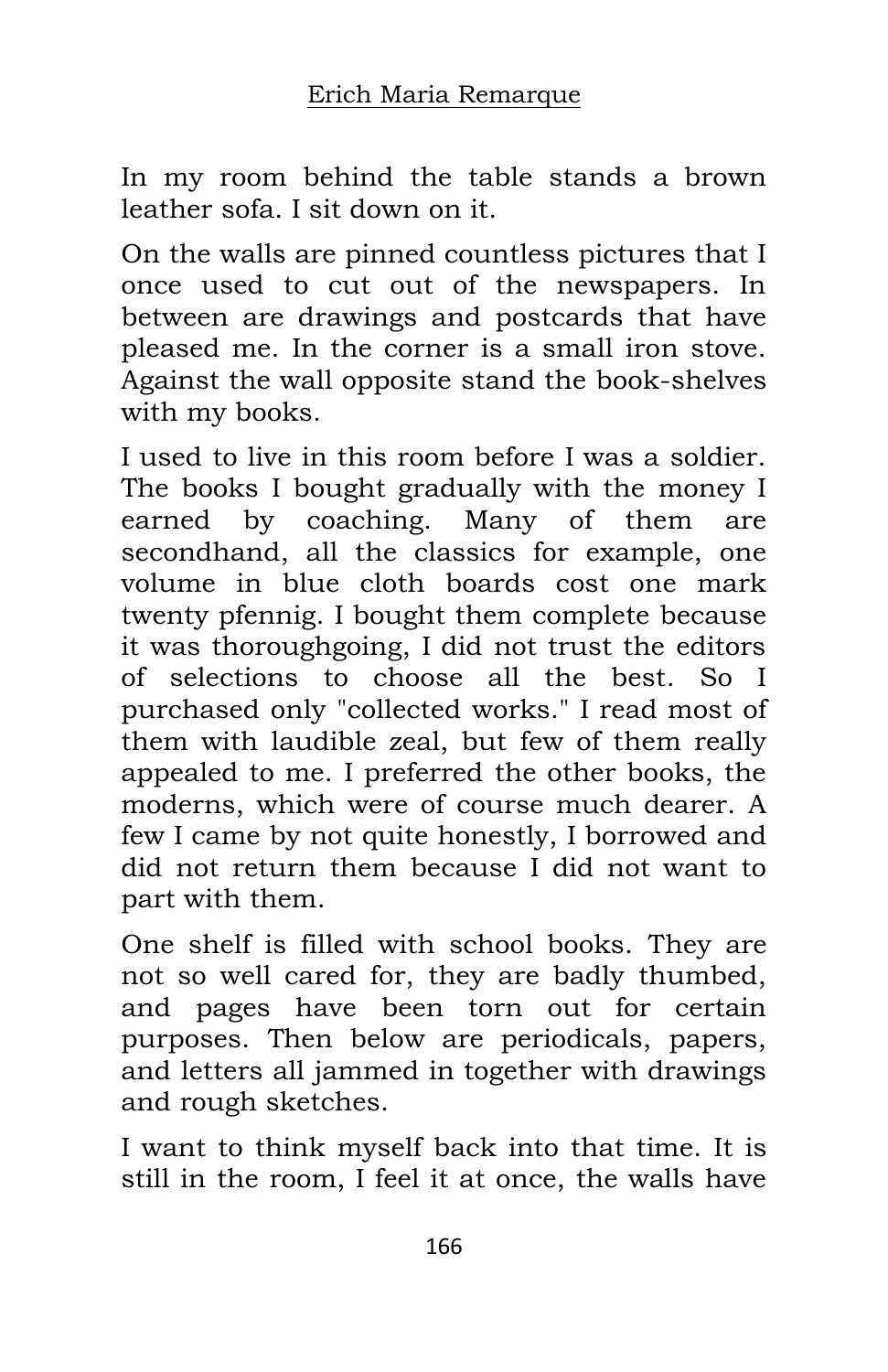preserved it. My hands rest on the arms of the sofa; now I make myself at home and draw up my legs so that I sit comfortably in the corner, in the arms of the sofa. The little window is open, through it I see the familiar picture of the street with the rising spire of the church at the end. There are a couple of flowers on the table. Penholders, a shell as a paper-weight, the ink-well- here nothing is changed.

It will be like this too, if I am lucky, when the war is over and I come back here for good. I will sit here just like this and look at my room and wait.

I feel excited; but I do not want to be, for that is not right. I want that quiet rapture again. I want to feel the same powerful, nameless urge that I used to feel when I turned to my books. The breath of desire that then arose from the coloured backs of the books, shall fill me again, melt the heavy, dead lump of lead that lies somewhere in me and waken again the impatience of the future, the quick joy in the world of thought, it shall bring back again the lost eagerness of my youth. I sit and wait.

It occurs to me that I must go and see Kemmerich's mother;--I might visit Mittelstaedt too, he should be at the barracks. I look out of the window;--beyond the picture of the sunlit street appears a range of hills, distant and light; it changes to a clear day in autumn, and I sit by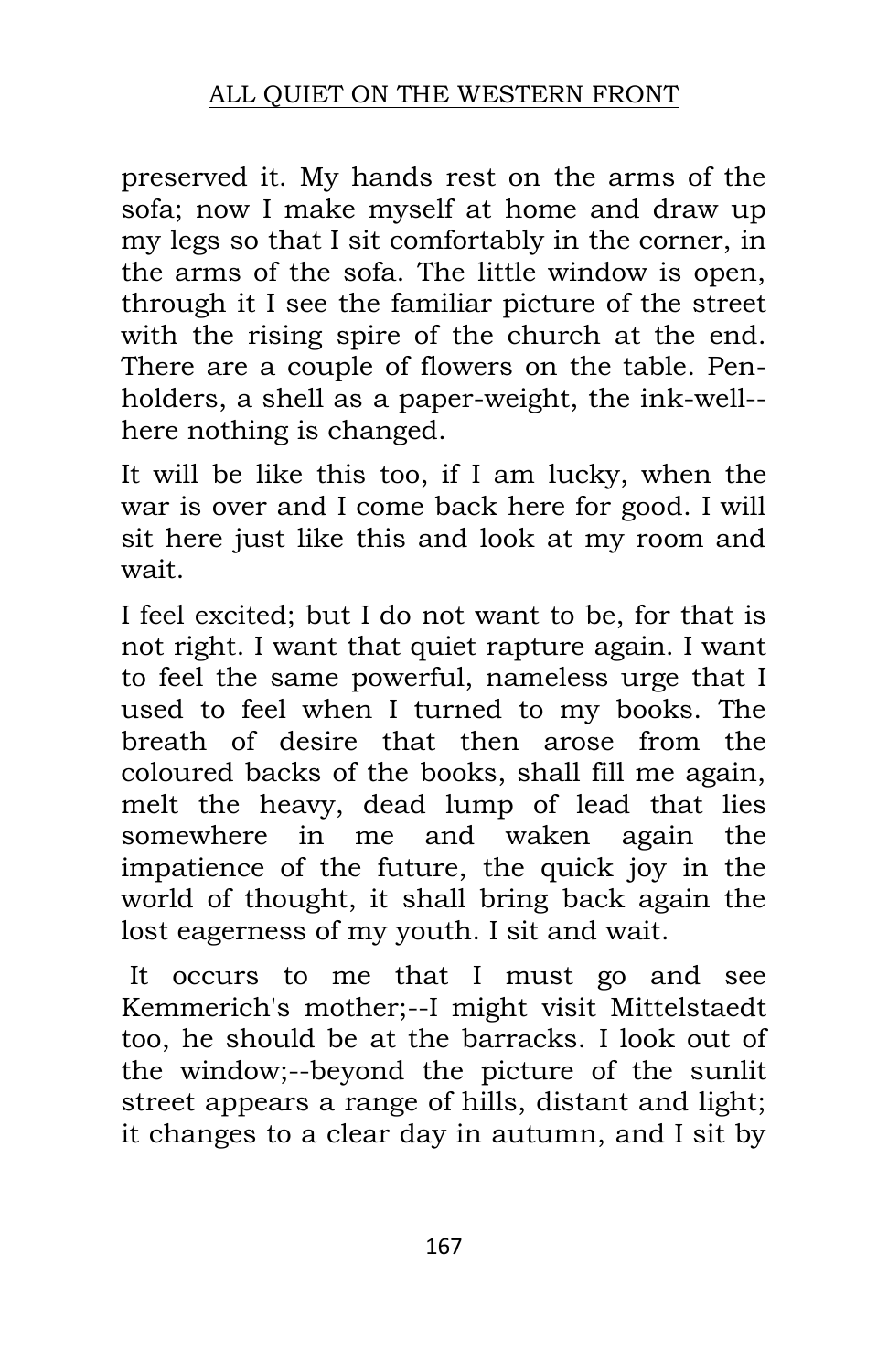the fire with Kat and Albert and eat potatoes baked in their skins.

But I do not want to think of that, I sweep it away. The room shall speak, it must catch me up and hold me, I want to feel that I belong here, I want to hearken and know when I go back to the front that the war will sink down, be drowned utterly in the great home-coming tide, know that it will then be past for ever, and not gnaw us continually, that it will have none but an outward power over us.

The backs of the books stand in rows. I know them all still, I remember arranging them in order. I implore them with my eyes: Speak to me--take me up--take me, Life of my Youth--you who are care-free, beautiful--receive me again-- I wait, I wait.

Images float through my mind, but they do not grip me, they are mere shadows and memories.

Nothing--nothing--

My disquietude grows.

A terrible feeling of foreignness suddenly rises up in me. I cannot find my way back, I am shut out though I entreat earnestly and put forth all my strength.

Nothing stirs; listless and wretched, like a condemned man, I sit there and the past withdraws itself. And at the same time I fear to importune it too much, because I do not know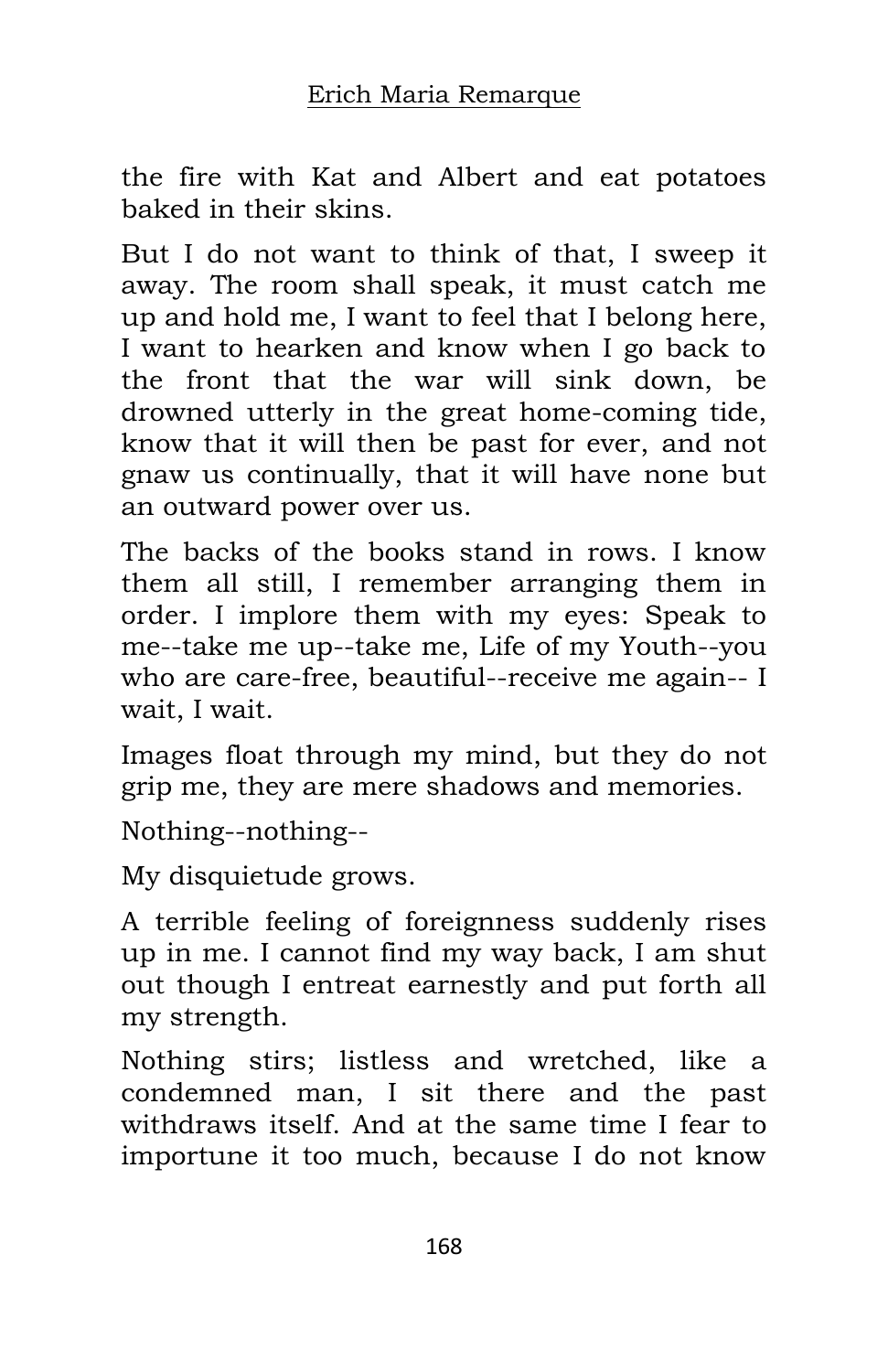# ALL QUIET ON THE WESTERN FRONT

what might happen then. I am a soldier, I must cling to that.

Wearily I stand up and look out of the window. Then I take one of the books, intending to read, and turn over the leaves. But I put it away and take out another. There are passages in it that have been marked. I look, turn over the pages, take up fresh books. Already they are piled up beside me. Speedily more join the heap, papers, magazines, letters.

I stand there dumb. As before a judge.

Dejected.

Words, Words, Words--they do not reach me.

Slowly I place the books back in the shelves.

Nevermore.

Quietly, I go out of the room.

Still I do not give up hope. I do not indeed, go to my room any more, but comfort myself with the thought that a few days are not enough to judge by. Afterwards--later on--there is plenty of time for that.

So I go over to see Mittelstaedt in the barracks, and we sit in his room; there is an atmosphere about it that I do not like but with which I am quite familiar.

Mittelstaedt has some news ready for me that electrifies me on the spot. He tells me Kantorek has been called up as a territorial.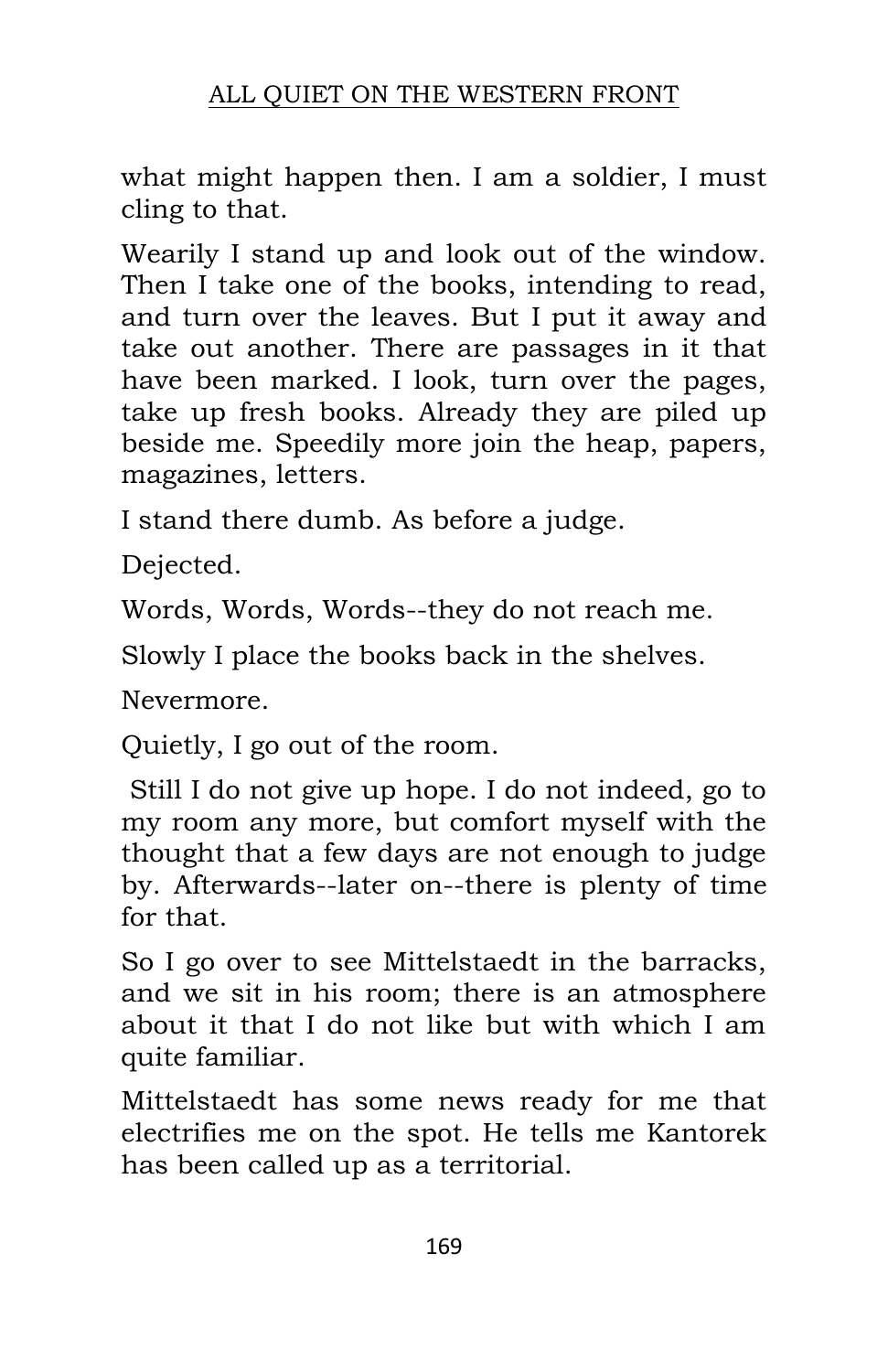"Just think of it," says he, and takes out a couple of good cigars, "I come back here from the hospital and bump right into him. He stretches out his paw to me and bleats: 'Hullo Mittelstaedt, how are you?'--I look at him and say: Territorial Kantorek, business is business and schnapps is schnapps, you ought to know that well enough. Stand to attention when you speak to a superior officer.' You should have seen his face! A cross between a dud and a pickled cucumber. He tried once again to chum up. So I snubbed him a bit harder. Then he brought up his biggest guns and asked confidentially: 'Would you like me to use my influence so that you can take an emergencyexam.?' He was trying to remind me of those things, you know. Then I got mad, and I reminded him of something instead. Territorial Kantorek, two years ago you preached us into enlisting; and among us there was one, Joseph Behm, who didn't want to enlist. He was killed three months before he would have been called up in the ordinary way. If it had not been for you he would have lived just that much longer. And now: Dismiss. You will hear from me later.' It was easy to get put in charge of his company. First thing I did was to take him to the stores and fit him out with suitable equipment. You will see in a minute."

We go to the parade ground. The company has fallen in, Mittelstaedt stands them at ease and inspects.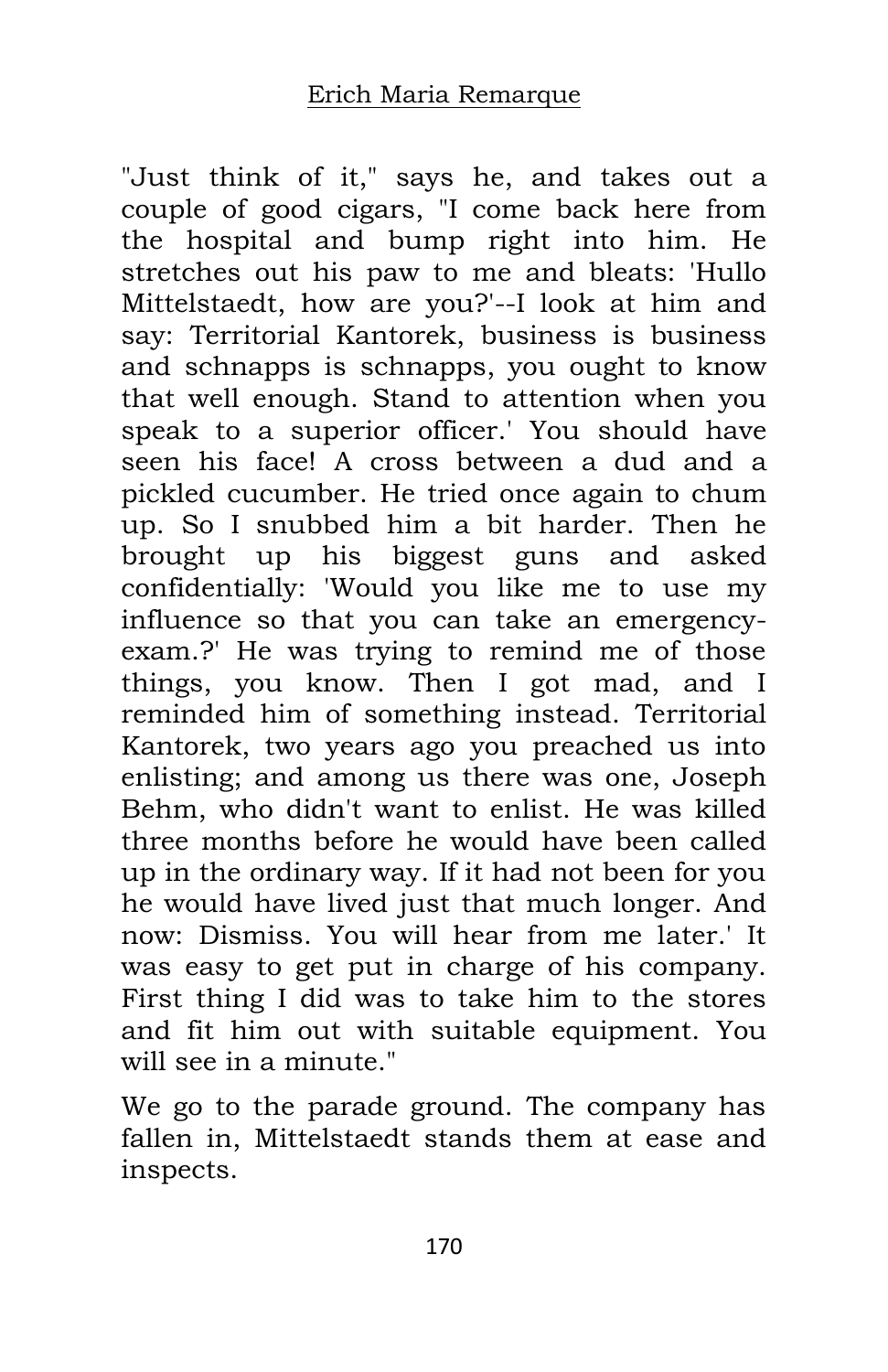Then I see Kantorek and am scarcely able to stifle my laughter. He is wearing a faded blue tunic. On the back and in the sleeves there are big dark patches. The tunic must have belonged to a giant. The black, worn breeches are just as much too short; they reach barely halfway down his calf. The boots, tough old clod-hoppers, with turned-up toes and laces at the side are much too big for him. But as a compensation the cap is too small, a terribly dirty, mean little pill-box. The whole rig-out is just pitiful.

Mittelstaedt stops in front of him: "Territorial Kantorek, do you call those buttons polished? You seem as though you can never learn. Inadequate, Kantorek, quite inadequate--"

It makes me bubble with glee. In school Kantorek used to chasten Mittelstaedt with exactly the same expression--"Inadequate, Mittelstaedt, quite inadequate."

Mittelstaedt continues to upbraid him: "Look at Boettcher now, there's a model for you to learn from."

I can hardly believe my eyes. Boettcher is there too, Boettcher, our school porter. And he is a model! Kantorek shoots a glance at me as if he would like to eat me. But I grin at him innocently, as though I do not recognise him any more.

Nothing could look more ludicrous than his forage-cap and his uniform. And this is the object before whom we used to stand in anguish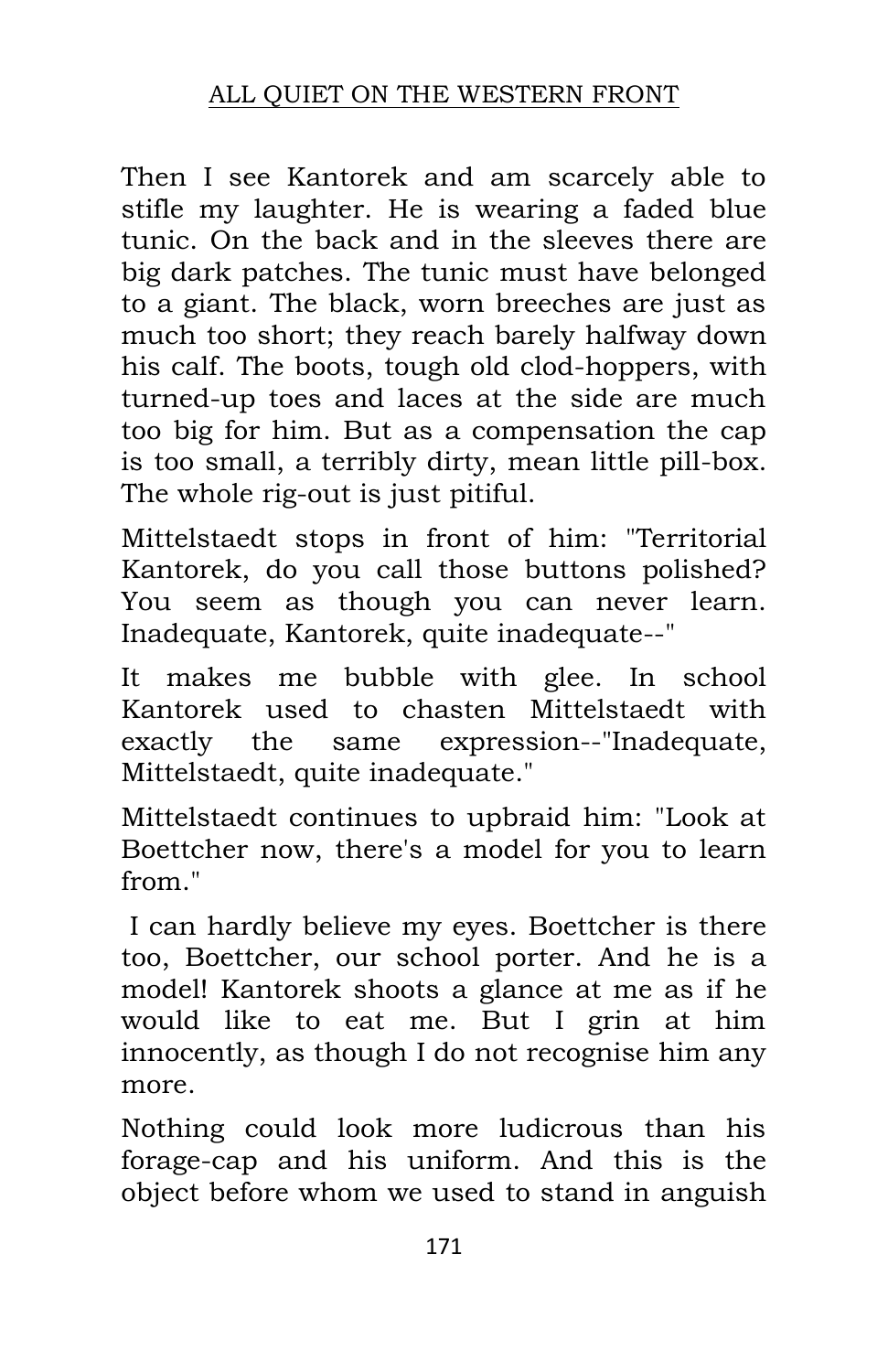as he sat up there enthroned at his desk, spearing at us with his pencil for our mistakes in those irregular French verbs with which afterwards we made so little headway in France. That is barely two years ago--and now here stands Territorial Kantorek, the spell quite broken, with bent knees, arms like pothooks, unpolished buttons and that ludicrous rig-out- an impossible soldier. I cannot reconcile this with the menacing figure at the schoolmaster's desk. I wonder what I, the old soldier, would do if this skinful of woe ever dared to say to me again: "Bäumer, give the imperfect of 'aller."

Then Mittelstaedt makes them practise skirmishing, and as a favour appoints Kantorek squad leader.

Now, in skirmishing the squad leader has always to keep twenty paces in front of his squad; if the order comes "On the march, about turn," the line of skirmishers simply turns about, but the squad leader, who now finds himself suddenly twenty paces in the rear of the line, has to rush up at the double and take his position again twenty paces in front of the squad. That makes altogether forty paces double march. But no sooner has he arrived than the order "On the march, about turn," comes again and he once more has to race at top speed another forty paces to the other side. In this way the squad has merely made the turn-about and a couple of paces, while the squad-leader dashes backwards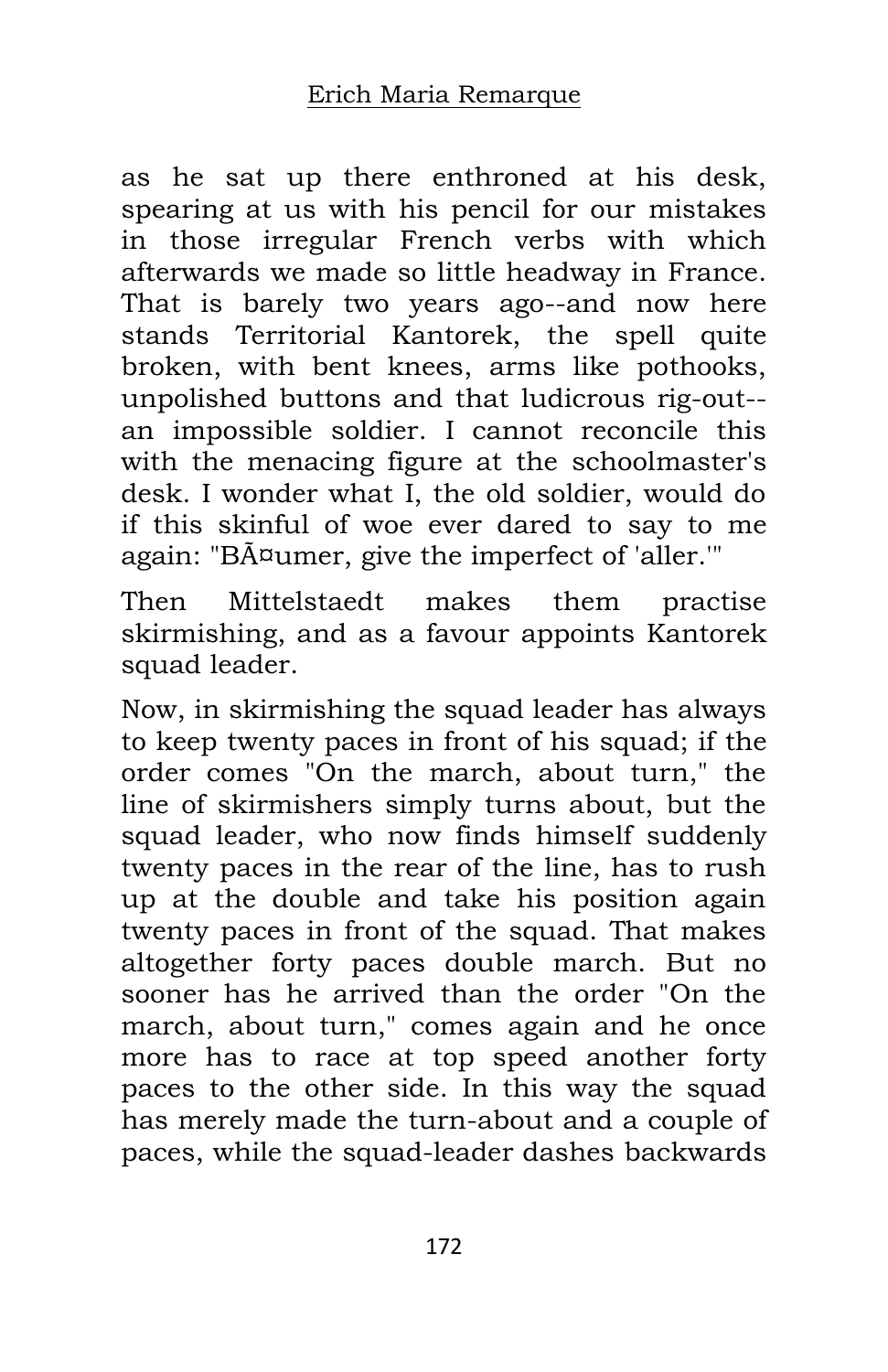and forwards like a fart on a curtain-pole. That is one of Himmelstoss' well-worn recipes.

Kantorek can hardly expect anything else from Mittelstaedt, for he once messed up the latter's chance of promotion, and Mittelstaedt would be a big fool not to make the best of such a good opportunity as this before he goes back to the front again. A man might well die easier after the army has given him just one such stroke of luck.

In the meantime Kantorek is dashing up and down like a wild boar. After a while Mittelstaedt stops the skirmish and begins the very important exercise of creeping.

On hands and knees, carrying his gun in regulation fashion, Kantorek shoves his absurd figure over the sand immediately in front of us. He is breathing hard, and his panting is music.

Mittelstaedt encourages Kantorek the territorial with quotations from Kantorek the schoolmaster. "Territorial Kantorek, we have the good fortune to live in a great age, we must brace ourselves and triumph over hardship."

Kantorek sweats and spits out a dirty piece of wood that has lodged in his teeth.

Mittelstaedt stoops down and says reproachfully: "And in the trifles never lose sight of the great

adventure, Territorial Kantorek!"

It amazes me that Kantorek does not explode with a bang, especially when, during physical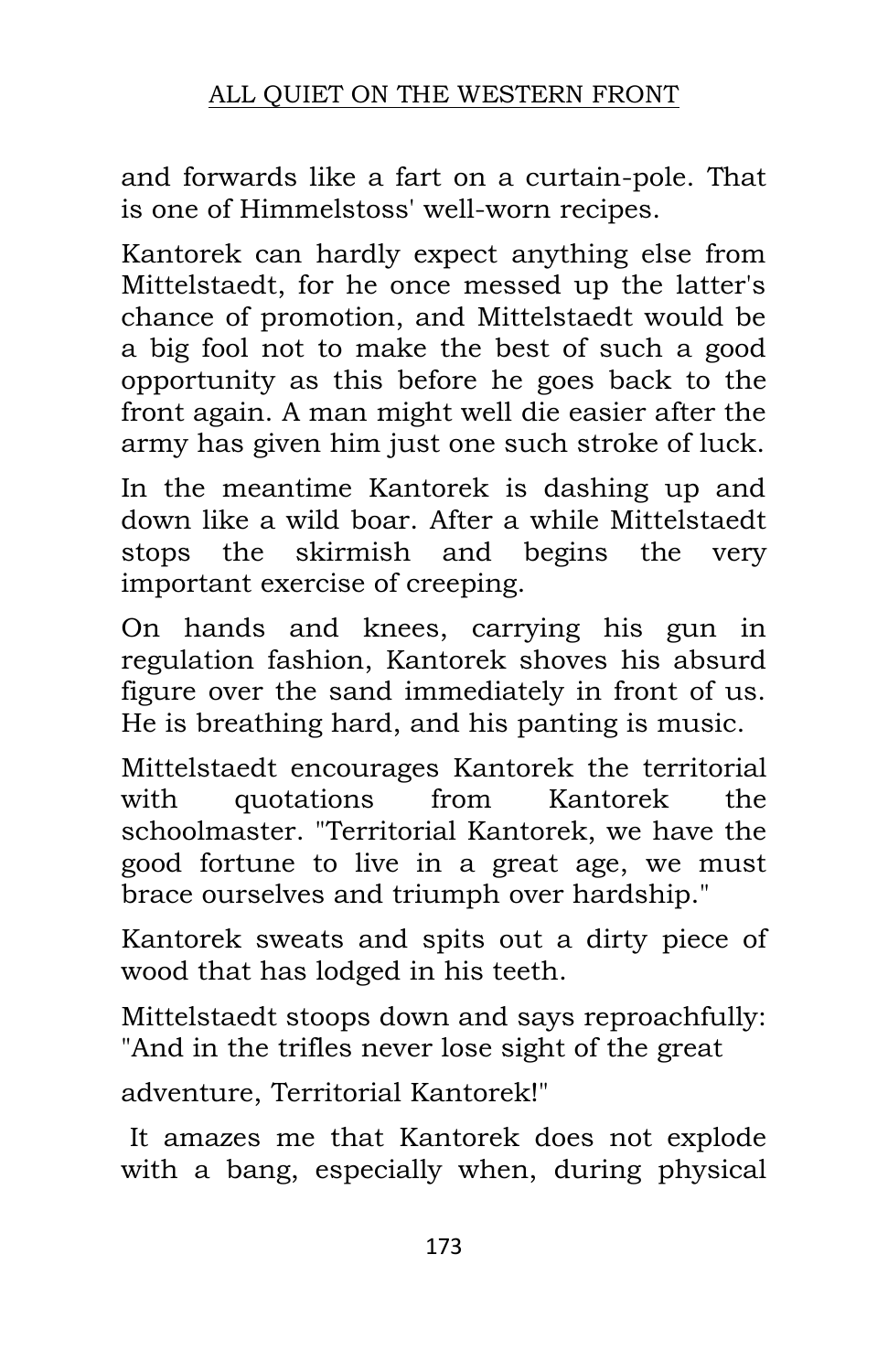exercises, Mittelstaedt copies him to perfection, seizing him by the seat of his trousers as he is pulling himself up on the horizontal bar so that he can just raise his chin above the beam, and then starts to give him good advice. That is exactly what Kantorek used to do to him at school.

The extra fatigues are next detailed off. "Kantorek and Boettcher, bread fatigue! Take the handcart with you."

A few minutes later the two set off together pushing the barrow. Kantorek in a fury walks with his head down. But the porter is delighted to have scored light duty.

The bakehouse is away at the other end of the town, and the two must go there and back through the whole length of it.

"They've done that a couple of times already," grins Mittelstaedt. "People have begun to watch for them coming."

"Excellent," I say, "but hasn't he reported you yet?"

"He did try. Our C. O. laughed like the deuce when he heard the story. He hasn't any time for schoolmasters. Besides, I'm sweet with his daughter."

"He'll mess up the examination for you."

"I don't care," says Mittelstaedt calmly. "Besides, his complaint came to nothing because I could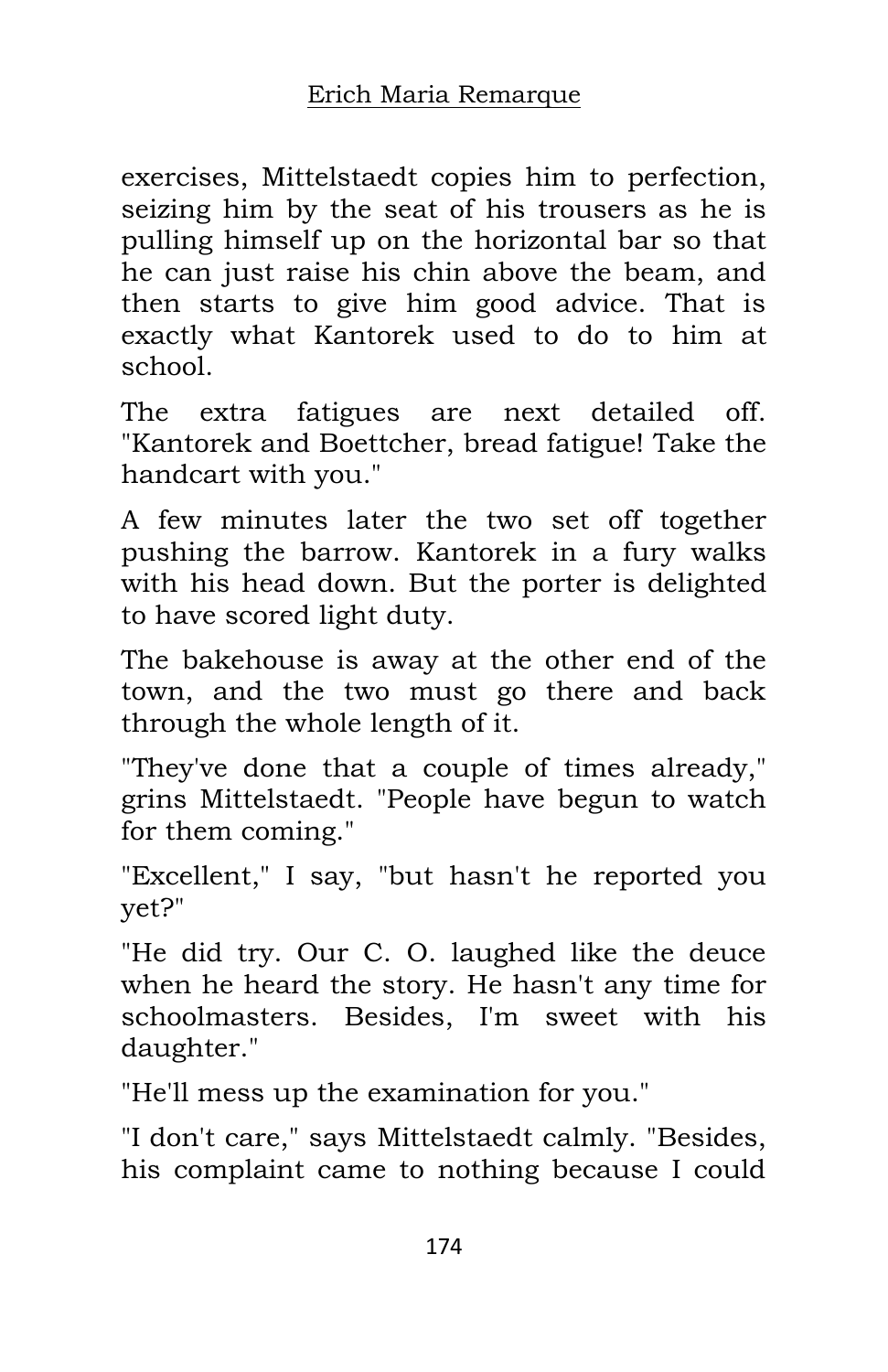show that he had had hardly anything but light duty."

"Couldn't you polish him up a bit?" I ask.

"He's too stupid, I couldn't be bothered," answers Mittelstaedt contemptuously.

What is leave?--A pause that only makes everything after it so much worse. Already the sense of parting begins to intrude itself. My mother watches me silently;--I know she counts the days;-- every morning she is sad. It is one day less. She has put away my pack, she does not want to be reminded by it.

The hours pass quickly if a man broods. I pull myself together, and go with my sister to the slaughter-house to get a pound or two of bones. That is a great favour and people line up early in the morning and stand waiting. Many of them faint.

We have no luck. After waiting by turns for three hours the queue disperses. The bones have not lasted out.

It is a good thing that I get my rations. I bring them to my mother and in that way we all get

something decent to eat.

The days grow ever more strained and my mother's eyes more sorrowful. Four days left now. I must go and see Kemmerich's mother.

I cannot write that down. This quaking, sobbing woman who shakes me and cries out on me: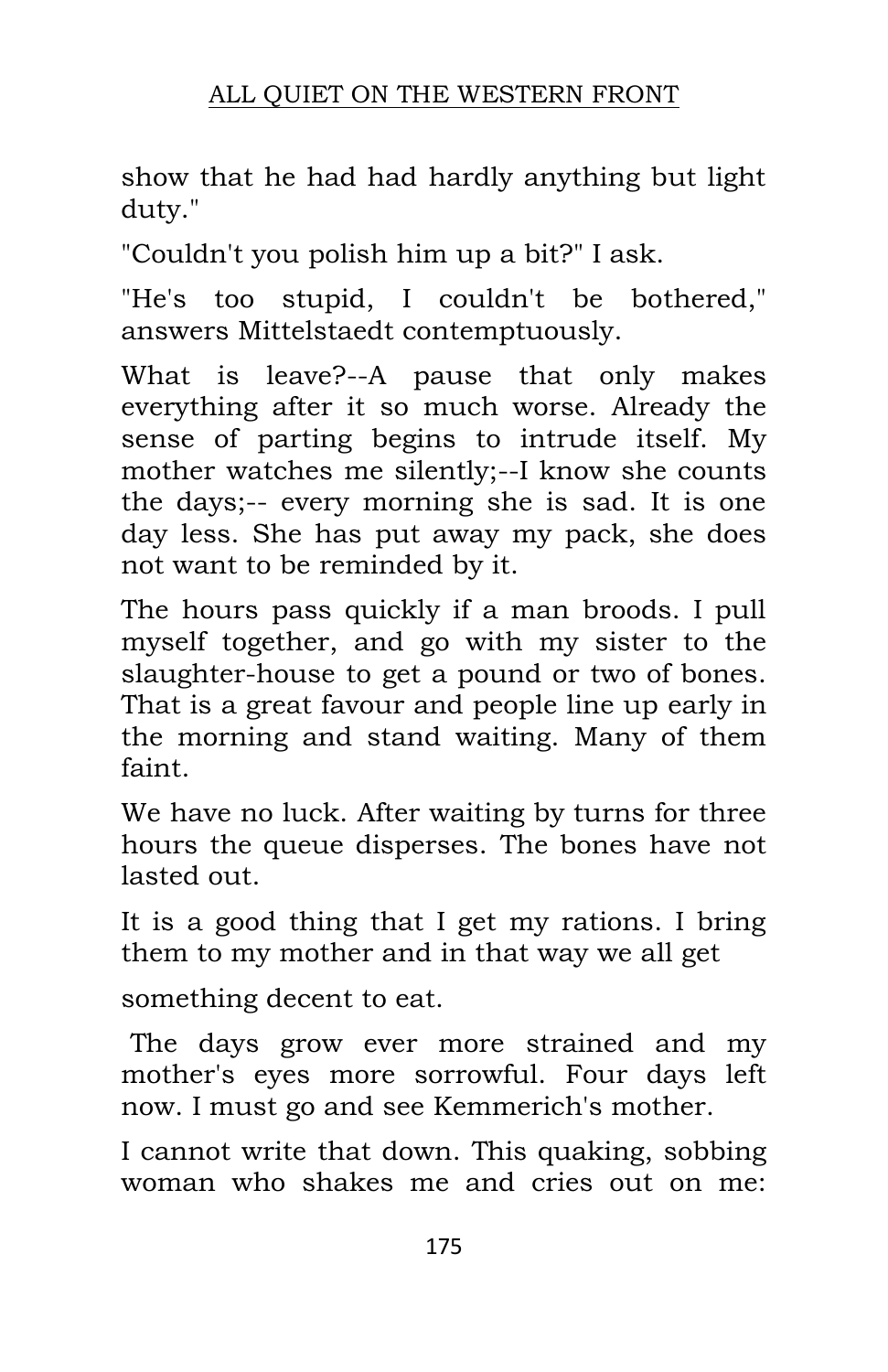"Why are you living then, when he is dead?"- who drowns me in tears and calls out: "What are you there for at all, child, when you --"--"

"--who drops into a chair and wails: "Did you see him? Did you see him then? How did he die?"

I tell her he was shot through the heart and died instantaneously. She looks at me, she doubts me: "You lie. I know better. I have felt how terribly he died. I have heard his voice at night, I have felt his anguish--tell the truth, I want to know it, I must know it."

"No," I say, "I was beside him. He died at once."

She pleads with me gently: "Tell me. You must tell me. I know you want to comfort me, but don't you see, you torment me far more than if you told me the truth? I cannot bear the uncertainty. Tell me how it was and even though it will be terrible, it will be far better than what I have to think if you don't."

I will never tell her, she can make mincemeat out of me first. I pity her, but she strikes me as rather stupid all the same. Why doesn't she stop worrying? Kemmerich will stay dead whether she knows about it or not. When a man has seen so many dead he cannot understand any longer why there should be so much anguish over a single individual. So I say rather impatiently: "He died immediately. He felt absolutely nothing at all. His face was quite calm."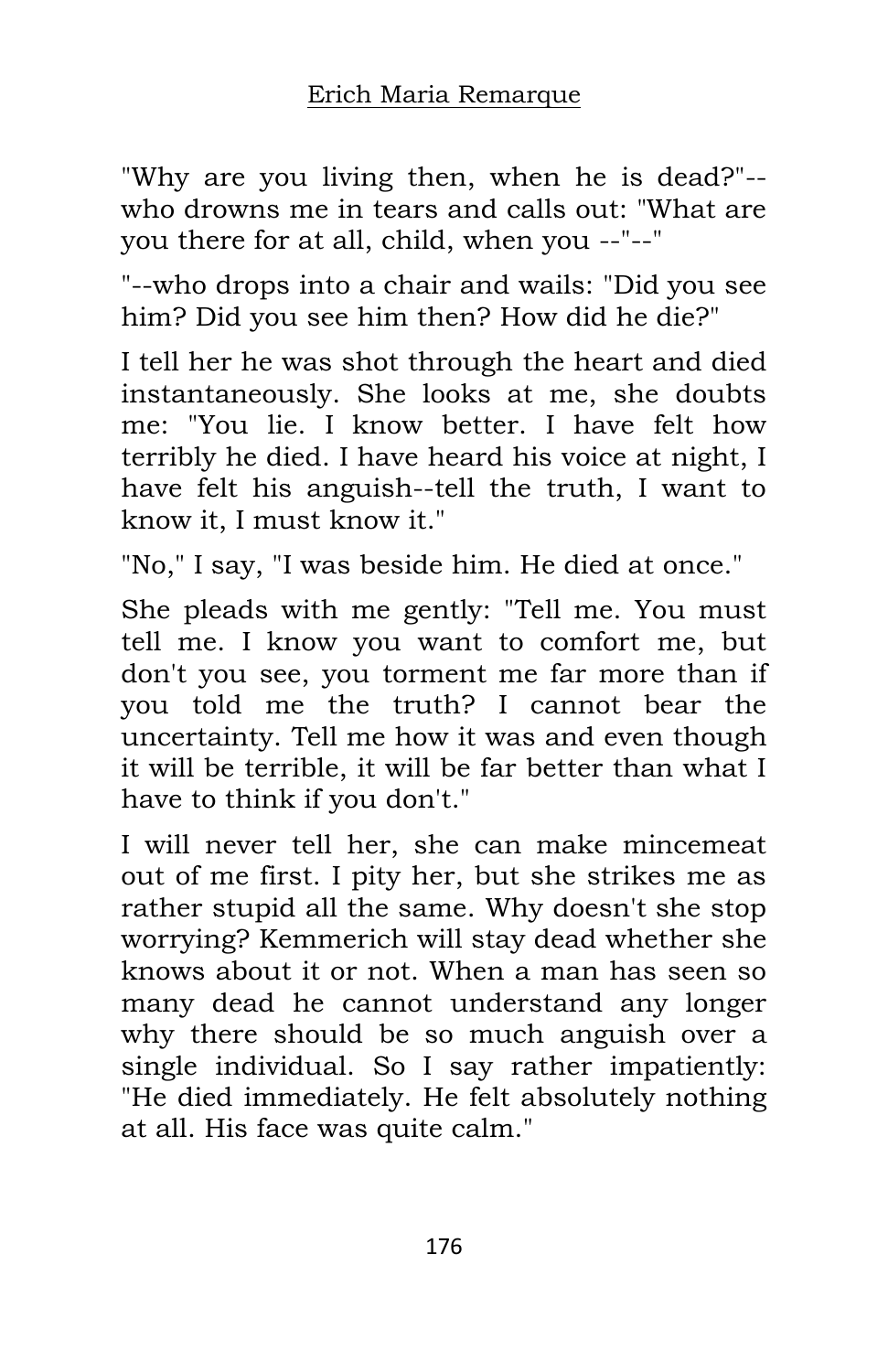### ALL QUIET ON THE WESTERN FRONT

She is silent. Then she says slowly: "Will you swear it?"

"Yes."

"By everything that is sacred to you?"

Good God, what is there that is sacred to me?- such things change pretty quickly with us.

"Yes, he died at once."

"Are you willing never to come back yourself, if it isn't true?"

"May I never come back if he wasn't killed instantaneously."

I would swear to anything. But she seems to believe me. She moans and weeps steadily. I have to tell how it happened, so I invent a story and I almost believe it myself.

As I leave she kisses me and gives me a picture of him. In his recruit's uniform he leans on a round rustic table with legs made of birch branches. Behind him a wood is painted on a curtain, and on the table stands a mug of beer.

It is the last evening at home. Everyone is silent. I go to bed early, I seize the pillow, press it against myself and bury my head in it. Who knows if I will ever lie in a feather bed again?

Late in the night my mother comes into my room.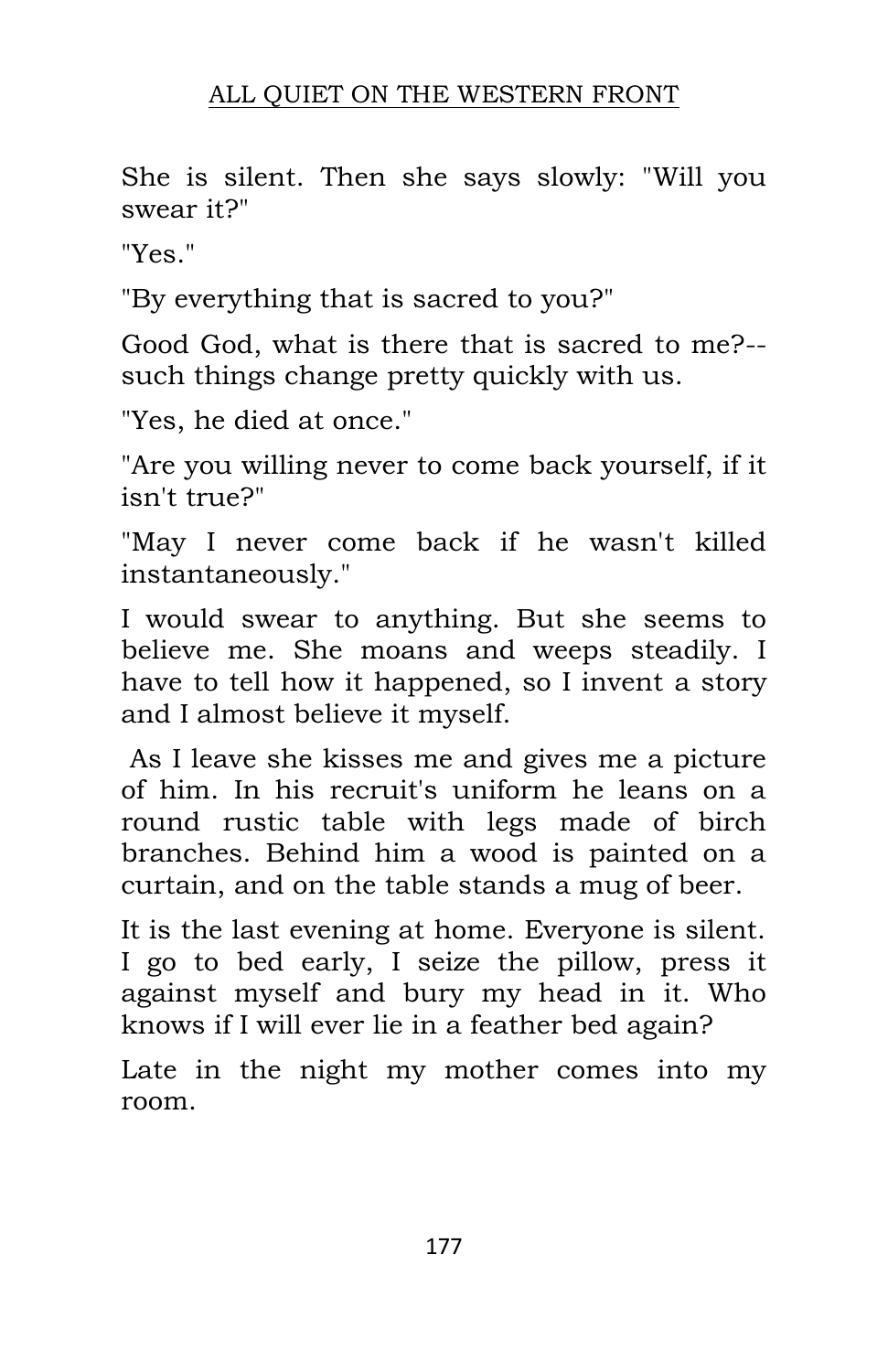She thinks I am asleep, and I pretend to be so. To talk, to stay awake with one another, it is too hard.

She sits long into the night although she is in pain and often writhes. At last I can bear it no longer, and pretend I have just wakened up.

"Go and sleep, Mother, you will catch cold here."

"I can sleep enough later," she says.

I sit up. "I don't go straight back to the front, mother. I have to do four weeks at the training camp. I may come over from there one Sunday, perhaps."

She is silent. Then she asks gently: "Are you very much afraid?"

"No Mother."

"I would like to tell you to be on your guard against the women out in France. They are no good."

Ah! Mother, Mother! You still think I am a child- -why can I not put my head in your lap and weep? Why have I always to be strong and selfcontrolled? I would like to weep and be comforted too, indeed I am little more than a child; in the wardrobe still hang short, boy's trousers--it is such a little time ago, why is it over?

"Where we are there aren't any women, Mother," I say as calmly as I can.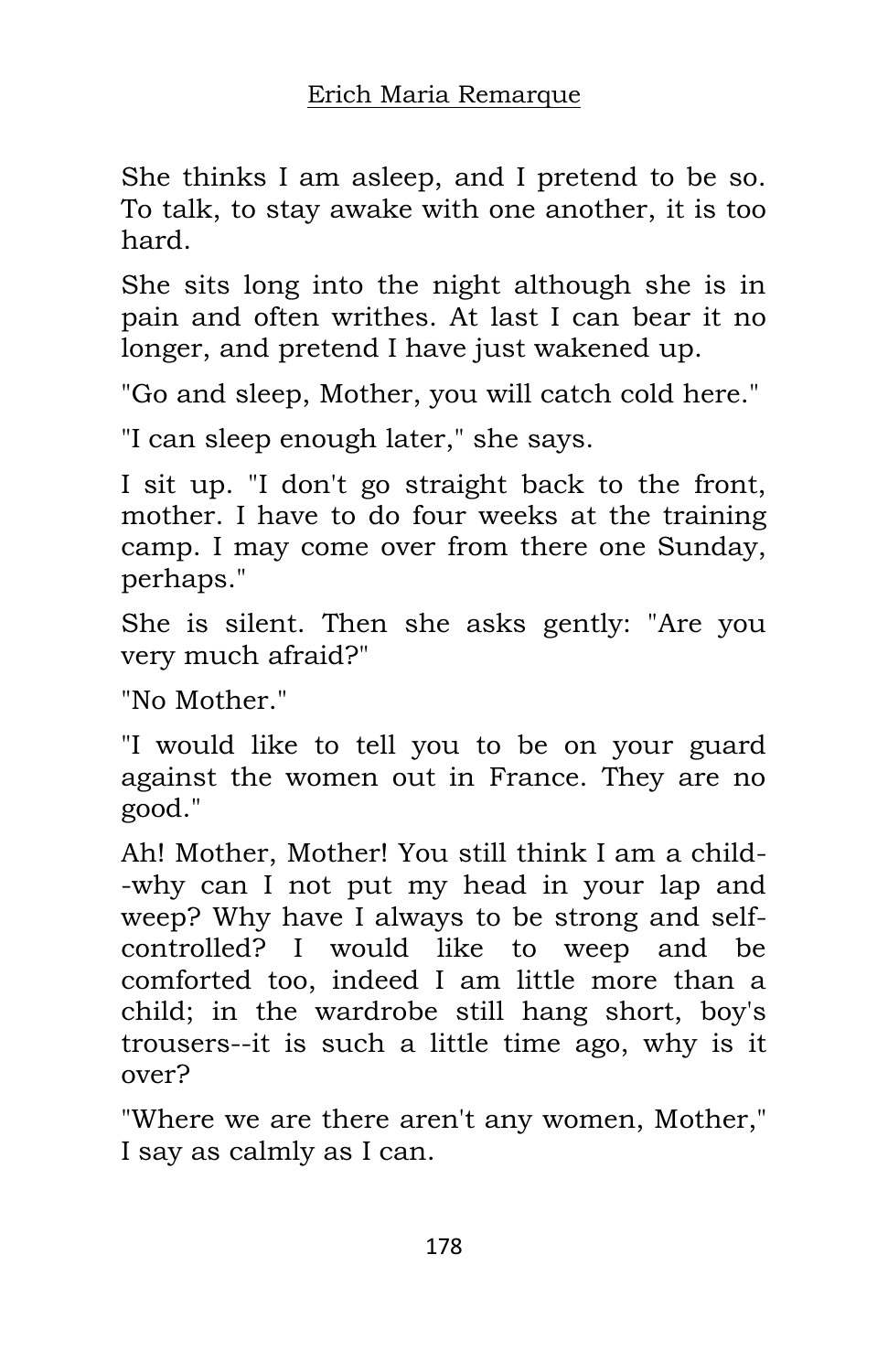"And be very careful at the front, Paul."

Ah, Mother, Mother! Why do I not take you in my arms and die with you. What poor wretches we are!

"Yes Mother, I will."

"I will pray for you every day, Paul."

Ah! Mother, Mother! Let us rise up and go out, back through the years, where the burden of all this misery lies on us no more, back to you and me alone, mother!

"Perhaps you can get a job that is not so dangerous."

"Yes, Mother, perhaps I can get into the cookhouse, that can easily be done."

"You do it then, and if the others say anything--"

"That won't worry me, mother--"

She sighs. Her face is a white gleam in the darkness.

"Now you must go to sleep, Mother."

She does not reply. I get up and wrap my cover round her shoulders.

She supports herself on my arm, she is in pain. And so I take her to her room. I stay with her a little while.

"And you must get well again, Mother, before I come back."

"Yes, yes, my child."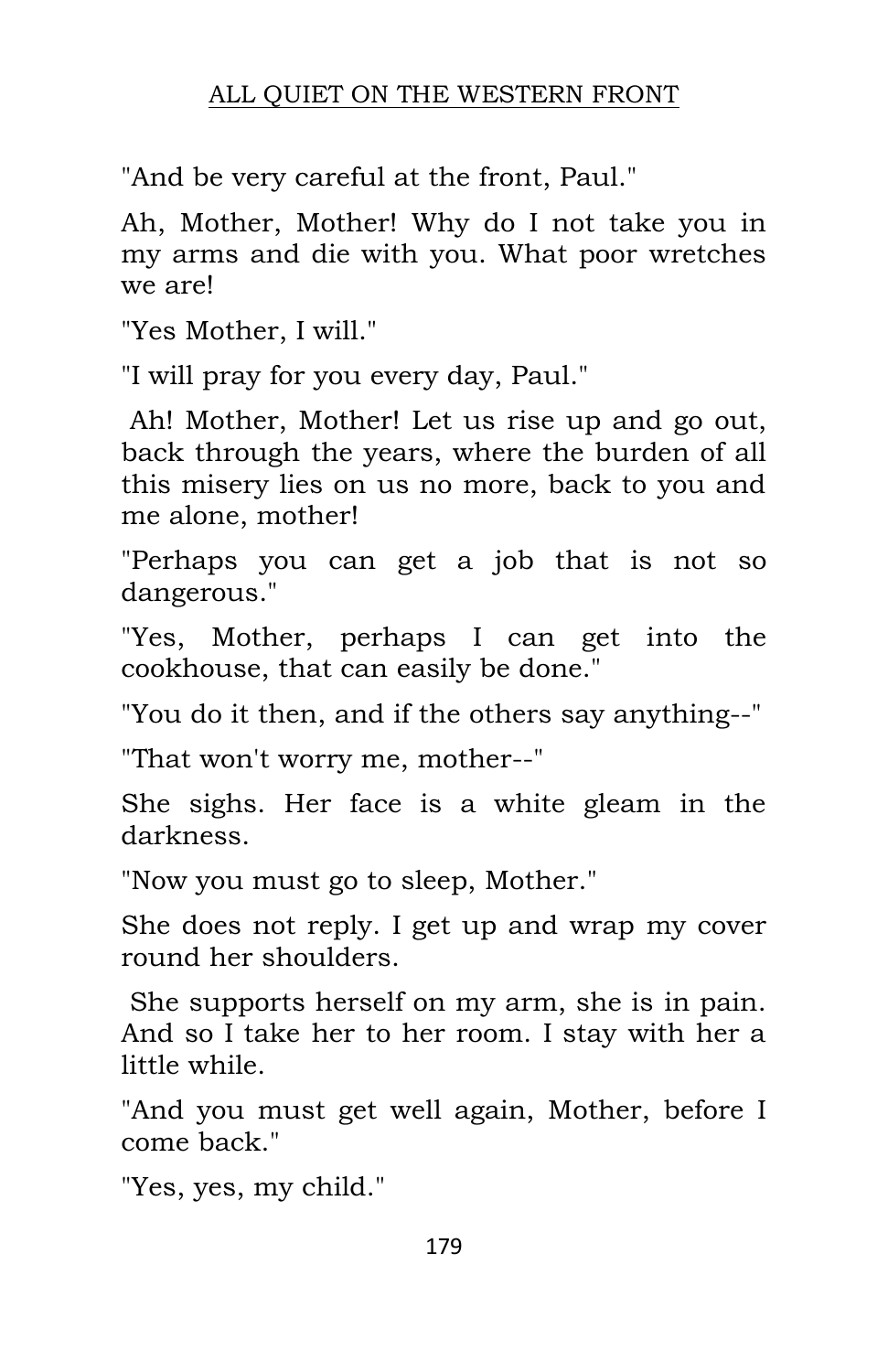"You ought not to send your things to me, Mother. We have plenty to eat out there. You can make much better use of them here."

How destitute she lies there in her bed, she that loves me more than all the world. As I am about to leave, she says hastily: "I have two pairs of under-pants for you. They are all wool. They will keep you warm. You must not forget to put them in your pack."

Ah! Mother! I know what these under-pants have cost you in waiting, and walking, and begging! Ah! Mother, Mother! how can it be that I must part from you? Who else is there that has any claim on me but you. Here I sit and there you are lying; we have so much to say, and we shall never say it.

"Good-night, Mother."

"Good-night, my child."

The room is dark. I hear my mother's breathing, and the ticking of the clock. Outside the window the wind blows and the chestnut trees rustle.

On the landing I stumble over my pack, which lies there already made up because I have to leave early in the morning.

I bite into my pillow. I grasp the iron rods of my bed with my fists. I ought never to have come here. Out there I was indifferent and often hopeless;--I will never be able to be so again. I was a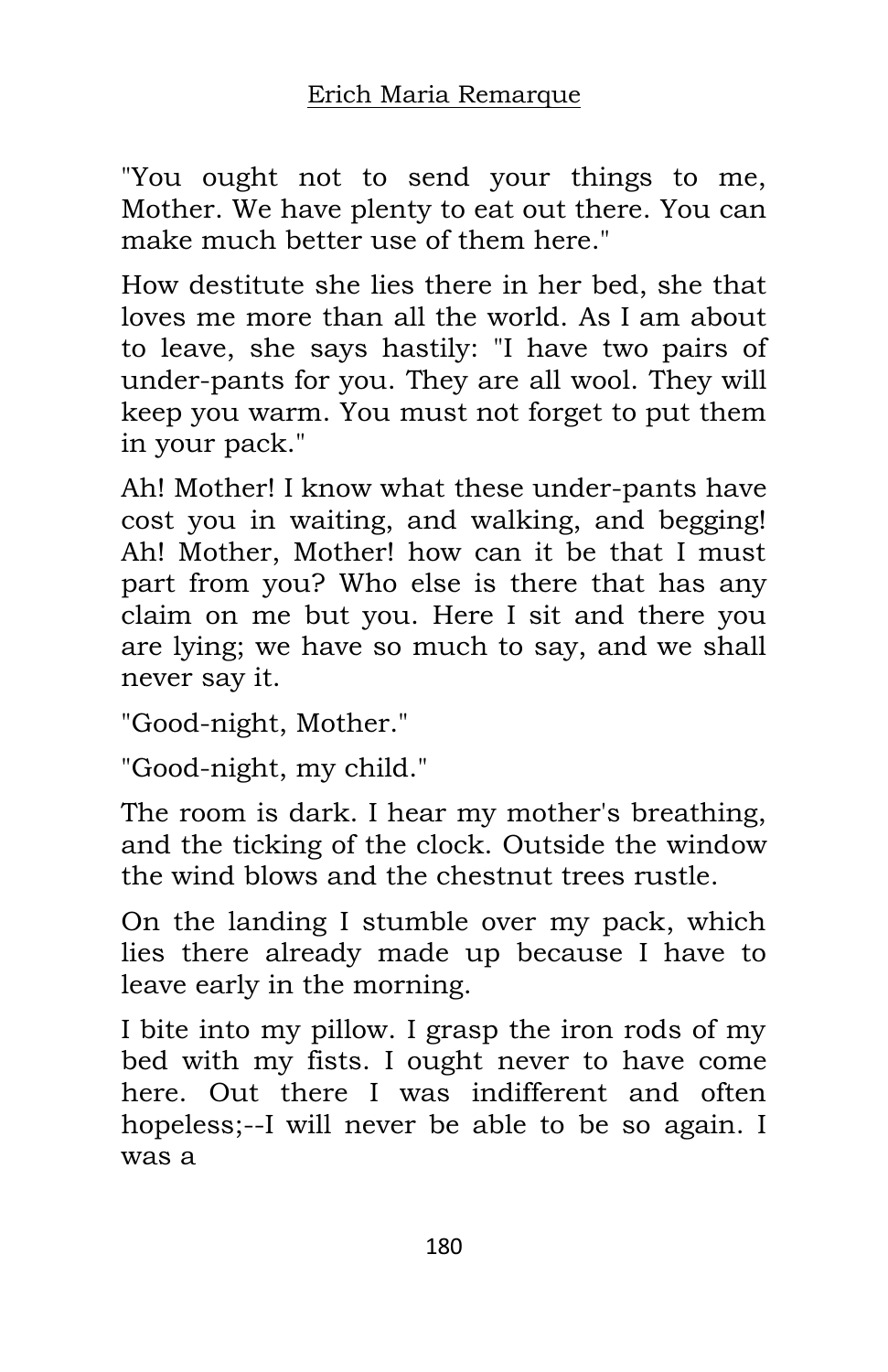soldier, and now I am nothing but an agony for myself, for my mother, for everything that is so comfortless and without end.

I ought never to have come on leave.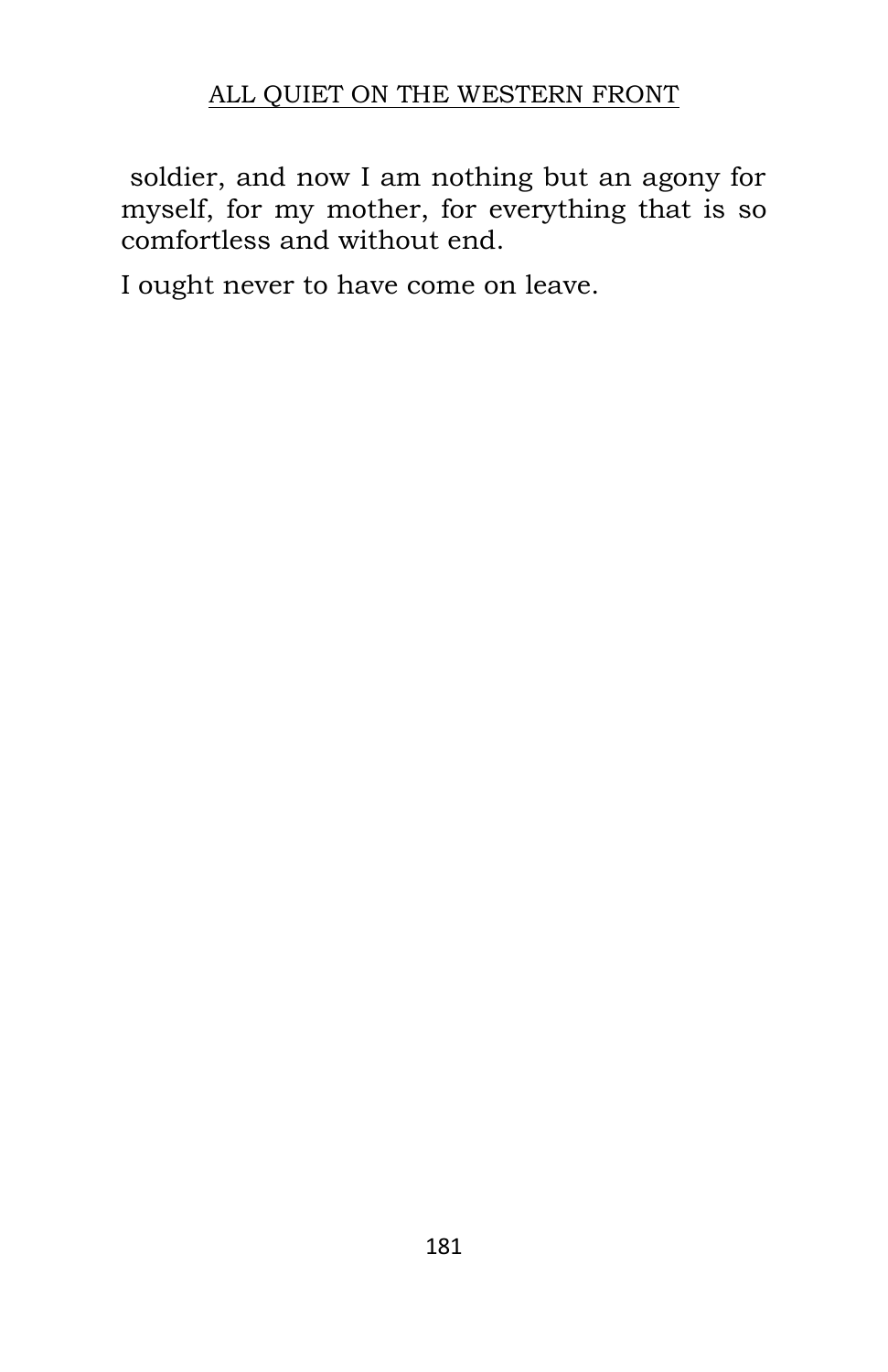# EIGHT

I already know the camp on the moors. It was here that Himmelstoss gave Tjaden his education. But now I know hardly anyone here; as ever, all is altered. There are only a few people that I have occasionally met before.

I go through the routine mechanically. In the evenings I generally go to the Soldiers' Home, where the newspapers are laid out, but I do not read them; still there is a piano there that I am glad enough to play on. Two girls are in attendance, one of them is young.

The camp is surrounded with high barbed-wire fences. If we come back late from the Soldiers' Home we have to show passes. But those who are on good terms with the guard can get through, of course.

Among the junipers and the birch trees on the moor we practise company drill each day. It is bearable if one expects nothing better. We advance at a run, fling ourselves down, and our panting breath moves the stalks of the grasses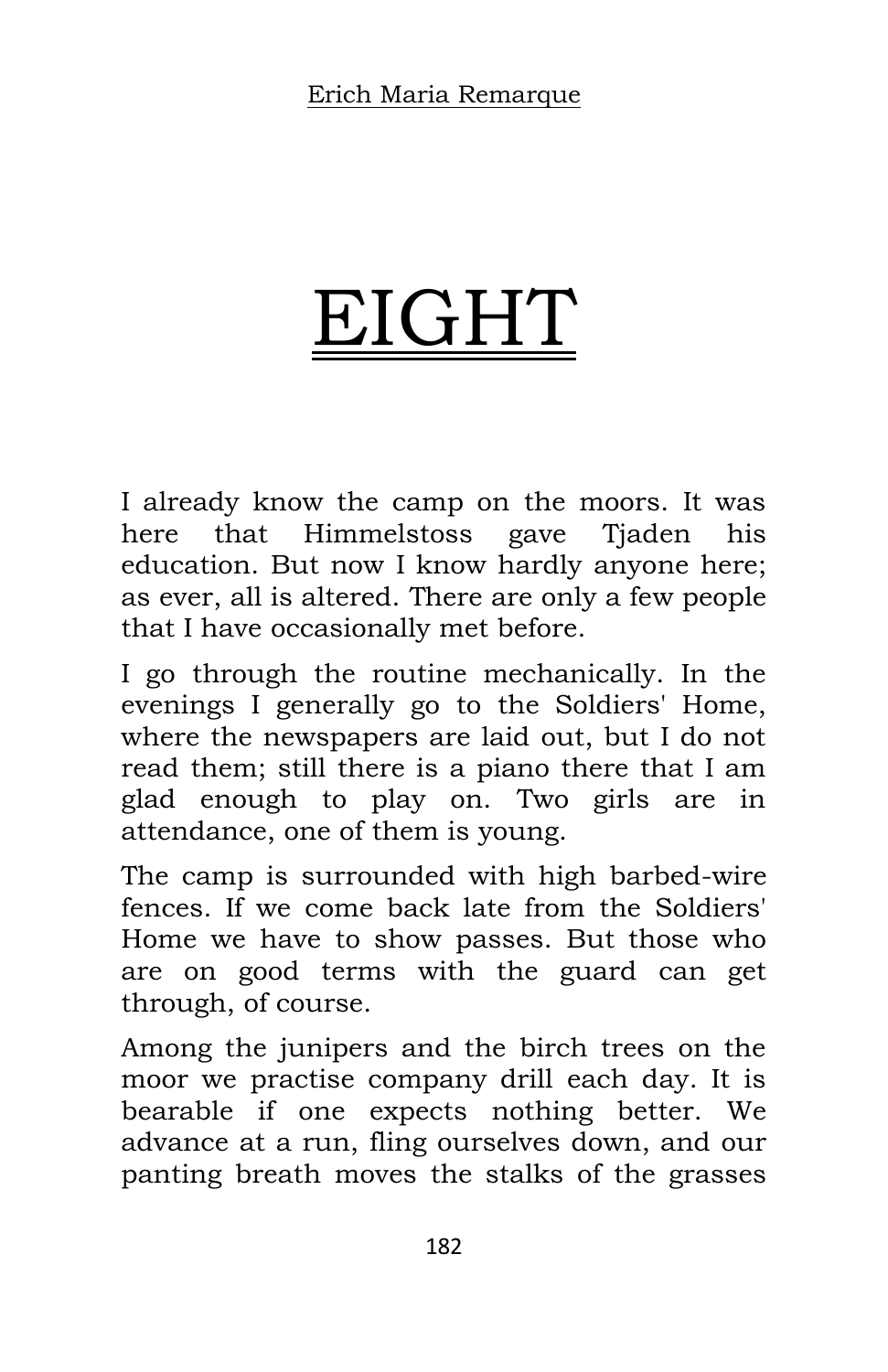and the flowers of the heather to and fro. Looked at so closely one sees the fine sand is composed of millions of the tiniest pebbles, as clear as if they had been made in a laboratory. It is strangely inviting to dig one's hands into it.

But most beautiful are the woods with their line of birch trees. Their colour changes with every minute. Now the stems gleam purest white, and between them airy and silken, hangs the pastelgreen of the leaves; the next moment all changes to an opalescent blue, as the shivering breezes pass down from the heights and touch the green lightly away; and again in one place it deepens almost to black as a cloud passes over the sun. And this shadow moves like a ghost through the dim trunks and rides far out over the moor to the sky--then the birches stand out again like gay banners on white poles, with their red and gold patches of autumn-tinted leaves.

I often become so lost in the play of soft light and transparent shadow, that I almost fail to hear the commands. It is when one is alone that one begins to observe Nature and to love her. And here I have not much companionship, and do not even desire it. We are too little acquainted with one another to do more than joke a bit and play poker or nap in the evenings.

Alongside our camp is the big Russian prison camp. It is separated from us by a wire fence, but in spite of this the prisoners come across to us.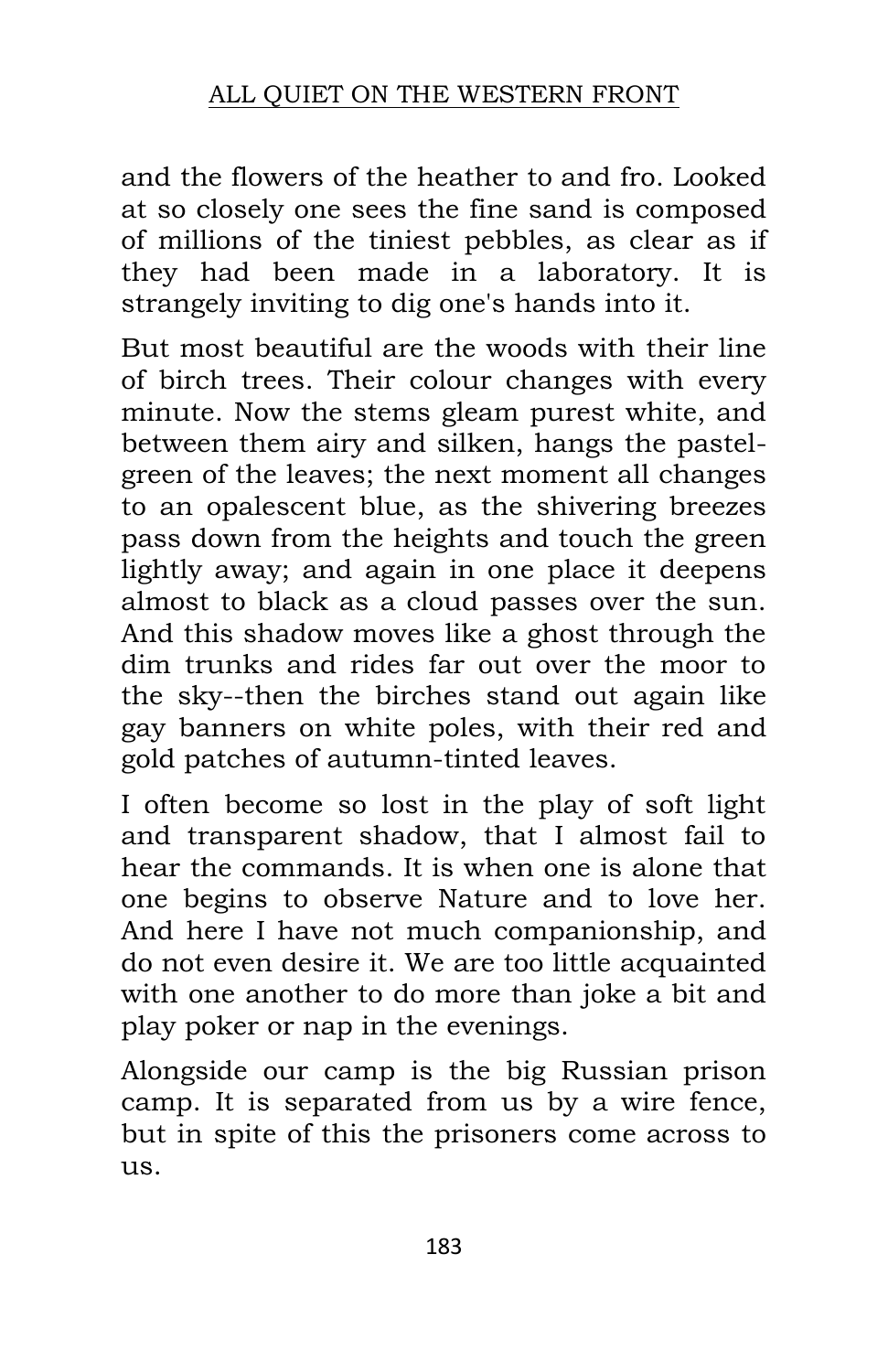They seem nervous and fearful, though most of them are big fellows with beards--they look like meek, scolded, St. Bernard dogs.

They slink about our camp and pick over the garbage tins. One can imagine what they find there. With us food is pretty scarce and none too good at that--turnips cut into six pieces and boiled in water, and unwashed carrot tops- mouldy potatoes are tit-bits, and the chief luxury is a thin rice

soup in which float little bits of beef-sinew, but these are cut up so small that they take a lot of finding.

Everything gets eaten, notwithstanding, and if ever anyone is so well off as not to want all his share, there are a dozen others standing by ready to relieve him of it. Only the dregs that the ladle cannot reach are tipped out and thrown into the garbage tins. Along with that there sometimes go a few turnip peelings, mouldy bread crusts and all kinds of muck.

This thin, miserable, dirty garbage is the objective of the prisoners. They pick it out of the stinking tins greedily and go off with it under their blouses.

It is strange to see these enemies of ours so close up. They have faces that make one think- honest peasant faces, broad foreheads, broad noses, broad mouths, broad hands, and thick hair.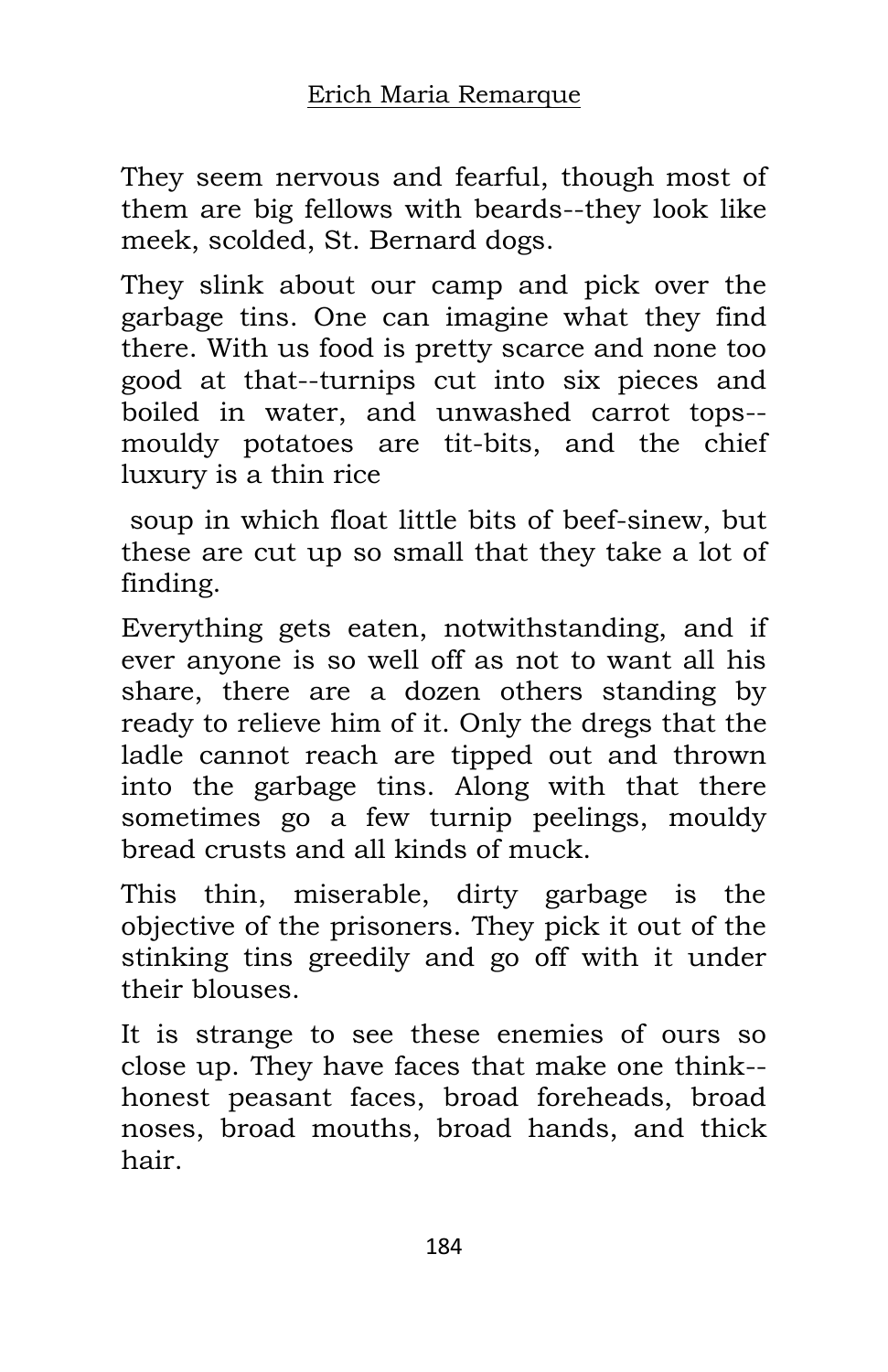They ought to be put to threshing, reaping, and apple picking. They look just as kindly as our own peasants in Friesland.

It is distressing to watch their movements, to see them begging for something to eat. They are all rather feeble, for they only get enough nourishment to keep them from starving. Ourselves we have not had sufficient to eat for long enough. They have dysentery; furtively many of them display the blood-stained tails of their shirts. Their backs, their necks are bent, their knees sag, their heads droop as they stretch out their hands and beg in the few words of German that they know--beg with those soft, deep, musical voices, that are like warm stoves and cosy rooms at home.

Some men there are who give them a kick, so that they fall over;--but those are not many. The majority do nothing to them, just ignore them. Occasionally, when they are too grovelling, it makes a man mad and then he kicks them. If only they would not look at one so--What great misery can be in two such small spots, no bigger than a man's thumb--in their eyes!

They come over to the camp in the evenings and trade. They exchange whatever they possess for bread. Often they have fair success, because they have very good boots and ours are bad. The leather of their knee boots is wonderfully soft, like suede. The peasants among us who get titbits sent from home can afford to trade. The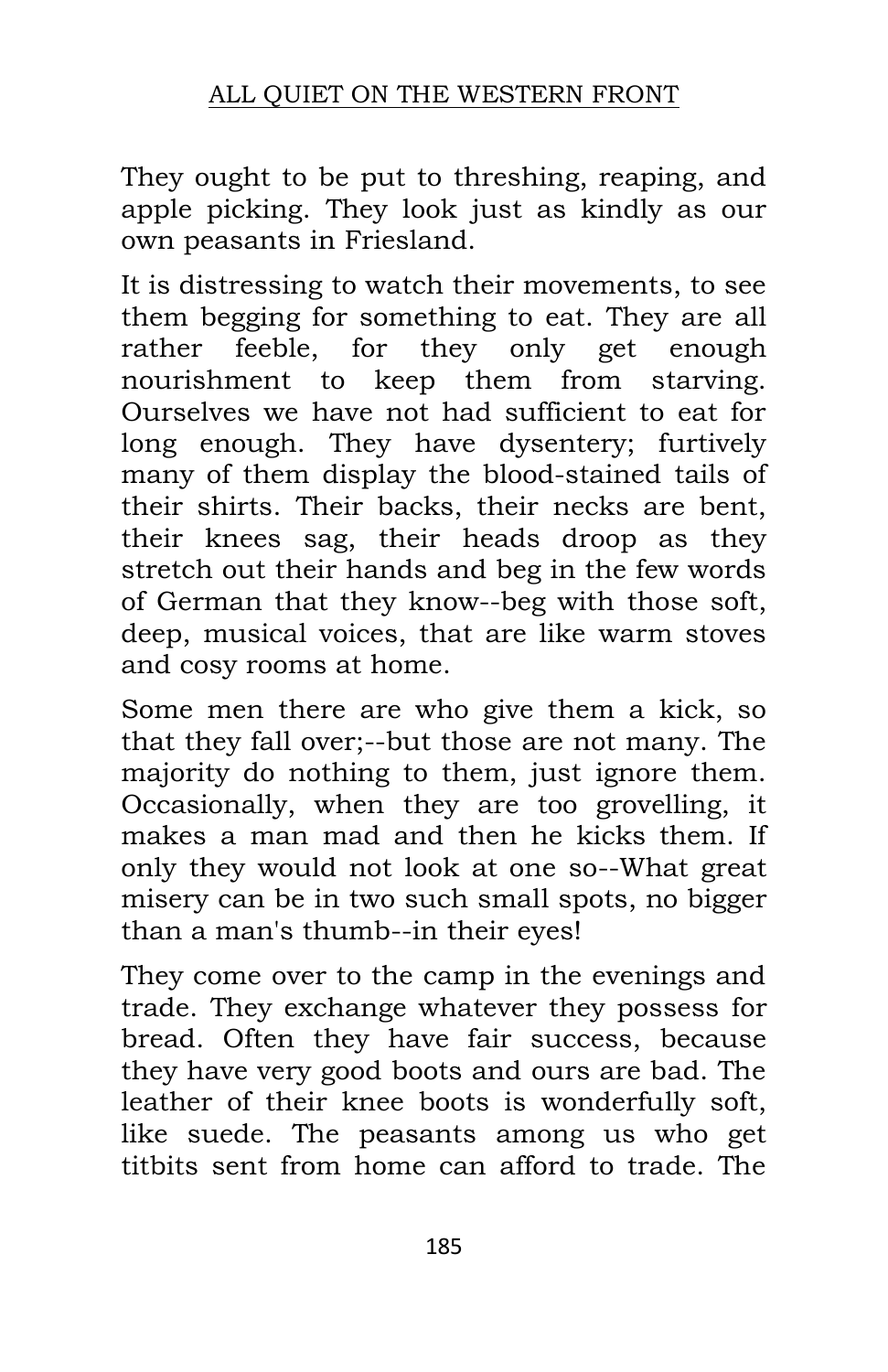price of a pair of boots is about two or three loaves of army bread, or a loaf of bread and a small, tough ham sausage.

But most of the Russians have long since parted with whatever things they had. Now they wear only the most pitiful clothing, and try to exchange little carvings and objects that they have made out of shell fragments and copper driving bands. Of course, they don't get much for such things, though they may have taken immense pains with them--they go for a slice or two of bread. Our peasants are hard and cunning when they bargain. They hold the piece of bread or sausage right under the nose of the Russian till he grows pale with greed and his eyes bulge and then he will give anything for it. The peasants wrap up their booty with the utmost solemnity, and then get out their big pocket knives, and slowly and deliberately cut off a slice of bread for themselves

from their supply and with every mouthful take a piece of the good tough sausage and so reward themselves with a good feed. It is distressing to watch them take their afternoon meal thus; one would like to crack them over their thick pates. They rarely give anything away. How little we understand one another.

I am often on guard over the Russians. In the darkness one sees their forms move like sick storks, like great birds. They come close up to the wire fence and lean their faces against it;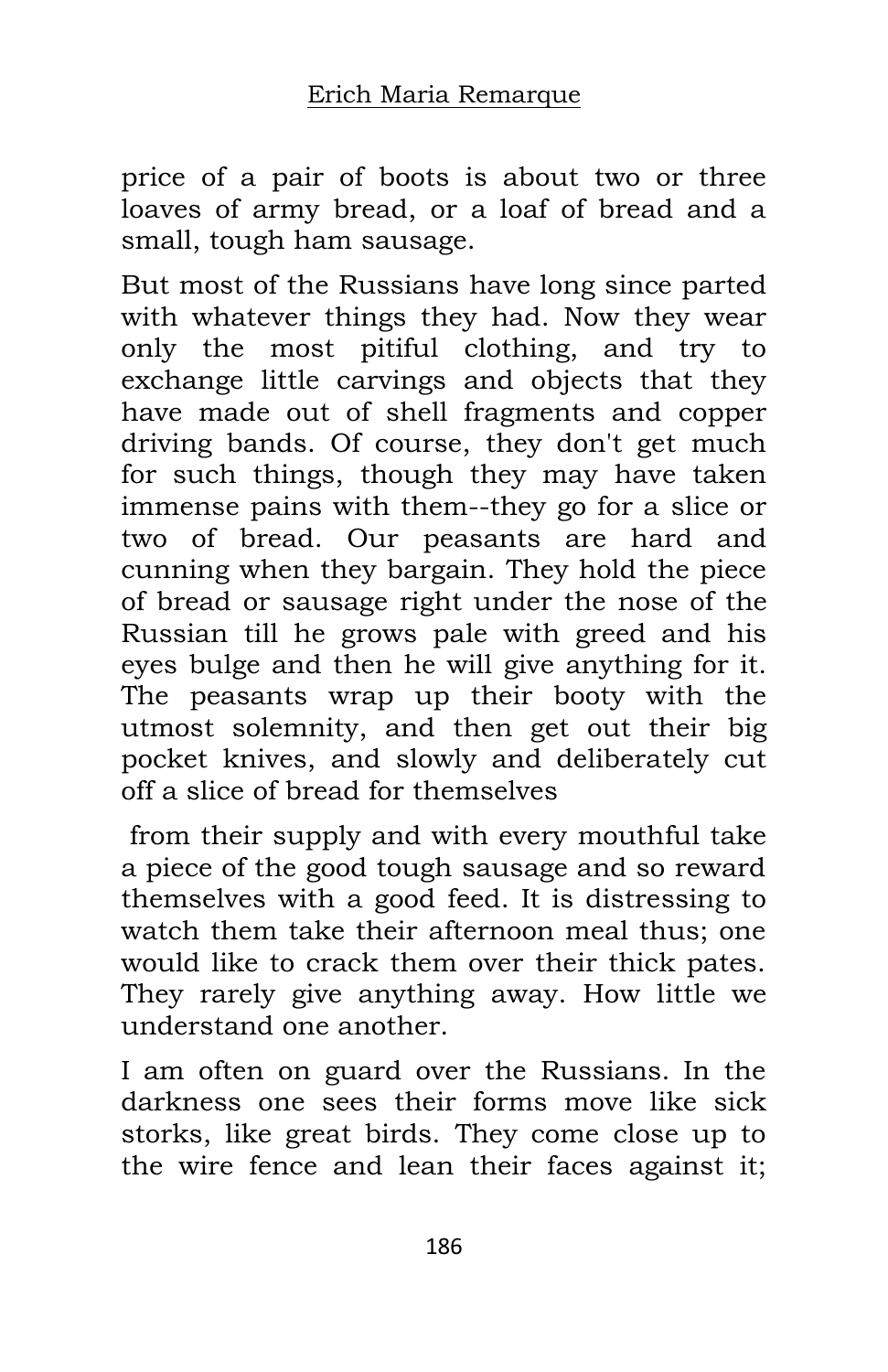their fingers hook round the mesh. Often many stand side by side, and breathe the wind that comes down from the moors and the forest.

They rarely speak and then only a few words. They are more human and more brotherly towards one another, it seems to me, than we are. But perhaps that is merely because they feel themselves to be more unfortunate than us. Anyway the war is over so far as they are concerned. But to wait for dysentery is not much of a life either.

The Territorials who are in charge of them say that they were much more lively at first. They used to have intrigues among themselves, as always happens, and it would often come to blows and knives. But now they are quite apathetic and listless; most of them do not masturbate any more, they are so feeble, though otherwise things come to such a pass that whole huts full of them do it.

They stand at the wire fence; sometimes one goes away and then another at once takes his place in the line. Most of them are silent; occasionally one begs a cigarette butt.

I see their dark forms, their beards move in the wind. I know nothing of them except that they are prisoners; and that is exactly what troubles me. Their life is obscure and guiltless;--if I could know more of them, what their names are, how they live, what they are waiting for, what are their burdens, then my emotion would have an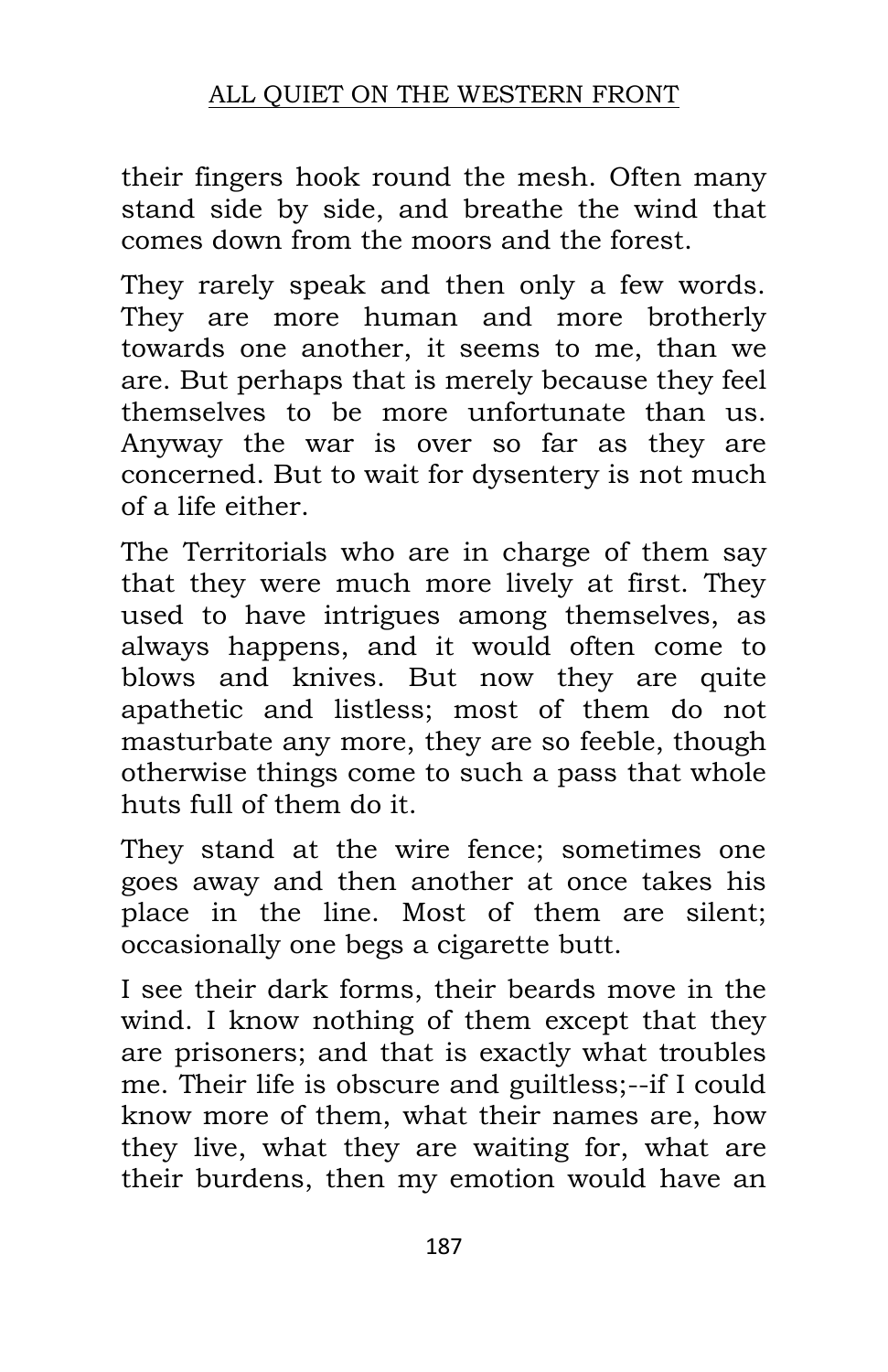object and might become sympathy. But as it is I perceive behind them only the suffering of the creature, the awful melancholy of life and the pitilessness of men.

A word of command has made these silent figures our enemies; a word of command might transform them into our friends. At some table a document is signed by some persons whom none of us knows, and then for years together that very crime on which formerly the world's condemnation and severest penalty fall, becomes our highest aim. But who can draw such a distinction when he looks at these quiet men with their childlike faces and apostles' beards. Any non-commissioned officer is more of an enemy to a recruit, any schoolmaster to a pupil, than they are to us. And yet we would shoot at them again and they at us if they were free.

I am frightened: I dare think this way no more. This way lies the abyss. It is not now the time but I will not lose these thoughts, I will keep them, shut them away until the war is ended. My heart beats fast: this is the aim, the great, the sole aim, that I have thought of in the trenches; that I

have looked for as the only possibility of existence after this annihilation of all human feeling; this is a task that will make life afterward worthy of these hideous years.

I take out my cigarettes, break each one in half and give them to the Russians. They bow to me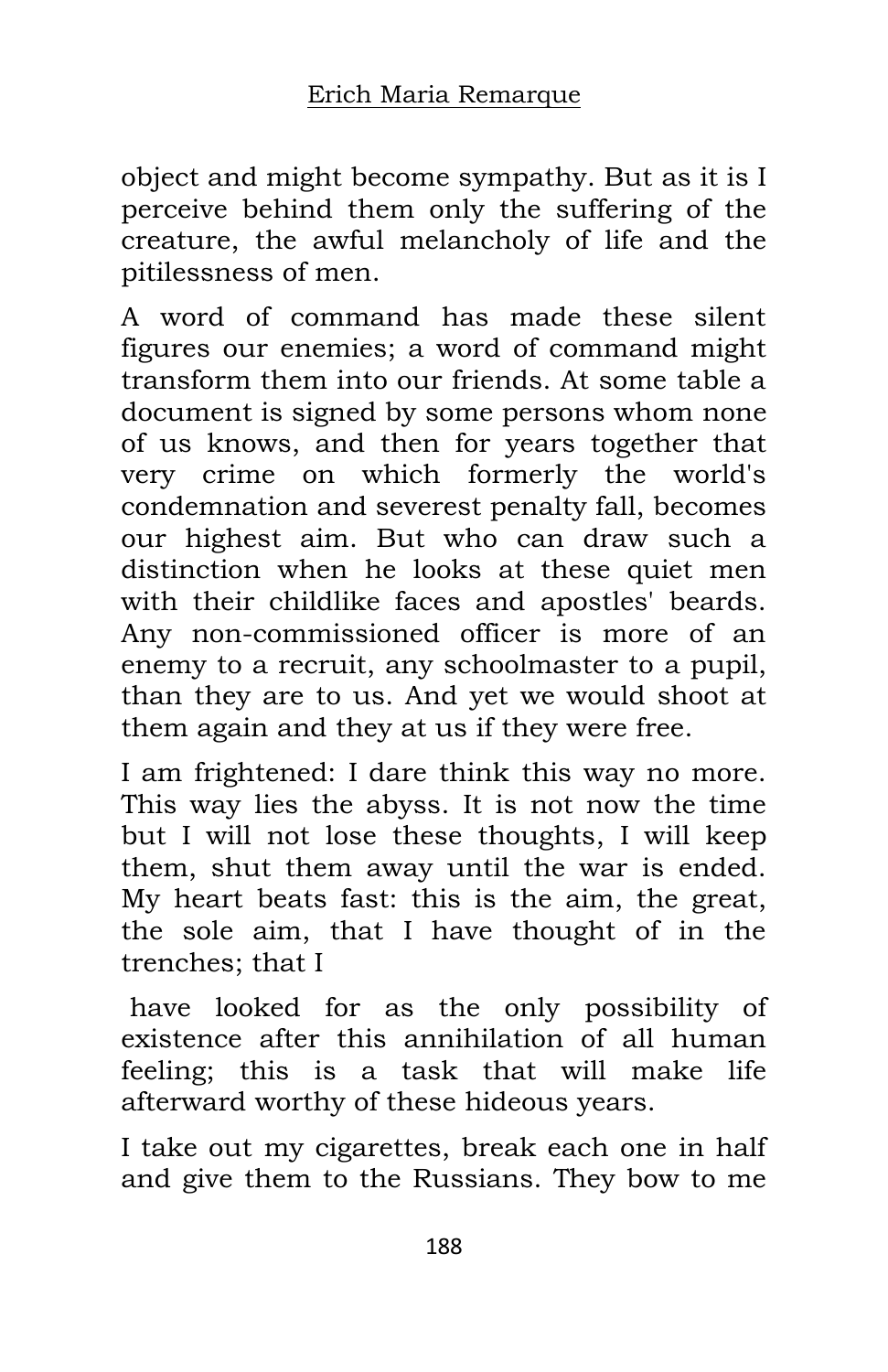# ALL QUIET ON THE WESTERN FRONT

and then light the cigarettes. Now red points glow in every face. They comfort me; it looks as though there were little windows in dark village cottages saying that behind them are rooms full of peace.

The days go by. On a foggy morning another of the Russians is buried; almost every day one of them dies. I am on guard during the burial. The prisoners sing a chorale, they sing in parts, and it sounds almost as if there were no voices, but an organ far away on the moor.

The burial is quickly over.

In the evening they stand again at the wire fence and the wind comes down to them from the beech woods. The stars are cold.

I now know a few of those who speak a little German. There is a musician amongst them, he says he used to be a violinist in Berlin. When he hears that I can play the piano he fetches his violin and plays. The others sit down and lean their backs against the fence. He stands up and plays, sometimes he has that absent expression which violinists get when they close their eyes; or again he sways the instrument to the rhythm and smiles across to me.

He plays mostly folk songs and the others hum with him. They are like a country of dark hills that sing far down under the ground. The sound of the violin stands like a slender girl above it and is clear and alone. The voices cease and the violin continues alone. In the night it is so thin it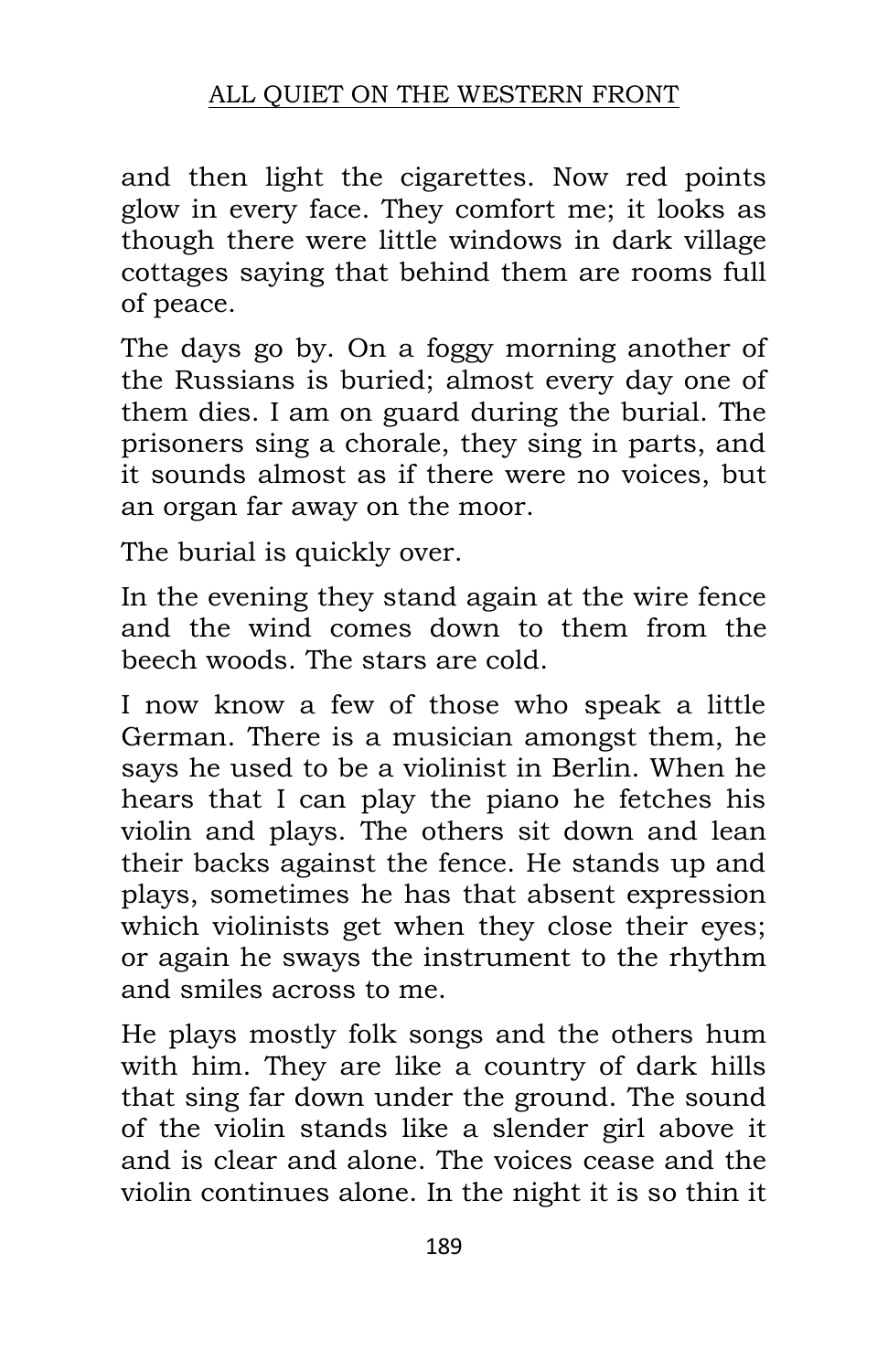sounds frozen; one must stand close up; it would be much better in a room;--out here it makes a man grow sad.

Because I have already had a long leave I get none on Sundays. So the last Sunday before I go back to the front my father and eldest sister come over to see me. All day we sit in the Soldiers' Home. Where else could we go? we don't want to stay in the camp. About midday we go for a stroll on the moors.

The hours are a torture; we do not know what to talk about, so we speak of my mother's illness. It is now definitely cancer, she is already in the hospital and will be operated on shortly. The doctors hope she will recover, but we have never heard of cancer being cured.

"Where is she then?" I ask.

"In the Luisa Hospital," says my father.

"In which class?"

"Third. We must wait till we know what the operation costs. She wanted to be in the third herself. She said that then she would have some company. And besides it is cheaper."

"So she is lying there with all those people. If only she could sleep properly."

My father nods. His face is broken and full of furrows. My mother has always been sickly; and though she has only gone to the hospital when she has been compelled to, it has cost a great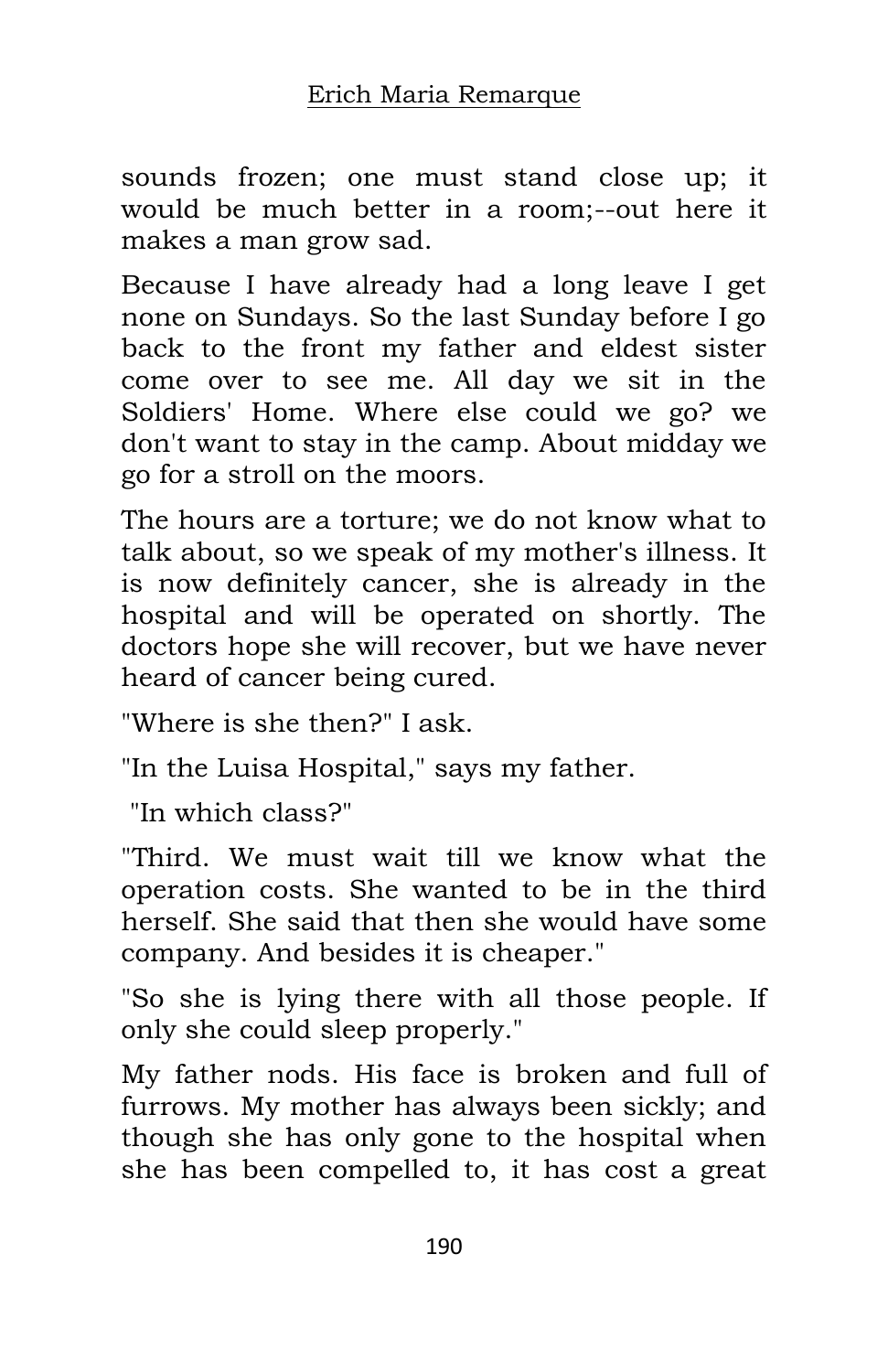## ALL QUIET ON THE WESTERN FRONT

deal of money, and my father's life has been practically given up to it.

"If only I knew how much the operation costs," says he.

"Have you not asked?"

"Not directly, I cannot do that--the surgeon might take it amiss and that would not do; he must operate on mother."

Yes, I think bitterly, that's how it is with us, and with all poor people. They don't dare ask the price, but worry themselves dreadfully beforehand about it; but the others, for whom it is not important, they settle the price first as a matter of course. And the doctor does not take it amiss from them.

"The dressings afterwards are so expensive," says my father.

"Doesn't the Invalid's Fund pay anything toward it, then?" I ask.

"Mother has been ill too long."

"Have you any money at all?"

He shakes his head: "No, but I can do some overtime."

I know. He will stand at his desk folding and pasting and cutting until twelve o'clock at night. At eight o'clock in the evening he will eat some miserable rubbish they get in exchange for their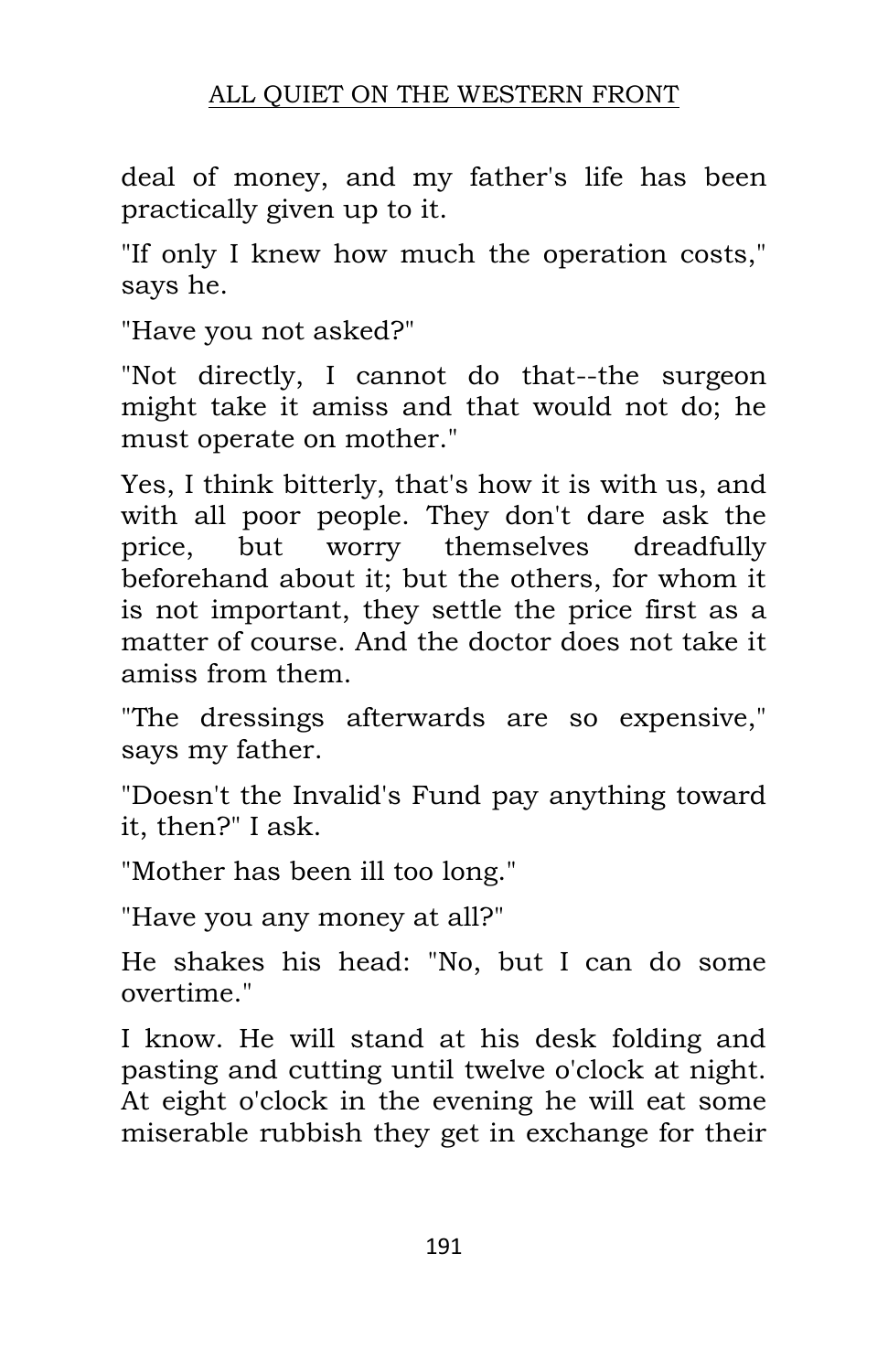food tickets, then he will take a powder for his headache and work on.

In order to cheer him up a bit I tell him a few stories, soldiers' jokes and the like, about generals and sergeant-majors.

Afterwards I accompany them both to the railway station. They give me a pot of jam and a bag

of potato-cakes that my mother has made for me.

Then they go off and I return to the camp.

In the evening I spread the jam on the cakes and eat some. But I have no taste for them. So I go out to give them to the Russians. Then it occurs to me that my mother cooked them herself and

that she was probably in pain as she stood before the hot stove. I put the bag back in my pack and take only two cakes to the Russians.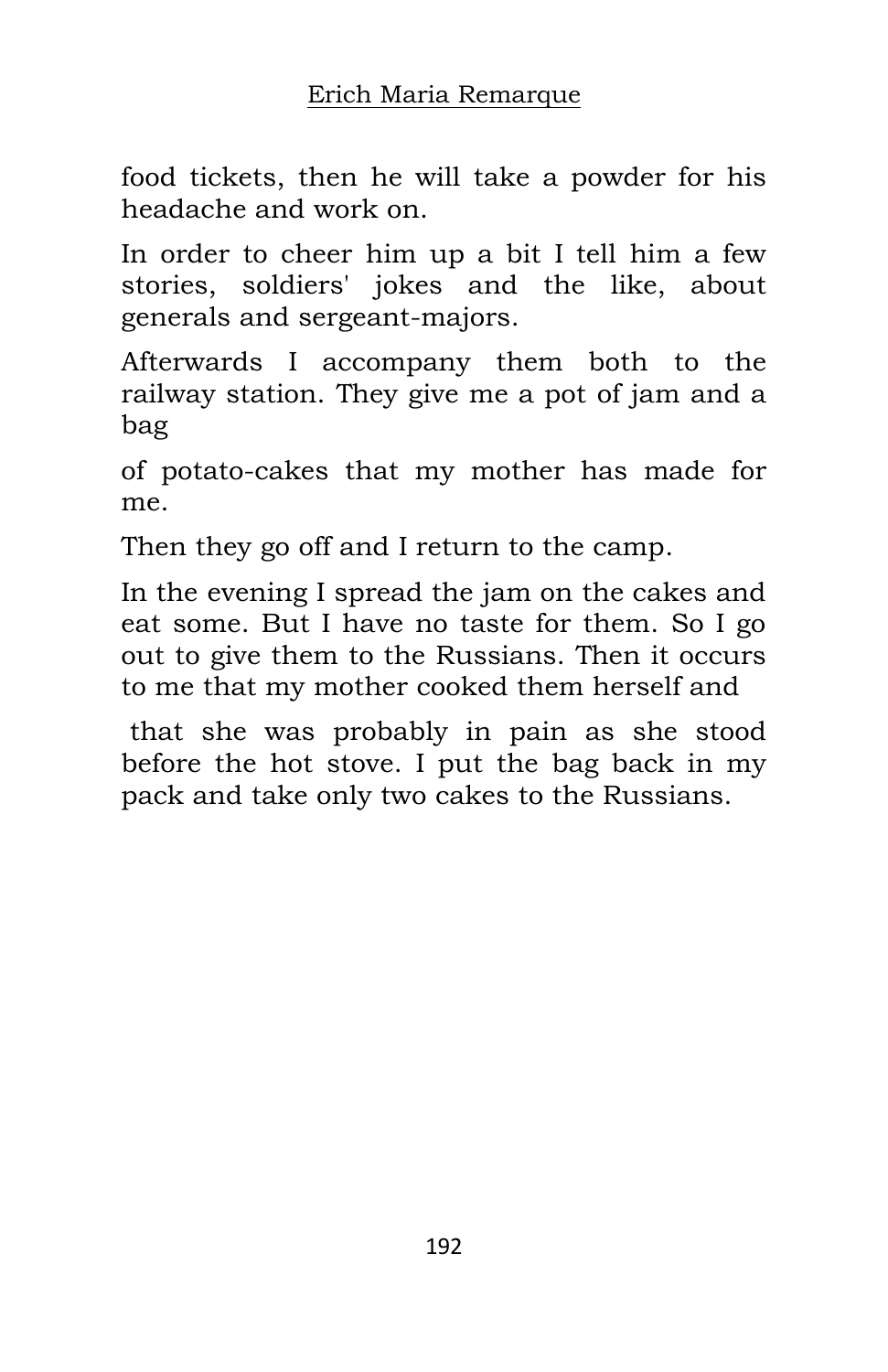#### ALL QUIET ON THE WESTERN FRONT

# NINE

We travel for several days. The first aeroplanes appear in the sky. We roll on past transport lines. Guns, guns. The light railway picks us up. I search for my regiment. No one knows exactly where it lies. Somewhere or other I put up for the night, somewhere or other I receive provisions and a few vague instructions. And so with my pack and my rifle I set out again on the way.

By the time I come up they are no longer in the devastated place. I hear we have become one of the flying divisions that are pushed in wherever it is hottest. That does not sound cheerful to me. They tell me of heavy losses that we have been having. I enquire after Kat and Albert. No one knows anything of them.

I search farther and wander about here and there; it is a strange feeling. One night more and then another I camp out like a Red Indian. Then at last I get some definite information, and by the afternoon I am able to report to the Orderly Room.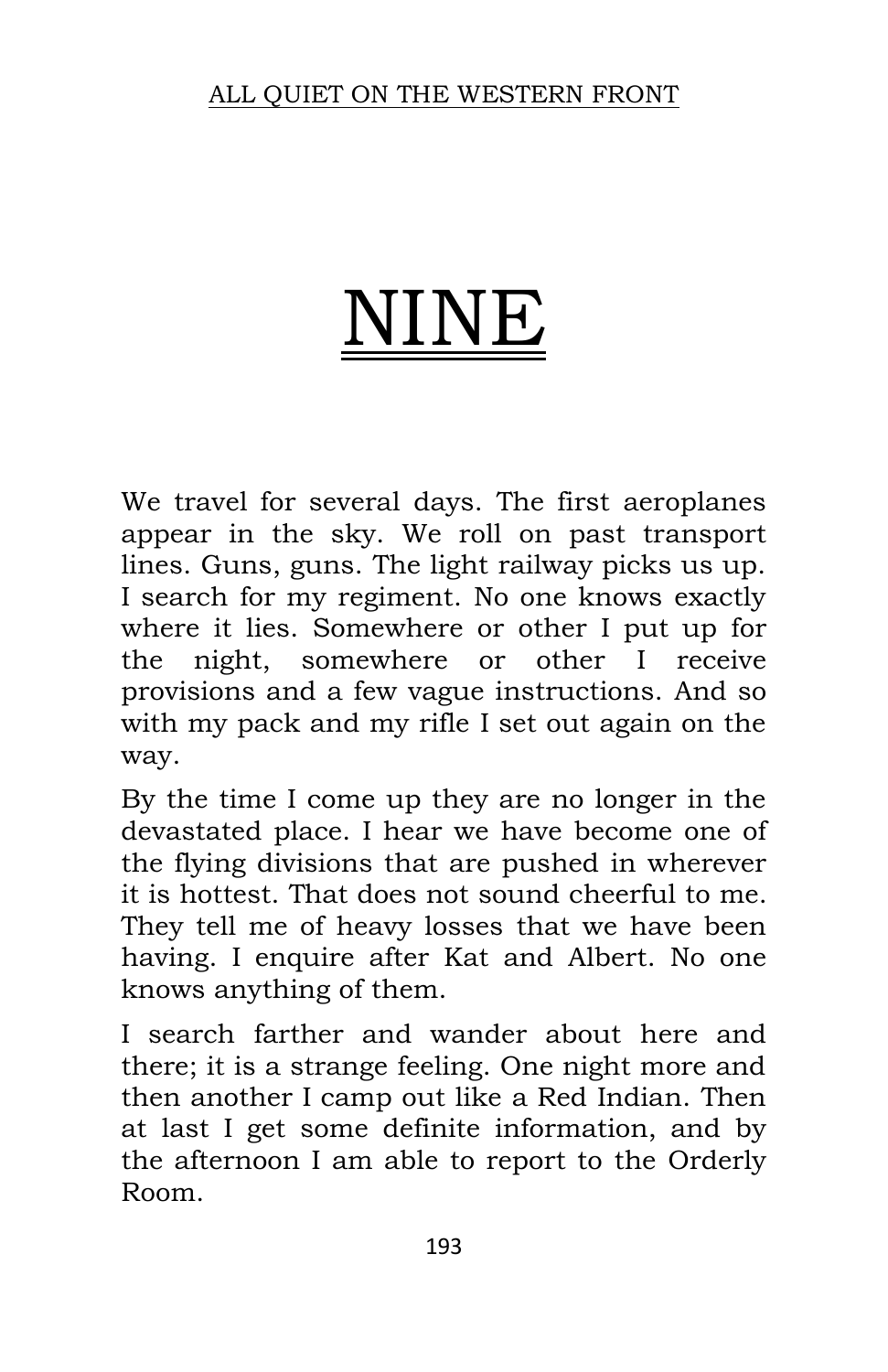The sergeant-major detains me there. The company comes back in two days' time. There is no object in sending me up now.

"What was it like on leave?" he asks, "pretty good, eh?"

"In parts," I say.

"Yes," he sighs, "yes, if a man didn't have to come away again. The second half is always rather messed up by that."

I loaf around until the company comes back in the early morning, grey, dirty, soured, and gloomy. Then I jump up, push in amongst them, my eyes searching. There is Tjaden, there is Müller blowing his nose, and there are Kat and Kropp. We arrange our sacks of straw side by side. I have an uneasy conscience when I look at them, and yet without any good reason. Before we turn in I bring out the rest of the potatocakes and jam so that they can have some too.

The outer cakes are mouldy, still it is possible to eat them. I keep those for myself and give the fresh ones to Kat and Kropp.

Kat chews and says: "These are from your mother?"

I nod.

"Good," says he, "I can tell by the taste."

I could almost weep. I can hardly control myself any longer. But it will soon be all right again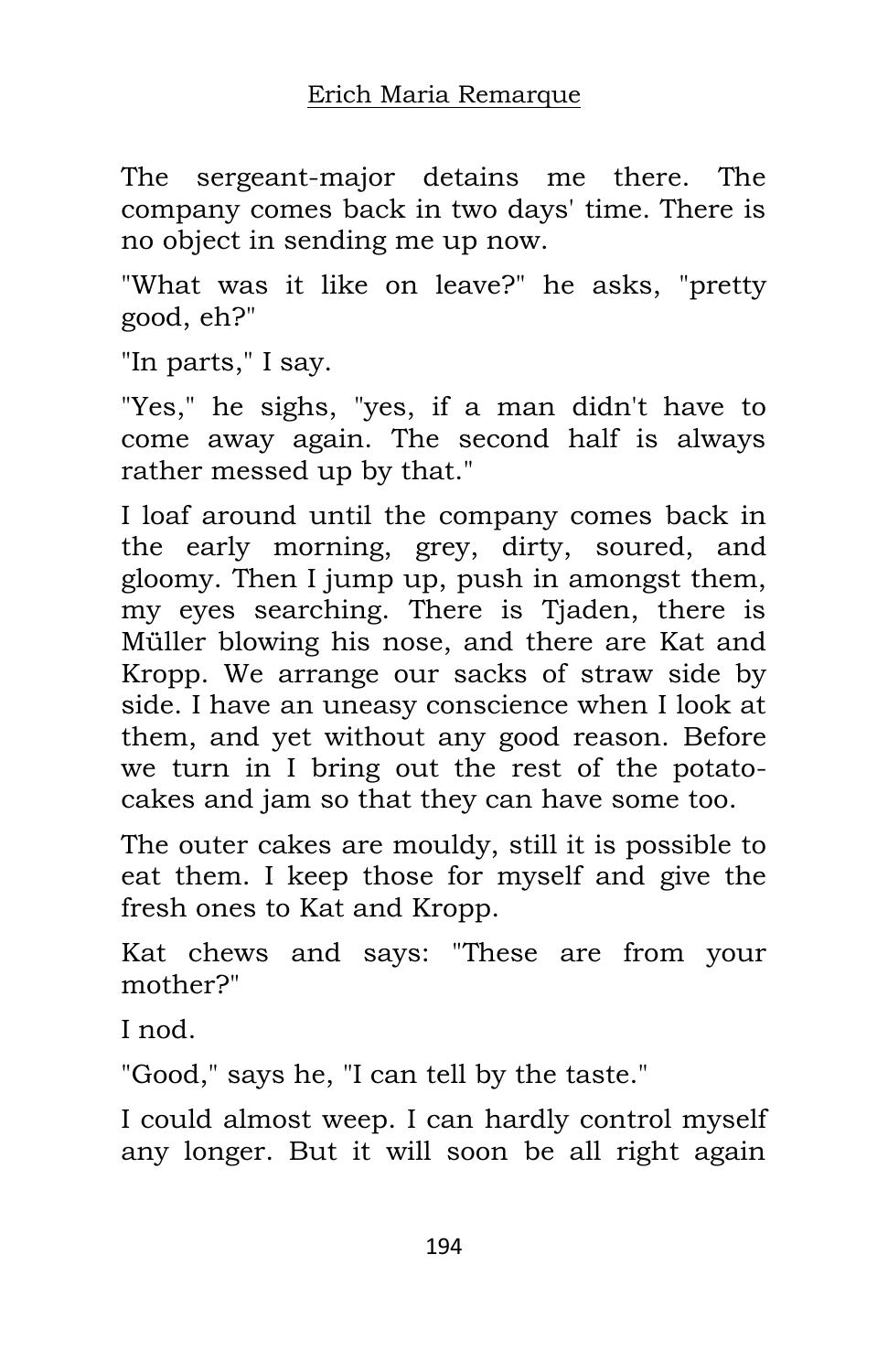back here with Kat and Albert. This is where I belong.

"You've been lucky," whispers Kropp to me before we drop off to sleep, "they say we are going to Russia."

To Russia? It's not much of a war over there.

In the distance the front thunders. The walls of the hut rattle.

There's a great deal of polishing being done. We are inspected at every turn. Everything that is torn is exchanged for new. I score a spotless new tunic out of it and Kat, of course, an entire outfit. A rumour is going round that there may be peace, but the other story is more likely--that we are bound for Russia. Still, what do we need new things for in Russia? At last it leaks out- the Kaiser is coming to review us. Hence all the inspections.

For eight whole days one would suppose we were in a base-camp, there is so much drill and fuss. Everyone is peevish and touchy, we do not take kindly to all this polishing, much less to the fulldress parades. Such things exasperate a soldier more than the front-line.

At last the moment arrives. We stand to attention and the Kaiser appears. We are curious to see what he looks like. He stalks along the line, and I am really rather disappointed; judging from his pictures I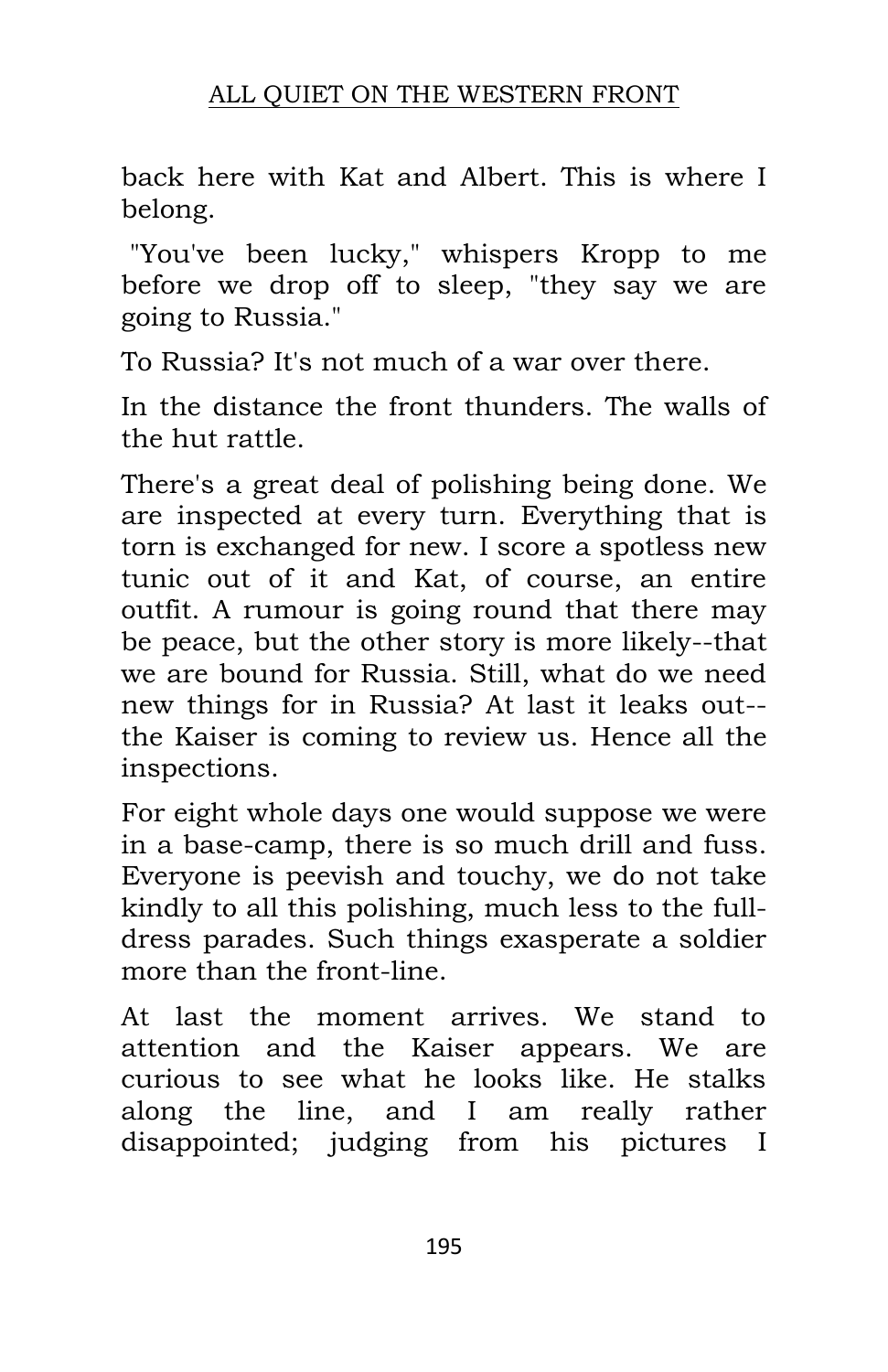imagined him to be bigger and more powerfully built, and above all to have a thundering voice.

He distributes Iron Crosses, speaks to this man and that. Then we march off.

Afterwards we discuss it. Tjaden says with astonishment: "So that is the All-Highest! And everyone, bar nobody, has to stand up stiff in front of him!" He meditates: "Hindenburg too, he has to stand up stiff to him, eh?"

"Sure," says Kat.

Tjaden hasn't finished yet. He thinks for a while and then asks: "And would a king have to stand up stiff to an emperor?"

None of us is quite sure about it, but we don't suppose so. They are both so exalted that standing strictly to attention is probably not insisted on.

"What rot you do hatch out," says Kat. "The main point is that you have to stand stiff yourself."

But Tjaden is quite fascinated. His otherwise prosy fancy is blowing bubbles. "But look," he announces, "I simply can't believe that an emperor has to go to the latrine the same as I have."

"You can bet your boots on it."

"Four and a half-wit make seven," says Kat. "You've got a maggot in your brain, Tjaden, just you run along to the latrine quick, and get your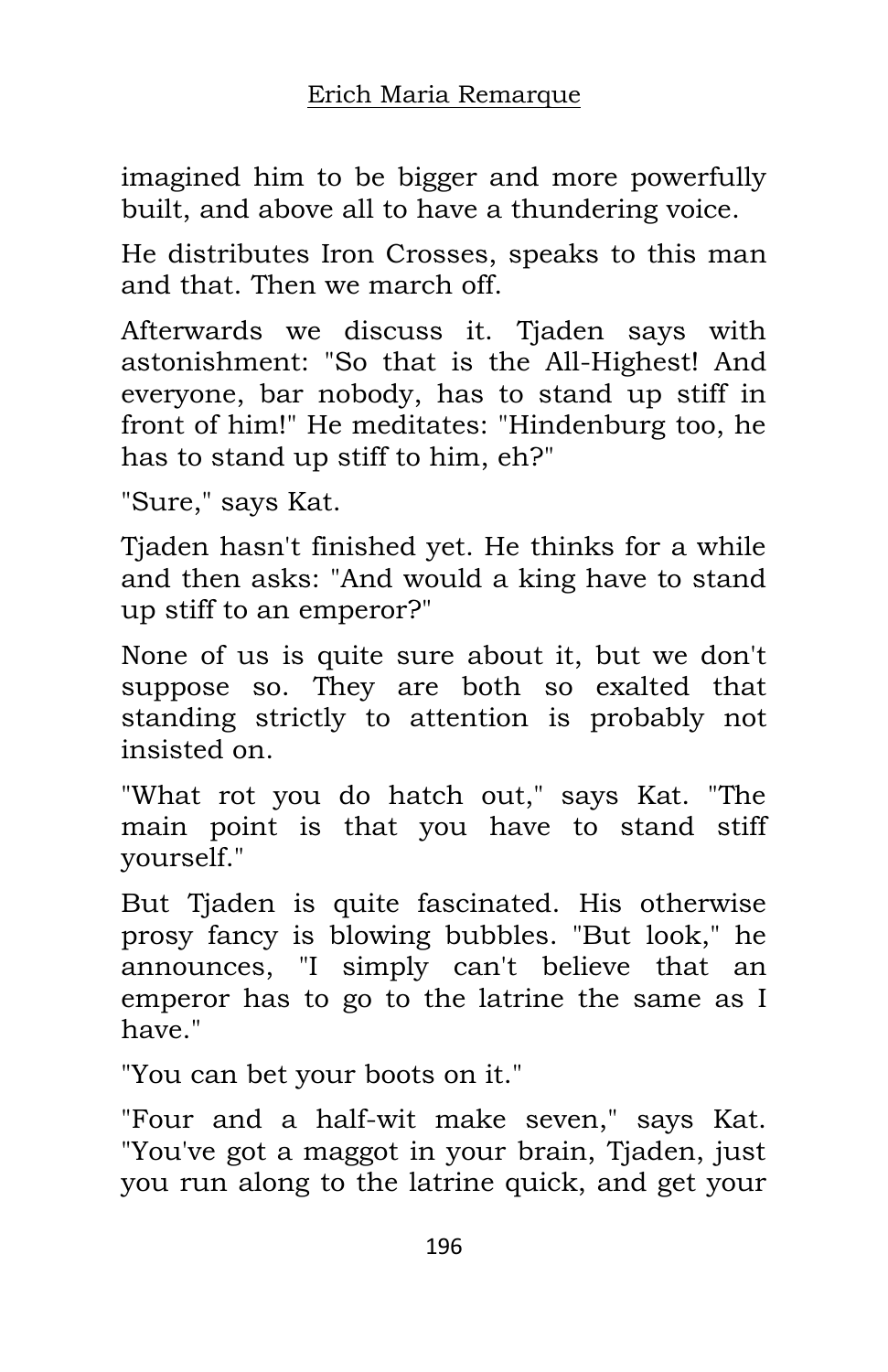head clear, so that you don't talk like a twoyear-old."

Tjaden disappears.

"But what I would like to know," says Albert, "is whether there would not have been a war if the Kaiser had said No."

"I'm sure there would," I interject, "he was against it from the first."

"Well, if not him alone, then perhaps if twenty or thirty people in the world had said No."

"That's probable," I agree, "but they damned well said Yes."

"It's queer, when one thinks about it," goes on Kropp, "we are here to protect our fatherland. And the French are over there to protect their fatherland. Now who's in the right?"

"Perhaps both," say I without believing it.

"Yes, well now," pursues Albert, and I see that he means to drive me into a corner, "but our professors and parsons and newspapers say that we are the only ones that are right, and let's hope so;--but the French professors and parsons and newspapers say that the right is on their side, now what about that?"

"That I don't know," I say, "but whichever way it is there's war all the same and every month more countries coming in."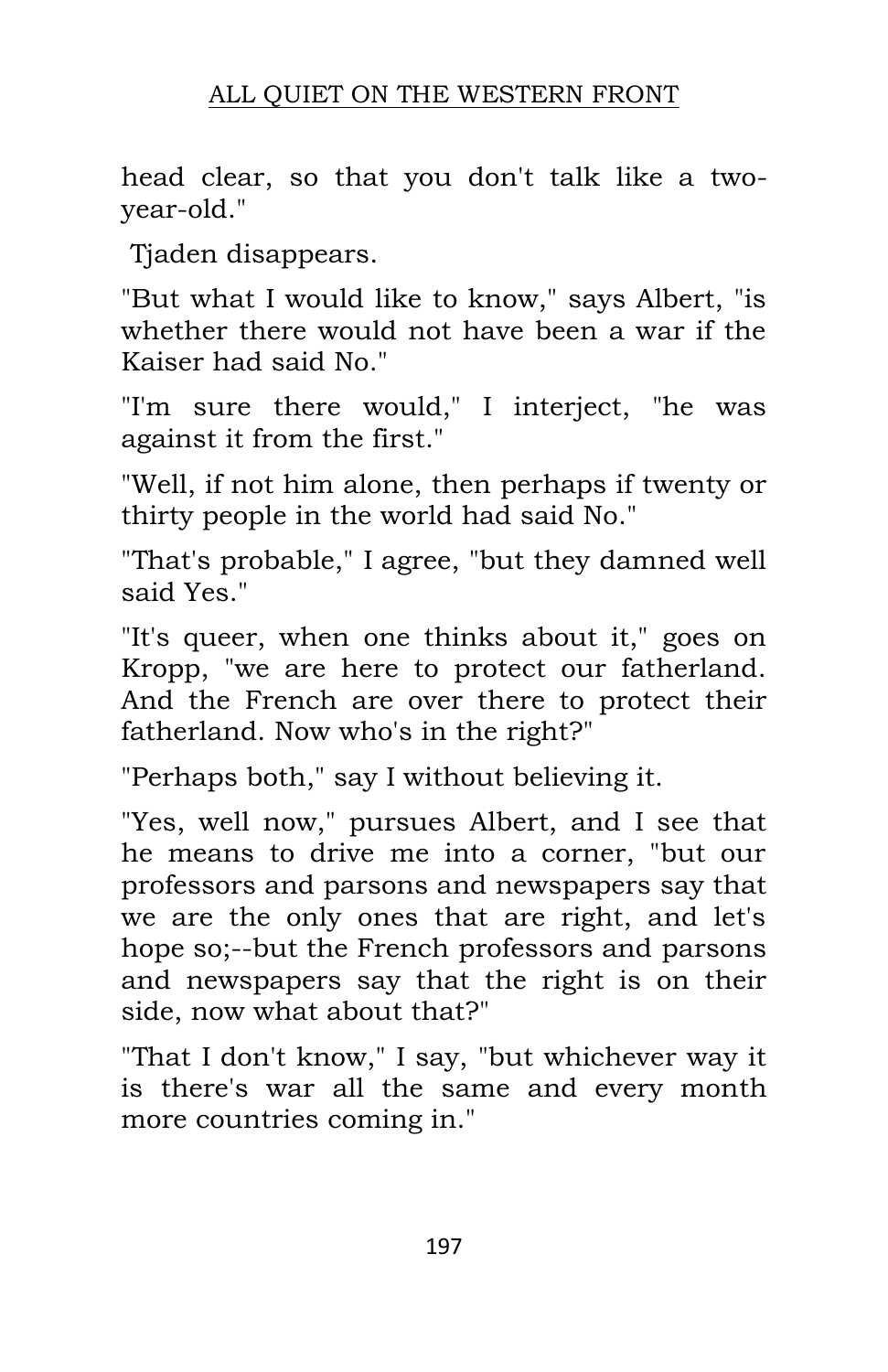Tjaden reappears. He is still quite excited and again joins the conversation, wondering just how a war gets started.

"Mostly by one country badly offending another," answers Albert with a slight air of superiority.

Then Tjaden pretends to be obtuse. "A country? I don't follow. A mountain in Germany cannot offend a mountain in France. Or a river, or a wood, or a field of wheat."

"Are you really as stupid as that, or are you just pulling my leg?" growls Kropp, "I don't mean that at all. One people offends the other--"

"Then I haven't any business here at all," replies Tjaden, "I don't feel myself offended."

"Well, let me tell you," says Albert sourly, "it doesn't apply to tramps like you."

"Then I can be going home right away," retorts Tjaden, and we all laugh, "Ach, man! he means the people as a whole, the State--" exclaims Müller.

"State, State"--Tjaden snaps his fingers contemptuously, "Gendarmes, police, taxes, that's your State;--if that's what you are talking about, no, thank you."

"That's right," says Kat, "you've said something for once, Tjaden. State and home-country, there's a big difference."

"But they go together," insists Kropp, "without the State there wouldn't be any home-country."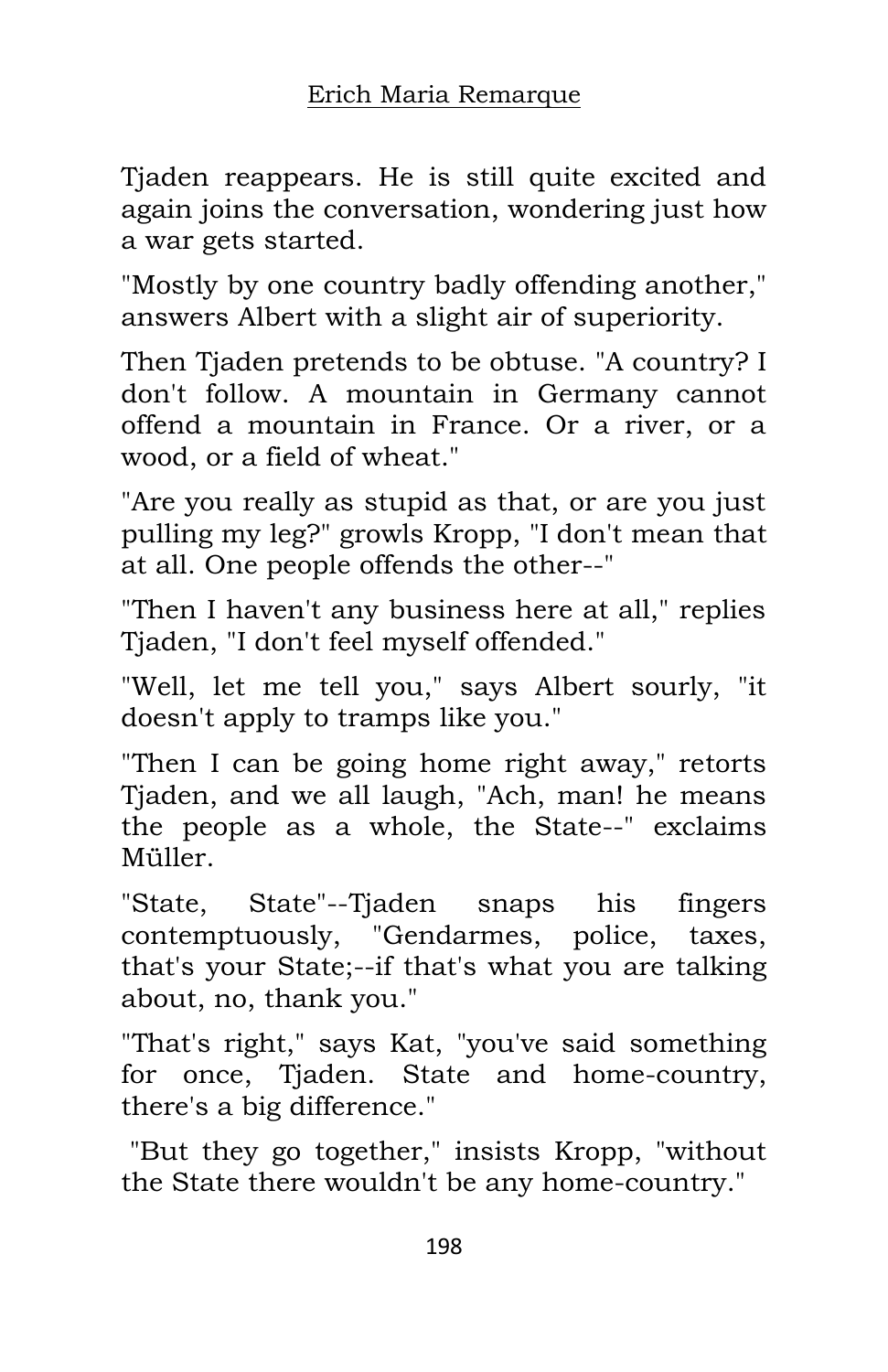"True, but just you consider, almost all of us are simple folk. And in France, too, the majority of men are labourers, workmen, or poor clerks. Now just why would a French blacksmith or a French shoemaker want to attack us? No, it is merely the rulers. I had never seen a Frenchman before I came here, and it will be just the same with the majority of Frenchmen as regards us. They weren't asked about it any more than we were."

"Then what exactly is the war for?" asks Tjaden.

Kat shrugs his shoulders. "There must be some people to whom the war is useful."

"Well, I'm not one of them," grins Tjaden.

"Not you, nor anybody else here."

"Who are they then?" persists Tjaden. "It isn't any use to the Kaiser either. He has everything he can want already."

"I'm not so sure about that," contradicts Kat, "he has not had a war up till now. And every fullgrown emperor requires at least one war, otherwise he would not become famous. You look in your school books."

"And generals too," adds Detering, "they become famous through war."

"Even more famous than emperors," adds Kat.

"There are other people back behind there who profit by the war, that's certain," growls Detering.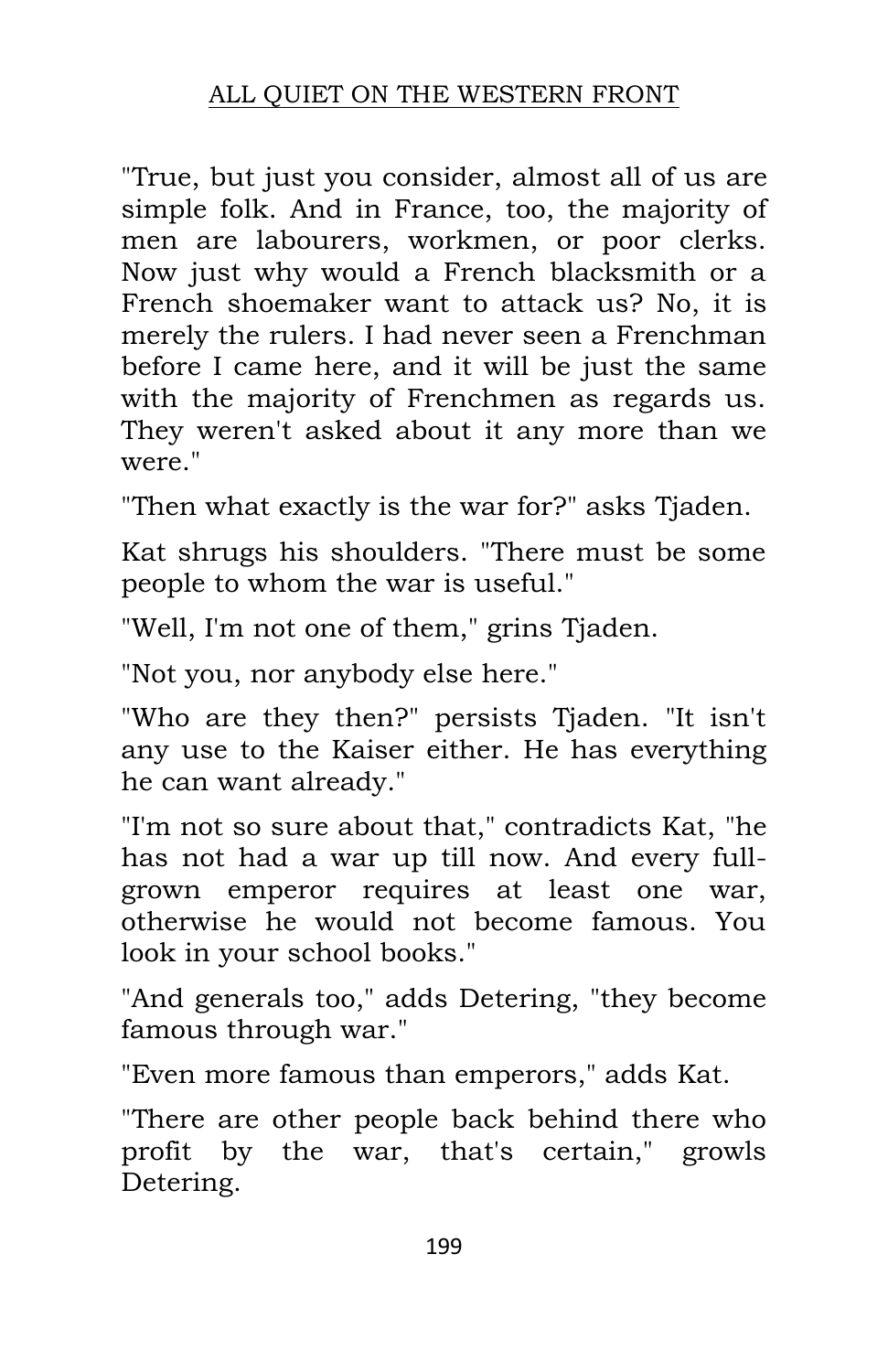"I think it is more of a kind of fever," says Albert. "No one in particular wants it, and then all at once there it is. We didn't want the war, the others say the same thing--and yet half the world is in it all the same."

"But there are more lies told by the other side than by us," say I; "just think of those pamphlets the prisoners have on them, where it says that we eat Belgian children. The fellows who write those lies ought to go and hang themselves. They are the real culprits."

Müller gets up. "Anyway, it is better that the war is here instead of in Germany. Just you look at the shell-holes."

'True," assents Tjaden, "but no war at all would be better still."

He is quite proud of himself because he has scored for once over us volunteers. And his opinion is quite typical, here one meets it time and again, and there is nothing with which one can properly counter it, because that is the limit of their comprehension of the factors involved. The

national feeling of the tommy resolves itself into this--here he is. But that is the end of it; everything else he criticises from his own practical point of view.

Albert lies down on the grass and growls angrily: "The best thing is not to talk about the rotten business."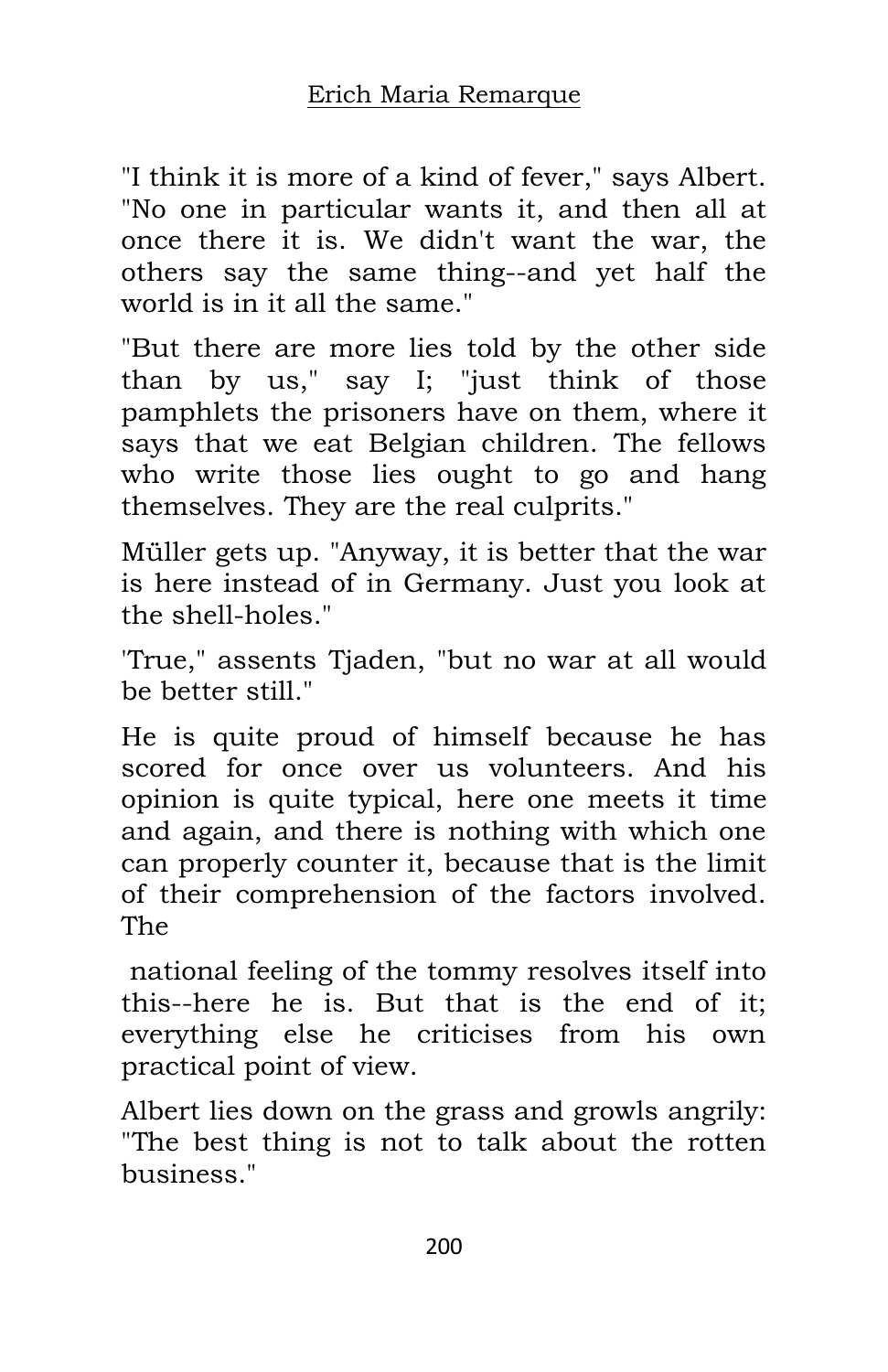## ALL QUIET ON THE WESTERN FRONT

"It won't make any difference, that's sure," agrees Kat.

To make matters worse, we have to return almost all the new things and take back our old rags again. The good ones were merely for the inspection.

Instead of going to Russia, we go up the line again. On the way we pass through a devastated wood with the tree trunks shattered and the ground ploughed up.

At several places there are tremendous craters. "Great guns, something's hit that," I say to Kat.

"Trench mortars," he replies, and then points up at one of the trees.

In the branches dead men are hanging. A naked soldier is squatting in the fork of a tree, he still has his helmet on, otherwise he is entirely unclad. There is only half of him sitting up there, the top half, the legs are missing.

"What can that mean?" I ask.

"He's been blown out of his clothes," mutters Tjaden.

"It's funny," says Kat, "we have seen that several times now. If a mortar gets you it blows you clean out of your clothes. It's the concussion that does it."

I search around. And so it is. Here hang bits of uniform, and somewhere else is plastered a bloody mess that was once a human limb. Over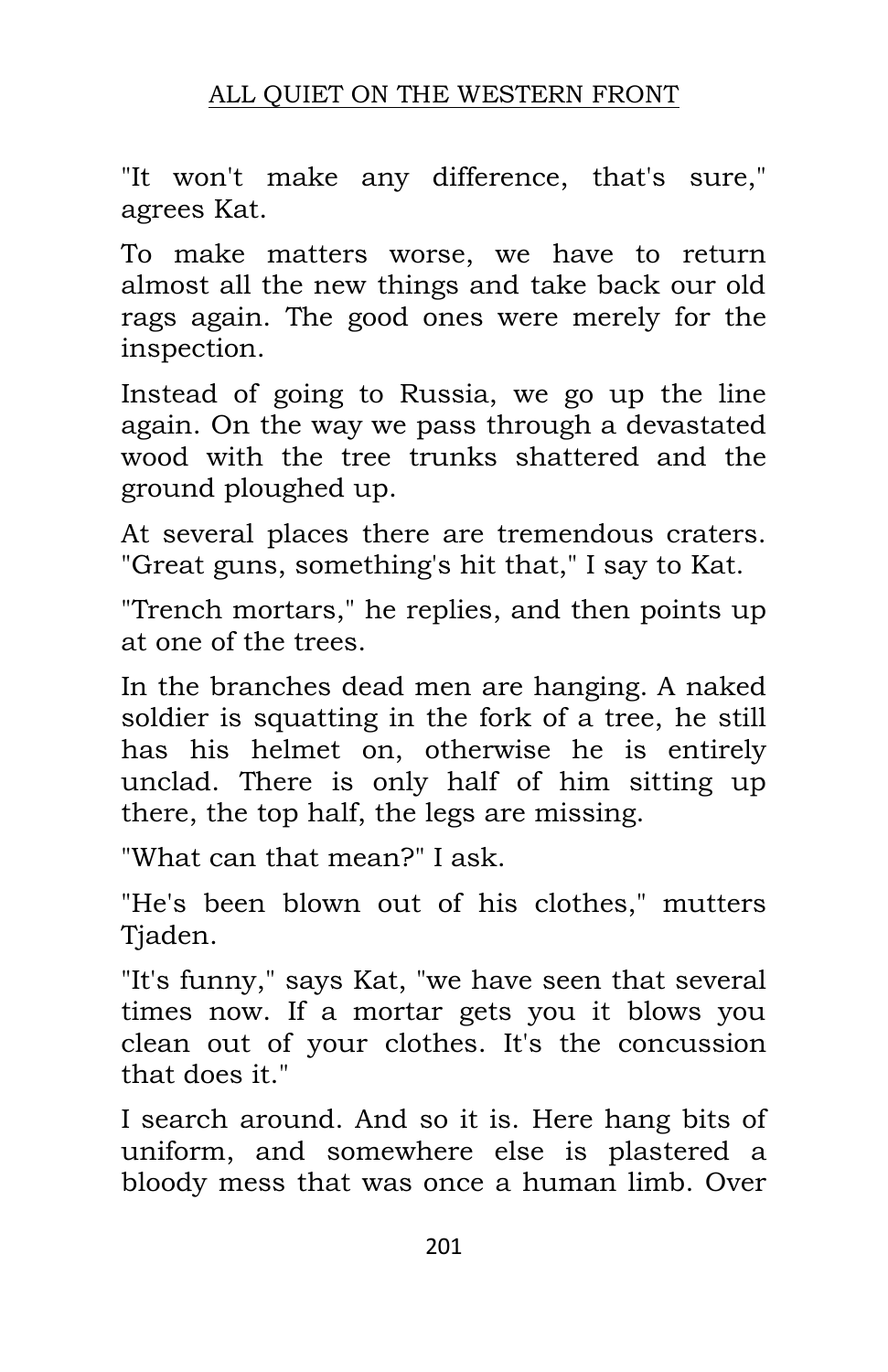there lies a body with nothing but a piece of the underpants on one leg and the collar of the tunic around its neck. Otherwise it is naked and the clothes are hanging up in the tree. Both arms are missing as though they had been pulled out. I discover one of them twenty yards off in a shrub.

The dead man lies on his face. There, where the arm wounds are, the earth is black with blood. Underfoot the leaves are scratched up as though the man had been kicking.

"That's no joke, Kat," say I.

"No more is a shell splinter in the belly," he replies, shrugging his shoulders.

"But don't get tender-hearted," says Tjaden.

All this can only have happened a little while ago, the blood is still fresh. As everybody we see there is dead we do not waste any more time, but report the affair at the next stretcherbearers' post. After all it is not our business to take these stretcher-bearers' jobs away from them.

A patrol has to be sent out to discover just how strongly the enemy position is manned. Since my leave I feel a certain strange attachment to the other fellows, and so I volunteer to go with them. We agree on a plan, slip out through the wire and then divide and creep forward separately. After a while I find a shallow shellhole and crawl into it. From here I peer forward.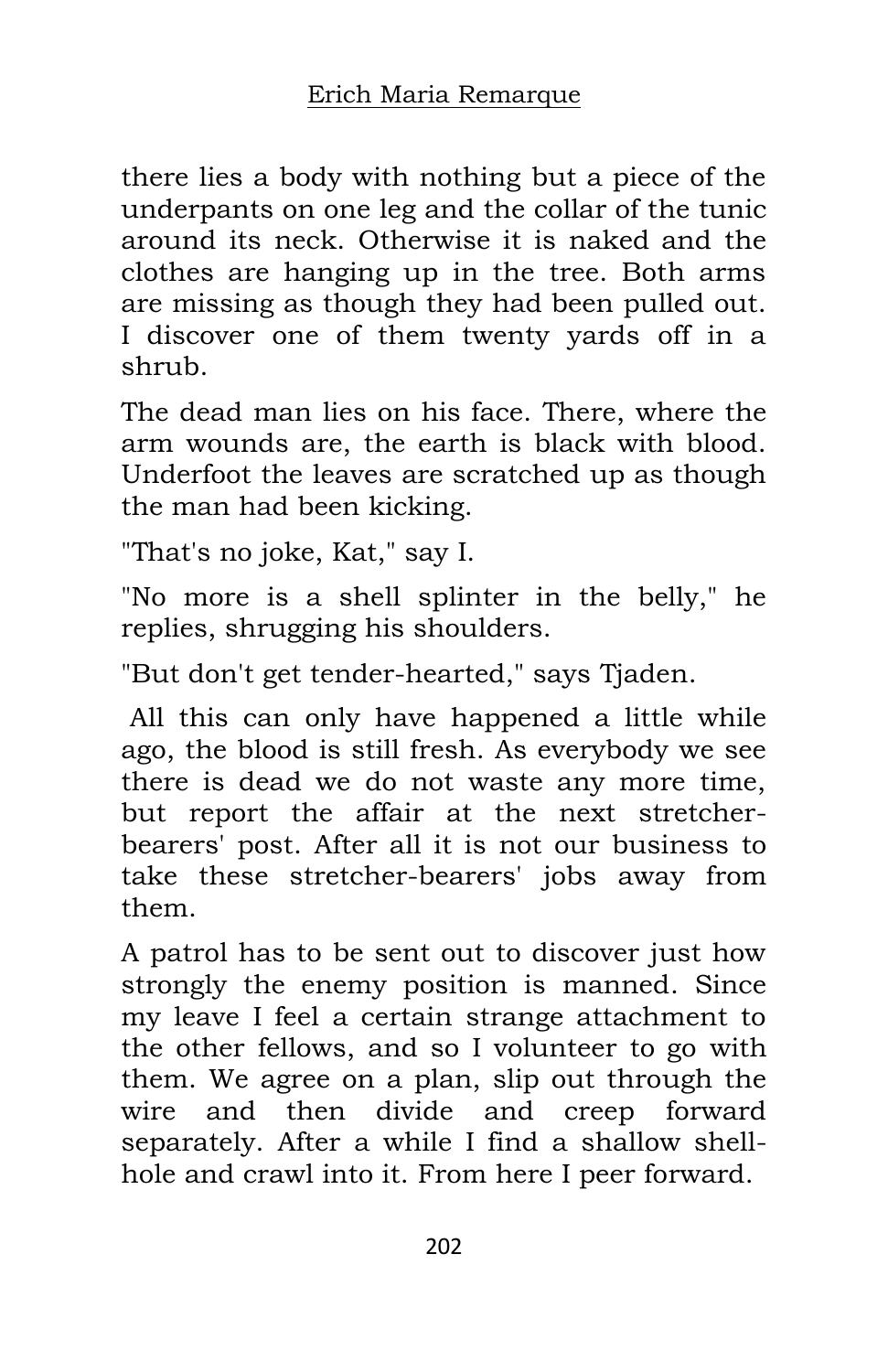There is moderate machine-gun fire. It sweeps across from all directions, not very heavy, but always sufficient to make one keep down.

A parachute star-shell opens out. The ground lies stark in the pale light, and then the darkness shuts down again blacker than ever. In the trenches we were told there were black troops in front of us. That is nasty, it is hard to see them; they are very good at patrolling, too. And oddly enough they are often quite stupid; for instance, both Kat and Kropp were once able to shoot down a black enemy patrol because the fellows in their enthusiasm for cigarettes smoked while they were creeping about. Kat and Albert had simply to aim at the glowing ends of the cigarettes.

A bomb or something lands close beside me. I have not heard it coming and am terrified. At the same moment a senseless fear takes hold of me. Here I am alone and almost helpless in the dark- - perhaps two other eyes have been watching me for a long while from another shell-hole in front of me, and a bomb lies ready to blow me to pieces. I try to pull myself together. It is not my first patrol and not a particularly risky one. But it is the first since my leave, and besides, the lie of the land is still rather strange to me.

I tell myself that my alarm is absurd, that there is probably nothing at all there in the darkness watching me, otherwise they would not be firing so low.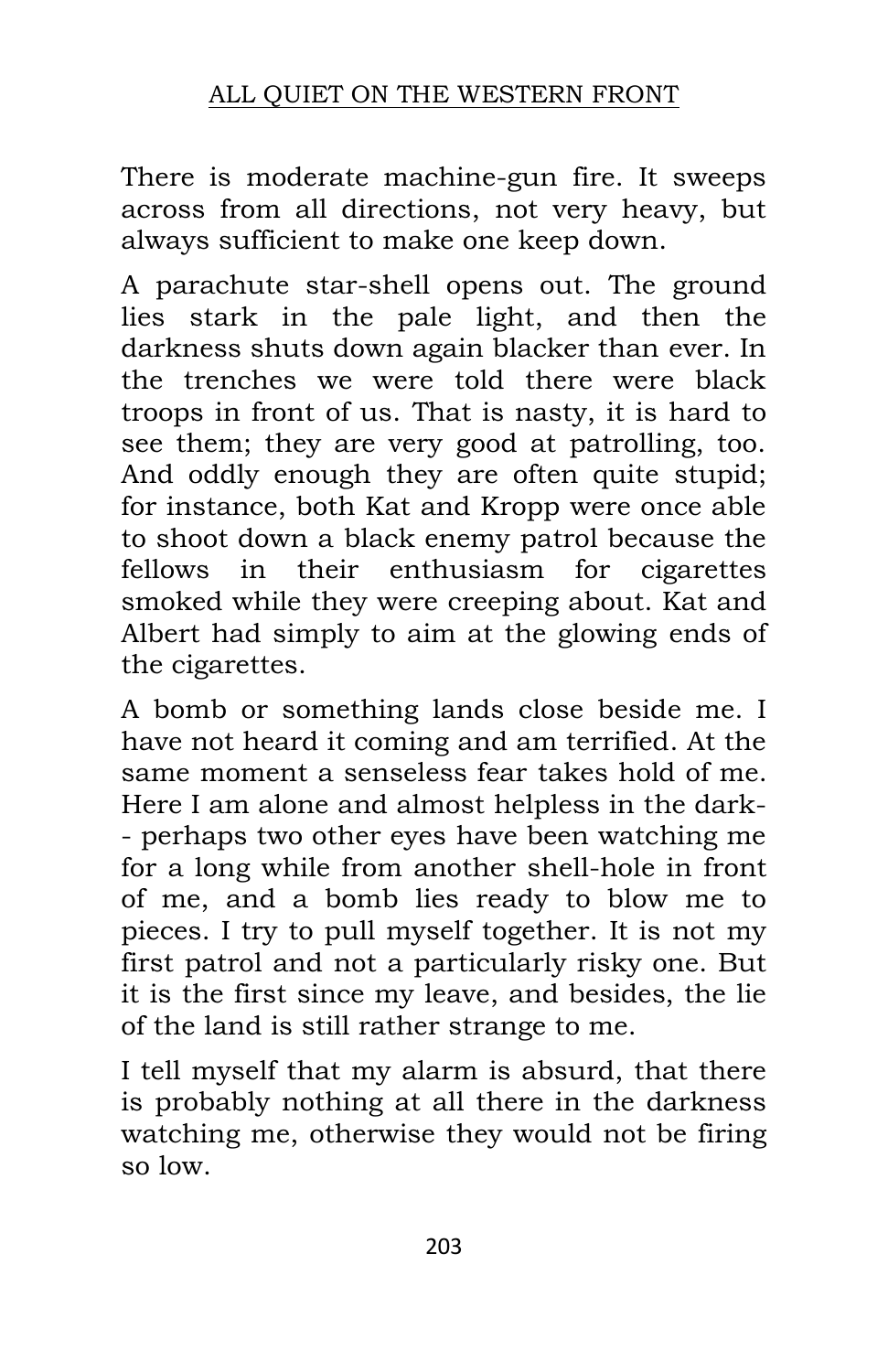It is in vain. In whirling confusion my thoughts hum in my brain--I hear the warning voice of my mother, I see the Russians with the flowing beards leaning against the wire fence, I have a bright picture of a canteen with stools, of a cinema in Valenciennes; tormented, terrified, in my imagination I see the grey, implacable muzzle of a rifle which moves noiselessly before me whichever way I try to turn my head. The sweat breaks out from every pore.

I still continue to lie in the shallow bowl. I look at the time; only a few minutes have passed. My forehead is wet, the sockets of my eyes are damp, my hands tremble, and I am panting softly. It is nothing but an awful spasm of fear, a simple animal fear of poking out my head and crawling on farther.

All my efforts subside like froth into the one desire to be able just to stay lying there. My limbs are glued to the earth. I make a vain attempt;--they refuse to come away. I press myself down on the earth, I cannot go forward, I make up my mind to stay lying there.

But immediately the wave floods over me anew, a mingled sense of shame, of remorse, and yet at the same time of security. I raise myself up a little to take a look round.

My eyes burn with staring into the dark. A starshell goes up;--I duck down again.

I wage a wild and senseless fight, I want to get out of the hollow and yet slide back into it again;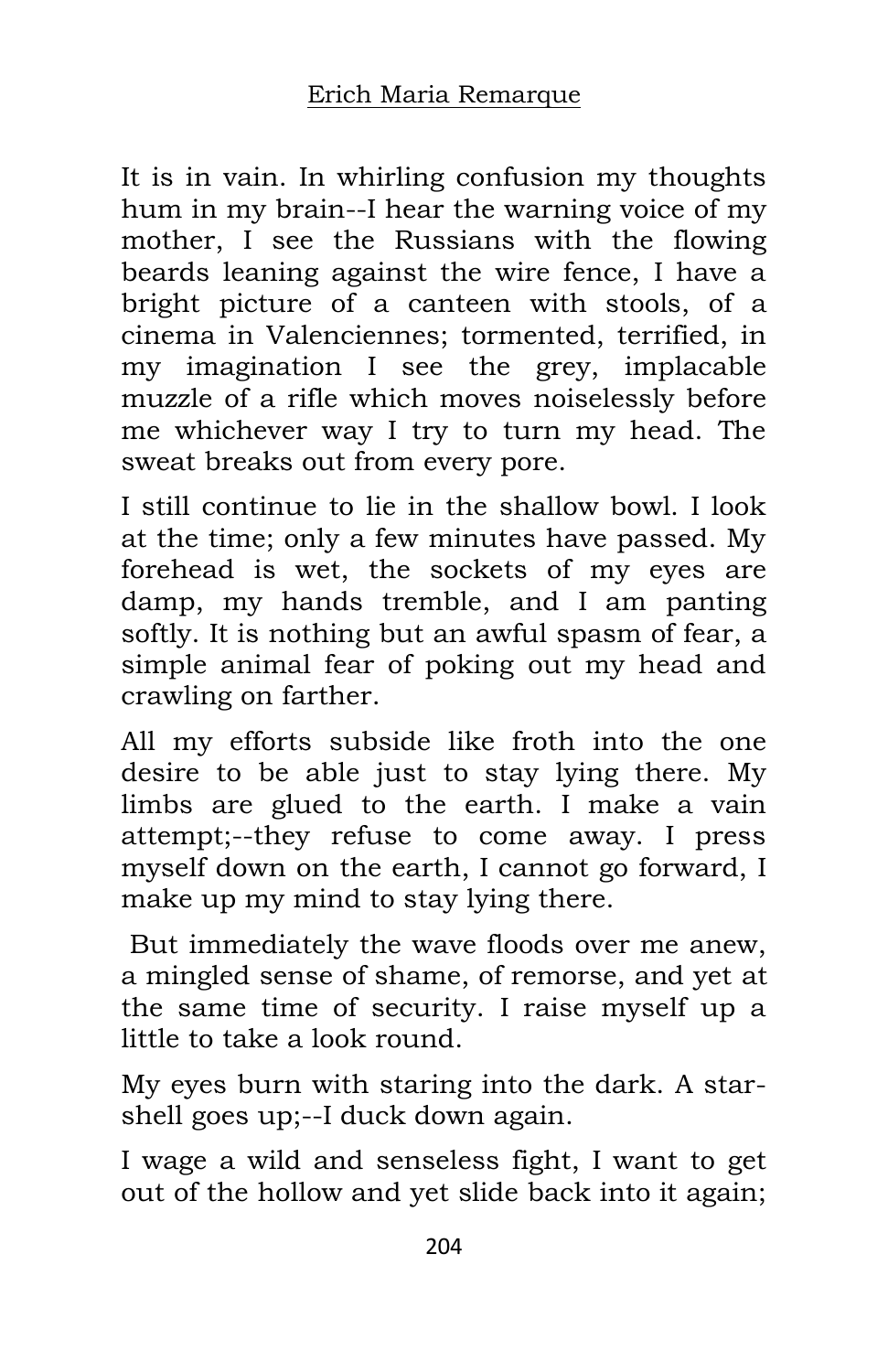I say "You must, it is your comrades, it is not an idiotic command," and again: "What does it matter to me, I have only one life to lose--"

That is the result of all this leave, I plead in extenuation. But I cannot reassure myself; I become terribly faint. I raise myself slowly and reach forward with my arms, dragging my body after me and then lie on the edge of the shellhole, half in and half out.

There I hear sounds and drop back. Suspicious sounds can be detected clearly despite the noise of the artillery-fire. I listen; the sound is behind me. They are our people moving along the trench. Now I hear muffled voices. To judge by the tone that might be Kat talking.

At once a new warmth flows through me. These voices, these quiet words, these footsteps in the trench behind me recall me at a bound from the terrible loneliness and fear of death by which I had been almost destroyed. They are more to me than life, these voices, they are more than motherliness and more than fear; they are the strongest, most comforting thing there is anywhere: they are the voices of my comrades.

I am no longer a shuddering speck of existence, alone in the darkness;--I belong to them and they to me; we all share the same fear and the same life, we are nearer than lovers, in a simpler, a harder way; I could bury my face in them, in these voices, these words that have saved me and will stand by me.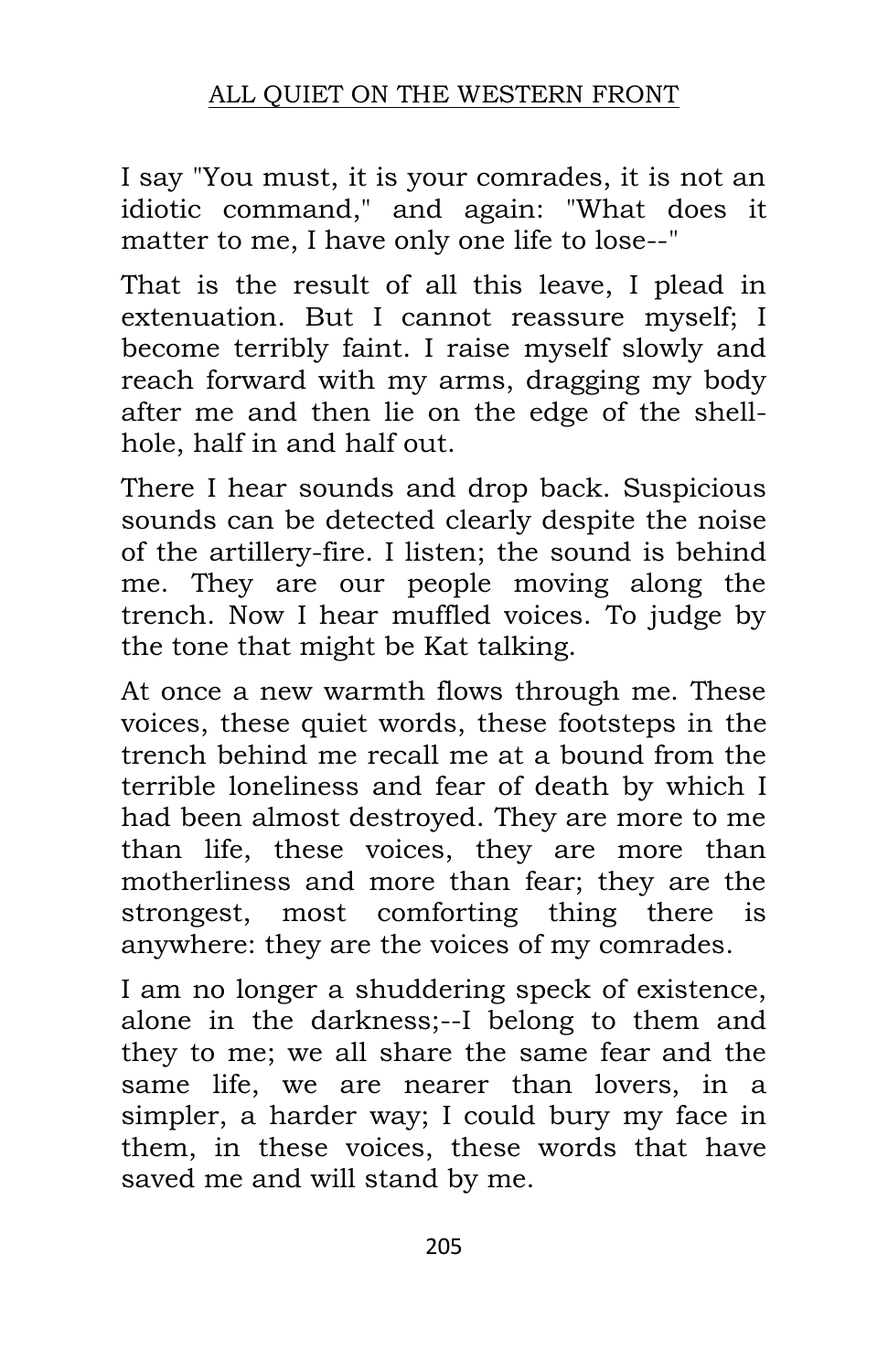Cautiously I glide out over the edge and snake my way forward. I shuffle along on all fours a bit farther, I keep track of my bearings, look around me and observe the distribution of the gunfire so as to be able to find my way back. Then I try to get in touch with the others.

I am still afraid, but it is an intelligent fear, an extraordinarily heightened caution. The night is windy and shadows flit hither and thither in the flicker of the gunfire. It reveals too little and too much. Often I pause, stock still, motionless, and always for nothing. Thus I advance a long way and then turn back in a wide curve. I have not established touch with the others. Every yard nearer our trench fills me with confidence;--and with haste, too. It would be bad to get hit now.

Then a new fear lays hold of me. I can no longer remember the direction. Quiet, I squat in a shellhole and try to locate myself. More than once it has happened that some fellow has jumped joyfully into a trench, only then to discover that it was the wrong one.

After a little time I listen again, but still I am not sure. The confusion of shell-holes now seems so bewildering that I can no longer tell in my agitation which way I should go. Perhaps I am crawling parallel to the lines, and that might go on for ever. So I crawl round once again in a wide curve.

These damned rockets! They seem to burn for an hour, and a man cannot make the least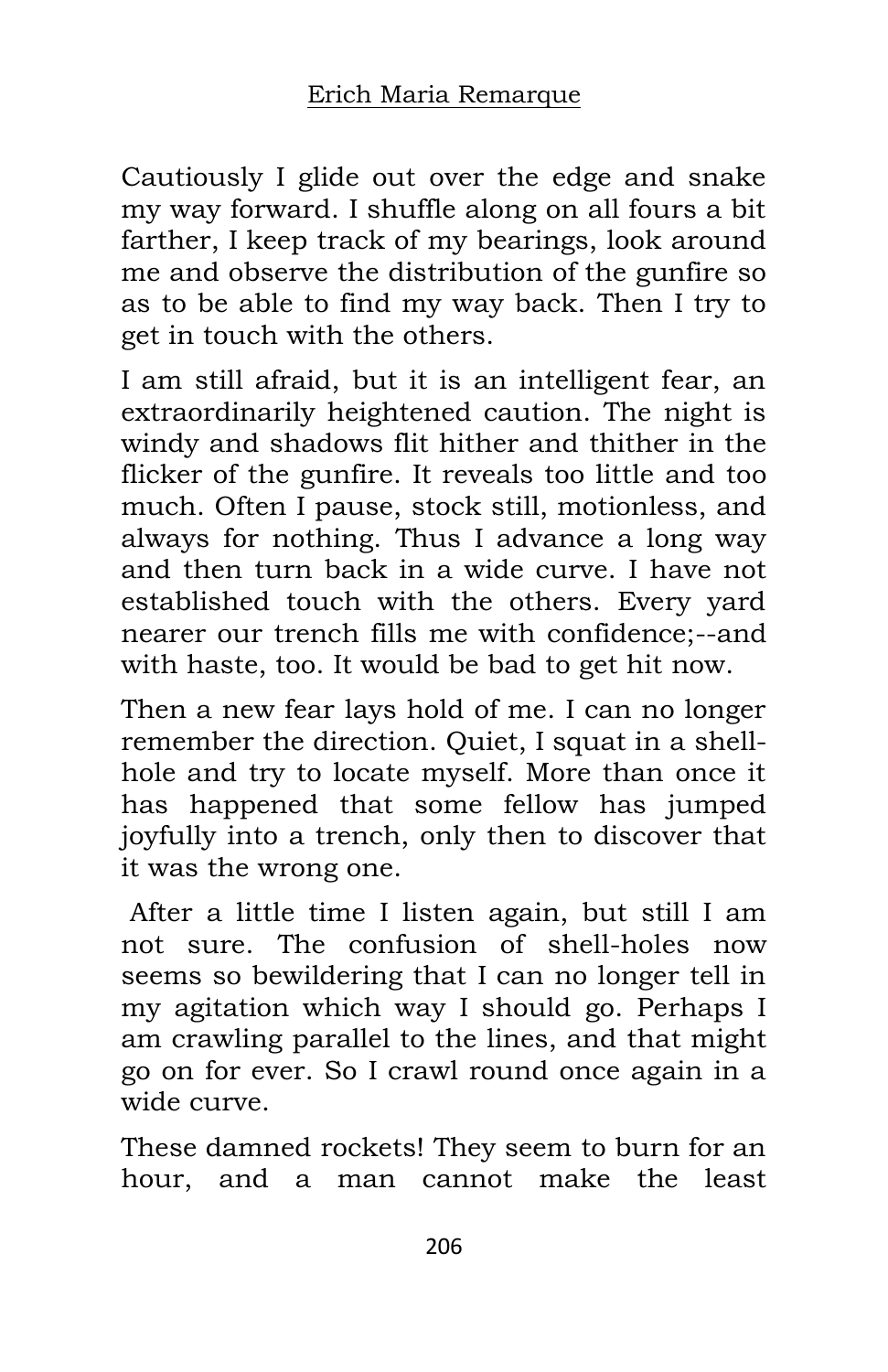movement without bringing the bullets whistling round.

But there is nothing for it, I must get out. Falteringly I work my way farther, I move off over the ground like a crab and rip my hands sorely on the jagged splinters, as sharp as razor blades. Often I think that the sky is becoming lighter on the horizon, but it may be merely my imagination. Then gradually I realise that to crawl in the right direction is a matter of life or death.

A shell crashes. Almost immediately two others. And then it begins in earnest. A bombardment. Machine-guns rattle. Now there is nothing for it but to stay lying low. Apparently an attack is coming. Everywhere the rockets shoot up. Unceasing.

I lie huddled in a large shell-hole, my legs in the water up to the belly. When the attack starts I will let myself fall into the water, with my face as deep in the mud as I can keep it without suffocating. I must pretend to be dead.

Suddenly I hear the barrage lift. At once I slip down into the water, my helmet on the nape of my neck and my mouth just clear so that I can get a breath of air.

I lie motionless;--somewhere something clanks, it stamps and stumbles nearer--all my nerves become taut and icy. It clatters over me and away, the first wave has passed. I have but this one shattering thought: What will you do if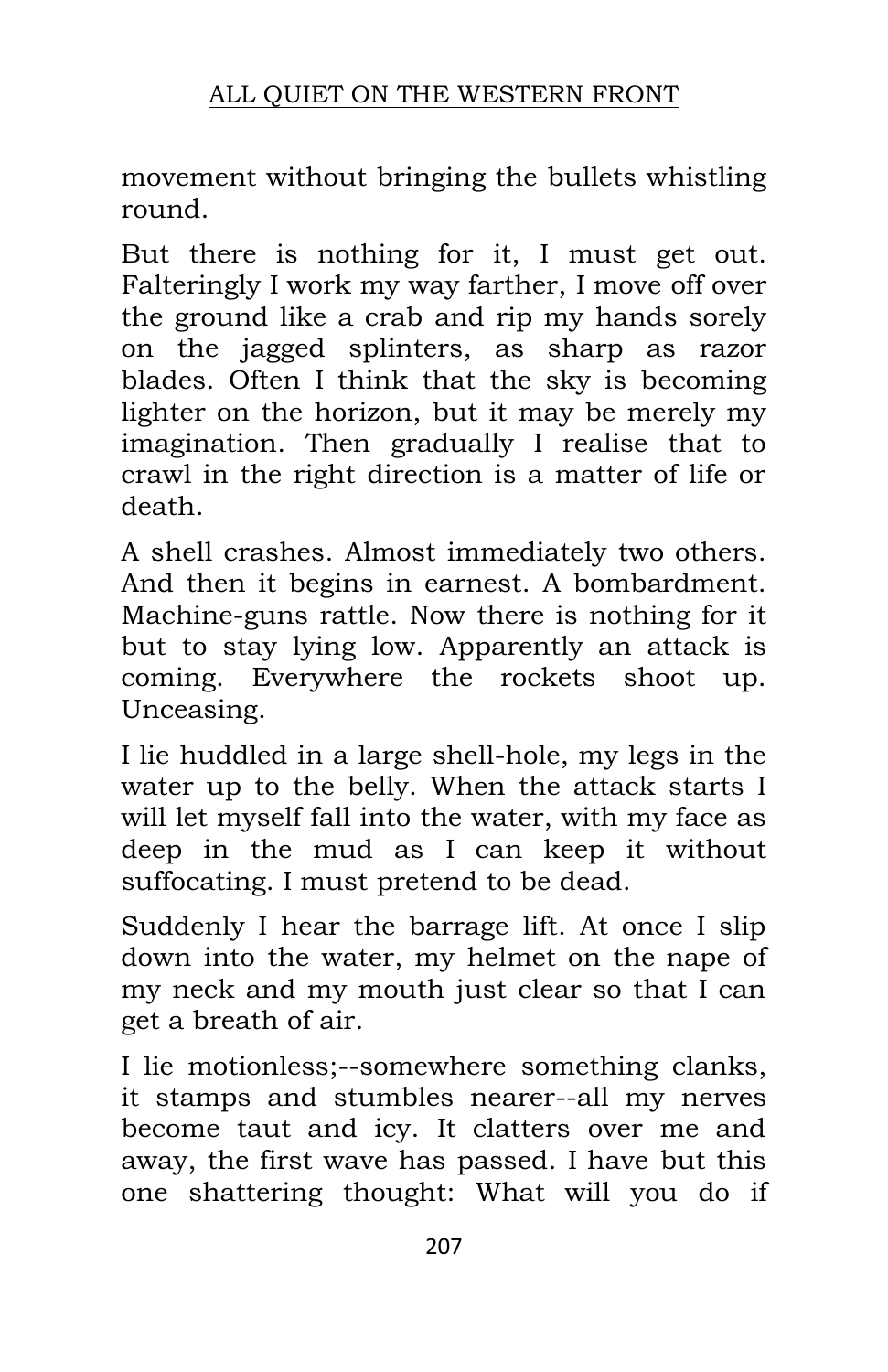someone jumps into your shell-hole?--Swiftly I pull out my little dagger, grasp it fast and bury it in my hand once again under the mud. If anyone jumps in here I will go for him. It hammers in my forehead; at once, stab him clean through the throat, so that he cannot call out; that's the only way; he will be just as frightened as I am; when in terror we fall upon one another, then I must be first.

Now our batteries are firing. A shell lands near me. That makes me savage with fury, all it needs now is to be killed by our own shells; I curse and grind my teeth in the mud; it is a raving frenzy; in the end all I can do is groan and pray.

The crash of the shells bursts in my ears. If our fellows make a counter-raid I will be saved. I press my head against the earth and listen to the muffled thunder, like the explosions of quarrying--and raise it again to listen for the sounds on top.

The machine-guns rattle. I know our barbed wire entanglements are strong and almost undamaged;--parts of them are charged with a powerful electric current. The rifle fire increases. They have not broken through; they have to retreat.

I sink down again, huddled, strained to the uttermost. The banging, the creeping, the clanging becomes audible. One single cry yelling amongst it all. They are raked with fire, the attack is repulsed.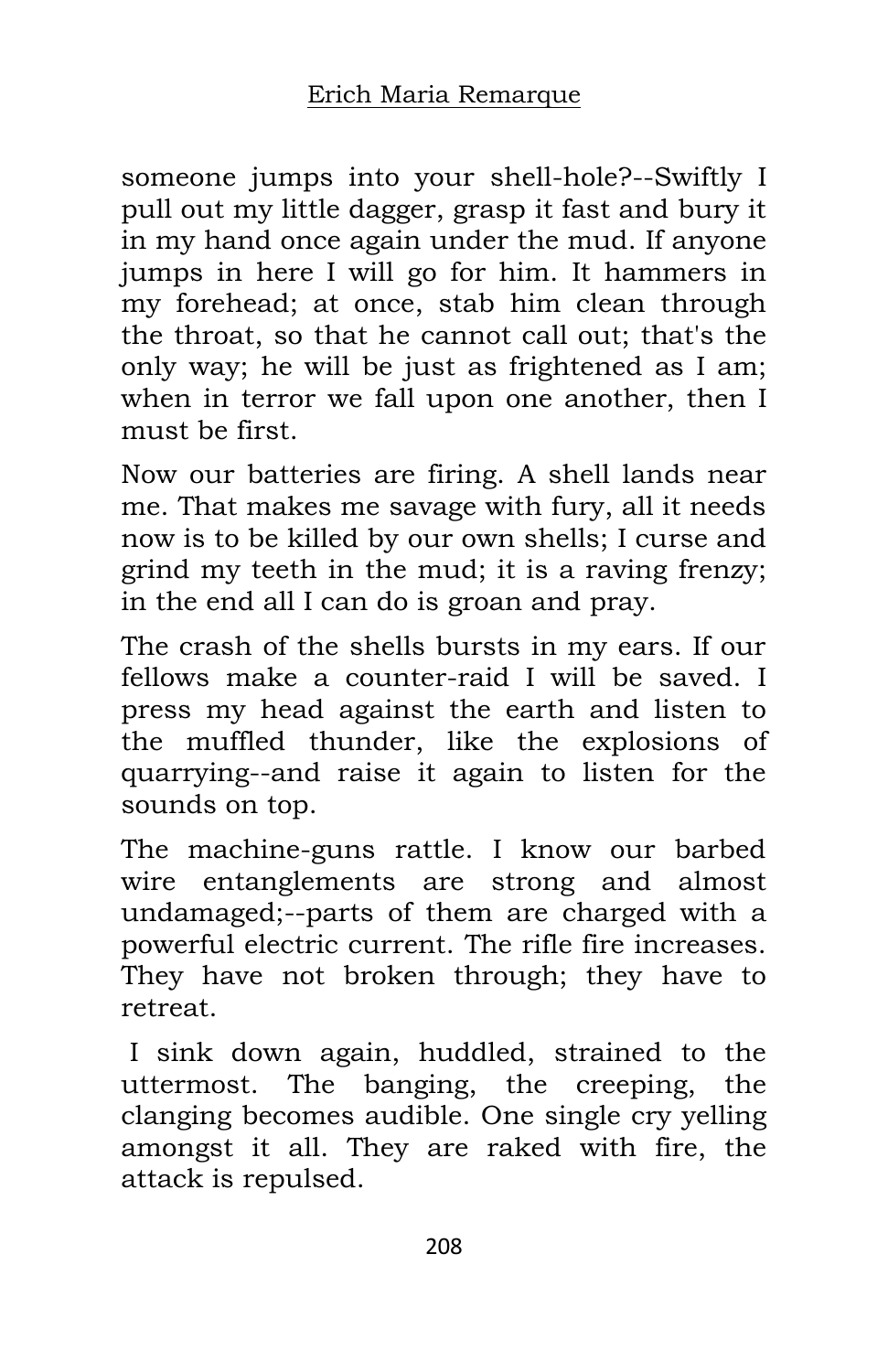Already it has become somewhat lighter. Steps hasten over me. The first. Gone. Again, another. The rattle of machine-guns becomes an unbroken chain. Just as I am about to turn round a little, something heavy stumbles, and with a crash a body falls over me into the shellhole, slips down, and lies across me I do not think at all, I make no decision--I strike madly home, and feel only how the body suddenly convulses, then becomes limp, and collapses. When I recover myself, my hand is sticky and wet.

The man gurgles. It sounds to me as though he bellows, every gasping breath is like a cry, a thunder--but it is only my heart pounding. I want to stop his mouth, stuff it with earth, stab him again, he must be quiet, he is betraying me; now at last I regain control of myself, but have suddenly become so feeble that I cannot any more lift my hand against him.

So I crawl away to the farthest corner and stay there, my eyes glued on him, my hand grasping the knife--ready, if he stirs, to spring at him again. But he won't do so any more, I can hear that already in his gurgling.

I can see him indistinctly. I have but one desire, to get away. If it is not soon it will be too light; it will be difficult enough now. Then as I try to raise up my head I see it is impossible already. The machine-gunfire so sweeps the ground that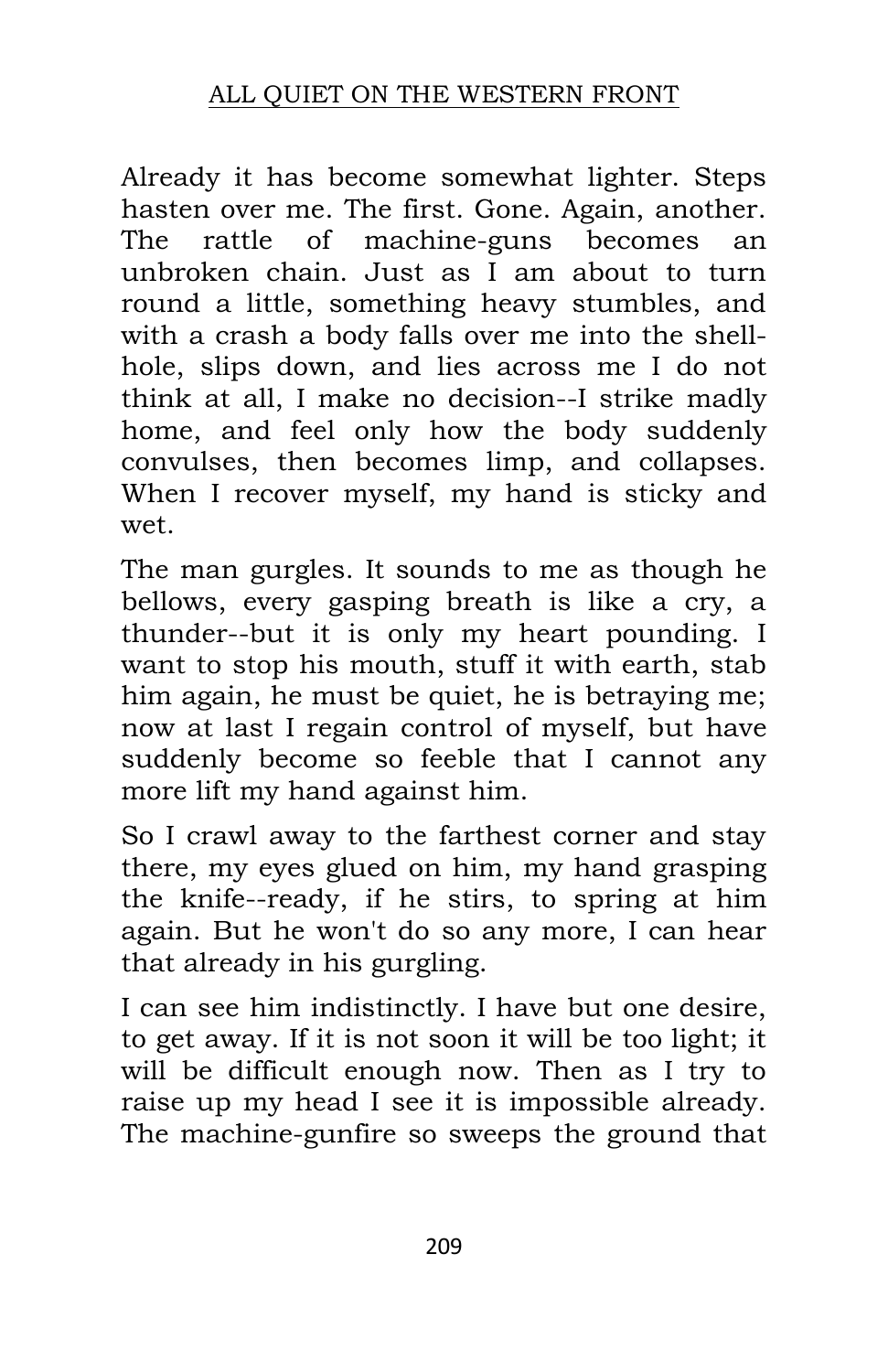I should be shot through and through before I could make one jump.

I test it once with my helmet, which I take off and hold up to find out the level of the shots. The next moment it is knocked out of my hand by a bullet. The fire is sweeping very low to the ground. I am not far enough from the enemy line to escape being picked off by one of the snipers if I attempt to get away.

The light increases. Burning I wait for our attack. My hands are white at the knuckles, I clench them so tightly in my longing for the fire to cease so that my comrades may come.

Minute after minute trickles away. I dare not look again at the dark figure in the shell-hole. With an effort I look past it and wait, wait. The bullets hiss, they make a steel net, never ceasing, never ceasing.

Then I notice my bloody hand and suddenly feel nauseated. I take some earth and rub the skin with it; now my hand is muddy and the blood cannot be seen any more.

The fire does not diminish. It is equally heavy from both sides. Our fellows have probably given me up for lost long ago.

It is early morning, clear and grey. The gurgling continues, I stop my ears, but soon take my fingers away again, because then I cannot hear the other sound.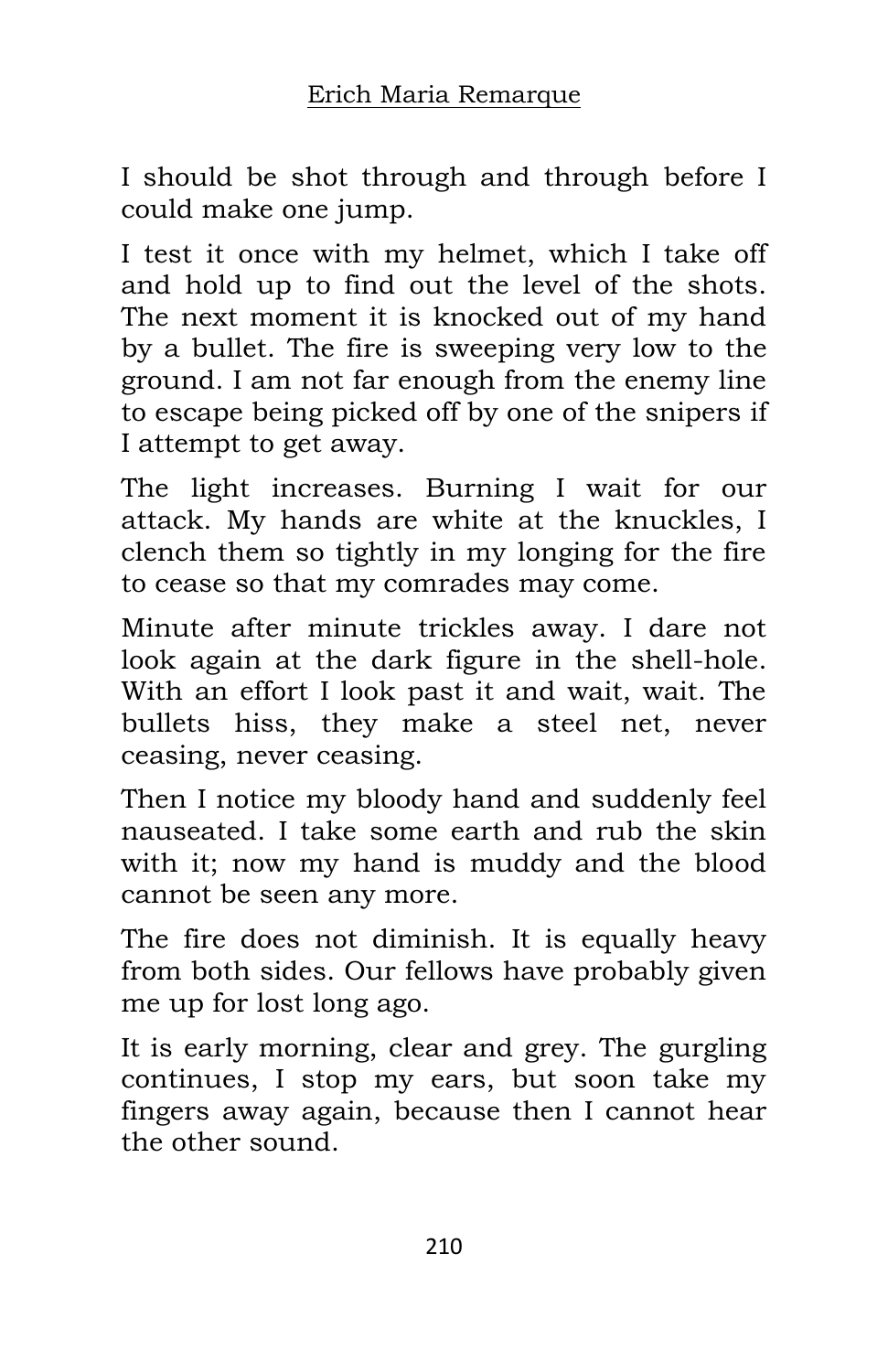The figure opposite me moves. I shrink together and involuntarily look at it. Then my eyes

remain glued to it. A man with a small pointed beard lies there; his head is fallen to one side, one arm is half-bent, his head rests helplessly upon it. The other hand lies on his chest, it is bloody.

He is dead, I say to myself, he must be dead, he doesn't feel anything any more; it is only the body that is gurgling there. Then the head tries to raise itself, for a moment the groaning becomes louder, his forehead sinks back upon his arm. The man is not dead, he is dying, but he is not dead. I drag myself toward him, hesitate, support myself on my hands, creep a bit farther, wait, again a terrible journey of three yards, a long, a terrible journey. At last I am beside him.

Then he opens his eyes. He must have heard me, for he gazes at me with a look of utter terror. The body lies still, but in the eyes there is such an extraordinary expression of fright that for a moment I think they have power enough to carry the body off with them. Hundreds of miles away with one bound. The body is still perfectly still, without a sound, the gurgle has ceased, but the eyes cry out, yell, all the life is gathered together in them for one tremendous effort to flee, gathered together there in a dreadful terror of death, of me.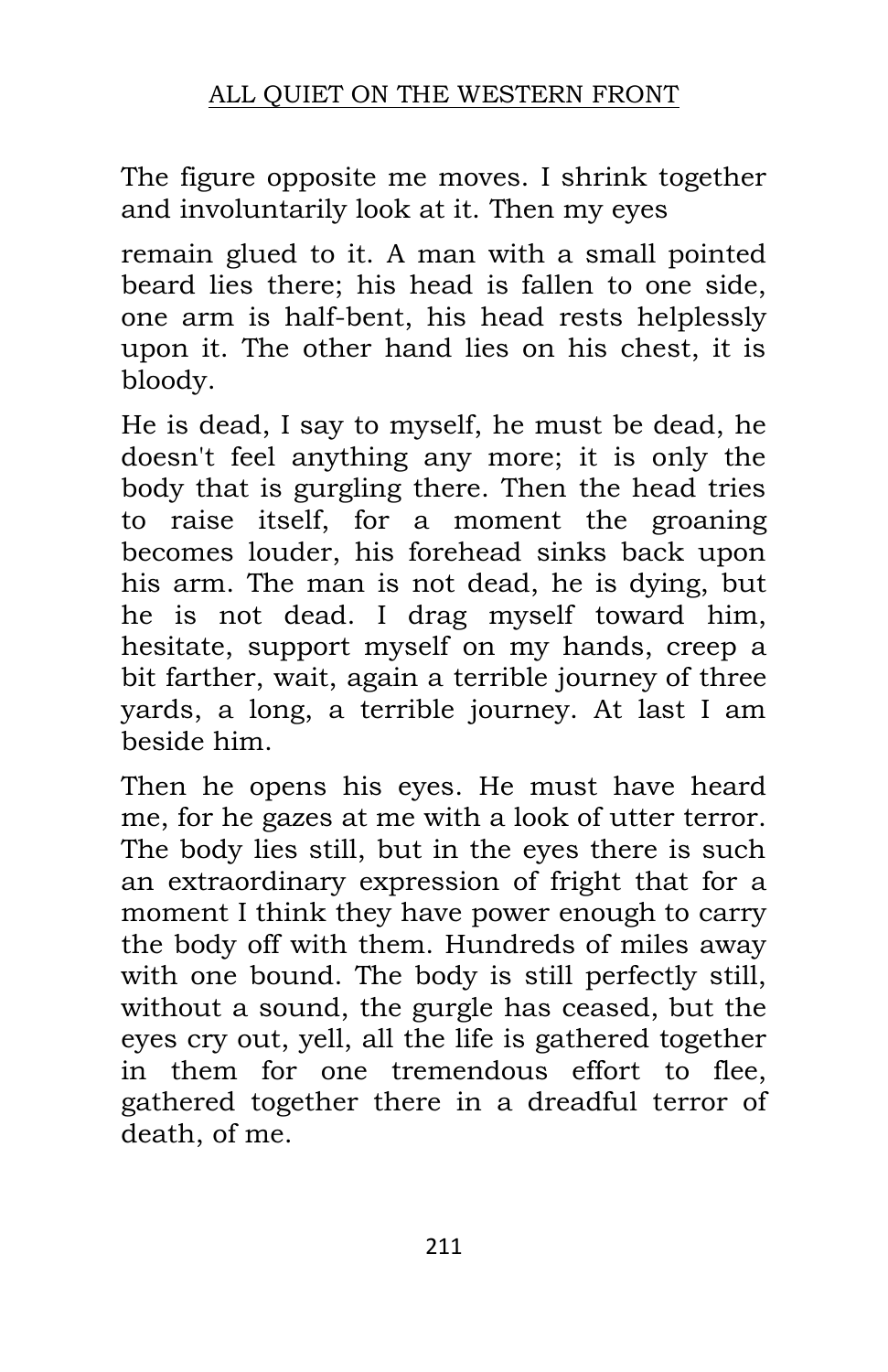My legs give way and I drop on my elbows. "No, no," I whisper.

The eyes follow me. I am powerless to move so long as they are there.

Then his hand slips slowly from his breast, only a little bit, it sinks just a few inches, but this movement breaks the power of the eyes. I bend forward, shake my head and whisper: "No, no, no," I raise one hand, I must show him that I want to help him, I stroke his forehead.

The eyes shrink back as the hand comes, then they lose their stare, the eyelids droop lower, the tension is past. I open his collar and place his head more comfortably.

His mouth stands half open, it tries to form words. The lips are dry. My water bottle is not there. I have not brought it with me. But there is water in the mud, down at the bottom of the crater. I climb down, take out my handkerchief, spread it out, push it under and scoop up the yellow water that strains through into the hollow of my hand.

He gulps it down. I fetch some more. Then I unbutton his tunic in order to bandage him if it is possible. In any case I must do it, so that if the fellows over there capture me they will see that I wanted to help him, and so will not shoot me. He tries to resist, but his hand is too feeble. The shirt is stuck and will not come away, it is buttoned at the back. So there is nothing for it but to cut it open.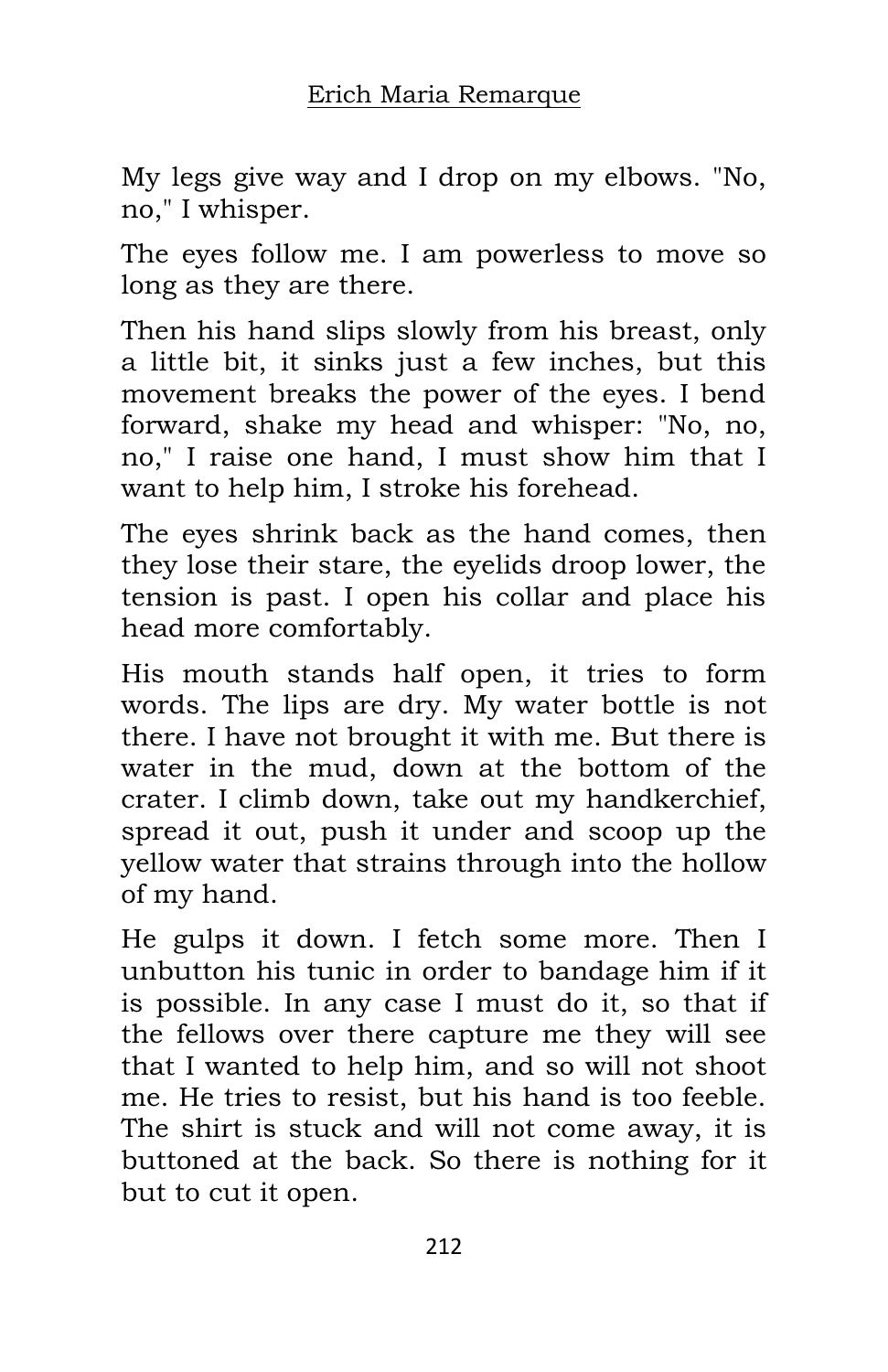I look for the knife and find it again. But when I begin to cut the shirt the eyes open once more and the cry is in them again and the demented expression, so that I must close them, press them shut and whisper: "I want to help you, Comrade, camerade, camerade, camerade--" eagerly repeating the word, to make him understand.

There are three stabs. My field dressing covers them, the blood runs out under it, I press it tighter; there; he groans. That is all I can do. Now we must wait, wait.

These hours.... The gurgling starts again--but how slowly a man dies! For this I know--he cannot be saved, I have, indeed, tried to tell myself that he will be, but at noon this pretence breaks down and melts before his groans. If only I had not lost my revolver crawling about, I would shoot him. Stab him I cannot.

By noon I am groping on the outer limits of reason. Hunger devours me, I could almost weep for something to eat, I cannot struggle against it. Again and again I fetch water for the dying man and drink some myself.

This is the first time I have killed with my hands, whom I can see close at hand, whose death is my doing. Kat and Kropp and Müller have experienced it already, when they have hit someone; it happens to many, in hand-to-hand fighting especially-- But every gasp lays my heart bare. This dying man has time with him,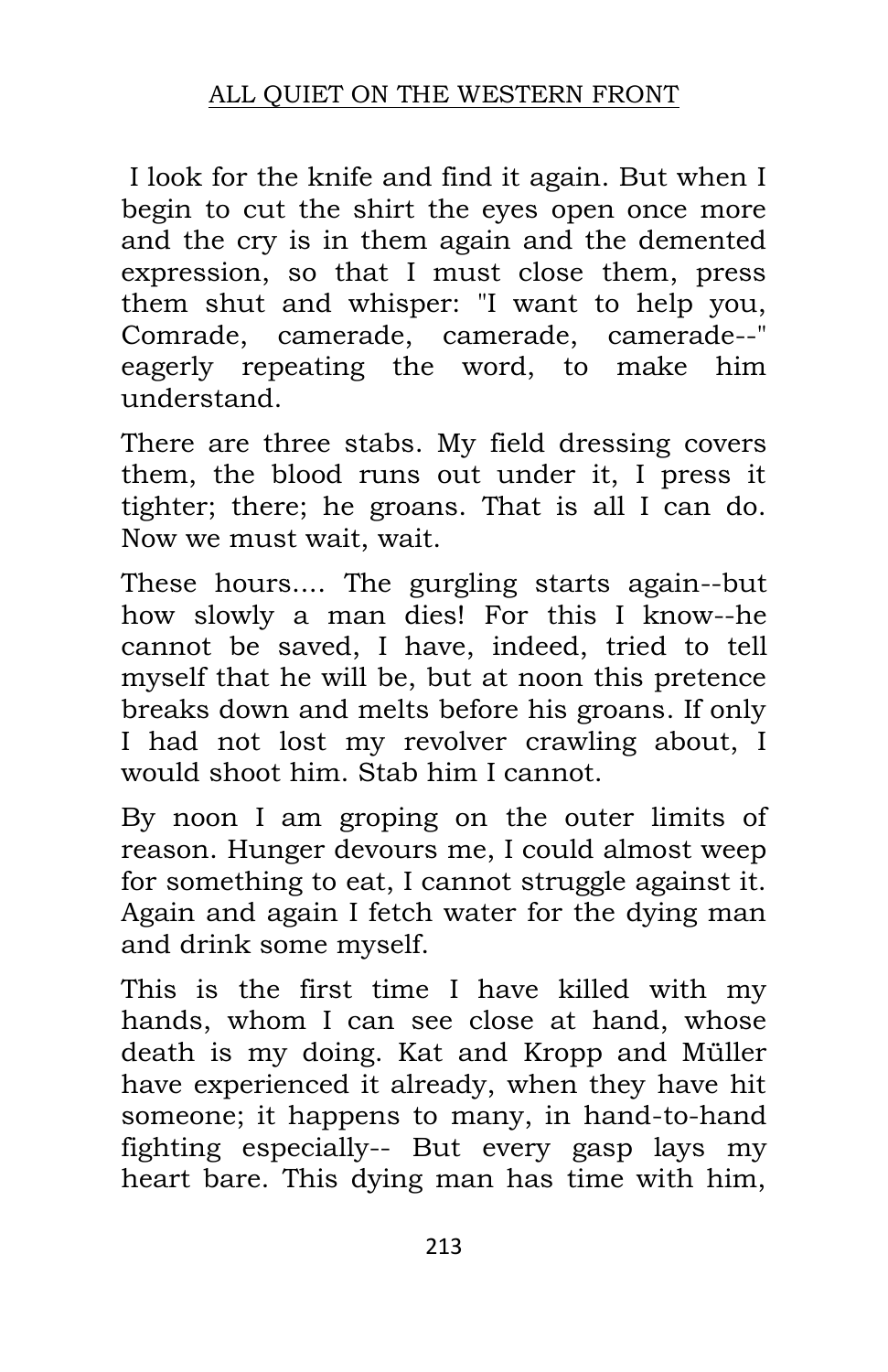he has an invisible dagger with which he stabs me: Time and my thoughts.

I would give much if he would but stay alive. It is hard to lie here and to have to see and hear him.

In the afternoon, about three, he is dead.

I breathe freely again. But only for a short time. Soon the silence is more unbearable than the groans. I wish the gurgling were there again, gasping, hoarse, now whistling softly and again hoarse and loud.

It is mad, what I do. But I must do something. I prop the dead man up again so that he lies comfortably, although he feels nothing any more. I close his eyes. They are brown, his hair is black and a bit curly at the sides.

The mouth is full and soft beneath his moustache; the nose is slightly arched, the skin brownish; it is now not so pale as it was before, when he was still alive. For a moment the face seems almost healthy;--then it collapses suddenly into the strange face of the dead that I have so often seen, strange faces, all alike.

No doubt his wife still thinks of him; she does not know what has happened. He looks as if he would have often have written to her;--she will still be getting mail from him--To-morrow, in a

week's time--perhaps even a stray letter a month hence. She will read it, and in it he will be speaking to her.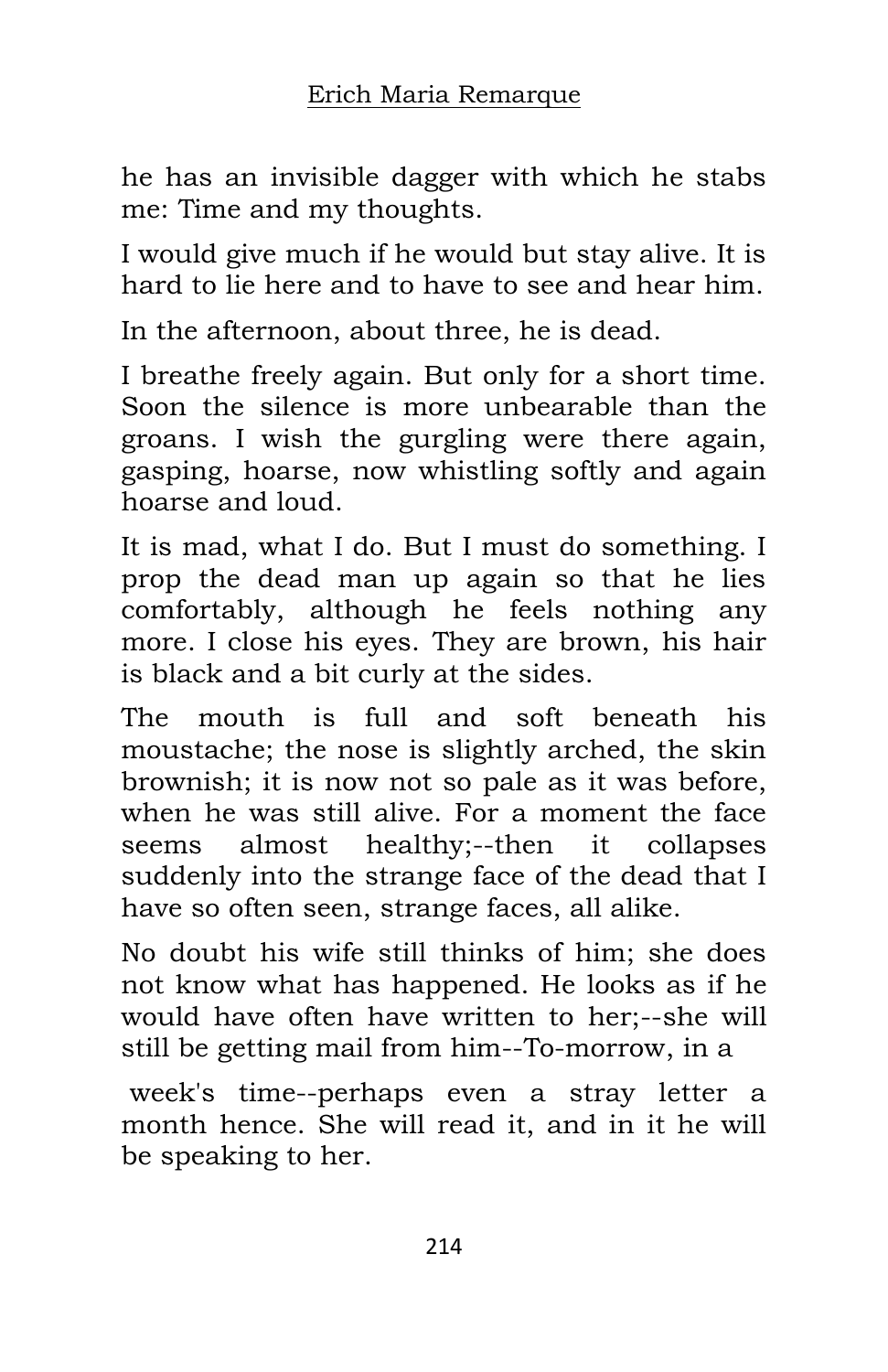My state is getting worse, I can no longer control my thoughts. What would his wife look like? Like the little brunette on the other side of the canal? Does she belong to me now? Perhaps by this act she becomes mine, I wish Kantorek were sitting here beside me. If my mother could see me--.

The dead man might have had thirty more years of life if only I had impressed the way back to our trench more sharply on my memory. If only he had run two yards farther to the left, he might now be sitting in the trench over there and writing a fresh letter to his wife.

But I will get no further that way; for that is the fate of all of us: if Kemmerich's leg had been six inches to the right: if Haie Westhus had bent his back three inches further forward-- \*\*\*

The silence spreads. I talk and must talk. So I speak to him and say to him: "Comrade, I did not want to kill you. If you jumped in here again, I would not do it, if you would be sensible too. But you were only an idea to me before, an abstraction that lived in my mind and called forth its appropriate response. It was that abstraction I stabbed. But now, for the first time, I see you are a man like me. I thought of your hand-grenades, of your bayonet, of your rifle; now I see your wife and your face and our fellowship. Forgive me, comrade. We always see it too late. Why do they never tell us that you are poor devils like us, that your mothers are just as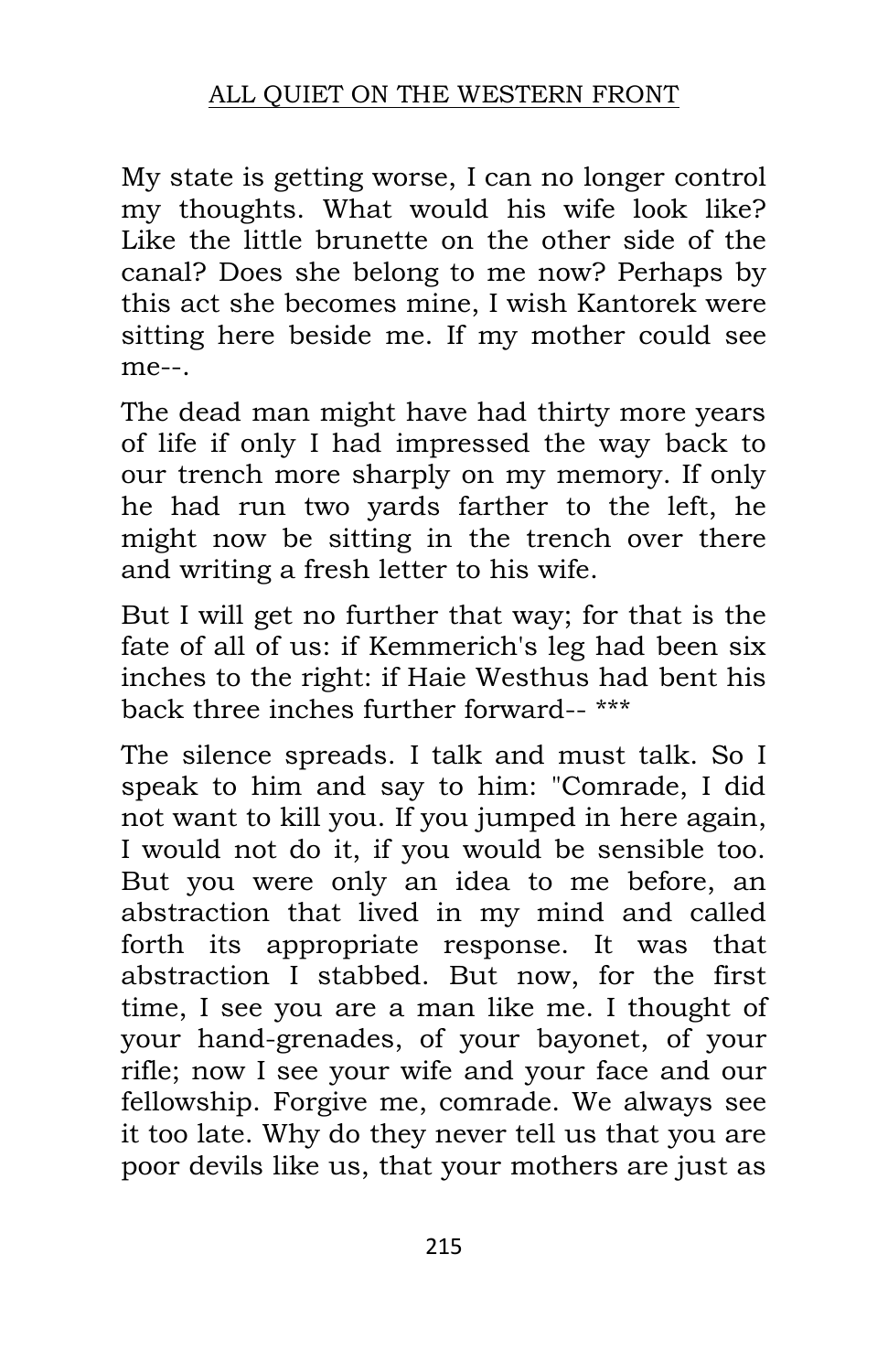anxious as ours, and that we have the same fear of death, and the same dying and the same agony--Forgive me, comrade; how could you be my enemy? If we threw away these rifles and this uniform you could be my brother just like Kat and Albert. Take twenty years of my life, comrade, and stand up--take more, for I do not know what I can even attempt to do with it now."

It is quiet, the front is still except for the crackle of rifle fire. The bullets rain over, they are not fired haphazard, but shrewdly aimed from all sides. I cannot get out.

"I will write to your wife," I say hastily to the dead man, "I will write to her, she must hear it from me, I will tell her everything I have told you, she shall not suffer, I will help her, and your parents too, and your child--"

His tunic is half open. The pocket-book is easy to find. But I hesitate to open it. In it is the book with his name. So long as I do not know his name perhaps I may still forget him, time will obliterate it, this picture. But his name, it is a nail that will be hammered into me and never come out again. It has the power to recall this for ever, it will always come back and stand before me.

Irresolutely I take the wallet in my hand. It slips out of my hand and falls open. Some pictures and letters drop out. I gather them up and want to put them back again, but the strain I am under, the uncertainty, the hunger, the danger,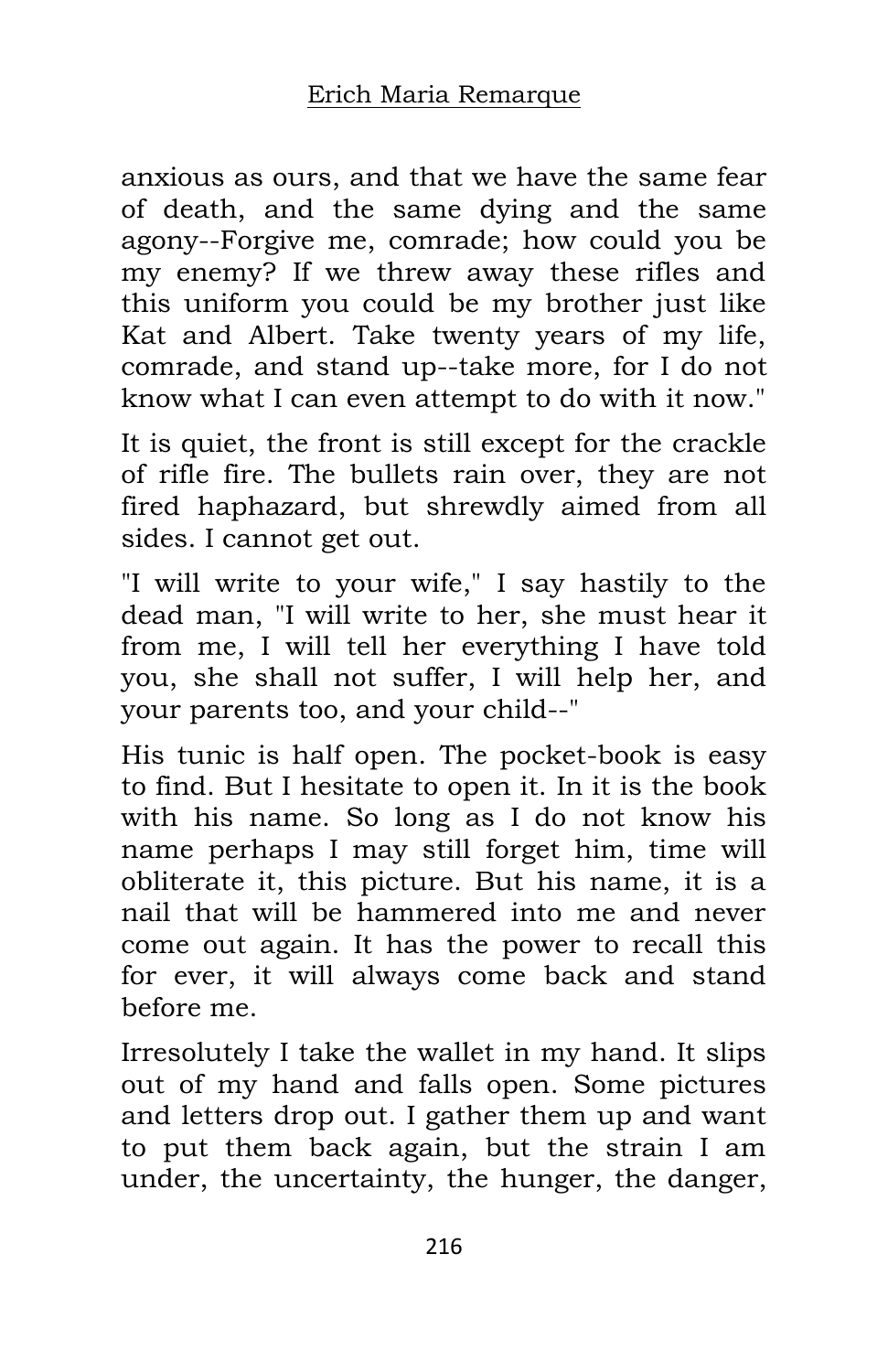these hours with the dead man have made me desperate, I want to hasten the relief, to intensify and to end the torture, as one strikes an unendurably painful hand against the trunk of a tree, regardless of everything.

There are portraits of a woman and a little girl, small amateur photographs taken against an ivy- clad wall. Along with them are letters. I take them out and try to read them. Most of it I do not understand, it is so hard to decipher and I scarcely know any French. But each word I translate pierces me like a shot in the chest;- like a stab in the chest.

My brain is taxed beyond endurance. But I realise this much, that I will never dare to write to these people as I intended. Impossible. I look at the portraits once more; they are clearly not rich people. I might send them money anonymously if I earn anything later on. I seize upon that, it is at least something to hold on to. This dead man is bound up with my life, therefore I must do everything, promise everything in order to save myself; I swear blindly that I mean to live only for his sake and his family, with wet lips I try to placate him--and deep down in me lies the hope that I may buy myself off in this way and perhaps even get out of this; it is a little stratagem: if only I am allowed to escape, then I will see to it. So I open the book and read slowly:--GA © rard Duval, compositor.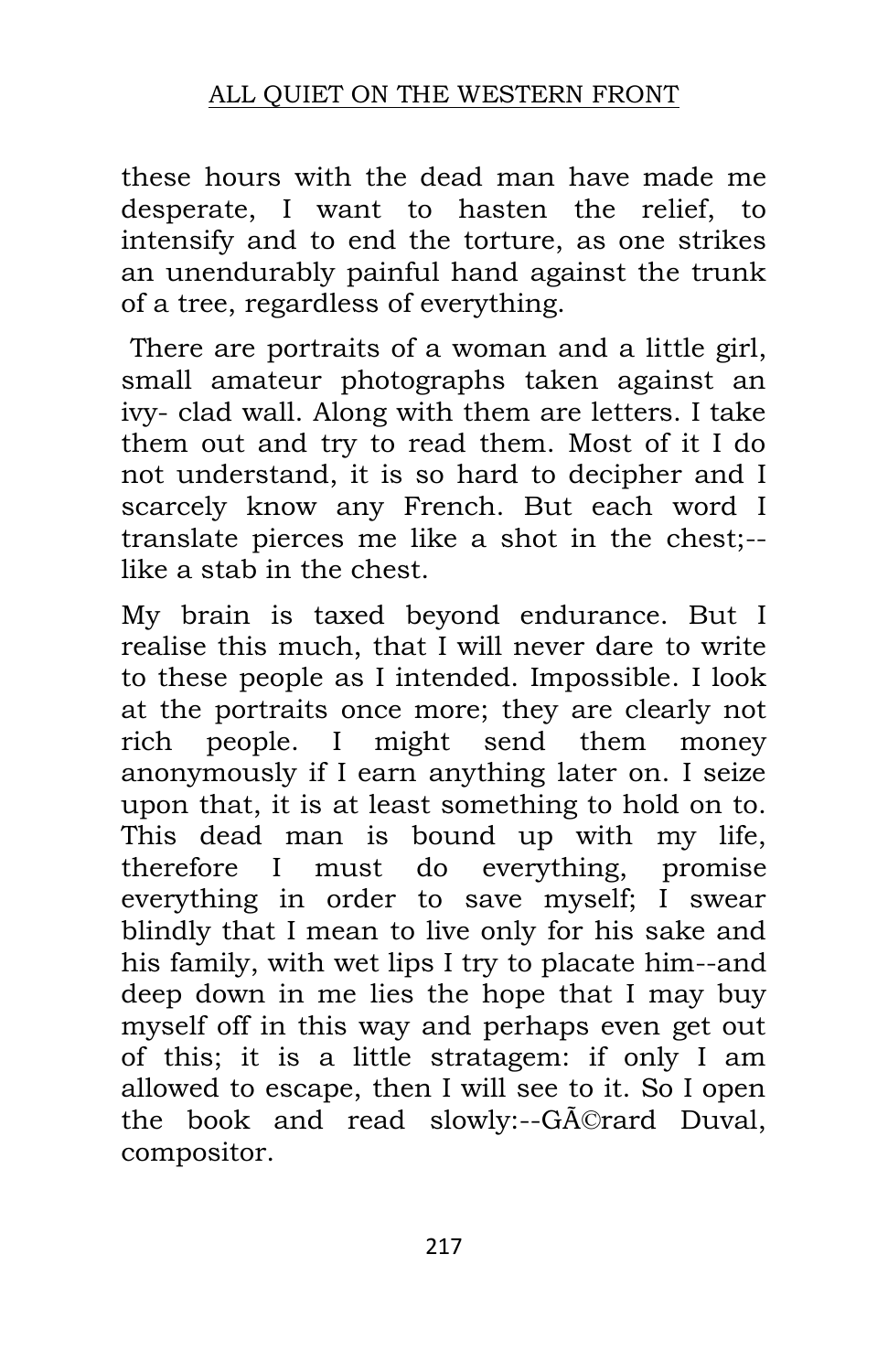With the dead man's pencil I write the address on an envelope, then swiftly thrust everything back into his tunic.

I have killed the printer, GAC rard Duval. I must be a printer, I think confusedly, be a printer, printer --"--"

By afternoon I am calmer. My fear was groundless. The name troubles me no more. The madness passes. "Comrade," I say to the dead man, but I say it calmly, "to-day you, to-morrow me. But if I come out of it, comrade, I will fight against this, that has struck us both down; from you, taken life--and from me--? Life also. I promise you, comrade. It shall never happen again."

The sun strikes low, I am stupefied with exhaustion and hunger. Yesterday is like a fog to me, there is no hope of ever getting out of this. I fall into a doze and do not at first realise that evening is approaching. The twilight comes. It seems to me to come quickly now. One hour more.

If it were summer, it would be three hours more. One hour more.

Now suddenly I begin to tremble; something might happen in the interval. I think no more of the dead man, he is of no consequence to me now. With one bound the lust to live flares up again and everything that has filled my thoughts goes down before it. Now, merely to avert any illluck, I babble mechanically: "I will fulfil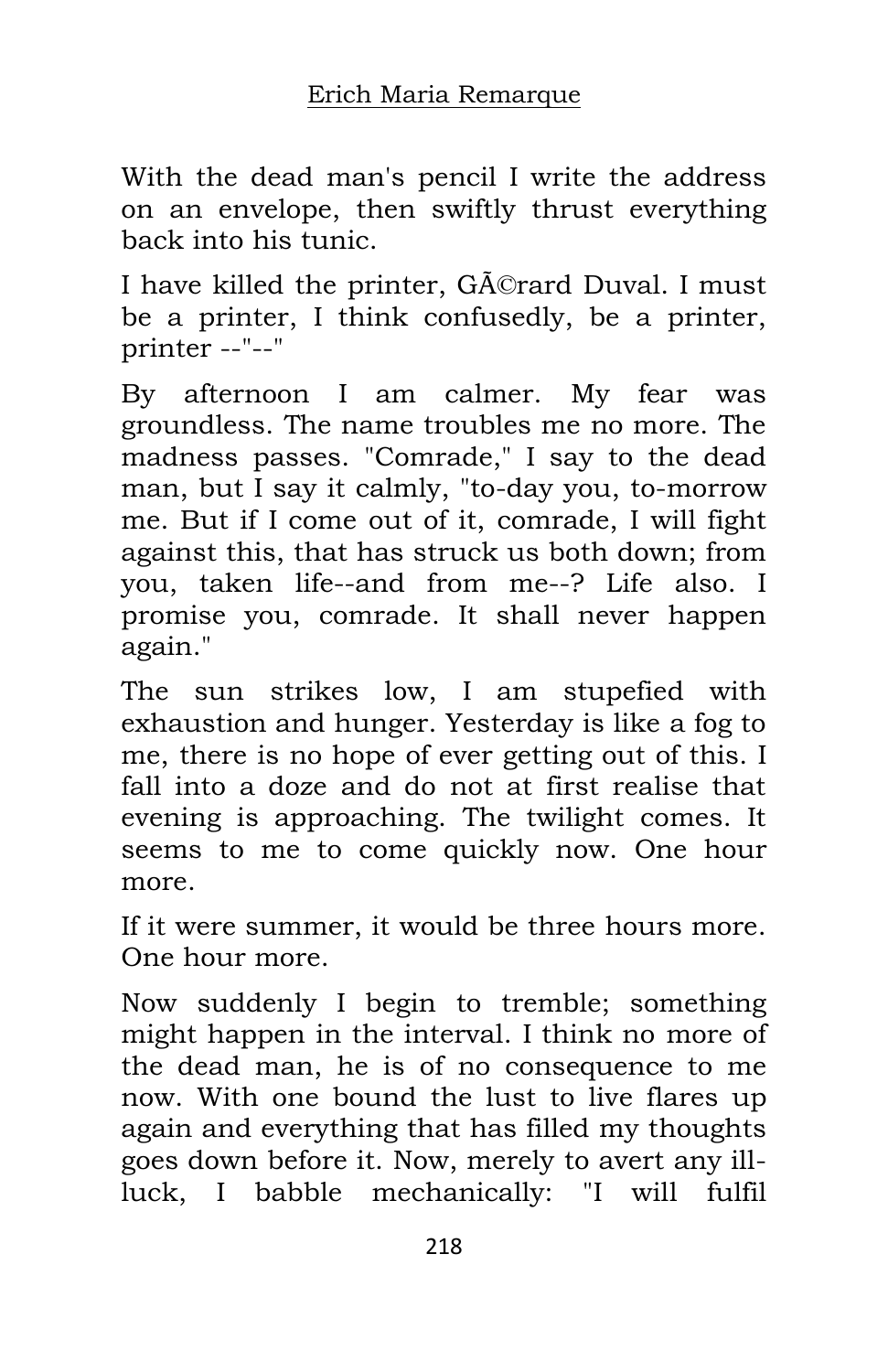everything, fulfil everything I have promised you- -" but already I know that I shall not do so.

Suddenly it occurs to me that my own comrades may fire on me as I creep up; they do not know I am coming. I will call out as soon as I can so that they will recognise me. I will stay lying in front of the trench until they answer me.

The first star. The front remains quiet. I breathe deeply and talk to myself in my excitement: "No foolishness now, Paul--Quiet, Paul, quiet--then you will be saved, Paul." When I use my Christian name it works as though someone else spoke to me, it has more power.

The darkness grows. My excitement subsides, I wait cautiously until the first rocket goes up. Then I crawl out of the shell-hole. I have forgotten the dead man. Before me lies the oncoming night and the pale gleaming field. I fix my eyes on a shell-hole; the moment the light dies I scurry over into it, grope farther, spring into the next, duck down, scramble onward.

I come nearer. There, by the light of a rocket I see something move in the wire, then it stiffens and I lie still. Next time I see it again, yes, they are men from our trench. But I am suspicious until I recognise our helmets. Then I call. And immediately an answer rings out, my name: "Paul--Paul--"

I call again in answer. It is Kat and Albert who have come out with a stretcher to look for me.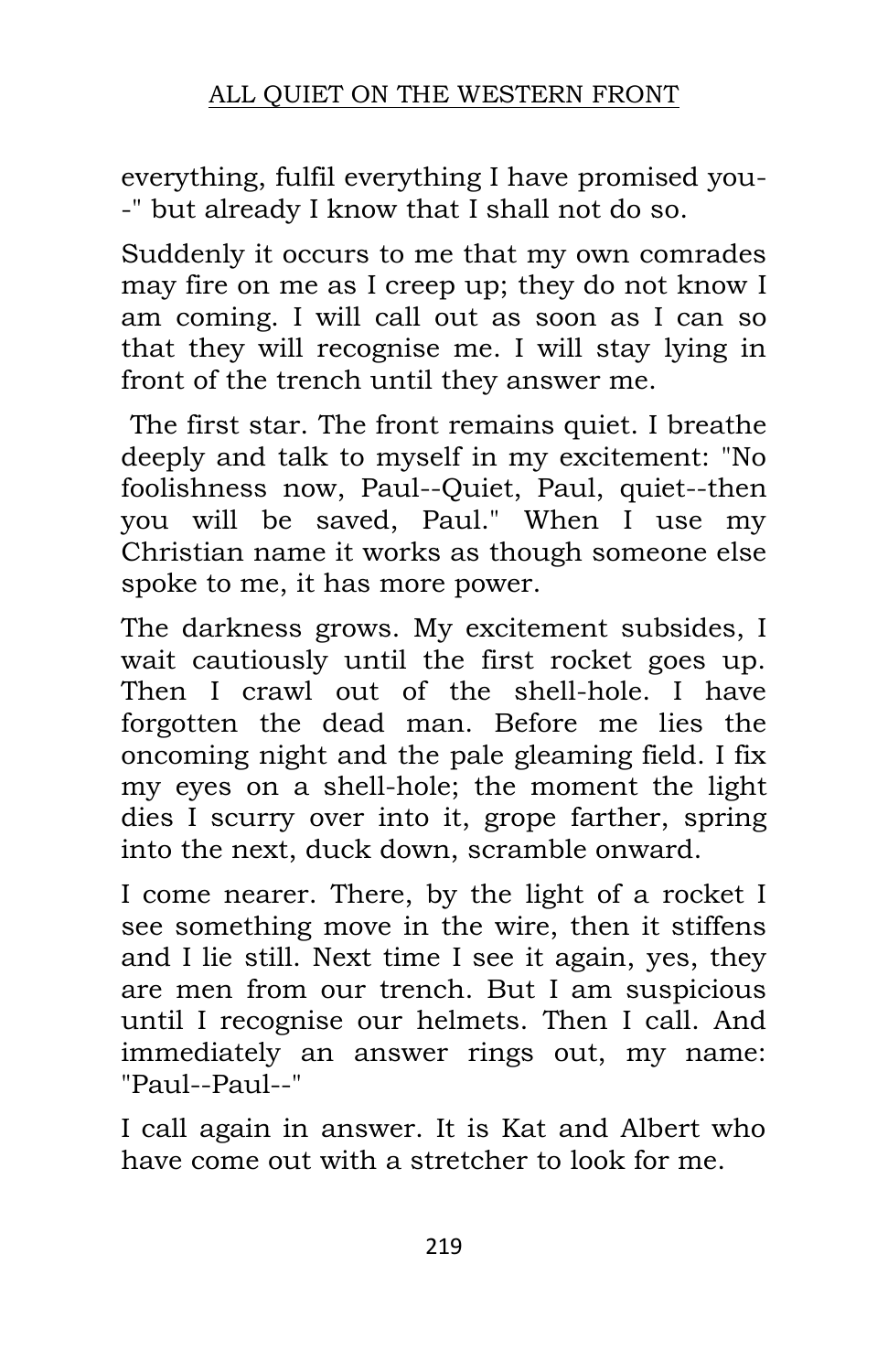"Are you wounded?"

"No, no--"

We drop into the trench. I ask for something to eat and wolf it down. Müller gives me a cigarette. In a few words I tell what happened. There is nothing new about it; it happens quite often. The night attack is the only unusual feature of the business. In Russia Kat once lay for two days behind the enemy lines before he could make his way back.

I do not mention the dead printer.

But by next morning I can keep it to myself no longer. I must tell Kat and Albert. They both try to calm me. "You can't do anything about it. What else could you have done? That is what you are here for."

I listen to them and feel comforted, reassured by their presence. It was mere drivelling nonsense that I talked out there in the shell-hole.

"Look there for instance," points Kat.

On the fire-step stand some snipers. They rest their rifles with telescopic sights on the parapet and watch the enemy front. Once and again a shot cracks out.

Then we hear the cry: "That's found a billet!"

"Did you see how he leapt in the air?" Sergeant Oellrich turns round proudly and scores his point. He heads the shooting list for to-day with three unquestionable hits.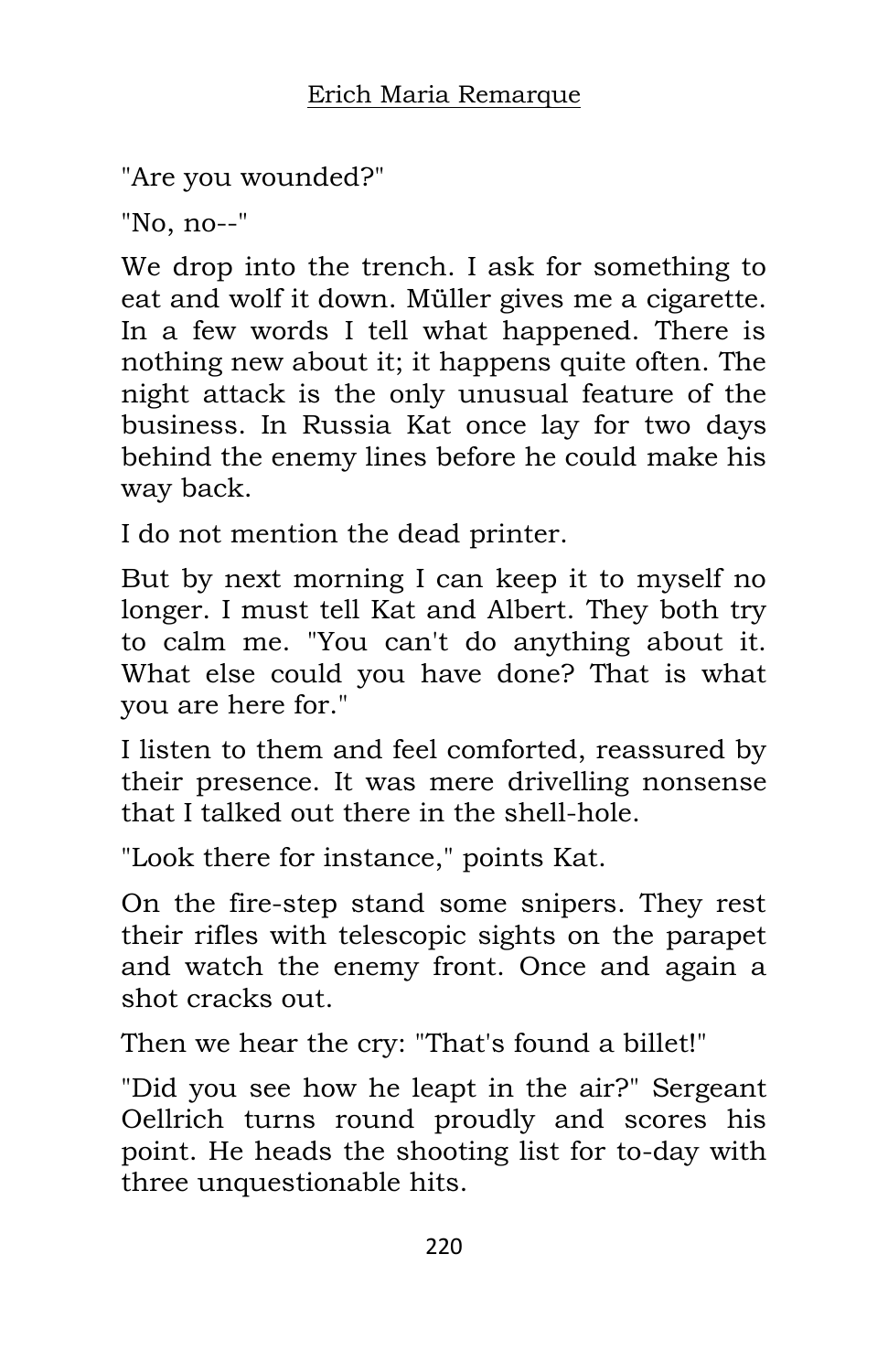"What do you say to that?" asks Kat.

I nod.

"If he keeps that up he will get a little coloured bird for his buttonhole by this evening," says Albert.

"Or rather he will soon be made acting sergeantmajor," says Kat.

We look at one another. "I would not do it," I say.

"All the same," says Kat, "It's very good for you to see it just now."

Sergeant Oellrich returns to the fire-step. The muzzle of his rifle searches to and fro.

"You don't need to lose any sleep over your affair," nods Albert.

And now I hardly understand it myself any more.

"It was only because I had to lie there with him so long," I say. "After all, war is war."

Oellrich's rifle cracks out sharply and dry.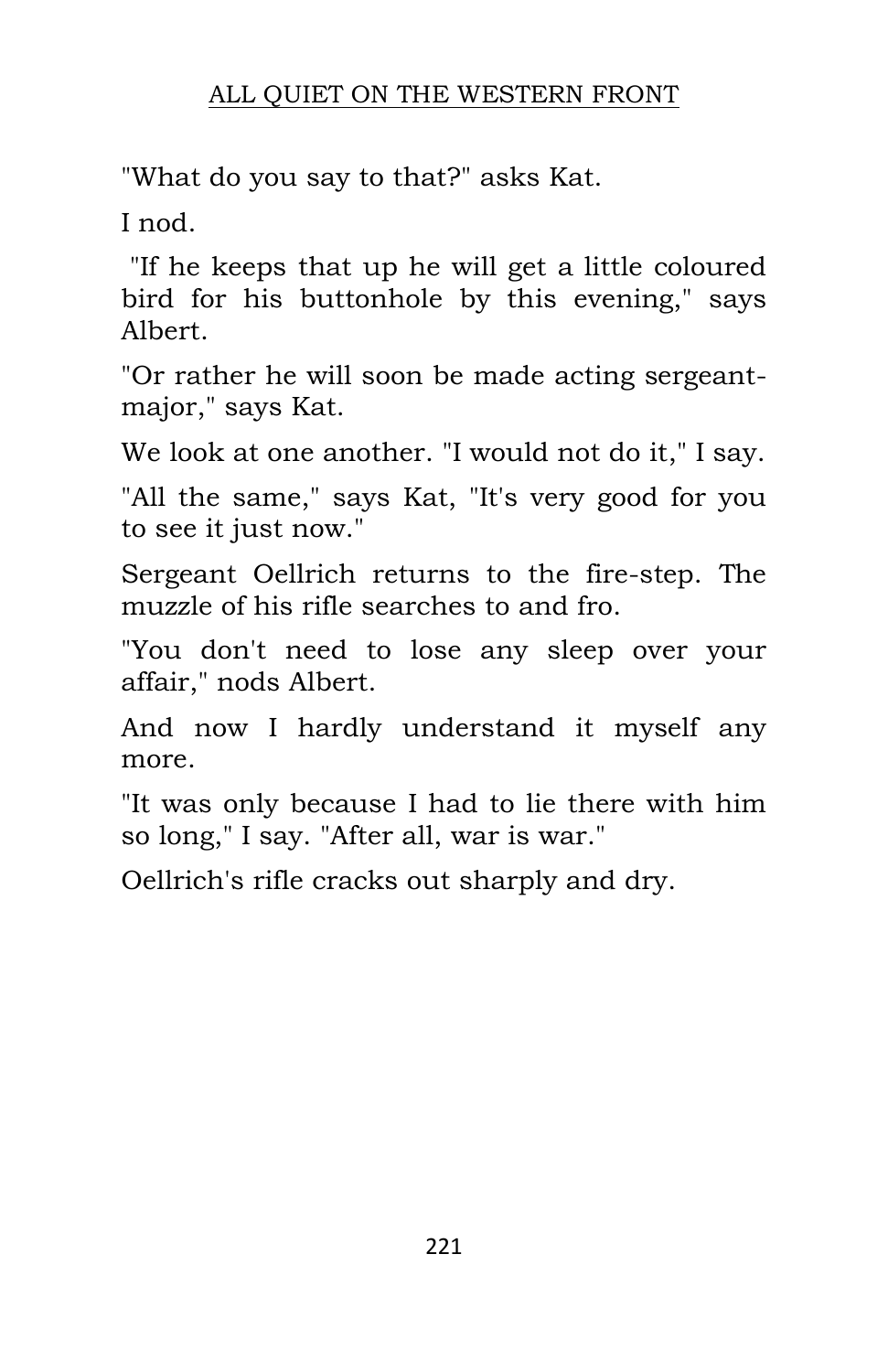## TEN

We have dropped in for a good job. Eight of us have to guard a village that has been abandoned because it is being shelled too heavily.

In particular we have to watch the supply dump as that is not empty yet. We are supposed to provision ourselves from the same store. We are just the right people for that;--Kat, Albert, Müller, Tjaden, Detering, our whole gang is there. Haie is dead, though. But we are mighty lucky all the same, all the other squads have had more casualties than we have.

We select, as a dug-out, a reinforced concrete cellar into which steps lead down from above. The entrance is protected by a separate concrete wall.

Now we develop an immense industry. This is an opportunity not only to stretch one's legs, but to stretch one's soul also. We make the best use of such opportunities. The war is too desperate to allow us to be sentimental for long. That is only possible so long as things are not going too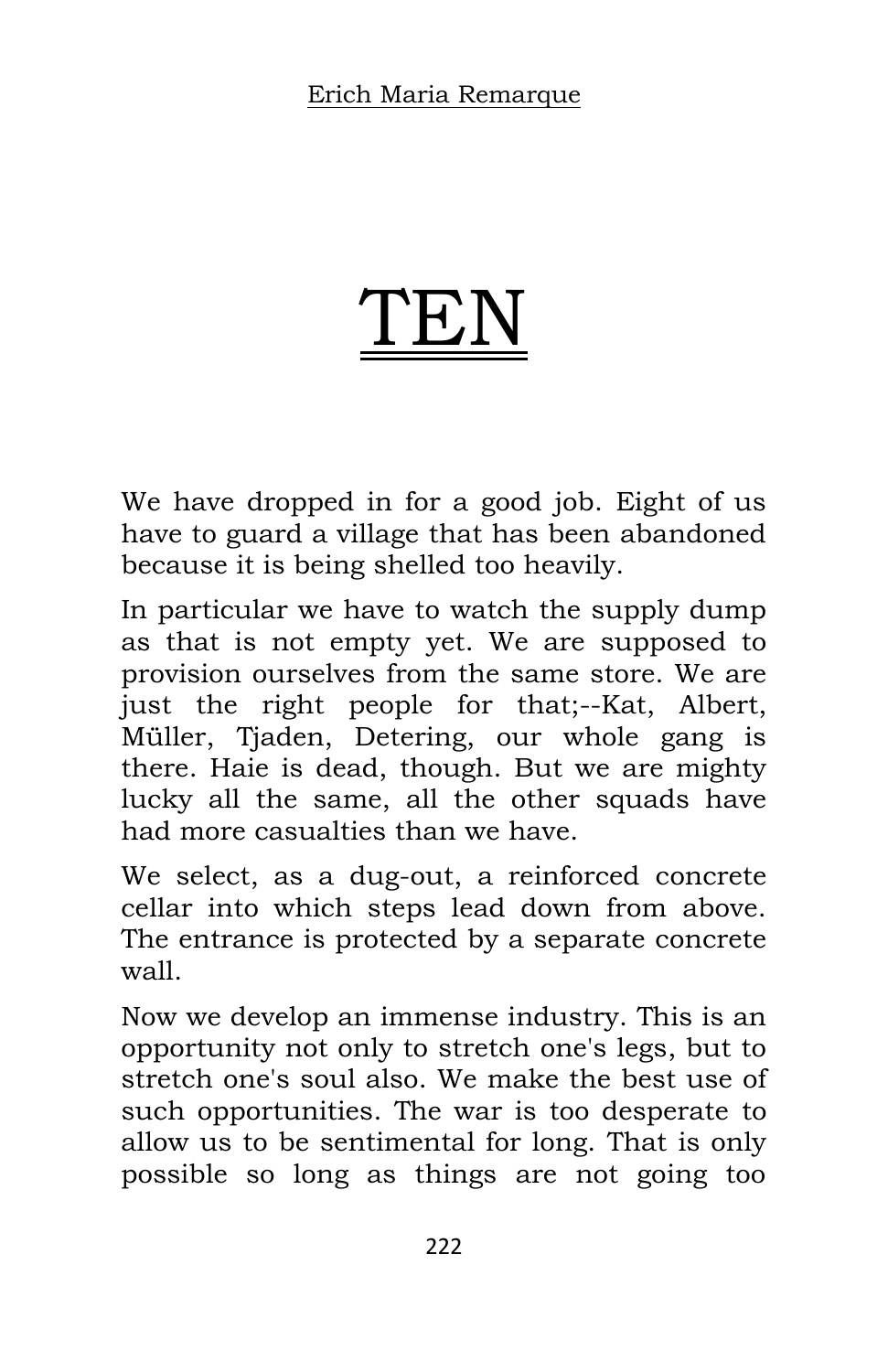badly. After all, we cannot afford to be anything but matter-of-fact. So matter-of-fact, indeed, that I often shudder when a thought from the days before the war comes momentarily into my head. But it does not stay long.

We have to take things as lightly as we can, so we make the most of every opportunity, and nonsense stands stark and immediate beside horror. It cannot be otherwise, that is how we hearten ourselves. So we zealously set to work to create an idyll--an idyll of eating and sleeping of course.

The floor is first covered with mattresses which we haul in from the houses. Even a soldier's behind likes to sit soft. Only in the middle of the floor is there any clear space. Then we furnish ourselves with blankets, and eiderdowns, luxurious soft affairs. There is plenty of everything to be had in the village. Albert and I find a mahogany bed which can be taken to pieces with a sky of blue silk and a lace coverlet. We sweat like monkeys moving it in, but a man cannot let a thing like that slip, and it would certainly be shot to pieces in a day or two.

Kat and I do a little patrolling through the houses. In very short time we have collected a dozen eggs and two pounds of fairly fresh butter. Suddenly there is a crash in the drawing-room, and an iron stove hurtles through the wall past us and on, a yard from us out through the wall behind. Two holes. It comes from the house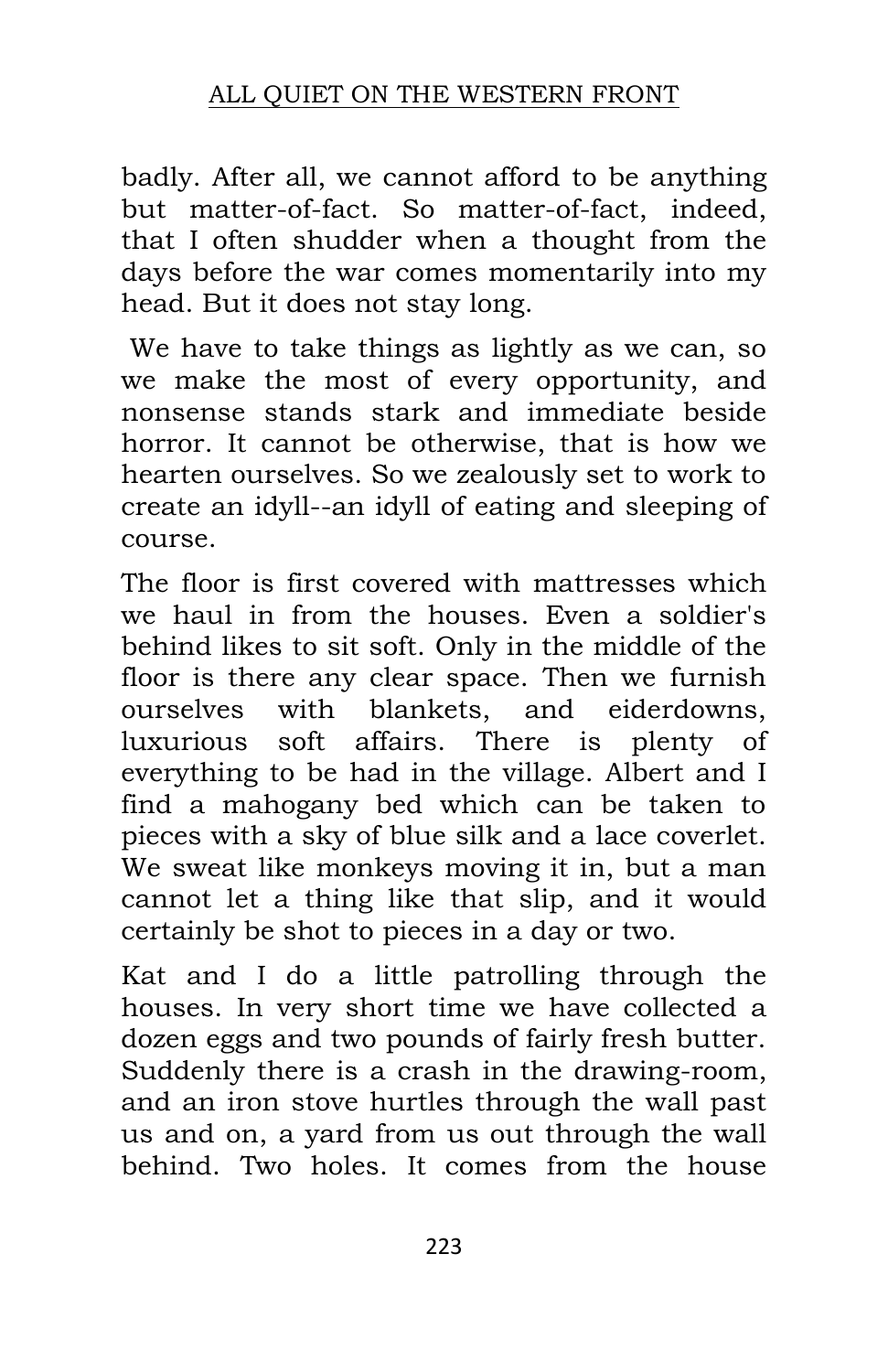opposite where a shell has just landed. "The swine," grimaces Kat, and we continue our search. All at once we prick up our ears, hurry across, and suddenly stand petrified--there running up and down in a little sty are two live sucking pigs. We rub our eyes and look once again to make certain. Yes, they are still there. We seize hold of them--no doubt about it, two real young pigs.

This will make a grand feed. About twenty yards from our dug-out there is a small house that was used as an officers' billet. In the kitchen is an immense fireplace with two ranges, pots, pans, and kettles--everything, even to a stack of small chopped wood in an outhouse--a regular cook's paradise.

Two of our fellows have been out in the fields all the morning hunting for potatoes, carrots and green peas. We are quite uppish and sniff at the tinned stuff in the supply dump, we want fresh vegetables. In the dining-room there are already two heads of cauliflower.

The sucking pigs are slaughtered. Kat sees to them. We want to make potato-cakes to go with the roast. But we cannot find a grater for the potatoes. However, that difficulty is soon got over. With a nail we punch a lot of holes in a pot lid and there we have a grater. Three fellows put on thick gloves to protect their fingers against the grater, two others peel the potatoes, and the business gets going.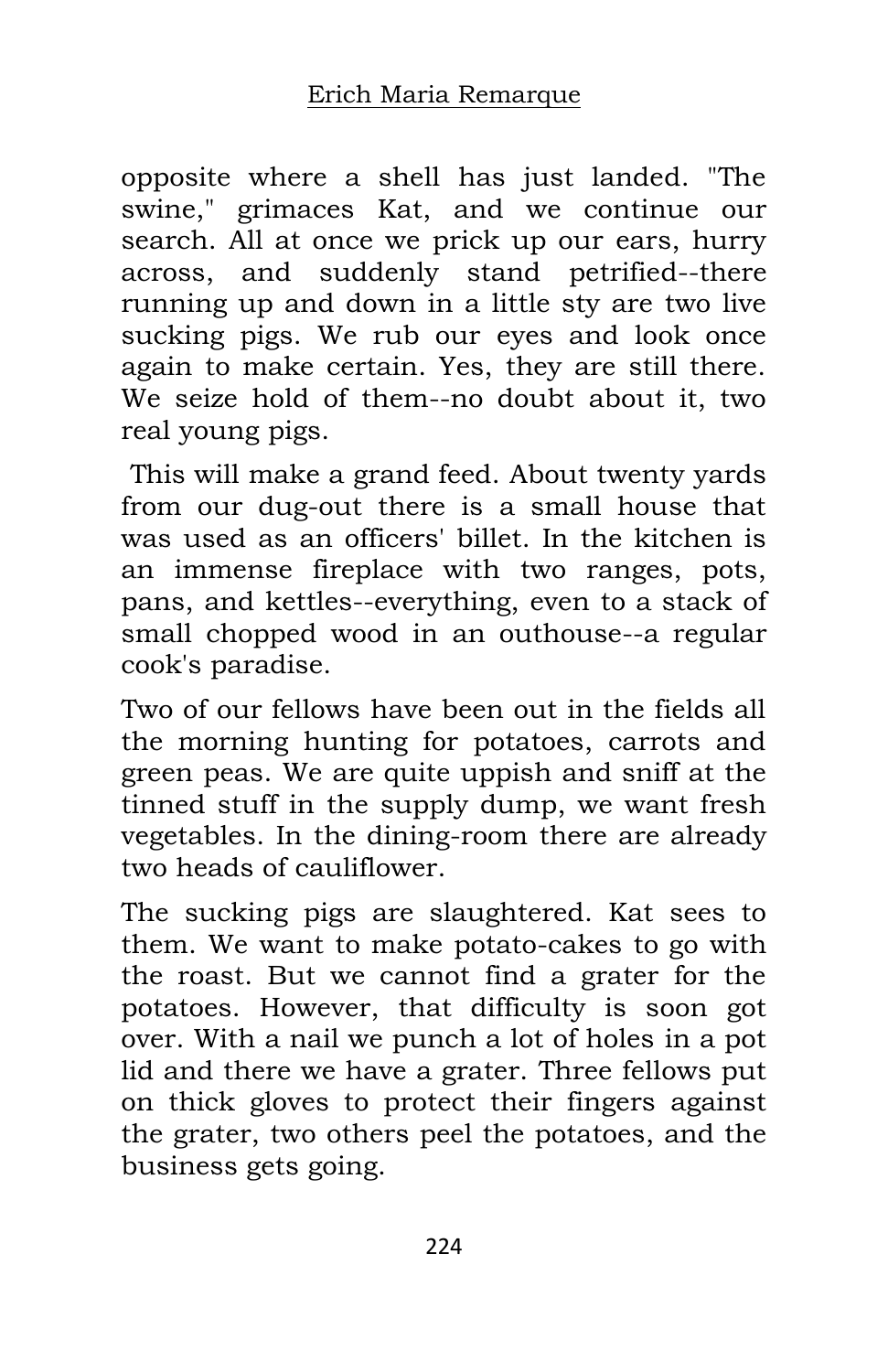## ALL QUIET ON THE WESTERN FRONT

Kat takes charge of the sucking pigs, the carrots, the peas, and the cauliflower. He even mixes a white sauce for the cauliflower. I fry the pancakes, four at a time. After ten minutes I get the knack of tossing the pan so that the pancakes which are done on one side sail up, turn in the air and are caught again as they come down. The sucking pigs are roasted whole. We all stand round them as before an altar.

In the meantime we receive visitors, a couple of wireless-men, who are generously invited to the feed. They sit in the living-room where there is a piano. One of them plays, the other sings "An der Weser." He sings feelingly, but with a rather Saxon accent. All the same it moves us as we stand at the fireplace preparing the good things.

Then we begin to realise we are in for trouble. The observation balloons have spotted the smoke from our chimney, and the shells start to drop on us. They are those damned spraying little daisy- cutters that make only a small hole and scatter widely close to the ground. They keep dropping closer and closer all round us; still we cannot leave the grub in the lurch. A couple of splinters whizz through the top of the kitchen window. The roast is ready. But frying the pancakes is getting difficult. The explosions come so fast that the splinters strike again and again against the wall of the house and sweep in through the window. Whenever I hear a shell coming I drop down on one knee with the pan and the pancakes, and duck behind the wall of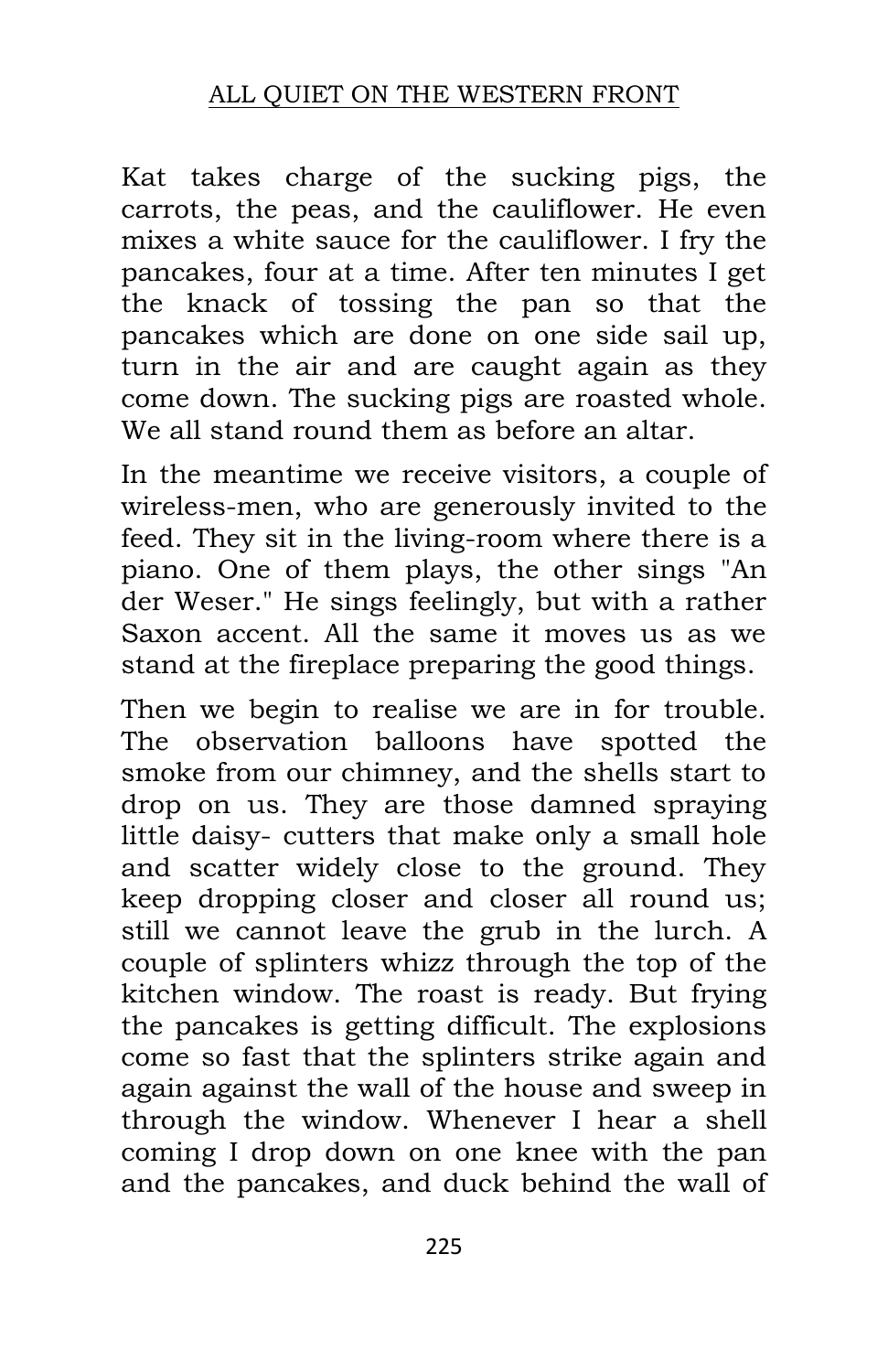the window. Immediately afterwards I am up again and going on with the frying.

The Saxon stops singing--a fragment has smashed the piano. At last everything is ready and we organise the transport of it back to the dugout. After the next explosion two men dash across the fifty yards to the dug-out with the pots of vegetables. We see them disappear.

The next shot. Everyone ducks and then two more trot off, each with a big can of finest grade coffee, and reach the dug-out before the next explosion.

Then Kat and Kropp seize the masterpiece--the big dish with the brown, roasted sucking pigs. A screech, a knee bend, and away they race over the fifty yards of open country.

I stay to finish my last four pancakes; twice I have to drop to the floor;--after all, it means four pancakes more, and they are my favourite dish.

Then I grab the plate with the great pile of cakes and squeeze myself behind the house door. A hiss, a crash, and I gallop off with the plate clamped against my chest with both hands. I am almost in, there is a rising screech, I bound, I run like a deer, sweep round the wall, fragments clatter against the concrete, I tumble down the cellar steps, my elbows are skinned, but I have not lost a single pancake, nor even upset the plate.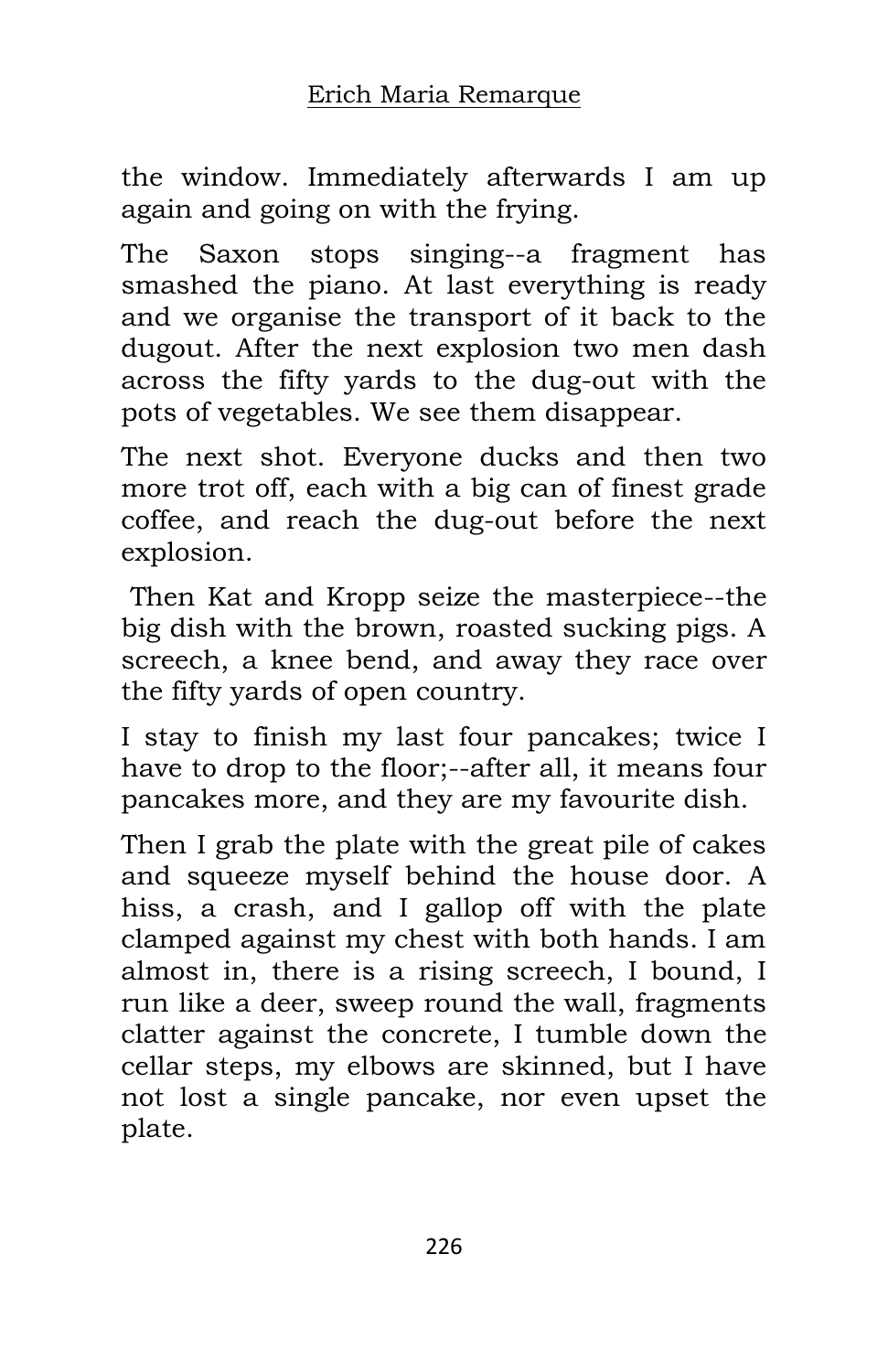At two o'clock we start the meal. It lasts till six. We drink coffee until half-past six--officer's coffee from the supply dump--and smoke officer's cigars and cigarettes--also from the supply dump. Punctually at half-past six we begin supper. At ten o'clock we throw the bones of the sucking pigs outside the door. Then there is cognac and rum--also from the blessed supply dump-- and once again long, fat cigars with belly-bands. Tjaden says that it lacks only one thing: Girls from an officer's brothel.

Late in the evening we hear mewing. A little grey cat sits in the entrance. We entice it in and give it something to eat. And that wakes up our own appetites once more. Still chewing, we lie down to sleep.

But the night is bad. We have eaten too much fat. Fresh baby pig is very griping to the bowels. There is an everlasting coming and going in the dug-out. Two, three men with their pants down are always sitting about outside and cursing. I have been out nine times myself. About four o'clock in the morning we reach a record: all eleven men, guards and visitors, are squatting outside.

Burning houses stand out like torches against the night. Shells lumber across and crash down. Munition columns tear along the street. On one side the supply dump has been ripped open. In spite of all the flying fragments the drivers of the munition columns pour in like a swarm of bees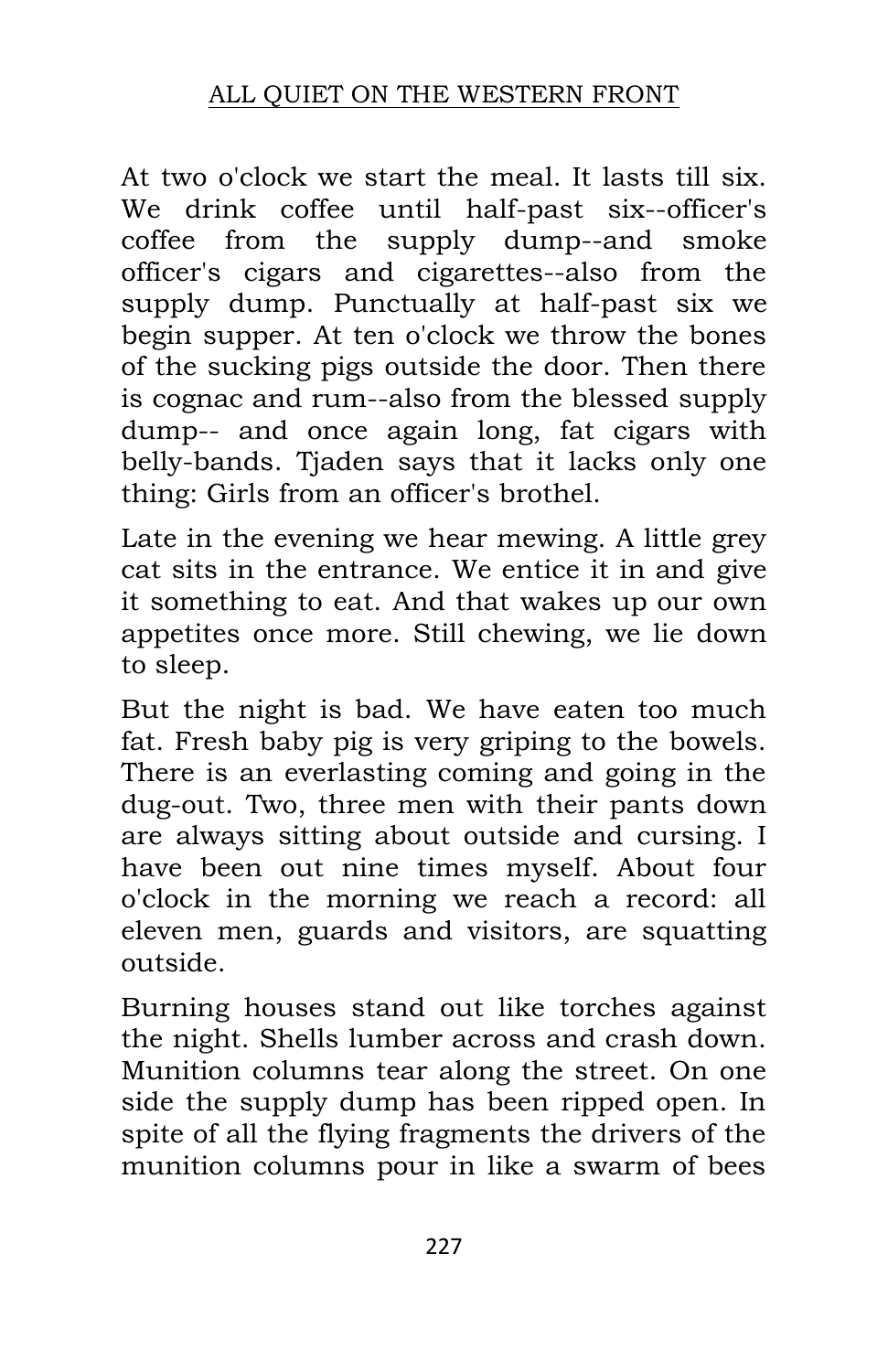and pounce on the bread. We let them have their own way. If we said anything it would only mean a good hiding for us. So we go differently about it. We explain that we are the guard and so know our way about, we get hold of the tinned stuff and exchange it for things we are short of. What does it matter anyhow--in a while it will all be blown to pieces. For ourselves we take some chocolate from the depot and eat it in slabs. Kat says it is good for loose bowels.

Almost a fortnight passes thus in eating, drinking and roaming about. No one disturbs us. The village gradually vanishes under the shells and we lead a charmed life. So long as any part of the supply dump still stands we don't worry, we desire nothing better than to stay here till the end of the war.

Tjaden has become so fastidious that he only half smokes his cigars. With his nose in the air he explains to us that he was brought up that way. And Kat is most cheerful. In the morning his first

call is: "Emil, bring in the caviare and coffee." We put on extraordinary airs, every man treats the other as his valet, bounces him and gives him orders. "There is something itching under my foot; Kropp my man, catch that louse at once," says Leer, poking out his leg at him like a ballet girl, and Albert drags him up the stairs by the foot. "Tjaden!"--"What?"--"Stand at ease, Tjaden; and what's more, don't say 'What,' say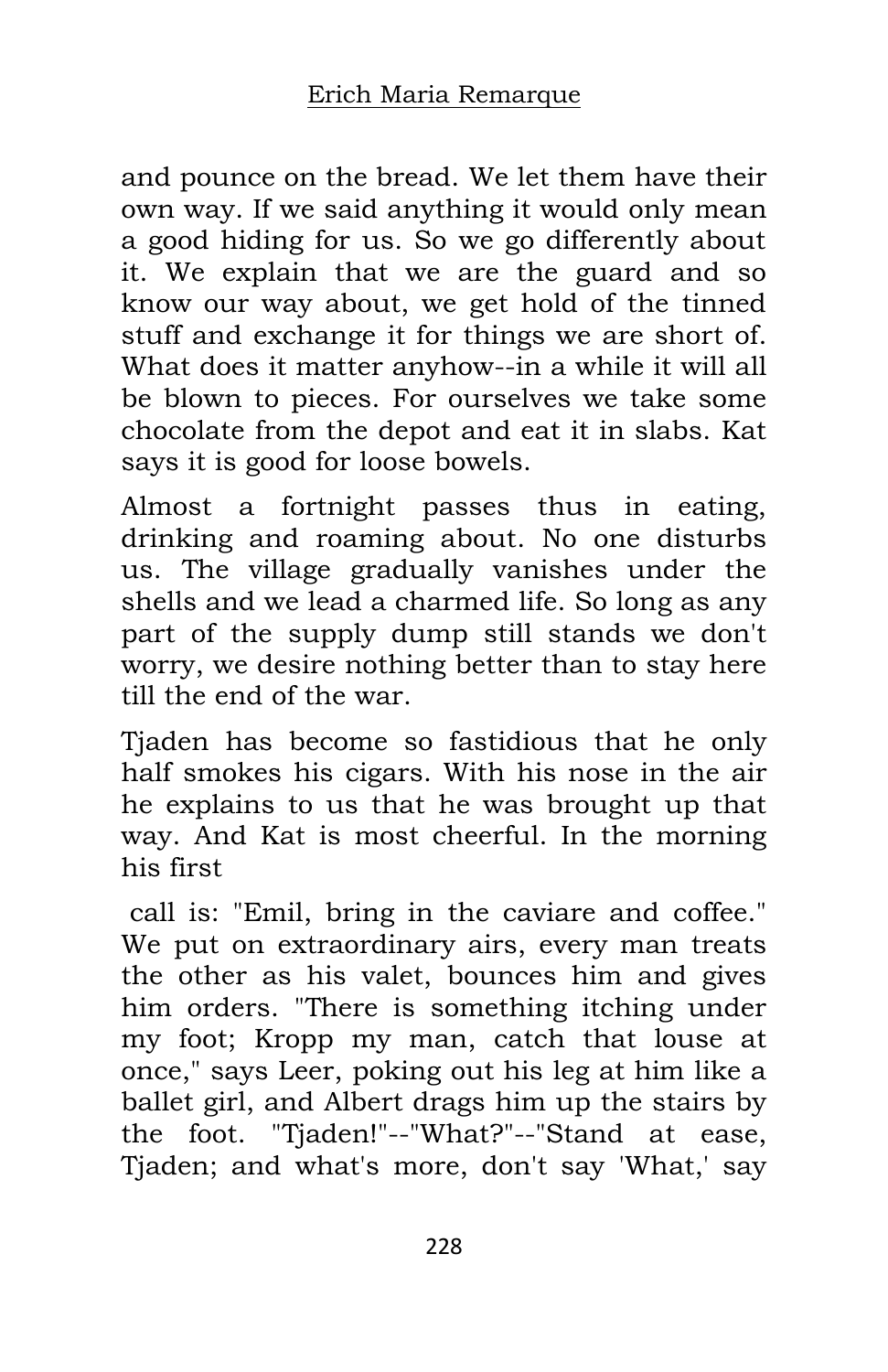'Yes, Sir,'--now: Tjaden!" Tjaden retorts in the well-known phrase from Goethe's "Gotz von Berlichingen," with which he is always free.

After eight more days we receive orders to go back. The palmy days are over. Two big motor lorries take us away. They are stacked high with planks. Nevertheless, Albert and I erect on top our four-poster bed complete with blue silk canopy, mattress, and two lace coverlets. And behind it at the head is stowed a bag full of choicest edibles. We often dip into it, and the tough ham sausages, the tins of liver sausages, the conserves, the boxes of cigarettes rejoice our hearts. Each man has a bag to himself.

Kropp and I have rescued two big red armchairs as well. They stand inside the bed, and we sprawl back in them as in a theatre box. Above us swells the silken cover like a baldaquin. Each man has a long cigar in his mouth. And thus from aloft we survey the scene.

Between us stands a parrot cage that we found for the cat. She is coming with us, and lies in the cage before her saucer of meat, and purrs.

Slowly the lorries roll down the road. We sing. Behind us shells are sending up fountains from the now utterly abandoned village.

A few days later we are sent to evacuate a village. On the way we meet the fleeing inhabitants trundling their goods and chattels along with them in wheelbarrows, in perambulators, and on their backs. Their figures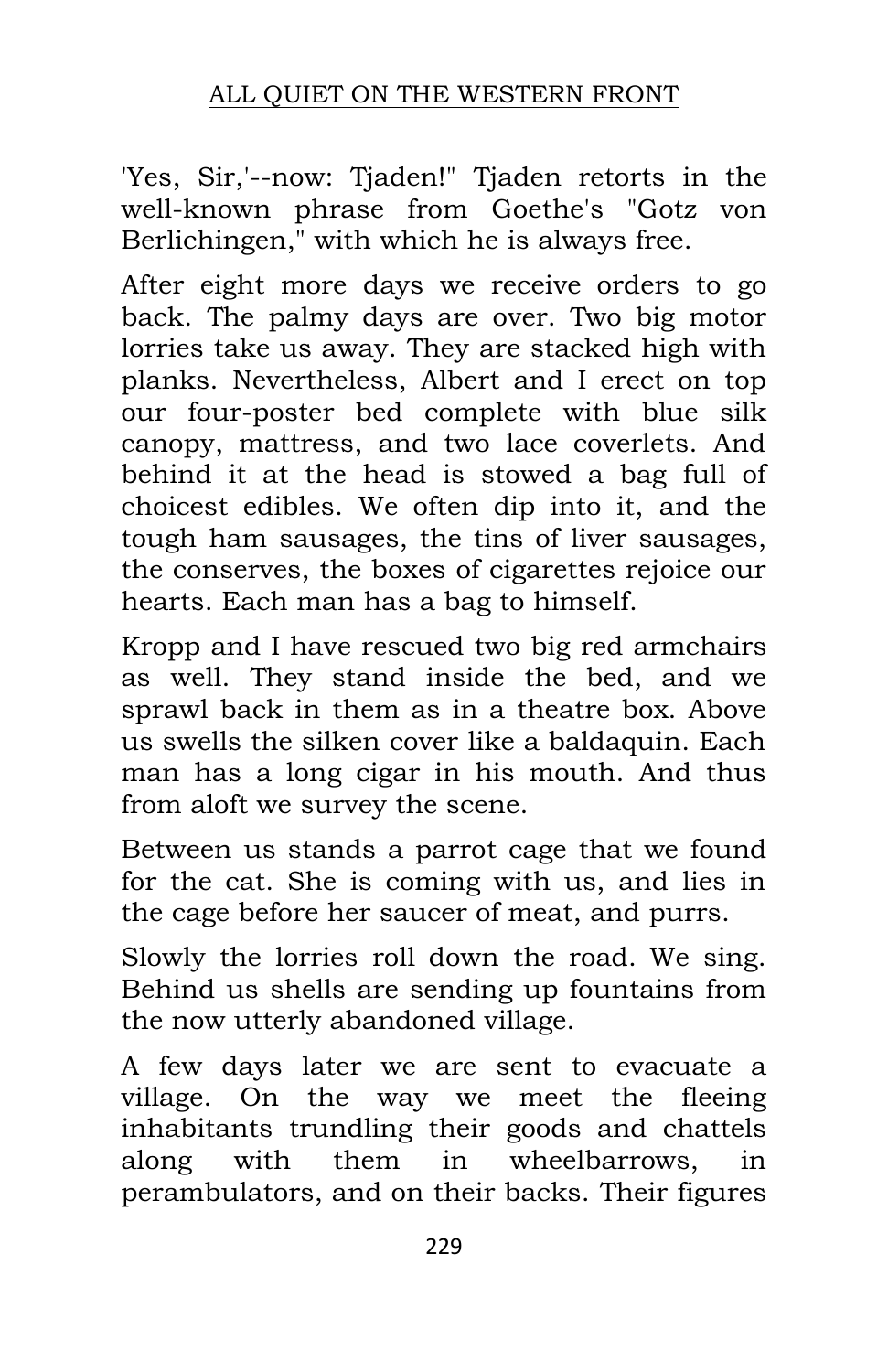are bent, their faces full of grief, despair, haste, and resignation. The children hold on to their mothers' hands, and often an older girl leads the little ones who stumble onward and are for ever looking back. A few carry miserable-looking dolls. All are silent as they pass us by.

We are marching in column; the French certainly will not fire on a town in which there are still inhabitants. But a few minutes later the air screams, the earth heaves, cries ring out; a shell has landed among our rear squad. We scatter and fling ourselves down on the ground, but at that moment I feel the instinctive alertness leave me which hitherto has always made me do unconsciously the right thing under fire; the thought leaps up with a terrible throttling fear: "You are lost"--and the next moment a blow sweeps like a whip over my left leg. I hear Albert cry out; he is beside me.

"Quick, up, Albert!" I yell, for we are lying unsheltered in the open field.

He staggers up and runs. I keep beside him. We have to get over a hedge; it is higher than we are. Kropp seizes a branch, 1 heave him up by the leg, he cries out, I give him a swing and he flies over. With one bound 1 follow him and fall into a ditch that lies behind the hedge.

Our faces are smothered with duck-weed and mud, but the cover is good. So we wade in up to our necks. Whenever a shell whistles we duck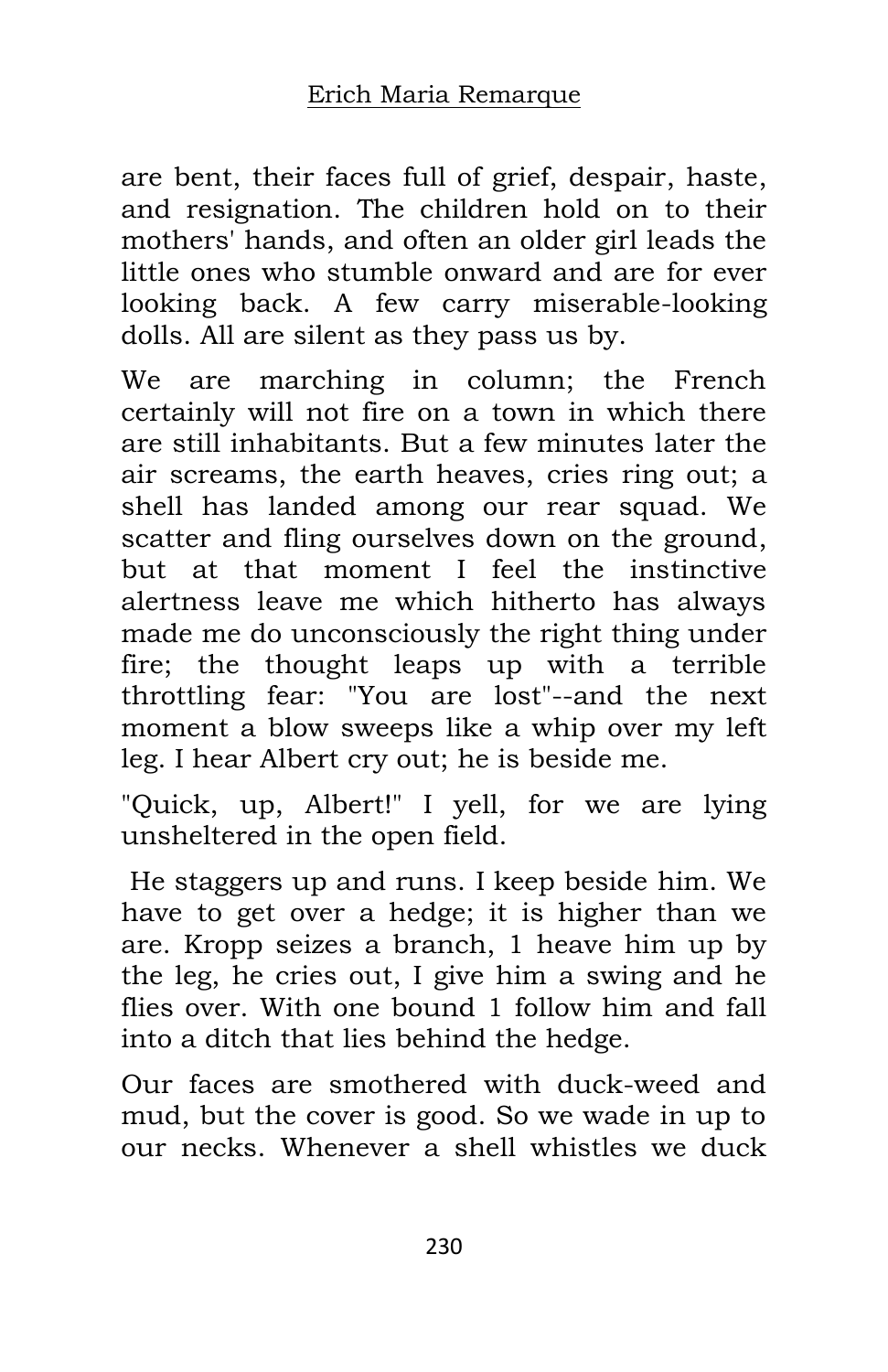our heads under the water. After we have done this a dozen times, I am exhausted.

"Let's get away, or I'll fall in and drown," groans Albert.

"Where has it got you?" I ask him.

"In the knee I think."

"Can you run?"

"I think--"

"Then out!"

We make for the ditch beside the road, and stooping, run along it. The shelling follows us. The road leads towards the munition dump. If that goes up there won't be so much as a bootlace left of us. So we change our plan and run diagonally across country.

Albert begins to drag. "You go, I'll come on after," he says, and throws himself down.

I seize him by the arm and shake him. "Up, Albert, if once you lie down you'll never get any farther. Quick, I'll hold you up."

At last we reach a small dug-out. Kropp pitches in and I bandage him up. The shot is just a little above his knee. Then I take a look at myself. My trousers are bloody and my arm, too. Albert binds up my wounds with his field dressing. Already he is no longer able to move his leg, and we both wonder how we managed to get this far. Fear alone made it possible; we should have run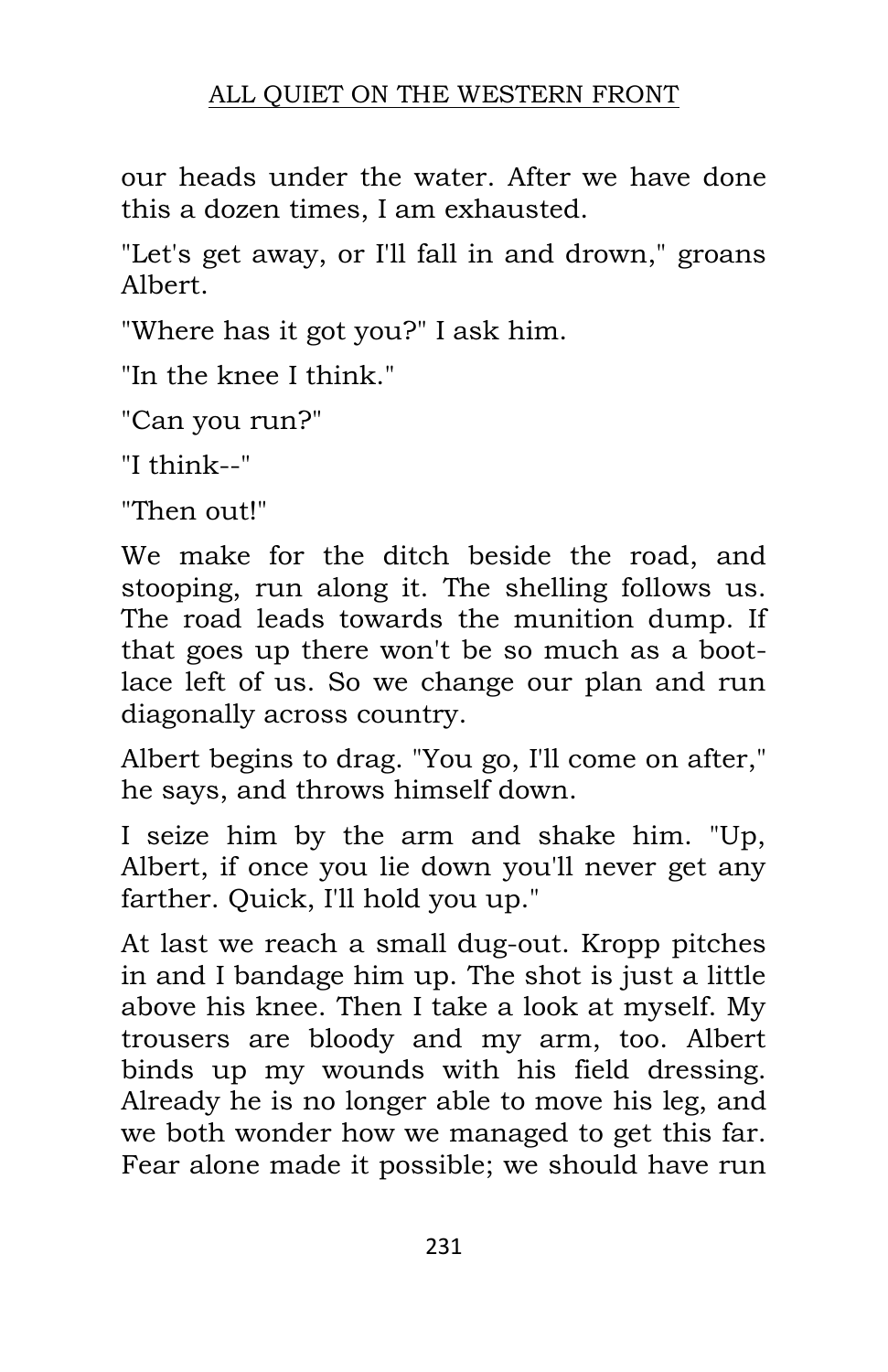even if our feet had been shot off;--we would have run on the stumps.

I can still crawl a little. I call out to a passing ambulance wagon which picks us up. It is full of wounded. There is an army medical lancecorporal with it who sticks an anti-tetanus needle into our chests.

At the dressing station we arrange matters so that we lie side by side. They give us a thin soup which we spoon down greedily and scornfully, because we are accustomed to better times but are hungry all the same.

"Now for home, Albert," I say.

"Let's hope so," he replies, "I only wish I knew what I've got."

The pain increases. The bandages burn like fire. We drink and drink, one glass of water after another.

"How far above the knee am I hit?" asks Kropp.

"At least four inches, Albert," I answer. Actually it is perhaps one.

"I've made up my mind," he says after a while, "if they take off my leg, I'll put an end to it. I won't go through life as a cripple."

So we lie there with our thoughts and wait.

In the evening we are hauled on to the choppingblock. I am frightened and think quickly what I ought to do; for everyone knows that the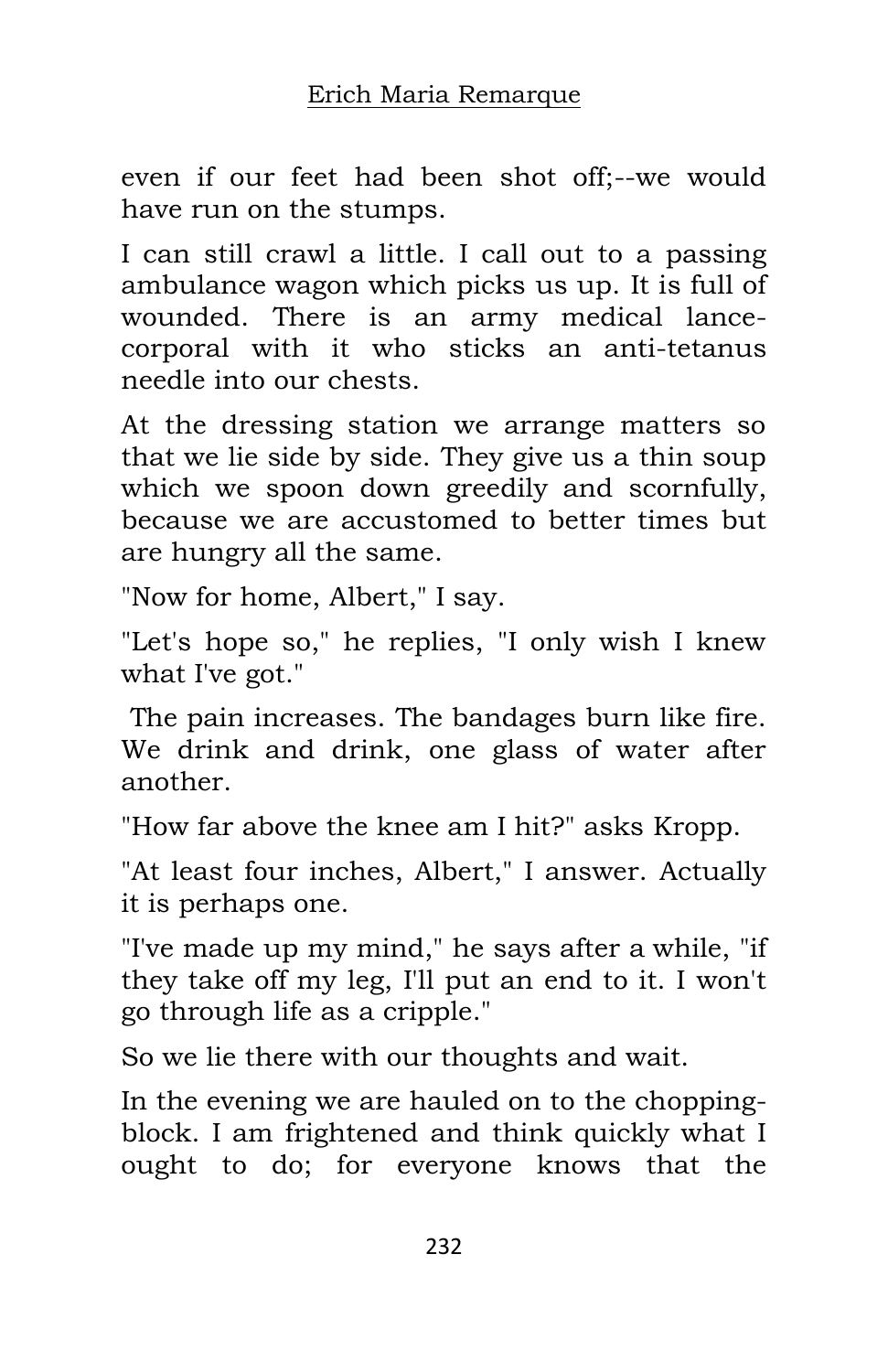surgeons in the dressing stations amputate on the slightest provocation. Under the great business that is much simpler than complicated patching. I think of Kemmerich. Whatever happens I will not let them chloroform me, even if I have to crack a couple of their skulls.

It is all right. The surgeon pokes around in the wound and a blackness comes before my eyes. "Don't carry on so," he says gruffly, and hacks away. The instruments gleam in the bright light like marvellous animals. The pain is insufferable. Two orderlies hold my arms fast, but I break loose with one of them and try to crash into the surgeon's spectacles just as he notices and springs back. "Chloroform the scoundrel," he roars madly.

Then I become quiet. "Pardon me, Herr Doctor, I will keep still but do not chloroform me."

"Well now," he cackles and takes up his instrument again. He is a fair fellow, not more than thirty years old, with scars and disgusting gold spectacles. Now I see that he is tormenting me, he is merely raking about in the wound and looking up surreptitiously at me over his glasses. My hands squeeze around the grips, I'll kick the bucket before he will get a squeak out of me.

He has fished out a piece of shell and tosses it to me. Apparently he is pleased at my self- control, for he now sets my leg carefully in splints and says: "To-morrow you'll be off home." Then I am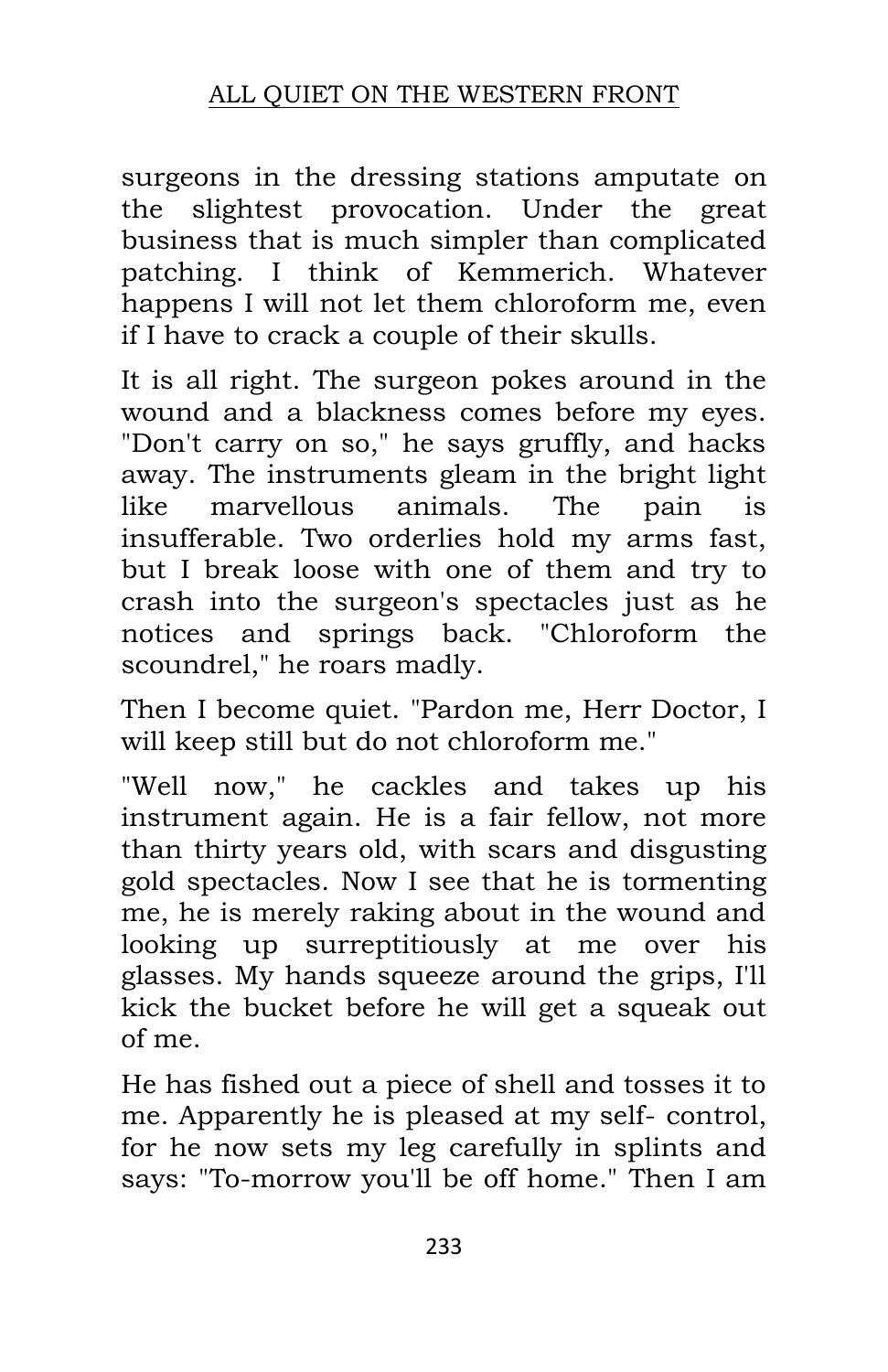put in plaster. When I am back again with Kropp I tell him that apparently a hospital train comes in tomorrow morning.

"We must work the army medical sergeant-major so that we can keep together, Albert."

I manage to slip the sergeant-major two of my cigars with belly-bands, and then tip the word to him. He smells the cigars and says: "Have you got any more of them?"

"Another good handful," I say, "and my comrade," I point to Kropp, "he has some as well. We might possibly be glad to hand them to you out of the window of the hospital train in the morning."

He understands, of course, smells them once again and says: "Done."

We cannot get a minute's sleep all night. Seven fellows died in our ward. One of them sings hymns in a high cracked tenor before he begins to gurgle. Another has crept out of his bed to the window. He lies in front of it as though he wants to look out for the last time.

Our stretchers stand on the platform. We wait for the train. It rains and the station has no roof. Our blankets are thin. We have waited already two hours.

The sergeant-major looks after us like a mother. Although I feel pretty bad I do not let our scheme out of my mind. Casually I let him see the packet and give him one cigar in advance. In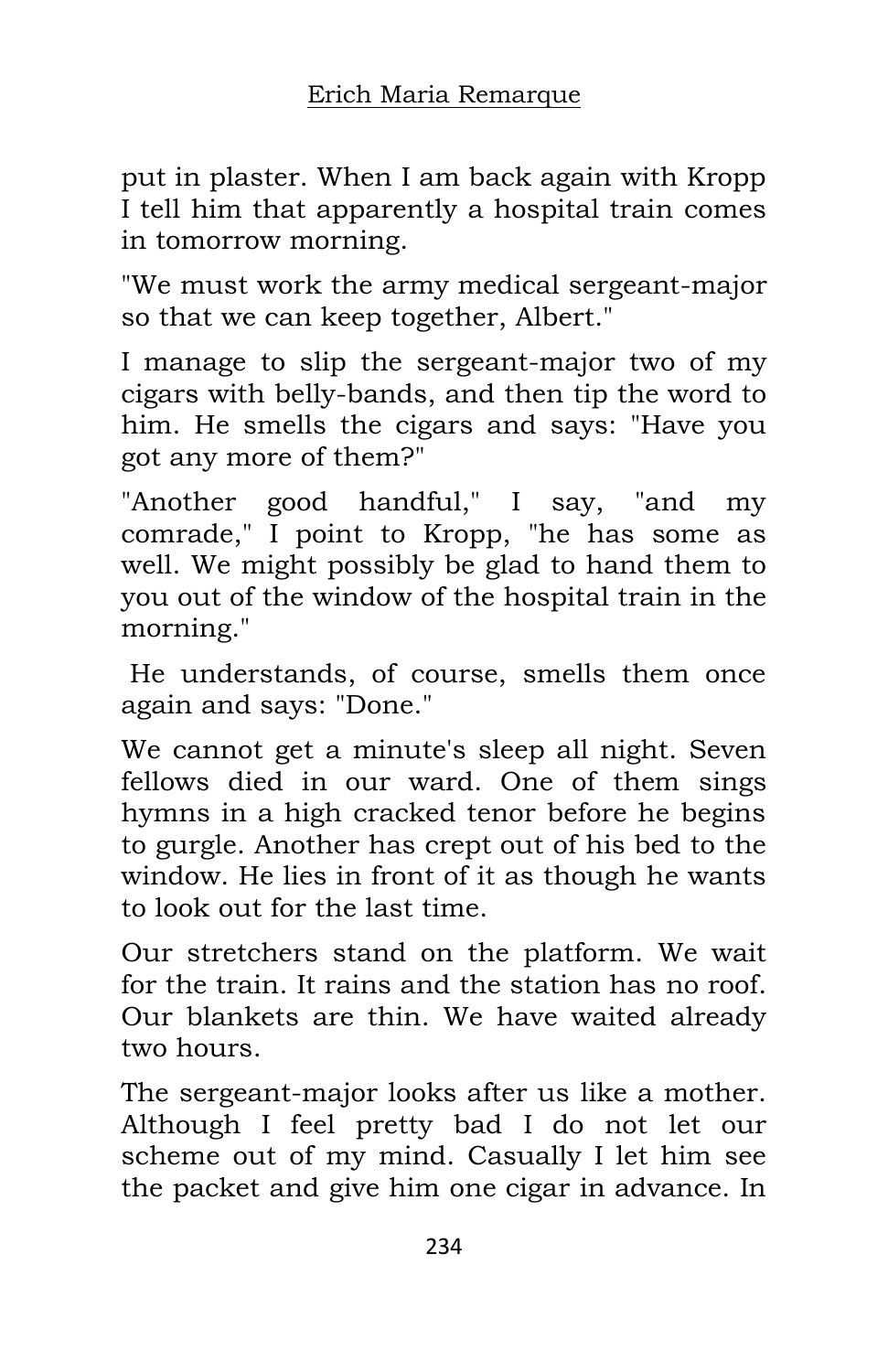exchange the sergeant-major covers us over with a waterproof sheet.

"Albert, old man," I suddenly bethink myself, "our four-poster and the cat--"

"And the club chairs," he adds.

Yes, the club chairs with red plush. In the evening we used to sit in them like lords, and intended later on to let them out by the hour. One cigarette per hour. It might have turned into a regular business, a real good living.

"And our bags of grub, too, Albert."

We grow melancholy. We might have made some use of the things. If only the train left one day later Kat would be sure to find us and bring us the stuff.

What damned hard luck! In our bellies there is gruel, mean hospital stuff, and in our bags roast pork. But we are so weak that we cannot work up any more excitement about it.

The stretchers are sopping wet by the time the train arrives in the morning. The sergeant-major sees to it that we are put in the same car. There is a crowd of red-cross nurses. Kropp is stowed in below. I am lifted up and told to get into the bed above him.

"Good God!" I exclaim suddenly.

"What is it?" asks the sister.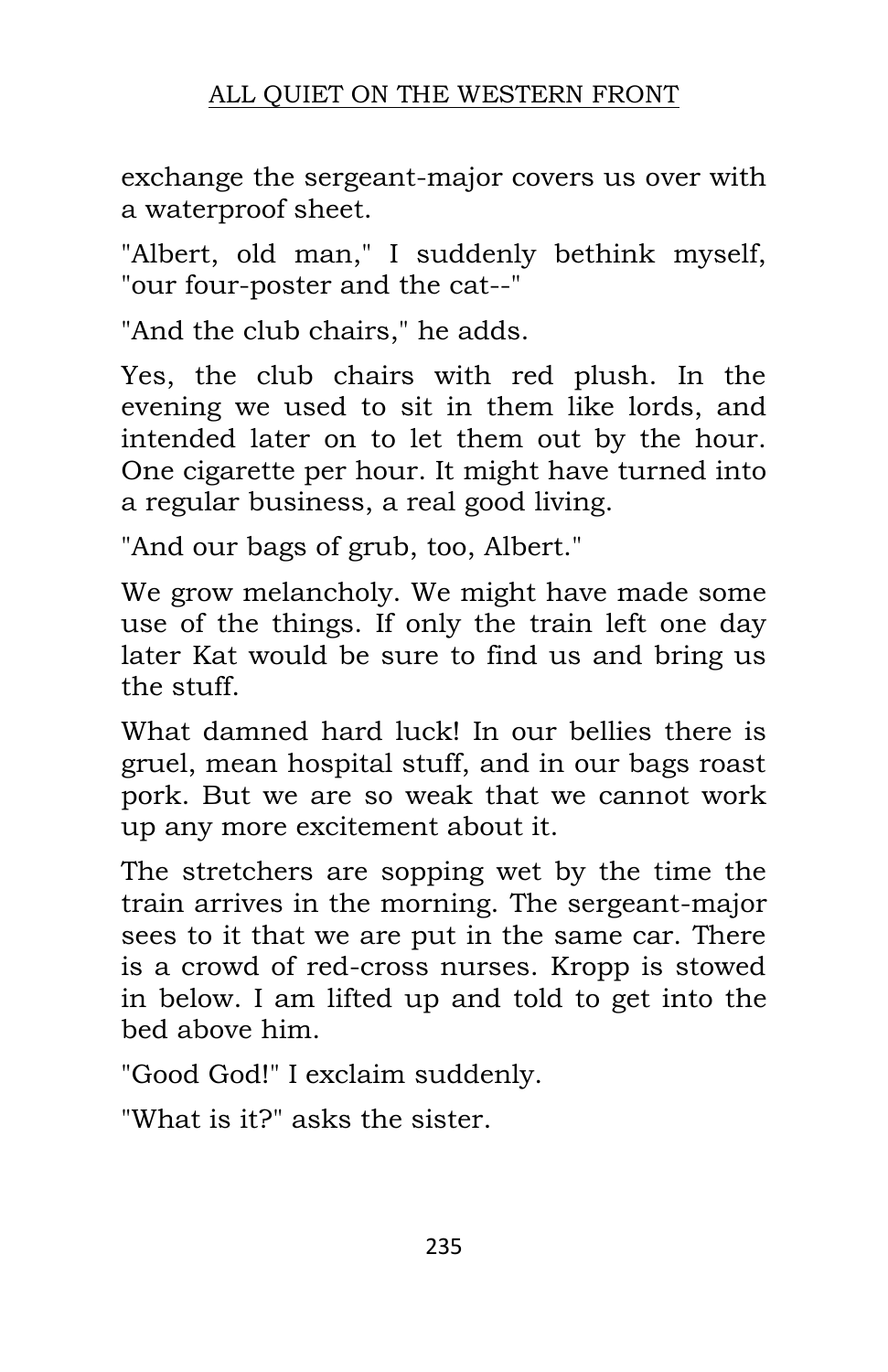I cast a glance at the bed. It is covered with clean snow-white linen, that even has got the marks of the iron still on it. And my shirt has gone six weeks without being washed and is terribly muddy.

"Can't you get in by yourself?" asks the sister gently.

"Why yes," I say in a sweat, "but take off the bed cover first."

"What for?"

I feel like a pig. Must I get in there?--"It will get- -" I hesitate.

"A little bit dirty?" she suggests helpfully. "That doesn't matter, we will wash it again afterwards."

"No, no, not that--" I say excitedly. I am not equal to such overwhelming refinement.

"When you have been lying out there in the trenches, surely we can wash a sheet," she goes on.

I look at her, she is young and crisp, spotless and neat, like everything here; a man cannot realise that it isn't for officers only, and feels himself strange and in some way even alarmed.

All the same the woman is a tormentor, she is going to force me to say it. "It is only--" I try again, surely she must know what I mean.

"What is it then?"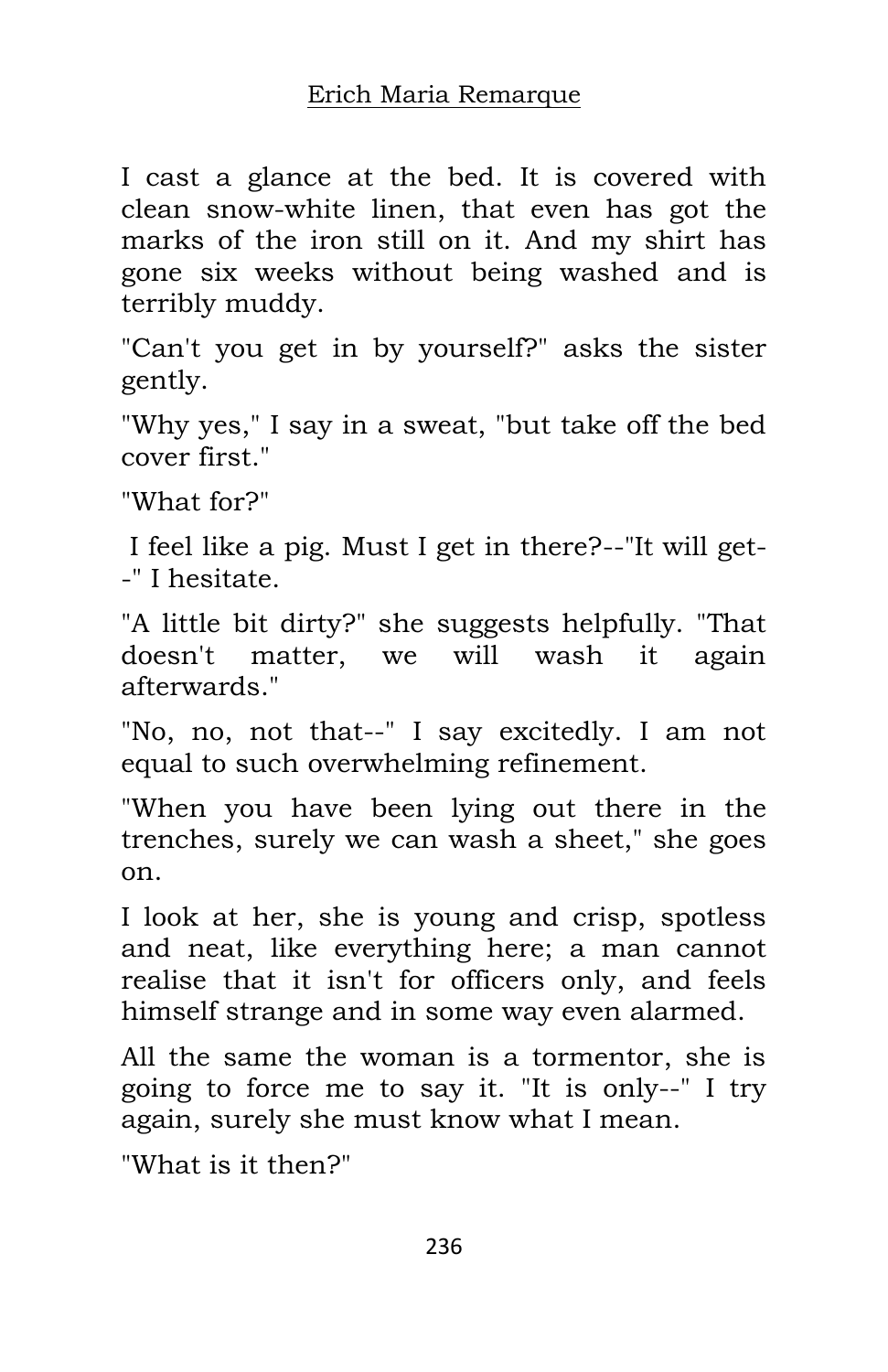"Because of the lice," I bawl out at last.

She laughs. "Well, they must have a good day for once, too."

Now I don't care any more. I scramble into bed and pull up the covers.

A hand gropes over the bed-cover. The sergeantmajor. He goes off with the cigars.

An hour later we notice we are moving.

I wake up during the night. Kropp is restless too. The train rides easily over the rails. I cannot realise it all yet; a bed, a train, home. "Albert!" I whisper.

"Do you know where the latrine is?"

"The door is on the right, I think."

"I'm going to have a look." It is dark, I grope for the edge of the bed and cautiously try to slide down. But my foot finds no support, I begin to slip, the plaster leg is no help, and with a crash I lie on the floor.

"Damn!" I say.

"Have you bumped yourself?" asks Kropp.

"You could hear that well enough for yourself," I growl, "my head--"

A door opens at the rear of the car. The sister comes with a light and looks at me.

"He has fallen out of bed--"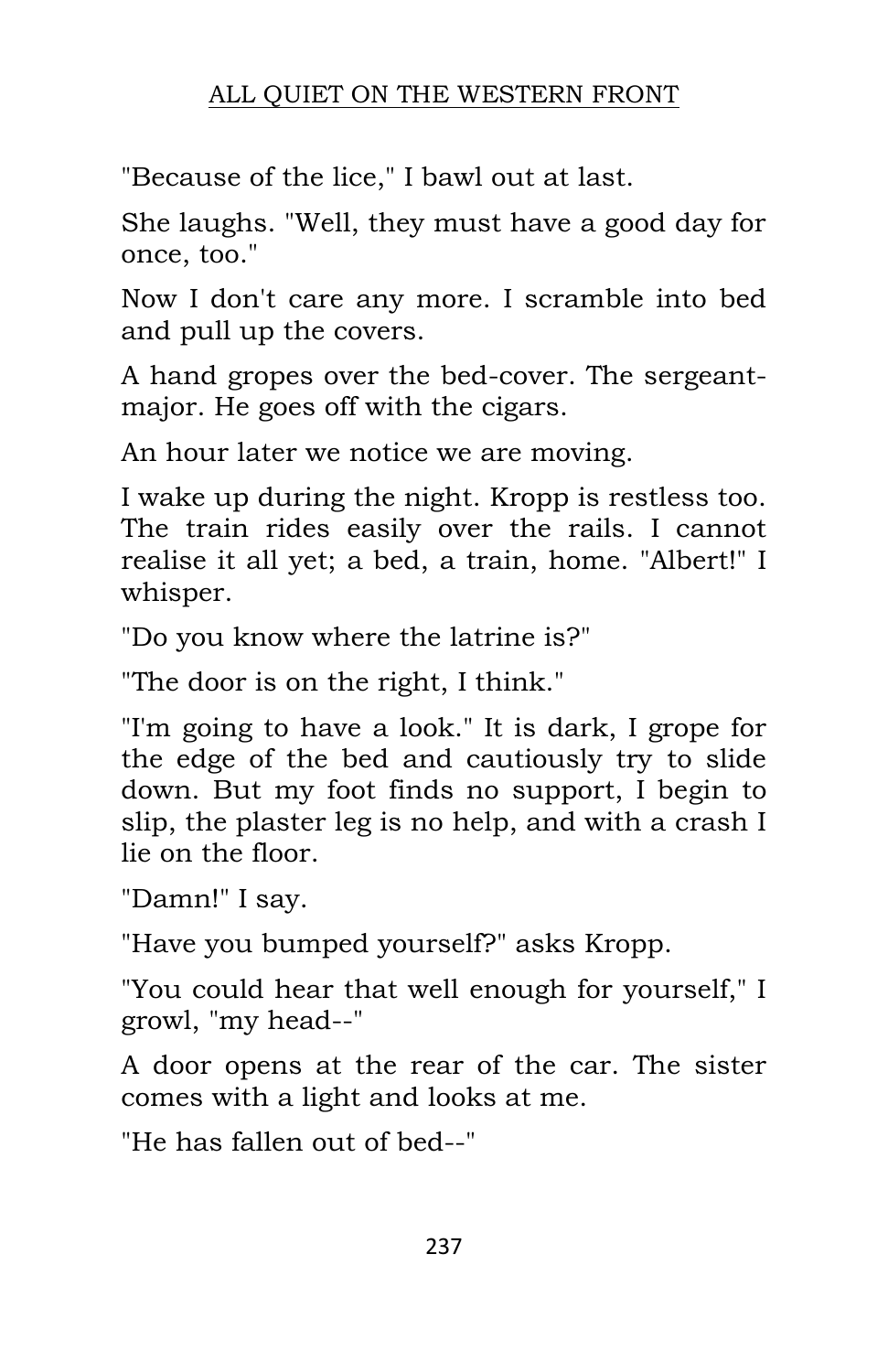She feels my pulse and smooths my forehead. "You haven't any fever, though."

"No," I agree.

"Have you been dreaming then?" she asks.

"Perhaps--" I evade. The interrogation starts again. She looks at me with her clear eyes, and the more wonderful and sweet she is the less am I able to tell her what I want.

I am lifted up into bed again. That will be all right. As soon as she goes I must try to climb down again. If she were an old woman, it might be easier to say what a man wants, but she is so very young, at the most twenty-five, it can't be done, I cannot possibly tell her.

Then Albert comes to my rescue, he is not bashful, it makes no difference to him who is upset. He calls to the sister. She turns round. "Sister, he wants--" but no more does Albert know how to express it modestly and decently. Out there we say it in a single word, but here, to such a lady--All at once he remembers his school days and finishes hastily: "He wants to leave the room, sister."

"Ah!" says the sister, "but he shouldn't climb out of his bed with plaster bandage. What do you want then?" she says turning to me.

I am in mortal terror at this turn, for I haven't any idea what the things are called professionally. She comes to my help.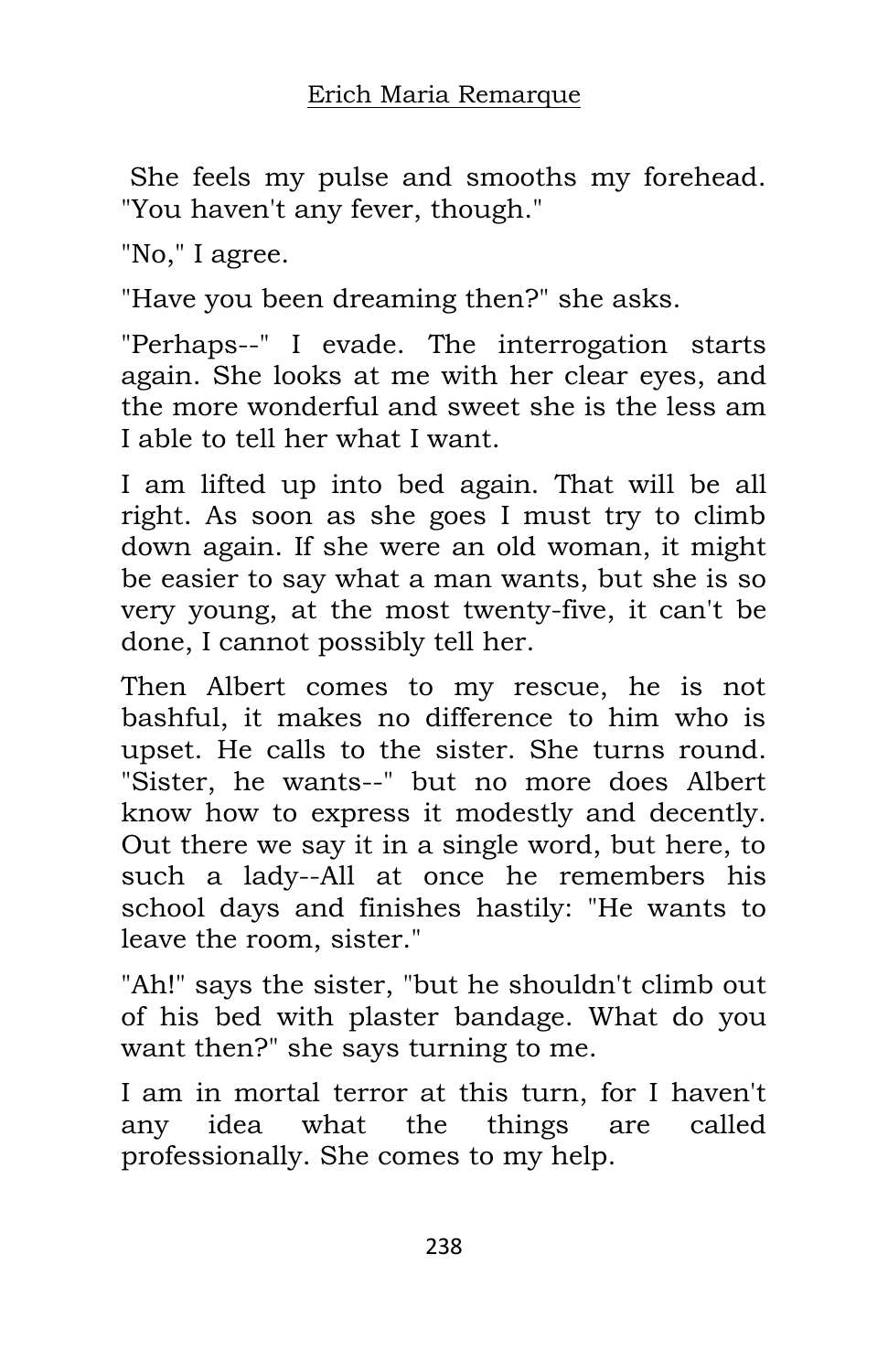"Little or big?"

Shocking business! I sweat like a pig and say shyly: "Well, only quite a little one--"

At any rate it produces the effect.

I get a bottle. After a few hours I am no longer the only one, and by morning we are quite accustomed to it and ask for what we want without any false modesty.

The train travels slowly. Sometimes it halts and the dead are unloaded. It halts often.

Albert is feverish. I don't feel too bad; I have some pain, but the worst of it is that apparently there are still lice under the plaster bandage. They itch terribly, and I cannot scratch myself.

We sleep through the days. The country glides quietly past the window. The third night we reach Herbesthal. I hear from the sister that Albert is to be put off at the next station because of his fever. "How far does the train go?" I ask.

"To Cologne."

"Albert," I say "we stick together; you see."

On the sister's next round I hold my breath and press it up into my head. My face swells and turns red. She stops. "Are you in pain?"

"Yes," I groan, "all of a sudden."

She gives me a thermometer and goes on. I would not have been under Kat's tuition if I did not know what to do now. These army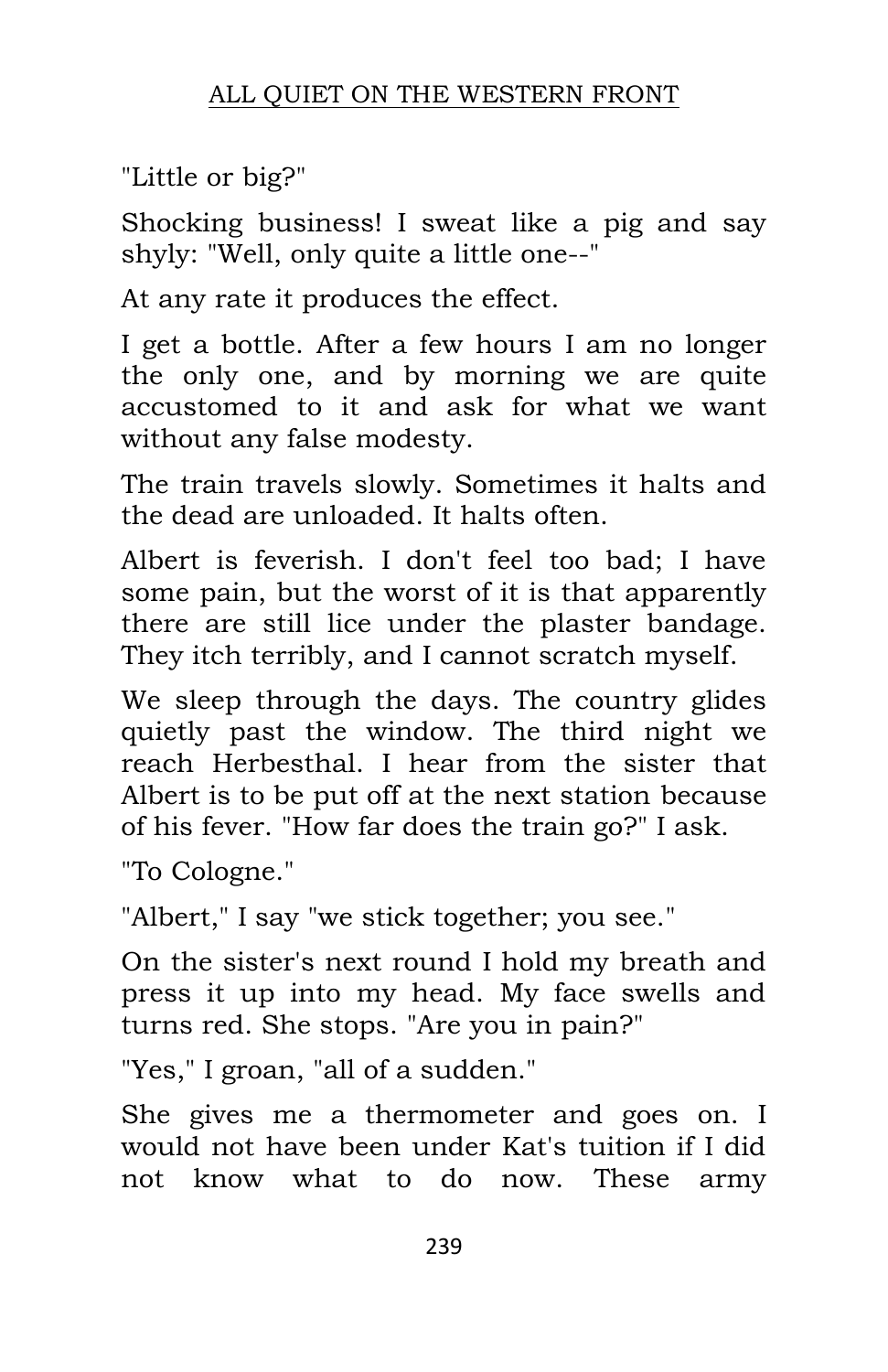thermometers are not made for old soldiers. All one has to do is to drive the quicksilver up and then it stays without falling again.

I stick the thermometer under my arm at a slant, and flip it steadily with my forefinger. Then I give it a shake. I send it up to  $100.2\text{\AA}^{\circ}$ . But that is not enough. A match held cautiously near to it brings it up to  $101.6\text{\AA}^{\circ}$ .

As the sister comes back, I blow myself out, breathe in short gasps, goggle at her with vacant eyes, toss about restlessly, and mutter in a whisper: "I can't bear it any longer --"--"

She notes me down on a slip of paper. I know perfectly well my plaster bandage will not be reopened if it can be avoided.

Albert and I are put off together.

We are in the same room in a Catholic Hospital. That is a piece of luck, the Catholic infirmaries are noted for their good treatment and good food. The hospital has been filled up from our train, there are a great many bed cases amongst them. We do not get examined to-day because there are too few surgeons. The flat trolleys with the rubber wheels pass continually along the corridor, and always with someone stretched at full length upon them. A damnable position, stretched out full length like that;--the only time it is good is when one is asleep.

The night is very disturbed. No one can sleep. Toward morning we doze a little. I wake up just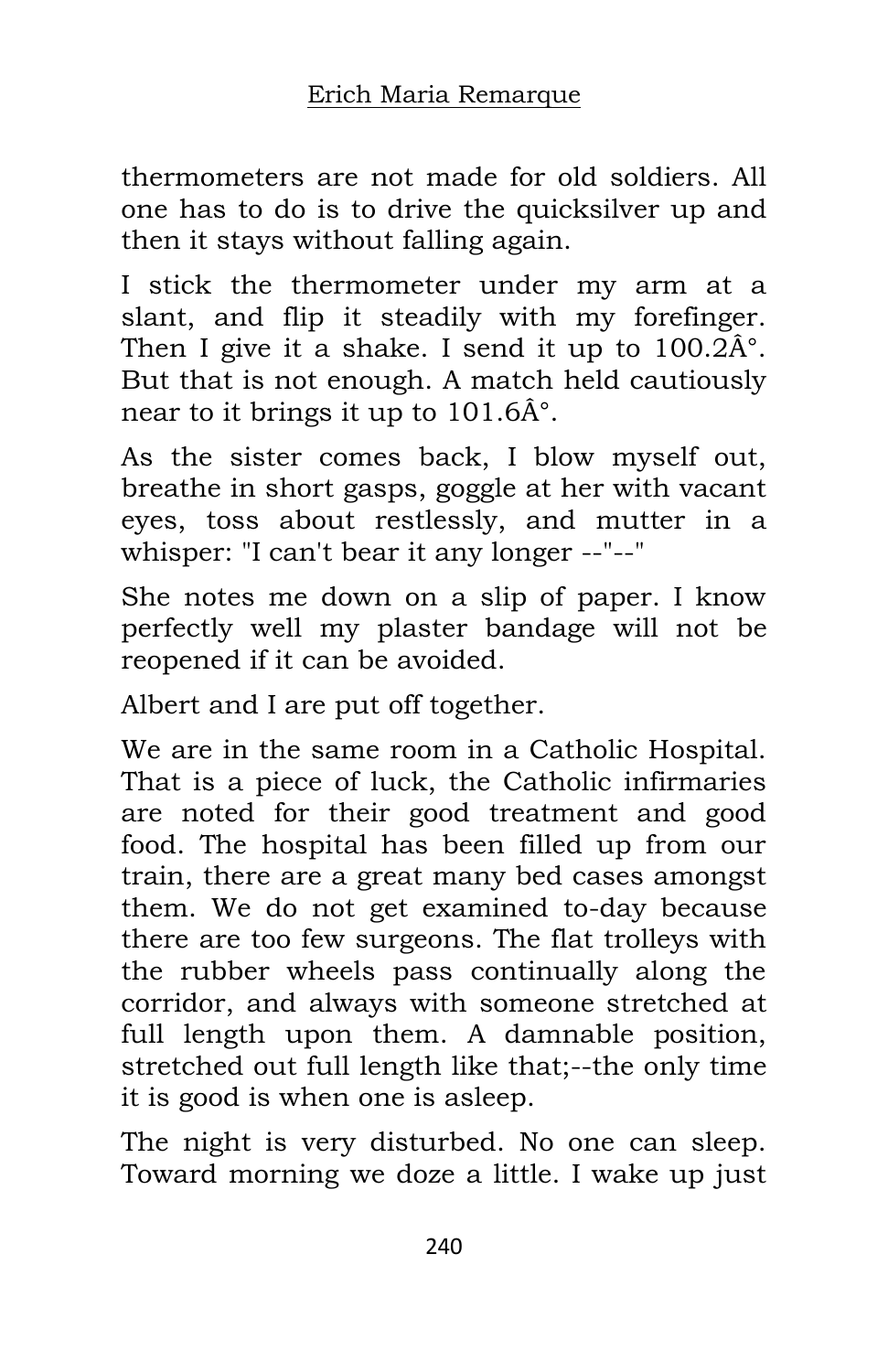## ALL QUIET ON THE WESTERN FRONT

as it grows light. The doors stand open and 1 hear voices from the corridor. The others wake up too. One fellow who has been there a couple of days already explains it to us: "Up here in the corridor every morning the sisters say prayers. They call it Morning Devotion. And so that you can get your share, they leave the door open."

No doubt it is well meant, but it gives us aches in our heads and bones.

"Such an absurdity!" I say, "just when a man dropped off to sleep."

"All the light cases are up here, that's why they do it here," he replies.

Albert groans. I get furious and call out: "Be quiet out there!"

A minute later a sister appears. In her black and white dress she looks like a beautiful tea-cosy. "Shut the door, will you, sister?" says someone.

"We are saying prayers, that is why the door is open," she responds.

"But we want to go on sleeping--"

"Prayer is better than sleeping," she stands there and smiles innocently. "And it is seven o'clock already."

Albert groans again. "Shut the door," I snort.

She is quite disconcerted. Apparently she cannot understand. "But we are saying prayers for you too."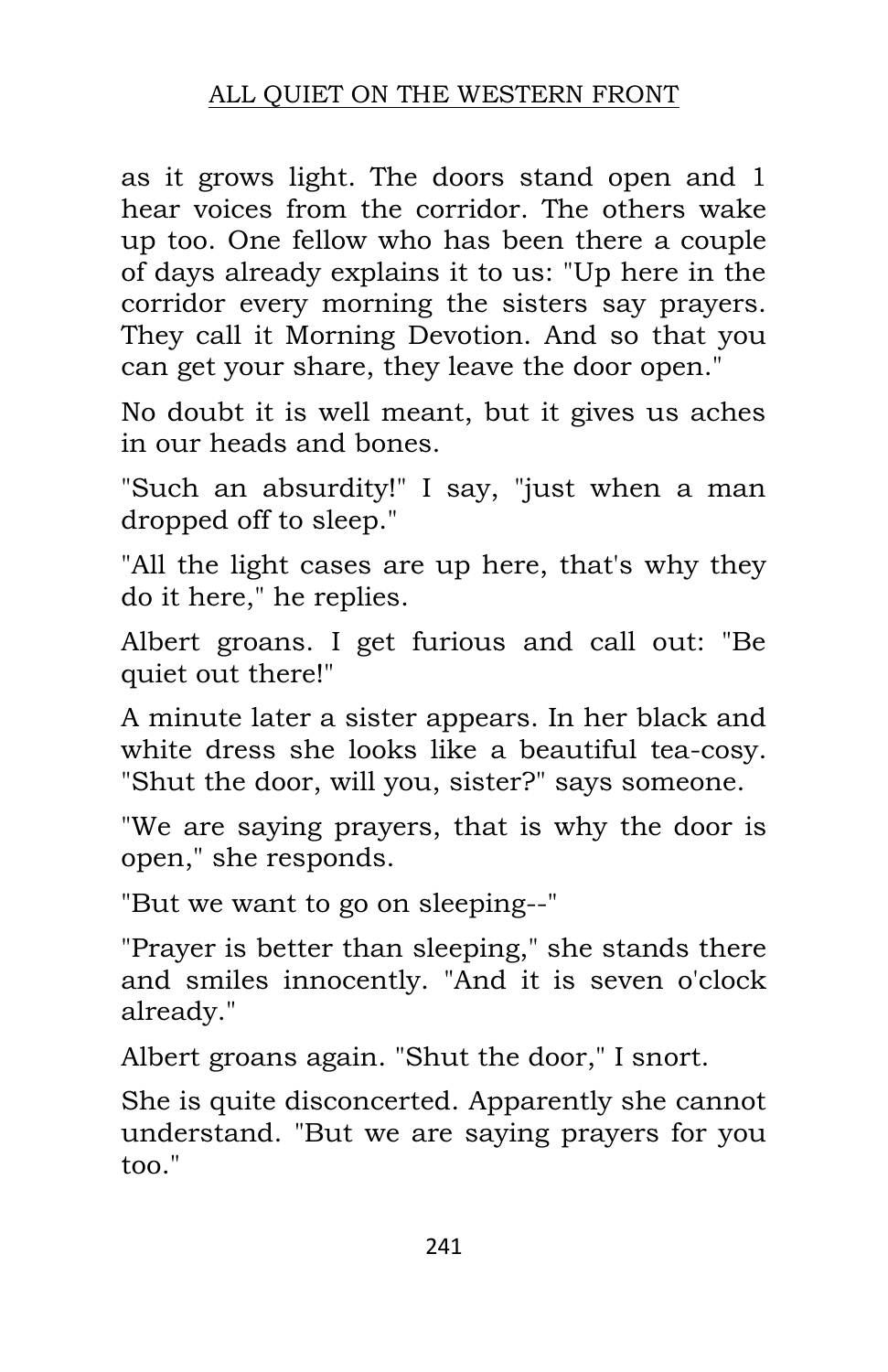"Shut the door, anyway."

She disappears, leaving the door open. The intoning of the litany proceeds.

I feel savage, and say: "I'm going to count up to three. If it doesn't stop before then I'll let something fly."

"Me too," says another.

I count up to five. Then I take hold of a bottle, aim, and heave it through the door into the corridor. It smashes into a thousand pieces. The praying stops. A swarm of sisters appear and reproach us in concert.

"Shut the door!" we yell.

They withdraw. The little one who came first is the last to go. "Heathen," she chirps but shuts the door all the same. We have won.

At noon the hospital inspector arrives and abuses us. He threatens us with clink and all the rest of it. But a hospital inspector is just the same as a commissariat inspector, or any one else who wears a long sword and shoulder straps, but is really a clerk, and is never considered even by a recruit as a real officer. So we let him talk. What can they do to us, anyway- - "Who threw the bottle?" he asks.

Before I can think whether I should report myself, someone says: "I did."

A man with a bristling beard sits up. Everyone is excited; why should he report himself?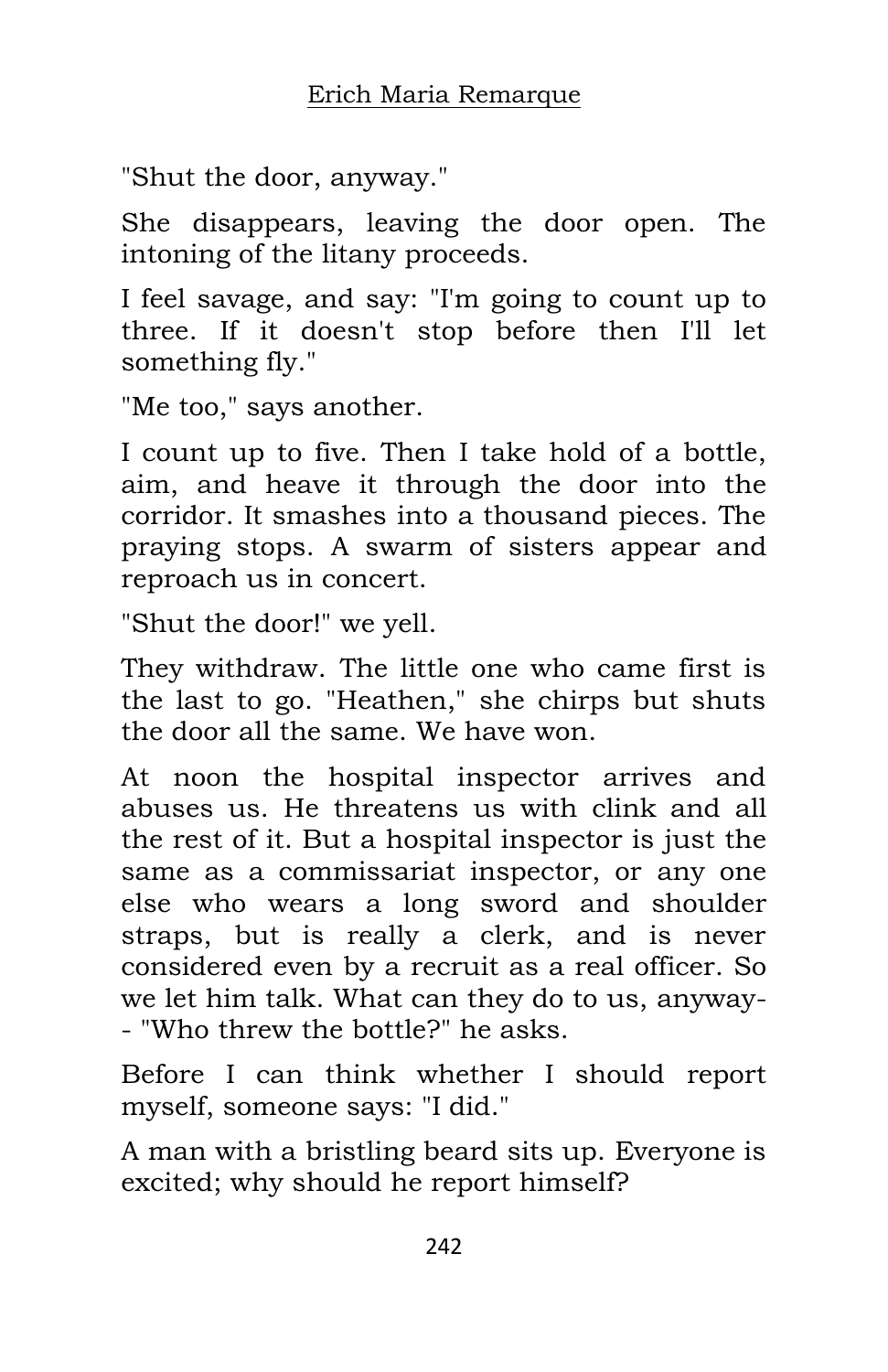"You?"

"Yes. I was annoyed because we were waked up unnecessarily and lost my senses so that I did not know what I was doing."

He talks like a book.

"What is your name?"

"Reinforcement-Reservist Josef Hamacher."

The inspector departs.

We are all curious. "But why did you say you did it? It wasn't you at all!"

He grins. "That doesn't matter. I have a shooting licence."

Then of course, we all understand. Whoever has a shooting licence can do just whatever he pleases.

"Yes," he explains, "I got a crack in the head and they presented me with a certificate to say that I was periodically not responsible for my actions. Ever since then I've had a grand time. No one dares to annoy me. And nobody does anything to me."

"I reported myself because the shot amused me. If they open the door again to-morrow we will pitch another."

We are overjoyed. With Josef Hamacher in our midst we can now risk anything.

Then come the soundless, flat trollies to take us away.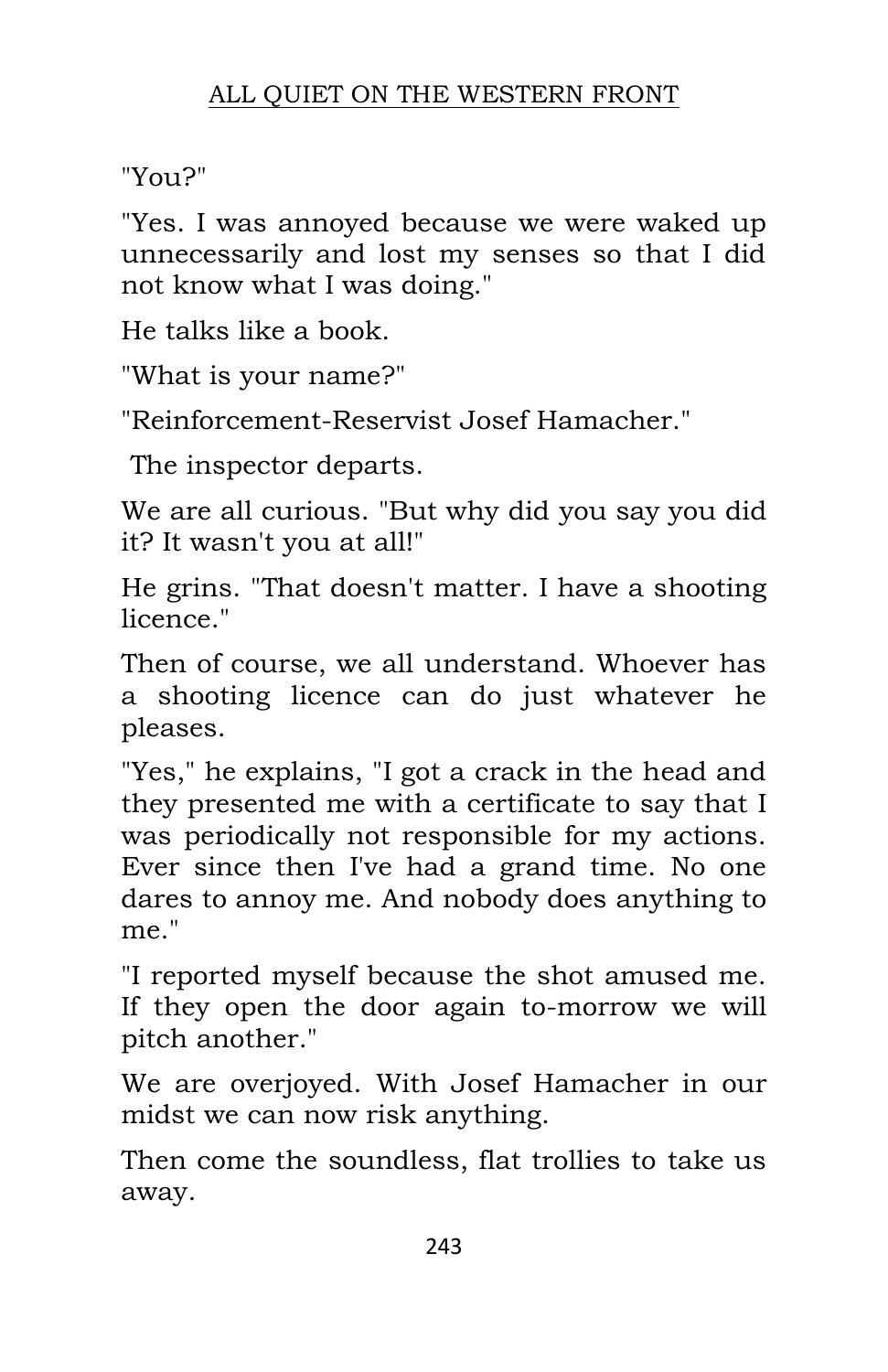The bandages are stuck fast. We bellow like steers.

There are eight men in our room. Peter, a curly black-haired fellow, has the worst injury;--a severe lung wound. Franz Wachter, alongside him, has a shot in the arm which didn't look too bad at first. But the third night he calls out to us, telling us to ring, he thinks he has a haemorrhage.

I ring loudly. The night sister does not come. We have been making rather heavy demands on her during the night, because we have all been freshly bandaged, and so have a good deal of pain. One wants his leg placed so, another so, a third wants water, a fourth wants her to shake his pillow;--in the end the buxom old body grumbled bad-temperedly and slammed the doors. Now no doubt she thinks it is something of the same sort and so she is not coming.

We wait. Then Franz says: "Ring again."

I do so. Still she does not put in an appearance. In our wing there is only one night sister, perhaps she has something to do in one of the other rooms. "Franz, are you quite sure you are bleeding?" I ask. "Otherwise we shall be getting cursed again."

"The bandage is wet. Can't anybody make a light?"

That cannot be done either. The switch is by the door and none of us can stand up. I hold my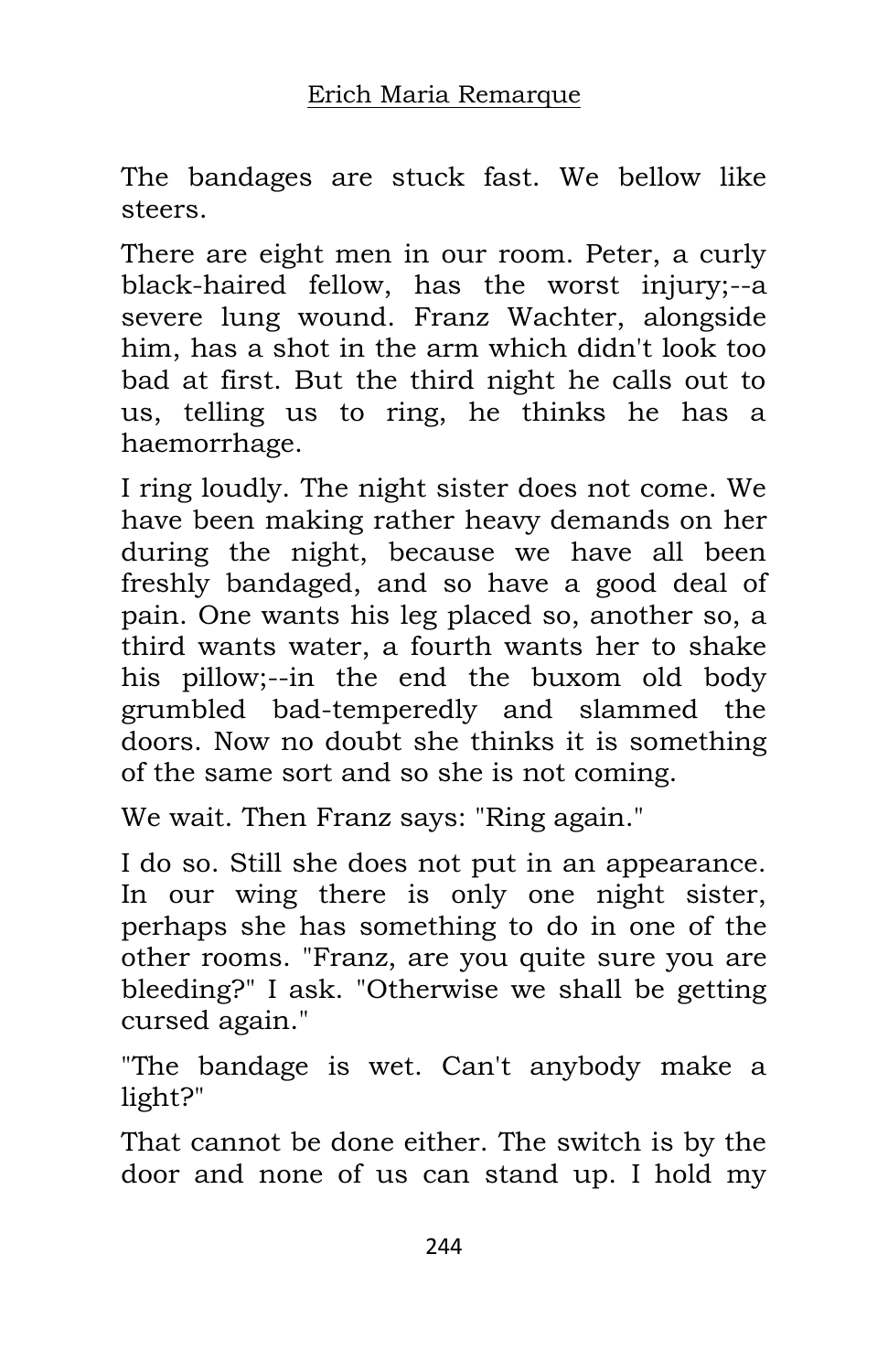## ALL QUIET ON THE WESTERN FRONT

thumb against the button of the bell till it becomes numb. Perhaps the sister has fallen asleep. They certainly have a great deal to do and are all overworked day after day. And added to that is the everlasting praying.

"Should we smash a bottle?" asks Josef Hamacher of the shooting licence.

"She wouldn't hear that any more than the bell."

At last the door opens. The old lady appears, mumbling. When she perceives Franz's trouble she begins to bustle, and says: "Why did not someone say I was wanted?"

"We did ring. And none of us here can walk."

He has been bleeding badly and she binds him up. In the morning we look at his face, it has become sharp and yellow, whereas the evening before he looked almost healthy. Now a sister comes oftener.

Sometimes there are red-cross voluntary aid sisters. They are pleasant, but often rather unskilled. They frequently give us pain when remaking our beds, and then are so frightened that they hurt us still more.

The nuns are more reliable. They know how they must take hold of us, but we would be better pleased if they were somewhat more cheerful. A few of them have real spirit, they are superb. There is no one but would do anything for Sister Libertine, this marvellous sister, who spreads good cheer through the whole wing even when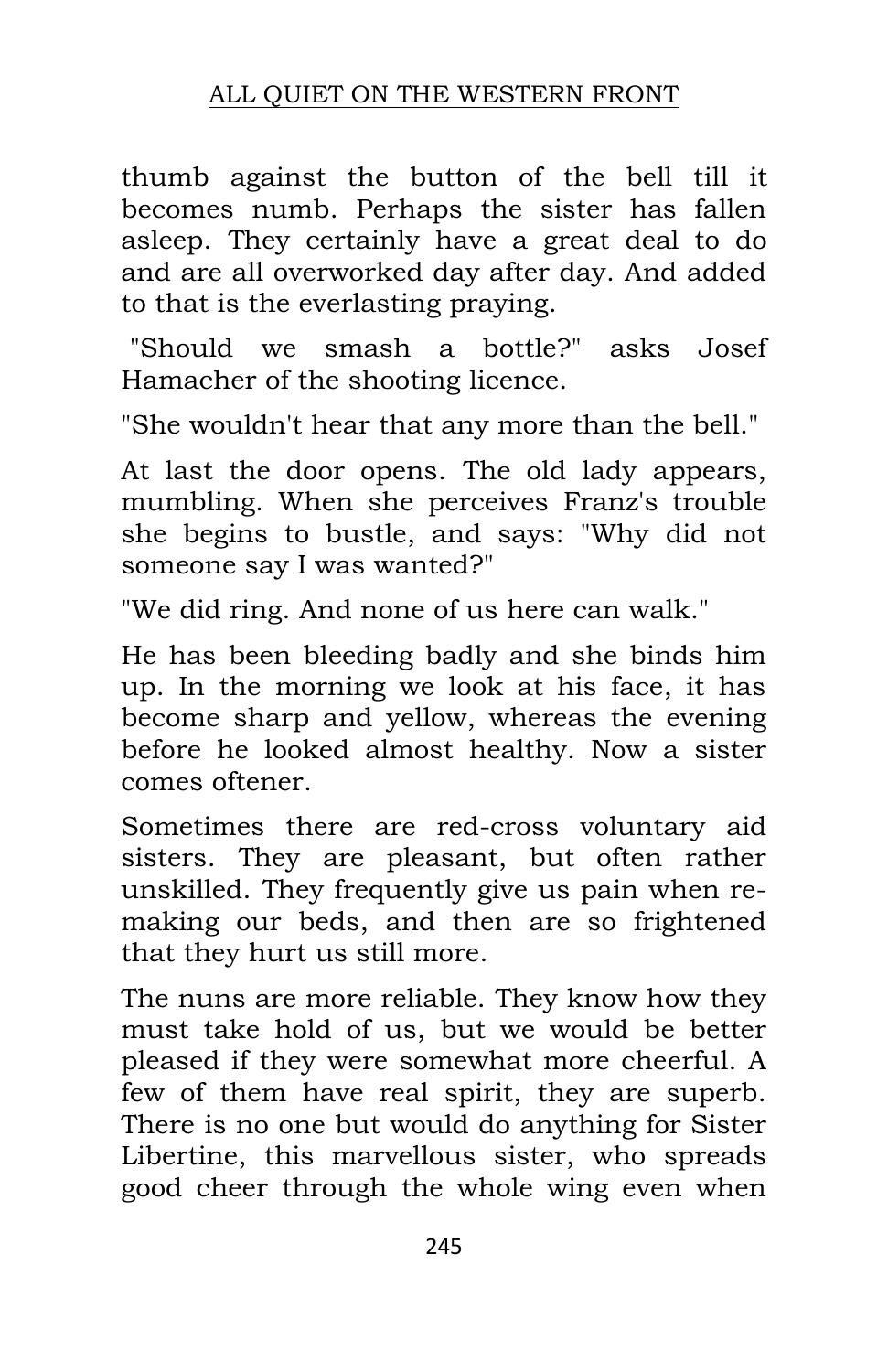she can only be seen in the distance. And there are others like her. We would go through fire for her. A man cannot really complain, here he is treated by the nuns exactly like a civilian. And just to think of a garrison hospital gives one the creeps.

Franz Wachter does not regain his strength. One day he is taken away and does not come back. Josef Hamacher knows all about it: "We shan't see him again. They have put him in the Dead Room."

"What do you mean, Dead Room?" asks Kropp.

"Well, Dying Room--"

"What is that, then?"

"A little room at the corner of the building. Whoever is about to kick the bucket is put in there. There are two beds in it. It is generally called the Dying Room."

"But what do they do that for?"

"They don't have so much work to do afterwards. It is more convenient, too, because it lies right beside the lift to the mortuary. Perhaps they do it for the sake of the others also, so that no one in the ward dies in sympathy. And they can look after him better, too, if he is by himself."

"But what about him?"

Josef shrugs his shoulders. "Usually he doesn't take much notice any more."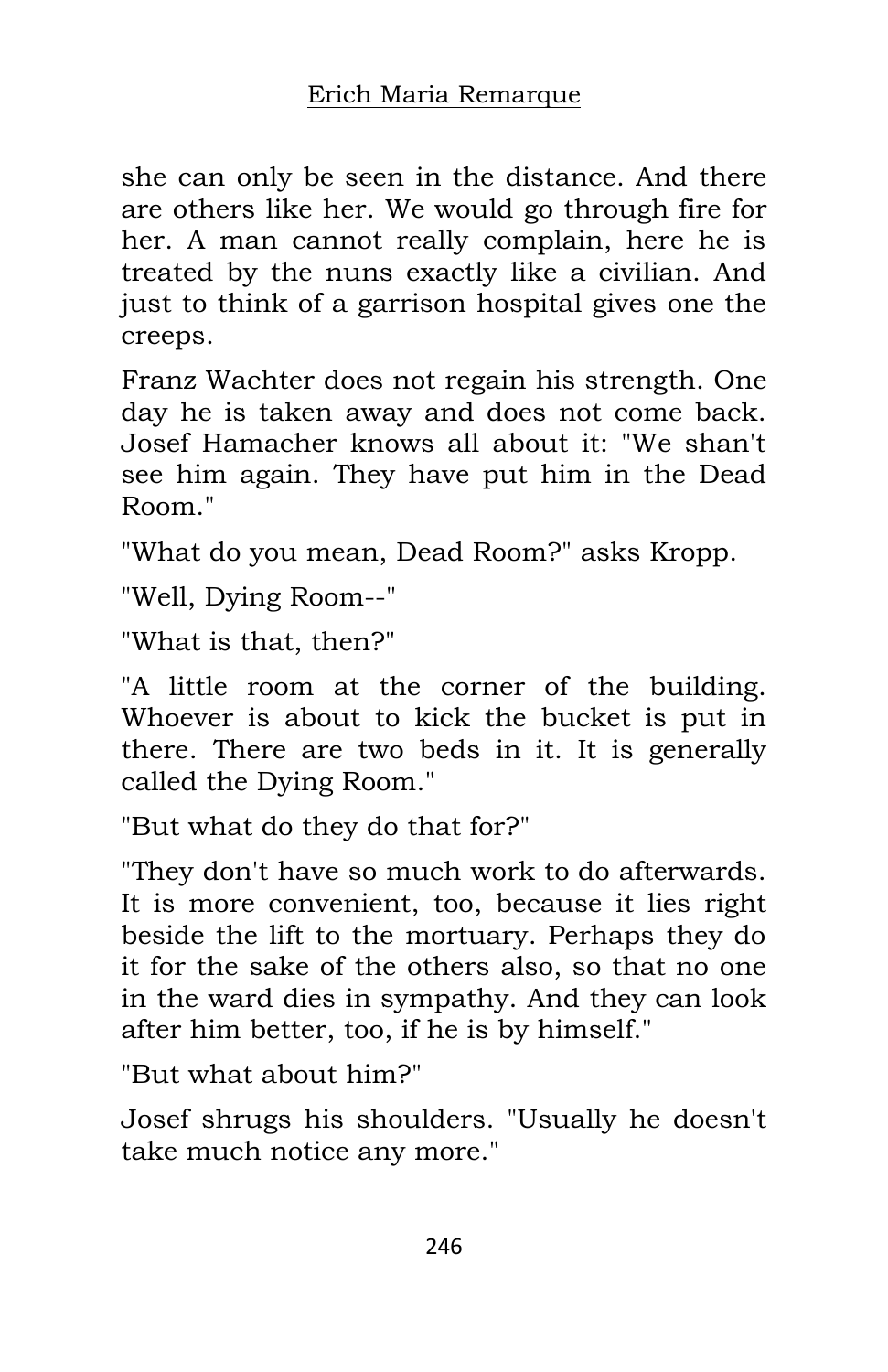"Does everybody know about it then?"

"Anyone who has been here long enough knows, of course."

In the afternoon Franz Wachter's bed has a fresh occupant. A couple of days later they take the new man away, too. Josef makes a significant glance. We see many come and go.

Often relatives sit by the beds and weep or talk softly and awkwardly. One old woman will not

go away, but she cannot stay there the whole night through. The next morning she comes very early, but not early enough; for when she goes up to the bed, someone else is in it already. She has to go to the mortuary. The apples that she has brought with her she gives to us.

And then little Peter begins to get worse. His temperature chart looks bad, and one day the flat trolley stands beside his bed. "Where to?" he asks.

"To the bandaging ward."

He is lifted out. But the sister makes the mistake of removing his tunic from the hook and putting it on the trolley too, so that she should not have to make two journeys. Peter understands immediately and tries to roll off the trolley. "I'm stopping here!"

They push him back. He cries out feebly with his shattered lung: "I won't go to the Dying Room."

"But we are going to the bandaging ward."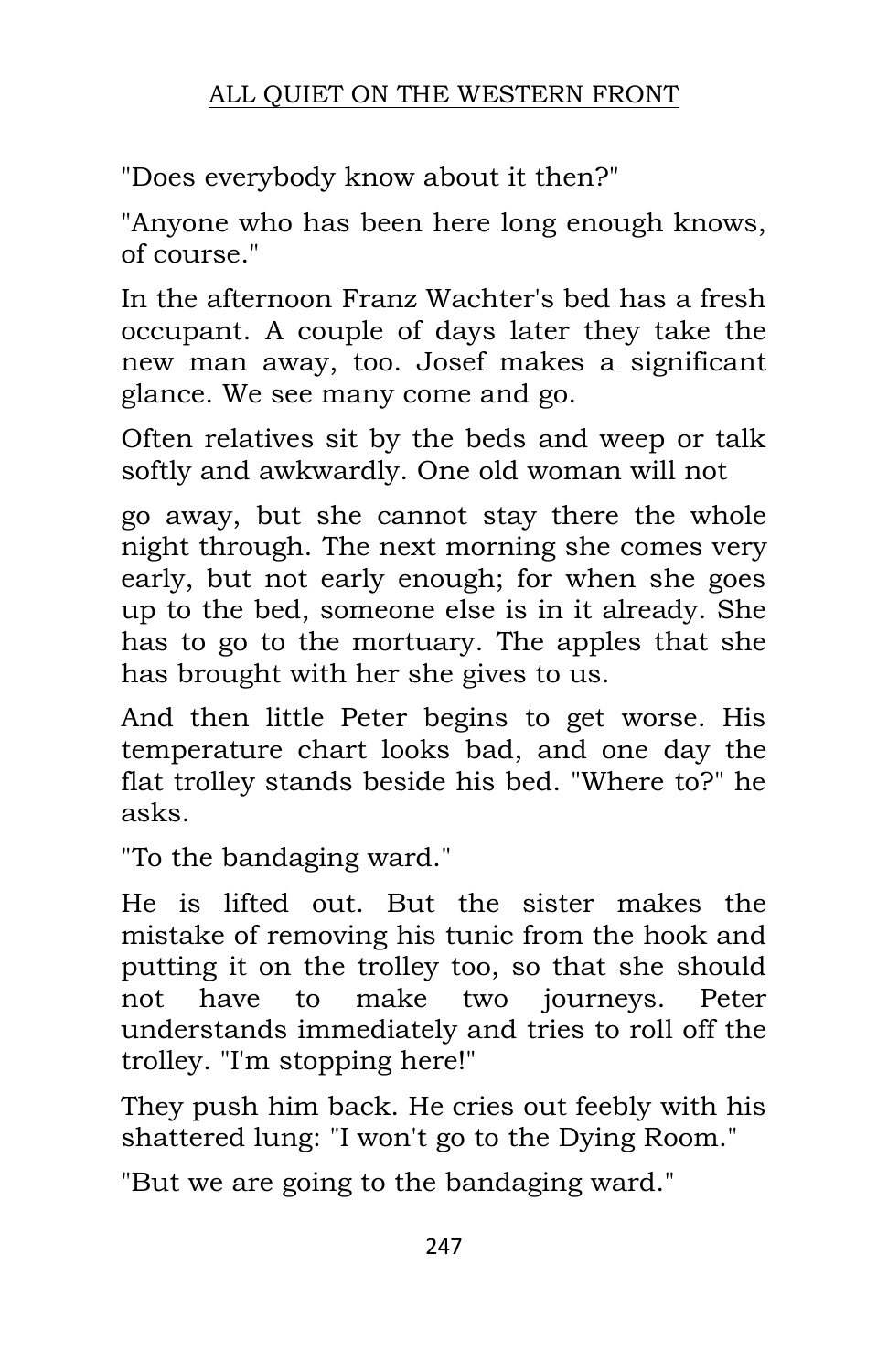"Then what do you want my tunic for?" He can speak no more. Hoarse, agitated, he whispers: "Stopping here!"

They do not answer but wheel him out. At the door he tries to raise himself up. His black curly head sways, his eyes are full of tears. "I will come back again! I will come back again!" he cries.

The door shuts. We are all excited; but we say nothing. At last Josef says: "Many a man has said that. Once a man is in there, he never comes through."

I am operated on and vomit for two days. My bones will not grow together, so the surgeon's secretary says. Another fellow's have grown crooked; his are broken again. It is damnable.

Among our new arrivals there are two young soldiers with flat feet. The chief surgeon discovers them on his rounds, and is overjoyed. "We'll soon put that right," he tells them, "we will just do a small operation, and then you will have perfectly sound feet. Enter them down, sister."

As soon as he is gone, Josef, who knows everything, warns them: "Don't you let him operate on you! That is a special scientific stunt of the old boy's. He goes absolutely crazy whenever he can get hold of anyone to do it on. He operates on you for flat feet, and there's no mistake, you don't have them any more; you have club feet instead, and have to walk all the rest of your life on sticks."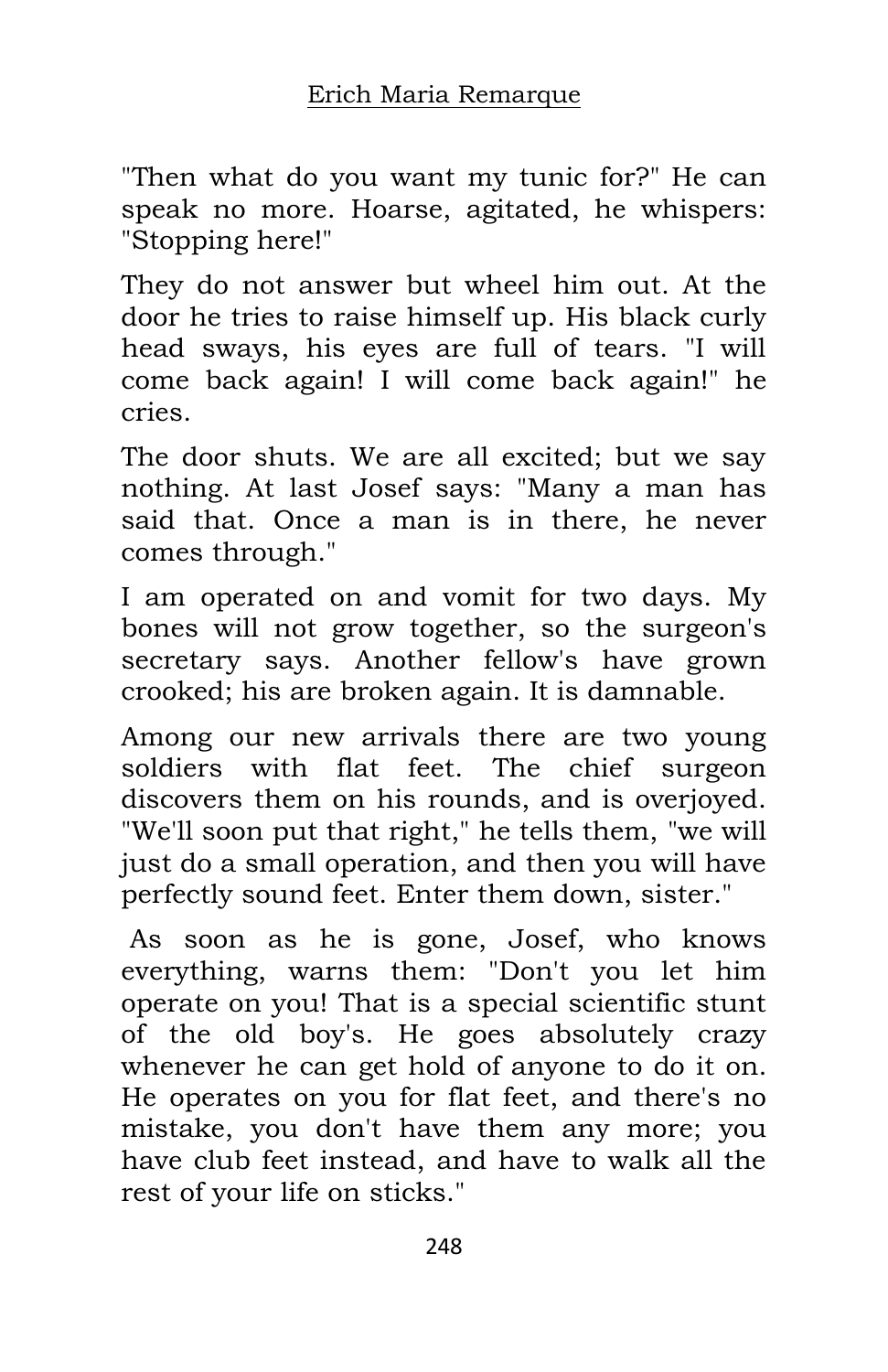"What should a man do, then?" asks one of them.

"Say No. You are here to be cured of your wound, not your flat feet. Did you have any trouble with them in the field? No, well, there you are! At present you can still walk, but if once the old boy gets you under the knife you'll be cripples. What he wants is little dogs to experiment with, so the war is a glorious time for him, as it is for all the surgeons. You take a look down below at the staff; there are a dozen fellows hobbling around that he has operated on. A lot of them have been here all the time since 'fourteen and 'fifteen. Not a single one of them can walk better than he could before, almost all of them worse, and most only with plaster legs. Every six months he catches them again and breaks their bones afresh, and every time is going to be the successful one. You take my word, he won't dare to do it if you say No."

"Ach, man," says one of the two wearily, "better your feet than your brain-box. There's no telling what you'll get if you go back out there again. They can do with me just as they please, so long as I get back home. Better to have a club foot than be dead."

The other, a young fellow like ourselves, won't have it done. The next morning the old man has the two hauled up and lectures and jaws at them so long that in the end they consent. What else could they do?--They are mere privates, and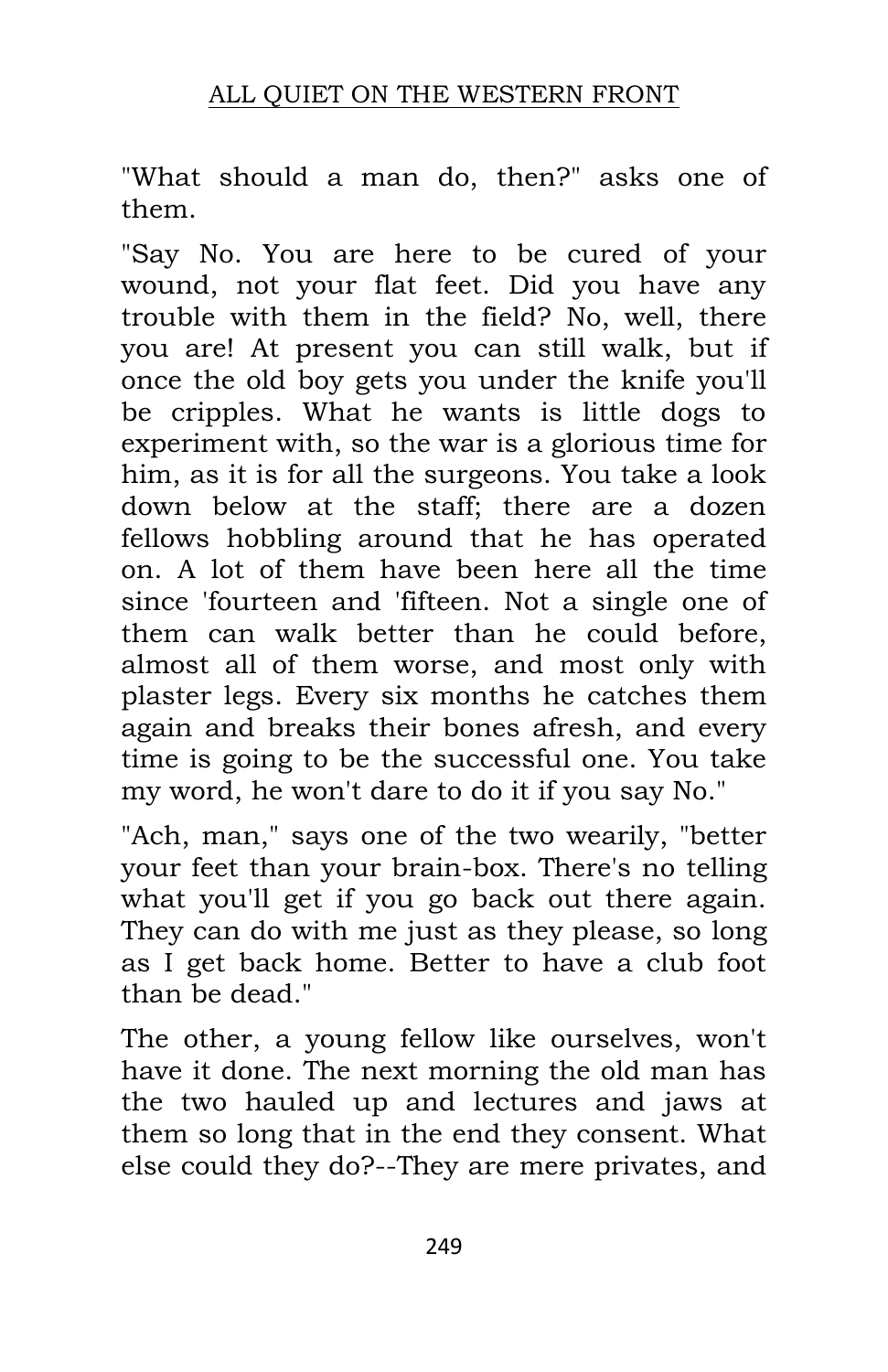he is a big bug. They are brought back chloroformed and plastered.

It is going badly with Albert. They have taken him and amputated his leg. The whole leg has been taken off from the thigh. Now he will hardly speak any more. Once he says he will shoot himself the first time he can get hold of his revolver again.

A new convoy arrives. Our room gets two blind men. One of them is a very youthful musician. The sisters never have a knife with them when they feed him; he has already snatched one from a sister. But in spite of this caution there is an incident. In the evening, while he is being fed, the sister is called away, and leaves the plate with the fork on his table. He gropes for the fork, seizes it and drives it with all his force against his heart, then he snatches up a shoe and strikes with it against the handle as hard as he can. We call for help and three men are necessary to take the fork away from him. The blunt prongs had already penetrated deep. He abuses us all night so that no one can go to sleep. In the morning he has lock-jaw.

Again beds are empty. Day after day goes by with pain and fear, groans and death-gurgles. Even the Death Room is no use any more, it is too small; fellows die during the night in our room. They go even faster than the sisters can cope with them.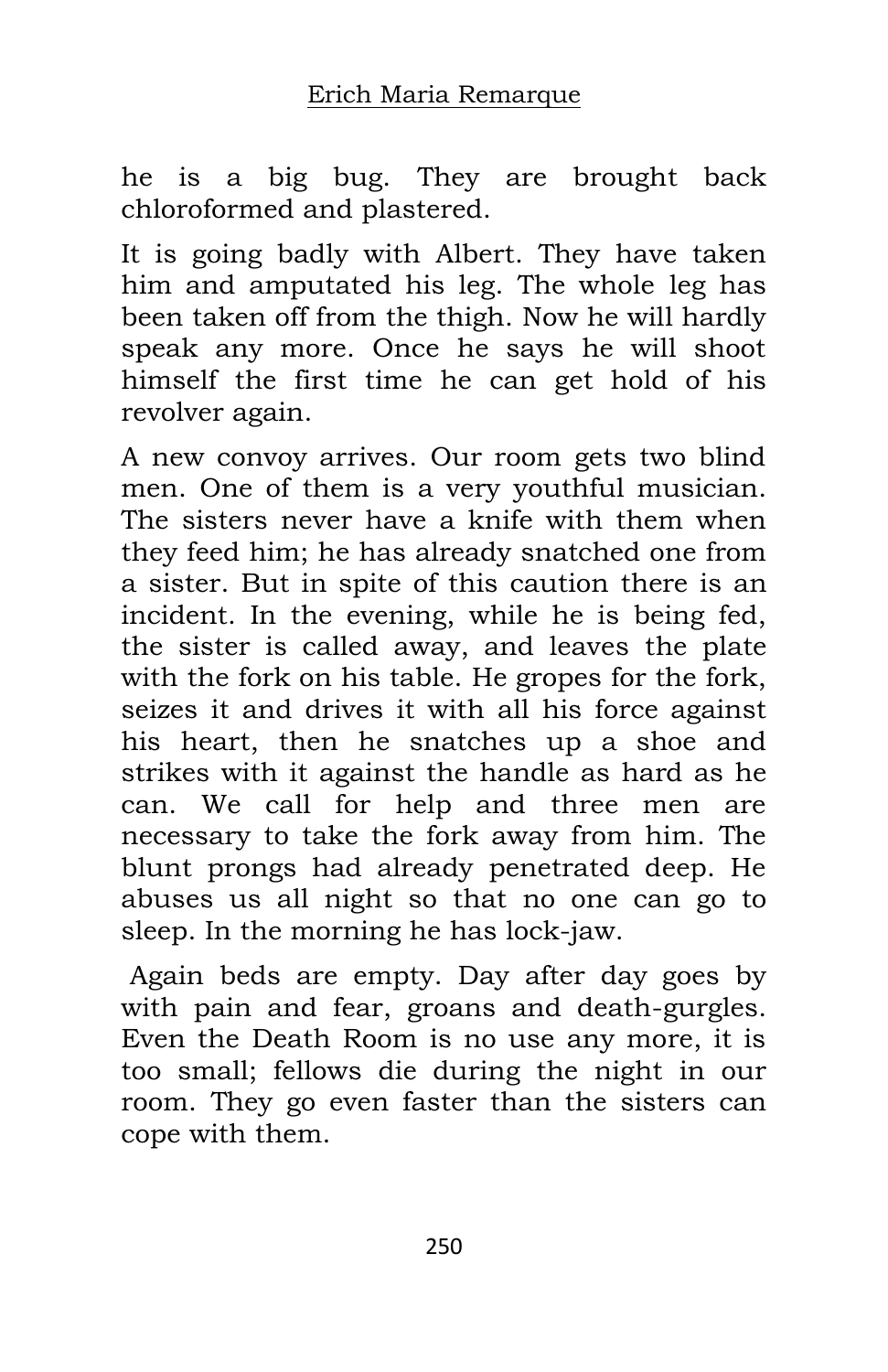But one day the door flies open, the flat trolley rolls in, and there on the stretcher, pale, thin, upright and triumphant, with his shaggy head of curls sits Peter. Sister Libertine with beaming looks pushes him over to his former bed. He is back from the Dying Room. We have long supposed him dead. He looks round: "What do you say now?" And Josef has to admit that it is the first time he has ever known of such a thing.

Gradually a few of us are allowed to get up. And I am given crutches to hobble around on. But I do not make much use of them; I cannot bear Albert's gaze as I move about the room. His eyes always follow me with such a strange look. So I sometimes escape to the corridor;--there I can move about more freely.

On the next floor below are the abdominal and spine cases, head wounds and double amputations. On the right side of the wing are the jaw wounds, gas cases, nose, ear, and neck wounds. On the left the blind and the lung wounds, pelvis wounds, wounds in the joints, wounds in the kidneys, wounds in the testicles, wounds in the intestines. Here a man realises for the first time in how many places a man can get hit.

Two fellows die of tetanus. Their skin turns pale, their limbs stiffen, at last only their eyes live- stubbornly. Many of the wounded have their shattered limbs hanging free in the air from a gallows; underneath the wound a basin is placed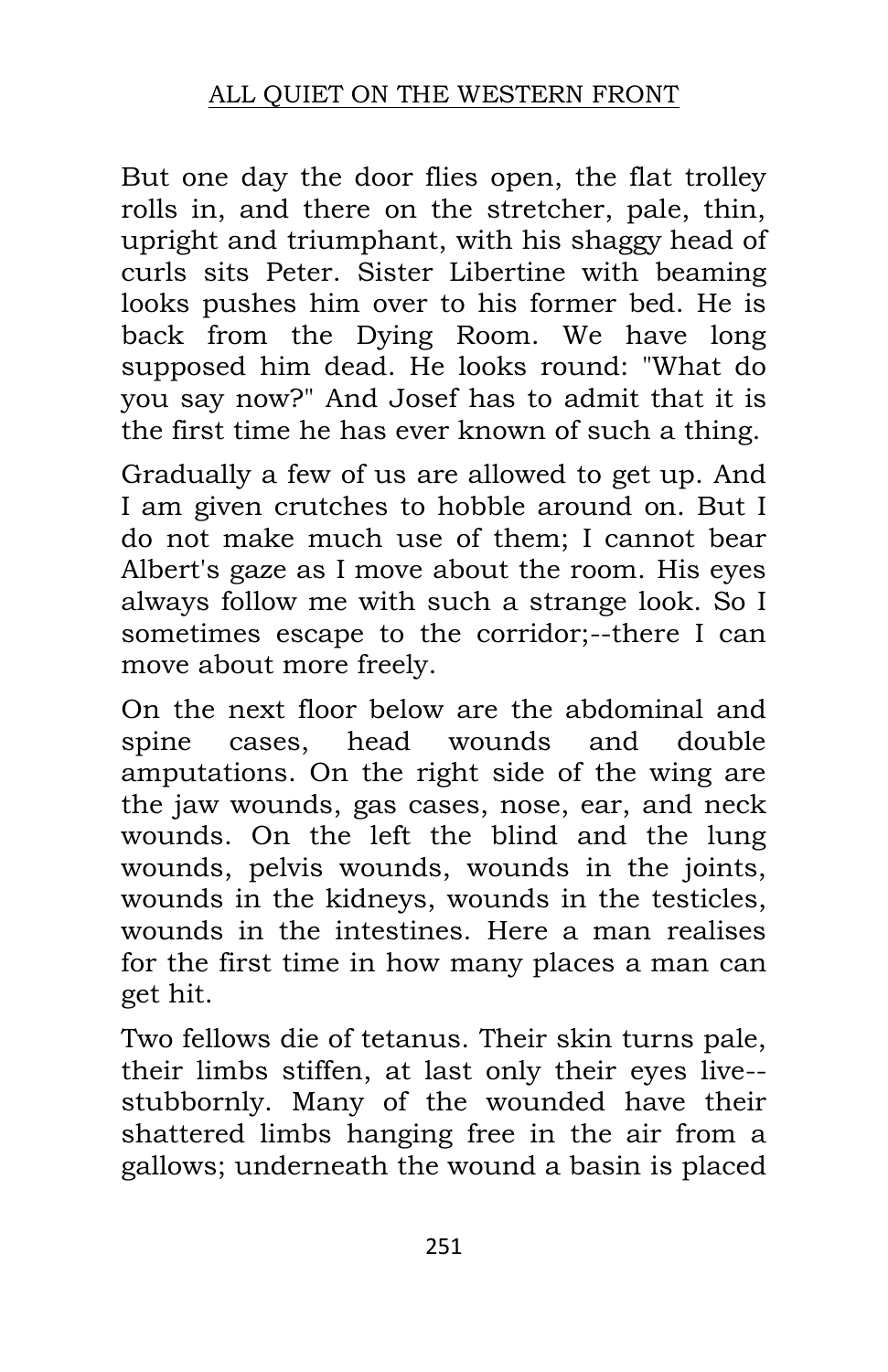into which drips the pus. Every two or three hours the vessel is emptied. Other men lie in stretching bandages with heavy weights hanging from the end of the bed. I see intestine wounds that are constantly full of excreta. The surgeon's clerk shows me X-ray photographs of completely smashed hipbones, knees, and shoulders.

A man cannot realise that above such shattered bodies there are still human faces in which life goes its daily round. And this is only one hospital, one single station; there are hundreds of thousands in Germany, hundreds of thousands in France, hundreds of thousands in Russia. How senseless is everything that can ever be written, done, or thought, when such things are possible. It must be all lies and of no account when the culture of a thousand years could not prevent this stream of blood being poured out, these torture-chambers in their hundreds of thousands. A hospital alone shows what war is.

I am young, I am twenty years old; yet I know nothing of life but despair, death, fear, and fatuous superficiality cast over an abyss of sorrow. I see how peoples are set against one another, and in silence, unknowingly, foolishly, obediently, innocently slay one another. I see that the keenest brains of the world invent weapons and words to make it yet more refined and enduring. And all men of my age, here and over there, throughout the whole world see these things; all my generation is experiencing these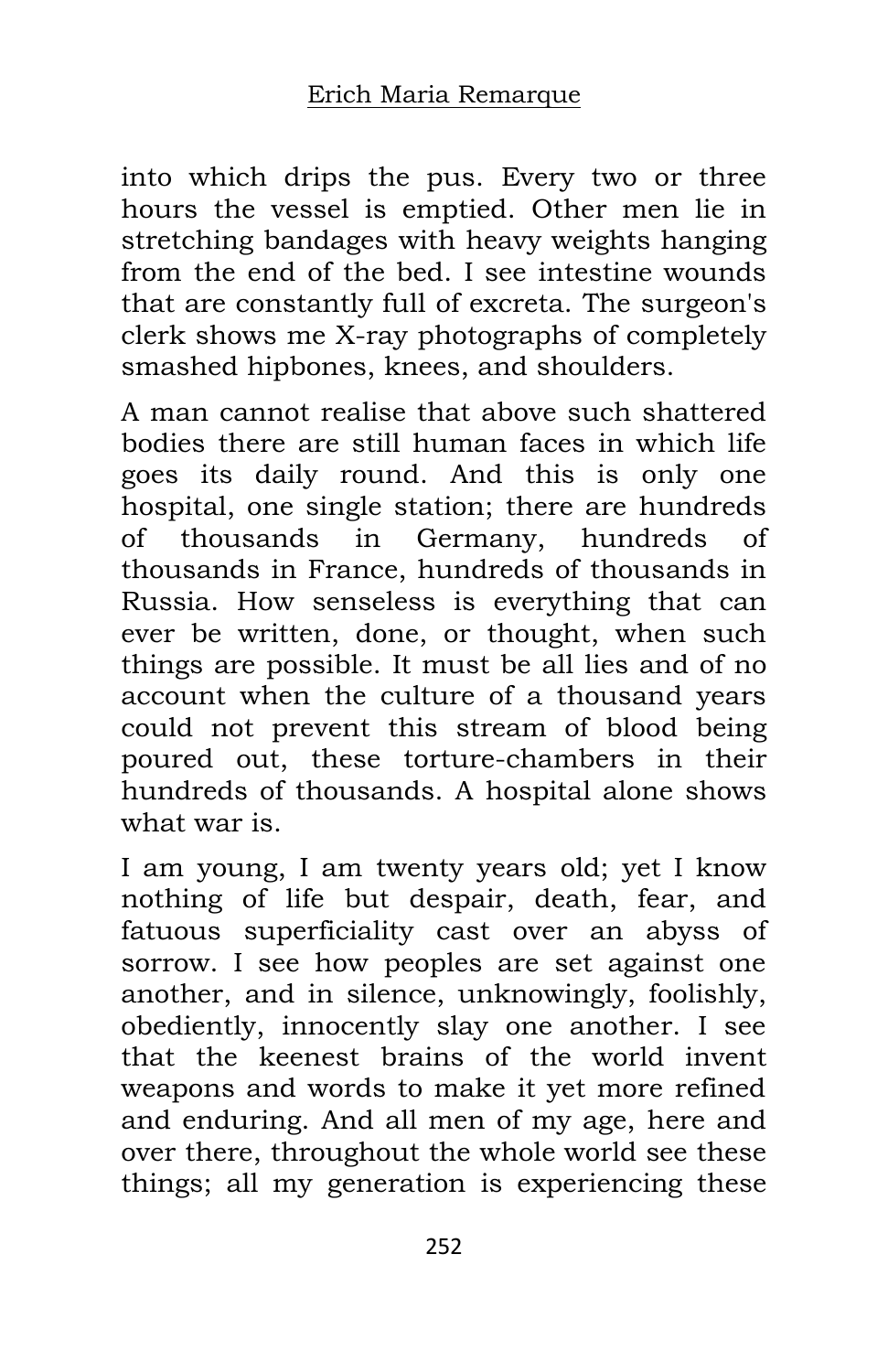things with me. What would our fathers do if we suddenly stood up and came before them and proffered our account? What do they expect of us if a time ever comes when the war is over? Through the years our business has been killing;--it was our first calling in life. Our knowledge of life is limited to death. What will happen afterwards? And what shall come out of  $2<sub>115</sub>$ 

The oldest man in our room is Lewandowski. He is forty, and has already lain ten months in the hospital with a severe abdominal wound. Just in the last few weeks he has improved sufficiently to be able to hobble about doubled up.

For some days past he has been in great excitement. His wife has written to him from the little home in Poland where she lives, telling him that she has saved up enough money to pay for the fare, and is coming to see him.

She is already on the way and may arrive any day. Lewandowski has lost his appetite, he even gives away red cabbage and sausage after he has had a couple of mouthfuls. He goes round the room perpetually with the letter. Everyone has already read it a dozen times, the post-marks have been examined heaven knows how often, the address is hardly legible any longer for spots of grease and thumb-marks, and in the end what is sure to happen, happens. Lewandowski develops a fever, and has to go back to bed.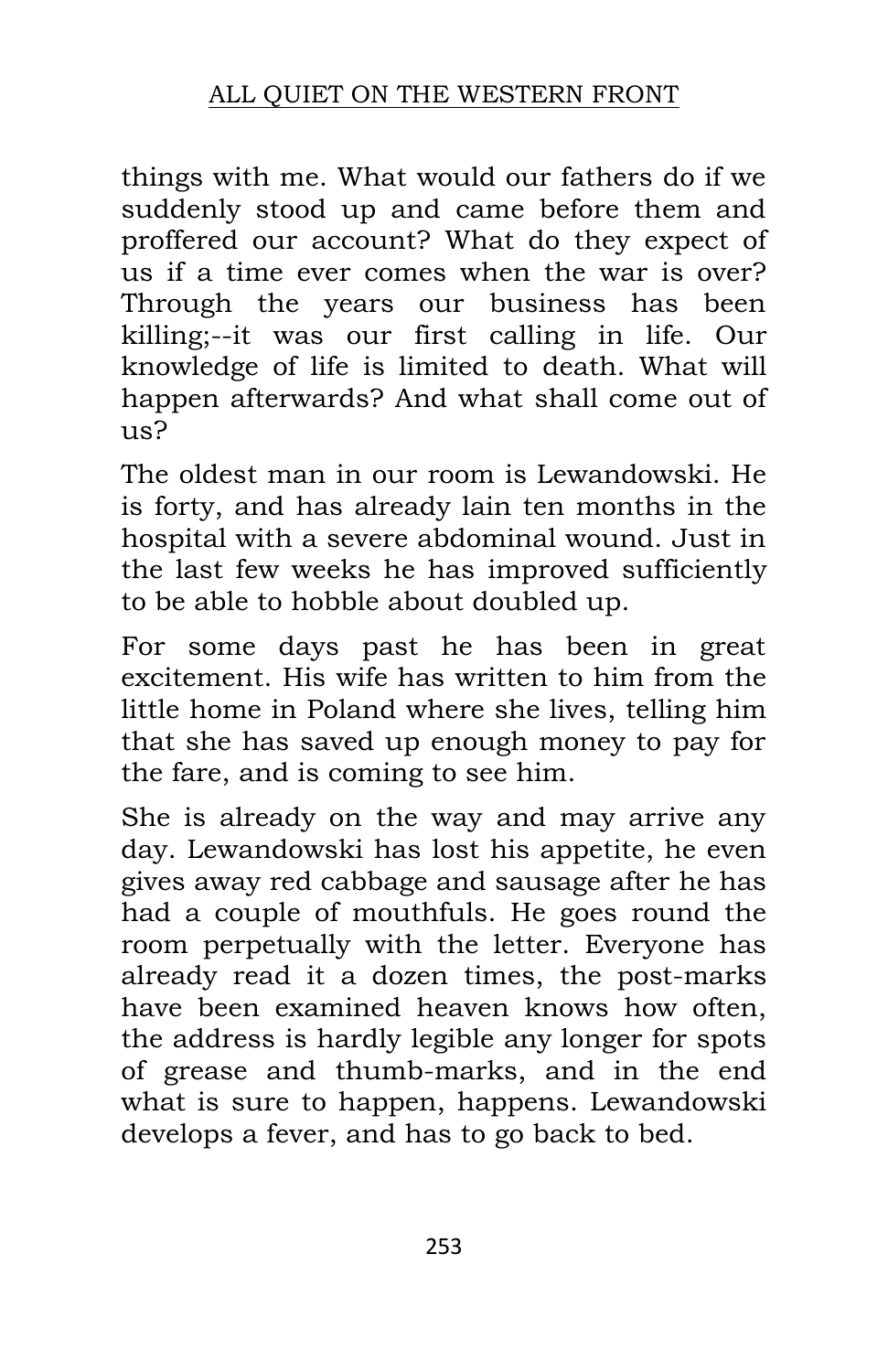He has not seen his wife for two years. In the meantime she has given birth to a child, whom she is bringing with her. But something else occupies Lewandowski's thoughts. He had hoped to get permission to go out when his old woman came; for obviously seeing is all very well, but when a man gets his wife again after such a long time, if at all possible, a man wants something else besides.

Lewandowski has discussed it all with us at great length; in the army there are no secrets about such things. And what's more, nobody finds anything objectionable in it. Those of us who are already able to go out have told him of a couple of very good spots in the town, parks and squares, where he would not be disturbed; one of us even knows of a little room.

But what is the use, there Lewandowski lies in bed with his troubles. Life holds no more joy for him if he has to forgo this affair. We console him and promise to get over the difficulty somehow or other.

The next afternoon his wife appears, a tousled little woman with anxious, quick eyes like a bird, in a sort of black crinkly mantilla with ribbons; heaven knows where she inherited the thing.

She murmurs something softly and stands shyly in the doorway. It terrifies her that there are six of us men present.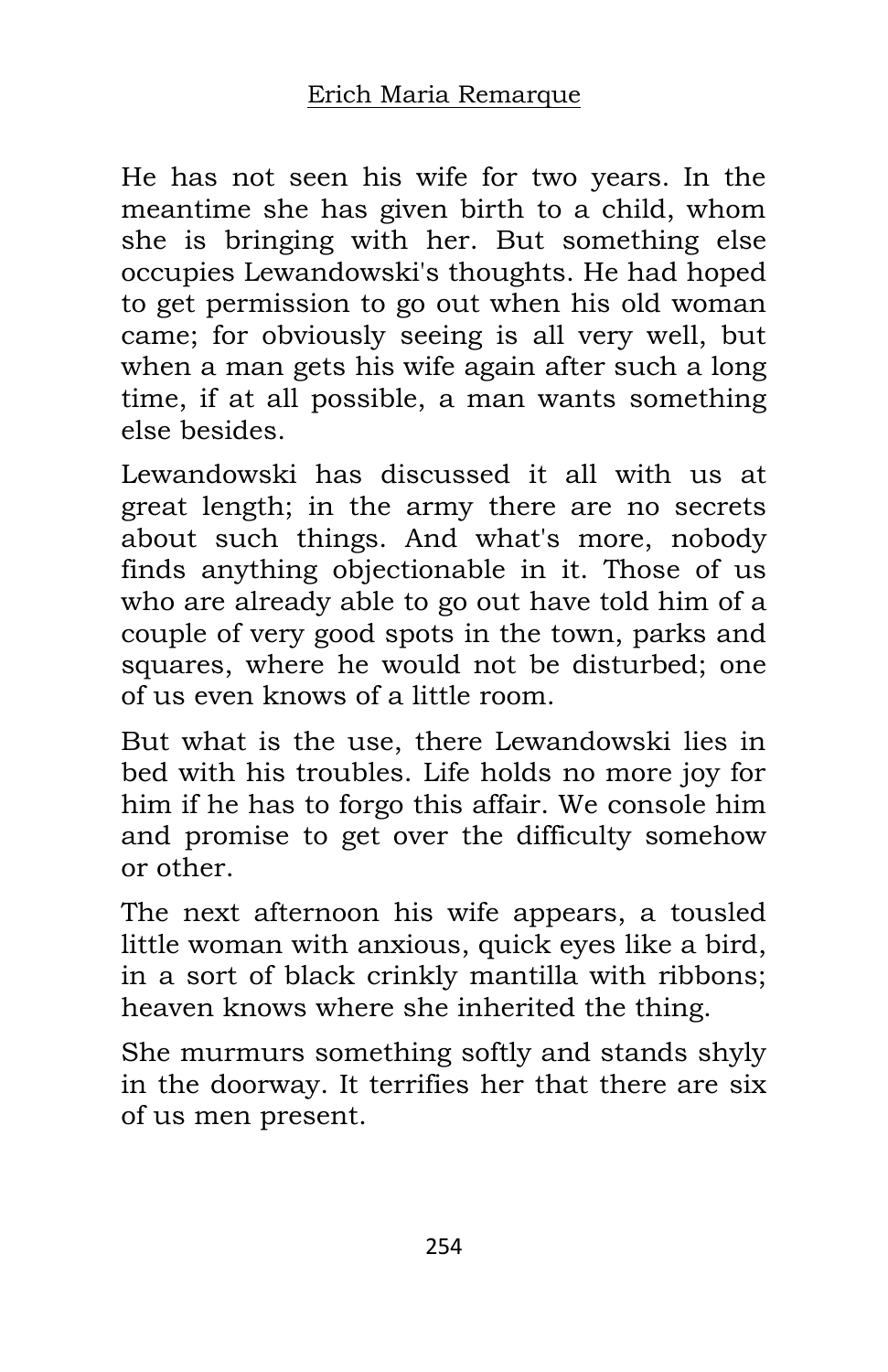## ALL QUIET ON THE WESTERN FRONT

"Well, Marja," says Lewandowski, and gulps dangerously with his adam's apple "you can come in all right, they won't hurt you."

She goes round and proffers each of us her hand. Then she produces the child, which in the intervals has done something in its napkin. From a large handbag embroidered with beads she takes out a clean one and makes the child fresh and presentable. This dispels her first embarrassment, and the two begin to talk.

Lewandowski is very fidgety, every now and then he squints across at us most unhappily with his round goggle eyes.

The time is favourable, the doctor's visit is over, at the most one of the sisters might come in. So one of us goes out to prospect. He comes back and nods. "Not a soul to be seen. Now's your chance, Johann, set to."

The two speak together in an undertone. The woman turns a little red and looks embarrassed. We grin good-naturedly and make pooh-poohing gestures, what does it matter! The devil take all conventions, they were made for other times; here lies the carpenter Johann Lewandowski, a soldier shot to a cripple, and there is his wife; who knows when he will see her again? He wants to have her, and he should have her, good.

Two men stand at the door to forestall the sisters and keep them occupied if they chance to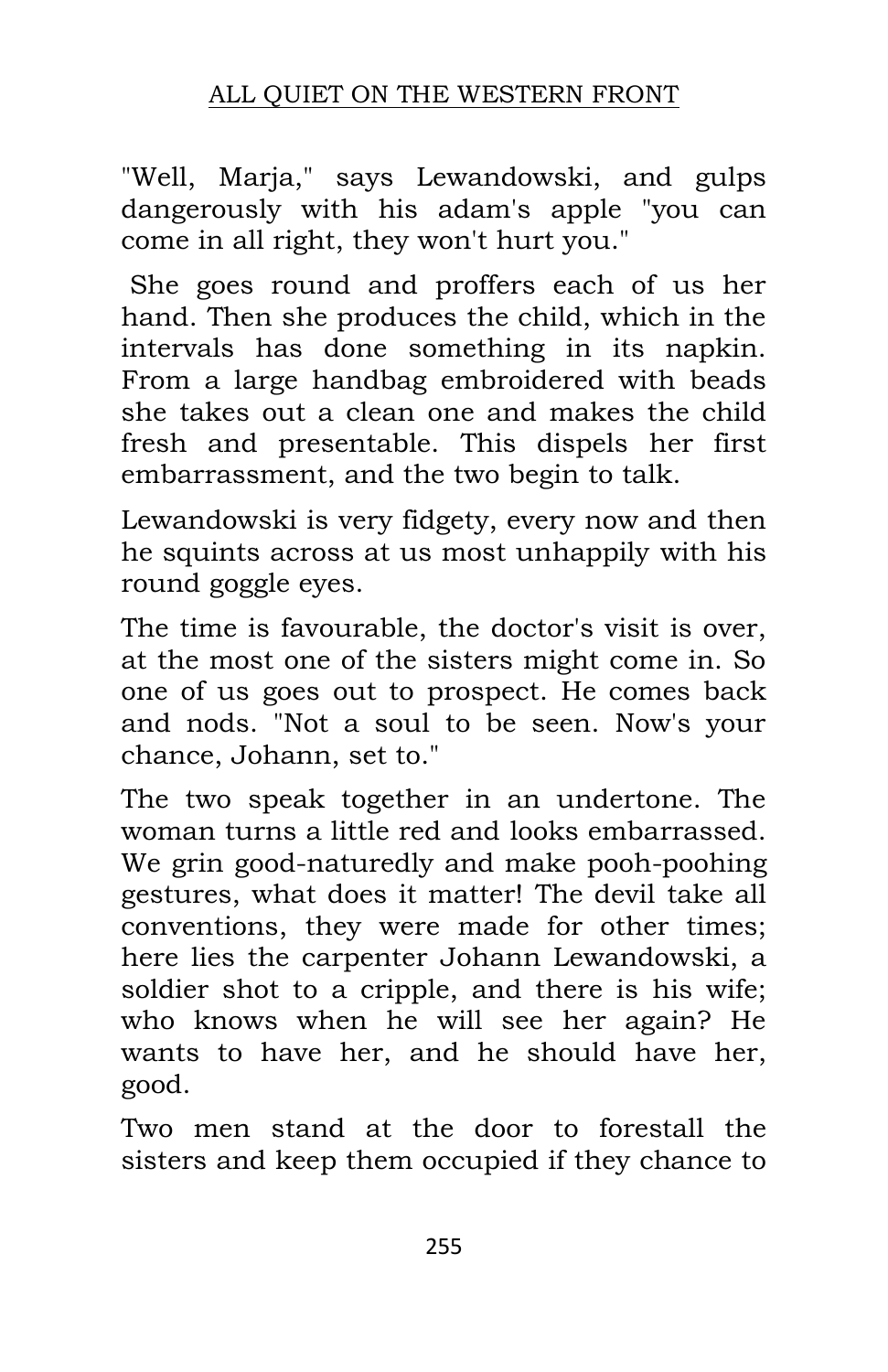come along. They agree to stand guard for a quarter of an hour or thereabouts.

Lewandowski can only lie on his side, so one of us props a couple of pillows against his side, Albert gets the child to hold, we all turn round a bit, the black mantilla disappears under the bedclothes, we make a great clatter and play skat noisily.

All goes well. I hold a club solo with four jacks which nearly goes the round. In the process we almost forget Lewandowski. After a while the child begins to squall, although Albert, in desperation, rocks it to and fro. There is a bit of creaking and rustling, and as we look up casually we see that the child has the bottle in its mouth, and is back again with its mother. The business is over.

We now feel ourselves like one big family, the woman is happy, and Lewandowski lies there sweating and beaming.

He unpacks the embroidered handbag, and some good sausages come to light; Lewandowski takes up the knife with a flourish and saws the meat into slices.

With a handsome gesture he waves toward us- and the little woman goes from one to another and smiles at us and hands round the sausage; she now looks quite handsome. We call her Mother, she is pleased and shakes up our pillows for us.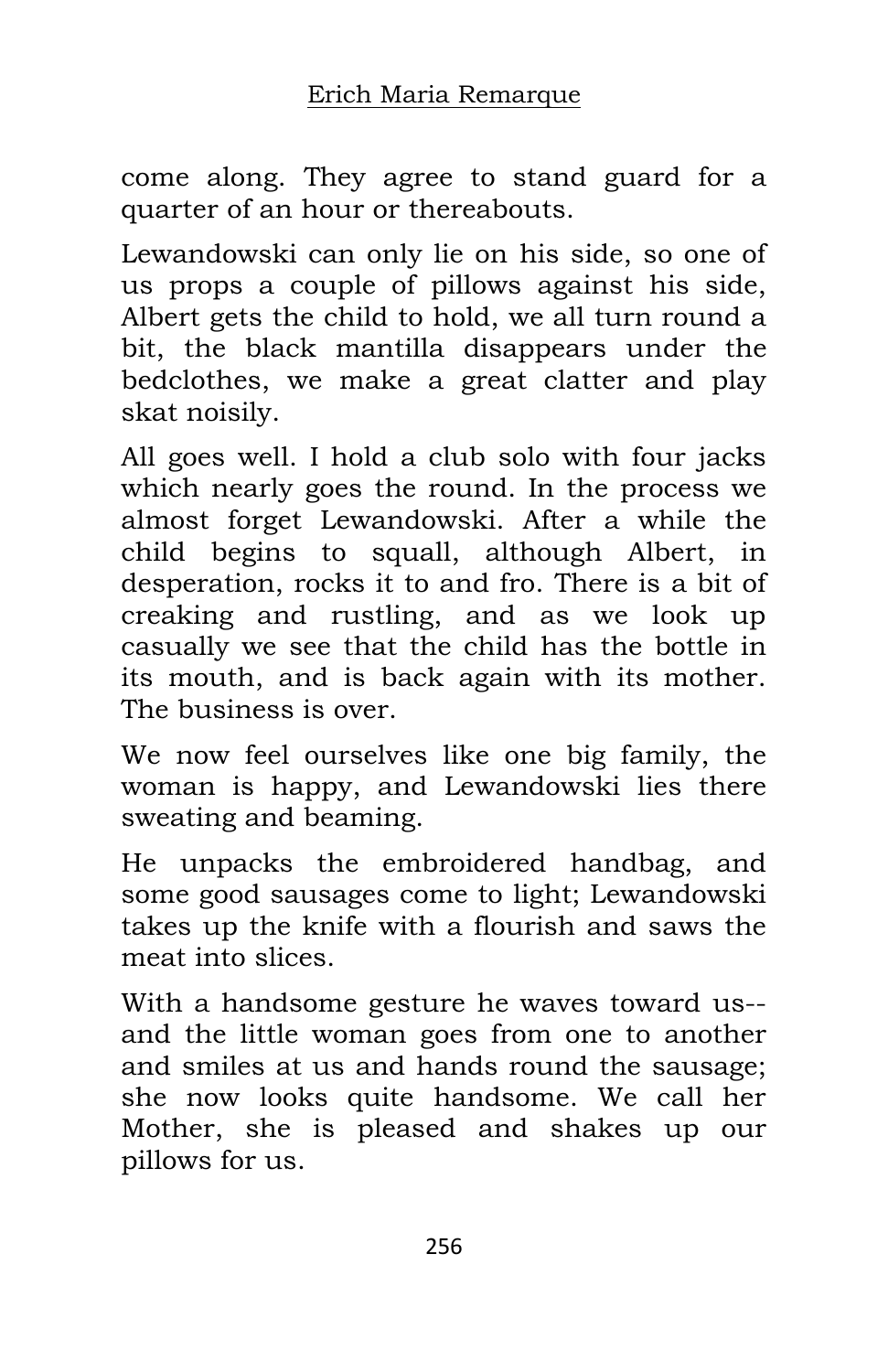After a few weeks I have to go each morning to the massage department. There my leg is harnessed up and made to move. The arm has healed long since.

New convoys arrive from the line. The bandages. are no longer made of cloth, but of white crepe paper. Rag bandages have become scarce at the front.

Albert's stump heals well. The wound is almost closed. In a few weeks he should go off to an institute for artificial limbs. He continues not to talk much, and is much more solemn than formerly. He often breaks off in his speech and stares in front of him. If he were not here with us he would have shot himself long ago. But now he is over the worst of it, and he often looks on while we play skat.

I get convalescent leave.

My mother does not want to let me go away. She is feeble. It is all much worse than it was last time.

Then I am recalled to my regiment and return once more to the line.

Parting from my friend Albert Kropp was very hard. But a man gets used to that sort of thing in the army.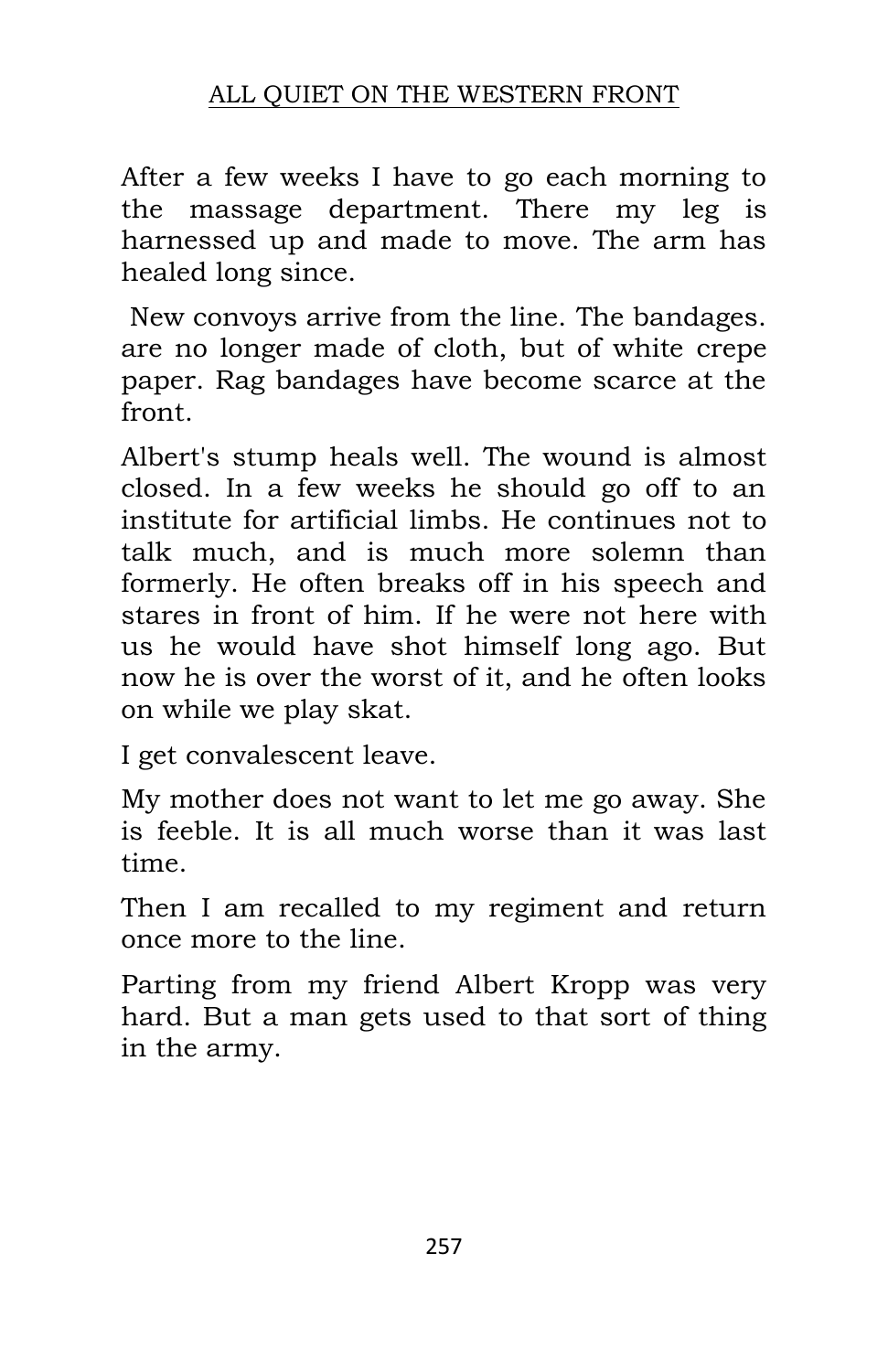## ELEVEN

We count the weeks no more. It was winter when I came up, and when the shells exploded the frozen clods of earth were just as dangerous as the fragments. Now the trees are green again. Our life alternates between billets and the front. We have almost grown accustomed to it; war is a cause of death like cancer and tuberculosis, like influenza and dysentery. The deaths are merely more frequent, more varied and terrible.

Our thoughts are clay, they are moulded with the changes of the days;--when we are resting they are good; under fire, they are dead. Fields of craters within and without.

Everyone is so, not only ourselves here--the things that existed before are no longer valid, and one practically knows them no more. Distinctions, breeding, education are changed, are almost blotted out and hardly recognisable any longer. Sometimes they give an advantage for profiting by a situation;--but they also bring consequences along with them, in that they arouse prejudices which have to be overcome. It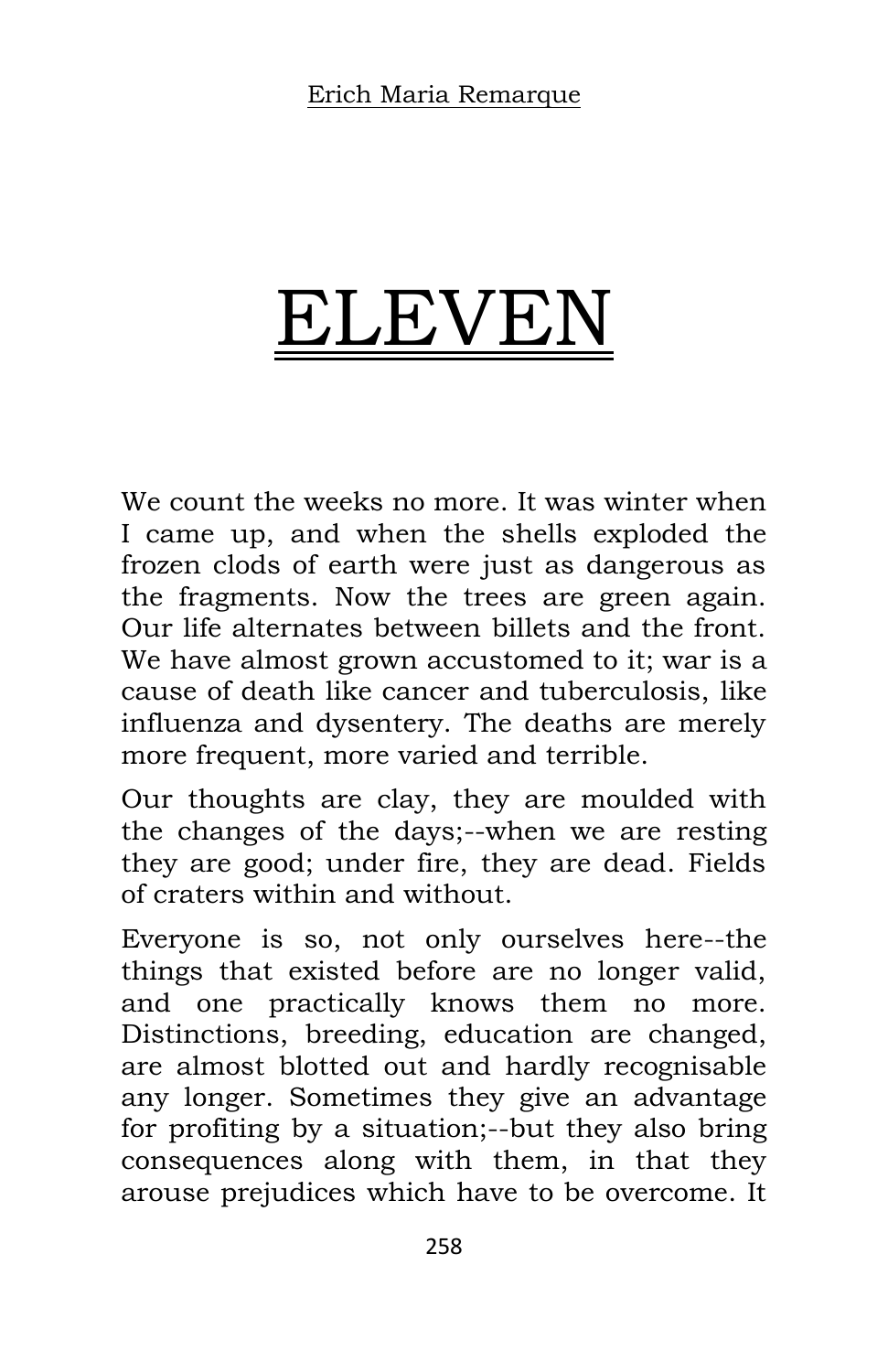is as though formerly we were coins of different provinces; and now we are melted down, and all bear the same stamp. To rediscover the old distinctions, the metal itself must be tested. First we are soldiers and afterwards, in a strange and shamefaced fashion, individual men as well.

It is a great brotherhood, which adds something of the good-fellowship of the folk-song, of the feeling of solidarity of convicts, and of the desperate loyalty to one another of men condemned to death, to a condition of life arising out of the midst of danger, out of the tension and forlornness of death--seeking in a wholly unpathetic way a fleeting enjoyment of the hours as they come. If one wants to appraise it, it is at once heroic and banal--but who wants to do that?

It is this, for example, that makes Tjaden spoon down his ham-and-pea soup in such tearing haste when an enemy attack is reported, simply because he cannot be sure that in an hour's time he will be alive. We have discussed it at length, whether it is right or not to do so. Kat condemns it, because, he says, a man has to reckon with the possibility of an abdominal wound, and that is more dangerous on a full stomach than on an empty one.

Such things are real problems, they are serious matters to us, they cannot be otherwise. Here, on the borders of death, life follows an amazingly simple course, it is limited to what is most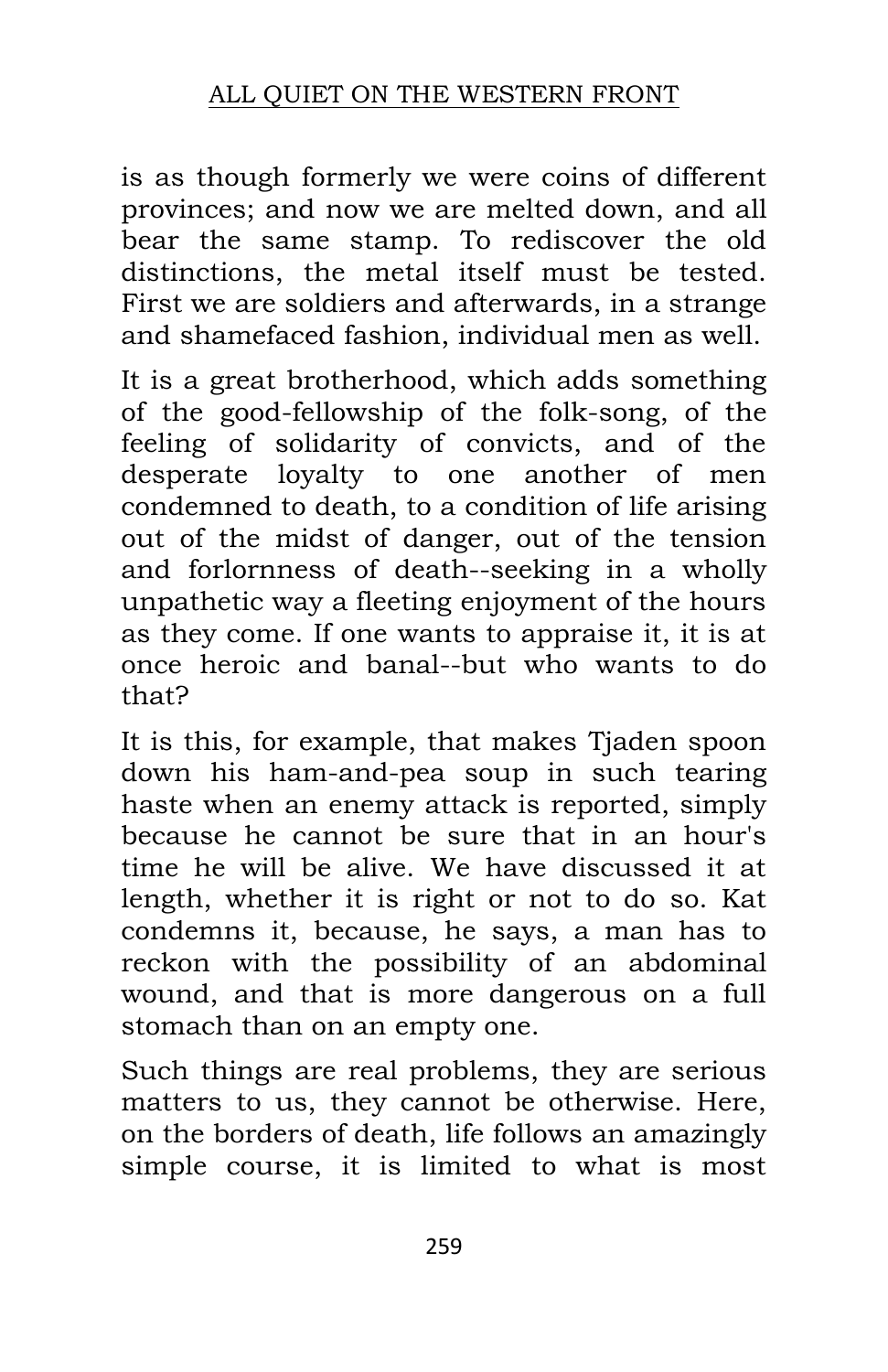necessary, all else lies buried in gloomy sleep;- in that besides our primitiveness and our survival. Were we more subtly differentiated we must long since have gone mad, have deserted, or have fallen. As in a polar expedition, every expression of life must serve only the preservation of existence, and is absolutely focused on that. All else is banished because it would consume energies unnecessarily. That is the only way to save ourselves. In the quiet hours when the puzzling reflection of former days like a blurred mirror, projects beyond me the figure of my present existence, I often sit over against myself, as before a stranger, and wonder how the unnameable active principle that calls itself to life has adapted itself even to this form. All other

expressions lie in a winter sleep, life is simply one continual watch against the menace of death;-- it has transformed us into unthinking animals in order to give us the weapon of instinct--it has reinforced us with dullness, so that we do not go to pieces before the horror, which would overwhelm us if we had clear, conscious thought--it has awakened in us the sense of comradeship, so that we escape the abyss of solitude--it has lent us the indifference of wild creatures, so that in spite of all, we perceive the positive in every moment, and store it up as a reserve against the onslaught of nothingness. Thus we live a closed, hard existence of the utmost superficiality, and rarely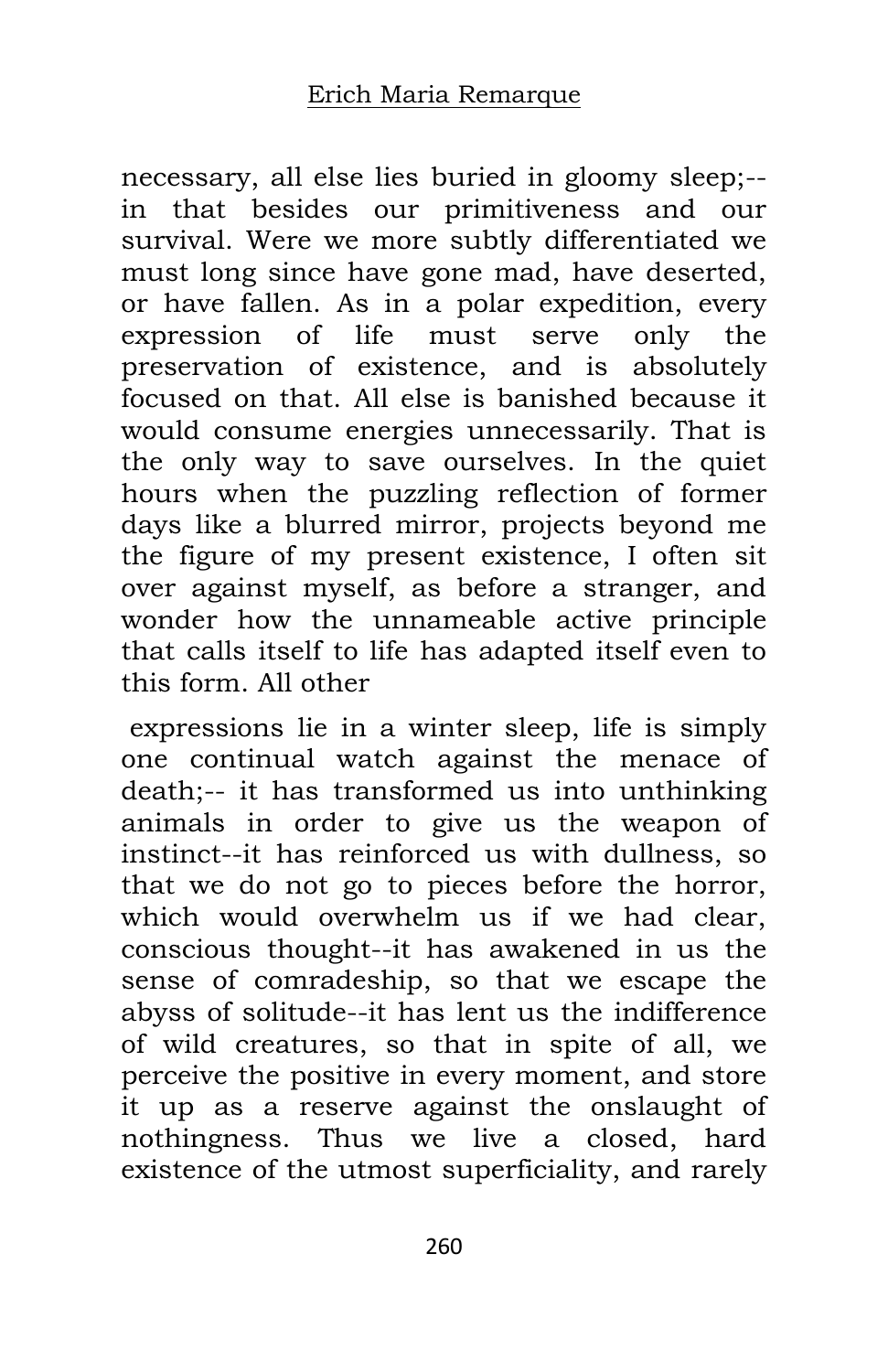does an incident strike out a spark. But then unexpectedly a flame of grievous and terrible yearning flares up.

Those are the dangerous moments. They show us that the adjustment is only artificial, that it is not simple rest, but sharpest struggle for rest. In the outward form of our life we are hardly distinguishable from Bushmen; but whereas the latter can be so always, because they are so truly, and at best may develop further by exertion of their spiritual forces, with us it is the reverse;--our inner forces are not exerted toward regeneration, but toward degeneration. The Bushmen are primitive and naturally so, but we are primitive in an artificial sense, and by virtue of the utmost effort.

And at night, waking out of a dream, overwhelmed and bewitched by the crowding apparitions, a man perceives with alarm how slight is the support, how thin the boundary that divides him from the darkness. We are little flames poorly sheltered by frail walls against the storm of dissolution and madness, in which we flicker and sometimes almost go out. Then the muffled roar of the battle becomes a ring that encircles us, we creep in upon ourselves, and with big eyes stare into the night. Our only comfort is the steady breathing of our comrades asleep, and thus we wait for the morning.

Every day and every hour, every shell and every death cuts into this thin support, and the years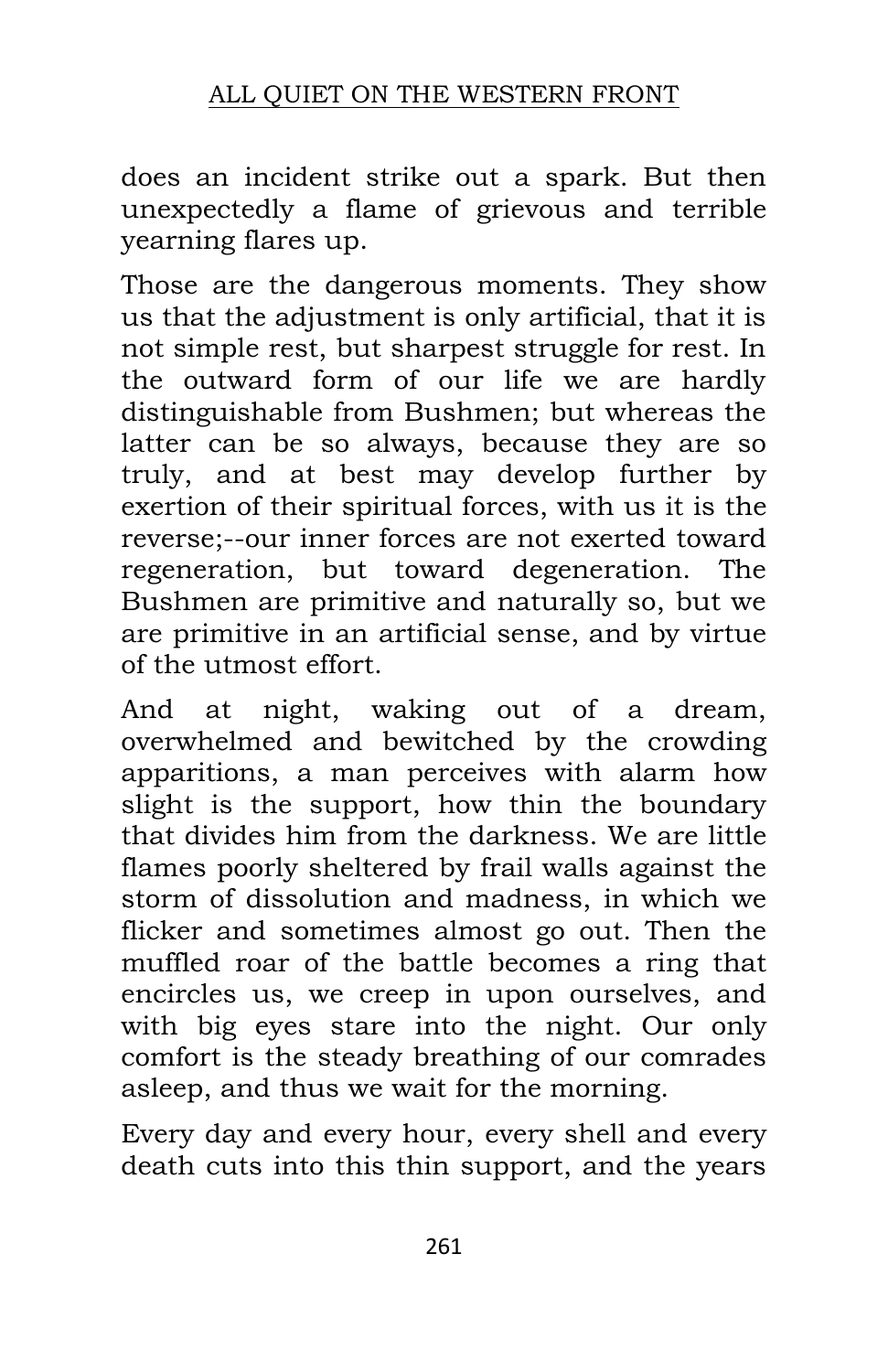waste it rapidly. I see how it is already gradually breaking down around me.

There is the mad story of Detering.

He was one of those who kept himself to himself. His misfortune was that he saw a cherry tree in a garden. We were just coming back from the front line, and at a turning of the road near our billets, marvellous in the morning twilight, stood this cherry tree before us. It had no leaves, but was one white mass of blossom.

In the evening Detering was not to be seen. Then at last he came back and had a couple of branches of cherry blossom in his hand. We made fun of him, and asked whether he was going to a wedding. He made no answer, but lay down on his bed. During the night I heard him making a

noise, he seemed to be packing. I sensed something amiss and went over to him. He made out it was nothing, and I said to him: "Don't do anything silly, Detering."

"Ach, why--it's merely that I can't sleep--"

"What did you pick the cherry branches for?"

"Surely I can pick cherry blossom if I want to!" he replied evasively--and after a while: "I have a big orchard with cherry trees at home. When they are in blossom, from the hay loft they look like one single sheet, so white. It is just the time."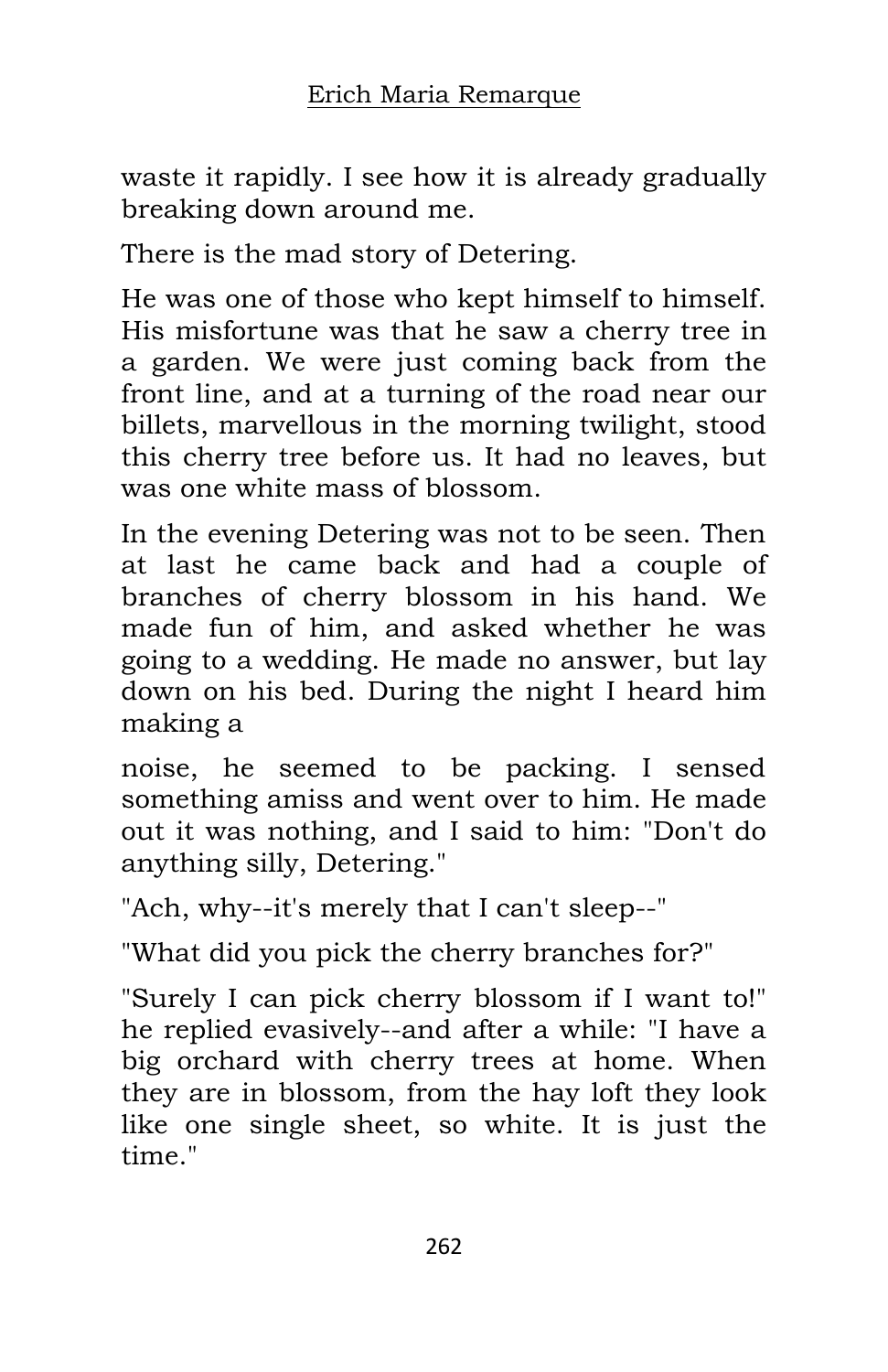"Perhaps you will get leave soon. You may even be sent back as a farmer."

He nodded but he was far away. When these peasants are excited they have a curious expression, a mixture of cow and yearning god, half stupid and half rapt. In order to turn him away from his thoughts I asked him for a piece of bread. He gave it to me without a murmur. That was suspicious, for he is usually tightfisted. So I stayed awake. Nothing happened; in the morning he was as usual.

Apparently he had noticed that I had been watching him;--but the second morning he was gone. I noticed it, but said nothing, in order to give him time; he might perhaps get through. Various fellows have already got into Holland.

But at roll call he was missed. A week after we heard that he had been caught by the field gendarmes, those despicable military police. He had headed toward Germany, that was hopeless, of course--and, of course, he did everything else just as idiotically. Anyone might have known that his flight was only homesickness and a momentary aberration. But what does a courtmartial a hundred miles behind the front-line know about it? We have heard nothing more of Detering.

But sometimes it broke out in other ways, this danger, these pent-up things, as from an overheated boiler. It will be enough to tell how Berger met his end.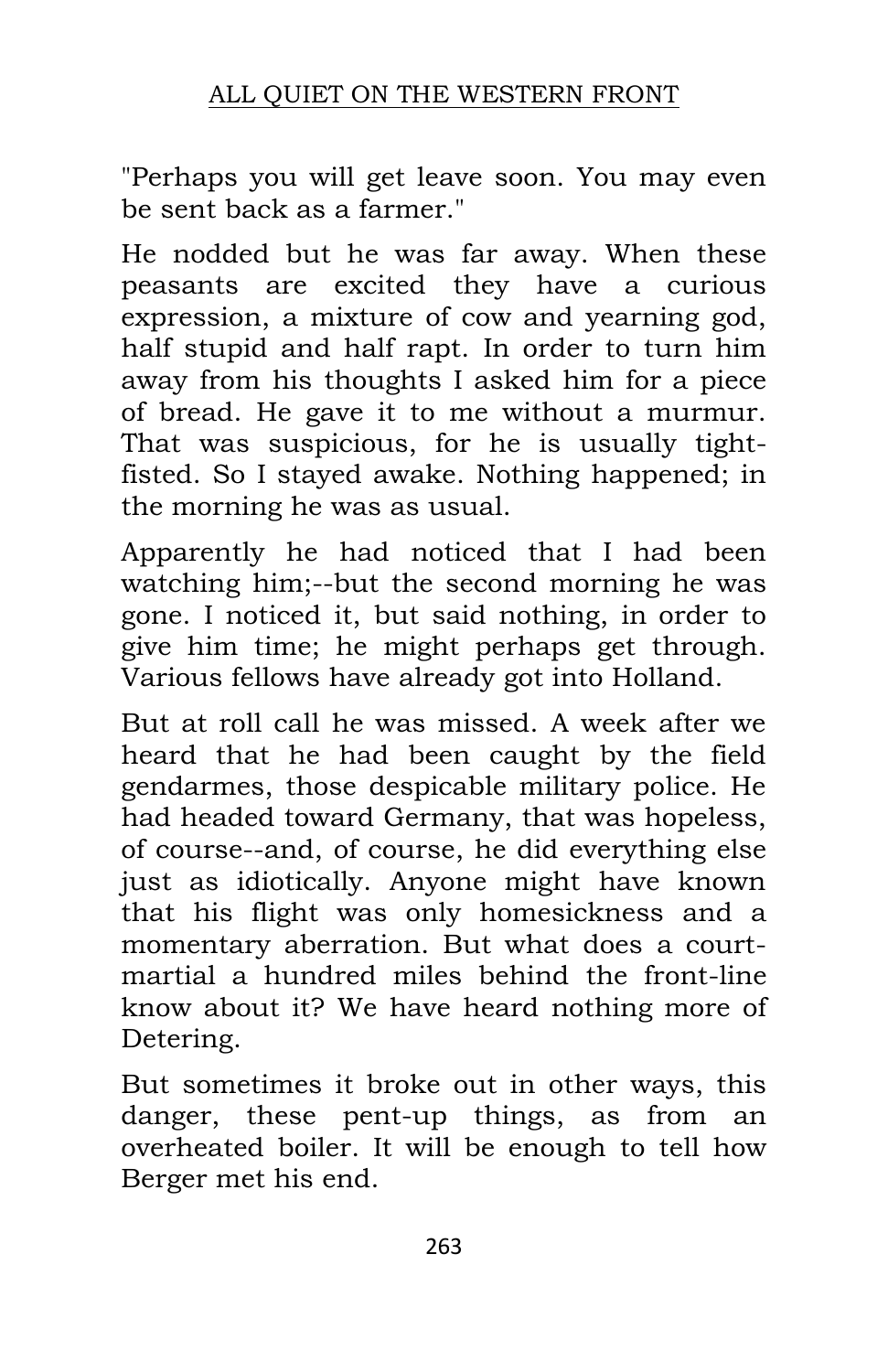Our trenches have now for some time been shot to pieces, and we have an elastic line, so that there is practically no longer any proper trench warfare. When attack and counter-attack have waged backwards and forwards there remains a broken line and a bitter struggle from crater to crater. The front-line has been penetrated, and everywhere small groups have established themselves, the fight is carried on from clusters of shell-holes.

We are in a crater, the English are coming down obliquely, they are turning our flank and working in behind us. We are surrounded. It is not easy to surrender, fog and smoke hang over us, no one would recognise that we wanted to give ourselves up, and perhaps we don't want to, a man doesn't even know himself at such moments. We hear the explosions of the handgrenades coming towards us. Our machine-gun sweeps over the semicircle in front of us. The cooling-water evaporates, we hastily pass round the case, every man pisses in it, and thus we again have water, and are able to continue firing. But behind us the attack crashes ever nearer.

A few minutes and we are lost.

Then, at closest range, a second machine-gun bursts out. It is set up in a crater alongside us; Berger has fetched it, and now the counterattack comes over from behind; we are set free and make contact with the rear.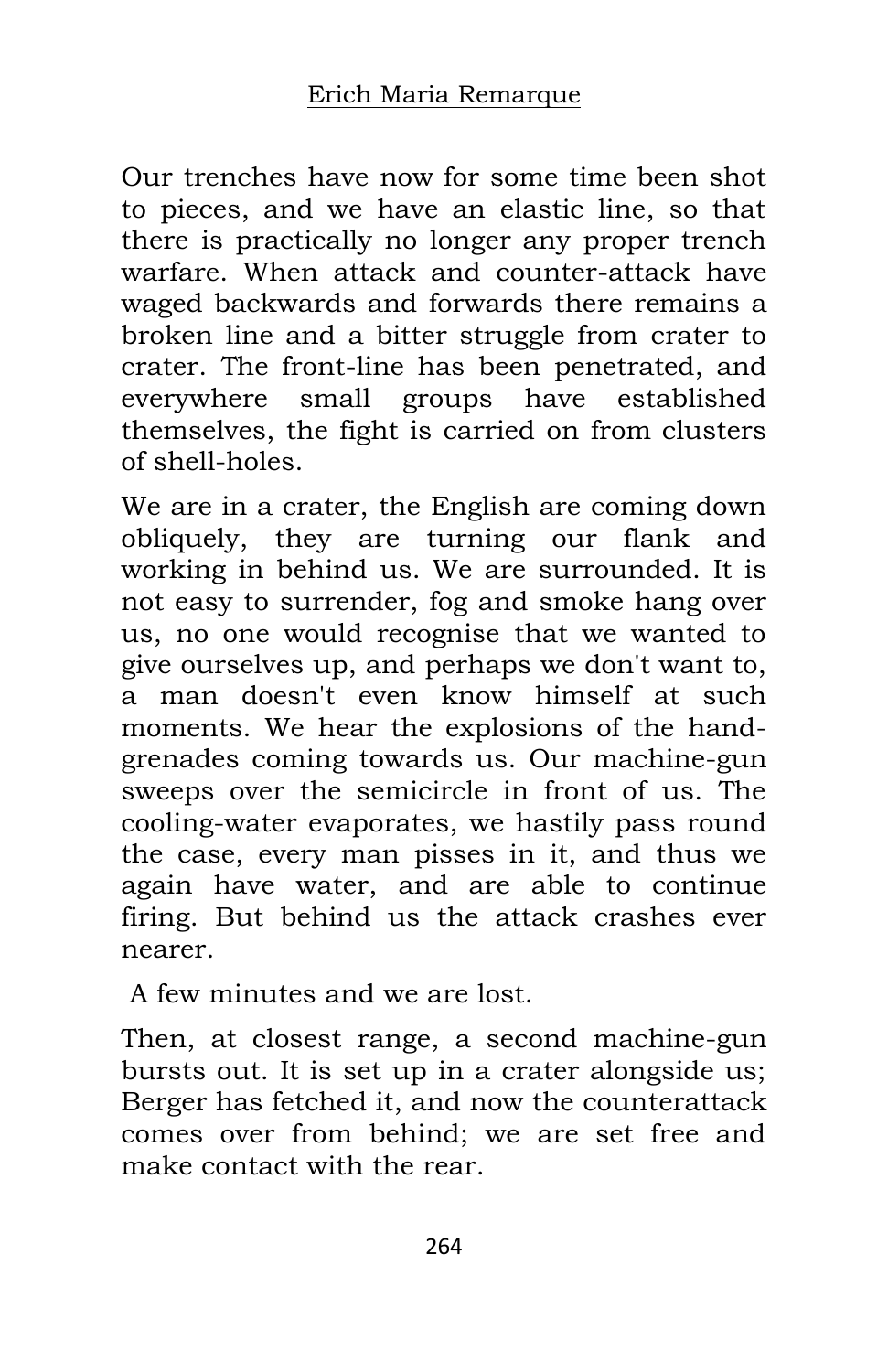Afterwards, as we lie in comparatively good cover, one of the food-carriers reports that a couple of hundred yards distant there lies a wounded messenger-dog.

"Where?" asks Berger.

The other describes the place to him. Berger goes off either to fetch the beast in or to shoot it. Six months ago he would not have cared, he would have been reasonable. We try to prevent him. Then, as he goes off grimly, all we can say is: "You're mad," and let him go. For these cases of front-line madness become dangerous if one is not able to fling the man to the ground and hold him fast. And Berger is six feet and the most powerful man in the company.

He is absolutely mad for he has to pass through the barrage; but this lightning that lowers somewhere above us all has struck him and made him demented. It affects others so that they begin to rave, to run away--there was one man who even tried to dig himself into the ground with hands, feet, and teeth.

It is true, such things are often simulated, but the pretence itself is a symptom. Berger, who means to finish off the dog, is carried away with a wound in the pelvis, and one of the fellows who carry him gets a bullet in the leg while doing it.

Müller is dead. Someone shot him point-blank in the stomach with a Verey light. He lived for half an hour, quite conscious, and in terrible pain.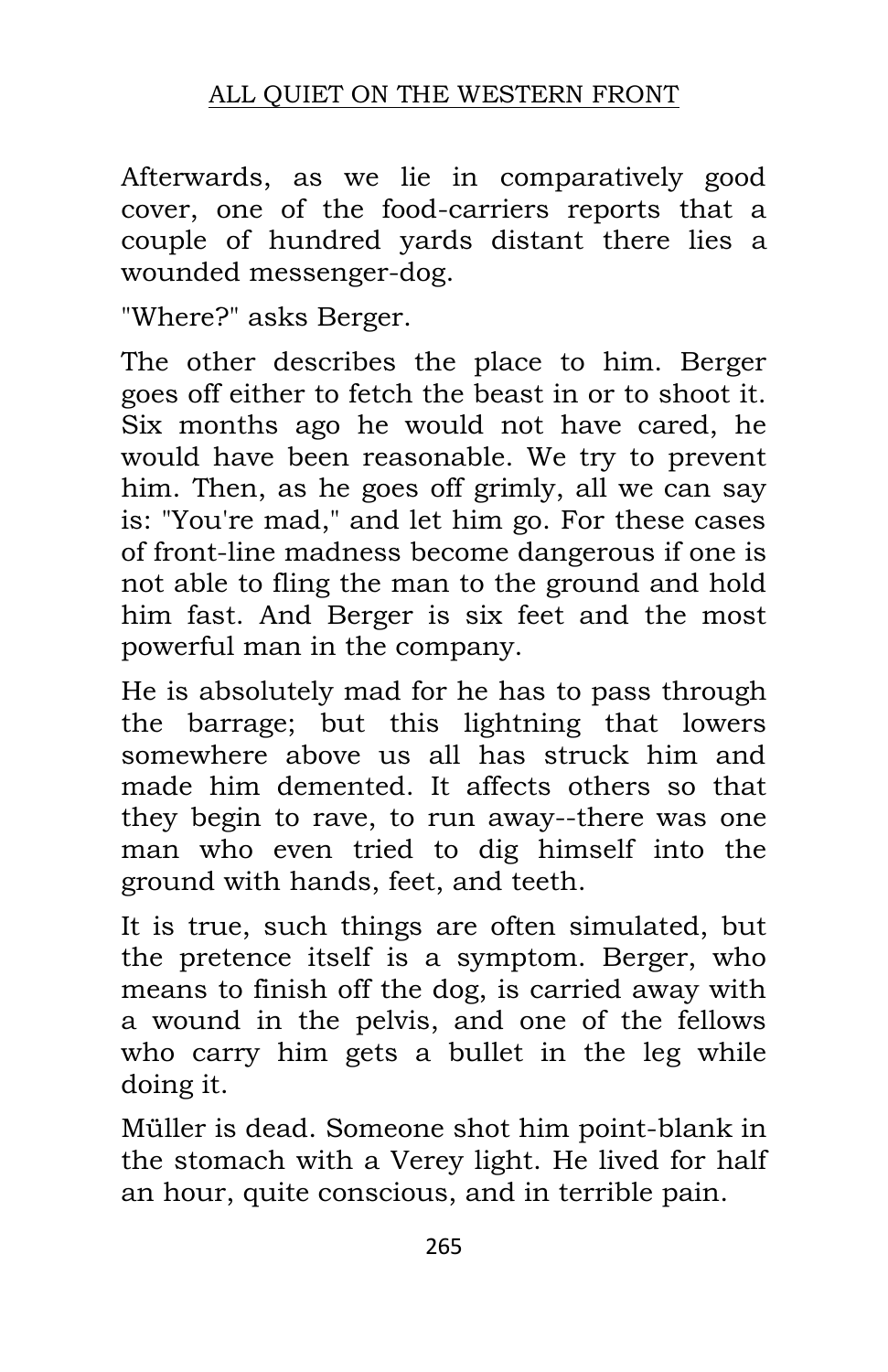Before he died he handed over his pocket-book to me, and bequeathed me his boots--the same that he once inherited from Kemmerich. I wear them, for they fit me quite well. After me Tjaden will get them, I have promised them to him.

We have been able to bury Müller, but he is not likely to remain long undisturbed. Our lines are falling back. There are too many fresh English and American regiments over there. There's too much corned beef and white wheaten bread. Too many new guns. Too many aeroplanes.

But we are emaciated and starved. Our food is bad and mixed up with so much substitute stuff that it makes us ill. The factory owners in Germany have grown wealthy;--dysentery dissolves our bowels. The latrine poles are always densely crowded; the people at home ought to be shown these grey, yellow, miserable, wasted faces here, these bent figures from whose bodies the colic wrings out the blood, and who with lips trembling and distorted with pain, grin at one another and say: "It is not much sense pulling up one's trousers again--"

Our artillery is fired out, it has too few shells and the barrels are so worn that they shoot uncertainly, and scatter so widely as even to fall on ourselves. We have too few horses. Our fresh troops are anaemic boys in need of rest, who cannot carry a pack, but merely know how to die. By thousands. They understand nothing about warfare, they simply go on and let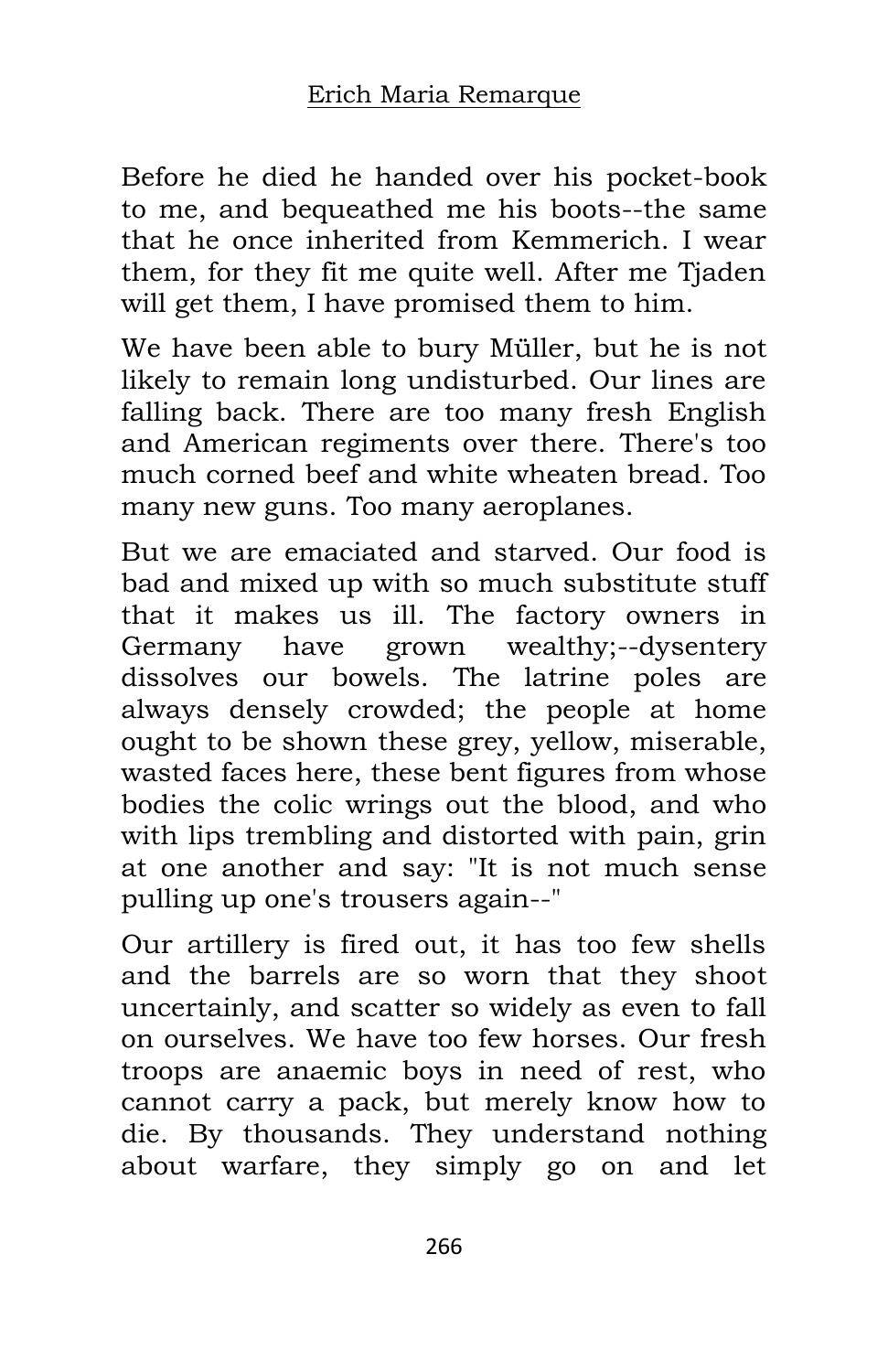themselves be shot down. A single flyer routed two companies of them for a joke, just as they came fresh from the train--before they had ever heard of such a thing as cover.

"Germany ought to be empty soon," says Kat.

We have given up hope that some day an end may come. We never think so far. A man can stop a bullet and be killed; he can get wounded, and then the hospital is his next stop. There, if they do not amputate him, he sooner or later falls into the hands of one of those staff surgeons who, with the War Service Cross in his button-hole, says to him: "What, one leg a bit short? If you have any pluck you don't need to run at the front. The man is Al. Dismiss!"

Kat tells a story that has travelled the whole length of the front from the Vosges to Flanders;- of the staff surgeon who reads the names on the list, and when a man comes before him, without looking up, says: "Al. We need soldiers up there." A fellow with a wooden leg comes up before him, the staff surgeon again says Al--"And then," Kat raises his voice, "the fellow says to him: 'I already have a wooden leg, but when I go back again and they shoot off my head, then I will get a wooden head made and become a staff surgeon'." This answer tickles us all immensely.

There may be good doctors, and there are, lots of them; all the same, every soldier some time during his hundreds of inspections falls into the clutches of one of these countless hero-grabbers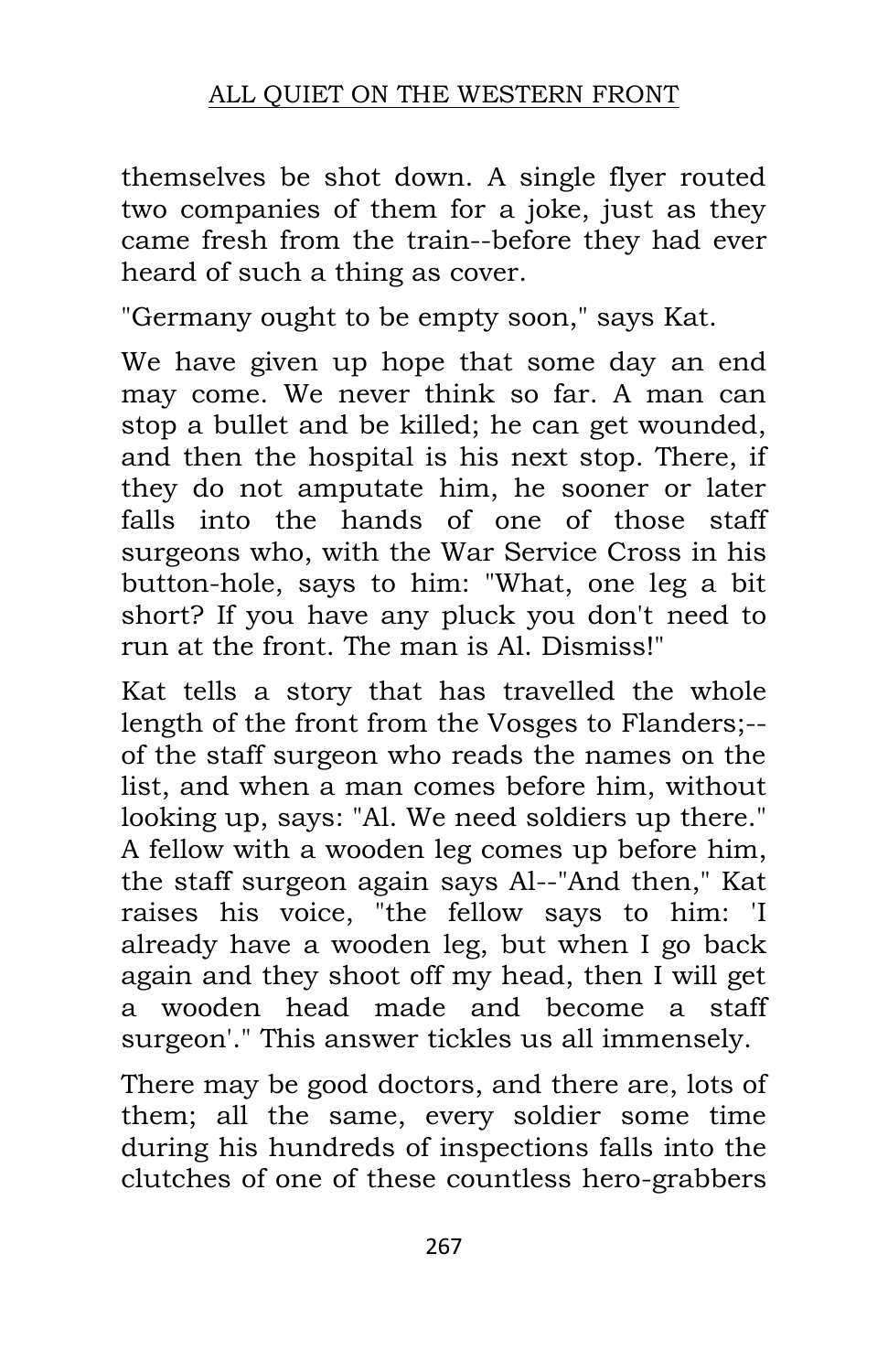who pride themselves on changing as many C3's and B3's as possible into Al's.

There are many such stories, they are mostly far more bitter. All the same, they have nothing to do with mutiny or lead-swinging. They are merely honest and call a thing by its name; for there is a very great deal of fraud, injustice, and baseness in the army. It is nothing that regiment after regiment returns again and again to the ever more hopeless struggle, that attack follows attack along the weakening, retreating, crumbling line.

From a mockery the tanks have become a terrible weapon. Armoured they come rolling on in long lines, more than anything else embody for us the horror of war.

We do not see the guns that bombard us; the attacking lines of the enemy infantry are men like ourselves; but these tanks are machines, their caterpillars run on as endless as the war, they are annihilation, they roll without feeling into the craters, and climb up again without stopping, a fleet of roaring, smoke-belching armour-clads, invulnerable steel beasts squashing the dead and the wounded--we shrivel up in our thin skin before them, against their colossal weight our arms are sticks of straw, and our hand-grenades matches.

Shells, gas clouds, and flotillas of tanks- shattering, corroding, death.

268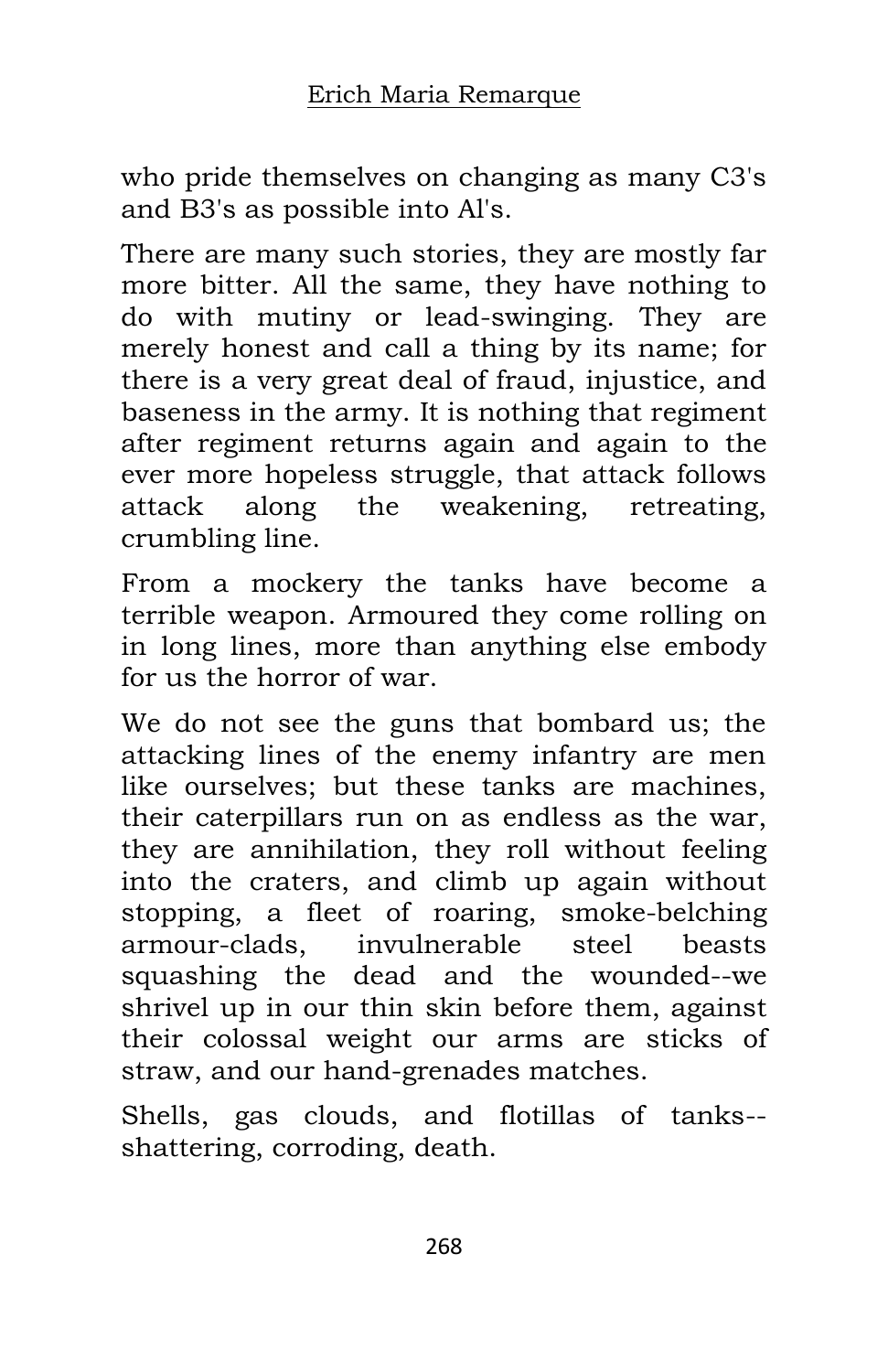Dysentery, influenza, typhus--scalding, choking, death.

Trenches, hospitals, the common grave--there are no other possibilities.

In one attack our Company Commander, Bertinck, falls. He was one of those superb front-line officers who are foremost in every hot place. He was with us for two years without being wounded, so that something had to happen in the end.

We occupy a crater and get surrounded. The stink of petroleum or oil blows across with the fumes of powder. Two fellows with a flamethrower are seen, one carries the tin on his back, the other has the hose in his hands from which the fire spouts. If they get so near that they can reach us we are done for, we cannot retreat yet.

We open fire on them. But they work nearer and things begin to look bad. Bertinck is lying in the hole with us. When he sees that we cannot hit them because under the sharp fire we have to think too much about keeping under cover, he takes a rifle, crawls out of the hole, and lying down propped on his elbows, he takes aim. He fires--the same moment a bullet smacks into him, they have got him. Still he lies and aims again;--once he shifts and again takes aim; at last the rifle cracks. Bertinck lets the gun drop and says: "Good," and slips back into the hole. The hindermost of the two flame-throwers is hit,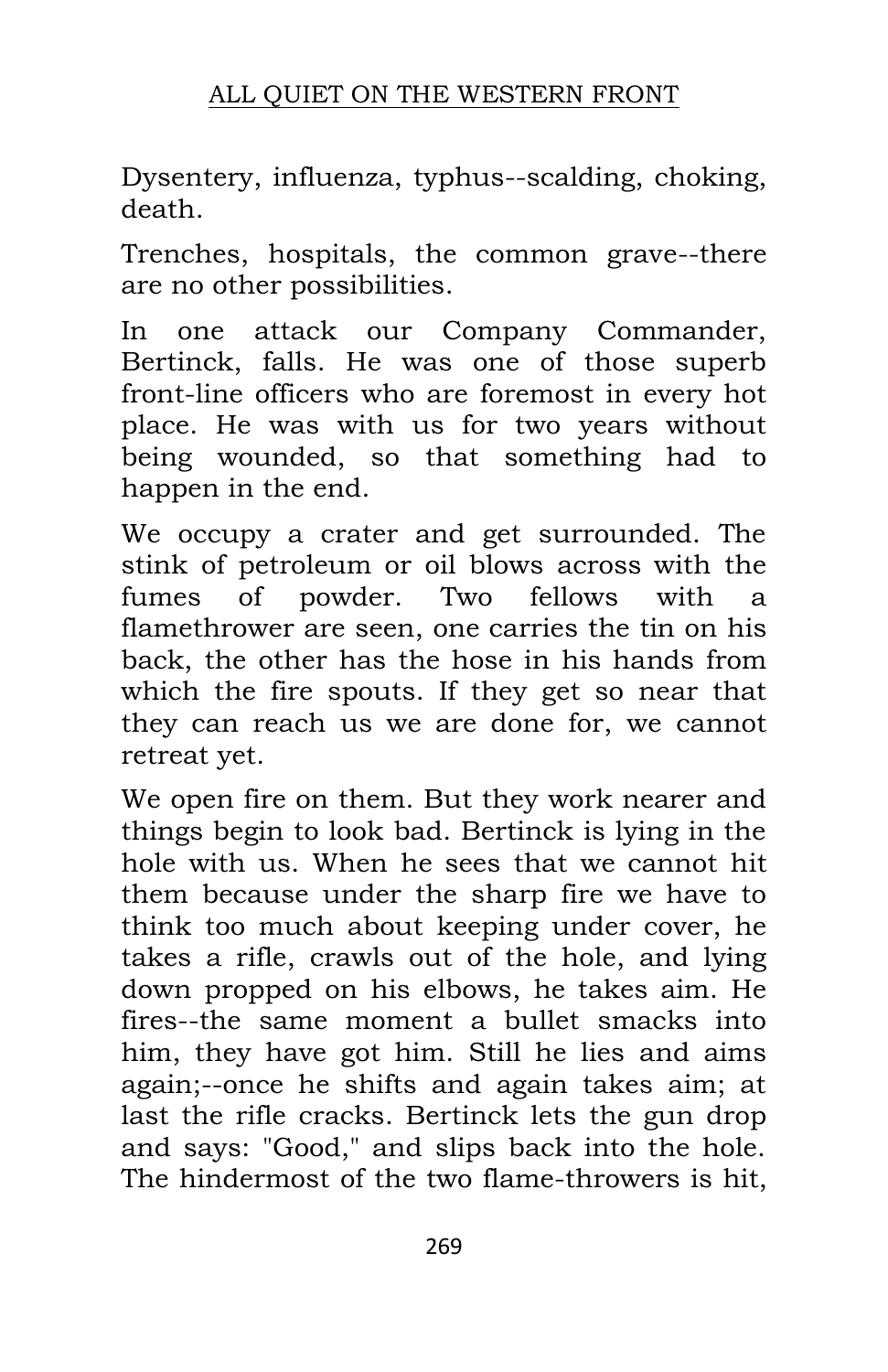he falls, the hose slips away from the other fellow, the fire squirts about on all sides and the man burns.

Bertinck has a chest wound. After a while a fragment smashes away his chin, and the same fragment has sufficient force to tear open Leer's hip. Leer groans as he supports himself on his arm, he bleeds quickly, no one can help him. Like an emptying tube, after a couple of minutes he collapses.

What use is it to him now that he was such a good mathematician at school.

The months pass by. The summer of 1918 is the most bloody and the most terrible. The days stand like angels in blue and gold, incomprehensible, above the ring of annihilation. Every man here knows that we are losing the war. Not much is said about it, we are falling back, we will not be able to attack again after this big offensive, we have no more men and no more ammunition.

Still the campaign goes on--the dying goes on --  $"$ 

Summer of 1918--Never has life in its niggardliness seemed to us so desirable as now;- -the red poppies in the meadows round our billets, the smooth beetles on the blades of grass, the warm evenings in the cool, dim rooms, the black mysterious trees of the twilight, the stars and the flowing waters, dreams and long sleep - O Life, life, life!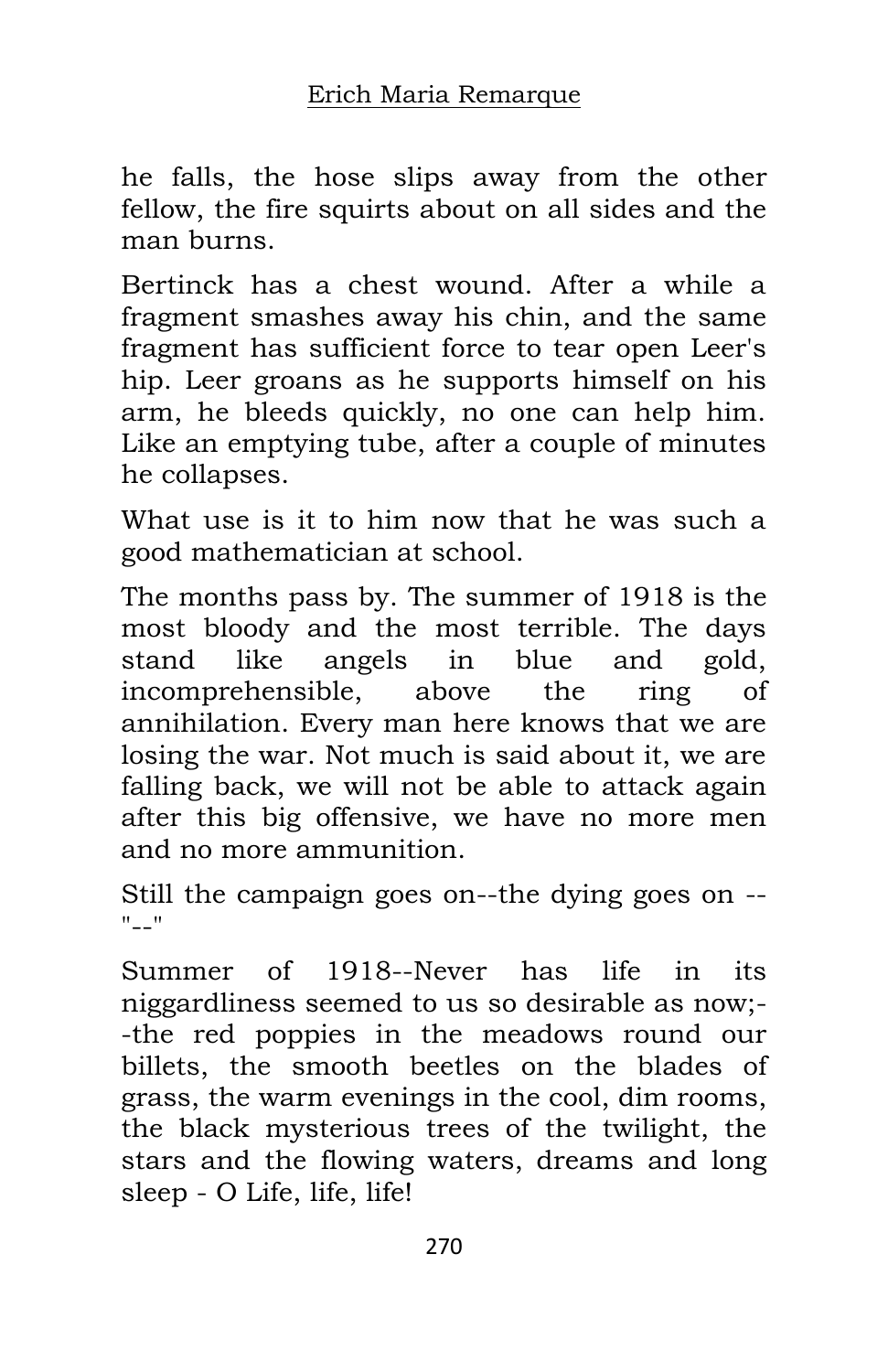Summer of 1918--Never was so much silently suffered as in the moment when we depart once again for the front-line. Wild, tormenting rumours of an armistice and peace are in the air, they lay hold on our hearts and make the return to the front harder than ever.

Summer of 1918--Never was life in the line more bitter and more full of horror than in the hours of the bombardment, when the blanched faces lie in the dirt and the hands clutch at the one thought: No! No! Not now! Not now at the last moment!

Summer of 1918--Breath of hope that sweeps over the scorched fields, raging fever of impatience, of disappointment, of the most agonising terror of death, insensate question: Why? Why do they make an end? And why do these rumours of an end fly about?

There are so many airmen here, and they are so sure of themselves that they give chase to single individuals, just as though they were hares. For every one German plane there come at least five English and American. For one hungry, wretched German soldier come five of the enemy, fresh and fit. For one German army loaf there are fifty tins of canned beef over there. We are not beaten, for as soldiers we are better and more experienced; we are simply crushed and driven back by overwhelming superior forces.

Behind us lay rainy weeks--grey sky, grey fluid earth, grey dying. If we go out, the rain at once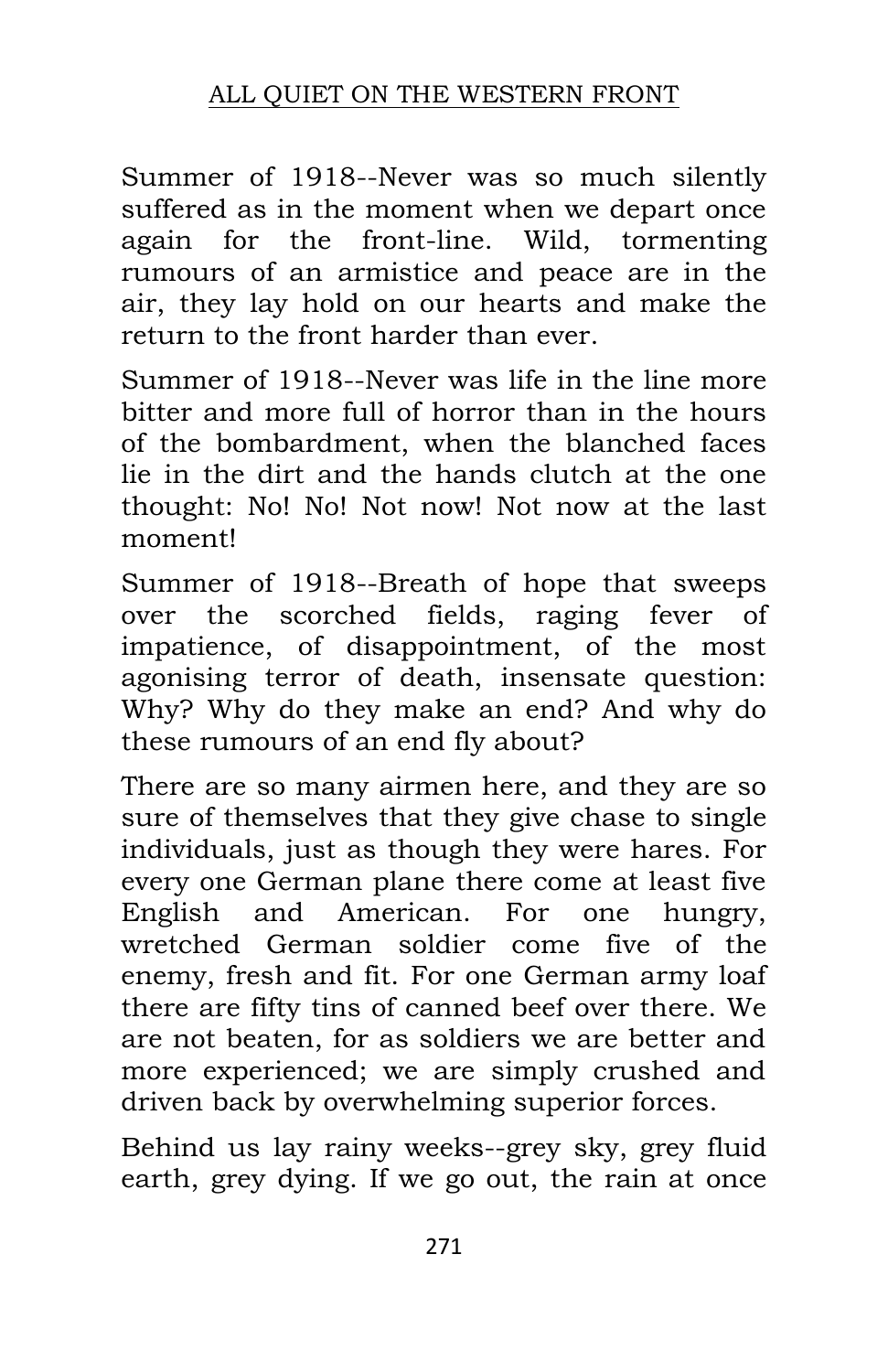soaks through our overcoat and clothing;--and we remain wet all the time we are in the line. We never get dry. Those who will wear high boots tie sand bags round the tops so that the mud does not pour in so fast. The rifles are caked, the uniforms caked, everything is fluid and dissolved, the earth one dripping, soaked, oily mass in which lie yellow pools with red spiral streams of blood and into which the dead, wounded, and survivors slowly sink down.

The storm lashes us, out of the confusion of grey and yellow the hail of splinters whips forth the child-like cries of the wounded, and in the night shattered life groans painfully into silence.

Our hands are earth, our bodies clay and our eyes pools of rain. We do not know whether we still live.

Then the heat sinks heavily into our shell-holes like a jelly fish, moist and oppressive, and on one of these late summer days, while bringing food, Kat falls. We two are alone. I bind up his wound; his shin seems to be smashed. It has got the bone, and Kat groans desperately: "At last- just at the last--"

I comfort him. "Who knows how long this mess will go on yet! Now you are saved--"

The wound begins to bleed fast. Kat cannot be left by himself while I try to find a stretcher. Anyway, I don't know of a stretcher-bearer's post in the neighbourhood.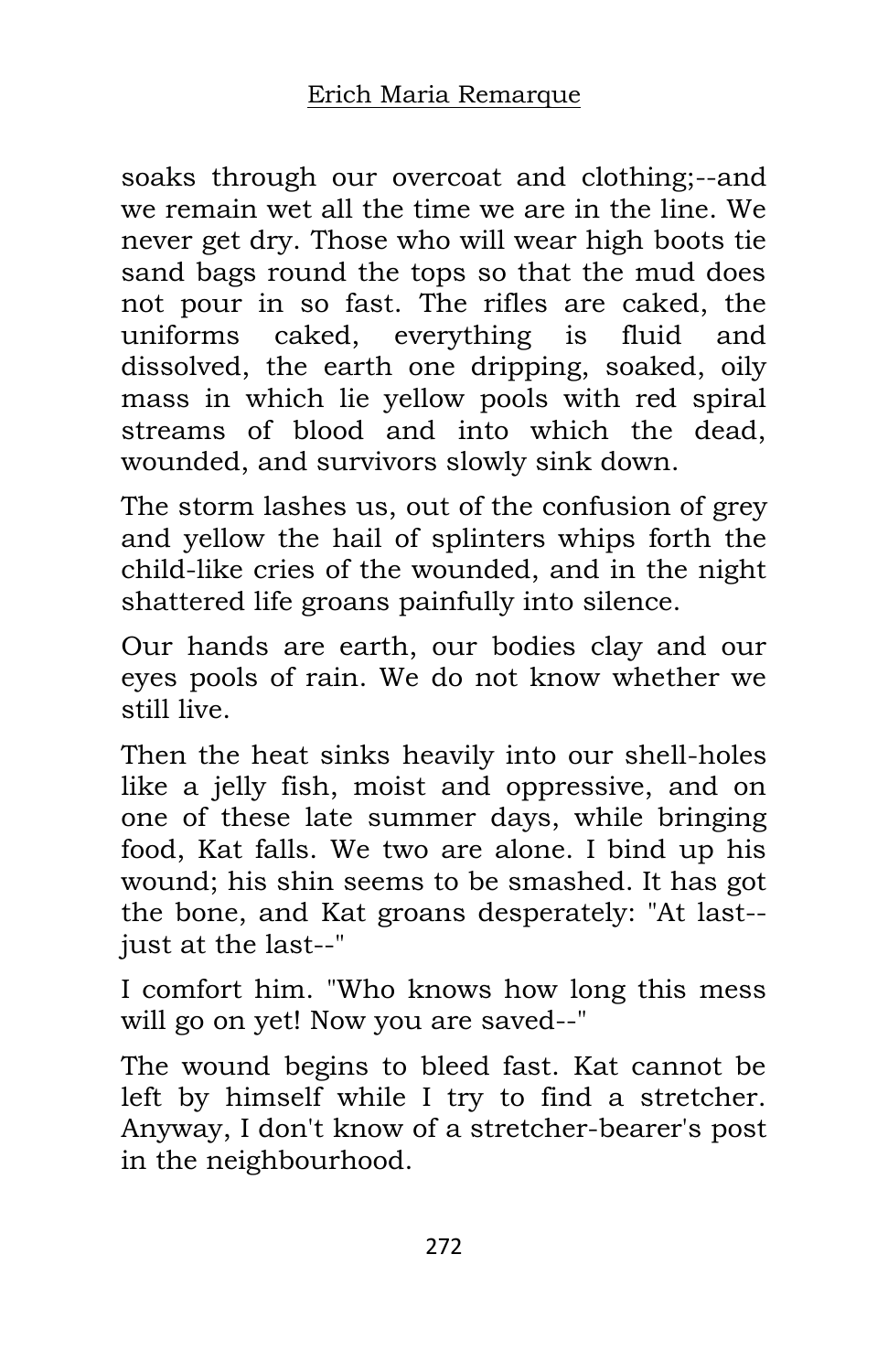Kat is not very heavy; so I take him up on my back and start off to the dressing station with him.

Twice we rest. He suffers acutely on the way. We do not speak much. I have opened the collar of my tunic and breathe heavily, I sweat and my face is swollen with the strain of carrying. All the same I urge him to let us go on, for the place is dangerous.

"Shall we go on again Kat?"

"Must, Paul."

"Then come."

I raise him up, he stands on the uninjured leg and supports himself against a tree. I take up the wounded leg carefully, then he gives a jump and I take the knee of the sound leg also under my arm.

The going is more difficult. Often a shell whistles across. I go as quickly as I can, for the blood from Kat's wound drips to the ground. We cannot shelter ourselves properly from the explosions; before we can take cover the danger is all over.

We lie down in a small hole to wait till the shelling is over. I give Kat some tea from my water bottle. We smoke a cigarette. "Well, Kat," I say gloomily, "We are going to be separated at last."

He is silent and looks at me.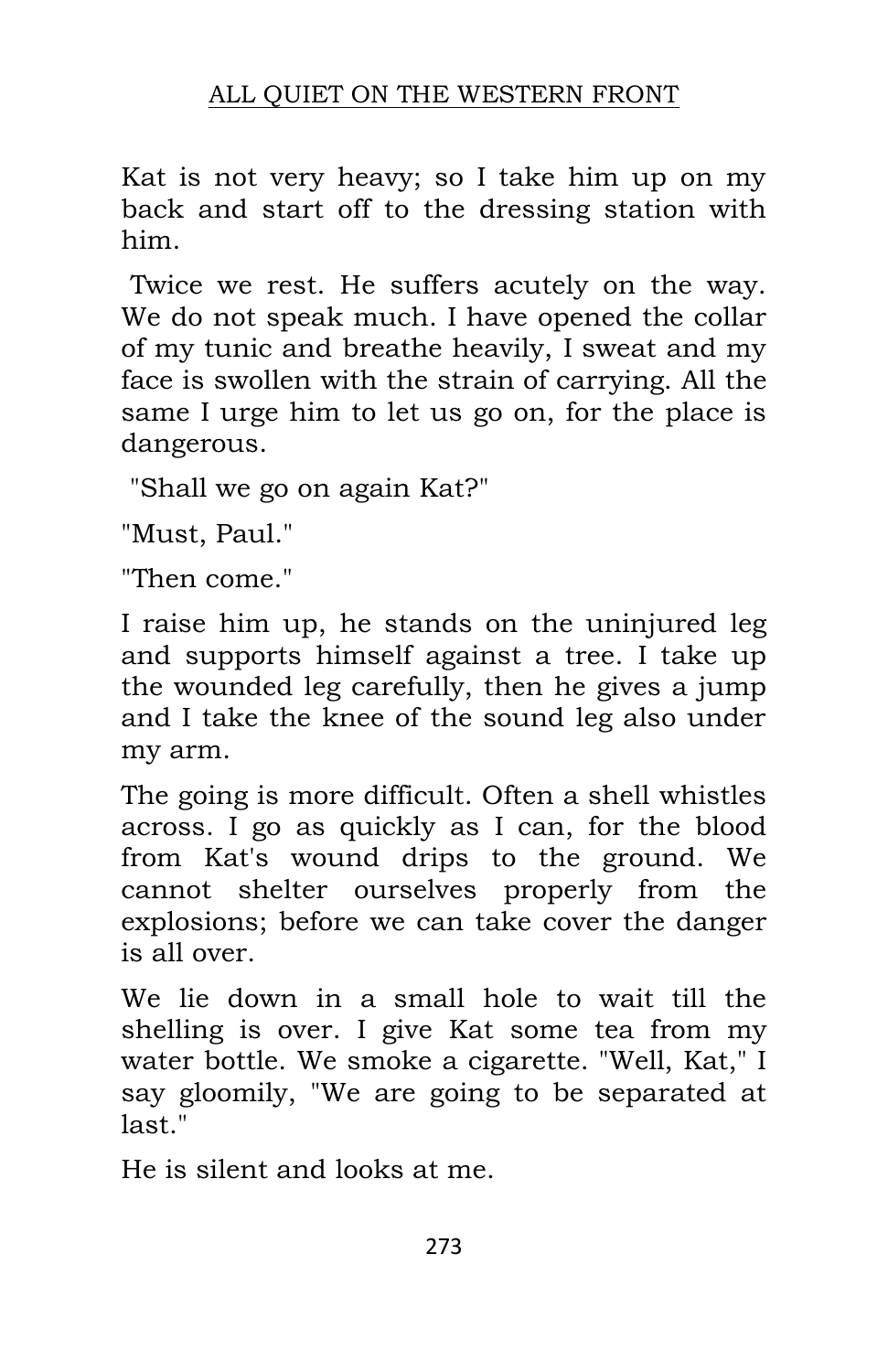"Do you remember, Kat, how we commandeered the goose? And how you brought me out of the barrage when I was still a young recruit and was wounded for the first time? I cried then. Kat, that is almost three years ago."

He nods.

The anguish of solitude rises up in me. When Kat is taken away I will not have one friend left.

"Kat, in any case we must see one another again, if it is peace-time before you come back."

"Do you think that I will be marked Al again with this leg?" he asks bitterly.

"With rest it will get better. The joint is quite sound. It may get all right again."

"Give me another cigarette," he says.

"Perhaps we could do something together later on, Kat." I am very miserable, it is impossible that Kat--Kat my friend, Kat with the drooping shoulders and the poor, thin moustache, Kat, whom I know as I know no other man, Kat with whom I have shared these years--it is impossible that perhaps I shall not see Kat again.

"In any case give me your address at home, Kat. And here is mine, I will write it down for you."

I write his address in my pocket book. How forlorn I am already, though he still sits here beside me. Couldn't I shoot myself quickly in the foot so as to be able to go with him.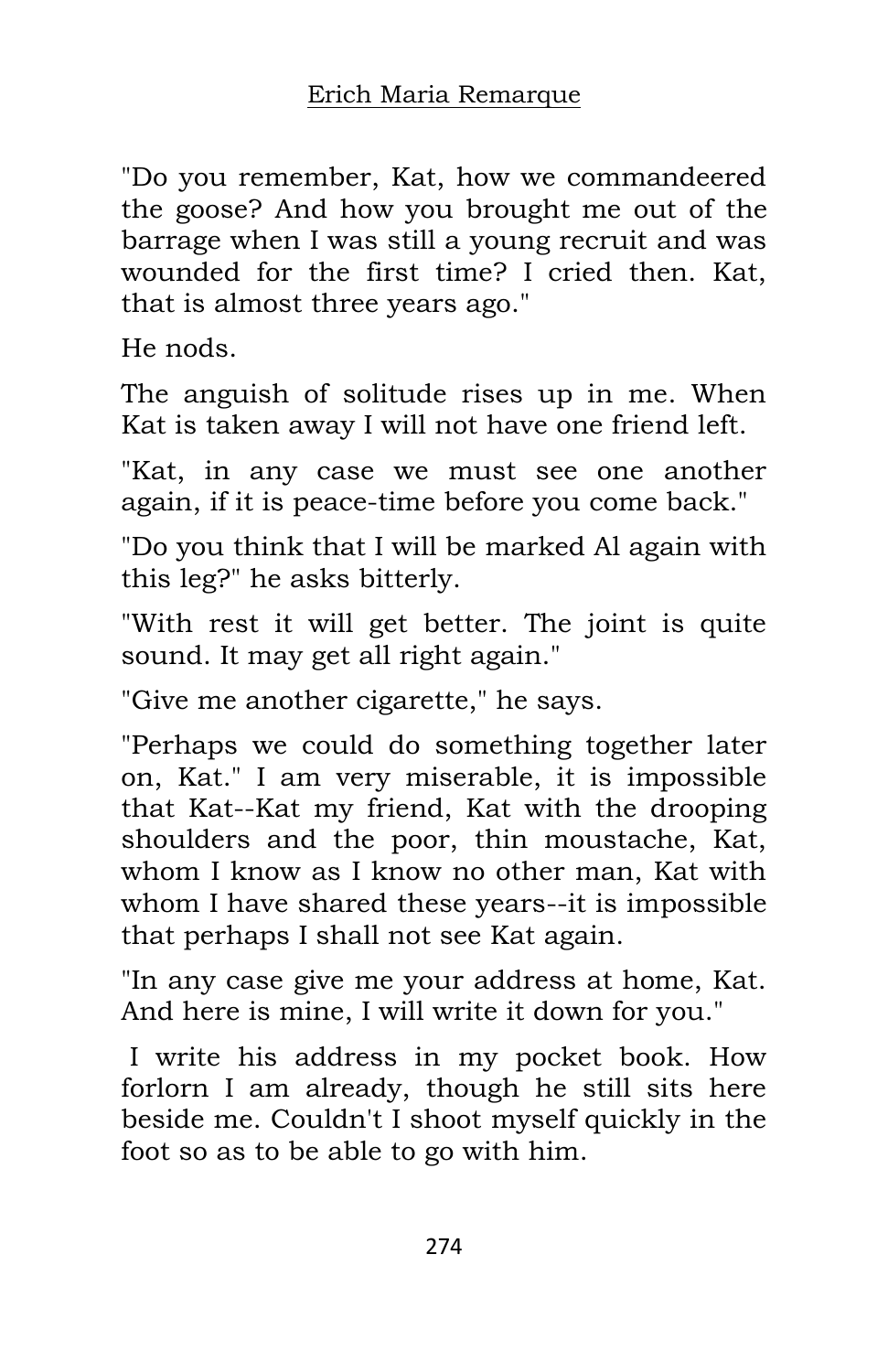Suddenly Kat gurgles and turns green and yellow, "Let us go on," he stammers.

I jump up, eager to help him, I take him up and start off at a run, a slow, steady pace, so as not to jolt his leg too much.

My throat is parched; everything dances red and black before my eyes, I stagger on doggedly and pitilessly and at last reach the dressing station.

There I drop down on my knees, but have still enough strength to fall on to the side where Kat's sound leg is. After a few minutes I straighten myself up again. My legs and my hands tremble. I have trouble in finding my water bottle, to take a pull. My lips tremble as I try to think. But I smile- -Kat is saved.

After a while I begin to sort out the confusion of voices that falls on my ears.

"You might have spared yourself that," says an orderly.

I look at him without comprehending.

He points to Kat. "He is stone dead."

I do not understand him. "He has been hit in the shin," I say.

The orderly stands still. "That as well."

I turn round. My eyes are still dulled, the sweat breaks out on me again, it runs over my eyelids. I wipe it away and peer at Kat. He lies still. "Fainted," I say quickly.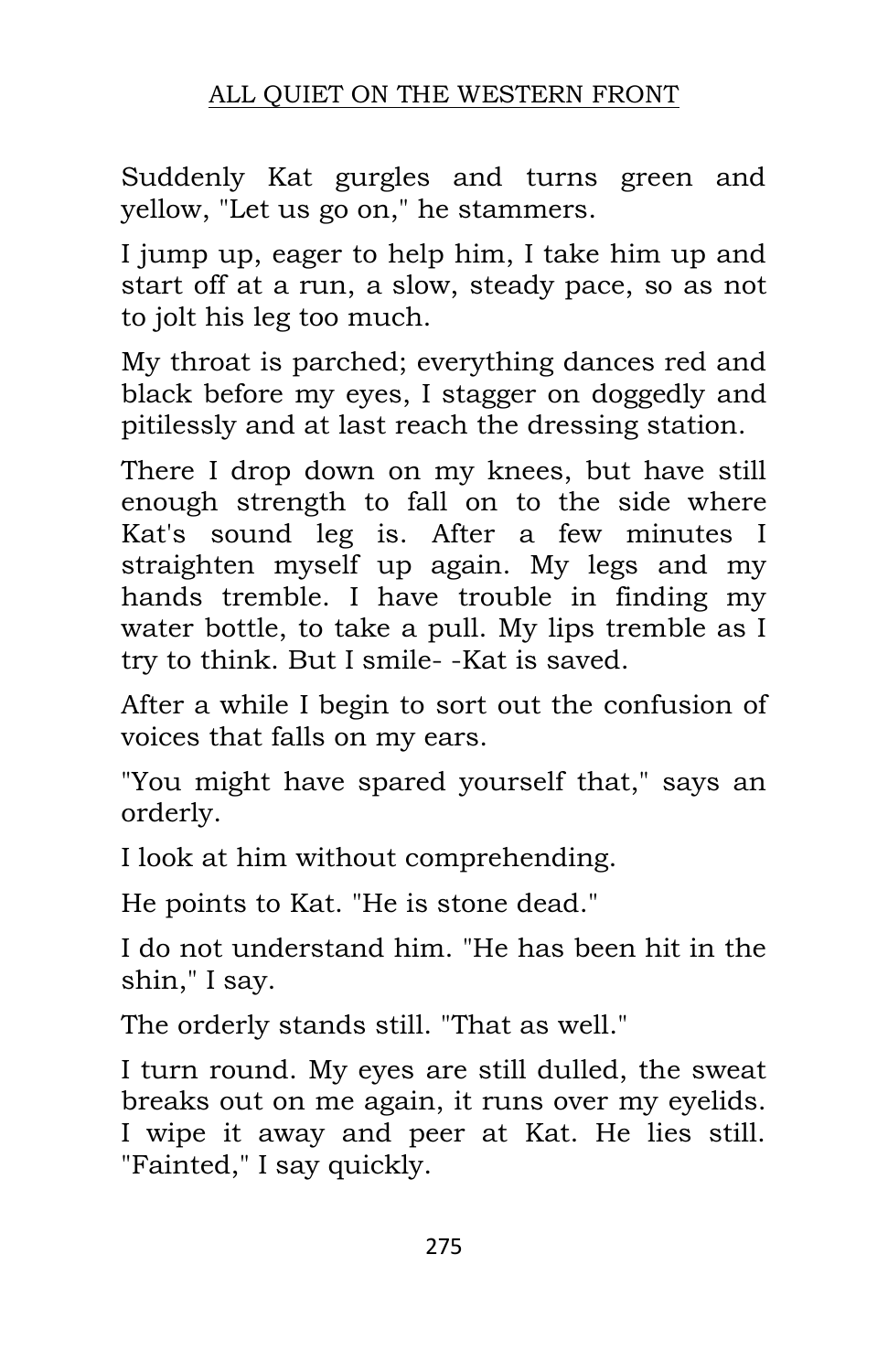The orderly whistles softly. "I know better than that. He is dead. I'll lay any money on that."

I shake my head: "Not possible. Only ten minutes ago I was talking to him. He has fainted."

Kat's hands are warm, I pass my hand under his shoulders in order to rub his temples with some tea. I feel my fingers become moist. As I draw them away from behind his head, they are bloody. "You see--" The orderly whistles once more through his teeth.

On the way without my having noticed it, Kat has caught a splinter in the head. There is just one little hole, it must have been a very tiny, stray splinter. But it has sufficed. Kat is dead.

Slowly I get up.

"Would you like to take his paybook and his things?" the lance-corporal asks me.

I nod and he gives them to me.

The orderly is mystified. "You are not related, are you?"

No, we are not related. No, we are not related.

Do I walk? Have I feet still? I raise my eyes, I let them move round, and turn myself with them, one circle, one circle, and I stand in the midst. All is as usual. Only the Militiaman Stanislaus Katczinsky has died.

Then I know nothing more.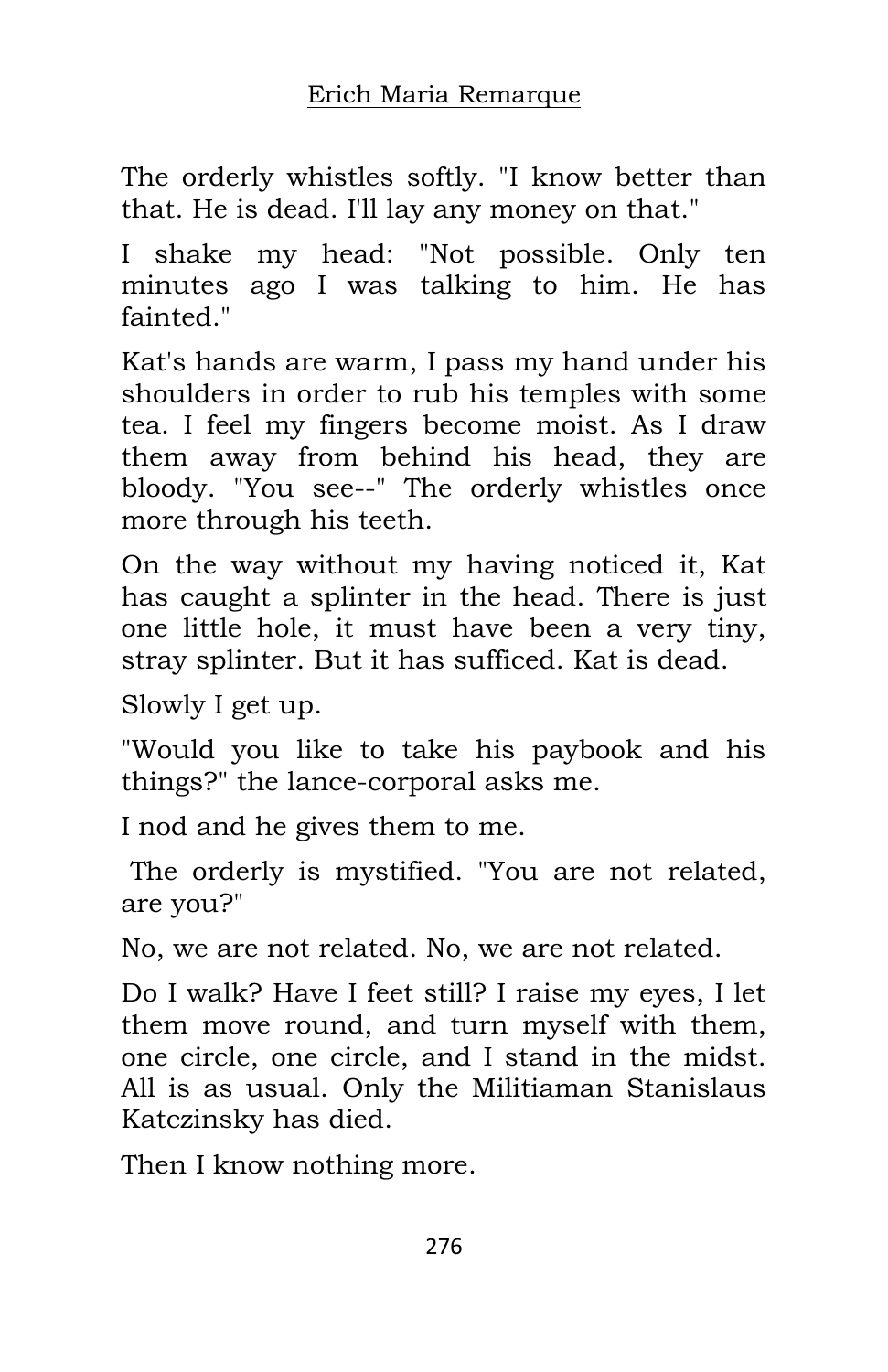## TWELVE

It is autumn. There are not many of the old hands left. I am the last of the seven fellows from our class.

Everyone talks of peace and armistice. All wait. If it again proves an illusion, then they will break up; hope is high, it cannot be taken away again without an upheaval. If there is not peace, then there will be revolution.

I have fourteen days rest, because I have swallowed a bit of gas; in the little garden I sit the whole day long in the sun. The armistice is coming soon, I believe it now too. Then we will go home.

Here my thoughts stop and will not go any farther. All that meets me, all that floods over me are but feelings--greed of life, love of home, yearning for the blood, intoxication of deliverance. But no aims.

Had we returned home in 1916, out of the suffering and the strength of our experiences we might have unleashed a storm. Now if we go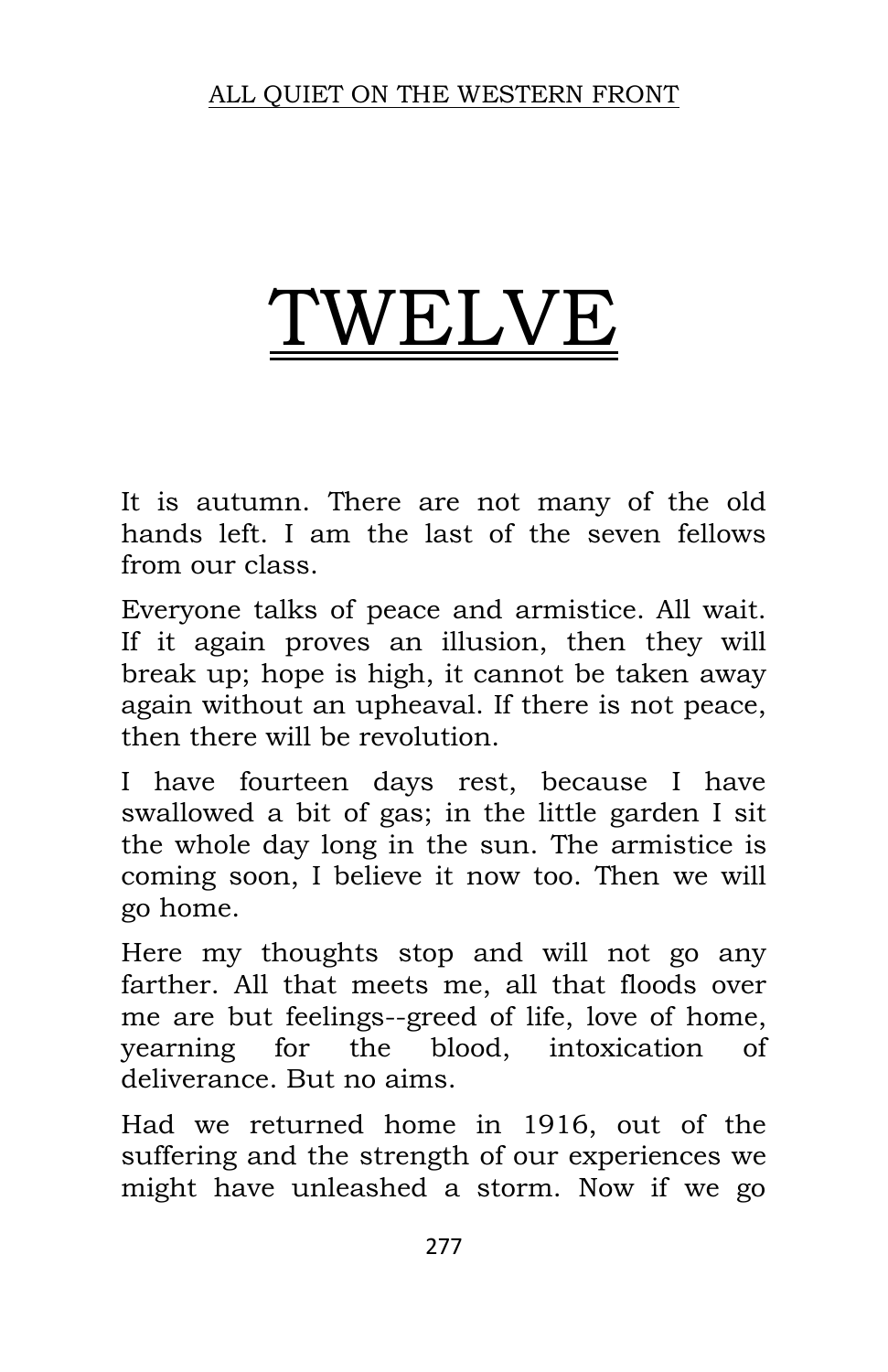back we will be weary, broken, burnt out, rootless, and without hope. We will not be able to find our way any more.

And men will not understand us--for the generation that grew up before us, though it has passed these years with us already had a home and a calling; now it will return to its old occupations, and the war will be forgotten--and the generation that has grown up after us will be strange to us and push us aside. We will be superfluous even to ourselves, we will grow older, a few will adapt themselves, some others will merely submit, and most will be bewildered;- -the

years will pass by and in the end we shall fall into ruin.

But perhaps all this that I think is mere melancholy and dismay, which will fly away as the dust, when I stand once again beneath the poplars and listen to the rustling of their leaves. It cannot be that it has gone, the yearning that made our blood unquiet, the unknown, the perplexing, the oncoming things, the thousand faces of the future, the melodies from dreams and from books, the whispers and divinations of women; it cannot be that this has vanished in bombardment, in despair, in brothels.

Here the trees show gay and golden, the berries of the rowan stand red among the leaves, country roads run white out to the sky line, and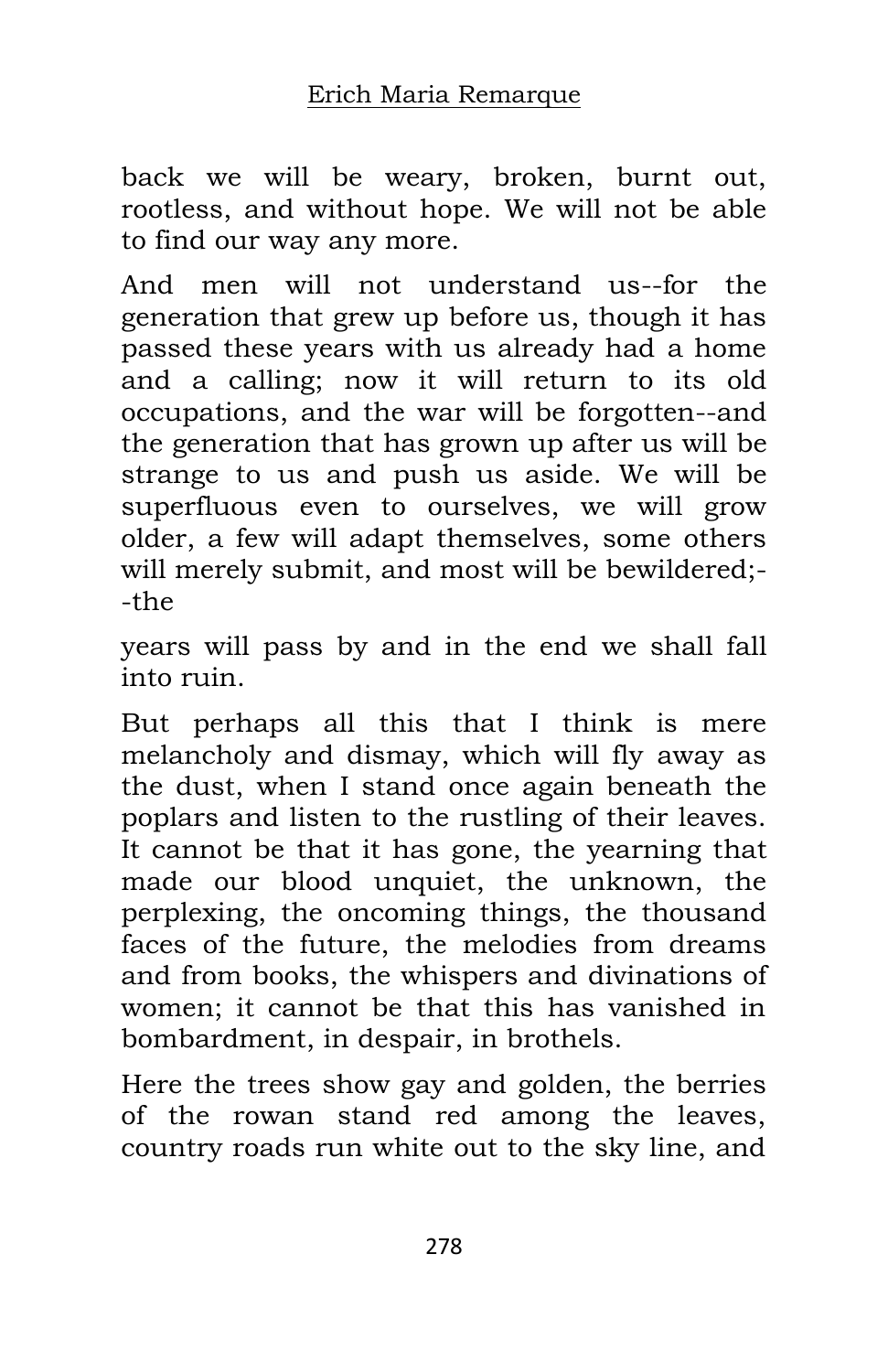the canteens hum like beehives with rumours of peace.

I stand up.

I am very quiet. Let the months and years come, they can take nothing from me, they can take nothing more. I am so alone, and so without hope that I can confront them without fear. The life that has borne me through these years is still in my hands and my eyes. Whether I have subdued it, I know not. But so long as it is there it will seek its own way out, heedless of the will that is within me.